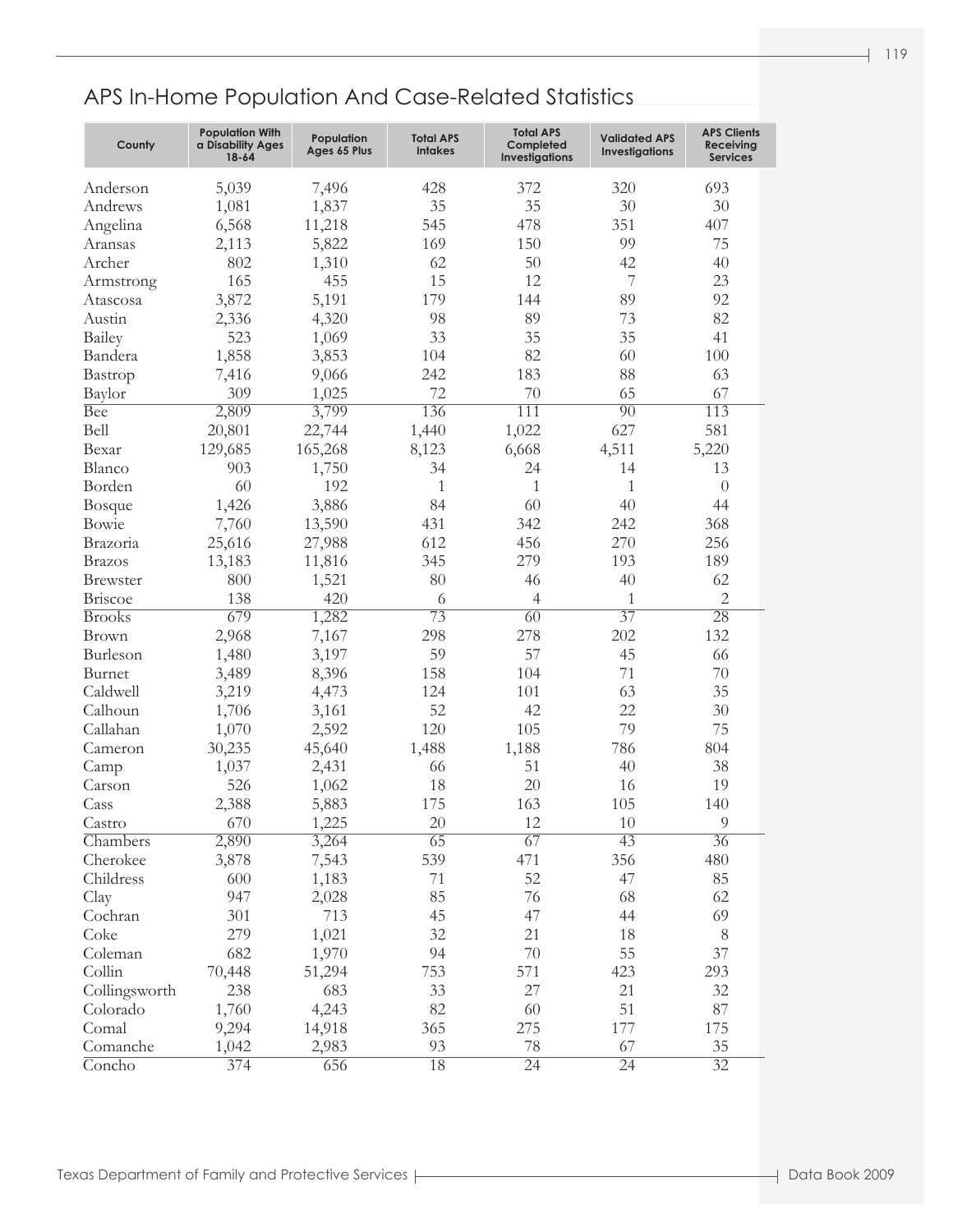| County     | <b>Population With</b><br>a Disability Ages<br>$18 - 64$ | Population<br>Ages 65 Plus | <b>Total APS</b><br><b>Intakes</b> | <b>Total APS</b><br>Completed<br><b>Investigations</b> | <b>Validated APS</b><br><b>Investigations</b> | <b>APS Clients</b><br><b>Receiving</b><br><b>Services</b> |
|------------|----------------------------------------------------------|----------------------------|------------------------------------|--------------------------------------------------------|-----------------------------------------------|-----------------------------------------------------------|
| Cooke      | 3,147                                                    | 6,560                      | 157                                | 116                                                    | 59                                            | 54                                                        |
| Coryell    | 6,027                                                    | 4,942                      | 235                                | 200                                                    | 147                                           | 219                                                       |
| Cottle     | 140                                                      | 470                        | 18                                 | 17                                                     | 10                                            | 9                                                         |
| Crane      | 352                                                      | 635                        | 11                                 | 12                                                     | 10                                            | 11                                                        |
| Crockett   | 366                                                      | 756                        | 8                                  | 7                                                      | $\overline{4}$                                | $\theta$                                                  |
| Crosby     | 552                                                      | 1,221                      | 58                                 | 53                                                     | 50                                            | 64                                                        |
| Culberson  | 260                                                      | 549                        | 13                                 | 12                                                     | 8                                             | 9                                                         |
| Dallam     | 515                                                      | 828                        | 22                                 | 15                                                     | 13                                            | 24                                                        |
| Dallas     | 190,380                                                  | 186,118                    | 6,287                              | 4,848                                                  | 2,918                                         | 2,210                                                     |
| Dawson     | 1,243                                                    | 2,162                      | 141                                | 135                                                    | 118                                           | 120                                                       |
| Deaf Smith | 1,476                                                    | 2,364                      | 50                                 | 41                                                     | 36                                            | 40                                                        |
| Delta      | 423                                                      | 1,045                      | $\overline{31}$                    | $\overline{27}$                                        | 16                                            | $\overline{23}$                                           |
| Denton     | 60,915                                                   | 39,100                     | 891                                | 577                                                    | 306                                           | 278                                                       |
| De Witt    | 1,644                                                    | 3,912                      | 103                                | 74                                                     | 49                                            | 47                                                        |
| Dickens    | 222                                                      | 752                        | 33                                 | 24                                                     | 21                                            | 25                                                        |
| Dimmit     | 868                                                      | 1,392                      | 43                                 | 34                                                     | 19                                            | 16                                                        |
| Donley     | 321                                                      | 993                        | 16                                 | 15                                                     | 13                                            | 21                                                        |
| Duval      | 1,108                                                    | 1,945                      | 85                                 | 66                                                     | 51                                            | 45                                                        |
| Eastland   | 1,380                                                    | 4,163                      | 215                                | 176                                                    | 139                                           | 92                                                        |
| Ector      | 10,106                                                   | 15,182                     | 709                                | 591                                                    | 473                                           | 544                                                       |
| Edwards    | 177                                                      | 502                        | 6                                  | 6                                                      | 5                                             | $\mathbf{1}$                                              |
| Ellis      | 12,543                                                   | 14,261                     | $\overline{300}$                   | 248                                                    | $\overline{204}$                              | 261                                                       |
| El Paso    | 60,496                                                   | 74,142                     | 3,454                              | 2,663                                                  | 1,805                                         | 2,039                                                     |
| Erath      | 2,842                                                    | 4,268                      | 95                                 | 71                                                     | 36                                            | 81                                                        |
| Falls      | 1,441                                                    | 2,988                      | 76                                 | 71                                                     | 46                                            | 70                                                        |
| Fannin     | 2,761                                                    | 6,273                      | 124                                | 109                                                    | 86                                            | 83                                                        |
| Fayette    | 1,943                                                    | 4,887                      | 66                                 | 58                                                     | 38                                            | 58                                                        |
| Fisher     | 321                                                      | 940                        | 36                                 | 32                                                     | 22                                            | 35                                                        |
| Floyd      | 598                                                      | 1,318                      | 26                                 | 27                                                     | 21                                            | 30                                                        |
| Foard      | 117                                                      | 387                        | 27                                 | 20                                                     | 15                                            | 10                                                        |
| Fort Bend  | 51,099                                                   | 36,554                     | 656                                | 498                                                    | 331                                           | 229                                                       |
| Franklin   | 774                                                      | 2,160                      | 32                                 | 27                                                     | 19                                            | 28                                                        |
| Freestone  | 1,584                                                    | 3,337                      | $\overline{72}$                    | 58                                                     | 44                                            | $\overline{50}$                                           |
| Frio       | 1,381                                                    | 1,979                      | 59                                 | 52                                                     | 26                                            | 18                                                        |
| Gaines     | 1,181                                                    | 1,781                      | 42                                 | 36                                                     | 29                                            | $40\,$                                                    |
| Galveston  | 24,717                                                   | 33,628                     | 1,075                              | 805                                                    | 608                                           | 698                                                       |
| Garza      | 427                                                      | 891                        | 19                                 | 16                                                     | 15                                            | 30                                                        |
| Gillespie  | 1,837                                                    | 6,388                      | 74                                 | 65                                                     | 51                                            | 56                                                        |
| Glasscock  | 124                                                      | 224                        | $\mathbf{2}$                       | $\mathbf{1}$                                           | $\mathbf{1}$                                  | $\overline{4}$                                            |
| Goliad     | 624                                                      | 1,422                      | 30                                 | 27                                                     | 13                                            | 10                                                        |
| Gonzales   | 1,596                                                    | 3,255                      | 69                                 | 49                                                     | 30                                            | 33                                                        |
| Gray       | 1,682                                                    | 3,877                      | 115                                | 118                                                    | 88                                            | 181                                                       |
| Grayson    | 9,710                                                    | 18,626                     | 728                                | 560                                                    | 387                                           | 309                                                       |
| Gregg      | 9,302                                                    | 16,241                     | 625                                | 502                                                    | 395                                           | 409                                                       |
| Grimes     | 2,232                                                    | 3,880                      | $\overline{92}$                    | 79                                                     | 69                                            | 49                                                        |
| Guadalupe  | 10,007                                                   | 13,113                     | 430                                | 299                                                    | 168                                           | 159                                                       |
| Hale       | 2,800                                                    | 4,718                      | 130                                | 129                                                    | 112                                           | 152                                                       |
| Hall       | 274                                                      | 793                        | 19                                 | 15                                                     | 15                                            | 21                                                        |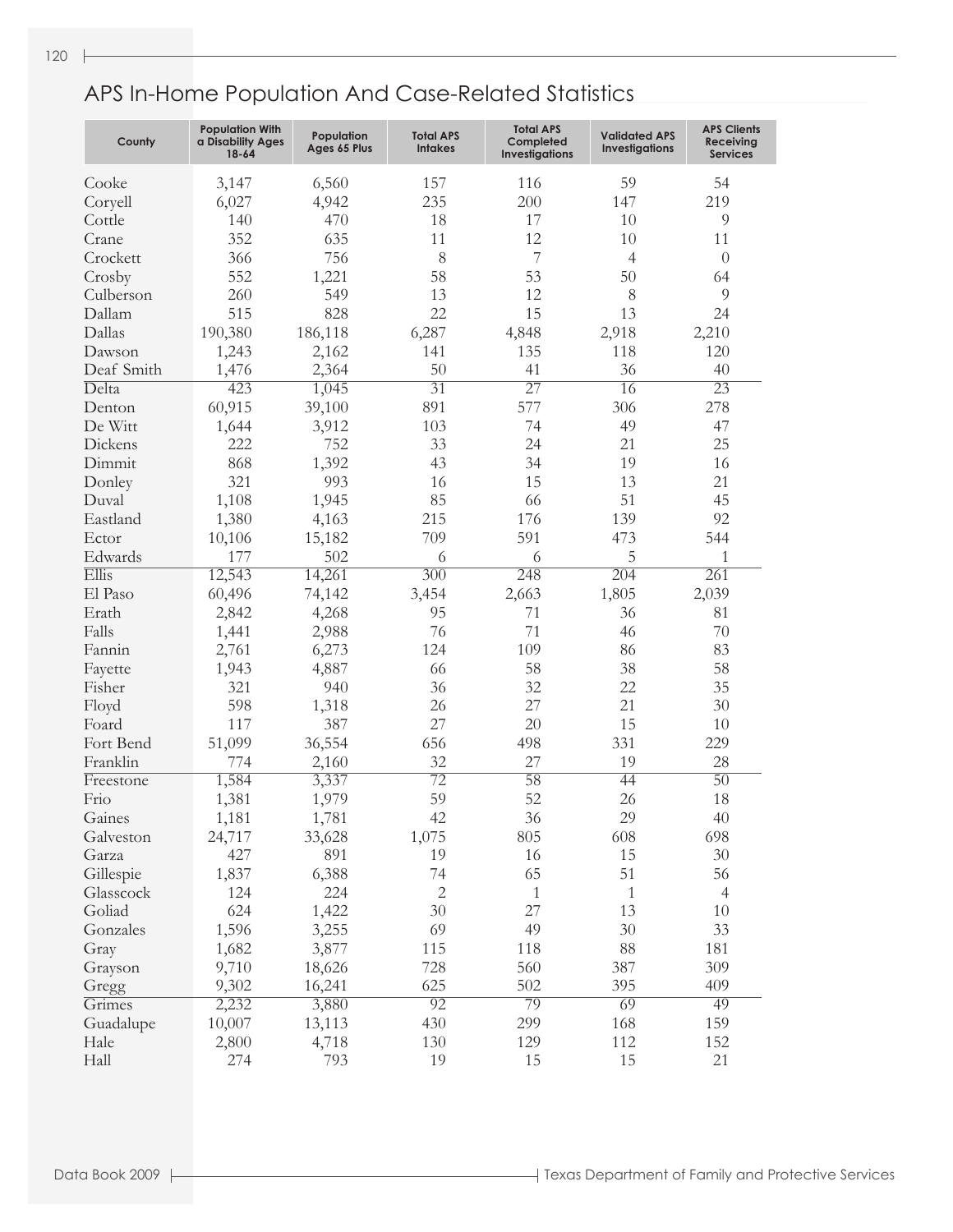| Hamilton<br>629<br>1,975<br>54<br>19<br>17<br>34<br>424<br>900<br>5<br>3<br>Hansford<br>$\overline{4}$<br>10<br>357<br>974<br>69<br>58<br>49<br>54<br>Hardeman<br>4,212<br>201<br>231<br>Hardin<br>7,217<br>174<br>126<br>6,547<br>7,431<br>324,486<br>300,474<br>11,353<br>9,181<br>Harris<br>294<br>239<br>252<br>5,333<br>8,524<br>200<br>Harrison<br>496<br>728<br>3<br>8<br>$\overline{4}$<br>$\overline{4}$<br>Hartley<br>451<br>67<br>73<br>Haskell<br>1,426<br>63<br>60<br>13,936<br>12,284<br>269<br>228<br>128<br>127<br>Hays<br>5<br>279<br>608<br>7<br>$\overline{4}$<br>3<br>Hemphill<br>6,487<br>16,225<br>468<br>377<br>547<br>564<br>Henderson<br>57,099<br>1,541<br>67,003<br>2,596<br>2,235<br>1,998<br>Hidalgo<br>Hill<br>2,754<br>6,563<br>143<br>109<br>76<br>94<br>81<br>1,844<br>3,179<br>117<br>89<br>153<br>Hockley<br>10,381<br>77<br>Hood<br>4,167<br>136<br>115<br>103<br>2,632<br>5,794<br>169<br>151<br>107<br>142<br>Hopkins<br>339<br>251<br>1,969<br>4,516<br>394<br>306<br>Houston<br>234<br>2,834<br>303<br>168<br>89<br>Howard<br>5,066<br>606<br>9<br>9<br>8<br>303<br>Hudspeth<br>16<br>7,273<br>10,923<br>Hunt<br>545<br>419<br>355<br>466<br>1,779<br>99<br>Hutchinson<br>3,661<br>114<br>90<br>176<br>$\overline{5}$<br>Irion<br>159<br>409<br>$\overline{4}$<br>$\overline{4}$<br>6<br>702<br>1,424<br>82<br>53<br>66<br>49<br>Jack<br>2,382<br>1,160<br>40<br>31<br>15<br>11<br>Jackson<br>6,221<br>210<br>157<br>226<br>2,843<br>262<br>Jasper<br>228<br>593<br>Jeff Davis<br>6<br>3<br>6<br>6<br>881<br>Jefferson<br>20,680<br>31,060<br>1,518<br>1,215<br>808<br>452<br>856<br>30<br>57<br>49<br>42<br>Jim Hogg<br>216<br>85<br>76<br>Jim Wells<br>3,346<br>5,301<br>163<br>229<br>13,120<br>17,923<br>380<br>280<br>189<br>Johnson<br>1,663<br>2,907<br>142<br>104<br>$80\,$<br>161<br>Jones<br>31<br>1,346<br>2,015<br>53<br>60<br>42<br>Karnes<br>11,516<br>335<br>245<br>217<br>245<br>Kaufman<br>8,608<br>29<br>59<br>48<br>Kendall<br>2,924<br>4,960<br>42<br>$\ensuremath{\mathfrak{Z}}$<br>38<br>79<br>$\mathbf{1}$<br>$\mathbf{1}$<br>$\mathbf{1}$<br>Kenedy<br>$\mathbf{2}$<br>63<br>265<br>$\mathbf{1}$<br>$\mathbf 1$<br>$\theta$<br>Kent<br>3,509<br>12,648<br>297<br>265<br>193<br>229<br>Kerr<br>356<br>1,093<br>52<br>44<br>44<br>60<br>Kimble<br>32<br>59<br>$\theta$<br>$\theta$<br>$\theta$<br>$\theta$<br>King<br>241<br>886<br>21<br>17<br>31<br>11<br>Kinney<br>2,770<br>3,796<br>97<br>122<br>60<br>84<br>Kleberg<br>29<br>309<br>906<br>44<br>39<br>49<br>Knox<br>3,905<br>8,613<br>257<br>182<br>223<br>320<br>Lamar<br>2,525<br>132<br>88<br>1,146<br>96<br>102<br>Lamb<br>$\overline{75}$<br>$\overline{45}$<br>79<br>3,635<br>$\overline{82}$<br>1,894<br>Lampasas<br>507<br>898<br>22<br>$10\,$<br>16<br>10<br>La Salle<br>4,216<br>73<br>59<br>34<br>37<br>1,476<br>Lavaca<br>33<br>59<br>Lee<br>1,413<br>2,453<br>60<br>47 | County | <b>Population With</b><br>a Disability Ages<br>$18 - 64$ | Population<br>Ages 65 Plus | <b>Total APS</b><br><b>Intakes</b> | <b>Total APS</b><br>Completed<br><b>Investigations</b> | <b>Validated APS</b><br><b>Investigations</b> | <b>APS Clients</b><br><b>Receiving</b><br><b>Services</b> |
|---------------------------------------------------------------------------------------------------------------------------------------------------------------------------------------------------------------------------------------------------------------------------------------------------------------------------------------------------------------------------------------------------------------------------------------------------------------------------------------------------------------------------------------------------------------------------------------------------------------------------------------------------------------------------------------------------------------------------------------------------------------------------------------------------------------------------------------------------------------------------------------------------------------------------------------------------------------------------------------------------------------------------------------------------------------------------------------------------------------------------------------------------------------------------------------------------------------------------------------------------------------------------------------------------------------------------------------------------------------------------------------------------------------------------------------------------------------------------------------------------------------------------------------------------------------------------------------------------------------------------------------------------------------------------------------------------------------------------------------------------------------------------------------------------------------------------------------------------------------------------------------------------------------------------------------------------------------------------------------------------------------------------------------------------------------------------------------------------------------------------------------------------------------------------------------------------------------------------------------------------------------------------------------------------------------------------------------------------------------------------------------------------------------------------------------------------------------------------------------------------------------------------------------------------------------------------------------------------------------------------------------------------------------------------------------------------------------------------------------------------------------------------------------------------------------------------------------------------------------------------------------------------------|--------|----------------------------------------------------------|----------------------------|------------------------------------|--------------------------------------------------------|-----------------------------------------------|-----------------------------------------------------------|
|                                                                                                                                                                                                                                                                                                                                                                                                                                                                                                                                                                                                                                                                                                                                                                                                                                                                                                                                                                                                                                                                                                                                                                                                                                                                                                                                                                                                                                                                                                                                                                                                                                                                                                                                                                                                                                                                                                                                                                                                                                                                                                                                                                                                                                                                                                                                                                                                                                                                                                                                                                                                                                                                                                                                                                                                                                                                                                         |        |                                                          |                            |                                    |                                                        |                                               |                                                           |
|                                                                                                                                                                                                                                                                                                                                                                                                                                                                                                                                                                                                                                                                                                                                                                                                                                                                                                                                                                                                                                                                                                                                                                                                                                                                                                                                                                                                                                                                                                                                                                                                                                                                                                                                                                                                                                                                                                                                                                                                                                                                                                                                                                                                                                                                                                                                                                                                                                                                                                                                                                                                                                                                                                                                                                                                                                                                                                         |        |                                                          |                            |                                    |                                                        |                                               |                                                           |
|                                                                                                                                                                                                                                                                                                                                                                                                                                                                                                                                                                                                                                                                                                                                                                                                                                                                                                                                                                                                                                                                                                                                                                                                                                                                                                                                                                                                                                                                                                                                                                                                                                                                                                                                                                                                                                                                                                                                                                                                                                                                                                                                                                                                                                                                                                                                                                                                                                                                                                                                                                                                                                                                                                                                                                                                                                                                                                         |        |                                                          |                            |                                    |                                                        |                                               |                                                           |
|                                                                                                                                                                                                                                                                                                                                                                                                                                                                                                                                                                                                                                                                                                                                                                                                                                                                                                                                                                                                                                                                                                                                                                                                                                                                                                                                                                                                                                                                                                                                                                                                                                                                                                                                                                                                                                                                                                                                                                                                                                                                                                                                                                                                                                                                                                                                                                                                                                                                                                                                                                                                                                                                                                                                                                                                                                                                                                         |        |                                                          |                            |                                    |                                                        |                                               |                                                           |
|                                                                                                                                                                                                                                                                                                                                                                                                                                                                                                                                                                                                                                                                                                                                                                                                                                                                                                                                                                                                                                                                                                                                                                                                                                                                                                                                                                                                                                                                                                                                                                                                                                                                                                                                                                                                                                                                                                                                                                                                                                                                                                                                                                                                                                                                                                                                                                                                                                                                                                                                                                                                                                                                                                                                                                                                                                                                                                         |        |                                                          |                            |                                    |                                                        |                                               |                                                           |
|                                                                                                                                                                                                                                                                                                                                                                                                                                                                                                                                                                                                                                                                                                                                                                                                                                                                                                                                                                                                                                                                                                                                                                                                                                                                                                                                                                                                                                                                                                                                                                                                                                                                                                                                                                                                                                                                                                                                                                                                                                                                                                                                                                                                                                                                                                                                                                                                                                                                                                                                                                                                                                                                                                                                                                                                                                                                                                         |        |                                                          |                            |                                    |                                                        |                                               |                                                           |
|                                                                                                                                                                                                                                                                                                                                                                                                                                                                                                                                                                                                                                                                                                                                                                                                                                                                                                                                                                                                                                                                                                                                                                                                                                                                                                                                                                                                                                                                                                                                                                                                                                                                                                                                                                                                                                                                                                                                                                                                                                                                                                                                                                                                                                                                                                                                                                                                                                                                                                                                                                                                                                                                                                                                                                                                                                                                                                         |        |                                                          |                            |                                    |                                                        |                                               |                                                           |
|                                                                                                                                                                                                                                                                                                                                                                                                                                                                                                                                                                                                                                                                                                                                                                                                                                                                                                                                                                                                                                                                                                                                                                                                                                                                                                                                                                                                                                                                                                                                                                                                                                                                                                                                                                                                                                                                                                                                                                                                                                                                                                                                                                                                                                                                                                                                                                                                                                                                                                                                                                                                                                                                                                                                                                                                                                                                                                         |        |                                                          |                            |                                    |                                                        |                                               |                                                           |
|                                                                                                                                                                                                                                                                                                                                                                                                                                                                                                                                                                                                                                                                                                                                                                                                                                                                                                                                                                                                                                                                                                                                                                                                                                                                                                                                                                                                                                                                                                                                                                                                                                                                                                                                                                                                                                                                                                                                                                                                                                                                                                                                                                                                                                                                                                                                                                                                                                                                                                                                                                                                                                                                                                                                                                                                                                                                                                         |        |                                                          |                            |                                    |                                                        |                                               |                                                           |
|                                                                                                                                                                                                                                                                                                                                                                                                                                                                                                                                                                                                                                                                                                                                                                                                                                                                                                                                                                                                                                                                                                                                                                                                                                                                                                                                                                                                                                                                                                                                                                                                                                                                                                                                                                                                                                                                                                                                                                                                                                                                                                                                                                                                                                                                                                                                                                                                                                                                                                                                                                                                                                                                                                                                                                                                                                                                                                         |        |                                                          |                            |                                    |                                                        |                                               |                                                           |
|                                                                                                                                                                                                                                                                                                                                                                                                                                                                                                                                                                                                                                                                                                                                                                                                                                                                                                                                                                                                                                                                                                                                                                                                                                                                                                                                                                                                                                                                                                                                                                                                                                                                                                                                                                                                                                                                                                                                                                                                                                                                                                                                                                                                                                                                                                                                                                                                                                                                                                                                                                                                                                                                                                                                                                                                                                                                                                         |        |                                                          |                            |                                    |                                                        |                                               |                                                           |
|                                                                                                                                                                                                                                                                                                                                                                                                                                                                                                                                                                                                                                                                                                                                                                                                                                                                                                                                                                                                                                                                                                                                                                                                                                                                                                                                                                                                                                                                                                                                                                                                                                                                                                                                                                                                                                                                                                                                                                                                                                                                                                                                                                                                                                                                                                                                                                                                                                                                                                                                                                                                                                                                                                                                                                                                                                                                                                         |        |                                                          |                            |                                    |                                                        |                                               |                                                           |
|                                                                                                                                                                                                                                                                                                                                                                                                                                                                                                                                                                                                                                                                                                                                                                                                                                                                                                                                                                                                                                                                                                                                                                                                                                                                                                                                                                                                                                                                                                                                                                                                                                                                                                                                                                                                                                                                                                                                                                                                                                                                                                                                                                                                                                                                                                                                                                                                                                                                                                                                                                                                                                                                                                                                                                                                                                                                                                         |        |                                                          |                            |                                    |                                                        |                                               |                                                           |
|                                                                                                                                                                                                                                                                                                                                                                                                                                                                                                                                                                                                                                                                                                                                                                                                                                                                                                                                                                                                                                                                                                                                                                                                                                                                                                                                                                                                                                                                                                                                                                                                                                                                                                                                                                                                                                                                                                                                                                                                                                                                                                                                                                                                                                                                                                                                                                                                                                                                                                                                                                                                                                                                                                                                                                                                                                                                                                         |        |                                                          |                            |                                    |                                                        |                                               |                                                           |
|                                                                                                                                                                                                                                                                                                                                                                                                                                                                                                                                                                                                                                                                                                                                                                                                                                                                                                                                                                                                                                                                                                                                                                                                                                                                                                                                                                                                                                                                                                                                                                                                                                                                                                                                                                                                                                                                                                                                                                                                                                                                                                                                                                                                                                                                                                                                                                                                                                                                                                                                                                                                                                                                                                                                                                                                                                                                                                         |        |                                                          |                            |                                    |                                                        |                                               |                                                           |
|                                                                                                                                                                                                                                                                                                                                                                                                                                                                                                                                                                                                                                                                                                                                                                                                                                                                                                                                                                                                                                                                                                                                                                                                                                                                                                                                                                                                                                                                                                                                                                                                                                                                                                                                                                                                                                                                                                                                                                                                                                                                                                                                                                                                                                                                                                                                                                                                                                                                                                                                                                                                                                                                                                                                                                                                                                                                                                         |        |                                                          |                            |                                    |                                                        |                                               |                                                           |
|                                                                                                                                                                                                                                                                                                                                                                                                                                                                                                                                                                                                                                                                                                                                                                                                                                                                                                                                                                                                                                                                                                                                                                                                                                                                                                                                                                                                                                                                                                                                                                                                                                                                                                                                                                                                                                                                                                                                                                                                                                                                                                                                                                                                                                                                                                                                                                                                                                                                                                                                                                                                                                                                                                                                                                                                                                                                                                         |        |                                                          |                            |                                    |                                                        |                                               |                                                           |
|                                                                                                                                                                                                                                                                                                                                                                                                                                                                                                                                                                                                                                                                                                                                                                                                                                                                                                                                                                                                                                                                                                                                                                                                                                                                                                                                                                                                                                                                                                                                                                                                                                                                                                                                                                                                                                                                                                                                                                                                                                                                                                                                                                                                                                                                                                                                                                                                                                                                                                                                                                                                                                                                                                                                                                                                                                                                                                         |        |                                                          |                            |                                    |                                                        |                                               |                                                           |
|                                                                                                                                                                                                                                                                                                                                                                                                                                                                                                                                                                                                                                                                                                                                                                                                                                                                                                                                                                                                                                                                                                                                                                                                                                                                                                                                                                                                                                                                                                                                                                                                                                                                                                                                                                                                                                                                                                                                                                                                                                                                                                                                                                                                                                                                                                                                                                                                                                                                                                                                                                                                                                                                                                                                                                                                                                                                                                         |        |                                                          |                            |                                    |                                                        |                                               |                                                           |
|                                                                                                                                                                                                                                                                                                                                                                                                                                                                                                                                                                                                                                                                                                                                                                                                                                                                                                                                                                                                                                                                                                                                                                                                                                                                                                                                                                                                                                                                                                                                                                                                                                                                                                                                                                                                                                                                                                                                                                                                                                                                                                                                                                                                                                                                                                                                                                                                                                                                                                                                                                                                                                                                                                                                                                                                                                                                                                         |        |                                                          |                            |                                    |                                                        |                                               |                                                           |
|                                                                                                                                                                                                                                                                                                                                                                                                                                                                                                                                                                                                                                                                                                                                                                                                                                                                                                                                                                                                                                                                                                                                                                                                                                                                                                                                                                                                                                                                                                                                                                                                                                                                                                                                                                                                                                                                                                                                                                                                                                                                                                                                                                                                                                                                                                                                                                                                                                                                                                                                                                                                                                                                                                                                                                                                                                                                                                         |        |                                                          |                            |                                    |                                                        |                                               |                                                           |
|                                                                                                                                                                                                                                                                                                                                                                                                                                                                                                                                                                                                                                                                                                                                                                                                                                                                                                                                                                                                                                                                                                                                                                                                                                                                                                                                                                                                                                                                                                                                                                                                                                                                                                                                                                                                                                                                                                                                                                                                                                                                                                                                                                                                                                                                                                                                                                                                                                                                                                                                                                                                                                                                                                                                                                                                                                                                                                         |        |                                                          |                            |                                    |                                                        |                                               |                                                           |
|                                                                                                                                                                                                                                                                                                                                                                                                                                                                                                                                                                                                                                                                                                                                                                                                                                                                                                                                                                                                                                                                                                                                                                                                                                                                                                                                                                                                                                                                                                                                                                                                                                                                                                                                                                                                                                                                                                                                                                                                                                                                                                                                                                                                                                                                                                                                                                                                                                                                                                                                                                                                                                                                                                                                                                                                                                                                                                         |        |                                                          |                            |                                    |                                                        |                                               |                                                           |
|                                                                                                                                                                                                                                                                                                                                                                                                                                                                                                                                                                                                                                                                                                                                                                                                                                                                                                                                                                                                                                                                                                                                                                                                                                                                                                                                                                                                                                                                                                                                                                                                                                                                                                                                                                                                                                                                                                                                                                                                                                                                                                                                                                                                                                                                                                                                                                                                                                                                                                                                                                                                                                                                                                                                                                                                                                                                                                         |        |                                                          |                            |                                    |                                                        |                                               |                                                           |
|                                                                                                                                                                                                                                                                                                                                                                                                                                                                                                                                                                                                                                                                                                                                                                                                                                                                                                                                                                                                                                                                                                                                                                                                                                                                                                                                                                                                                                                                                                                                                                                                                                                                                                                                                                                                                                                                                                                                                                                                                                                                                                                                                                                                                                                                                                                                                                                                                                                                                                                                                                                                                                                                                                                                                                                                                                                                                                         |        |                                                          |                            |                                    |                                                        |                                               |                                                           |
|                                                                                                                                                                                                                                                                                                                                                                                                                                                                                                                                                                                                                                                                                                                                                                                                                                                                                                                                                                                                                                                                                                                                                                                                                                                                                                                                                                                                                                                                                                                                                                                                                                                                                                                                                                                                                                                                                                                                                                                                                                                                                                                                                                                                                                                                                                                                                                                                                                                                                                                                                                                                                                                                                                                                                                                                                                                                                                         |        |                                                          |                            |                                    |                                                        |                                               |                                                           |
|                                                                                                                                                                                                                                                                                                                                                                                                                                                                                                                                                                                                                                                                                                                                                                                                                                                                                                                                                                                                                                                                                                                                                                                                                                                                                                                                                                                                                                                                                                                                                                                                                                                                                                                                                                                                                                                                                                                                                                                                                                                                                                                                                                                                                                                                                                                                                                                                                                                                                                                                                                                                                                                                                                                                                                                                                                                                                                         |        |                                                          |                            |                                    |                                                        |                                               |                                                           |
|                                                                                                                                                                                                                                                                                                                                                                                                                                                                                                                                                                                                                                                                                                                                                                                                                                                                                                                                                                                                                                                                                                                                                                                                                                                                                                                                                                                                                                                                                                                                                                                                                                                                                                                                                                                                                                                                                                                                                                                                                                                                                                                                                                                                                                                                                                                                                                                                                                                                                                                                                                                                                                                                                                                                                                                                                                                                                                         |        |                                                          |                            |                                    |                                                        |                                               |                                                           |
|                                                                                                                                                                                                                                                                                                                                                                                                                                                                                                                                                                                                                                                                                                                                                                                                                                                                                                                                                                                                                                                                                                                                                                                                                                                                                                                                                                                                                                                                                                                                                                                                                                                                                                                                                                                                                                                                                                                                                                                                                                                                                                                                                                                                                                                                                                                                                                                                                                                                                                                                                                                                                                                                                                                                                                                                                                                                                                         |        |                                                          |                            |                                    |                                                        |                                               |                                                           |
|                                                                                                                                                                                                                                                                                                                                                                                                                                                                                                                                                                                                                                                                                                                                                                                                                                                                                                                                                                                                                                                                                                                                                                                                                                                                                                                                                                                                                                                                                                                                                                                                                                                                                                                                                                                                                                                                                                                                                                                                                                                                                                                                                                                                                                                                                                                                                                                                                                                                                                                                                                                                                                                                                                                                                                                                                                                                                                         |        |                                                          |                            |                                    |                                                        |                                               |                                                           |
|                                                                                                                                                                                                                                                                                                                                                                                                                                                                                                                                                                                                                                                                                                                                                                                                                                                                                                                                                                                                                                                                                                                                                                                                                                                                                                                                                                                                                                                                                                                                                                                                                                                                                                                                                                                                                                                                                                                                                                                                                                                                                                                                                                                                                                                                                                                                                                                                                                                                                                                                                                                                                                                                                                                                                                                                                                                                                                         |        |                                                          |                            |                                    |                                                        |                                               |                                                           |
|                                                                                                                                                                                                                                                                                                                                                                                                                                                                                                                                                                                                                                                                                                                                                                                                                                                                                                                                                                                                                                                                                                                                                                                                                                                                                                                                                                                                                                                                                                                                                                                                                                                                                                                                                                                                                                                                                                                                                                                                                                                                                                                                                                                                                                                                                                                                                                                                                                                                                                                                                                                                                                                                                                                                                                                                                                                                                                         |        |                                                          |                            |                                    |                                                        |                                               |                                                           |
|                                                                                                                                                                                                                                                                                                                                                                                                                                                                                                                                                                                                                                                                                                                                                                                                                                                                                                                                                                                                                                                                                                                                                                                                                                                                                                                                                                                                                                                                                                                                                                                                                                                                                                                                                                                                                                                                                                                                                                                                                                                                                                                                                                                                                                                                                                                                                                                                                                                                                                                                                                                                                                                                                                                                                                                                                                                                                                         |        |                                                          |                            |                                    |                                                        |                                               |                                                           |
|                                                                                                                                                                                                                                                                                                                                                                                                                                                                                                                                                                                                                                                                                                                                                                                                                                                                                                                                                                                                                                                                                                                                                                                                                                                                                                                                                                                                                                                                                                                                                                                                                                                                                                                                                                                                                                                                                                                                                                                                                                                                                                                                                                                                                                                                                                                                                                                                                                                                                                                                                                                                                                                                                                                                                                                                                                                                                                         |        |                                                          |                            |                                    |                                                        |                                               |                                                           |
|                                                                                                                                                                                                                                                                                                                                                                                                                                                                                                                                                                                                                                                                                                                                                                                                                                                                                                                                                                                                                                                                                                                                                                                                                                                                                                                                                                                                                                                                                                                                                                                                                                                                                                                                                                                                                                                                                                                                                                                                                                                                                                                                                                                                                                                                                                                                                                                                                                                                                                                                                                                                                                                                                                                                                                                                                                                                                                         |        |                                                          |                            |                                    |                                                        |                                               |                                                           |
|                                                                                                                                                                                                                                                                                                                                                                                                                                                                                                                                                                                                                                                                                                                                                                                                                                                                                                                                                                                                                                                                                                                                                                                                                                                                                                                                                                                                                                                                                                                                                                                                                                                                                                                                                                                                                                                                                                                                                                                                                                                                                                                                                                                                                                                                                                                                                                                                                                                                                                                                                                                                                                                                                                                                                                                                                                                                                                         |        |                                                          |                            |                                    |                                                        |                                               |                                                           |
|                                                                                                                                                                                                                                                                                                                                                                                                                                                                                                                                                                                                                                                                                                                                                                                                                                                                                                                                                                                                                                                                                                                                                                                                                                                                                                                                                                                                                                                                                                                                                                                                                                                                                                                                                                                                                                                                                                                                                                                                                                                                                                                                                                                                                                                                                                                                                                                                                                                                                                                                                                                                                                                                                                                                                                                                                                                                                                         |        |                                                          |                            |                                    |                                                        |                                               |                                                           |
|                                                                                                                                                                                                                                                                                                                                                                                                                                                                                                                                                                                                                                                                                                                                                                                                                                                                                                                                                                                                                                                                                                                                                                                                                                                                                                                                                                                                                                                                                                                                                                                                                                                                                                                                                                                                                                                                                                                                                                                                                                                                                                                                                                                                                                                                                                                                                                                                                                                                                                                                                                                                                                                                                                                                                                                                                                                                                                         |        |                                                          |                            |                                    |                                                        |                                               |                                                           |
|                                                                                                                                                                                                                                                                                                                                                                                                                                                                                                                                                                                                                                                                                                                                                                                                                                                                                                                                                                                                                                                                                                                                                                                                                                                                                                                                                                                                                                                                                                                                                                                                                                                                                                                                                                                                                                                                                                                                                                                                                                                                                                                                                                                                                                                                                                                                                                                                                                                                                                                                                                                                                                                                                                                                                                                                                                                                                                         |        |                                                          |                            |                                    |                                                        |                                               |                                                           |
|                                                                                                                                                                                                                                                                                                                                                                                                                                                                                                                                                                                                                                                                                                                                                                                                                                                                                                                                                                                                                                                                                                                                                                                                                                                                                                                                                                                                                                                                                                                                                                                                                                                                                                                                                                                                                                                                                                                                                                                                                                                                                                                                                                                                                                                                                                                                                                                                                                                                                                                                                                                                                                                                                                                                                                                                                                                                                                         |        |                                                          |                            |                                    |                                                        |                                               |                                                           |
|                                                                                                                                                                                                                                                                                                                                                                                                                                                                                                                                                                                                                                                                                                                                                                                                                                                                                                                                                                                                                                                                                                                                                                                                                                                                                                                                                                                                                                                                                                                                                                                                                                                                                                                                                                                                                                                                                                                                                                                                                                                                                                                                                                                                                                                                                                                                                                                                                                                                                                                                                                                                                                                                                                                                                                                                                                                                                                         |        |                                                          |                            |                                    |                                                        |                                               |                                                           |
|                                                                                                                                                                                                                                                                                                                                                                                                                                                                                                                                                                                                                                                                                                                                                                                                                                                                                                                                                                                                                                                                                                                                                                                                                                                                                                                                                                                                                                                                                                                                                                                                                                                                                                                                                                                                                                                                                                                                                                                                                                                                                                                                                                                                                                                                                                                                                                                                                                                                                                                                                                                                                                                                                                                                                                                                                                                                                                         |        |                                                          |                            |                                    |                                                        |                                               |                                                           |
|                                                                                                                                                                                                                                                                                                                                                                                                                                                                                                                                                                                                                                                                                                                                                                                                                                                                                                                                                                                                                                                                                                                                                                                                                                                                                                                                                                                                                                                                                                                                                                                                                                                                                                                                                                                                                                                                                                                                                                                                                                                                                                                                                                                                                                                                                                                                                                                                                                                                                                                                                                                                                                                                                                                                                                                                                                                                                                         |        |                                                          |                            |                                    |                                                        |                                               |                                                           |
|                                                                                                                                                                                                                                                                                                                                                                                                                                                                                                                                                                                                                                                                                                                                                                                                                                                                                                                                                                                                                                                                                                                                                                                                                                                                                                                                                                                                                                                                                                                                                                                                                                                                                                                                                                                                                                                                                                                                                                                                                                                                                                                                                                                                                                                                                                                                                                                                                                                                                                                                                                                                                                                                                                                                                                                                                                                                                                         |        |                                                          |                            |                                    |                                                        |                                               |                                                           |
|                                                                                                                                                                                                                                                                                                                                                                                                                                                                                                                                                                                                                                                                                                                                                                                                                                                                                                                                                                                                                                                                                                                                                                                                                                                                                                                                                                                                                                                                                                                                                                                                                                                                                                                                                                                                                                                                                                                                                                                                                                                                                                                                                                                                                                                                                                                                                                                                                                                                                                                                                                                                                                                                                                                                                                                                                                                                                                         |        |                                                          |                            |                                    |                                                        |                                               |                                                           |
|                                                                                                                                                                                                                                                                                                                                                                                                                                                                                                                                                                                                                                                                                                                                                                                                                                                                                                                                                                                                                                                                                                                                                                                                                                                                                                                                                                                                                                                                                                                                                                                                                                                                                                                                                                                                                                                                                                                                                                                                                                                                                                                                                                                                                                                                                                                                                                                                                                                                                                                                                                                                                                                                                                                                                                                                                                                                                                         |        |                                                          |                            |                                    |                                                        |                                               |                                                           |
|                                                                                                                                                                                                                                                                                                                                                                                                                                                                                                                                                                                                                                                                                                                                                                                                                                                                                                                                                                                                                                                                                                                                                                                                                                                                                                                                                                                                                                                                                                                                                                                                                                                                                                                                                                                                                                                                                                                                                                                                                                                                                                                                                                                                                                                                                                                                                                                                                                                                                                                                                                                                                                                                                                                                                                                                                                                                                                         |        |                                                          |                            |                                    |                                                        |                                               |                                                           |
|                                                                                                                                                                                                                                                                                                                                                                                                                                                                                                                                                                                                                                                                                                                                                                                                                                                                                                                                                                                                                                                                                                                                                                                                                                                                                                                                                                                                                                                                                                                                                                                                                                                                                                                                                                                                                                                                                                                                                                                                                                                                                                                                                                                                                                                                                                                                                                                                                                                                                                                                                                                                                                                                                                                                                                                                                                                                                                         |        |                                                          |                            |                                    |                                                        |                                               |                                                           |
|                                                                                                                                                                                                                                                                                                                                                                                                                                                                                                                                                                                                                                                                                                                                                                                                                                                                                                                                                                                                                                                                                                                                                                                                                                                                                                                                                                                                                                                                                                                                                                                                                                                                                                                                                                                                                                                                                                                                                                                                                                                                                                                                                                                                                                                                                                                                                                                                                                                                                                                                                                                                                                                                                                                                                                                                                                                                                                         |        |                                                          |                            |                                    |                                                        |                                               |                                                           |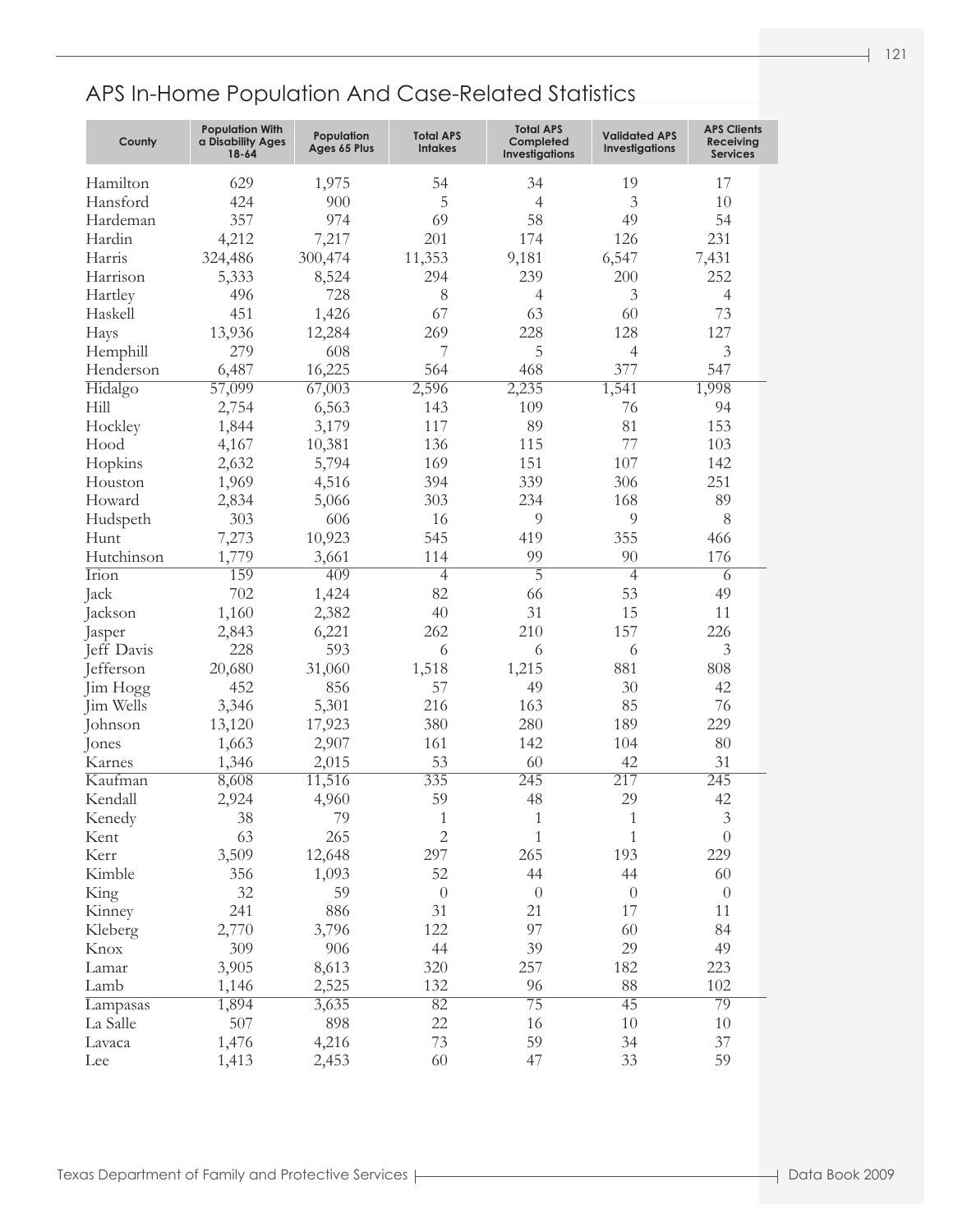| County                   | <b>Population With</b><br>a Disability Ages<br>$18 - 64$ | Population<br>Ages 65 Plus | <b>Total APS</b><br><b>Intakes</b> | <b>Total APS</b><br>Completed<br><b>Investigations</b> | <b>Validated APS</b><br><b>Investigations</b> | <b>APS Clients</b><br>Receiving<br><b>Services</b> |
|--------------------------|----------------------------------------------------------|----------------------------|------------------------------------|--------------------------------------------------------|-----------------------------------------------|----------------------------------------------------|
| Leon                     | 1,340                                                    | 4,152                      | 78                                 | 58                                                     | 44                                            | 40                                                 |
| Liberty                  | 6,811                                                    | 9,390                      | 345                                | 287                                                    | 216                                           | 224                                                |
| Limestone                | 1,837                                                    | 3,959                      | 123                                | 108                                                    | 64                                            | 95                                                 |
| Lipscomb                 | 239                                                      | 627                        | 6                                  | 8                                                      | 8                                             | 20                                                 |
| Live Oak                 | 1,084                                                    | 2,157                      | 51                                 | 41                                                     | 32                                            | 33                                                 |
| Llano                    | 1,411                                                    | 5,885                      | 86                                 | 68                                                     | 51                                            | 52                                                 |
| Loving                   | 7                                                        | 18                         | $\theta$                           | $\Omega$                                               | $\theta$                                      | $\theta$                                           |
| Lubbock                  | 20,124                                                   | 28,051                     | 2,277                              | 1,981                                                  | 1,618                                         | 2,011                                              |
| Lynn                     | 538                                                      | 1,126                      | 29                                 | 27                                                     | 26                                            | 42                                                 |
| Madison                  | 1,108                                                    | 2,162                      | 45                                 | 38                                                     | 24                                            | 20                                                 |
| Marion                   | 926                                                      | 2,524                      | 104                                | 94                                                     | 87                                            | 91                                                 |
| Martin                   | 373                                                      | 737                        | $\overline{9}$                     | $\overline{9}$                                         | $\overline{3}$                                | $\overline{3}$                                     |
| Mason                    | 313                                                      | 1,110                      | 13                                 | 9                                                      | 9                                             | $\overline{9}$                                     |
| Matagorda                | 3,132                                                    | 5,134                      | 142                                | 121                                                    | 79                                            | 162                                                |
| Maverick                 | 4,075                                                    | 5,373                      | 113                                | 116                                                    | 67                                            | 35                                                 |
| McCulloch                | 629                                                      | 1,741                      | 115                                | 101                                                    | 91                                            | 139                                                |
| McLennan                 | 17,421                                                   | 27,397                     | 986                                | 862                                                    | 526                                           | 862                                                |
| McMullen                 | 75                                                       | 228                        | $\mathbf{1}$                       | $\mathbf{1}$                                           | $\mathbf{1}$                                  | $\mathbf{1}$                                       |
| Medina                   | 3,763                                                    | 5,722                      | 164                                | 152                                                    | 67                                            | 31                                                 |
| Menard                   | 204                                                      | 656                        | 23                                 | 19                                                     | 18                                            | 21                                                 |
| Midland                  | 9,928                                                    | 14,568                     | 406                                | 321                                                    | 223                                           | 208                                                |
| Milam                    | 2,026                                                    | 4,591                      | $\overline{75}$                    | 82                                                     | $\overline{57}$                               | 75                                                 |
| Mills                    | 383                                                      | 1,170                      | 19                                 | 16                                                     | 10                                            | 6                                                  |
| Mitchell                 | 851                                                      | 1,577                      | 41                                 | 32                                                     | 25                                            | 25                                                 |
| Montague                 | 1,479                                                    | 4,619                      | 324                                | 277                                                    | 233                                           | 243                                                |
| Montgomery               | 37,971                                                   | 42,272                     | 1,092                              | 860                                                    | 629                                           | 677                                                |
| Moore                    | 1,604                                                    | 2,337                      | 69                                 | 61                                                     | 56                                            | 79                                                 |
| Morris                   | 1,057                                                    | 2,486                      | 69                                 | 59                                                     | 47                                            | 54                                                 |
| Motley                   | 104                                                      | 388                        | 17                                 | 15                                                     | 15                                            | 17                                                 |
| Nacogdoches              | 4,890                                                    | 7,983                      | 223                                | 181                                                    | 170                                           | 241                                                |
| Navarro                  | 3,936                                                    | 6,957                      | 236                                | 168                                                    | 125                                           | 144                                                |
| Newton                   | 1,220                                                    | 2,507                      | 98                                 | $\overline{63}$                                        | $\overline{53}$                               | 82                                                 |
| Nolan                    | 1,224                                                    | 2,584                      | 136                                | 112                                                    | 83                                            | 55                                                 |
| Nueces                   | 26,524                                                   | 34,500                     | 1,918                              | 1,428                                                  | 1,224                                         | 1,634                                              |
| Ochiltree                | 759                                                      | 1,155                      | 20                                 | 18                                                     | 17                                            | 45                                                 |
| Oldham                   | 186                                                      | 372                        | $\mathbf 5$                        | $\overline{4}$                                         | $\overline{4}$                                | $\ensuremath{\mathfrak{Z}}$                        |
| Orange                   | 6,803                                                    | 12,428                     | 406                                | 338                                                    | 245                                           | 272                                                |
| Palo Pinto               | 2,175                                                    | 4,907                      | 165                                | 134                                                    | 73                                            | 129                                                |
| Panola                   | 1,854                                                    | 3,824                      | 140                                | $117\,$                                                | 88                                            | 104                                                |
| Parker                   | 10,021                                                   | 13,614                     | 273                                | 207                                                    | $90\,$                                        | 175                                                |
| Parmer                   | $802\,$                                                  | 1,390                      | 18                                 | 18                                                     | 17                                            | 15                                                 |
| Pecos                    | 1,426                                                    | 2,075                      | $81\,$                             | 65                                                     | 54                                            | 60                                                 |
| $\overline{\text{Poly}}$ | 3,951                                                    | 10,748                     | 421                                | 318                                                    | 250                                           | 239                                                |
| Potter                   | 9,552                                                    | 14,226                     | 703                                | 654                                                    | 543                                           | 627                                                |
| Presidio                 | 618                                                      | 1,219                      | 29                                 | 31                                                     | 22                                            | 29                                                 |
| Rains                    | 985                                                      | 2,459                      | 44                                 | 44                                                     | $37\,$                                        | 49                                                 |
| Randall                  | 9,559                                                    | 13,824                     | 329                                | 313                                                    | 211                                           | 216                                                |
| Reagan                   | 294                                                      | 485                        | 14                                 | 13                                                     | $10\,$                                        | $\mathfrak{Z}$                                     |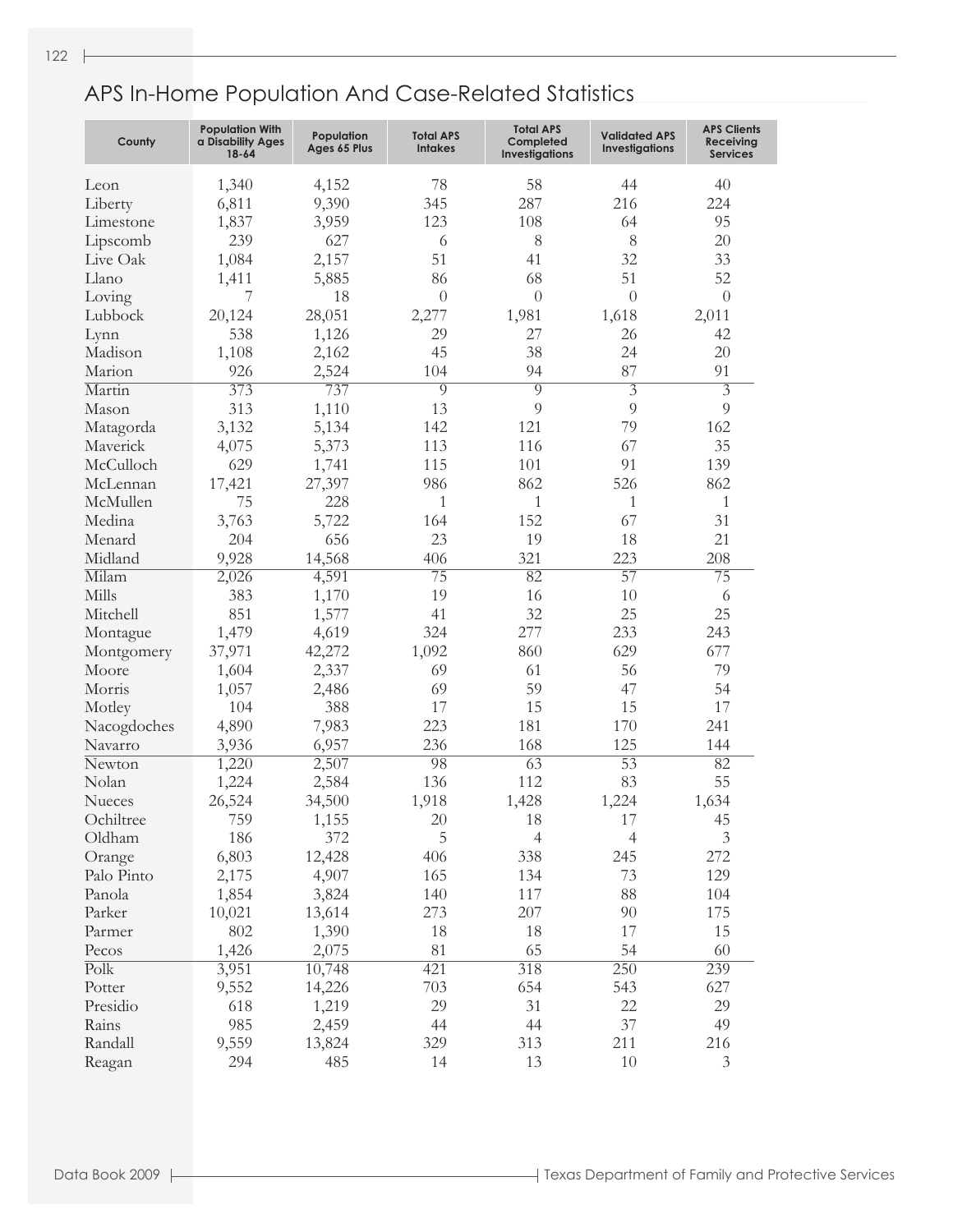| County        | <b>Population With</b><br>a Disability Ages<br>18-64 | Population<br>Ages 65 Plus | <b>Total APS</b><br><b>Intakes</b> | <b>Total APS</b><br>Completed<br><b>Investigations</b> | <b>Validated APS</b><br><b>Investigations</b> | <b>APS Clients</b><br><b>Receiving</b><br><b>Services</b> |
|---------------|------------------------------------------------------|----------------------------|------------------------------------|--------------------------------------------------------|-----------------------------------------------|-----------------------------------------------------------|
| Real          | 246                                                  | 909                        | 16                                 | 13                                                     | 9                                             | 7                                                         |
| Red River     | 1,104                                                | 2,907                      | 109                                | 87                                                     | 53                                            | 60                                                        |
| Reeves        | 1,019                                                | 1,891                      | 128                                | 100                                                    | 90                                            | 75                                                        |
| Refugio       | 657                                                  | 1,506                      | 35                                 | 29                                                     | 25                                            | 27                                                        |
| Roberts       | 79                                                   | 203                        | $\overline{0}$                     | $\theta$                                               | $\theta$                                      | $\theta$                                                  |
| Robertson     | 1,301                                                | 2,922                      | 73                                 | 60                                                     | 43                                            | 47                                                        |
| Rockwall      | 6,943                                                | 7,207                      | 123                                | 103                                                    | 74                                            | 70                                                        |
| Runnels       | 871                                                  | 2,112                      | 120                                | 106                                                    | 78                                            | 51                                                        |
| Rusk          | 4,009                                                | 7,985                      | 229                                | 172                                                    | 111                                           | 134                                                       |
| Sabine        | 798                                                  | 3,105                      | 77                                 | 69                                                     | 63                                            | 67                                                        |
| San Augustine | 734                                                  | 2,086                      | 60                                 | 54                                                     | 49                                            | 43                                                        |
|               | 1,999                                                | 4,733                      | 197                                | 174                                                    | 139                                           | 120                                                       |
| San Jacinto   | 5,703                                                |                            | 293                                | 252                                                    | 148                                           | 154                                                       |
| San Patricio  |                                                      | 7,969                      |                                    |                                                        |                                               |                                                           |
| San Saba      | 469                                                  | 1,288                      | 18                                 | 12                                                     | 7                                             | $\overline{4}$                                            |
| Schleicher    | 251                                                  | 580                        | 9                                  | 8                                                      | 7                                             | 8                                                         |
| Scurry        | 1,307                                                | 2,521                      | 79                                 | 69                                                     | 52                                            | 68                                                        |
| Shackelford   | 260                                                  | 624                        | 30                                 | 23                                                     | 20                                            | 15                                                        |
| Shelby        | 2,033                                                | 4,392                      | 174                                | 142                                                    | 132                                           | 167                                                       |
| Sherman       | 258                                                  | 534                        | 7                                  | 6                                                      | 6                                             | 7                                                         |
| Smith         | 15,469                                               | 28,358                     | 1,023                              | 837                                                    | 648                                           | 779                                                       |
| Somervell     | 712                                                  | 1,176                      | 7                                  | 7                                                      | 5                                             | 8                                                         |
| Starr         | 4,749                                                | 5,845                      | 253                                | $\overline{202}$                                       | $\overline{101}$                              | 132                                                       |
| Stephens      | 753                                                  | 1,768                      | 76                                 | 59                                                     | 41                                            | 42                                                        |
| Sterling      | 126                                                  | 252                        | 3                                  | $\mathfrak{Z}$                                         | $\overline{2}$                                | $\theta$                                                  |
| Stonewall     | 126                                                  | 429                        | 13                                 | 9                                                      | 6                                             | 8                                                         |
| Sutton        | 367                                                  | 710                        | 21                                 | 19                                                     | 18                                            | 19                                                        |
| Swisher       | 642                                                  | 1,384                      | 34                                 | 24                                                     | 21                                            | 39                                                        |
| Tarrant       | 143,928                                              | 145,713                    | 4,092                              | 3,094                                                  | 1,664                                         | 1,405                                                     |
| Taylor        | 10,209                                               | 15,873                     | 1,415                              | 1,222                                                  | 968                                           | 758                                                       |
| Terrell       | 91                                                   | 288                        | 3                                  | $\overline{4}$                                         | 3                                             | $\mathfrak{Z}$                                            |
| Terry         | 1,021                                                | 1,960                      | 61                                 | 70                                                     | 61                                            | 172                                                       |
| Throckmorton  | 134                                                  | 482                        | 9                                  | 8                                                      | 5                                             | 10                                                        |
| <b>Titus</b>  | 2,338                                                | 3,969                      | $\overline{96}$                    | 84                                                     | 69                                            | 141                                                       |
| Tom Green     | 8,094                                                | 14,280                     | 1,192                              | 981                                                    | 848                                           | 989                                                       |
| Travis        | 78,868                                               | 64,937                     | 3,227                              | 2,688                                                  | 1,734                                         | 1,694                                                     |
| Trinity       | 1,112                                                | 3,801                      | 178                                | 142                                                    | 128                                           | 221                                                       |
| Tyler         | 1,675                                                | 4,389                      | 192                                | 160                                                    | 120                                           | 162                                                       |
| Upshur        | 3,054                                                | 6,209                      | 204                                | 184                                                    | 133                                           | 184                                                       |
| Upton         | 293                                                  | 661                        | 25                                 | $20\,$                                                 | 14                                            | $\overline{4}$                                            |
| Uvalde        | 2,109                                                | 3,652                      | 98                                 | 99                                                     | 42                                            | 31                                                        |
| Val Verde     | 3,823                                                | 6,033                      | 204                                | 184                                                    | 140                                           | 95                                                        |
| Van Zandt     | 4,189                                                | 10,009                     | 285                                | 237                                                    | 179                                           | 218                                                       |
| Victoria      | 7,121                                                | 10,580                     | 413                                | 338                                                    | 221                                           | 214                                                       |
| Walker        | 5,626                                                | 6,620                      | 162                                | 142                                                    | 100                                           | 64                                                        |
| Waller        | 3,647                                                | 3,411                      | 121                                | 108                                                    | 79                                            | 64                                                        |
| Ward          | 909                                                  | 1,766                      | 97                                 | 65                                                     | 53                                            | 41                                                        |
| Washington    | 2,629                                                | 5,274                      | 92                                 | 83                                                     | 56                                            | 51                                                        |
| Webb          | 18,624                                               | 17,899                     | 683                                | 561                                                    | 324                                           | 553                                                       |
|               |                                                      |                            |                                    |                                                        |                                               |                                                           |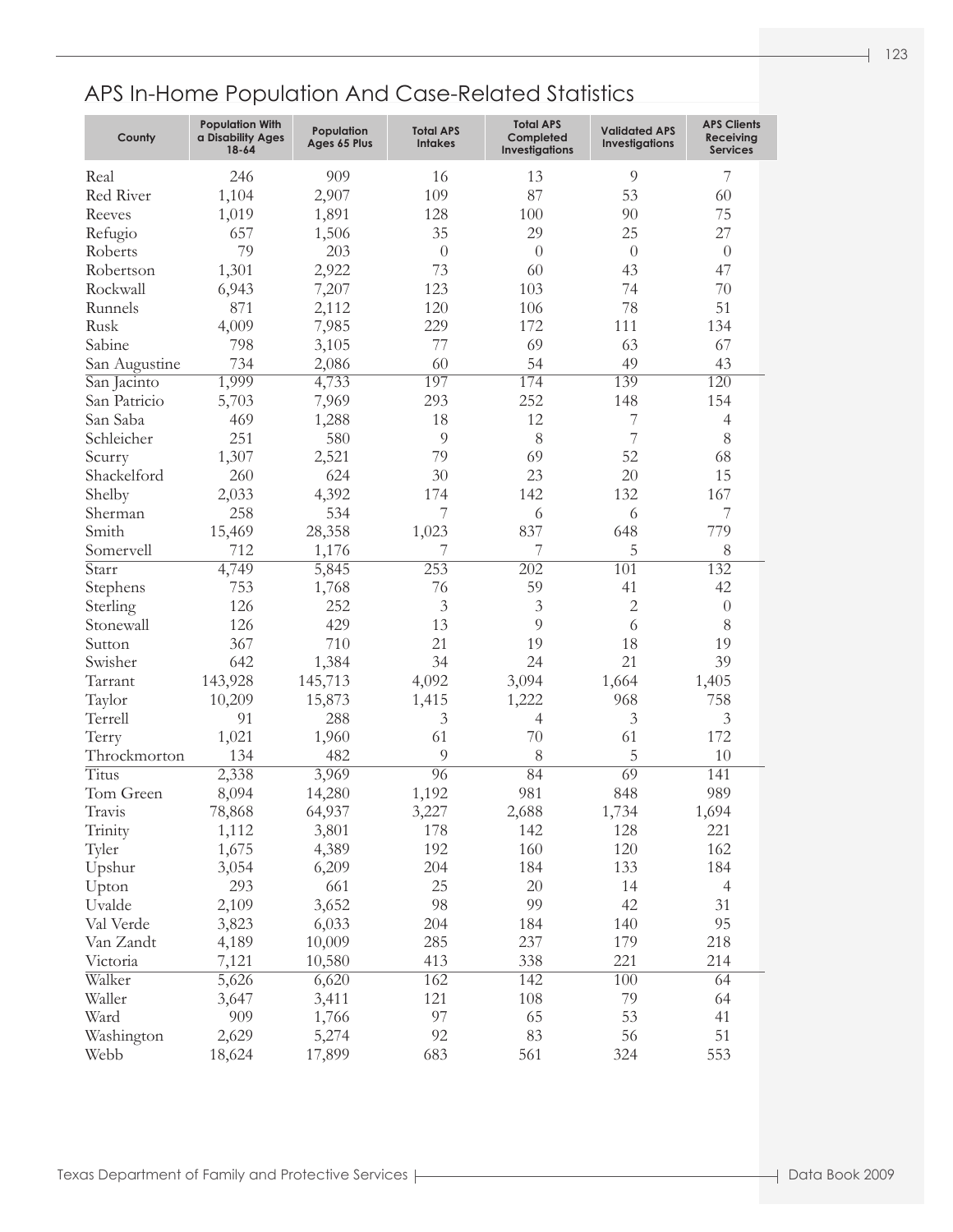| County       | <b>Population With</b><br>a Disability Ages<br>$18 - 64$ | Population<br>Ages 65 Plus | <b>Total APS</b><br><b>Intakes</b> | <b>Total APS</b><br>Completed<br>Investigations | <b>Validated APS</b><br><b>Investigations</b> | <b>APS Clients</b><br><b>Receiving</b><br><b>Services</b> |
|--------------|----------------------------------------------------------|----------------------------|------------------------------------|-------------------------------------------------|-----------------------------------------------|-----------------------------------------------------------|
| Wharton      | 3,529                                                    | 5,884                      | 140                                | 120                                             | 99                                            | 78                                                        |
| Wheeler      | 392                                                      | 1,038                      | 9                                  | 12                                              | 10                                            | 11                                                        |
| Wichita      | 9,738                                                    | 16,213                     | 1,463                              | 1,235                                           | 1,024                                         | 1,109                                                     |
| Wilbarger    | 1,143                                                    | 2,303                      | 178                                | 146                                             | 123                                           | 117                                                       |
| Willacy      | 1,672                                                    | 2,450                      | 141                                | 97                                              | 75                                            | 82                                                        |
| Williamson   | 32,394                                                   | 34,130                     | 773                                | 470                                             | 363                                           | 395                                                       |
| Wilson       | 3,840                                                    | 4,967                      | 117                                | 98                                              | 62                                            | 73                                                        |
| Winkler      | 600                                                      | 1,116                      | 35                                 | 29                                              | 24                                            | 21                                                        |
| Wise         | 4,852                                                    | 7,073                      | 190                                | 134                                             | 65                                            | 63                                                        |
| Wood         | 3,184                                                    | 10,750                     | 237                                | 184                                             | 125                                           | 147                                                       |
| Yoakum       | 631                                                      | 1,016                      | 10                                 | 13                                              | 12                                            | 22                                                        |
| Young        | 1,352                                                    | 3,544                      | 239                                | 220                                             | 173                                           | 202                                                       |
| Zapata       | 1,197                                                    | 2,100                      | 59                                 | 43                                              | 24                                            | 52                                                        |
| Zavala       | 966                                                      | 1,485                      | 50                                 | 51                                              | 27                                            | 22                                                        |
| Unknown      | 0                                                        | $\Omega$                   | 71                                 | 42                                              | 27                                            | 8                                                         |
| Out of State | $\Omega$                                                 | $\bigcap$                  | $\bigcap$                          | $\Omega$                                        | $\bigcap$                                     | 34                                                        |
| State Total  | 2,003,693                                                | 2,457,917                  | 89,489                             | 72,265                                          | 50,936                                        | 56,514                                                    |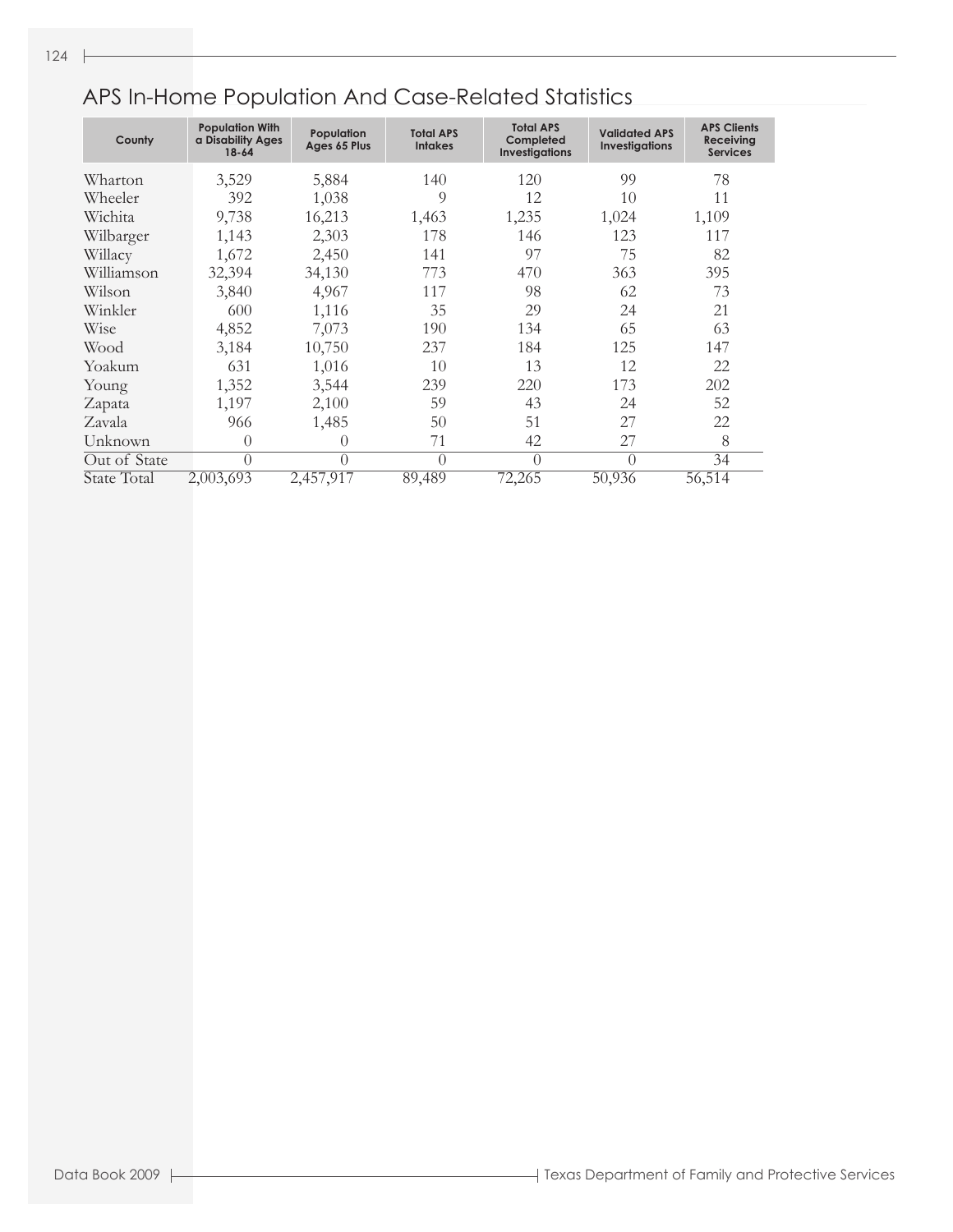# MH and MR Investigations

| County                     | <b>Intakes</b>      | Complete<br>Investigation | Confirmed<br>Investigations | County     | <b>Intakes</b>       | Complete<br>Investigation | Confirmed<br>Investigations |
|----------------------------|---------------------|---------------------------|-----------------------------|------------|----------------------|---------------------------|-----------------------------|
|                            | $\mathfrak{Z}$      | $\theta$                  |                             | Concho     |                      | $\theta$                  | $\theta$                    |
| Anderson<br>Andrews        | $\overline{0}$      | $\theta$                  | $\theta$<br>$\theta$        | Cooke      | $\theta$<br>$\theta$ | $\overline{0}$            | $\left( \right)$            |
|                            |                     | 237                       |                             |            |                      |                           |                             |
| Angelina                   | 247                 |                           | 34                          | Coryell    |                      | $\mathbf{1}$              | $\Omega$                    |
| Aransas                    | $\theta$            | $\theta$                  | $\theta$                    | Cottle     | 0                    | $\overline{0}$            | 0                           |
| Archer                     |                     | 1                         | $\theta$                    | Crane      | $\theta$             | $\overline{0}$            | 0                           |
| Armstrong                  | 0                   | $\overline{0}$            | $\theta$                    | Crockett   | $\theta$             | $\overline{0}$            | 0                           |
| Atascosa                   | 0                   | 3                         | $\theta$                    | Crosby     | $\overline{0}$       | $\overline{0}$            | 0                           |
| Austin                     | 0                   | $\theta$                  | $\theta$                    | Culberson  | $\overline{0}$       | $\theta$                  | $\Omega$                    |
| Bailey                     | 0                   | $\theta$                  | $\theta$                    | Dallam     | $\overline{0}$       | $\overline{0}$            | $\theta$                    |
| Bandera                    | 0                   | $\theta$                  | $\theta$                    | Dallas     | 175                  | 166                       | 24                          |
| Bastrop                    | $\boldsymbol{0}$    | $\theta$                  | $\theta$                    | Dawson     | $\theta$             | $\theta$                  | $\theta$                    |
| Baylor                     | $\theta$            | $\left( \right)$          | $\theta$                    | Deaf Smith | $\overline{0}$       | $\overline{0}$            | $\Omega$                    |
| Bee                        | 1                   | 1                         | $\theta$                    | Delta      | $\theta$             | $\overline{0}$            | $\overline{0}$              |
| Bell                       | 58                  | 48                        | 14                          | Denton     | 411                  | 397                       | 35                          |
| Bexar                      | 898                 | 715                       | 71                          | De Witt    | $\theta$             | $\theta$                  | $\theta$                    |
| Blanco                     | $\theta$            | $\theta$                  | $\theta$                    | Dickens    | $\overline{0}$       | $\theta$                  | $\left( \right)$            |
| Borden                     | 0                   | $\theta$                  | $\theta$                    | Dimmit     | 3                    | $\overline{c}$            | $\left( \right)$            |
| Bosque                     | 0                   | $\theta$                  | $\theta$                    | Donley     | $\overline{0}$       | $\overline{0}$            | 0                           |
| Bowie                      | 3                   | $\theta$                  | $\theta$                    | Duval      | $\overline{0}$       | $\overline{0}$            | 0                           |
| Brazoria                   | 27                  | 29                        | 1                           | Eastland   | 5                    | 5                         | $\left( \right)$            |
| <b>Brazos</b>              | 28                  | 25                        | 5                           | Ector      | 6                    | 5                         | $\theta$                    |
| <b>Brewster</b>            | $\theta$            | $\theta$                  | $\theta$                    | Edwards    | $\theta$             | $\overline{0}$            | $\overline{0}$              |
| <b>Briscoe</b>             | $\theta$            | $\overline{0}$            | $\theta$                    | Ellis      | $\overline{1}$       | $\mathbf{1}$              | $\Omega$                    |
| <b>Brooks</b>              | $\theta$            | $\overline{0}$            | $\theta$                    | El Paso    | 225                  | 214                       | 44                          |
| Brown                      | 11                  | 8                         | 2                           | Erath      | 4                    | 8                         | $\sqrt{2}$                  |
| Burleson                   | $\left( \right)$    | $\overline{0}$            | $\theta$                    | Falls      |                      | 3                         | $\overline{0}$              |
| Burnet                     |                     | $\overline{0}$            | $\theta$                    | Fannin     | $\overline{0}$       | $\overline{0}$            | $\overline{0}$              |
| Caldwell                   |                     | $\theta$                  | $\theta$                    | Fayette    | $\overline{0}$       | $\overline{0}$            | $\theta$                    |
| Calhoun                    | 0                   | $\theta$                  | $\theta$                    | Fisher     | $\overline{0}$       | $\theta$                  | $\left( \right)$            |
| Callahan                   | $\theta$            | $\left( \right)$          | $\theta$                    | Floyd      | $\overline{0}$       | $\overline{0}$            | $\left( \right)$            |
| Cameron                    | 278                 | 257                       | 20                          | Foard      | $\theta$             | $\theta$                  | $\theta$                    |
| Camp                       | $\theta$            | $\theta$                  | $\theta$                    | Fort Bend  | 229                  | 217                       | 7                           |
| $\overline{\text{Carson}}$ | $\theta$            | $\overline{0}$            | $\theta$                    | Franklin   | 1                    | 1                         | $\overline{0}$              |
| Cass                       |                     | $\overline{0}$            | $\theta$                    | Freestone  | 7                    | 6                         | 4                           |
| Castro                     | $\theta$            | $\theta$                  | $\boldsymbol{0}$            | Frio       | $\mathbf{1}$         | $\boldsymbol{0}$          | $\sqrt{a}$                  |
| Chambers                   | $\left( \right)$    | $\theta$                  | $\theta$                    | Gaines     | $\theta$             | $\overline{0}$            | $\sqrt{a}$                  |
| Cherokee                   | 539                 | 540                       | 41                          | Galveston  | 23                   | 16                        | 3                           |
| Childress                  | $\Omega$            | $\theta$                  | $\theta$                    | Garza      | $\theta$             | $\overline{0}$            | $\overline{0}$              |
| Clay                       | $\Omega$            | $\left( \right)$          | $\theta$                    | Gillespie  | 6                    | $\mathbf{2}$              | $\Omega$                    |
| Cochran                    | $\theta$            | $\theta$                  | $\theta$                    | Glasscock  | $\theta$             | $\overline{0}$            | 0                           |
| Coke                       | $\theta$            | $\theta$                  | $\boldsymbol{0}$            | Goliad     | $\theta$             | $\theta$                  | $\theta$                    |
| Coleman                    | $\left( \right)$    | $\theta$                  | $\theta$                    | Gonzales   | 1                    | $\mathbf{1}$              | $\overline{0}$              |
| $\overline{\text{Collin}}$ | $\overline{26}$     | $\overline{26}$           | $\overline{2}$              | Gray       | 1                    | 1                         | $\overline{0}$              |
| Collingsworth              | $\theta$            | $\theta$                  | $\boldsymbol{0}$            | Grayson    | 19                   | 16                        | $\mathfrak{Z}$              |
| Colorado                   | $\theta$            | $\overline{0}$            | $\theta$                    | Gregg      | 43                   | 49                        | 4                           |
| Comal                      |                     | 1                         | $\boldsymbol{0}$            | Grimes     | $\theta$             | $\boldsymbol{0}$          | $\theta$                    |
|                            | 1<br>$\overline{0}$ | $\theta$                  |                             |            |                      |                           |                             |
| Comanche                   |                     |                           | $\boldsymbol{0}$            | Guadalupe  | 16                   | $8\,$                     | $\mathbf{1}$                |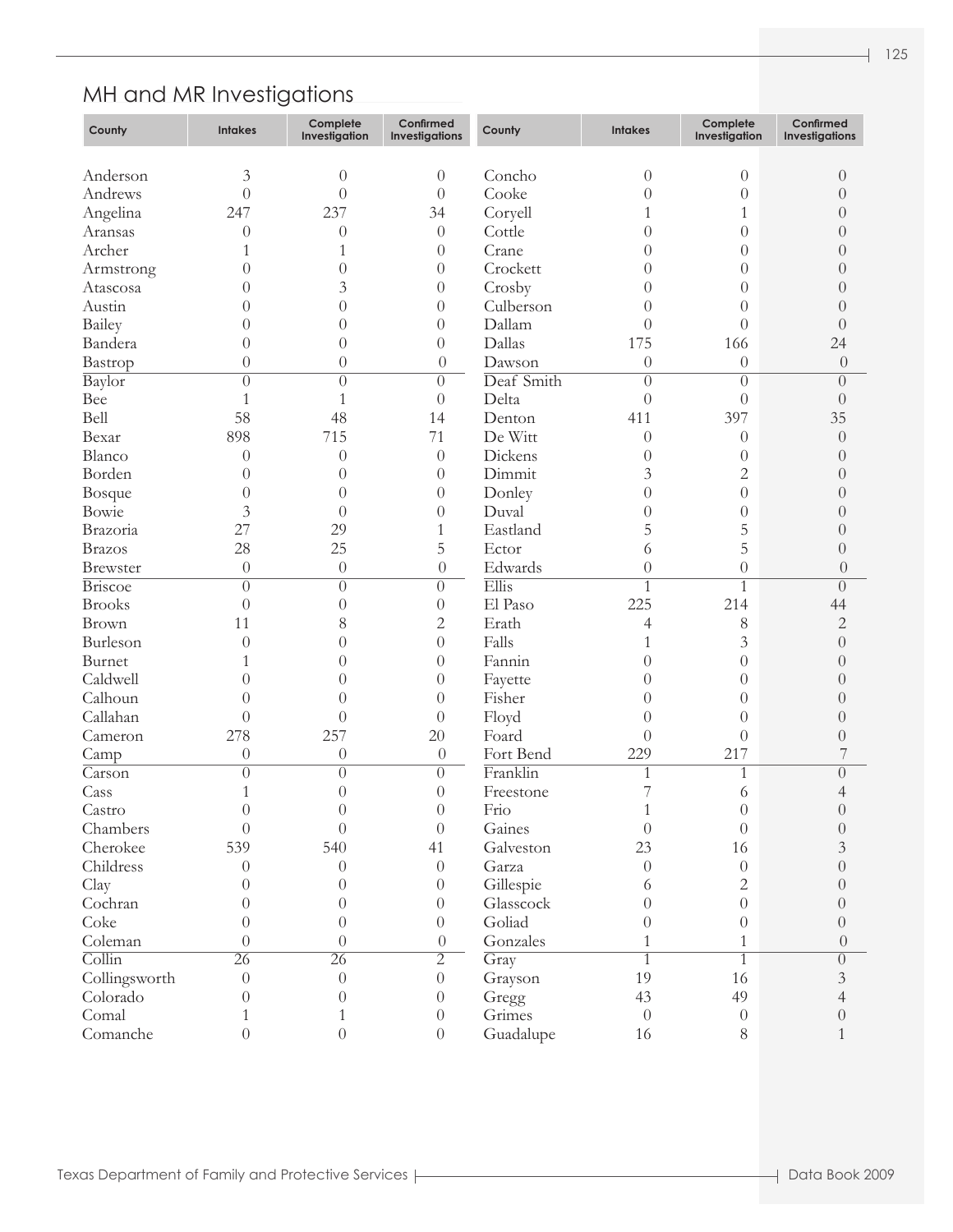### MH and MR Investigations

| County     | <b>Intakes</b>             | Complete<br>Investigation    | Confirmed<br>Investigations | County                 | <b>Intakes</b>   | Complete<br>Investigation | Confirmed<br><b>Investigations</b> |
|------------|----------------------------|------------------------------|-----------------------------|------------------------|------------------|---------------------------|------------------------------------|
| Hale       | 5                          | 5                            | $\mathbf{2}$                | La Salle               | $\theta$         | 1                         | $\Omega$                           |
| Hall       | $\overline{0}$             | $\overline{0}$               | $\theta$                    | Lavaca                 | $\theta$         | $\overline{0}$            | 0                                  |
| Hamilton   |                            |                              |                             |                        |                  |                           |                                    |
| Hansford   | $\overline{0}$             | $\overline{0}$               | $\theta$                    | Lee                    |                  | 1                         | $\theta$                           |
|            | $\overline{0}$             | $\theta$                     | $\theta$                    | Leon                   |                  | 0                         | $\left( \right)$                   |
| Hardeman   | $\overline{0}$             | $\left( \right)$             | $\theta$                    | Liberty                | 4                | 1                         | 0                                  |
| Hardin     | $\overline{c}$             | 1                            | $\overline{0}$              | Limestone              | 721              | 656                       | 53                                 |
| Harris     | 301                        | 296                          | 25                          | Lipscomb               | $\theta$         | $\overline{0}$            | $\theta$                           |
| Harrison   | 1                          | $\mathbf{2}$                 | $\theta$                    | Live Oak               | $\theta$         | $\left( \right)$          | $\Omega$                           |
| Hartley    | $\overline{0}$             | $\overline{0}$               | $\overline{0}$              | Llano                  | $\overline{c}$   | $\overline{c}$            |                                    |
| Haskell    | 1                          | $\theta$                     | $\theta$                    | Loving                 | $\overline{0}$   | $\overline{0}$            | $\theta$                           |
| Hays       | 7                          | 6                            | $\mathbf{1}$                | Lubbock                | 367              | 311                       | $\overline{65}$                    |
| Hemphill   | $\overline{0}$             | $\overline{0}$               | $\theta$                    | Lynn                   | $\theta$         | $\overline{0}$            | $\overline{0}$                     |
| Henderson  | $\overline{0}$             | $\overline{0}$               | $\theta$                    | Madison                | $\theta$         | $\theta$                  | $\theta$                           |
| Hidalgo    | 53                         | 35                           | 4                           | Marion                 | $\theta$         | $\theta$                  | 0                                  |
| Hill       | 1                          | 1                            | $\theta$                    | Martin                 | $\theta$         | $\theta$                  | 0                                  |
| Hockley    | $\boldsymbol{0}$           | $\overline{0}$               | $\theta$                    | Mason                  | $\theta$         | $\overline{0}$            | 0                                  |
| Hood       | 3                          | 3                            | $\theta$                    | Matagorda              | 4                | 3                         | 0                                  |
| Hopkins    | $\overline{c}$             | $\overline{2}$               | 1                           | Maverick               | 1                | $\theta$                  | 0                                  |
| Houston    | $\overline{0}$             | $\theta$                     | $\theta$                    | McCulloch              | 1                | $\theta$                  | 0                                  |
| Howard     | 216                        | 188                          | 24                          | McLennan               | 100              | 89                        | 12                                 |
| Hudspeth   | $\theta$                   | $\theta$                     | $\theta$                    | McMullen               | $\theta$         | $\theta$                  | $\theta$                           |
| Hunt       | 7                          | 5                            | 1                           | Medina                 | 4                | $\theta$                  | $\theta$                           |
| Hutchinson | $\overline{0}$             | $\theta$                     | $\theta$                    | Menard                 | $\theta$         | $\overline{0}$            | $\left( \right)$                   |
| Irion      | $\theta$                   | $\theta$                     | $\theta$                    | Midland                | 18               | 15                        | 1                                  |
| Jack       | $\overline{0}$             | $\overline{0}$               | $\overline{0}$              | Milam                  | $\overline{0}$   | $\theta$                  | $\theta$                           |
| Jackson    | $\boldsymbol{0}$           | $\theta$                     | $\theta$                    | Mills                  | $\overline{0}$   | $\overline{0}$            | $\theta$                           |
| Jasper     | 4                          | $\overline{2}$               | $\theta$                    | Mitchell               | $\overline{0}$   | $\theta$                  | $\theta$                           |
| Jeff Davis | $\overline{0}$             | $\theta$                     | $\theta$                    | Montague               | $\overline{0}$   | $\Omega$                  | 0                                  |
| Jefferson  | 63                         | 47                           | 12                          | Montgomery             | 40               | 34                        |                                    |
| Jim Hogg   | $\overline{0}$             | $\overline{0}$               | $\theta$                    | Moore                  | $\overline{0}$   | $\theta$                  | 0                                  |
| Jim Wells  | 1                          | 1                            | $\theta$                    | Morris                 | $\overline{0}$   | $\theta$                  | 0                                  |
| Johnson    | 34                         | 53                           | 15                          | Motley                 | $\overline{0}$   | $\theta$                  | 0                                  |
| Jones      | $\theta$                   | $\theta$                     | $\theta$                    |                        | $\overline{c}$   | $\overline{c}$            | 0                                  |
| Karnes     | $\theta$                   | $\theta$                     | $\theta$                    | Nacogdoches<br>Navarro | 23               | 17                        |                                    |
| Kaufman    | 318                        | 310                          | 14                          |                        | 1                |                           | 6                                  |
|            |                            |                              |                             | Newton                 | 7                | $\,1\,$                   |                                    |
| Kendall    | $\theta$<br>$\overline{0}$ | $\boldsymbol{0}$<br>$\theta$ | $\theta$<br>$\Omega$        | Nolan                  | 803              | 5<br>760                  | 1<br>49                            |
| Kenedy     |                            |                              |                             | <b>Nueces</b>          |                  |                           |                                    |
| Kent       | $\theta$                   | $\theta$                     | $\theta$                    | Ochiltree              | $\theta$         | $\overline{0}$            | $\theta$                           |
| Kerr       | 32                         | 43                           | 6                           | Oldham                 | $\left( \right)$ | $\theta$                  | $\theta$                           |
| Kimble     | $\overline{0}$             | $\overline{0}$               | $\theta$                    | Orange                 | 4                | 3                         | 0                                  |
| King       | $\theta$                   | 0                            | $\theta$                    | Palo Pinto             | $\overline{0}$   | $\theta$                  | 0                                  |
| Kinney     | 0                          | 0                            | $\theta$                    | Panola                 | $\Omega$         | 0                         | 0                                  |
| Kleberg    |                            | 1                            | 1                           | Parker                 | 5                | 4                         |                                    |
| Knox       | $\theta$                   | $\theta$                     | $\theta$                    | Parmer                 | 0                | 0                         | 0                                  |
| Lamar      | 10                         | 6                            | 2                           | Pecos                  | $\theta$         | $\theta$                  | 0                                  |
| Lamb       | $\theta$                   | 0                            | $\overline{0}$              | Polk                   | $\theta$         | $\Omega$                  | $\theta$                           |
| Lampasas   | $\boldsymbol{0}$           | $\theta$                     | $\boldsymbol{0}$            | Potter                 | 29               | 24                        |                                    |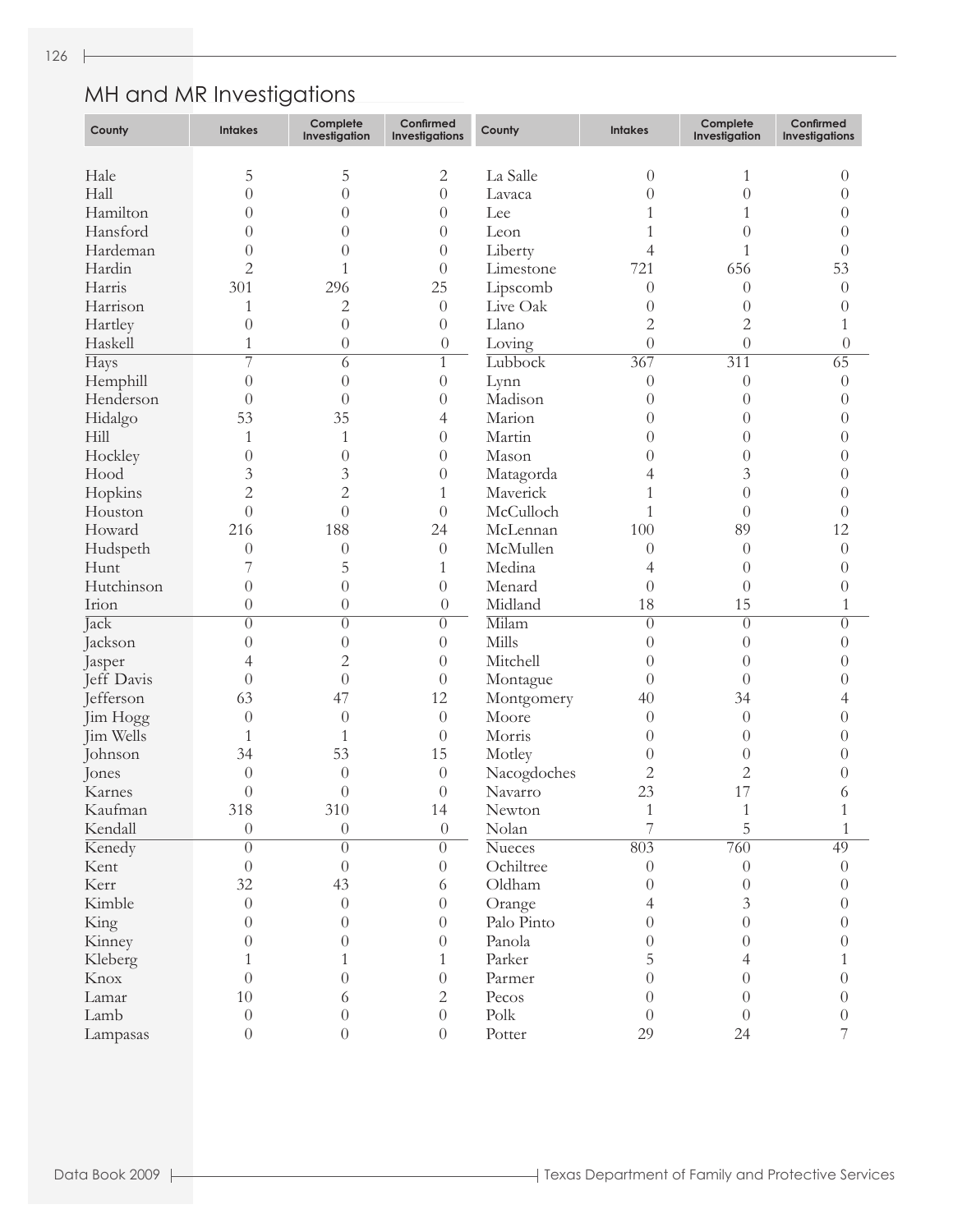# MH and MR Investigations

| County        | <b>Intakes</b> | Complete<br>Investigation | Confirmed<br><b>Investigations</b> | County       | <b>Intakes</b> | Complete<br>Investigation | Confirmed<br><b>Investigations</b> |
|---------------|----------------|---------------------------|------------------------------------|--------------|----------------|---------------------------|------------------------------------|
| Presidio      | $\theta$       | $\theta$                  | $\theta$                           | Throckmorton | $\theta$       | $\theta$                  | $\theta$                           |
| Rains         | $\overline{0}$ | $\overline{0}$            | $\theta$                           | Titus        | $\mathbf{1}$   | $\mathbf{1}$              | $\theta$                           |
| Randall       | 62             | 50                        | 12                                 | Tom Green    | 901            | 849                       | 58                                 |
| Reagan        | $\theta$       | $\theta$                  | $\theta$                           | Travis       | 905            | 1,026                     | 99                                 |
| Real          | $\overline{0}$ | $\theta$                  | $\theta$                           | Trinity      | $\theta$       | $\theta$                  | $\theta$                           |
| Red River     | $\overline{2}$ | 1                         | $\theta$                           | Tyler        | $\overline{0}$ | $\theta$                  | $\overline{0}$                     |
| Reeves        | $\mathbf{1}$   | 1                         | $\theta$                           | Upshur       | 1              | $\mathbf{1}$              | $\overline{0}$                     |
| Refugio       | $\overline{0}$ | $\theta$                  | $\theta$                           | Upton        | $\overline{0}$ | $\overline{0}$            | $\overline{0}$                     |
| Roberts       | $\overline{0}$ | $\overline{0}$            | $\theta$                           | Uvalde       | 4              | $\overline{2}$            | $\overline{0}$                     |
| Robertson     | 1              | 1                         | $\theta$                           | Val Verde    | 11             | 5                         | $\overline{0}$                     |
| Rockwall      | $\overline{0}$ | $\overline{0}$            | $\boldsymbol{0}$                   | Van Zandt    | $\overline{0}$ | $\overline{0}$            | $\overline{0}$                     |
| Runnels       | 1              | $\overline{0}$            | $\overline{0}$                     | Victoria     | $\overline{7}$ | $\overline{5}$            | $\overline{0}$                     |
| Rusk          | $\overline{0}$ | $\overline{0}$            | $\theta$                           | Walker       | $\mathbf{1}$   | $\mathbf{1}$              | $\overline{0}$                     |
| Sabine        | $\overline{2}$ | $\overline{2}$            | $\mathbf{1}$                       | Waller       | $\overline{0}$ | $\overline{0}$            | $\overline{0}$                     |
| San Augustine | $\overline{2}$ | 1                         | $\overline{0}$                     | Ward         | $\overline{0}$ | $\overline{0}$            | $\overline{0}$                     |
| San Jacinto   | $\overline{0}$ | $\overline{0}$            | $\theta$                           | Washington   | 254            | 248                       | 29                                 |
| San Patricio  | 6              | 5                         | $\mathbf{1}$                       | Webb         | 30             | 27                        | 4                                  |
| San Saba      | $\overline{0}$ | $\overline{0}$            | $\theta$                           | Wharton      | 8              | 7                         | $\overline{0}$                     |
| Schleicher    | $\overline{0}$ | $\overline{0}$            | $\theta$                           | Wheeler      | $\overline{0}$ | $\overline{0}$            | $\overline{0}$                     |
| Scurry        | $\overline{0}$ | $\overline{0}$            | $\theta$                           | Wichita      | 353            | 356                       | 34                                 |
| Shackelford   | $\overline{0}$ | $\overline{0}$            | $\theta$                           | Wilbarger    | 483            | 440                       | 25                                 |
| Shelby        | $\overline{0}$ | $\overline{0}$            | $\theta$                           | Willacy      | $\mathbf{1}$   | $\mathbf{1}$              | $\overline{0}$                     |
| Sherman       | $\overline{0}$ | $\overline{0}$            | $\theta$                           | Williamson   | 23             | 25                        | 7                                  |
| Smith         | 33             | 33                        | 6                                  | Wilson       | $\overline{4}$ | $\mathbf{1}$              | $\theta$                           |
| Somervell     | $\overline{0}$ | $\theta$                  | $\theta$                           | Winkler      | $\overline{0}$ | $\overline{0}$            | $\theta$                           |
| Starr         | $\overline{0}$ | $\overline{0}$            | $\overline{0}$                     | Wise         | $\overline{0}$ | $\overline{0}$            | $\overline{0}$                     |
| Stephens      | $\overline{0}$ | $\overline{0}$            | $\theta$                           | Wood         | $\overline{0}$ | $\theta$                  | $\overline{0}$                     |
| Sterling      | $\theta$       | $\overline{0}$            | $\theta$                           | Yoakum       | $\overline{0}$ | $\overline{0}$            | $\overline{0}$                     |
| Stonewall     | $\overline{0}$ | $\overline{0}$            | $\theta$                           | Young        | $\overline{0}$ | $\mathbf{1}$              | $\overline{0}$                     |
| Sutton        | $\theta$       | $\overline{0}$            | $\theta$                           | Zapata       | $\overline{0}$ | $\overline{0}$            | $\overline{0}$                     |
| Swisher       | $\theta$       | $\overline{0}$            | $\overline{0}$                     | Zavala       | $\overline{0}$ | $\overline{0}$            | $\overline{0}$                     |
| Tarrant       | 237            | 221                       | 32                                 | Unknown      | $\overline{0}$ | 20                        | 7                                  |
| Taylor        | 531            | 453                       | 108                                | Out Of State | $\overline{1}$ | $\overline{0}$            | $\overline{0}$                     |
| Terrell       | $\overline{0}$ | $\overline{0}$            | $\theta$                           | State Total  | 10,368         | 9,730                     | 1,049                              |
| Terry         | $\overline{0}$ | $\overline{0}$            | $\overline{0}$                     |              |                |                           |                                    |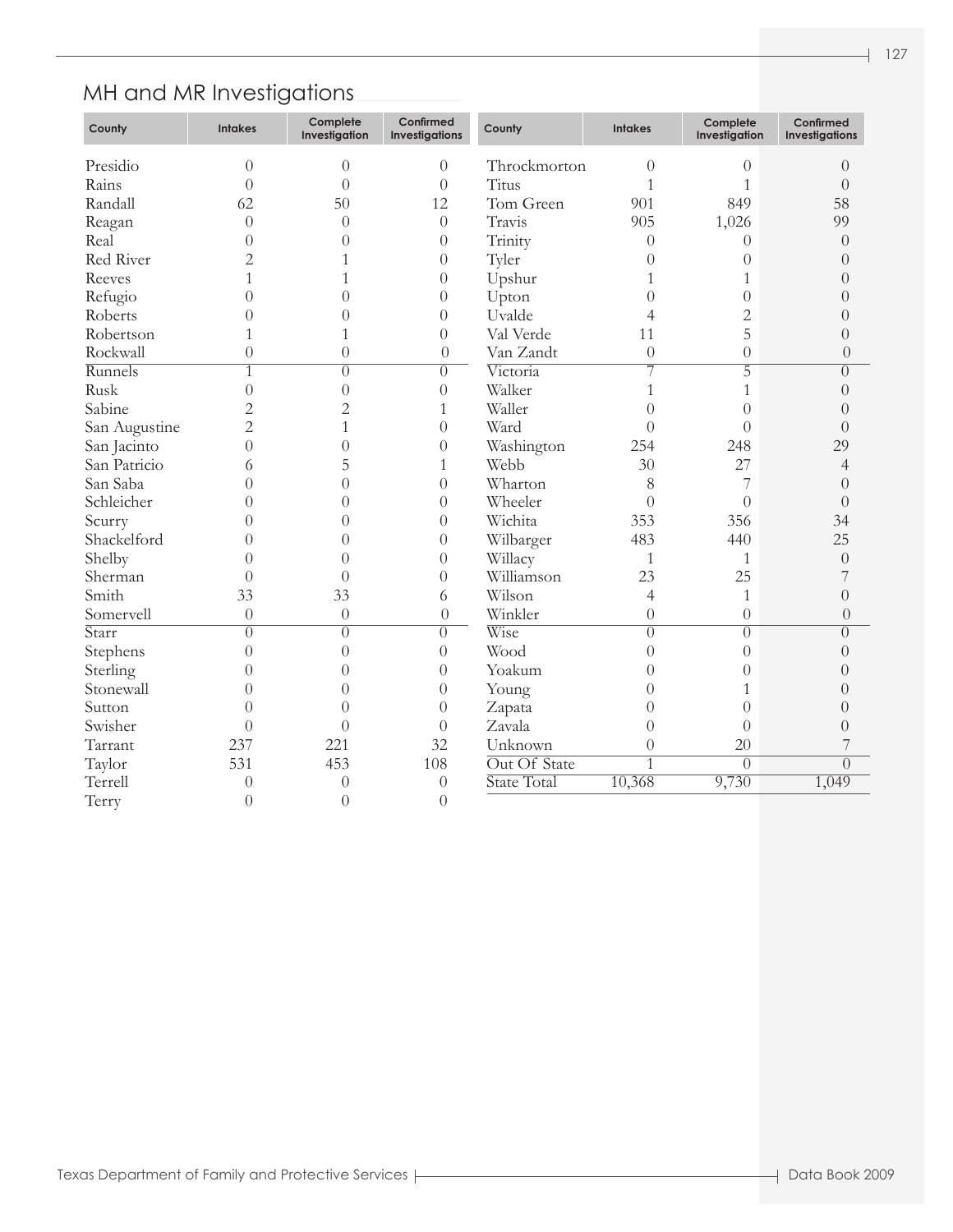|                 | <b>Initial Intakes</b> | Child Abuse/<br><b>Neglect</b> | <b>CPS Workers</b><br>Responsible           | Investigation initiation response time<br>in completed investigations |                      |                           |                    |  |
|-----------------|------------------------|--------------------------------|---------------------------------------------|-----------------------------------------------------------------------|----------------------|---------------------------|--------------------|--|
| County          | Alleging Abuse/        | <b>Reports</b>                 | for Intake or                               |                                                                       | <b>Priority I</b>    |                           | <b>Priority II</b> |  |
|                 | <b>Neglect</b>         | Assigned for<br>Investigation  | Investigation by<br><b>Office Location*</b> | Within 24<br><b>Hours</b>                                             | <b>Over 24 Hours</b> | Within 72<br><b>Hours</b> | Over 72 Hours      |  |
| Anderson        | 703                    | 596                            | 5                                           | 124                                                                   | 18                   | 288                       | 29                 |  |
| Andrews         | 172                    | 146                            | $\mathbf{1}$                                | 25                                                                    | 6                    | 52                        | 16                 |  |
| Angelina        | 1,100                  | 848                            | 7                                           | 94                                                                    | 6                    | 503                       | 27                 |  |
| Aransas         | 351                    | 334                            | $\overline{0}$                              | 98                                                                    | 11                   | 149                       | 27                 |  |
| Archer          | 62                     | 48                             | $\overline{0}$                              | 5                                                                     | $\overline{2}$       | 32                        | $\mathfrak{Z}$     |  |
| Armstrong       | 12                     | 10                             | $\overline{0}$                              | $\mathbf{2}$                                                          | $\theta$             | $\overline{4}$            | $\theta$           |  |
| Atascosa        | 663                    | 556                            | 4                                           | 101                                                                   | 13                   | 218                       | 58                 |  |
| Austin          | 227                    | 190                            | $\overline{2}$                              | 28                                                                    | $\overline{c}$       | 97                        | 7                  |  |
| Bailey          | 55                     | 49                             | $\overline{0}$                              | 17                                                                    | $\overline{2}$       | 28                        | $\mathfrak{Z}$     |  |
| Bandera         | 172                    | 149                            | $\overline{0}$                              | 38                                                                    | 5                    | 54                        | 17                 |  |
| Bastrop         | 885                    | 690                            | 7                                           | 113                                                                   | 3                    | 441                       | 29                 |  |
| Baylor          | $\overline{51}$        | $\overline{43}$                | $\overline{0}$                              | $\overline{8}$                                                        | $\overline{0}$       | $\overline{25}$           | 1                  |  |
| Bee             | 437                    | 409                            | 5                                           | 107                                                                   | 5                    | 195                       | 5                  |  |
| Bell            | 4,396                  | 3,901                          | 32                                          | 1,049                                                                 | 70                   | 1,770                     | 188                |  |
| Bexar           | 21,814                 | 17,906                         | 141                                         | 3,894                                                                 | 371                  | 8,612                     | 1,087              |  |
| Blanco          | 65                     | 53                             | $\theta$                                    |                                                                       | $\theta$             | 29                        | 14                 |  |
|                 | $\overline{0}$         | $\left( \right)$               |                                             | 7                                                                     |                      |                           |                    |  |
| Borden          |                        |                                | $\overline{0}$                              | $\theta$                                                              | $\theta$             | $\theta$                  | $\theta$           |  |
| <b>Bosque</b>   | 142                    | 129                            | $\overline{0}$                              | 39                                                                    | 3                    | 85                        | $\overline{5}$     |  |
| Bowie           | 1,166                  | 1,013                          | 10                                          | 296                                                                   | 21                   | 499                       | 31                 |  |
| Brazoria        | 2,585                  | 2,196                          | 19                                          | 347                                                                   | 37                   | 1,025                     | 258                |  |
| <b>Brazos</b>   | 1,338                  | 1,191                          | 10                                          | 289                                                                   | 21                   | 635                       | 26                 |  |
| <b>Brewster</b> | 84                     | 74                             | $\overline{0}$                              | 19                                                                    | $\theta$             | 34                        | $\overline{4}$     |  |
| Briscoe         | 10                     | 7                              | $\theta$                                    | 3                                                                     | $\theta$             | 5                         | $\theta$           |  |
| <b>Brooks</b>   | 146                    | 135                            | $\overline{0}$                              | 40                                                                    | $\overline{2}$       | $\overline{55}$           | 6                  |  |
| Brown           | 625                    | 553                            | 4                                           | 126                                                                   | 12                   | 299                       | 40                 |  |
| Burleson        | 173                    | 153                            | $\overline{c}$                              | 45                                                                    | 3                    | 80                        | $\mathbf{1}$       |  |
| Burnet          | 468                    | 408                            | 5                                           | 88                                                                    | 10                   | 197                       | 10                 |  |
| Caldwell        | 592                    | 462                            | $\overline{c}$                              | 60                                                                    | 3                    | 313                       | 19                 |  |
| Calhoun         | 238                    | 192                            | $\overline{c}$                              | 38                                                                    | $\overline{4}$       | 103                       | 8                  |  |
| Callahan        | 156                    | 138                            | $\overline{0}$                              | 16                                                                    | $\mathbf{1}$         | 66                        | 3                  |  |
| Cameron         | 4,868                  | 4,372                          | 27                                          | 1,174                                                                 | 54                   | 2,297                     | 127                |  |
| Camp            | 168                    | 132                            | $\overline{0}$                              | 44                                                                    | 3                    | 56                        | 7                  |  |
| Carson          | 53                     | 48                             | $\overline{0}$                              | 16                                                                    | $\theta$             | 31                        | 1                  |  |
| Cass            | 371                    | 323                            | 4                                           | 73                                                                    | $\mathfrak{Z}$       | 181                       | $8\,$              |  |
| Castro          | 73                     | 63                             | $\theta$                                    | 15                                                                    | $\overline{2}$       | 31                        | $\overline{0}$     |  |
| Chambers        | $\overline{253}$       | $\overline{213}$               | $\overline{0}$                              | 41                                                                    | $\overline{10}$      | $\overline{80}$           | $\overline{34}$    |  |
| Cherokee        | 684                    | 577                            | 4                                           | 109                                                                   | 19                   | 280                       | 58                 |  |
| Childress       | 69                     | 65                             | 1                                           | 13                                                                    | $\overline{4}$       | 41                        | $\boldsymbol{0}$   |  |
| Clay            | 81                     | 63                             | $\theta$                                    | $10\,$                                                                | 1                    | 57                        | $\theta$           |  |
| Cochran         | 26                     | 19                             | $\theta$                                    | 7                                                                     | 1                    | 8                         | $\theta$           |  |
| Coke            | 24                     | 21                             | $\overline{0}$                              | 7                                                                     | $\theta$             | 15                        | 1                  |  |
| Coleman         | 130                    | 117                            | 1                                           | 25                                                                    | $\overline{4}$       | 64                        | 4                  |  |
| Collin          | 4,695                  | 3,789                          | 37                                          | 541                                                                   | 33                   | 1,842                     | 297                |  |
| Collingsworth   | 45                     | 41                             | $\mathbf{1}$                                | 16                                                                    | $\theta$             | 19                        | 1                  |  |
| Colorado        | 161                    | 133                            | $\mathbf{1}$                                | $\overline{21}$                                                       | $\overline{0}$       | $\overline{71}$           | 4                  |  |
| Comal           | 1,192                  | 932                            | 8                                           | 95                                                                    | 14                   | 378                       | 104                |  |
| Comanche        | 157                    | 136                            | $\theta$                                    | $25\,$                                                                | $\mathbf{1}$         | $70\,$                    | $\mathbf 5$        |  |
| Concho          | 30                     | 28                             | $\theta$                                    | $8\,$                                                                 | $\boldsymbol{0}$     | 18                        | $\mathbf{1}$       |  |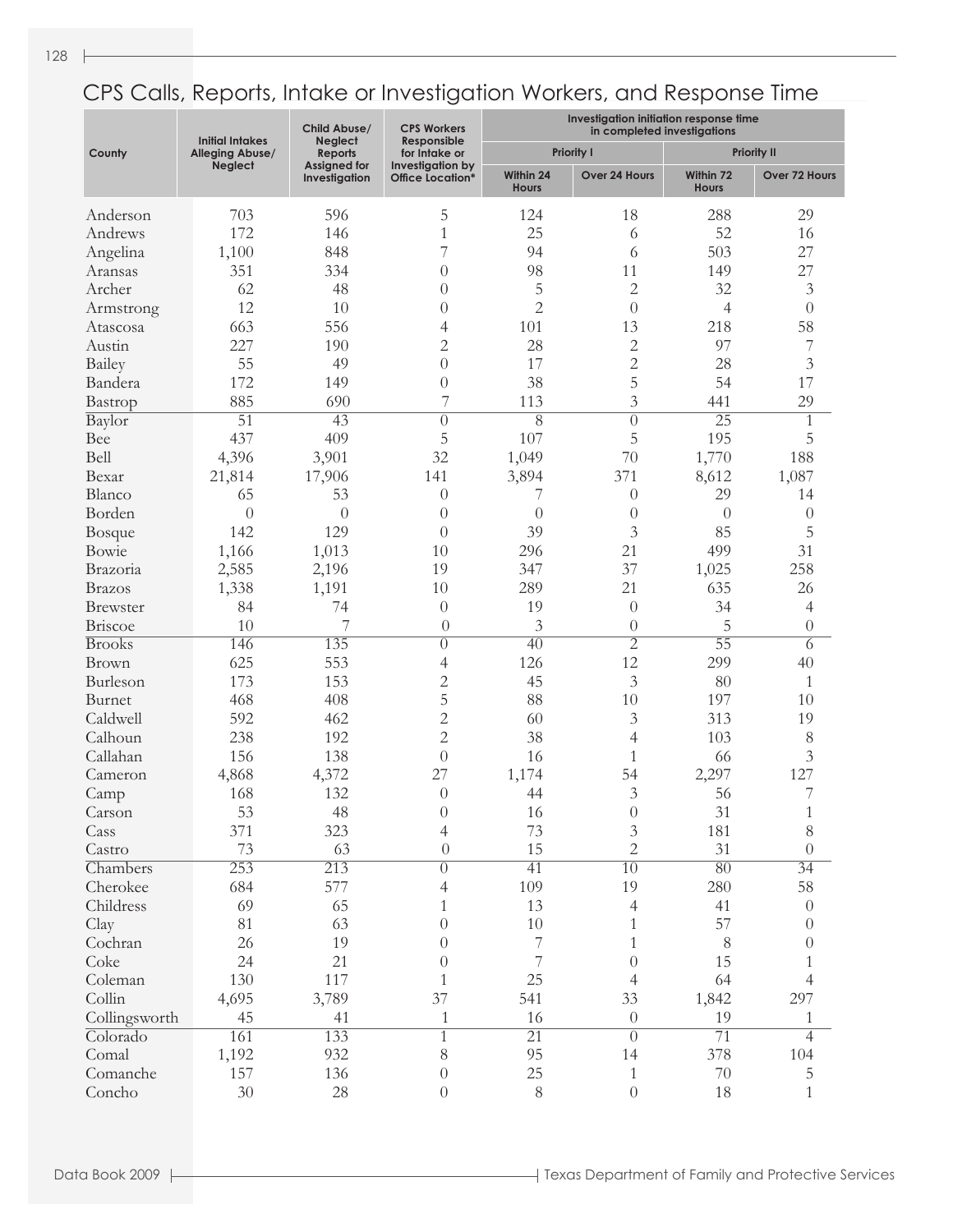|                | <b>Initial Intakes</b> | Child Abuse/<br><b>Neglect</b>       | <b>CPS Workers</b><br>Responsible    | Investigation initiation response time<br>in completed investigations |                                  |                           |                    |  |
|----------------|------------------------|--------------------------------------|--------------------------------------|-----------------------------------------------------------------------|----------------------------------|---------------------------|--------------------|--|
| County         | <b>Alleging Abuse/</b> | Reports                              | for Intake or                        |                                                                       | <b>Priority I</b>                |                           | <b>Priority II</b> |  |
|                | <b>Neglect</b>         | <b>Assigned for</b><br>Investigation | Investigation by<br>Office Location* | Within 24<br><b>Hours</b>                                             | Over 24 Hours                    | Within 72<br><b>Hours</b> | Over 72 Hours      |  |
| Cooke          | 428                    | 391                                  | 5                                    | 92                                                                    | 5                                | 198                       | 24                 |  |
| Coryell        | 987                    | 867                                  | 7                                    | 241                                                                   | 12                               | 394                       | 42                 |  |
| Cottle         | $\overline{9}$         | 7                                    | $\theta$                             | $\mathbf{2}$                                                          | $\theta$                         | 4                         | $\theta$           |  |
| Crane          | 37                     | 29                                   | $\theta$                             | 6                                                                     | $\theta$                         | 20                        | $\theta$           |  |
| Crockett       | 41                     | 39                                   | 0                                    | 7                                                                     | $\theta$                         | 18                        | 4                  |  |
| Crosby         | 118                    | 104                                  | 0                                    | 19                                                                    | 1                                | 60                        | 8                  |  |
| Culberson      | 40                     | 35                                   | 0                                    | 4                                                                     | 1                                | 20                        | $\sqrt{2}$         |  |
| Dallam         | 90                     | 78                                   | 1                                    | 23                                                                    | 6                                | 43                        | 6                  |  |
| Dallas         | 22,762                 | 19,420                               | 163                                  | 3,019                                                                 | 461                              | 7,331                     | 2,749              |  |
| Dawson         | 192                    | 173                                  | $\mathbf{1}$                         | 24                                                                    | 9                                | 64                        | 21                 |  |
| Deaf Smith     | 262                    | 225                                  | 3                                    | 39                                                                    | 5                                | 116                       | 10                 |  |
| Delta          | 48                     | 39                                   | $\overline{0}$                       | 5                                                                     | $\overline{0}$                   | 25                        | 1                  |  |
| Denton         | 4,339                  | 3,658                                | $\overline{35}$                      | 575                                                                   | $\overline{38}$                  | 1,940                     | 324                |  |
| De Witt        | 228                    | 174                                  | 3                                    | 31                                                                    | 3                                | 86                        | 5                  |  |
| Dickens        | 46                     | 41                                   | $\theta$                             | 5                                                                     | $\theta$                         | 32                        | 1                  |  |
| Dimmit         | 161                    | 138                                  | 1                                    | 34                                                                    | 3                                | 67                        | 4                  |  |
| Donley         | 30                     | 26                                   | $\theta$                             | 6                                                                     | $\overline{0}$                   | 17                        | 1                  |  |
| Duval          | 158                    | 140                                  | $\theta$                             | 44                                                                    | 4                                | 86                        | 8                  |  |
| Eastland       | 223                    | 189                                  | 3                                    | 35                                                                    | $\overline{2}$                   | 111                       | 8                  |  |
|                |                        |                                      |                                      | 390                                                                   | 51                               | 906                       | 122                |  |
| Ector          | 1,965                  | 1,811                                | 14                                   |                                                                       |                                  |                           |                    |  |
| Edwards        | 14                     | 11                                   | $\theta$                             | $\mathbf{1}$                                                          | $\theta$                         | 1                         | $\overline{0}$     |  |
| Ellis          | 1,319                  | 1,170                                | 10                                   | 226                                                                   | 29                               | 462                       | 100                |  |
| El Paso        | 7,088                  | 5,856                                | 44                                   | 912<br>47                                                             | 36                               | 3,202<br>150              | 192                |  |
| Erath<br>Falls | 342<br>157             | 296                                  | 3<br>$\overline{1}$                  |                                                                       | $\overline{4}$<br>$\overline{3}$ |                           | 10                 |  |
|                | 397                    | 138                                  |                                      | $\overline{43}$                                                       | 14                               | $\overline{78}$<br>98     | 5<br>75            |  |
| Fannin         |                        | 348                                  | $\overline{3}$                       | 45<br>21                                                              |                                  |                           |                    |  |
| Fayette        | 166                    | 132                                  | $\theta$                             |                                                                       | $\theta$                         | 100                       | 10                 |  |
| Fisher         | 33                     | 28                                   | $\theta$                             | 7                                                                     | 1                                | 20                        | 1                  |  |
| Floyd          | 63                     | 61                                   | $\theta$                             | 18                                                                    | 1                                | 28                        | 5                  |  |
| Foard          | 13                     | 11                                   | $\theta$                             | $\mathbf{1}$                                                          | $\overline{0}$                   | 8                         | $\overline{0}$     |  |
| Fort Bend      | 2,688                  | 2,296                                | 13                                   | 277                                                                   | 87                               | 962                       | 369                |  |
| Franklin       | 107                    | 94                                   | $\theta$                             | 16                                                                    | 4                                | 44                        | 5                  |  |
| Freestone      | 182                    | 158                                  | $\boldsymbol{0}$                     | 40                                                                    | $\boldsymbol{0}$                 | 93                        | $\sqrt{6}$         |  |
| Frio           | 294                    | 266                                  | $\overline{3}$                       | 50                                                                    | $8\,$                            | 127                       | 11                 |  |
| Gaines         | 134                    | 121                                  | $\theta$                             | 30                                                                    | $\overline{4}$                   | 47                        | 12                 |  |
| Galveston      | 2,926                  | 2,624                                | 27                                   | 478                                                                   | 96                               | 1,222                     | 294                |  |
| Garza          | 82                     | $\overline{73}$                      | $\overline{0}$                       | 19                                                                    | $\overline{0}$                   | $\overline{36}$           | 1                  |  |
| Gillespie      | 174                    | 149                                  | $\theta$                             | 15                                                                    | $\overline{7}$                   | 64                        | 24                 |  |
| Glasscock      | $\overline{4}$         | $\sqrt{2}$                           | $\theta$                             | $\boldsymbol{0}$                                                      | $\boldsymbol{0}$                 | 1                         | $\boldsymbol{0}$   |  |
| Goliad         | 79                     | 62                                   | $\theta$                             | 11                                                                    | $\mathbf{1}$                     | 39                        | $\overline{4}$     |  |
| Gonzales       | 314                    | 238                                  | $\overline{2}$                       | 31                                                                    | $\overline{3}$                   | 96                        | 17                 |  |
| Gray           | 356                    | 321                                  | $\overline{3}$                       | 91                                                                    | $\overline{4}$                   | 158                       | $\boldsymbol{0}$   |  |
| Grayson        | 1,509                  | 1,311                                | $10\,$                               | 218                                                                   | 11                               | 748                       | 65                 |  |
| Gregg          | 1,552                  | 1,330                                | 10                                   | 351                                                                   | 24                               | 714                       | 55                 |  |
| Grimes         | 257                    | 230                                  | $\theta$                             | 48                                                                    | $\overline{7}$                   | 122                       | 5                  |  |
| Guadalupe      | 1,463                  | 1,132                                | $\overline{10}$                      | 121                                                                   | $\overline{9}$                   | 647                       | $\overline{81}$    |  |
| Hale           | 460                    | 408                                  | $\overline{4}$                       | 91                                                                    | 14                               | 213                       | 11                 |  |
| Hall           | 37                     | 33                                   | $\boldsymbol{0}$                     | $\overline{\phantom{a}}$                                              | $\mathbf{1}$                     | 13                        | $\mathbf{1}$       |  |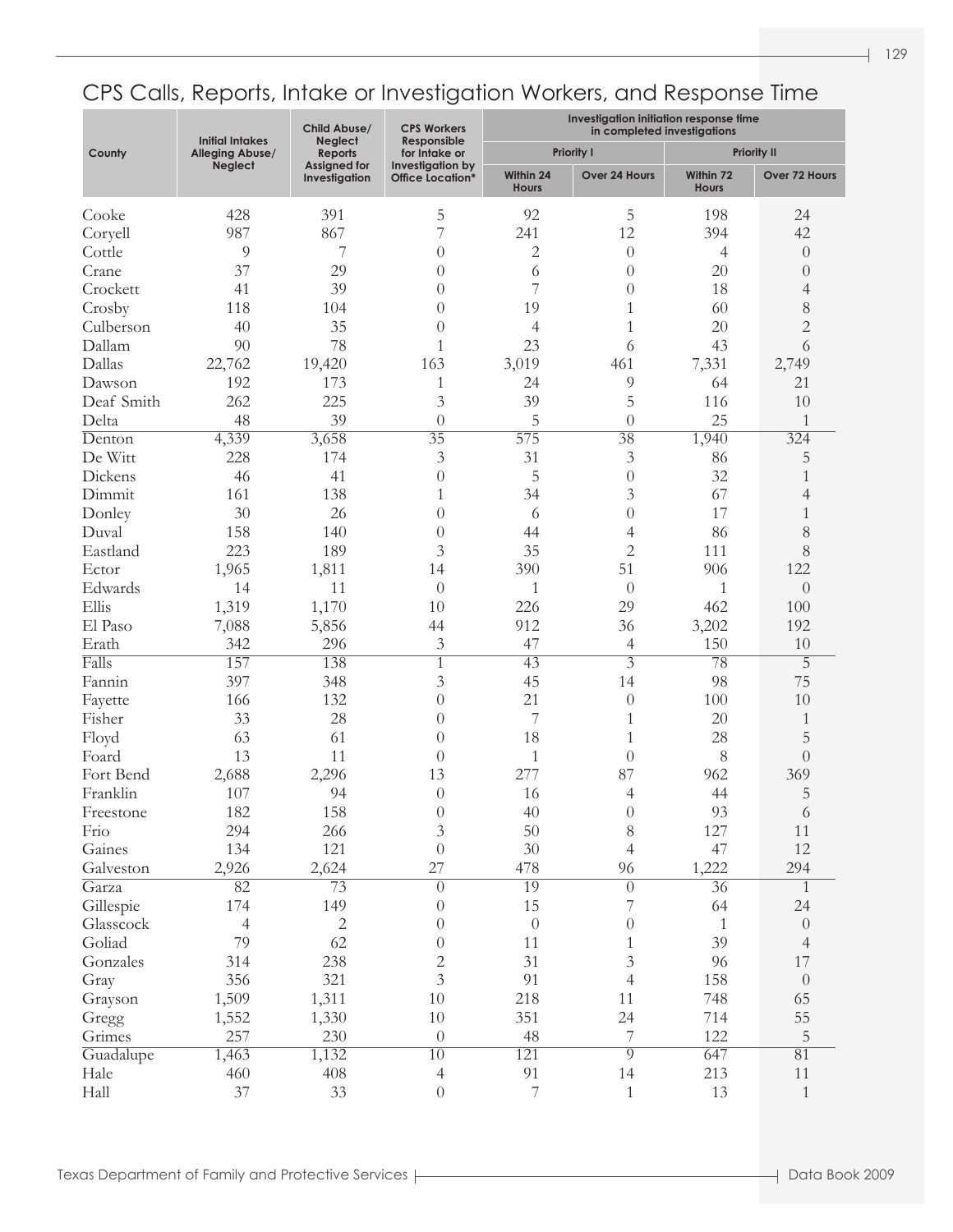|            | <b>Initial Intakes</b> | Child Abuse/<br><b>Neglect</b>       | <b>CPS Workers</b><br>Responsible           | Investigation initiation response time<br>in completed investigations |                             |                           |                    |  |
|------------|------------------------|--------------------------------------|---------------------------------------------|-----------------------------------------------------------------------|-----------------------------|---------------------------|--------------------|--|
| County     | <b>Alleging Abuse/</b> | <b>Reports</b>                       | for Intake or                               |                                                                       | <b>Priority I</b>           |                           | <b>Priority II</b> |  |
|            | <b>Neglect</b>         | <b>Assigned for</b><br>Investigation | Investigation by<br><b>Office Location*</b> | Within 24<br><b>Hours</b>                                             | Over 24 Hours               | Within 72<br><b>Hours</b> | Over 72 Hours      |  |
| Hamilton   | 112                    | 101                                  | 1                                           | 22                                                                    | $\theta$                    | 50                        | 3                  |  |
| Hansford   | 46                     | 42                                   | $\overline{0}$                              | 8                                                                     | $\mathbf{1}$                | 17                        | $\theta$           |  |
| Hardeman   | 63                     | 50                                   | $\overline{0}$                              | 11                                                                    | $\mathbf{1}$                | 26                        | 1                  |  |
| Hardin     | 594                    | 486                                  | 5                                           | 61                                                                    | 3                           | 300                       | 23                 |  |
| Harris     | 30,794                 | 25,428                               | 239                                         | 5,702                                                                 | 923                         | 10,872                    | 3,171              |  |
| Harrison   | 698                    | 610                                  | 6                                           | 177                                                                   | 18                          | 296                       | 28                 |  |
| Hartley    | 24                     | 18                                   | $\overline{0}$                              | 5                                                                     | $\theta$                    | 10                        | 4                  |  |
| Haskell    | 41                     | 38                                   | 4                                           | 3                                                                     | $\theta$                    | 20                        | $\overline{2}$     |  |
| Hays       | 1,198                  | 915                                  | 10                                          | 119                                                                   | 12                          | 539                       | 132                |  |
| Hemphill   | 24                     | 21                                   | $\overline{0}$                              | 5                                                                     | $\mathbf{1}$                | 13                        | $\theta$           |  |
| Henderson  | 1,034                  | 894                                  | 5                                           | 207                                                                   | 15                          | 396                       | 56                 |  |
| Hidalgo    | 8,309                  | 7,379                                | 56                                          | 1,752                                                                 | $\overline{75}$             | 4,334                     | 124                |  |
| Hill       | 384                    | 344                                  | $\overline{2}$                              | 92                                                                    | 5                           | 178                       | 12                 |  |
| Hockley    | 291                    | 266                                  | 3                                           | 51                                                                    | $\overline{2}$              | 150                       | 11                 |  |
| Hood       | 635                    |                                      | 5                                           |                                                                       | 12                          | 259                       | 51                 |  |
|            |                        | 545                                  |                                             | 101                                                                   |                             |                           |                    |  |
| Hopkins    | 428                    | 354                                  | $\overline{2}$                              | 58                                                                    | 13                          | 180                       | 42                 |  |
| Houston    | 218                    | 187                                  | 1                                           | 40                                                                    | $\overline{2}$              | 94                        | 9                  |  |
| Howard     | 482                    | 428                                  | 4                                           | 108                                                                   | 18                          | 203                       | 43                 |  |
| Hudspeth   | 18                     | 14                                   | $\theta$                                    | 5                                                                     | $\theta$                    | 6                         | $\theta$           |  |
| Hunt       | 1,009                  | 900                                  | 10                                          | 161                                                                   | 30                          | 329                       | 111                |  |
| Hutchinson | 306                    | 277                                  | 5                                           | 82                                                                    | 1                           | 140                       | 7                  |  |
| Irion      | 9                      | 9                                    | $\theta$                                    | $\overline{2}$                                                        | $\theta$                    | 3                         | 1                  |  |
| Jack       | 105                    | 91                                   | $\theta$                                    | 14                                                                    | $\mathbf{1}$                | 47                        | $\overline{2}$     |  |
| Jackson    | 148                    | 124                                  | $\mathbf{1}$                                | $\overline{20}$                                                       | $\overline{2}$              | $\overline{50}$           | 9                  |  |
| Jasper     | 420                    | 363                                  | 2                                           | 76                                                                    | 10                          | 201                       | 10                 |  |
| Jeff Davis | 11                     | 11                                   | $\overline{0}$                              | $\overline{3}$                                                        | $\overline{0}$              | 3                         | $\overline{0}$     |  |
| Jefferson  | 2,447                  | 2,142                                | 21                                          | 609                                                                   | 35                          | 1,171                     | 117                |  |
| Jim Hogg   | 94                     | 88                                   | $\overline{0}$                              | 16                                                                    | $\overline{0}$              | 66                        | 1                  |  |
| Jim Wells  | 624                    | 570                                  | 7                                           | 164                                                                   | 22                          | 295                       | 36                 |  |
| Johnson    | 1,930                  | 1,651                                | 11                                          | 309                                                                   | 29                          | 735                       | 103                |  |
| Jones      | 199                    | 156                                  | $\overline{0}$                              | 23                                                                    | $\overline{c}$              | 80                        | 12                 |  |
| Karnes     | 189                    | 144                                  | $\overline{0}$                              | 17                                                                    | $\overline{2}$              | 79                        | 11                 |  |
| Kaufman    | 1,039                  | 920                                  | 8                                           | 173                                                                   | 26                          | 355                       | 100                |  |
| Kendall    | 178                    | 136                                  | $\mathbf{1}$                                | 18                                                                    | 5                           | 49                        | 24                 |  |
| Kenedy     | 8                      | $\sqrt{6}$                           | $\theta$                                    | $\sqrt{2}$                                                            | $\boldsymbol{0}$            | $\overline{c}$            | $\boldsymbol{0}$   |  |
| Kent       | $\overline{9}$         | 7                                    | $\overline{0}$                              | $\overline{4}$                                                        | $\overline{0}$              | $\overline{3}$            | $\overline{1}$     |  |
| Kerr       | 677                    | 582                                  | 4                                           | 124                                                                   | $10\,$                      | 237                       | 42                 |  |
| Kimble     | 54                     | 48                                   | $\theta$                                    | $\,$ $\,$                                                             | $\theta$                    | 34                        | $\mathbf{1}$       |  |
| King       | $\overline{0}$         | $\theta$                             | $\theta$                                    | $\boldsymbol{0}$                                                      | $\theta$                    | $\theta$                  | $\boldsymbol{0}$   |  |
| Kinney     | 22                     | 19                                   | $\left\{ 0\right\}$                         | $\overline{4}$                                                        | $\theta$                    | 6                         | $\mathfrak{Z}$     |  |
| Kleberg    | 410                    | 365                                  | 5                                           | 93                                                                    | 6                           | 177                       | 14                 |  |
| Knox       | 44                     | 38                                   | $\boldsymbol{0}$                            | $\sqrt{2}$                                                            | 1                           | 21                        | $\mathbf{1}$       |  |
| Lamar      | 607                    | 467                                  | 6                                           | 86                                                                    | $\mathfrak{Z}$              | 283                       | 15                 |  |
| Lamb       | 194                    | 175                                  | $\overline{2}$                              | $30\,$                                                                | $\mathbf{1}$                | 94                        | $18\,$             |  |
| Lampasas   | 235                    | 204                                  | $\overline{5}$                              | $\overline{32}$                                                       | $\overline{4}$              | 103                       | 7                  |  |
| La Salle   | 113                    | 97                                   | $\overline{0}$                              | 13                                                                    | $\sqrt{2}$                  | 51                        | 4                  |  |
| Lavaca     | 131                    | $107\,$                              | 1                                           | 14                                                                    | $\ensuremath{\mathfrak{Z}}$ | 56                        | 13                 |  |
| Lee        | 164                    | 140                                  | $\overline{2}$                              | 26                                                                    | $\overline{2}$              | 114                       | 5                  |  |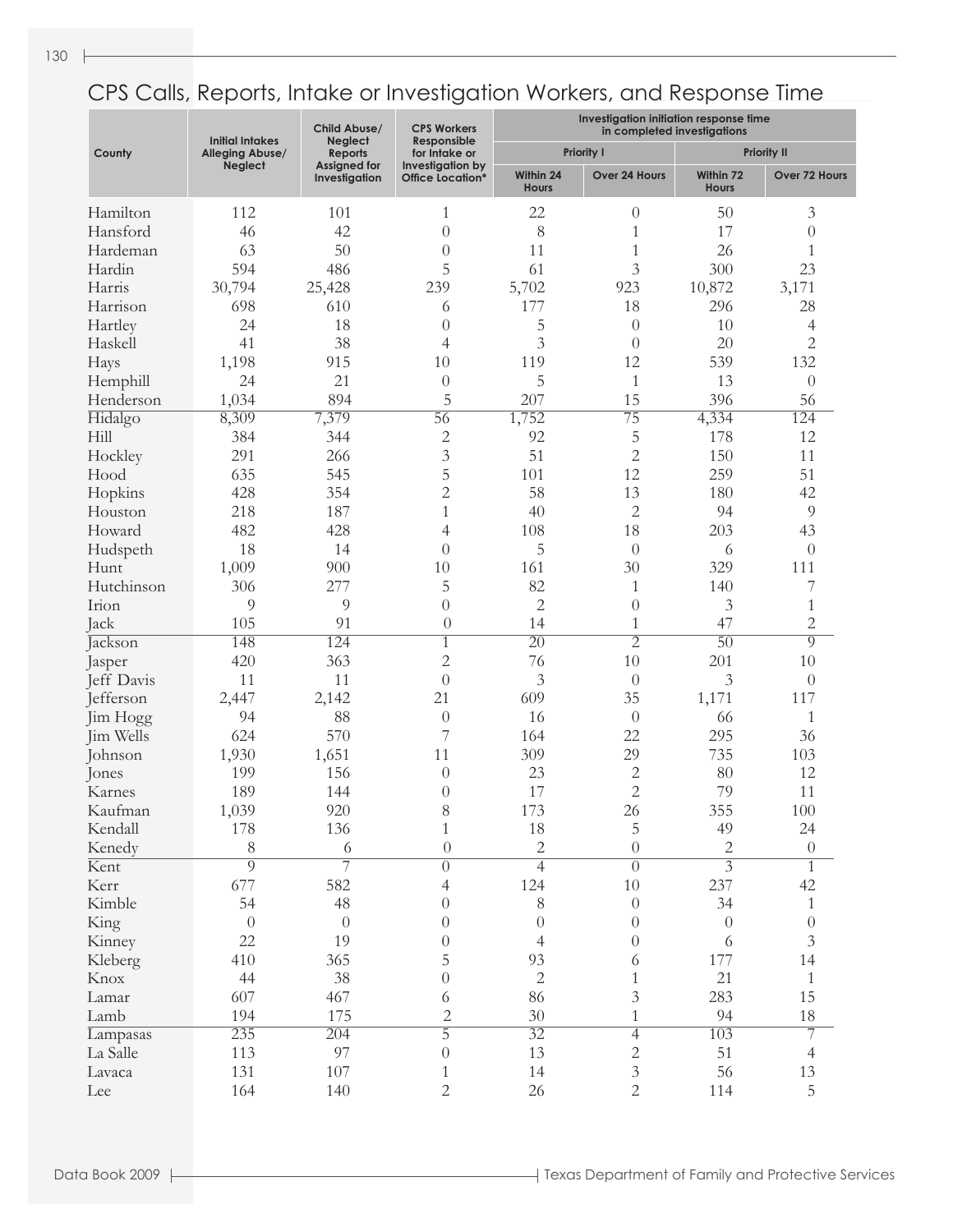|               | <b>Initial Intakes</b> | Child Abuse/<br><b>Neglect</b>       | <b>CPS Workers</b><br>Responsible    | Investigation initiation response time<br>in completed investigations |                             |                           |                         |  |
|---------------|------------------------|--------------------------------------|--------------------------------------|-----------------------------------------------------------------------|-----------------------------|---------------------------|-------------------------|--|
| County        | Alleging Abuse/        | <b>Reports</b>                       | for Intake or                        |                                                                       | <b>Priority I</b>           |                           | <b>Priority II</b>      |  |
|               | <b>Neglect</b>         | <b>Assigned for</b><br>Investigation | Investigation by<br>Office Location* | Within 24<br><b>Hours</b>                                             | Over 24 Hours               | Within 72<br><b>Hours</b> | Over 72 Hours           |  |
| Leon          | 161                    | 152                                  | 1                                    | 33                                                                    | $\theta$                    | 91                        | $\overline{4}$          |  |
| Liberty       | 901                    | 748                                  | 3                                    | 149                                                                   | 23                          | 263                       | 140                     |  |
| Limestone     | 286                    | 241                                  | 3                                    | 45                                                                    | 4                           | 128                       | 14                      |  |
| Lipscomb      | 25                     | 21                                   | $\theta$                             | 7                                                                     | $\theta$                    | 15                        | $\theta$                |  |
| Live Oak      | 160                    | 149                                  | $\theta$                             | 30                                                                    | 4                           | 70                        | $\sqrt{2}$              |  |
| Llano         | 223                    | 187                                  | $\theta$                             | 47                                                                    | 3                           | 84                        | 6                       |  |
| Loving        | $\theta$               | $\overline{0}$                       | $\theta$                             | $\theta$                                                              | $\theta$                    | $\overline{0}$            | $\theta$                |  |
| Lubbock       | 3,409                  | 2,936                                | 29                                   | 586                                                                   | 37                          | 1,539                     | 137                     |  |
| Lynn          | 60                     | 54                                   | $\theta$                             | 10                                                                    | $\overline{c}$              | 26                        | 1                       |  |
| Madison       | 119                    | 101                                  | $\overline{2}$                       | 28                                                                    | $\mathbf{1}$                | 52                        |                         |  |
|               | 120                    | 103                                  |                                      | 32                                                                    |                             | 49                        | $\overline{4}$          |  |
| Marion        |                        |                                      | $\overline{0}$                       |                                                                       | $\mathbf{1}$                |                           | $8\,$                   |  |
| Martin        | $\overline{34}$        | $\overline{32}$                      | $\left( \right)$                     | $\overline{\overline{3}}$                                             | $\overline{2}$              | $\overline{12}$           | $\mathbf{1}$            |  |
| Mason         | 44                     | 39                                   | $\theta$                             | $\overline{4}$                                                        | $\mathbf{1}$                | 30                        | $\sqrt{2}$              |  |
| Matagorda     | 321                    | 271                                  | $\overline{c}$                       | 43                                                                    | $\overline{c}$              | 158                       | 19                      |  |
| Maverick      | 261                    | 222                                  | $\overline{2}$                       | 82                                                                    | $\overline{4}$              | 80                        | $\overline{4}$          |  |
| McCulloch     | 142                    | 135                                  | $\mathbf{1}$                         | 28                                                                    | $\overline{2}$              | 72                        | 5                       |  |
| McLennan      | 2,824                  | 2,556                                | 21                                   | 596                                                                   | 56                          | 1,300                     | 106                     |  |
| McMullen      | 15                     | 14                                   | $\theta$                             | $\mathbf{2}$                                                          | $\theta$                    | 6                         | $\theta$                |  |
| Medina        | 526                    | 451                                  | 3                                    | 82                                                                    | 12                          | 197                       | 71                      |  |
| Menard        | 19                     | 17                                   | $\theta$                             | 7                                                                     | $\theta$                    | 10                        | $\mathbf{2}$            |  |
| Midland       | 1,303                  | 1,155                                | $8\,$                                | 267                                                                   | 23                          | 646                       | 57                      |  |
| Milam         | 327                    | 279                                  | $\overline{2}$                       | 49                                                                    | 4                           | 134                       | 10                      |  |
| Mills         | 44                     | $\overline{40}$                      | $\left( \right)$                     | $\overline{4}$                                                        | $\mathbf{1}$                | $\overline{20}$           | $\overline{\mathbf{3}}$ |  |
| Mitchell      | 114                    | 104                                  | $\theta$                             | 23                                                                    | $\mathbf{1}$                | 50                        | $\overline{9}$          |  |
| Montague      | 295                    | 256                                  | 4                                    | 44                                                                    | 4                           | 153                       | 5                       |  |
| Montgomery    | 3,991                  | 3,190                                | 24                                   | 445                                                                   | 50                          | 1,533                     | 396                     |  |
| Moore         | 264                    | 228                                  | 4                                    | 55                                                                    | 4                           | 136                       | 19                      |  |
| Morris        | 164                    | 142                                  | $\theta$                             | 42                                                                    | $\overline{c}$              | 73                        | $\mathbf{2}$            |  |
| Motley        | 5                      | 5                                    | $\theta$                             | $\sqrt{2}$                                                            | $\overline{0}$              | 3                         | $\theta$                |  |
| Nacogdoches   | 662                    | 556                                  | 6                                    | 95                                                                    | 6                           | 280                       | 26                      |  |
| Navarro       | 549                    | 497                                  | 6                                    | 82                                                                    | 28                          | 160                       | 57                      |  |
| Newton        | 131                    | 110                                  | $\overline{0}$                       | 18                                                                    | $\overline{c}$              | 57                        | $8\,$                   |  |
| Nolan         | 288                    | 245                                  | 4                                    | 66                                                                    | $\sqrt{6}$                  | 121                       | $10\,$                  |  |
| <b>Nueces</b> | 5,245                  | 4,991                                | $\overline{34}$                      | 1,259                                                                 | 137                         | 2,191                     | 343                     |  |
| Ochiltree     | $102\,$                | 92                                   | $\boldsymbol{0}$                     | 24                                                                    | $\overline{c}$              | 43                        | 5                       |  |
| Oldham        | 28                     | 18                                   | $\boldsymbol{0}$                     | 6                                                                     | $\theta$                    | 9                         | $\mathfrak{Z}$          |  |
| Orange        | 1,133                  | 1,001                                | 9                                    | 179                                                                   | 17                          | 558                       | 59                      |  |
| Palo Pinto    | 493                    | 431                                  | $\overline{4}$                       | 120                                                                   | $10\,$                      | 209                       | $\overline{9}$          |  |
| Panola        | 228                    | 195                                  | $\sqrt{2}$                           | 43                                                                    | $\overline{\phantom{a}}$    | 97                        | $\overline{9}$          |  |
| Parker        | 1,403                  | 1,208                                | 9                                    | 245                                                                   | 37                          | 509                       | 80                      |  |
|               |                        |                                      |                                      |                                                                       |                             |                           |                         |  |
| Parmer        | 74                     | 57                                   | $\theta$                             | 12                                                                    | 1                           | 22                        | $\mathbf{1}$            |  |
| Pecos         | 150                    | 123                                  | $\mathfrak{Z}$                       | 25                                                                    | 5                           | 74                        | 5                       |  |
| Polk          | 589                    | 504                                  | $\overline{4}$                       | 92                                                                    | 8                           | 281                       | 39                      |  |
| Potter        | 2,409                  | 2,131                                | 26                                   | 589                                                                   | 53                          | 929                       | 92                      |  |
| Presidio      | 46                     | $\overline{42}$                      | $\overline{0}$                       | 7                                                                     | $\overline{2}$              | $\overline{12}$           | $\overline{2}$          |  |
| Rains         | 94                     | 85                                   | $\boldsymbol{0}$                     | $12\,$                                                                | $\ensuremath{\mathfrak{Z}}$ | 46                        | $12\,$                  |  |
| Randall       | 1,181                  | 1,038                                | $\ensuremath{\mathfrak{Z}}$          | 252                                                                   | 19                          | 471                       | 57                      |  |
| Reagan        | 49                     | 48                                   | $\boldsymbol{0}$                     | 5                                                                     | $\mathbf{1}$                | 25                        | $\sqrt{2}$              |  |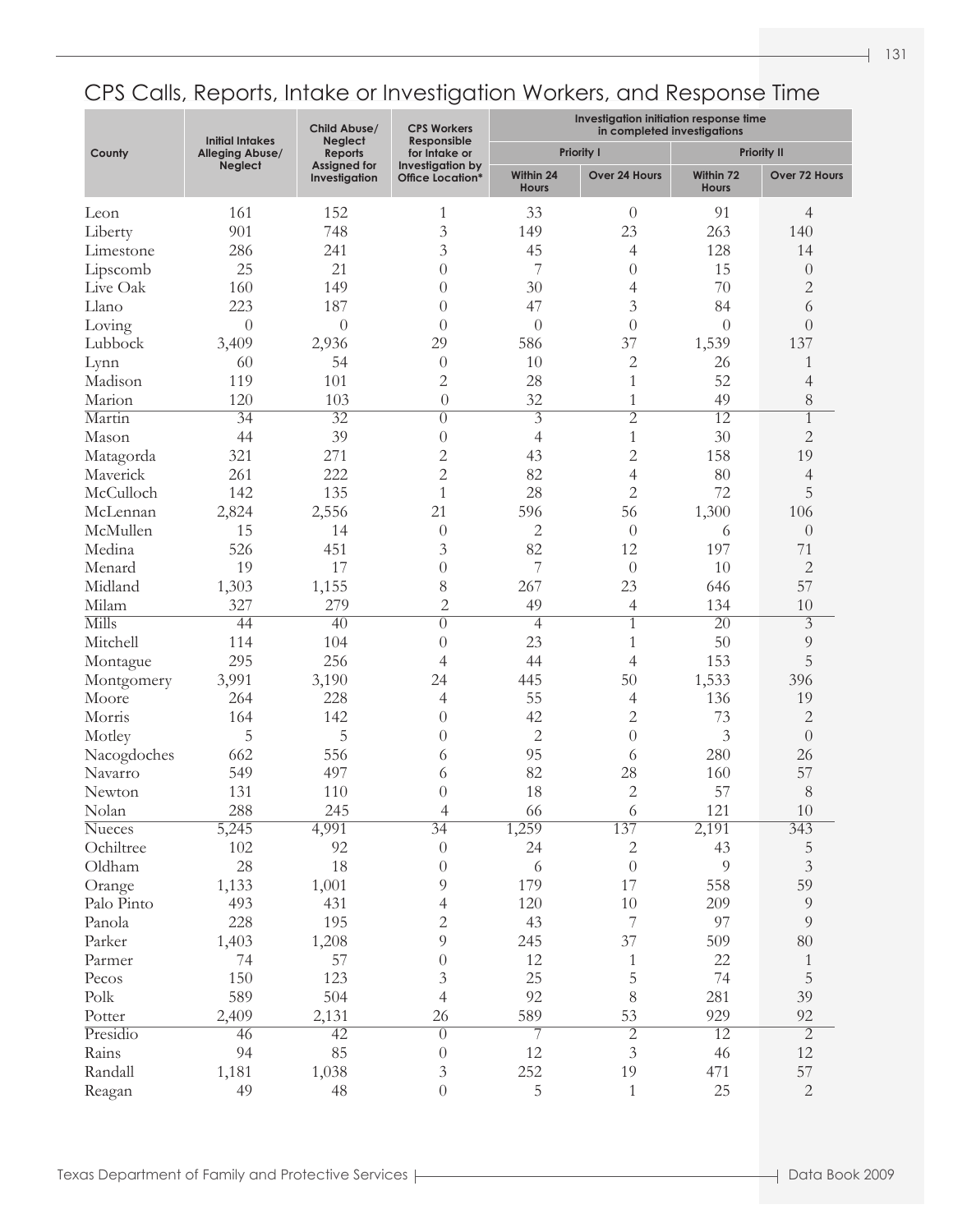|               | <b>Initial Intakes</b> | Child Abuse/<br><b>Neglect</b>       | <b>CPS Workers</b><br>Responsible           | Investigation initiation response time<br>in completed investigations |                   |                           |                    |  |
|---------------|------------------------|--------------------------------------|---------------------------------------------|-----------------------------------------------------------------------|-------------------|---------------------------|--------------------|--|
| County        | <b>Alleging Abuse/</b> | <b>Reports</b>                       | for Intake or                               |                                                                       | <b>Priority I</b> |                           | <b>Priority II</b> |  |
|               | <b>Neglect</b>         | <b>Assigned for</b><br>Investigation | Investigation by<br><b>Office Location*</b> | Within 24<br><b>Hours</b>                                             | Over 24 Hours     | Within 72<br><b>Hours</b> | Over 72 Hours      |  |
| Real          | 42                     | 32                                   | $\theta$                                    | 4                                                                     | 1                 | 7                         | 7                  |  |
| Red River     | 147                    | 122                                  | $\mathbf{1}$                                | 28                                                                    | $\mathfrak{Z}$    | 56                        | 3                  |  |
| Reeves        | 164                    | 129                                  | $\overline{0}$                              | 17                                                                    | $\mathbf{1}$      | 76                        | 3                  |  |
| Refugio       | 73                     | 69                                   | $\overline{0}$                              | 19                                                                    | $\overline{0}$    | 37                        | $\overline{c}$     |  |
| Roberts       | $\overline{4}$         | $\overline{4}$                       | $\overline{0}$                              | 1                                                                     | $\overline{0}$    | $\mathbf{2}$              | $\overline{0}$     |  |
| Robertson     | 160                    | 139                                  | $\mathbf{1}$                                | 38                                                                    | $\theta$          | 68                        | $\mathbf{1}$       |  |
| Rockwall      | 497                    | 427                                  | 1                                           | 78                                                                    | 3                 | 151                       | 46                 |  |
| Runnels       | 121                    | 97                                   | 1                                           | 22                                                                    | $\mathbf{1}$      | 49                        | 4                  |  |
| Rusk          | 529                    | 455                                  | 3                                           | 106                                                                   | 4                 | 242                       | 6                  |  |
| Sabine        | 108                    | 93                                   | $\overline{2}$                              | 14                                                                    | $\theta$          | 56                        | 5                  |  |
| San Augustine | 60                     | 52                                   | $\overline{0}$                              | 14                                                                    | $\overline{0}$    | 25                        | $\overline{c}$     |  |
| San Jacinto   | 356                    | 322                                  | $\mathbf{1}$                                | 69                                                                    | 6                 | 141                       | 8                  |  |
| San Patricio  | 1,027                  | 967                                  | 9                                           | 259                                                                   | $\overline{23}$   | 479                       | $\overline{65}$    |  |
| San Saba      | 48                     | 39                                   | $\overline{0}$                              | 10                                                                    | $\overline{0}$    | 26                        | 1                  |  |
| Schleicher    | 22                     | 21                                   | $\overline{0}$                              | 27                                                                    | 20                | 17                        | 1                  |  |
| Scurry        | 253                    | 222                                  | $\overline{2}$                              | 49                                                                    | 8                 | 102                       | 9                  |  |
| Shackelford   | 48                     | 38                                   | $\overline{0}$                              | 6                                                                     | $\overline{2}$    | 24                        | 1                  |  |
| Shelby        | 308                    | 265                                  | $\overline{2}$                              | 47                                                                    | 10                | 123                       | 11                 |  |
| Sherman       | 14                     | 12                                   | $\overline{0}$                              | $\overline{c}$                                                        | $\theta$          | 7                         | 1                  |  |
| Smith         | 1,969                  | 1,531                                | 12                                          | 356                                                                   | 22                | 940                       | 45                 |  |
| Somervell     | 82                     | 68                                   | $\overline{0}$                              | 14                                                                    | $\overline{c}$    | 31                        | 5                  |  |
| Starr         | 447                    | 415                                  | 6                                           | 137                                                                   | 5                 | 231                       | 4                  |  |
| Stephens      | 148                    | 128                                  | 3                                           | 12                                                                    | $\mathbf{1}$      | 75                        | 4                  |  |
| Sterling      | $\overline{12}$        | $\overline{8}$                       | $\overline{0}$                              | $\overline{1}$                                                        | $\overline{0}$    | 6                         | $\overline{0}$     |  |
| Stonewall     | 10                     | 6                                    | $\overline{0}$                              | 1                                                                     | $\overline{0}$    | 3                         | $\theta$           |  |
| Sutton        | 57                     | 50                                   | $\overline{0}$                              | 9                                                                     | $\theta$          | 24                        | 3                  |  |
| Swisher       | 77                     | 69                                   | $\theta$                                    | 18                                                                    | 3                 | 36                        | 4                  |  |
| Tarrant       | 19,659                 | 17,017                               | 138                                         | 2,960                                                                 | 285               | 8,125                     | 1,106              |  |
| Taylor        | 1,923                  | 1,704                                | 15                                          | 425                                                                   | 32                | 828                       | 63                 |  |
| Terrell       | 5                      | 3                                    | $\theta$                                    | $\overline{c}$                                                        | $\theta$          | $\mathbf{1}$              | $\theta$           |  |
| Terry         | 183                    | 159                                  | $\overline{2}$                              | 34                                                                    | $\theta$          | 79                        | $\overline{c}$     |  |
| Throckmorton  | 13                     | 12                                   | $\overline{0}$                              | $\mathbf{1}$                                                          | $\theta$          | 9                         | $\overline{4}$     |  |
| Titus         | 343                    | 277                                  | 5                                           | 66                                                                    | $\sqrt{2}$        | 168                       | $\mathfrak{Z}$     |  |
| Tom Green     | 1,525                  | 1,359                                | 12                                          | 237                                                                   | 35                | 738                       | 75                 |  |
| Travis        | 11,956                 | 8,974                                | $\overline{58}$                             | 1,145                                                                 | $\overline{88}$   | 4,894                     | 213                |  |
| Trinity       | 191                    | 161                                  | $\overline{4}$                              | 37                                                                    | $\mathbf{1}$      | 98                        | 8                  |  |
| Tyler         | 249                    | 206                                  | $\mathbf{1}$                                | 29                                                                    | $\mathfrak{Z}$    | 135                       | 9                  |  |
| Upshur        | 518                    | 410                                  | $\mathfrak{Z}$                              | 89                                                                    | 13                | 210                       | 31                 |  |
| Upton         | 52                     | 38                                   | $\theta$                                    | 11                                                                    | $\theta$          | 24                        | $\mathfrak{Z}$     |  |
| Uvalde        | 313                    | 249                                  | 5                                           | 36                                                                    | $\overline{7}$    | 70                        | 49                 |  |
| Val Verde     | 337                    | 283                                  | $\overline{4}$                              | 65                                                                    | 14                | 86                        | 42                 |  |
| Van Zandt     | 620                    | 512                                  | 5                                           | 116                                                                   | 19                | 219                       | 45                 |  |
| Victoria      | 1,239                  | 1,032                                | 7                                           | 182                                                                   | 15                | 536                       | $32\,$             |  |
| Walker        | 355                    | 298                                  | $\theta$                                    | 49                                                                    | $\overline{4}$    | 181                       | $20\,$             |  |
| Waller        | 300                    | 254                                  | $\mathbf{2}$                                | 49                                                                    | $\overline{4}$    | 126                       | 17                 |  |
| Ward          | 162                    | 127                                  | $\mathbf{1}$                                | 29                                                                    | $\overline{6}$    | 85                        | $\overline{3}$     |  |
| Washington    | 239                    | 216                                  | $\overline{4}$                              | 58                                                                    | $\theta$          | 101                       | $\mathbf{1}$       |  |
| Webb          | 2,326                  | 2,158                                | 15                                          | 753                                                                   | 53                | 850                       | 211                |  |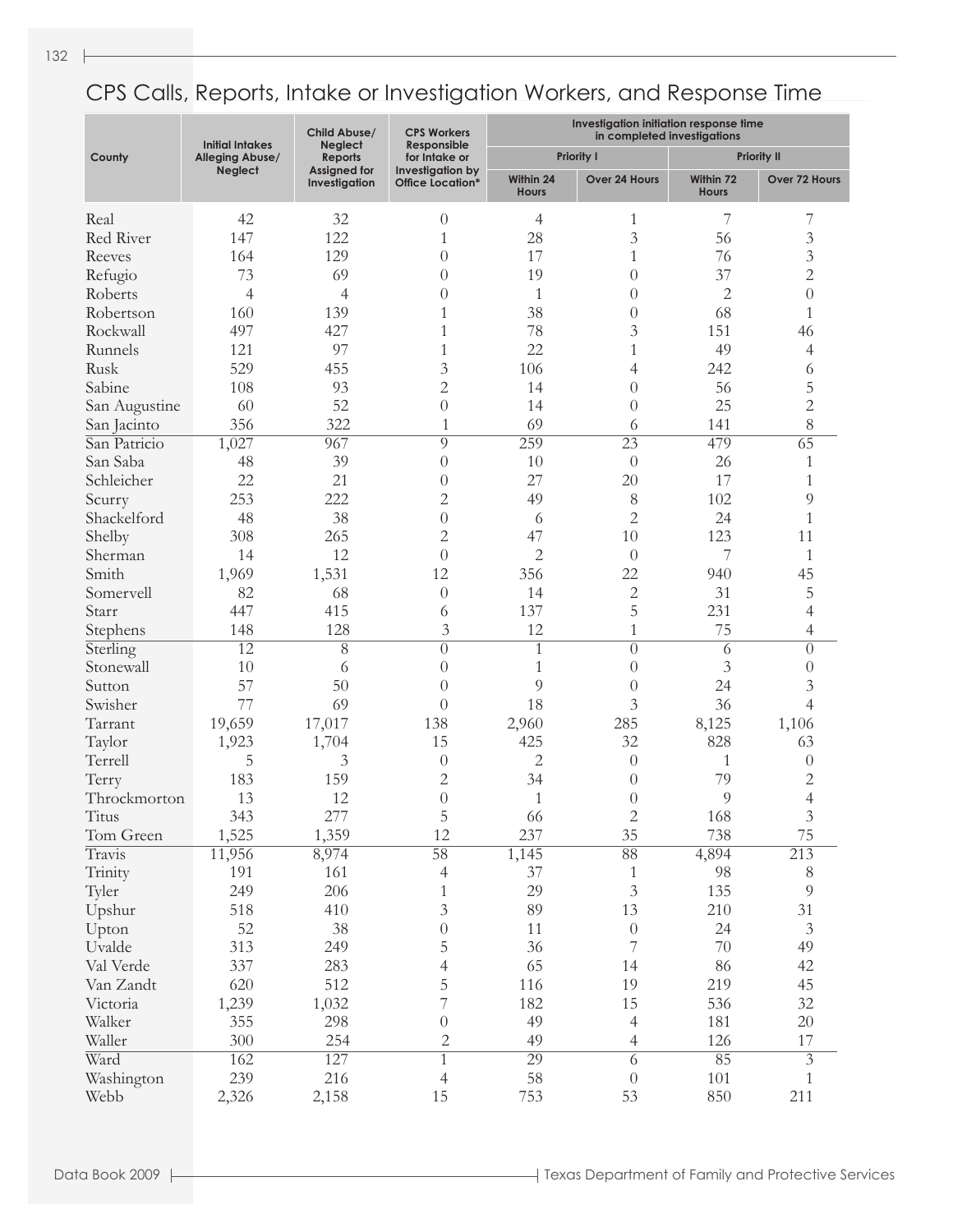|              | <b>Initial Intakes</b> | Child Abuse/<br><b>Neglect</b>       | <b>CPS Workers</b><br>Responsible           | Investigation initiation response time<br>in completed investigations |                   |                           |                  |  |
|--------------|------------------------|--------------------------------------|---------------------------------------------|-----------------------------------------------------------------------|-------------------|---------------------------|------------------|--|
| County       | Alleging Abuse/        | <b>Reports</b>                       | for Intake or                               |                                                                       | <b>Priority I</b> | <b>Priority II</b>        |                  |  |
|              | <b>Neglect</b>         | <b>Assigned for</b><br>Investigation | Investigation by<br><b>Office Location*</b> | Within 24<br><b>Hours</b>                                             | Over 24 Hours     | Within 72<br><b>Hours</b> | Over 72 Hours    |  |
| Wharton      | 344                    | 269                                  | 3                                           | 29                                                                    |                   | 166                       | 14               |  |
| Wheeler      | 35                     | 31                                   | $\Omega$                                    | 13                                                                    |                   | 15                        | $\Omega$         |  |
| Wichita      | 1,908                  | 1,600                                | 16                                          | 362                                                                   | 43                | 822                       | 66               |  |
| Wilbarger    | 217                    | 188                                  | $\overline{2}$                              | 41                                                                    | 3                 | 114                       | 3                |  |
| Willacy      | 261                    | 248                                  |                                             | 62                                                                    | 6                 | 124                       |                  |  |
| Williamson   | 3,444                  | 2,562                                | 17                                          | 391                                                                   | 25                | 1,363                     | 69               |  |
| Wilson       | 353                    | 269                                  |                                             | 28                                                                    | 5                 | 131                       | 27               |  |
| Winkler      | 77                     | 67                                   | 0                                           | 16                                                                    | $\overline{2}$    | 36                        |                  |  |
| Wise         | 635                    | 563                                  | 5                                           | 82                                                                    | 10                | 329                       | 16               |  |
| Wood         | 418                    | 337                                  | 3                                           | 74                                                                    | 5                 | 170                       | 16               |  |
| Yoakum       | 54                     | 43                                   | 0                                           | 13                                                                    | $\theta$          | 23                        | 3                |  |
| Young        | 292                    | 261                                  | 2                                           | 33                                                                    | 3                 | 141                       | 15               |  |
| Zapata       | 194                    | 183                                  | $\Omega$                                    | 49                                                                    | $\mathbf{1}$      | 81                        | 19               |  |
| Zavala       | 151                    | 124                                  | 0                                           | 20                                                                    | 4                 | 29                        | 31               |  |
| Unknown      | 49                     | 67                                   | $\Omega$                                    | 3                                                                     | $\theta$          | $\Omega$                  | $\Omega$         |  |
| Out of State | 749                    | $\theta$                             | $\theta$                                    | 11                                                                    | $\mathbf{1}$      | 14                        | $\overline{3}$   |  |
| <b>SWI</b>   | $\left( \right)$       | $\theta$                             | 311                                         | $\theta$                                                              | $\theta$          | $\Omega$                  | $\left( \right)$ |  |
| State Total  | 252,594                | 213,332                              | 2,060                                       | 42,658                                                                | 4,446             | 102,369                   | 15,967           |  |

*\* Intake and investigation workers are provided via a unit designation from Human Resources data base. The count is not comparable to fiscal years prior to FY06.*

*Percent Priority one calls responded to within one day = 90.6% Percent Priority two calls responded to within ten days = 86.5%*

*This table addresses Texas Family Code §261.004, Subsection (b) (1), (3) and (9) respectively.*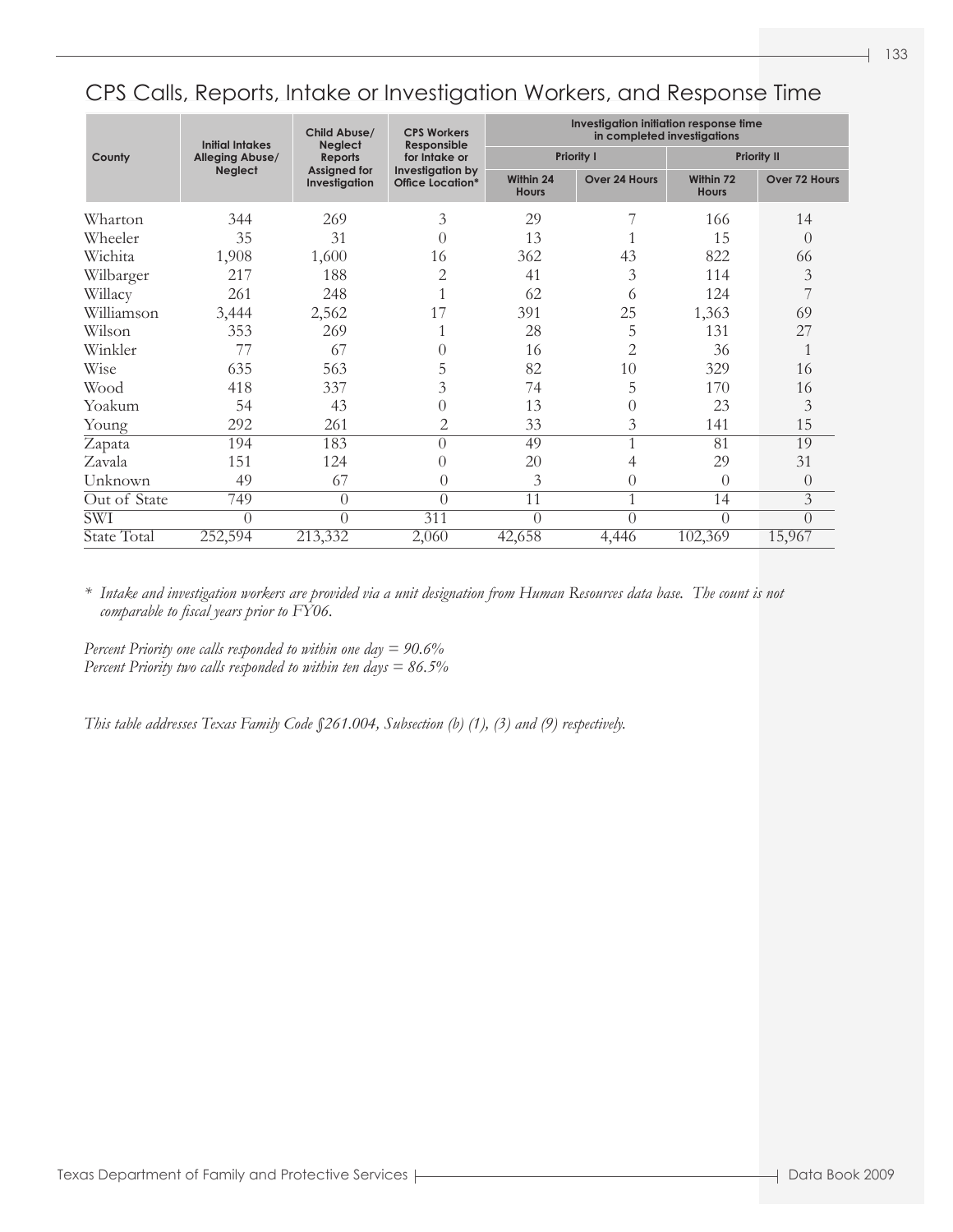| County                | <b>Alleged Victims</b><br>of Child Abuse/<br><b>Neglect</b> | <b>Alleged Victims</b><br>in Unconfirmed<br><b>Investigations</b> | <b>Alleged Victims</b><br>in Ruled Out<br>Investigations* | <b>Alleged Victims</b><br>Provided<br>Services** | <b>Alleged Victims</b><br><b>Not Provided</b><br>Services** | Children<br>Removed<br>From Home*** |
|-----------------------|-------------------------------------------------------------|-------------------------------------------------------------------|-----------------------------------------------------------|--------------------------------------------------|-------------------------------------------------------------|-------------------------------------|
| Anderson              | 809                                                         | 556                                                               | 489                                                       | 131                                              | 678                                                         | 31                                  |
| Andrews               | 196                                                         | 109                                                               | 93                                                        | 51                                               | 145                                                         | 8                                   |
|                       | 1,070                                                       | 914                                                               | 738                                                       | 116                                              | 954                                                         | 17                                  |
| Angelina<br>Aransas   | 497                                                         | 315                                                               | 261                                                       | 178                                              | 319                                                         | 20                                  |
| Archer                | 68                                                          | 62                                                                | 47                                                        |                                                  | 62                                                          | $\theta$                            |
|                       | 10                                                          | 10                                                                | 7                                                         | 6<br>$\overline{2}$                              | 8                                                           | $\theta$                            |
| Armstrong<br>Atascosa | 742                                                         | 545                                                               | 497                                                       | 164                                              | 578                                                         | 29                                  |
| Austin                | 226                                                         | 178                                                               | 163                                                       | 38                                               | 188                                                         | 10                                  |
|                       |                                                             | 75                                                                |                                                           | 23                                               | 75                                                          |                                     |
| Bailey                | 98                                                          |                                                                   | 65                                                        | 53                                               |                                                             | 10                                  |
| Bandera               | 197                                                         | 135                                                               | 103                                                       |                                                  | 144                                                         | 6                                   |
| Bastrop               | 1,002                                                       | 754                                                               | 695                                                       | 133                                              | 869                                                         | 66                                  |
| Baylor                | 61                                                          | 50                                                                | $\overline{43}$                                           | 14                                               | $\overline{47}$                                             | $\theta$                            |
| Bee                   | 583                                                         | 342                                                               | 287                                                       | 222                                              | 361                                                         | 33                                  |
| Bell                  | 5,062                                                       | 4,090                                                             | 3,879                                                     | 679                                              | 4,383                                                       | 286                                 |
| Bexar                 | 24,786                                                      | 18,222                                                            | 15,939                                                    | 6,194                                            | 18,592                                                      | 678                                 |
| Blanco                | 90                                                          | 69                                                                | 52                                                        | 6                                                | 84                                                          | $\mathbf{1}$                        |
| Borden                | $\overline{0}$                                              | $\theta$                                                          | $\theta$                                                  | $\overline{0}$                                   | $\theta$                                                    | $\theta$                            |
| <b>Bosque</b>         | 219                                                         | 173                                                               | 167                                                       | 18                                               | 201                                                         | 1                                   |
| Bowie                 | 1,582                                                       | 1,243                                                             | 861                                                       | 242                                              | 1,340                                                       | 79                                  |
| Brazoria              | 2,777                                                       | 1,985                                                             | 1,723                                                     | 600                                              | 2,177                                                       | 78                                  |
| <b>Brazos</b>         | 1,676                                                       | 1,222                                                             | 921                                                       | 196                                              | 1,480                                                       | 55                                  |
| <b>Brewster</b>       | 88                                                          | 65                                                                | 48                                                        | 19                                               | 69                                                          | $\boldsymbol{0}$                    |
| <b>Briscoe</b>        | $\overline{20}$                                             | 15                                                                | 15                                                        | 5                                                | $\overline{15}$                                             | 5                                   |
| <b>Brooks</b>         | 195                                                         | 117                                                               | 108                                                       | 74                                               | 121                                                         | 7                                   |
| <b>Brown</b>          | 825                                                         | 549                                                               | 496                                                       | 229                                              | 596                                                         | 60                                  |
| Burleson              | 207                                                         | 145                                                               | 120                                                       | 31                                               | 176                                                         | 10                                  |
| Burnet                | 504                                                         | 362                                                               | 329                                                       | 83                                               | 421                                                         | 25                                  |
| Caldwell              | 626                                                         | 472                                                               | 420                                                       | 94                                               | 532                                                         | 37                                  |
| Calhoun               | 256                                                         | 207                                                               | 164                                                       | 52                                               | 204                                                         | $\theta$                            |
| Callahan              | 162                                                         | 116                                                               | 98                                                        | 44                                               | 118                                                         | 3                                   |
| Cameron               | 6,786                                                       | 4,352                                                             | 3,616                                                     | 1,949                                            | 4,837                                                       | 144                                 |
| Camp                  | 190                                                         | 107                                                               | 94                                                        | 61                                               | 129                                                         | 14                                  |
| Carson                | 71                                                          | 52                                                                | 49                                                        | 6                                                | 65                                                          | $\overline{4}$                      |
| $\overline{C}$ ass    | 434                                                         | 366                                                               | $\overline{260}$                                          | 92                                               | 342                                                         | 29                                  |
| Castro                | 88                                                          | 54                                                                | 48                                                        | 26                                               | 62                                                          | $\boldsymbol{0}$                    |
| Chambers              | 299                                                         | 232                                                               | 207                                                       | 79                                               | 220                                                         | 14                                  |
| Cherokee              | 789                                                         | 607                                                               | 534                                                       | 120                                              | 669                                                         | 21                                  |
| Childress             | 83                                                          | 71                                                                | 61                                                        | $\overline{9}$                                   | 74                                                          | $\sqrt{2}$                          |
| Clay                  | 115                                                         | 77                                                                | 68                                                        | 14                                               | 101                                                         | $\mathfrak{Z}$                      |
| Cochran               | 26                                                          | 21                                                                | 16                                                        | 5                                                | 21                                                          | $\mathbf{1}$                        |
| Coke                  | 43                                                          | 35                                                                | 28                                                        | 10                                               | 33                                                          | $\boldsymbol{0}$                    |
| Coleman               | 168                                                         | 81                                                                | 79                                                        | 58                                               | 110                                                         | 16                                  |
| Collin                | 4,490                                                       | 3,142                                                             | 2,103                                                     | 935                                              | 3,555                                                       | 99                                  |
| Collingsworth         | 48                                                          | 34                                                                | 28                                                        | 14                                               | 34                                                          | $\overline{4}$                      |
| Colorado              | 157                                                         | 131                                                               | 115                                                       | 25                                               | 132                                                         | $\overline{3}$                      |
| Comal                 | 1,008                                                       | 659                                                               | 593                                                       | 298                                              | 710                                                         | $70\,$                              |
| Comanche              | 168                                                         | 124                                                               | 120                                                       | 39                                               | 129                                                         | $\mathbf{1}$                        |
| Concho                | 43                                                          | 23                                                                | 21                                                        | 5                                                | 38                                                          | $\mathbf{1}$                        |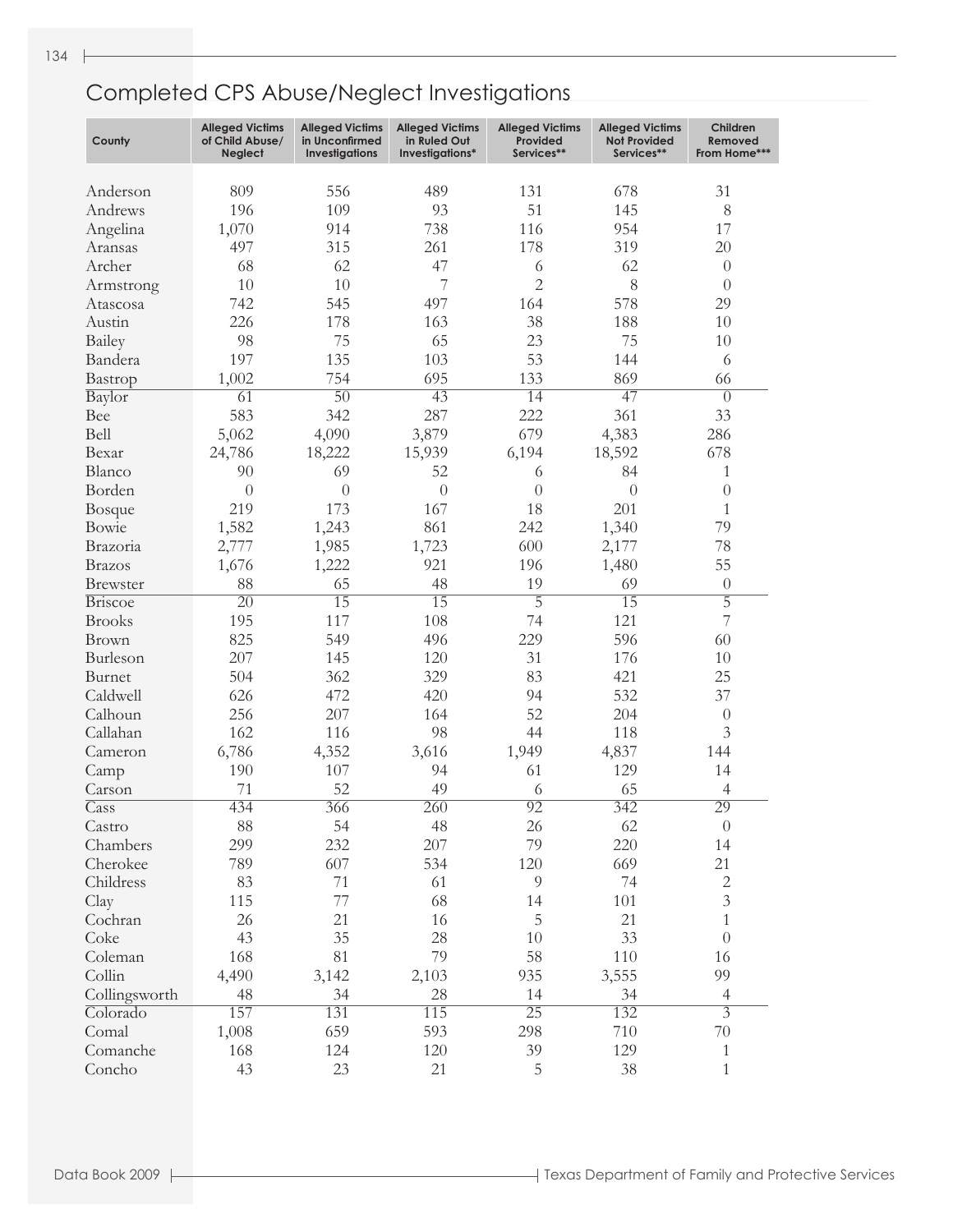| County     | <b>Alleged Victims</b><br>of Child Abuse/<br>Neglect | <b>Alleged Victims</b><br>in Unconfirmed<br><b>Investigations</b> | <b>Alleged Victims</b><br>in Ruled Out<br>Investigations* | <b>Alleged Victims</b><br>Provided<br>Services** | <b>Alleged Victims</b><br><b>Not Provided</b><br>Services** | Children<br>Removed<br>From Home*** |
|------------|------------------------------------------------------|-------------------------------------------------------------------|-----------------------------------------------------------|--------------------------------------------------|-------------------------------------------------------------|-------------------------------------|
| Cooke      | 537                                                  | 422                                                               | 308                                                       | 73                                               | 464                                                         | $8\,$                               |
| Coryell    | 1,135                                                | 881                                                               | 840                                                       | 166                                              | 969                                                         | 62                                  |
| Cottle     | 15                                                   | 14                                                                | 11                                                        | $\mathbf{1}$                                     | 14                                                          | $\theta$                            |
| Crane      | 42                                                   | 35                                                                | 28                                                        | 12                                               | 30                                                          | 1                                   |
| Crockett   | 62                                                   | 39                                                                | 38                                                        | 15                                               | 47                                                          | $\overline{2}$                      |
| Crosby     | 191                                                  | 87                                                                | 71                                                        | 60                                               | 131                                                         | 17                                  |
| Culberson  | 41                                                   | 35                                                                | 28                                                        | 10                                               | 31                                                          | $\theta$                            |
| Dallam     | 132                                                  | 113                                                               | 101                                                       | 10                                               | 122                                                         | $\overline{2}$                      |
| Dallas     | 23,060                                               | 16,441                                                            | 12,072                                                    | 4,320                                            | 18,740                                                      | 814                                 |
| Dawson     | 218                                                  | 133                                                               | 108                                                       | 54                                               | 164                                                         | 5                                   |
| Deaf Smith | 300                                                  | 253                                                               | 235                                                       | 24                                               | 276                                                         | $8\,$                               |
| Delta      | 43                                                   | 39                                                                | 32                                                        | $\overline{2}$                                   | 41                                                          | $\overline{0}$                      |
| Denton     | 4,565                                                | 3,601                                                             | 2,637                                                     | 648                                              | 3,917                                                       | 109                                 |
| De Witt    | 226                                                  | 188                                                               | 176                                                       | 23                                               | 203                                                         | 5                                   |
| Dickens    | 80                                                   | 39                                                                | 34                                                        | 10                                               | 70                                                          | $\overline{2}$                      |
| Dimmit     | 223                                                  | 159                                                               | 141                                                       | 60                                               | 163                                                         | 12                                  |
| Donley     | 39                                                   | 32                                                                | 29                                                        | $\overline{7}$                                   | 32                                                          | $\mathbf{1}$                        |
| Duval      | 264                                                  | 174                                                               | 159                                                       | 86                                               | 178                                                         | $8\,$                               |
| Eastland   | 287                                                  | 194                                                               | 188                                                       | 80                                               | 207                                                         | 13                                  |
| Ector      | 2,558                                                | 1,847                                                             | 1,512                                                     | 570                                              | 1,988                                                       | 70                                  |
| Edwards    | $\overline{4}$                                       | $\overline{4}$                                                    | $\overline{4}$                                            | $\theta$                                         | $\overline{4}$                                              | $\theta$                            |
| Ellis      | 1,365                                                | 1,014                                                             | 774                                                       | 252                                              | 1,113                                                       | 58                                  |
| El Paso    | 7,666                                                | 5,174                                                             | 4,185                                                     | 1,815                                            | 5,851                                                       | 68                                  |
| Erath      | 389                                                  | 245                                                               | 192                                                       | 121                                              | 268                                                         | 12                                  |
| Falls      | 203                                                  | 163                                                               | 151                                                       | 19                                               | 184                                                         | $\mathbf{1}$                        |
| Fannin     | 409                                                  | 360                                                               | 287                                                       | 50                                               | 359                                                         | 9                                   |
| Fayette    | 230                                                  | 124                                                               | 100                                                       | 64                                               | 166                                                         | 22                                  |
| Fisher     | 60                                                   | 42                                                                | 37                                                        | 25                                               | 35                                                          | $\boldsymbol{0}$                    |
| Floyd      | 98                                                   | 65                                                                | 57                                                        | 19                                               | 79                                                          | $\sqrt{2}$                          |
| Foard      | 16                                                   | 9                                                                 | 9                                                         | 7                                                | 9                                                           | $\boldsymbol{0}$                    |
| Fort Bend  | 2,655                                                | 2,116                                                             | 1,610                                                     | 507                                              | 2,148                                                       | 82                                  |
| Franklin   | 127                                                  | 82                                                                | 71                                                        | 33                                               | 94                                                          | $\mathfrak{Z}$                      |
| Freestone  | 239                                                  | 165                                                               | 159                                                       | 24                                               | 215                                                         | $\mathbf 1$                         |
| Frio       | 377                                                  | 298                                                               | 282                                                       | 88                                               | 289                                                         | 14                                  |
| Gaines     | 170                                                  | 103                                                               | 81                                                        | 48                                               | 122                                                         | $\overline{8}$                      |
| Galveston  | 3,391                                                | 2,660                                                             | 2,049                                                     | 726                                              | 2,665                                                       | 120                                 |
| Garza      | 100                                                  | 58                                                                | 56                                                        | 23                                               | 77                                                          | $\mathbf{1}$                        |
| Gillespie  | 176                                                  | 137                                                               | 128                                                       | 36                                               | 140                                                         | $8\,$                               |
| Glasscock  | $\mathbf{1}$                                         | $\mathbf{1}$                                                      | $\mathbf{1}$                                              | $\theta$                                         | 1                                                           | $\boldsymbol{0}$                    |
| Goliad     | 91                                                   | 86                                                                | $70\,$                                                    | $8\,$                                            | 83                                                          | $\boldsymbol{0}$                    |
| Gonzales   | 248                                                  | 223                                                               | 208                                                       | 25                                               | 223                                                         | $\overline{2}$                      |
| Gray       | 409                                                  | 315                                                               | 274                                                       | 97                                               | 312                                                         | 21                                  |
| Grayson    | 1,754                                                | 1,417                                                             | 1,126                                                     | 120                                              | 1,634                                                       | 21                                  |
| Gregg      | 1,897                                                | 1,423                                                             | 1,191                                                     | 308                                              | 1,589                                                       | $70\,$                              |
| Grimes     | 346                                                  | 207                                                               | 186                                                       | 58                                               | 288                                                         | 19                                  |
| Guadalupe  | 1,476                                                | 1,084                                                             | 966                                                       | 323                                              | 1,153                                                       | $\overline{30}$                     |
| Hale       | 622                                                  | 404                                                               | 367                                                       | 155                                              | 467                                                         | $28\,$                              |
| Hall       | 36                                                   | 23                                                                | 18                                                        | 13                                               | 23                                                          | $\boldsymbol{0}$                    |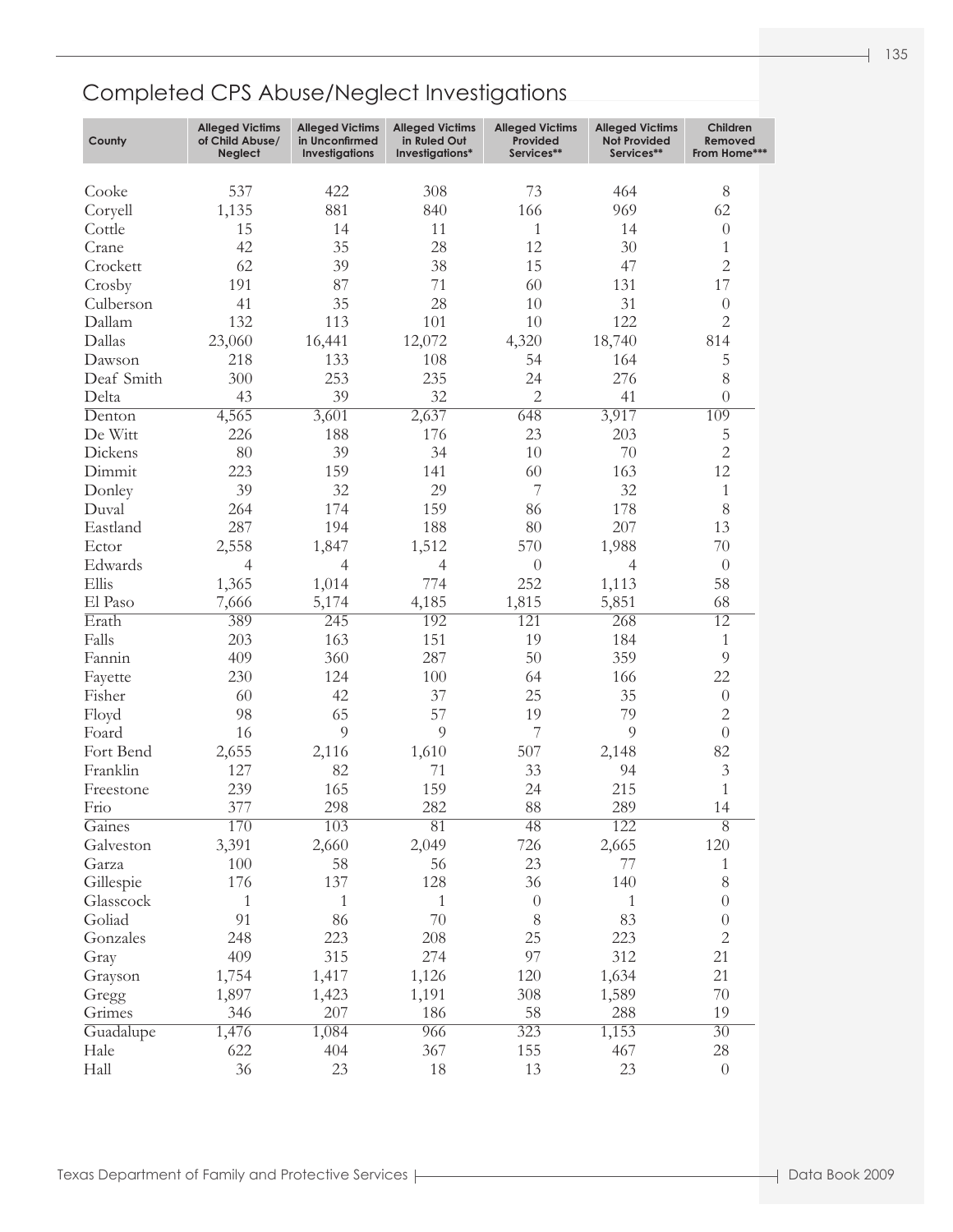| County     | <b>Alleged Victims</b><br>of Child Abuse/<br><b>Neglect</b> | <b>Alleged Victims</b><br>in Unconfirmed<br><b>Investigations</b> | <b>Alleged Victims</b><br>in Ruled Out<br>Investigations* | <b>Alleged Victims</b><br>Provided<br>Services** | <b>Alleged Victims</b><br><b>Not Provided</b><br>Services** | Children<br>Removed<br>From Home*** |
|------------|-------------------------------------------------------------|-------------------------------------------------------------------|-----------------------------------------------------------|--------------------------------------------------|-------------------------------------------------------------|-------------------------------------|
| Hamilton   | 134                                                         | 94                                                                | 91                                                        | 17                                               | 117                                                         | 8                                   |
| Hansford   | 43                                                          | 33                                                                | 28                                                        | 5                                                | 38                                                          | 1                                   |
| Hardeman   | 69                                                          | 56                                                                | 47                                                        | 9                                                | 60                                                          | $\overline{0}$                      |
| Hardin     | 636                                                         | 491                                                               | 464                                                       | 59                                               | 577                                                         | 12                                  |
| Harris     | 34,277                                                      | 26,674                                                            | 20,672                                                    | 6,610                                            | 27,667                                                      | 1,408                               |
| Harrison   | 868                                                         | 632                                                               | 534                                                       | 118                                              | 750                                                         | 20                                  |
| Hartley    | 30                                                          | 25                                                                | 25                                                        | $\theta$                                         | 30                                                          | $\theta$                            |
| Haskell    | 45                                                          | 37                                                                | 26                                                        | 10                                               | 35                                                          | $\overline{c}$                      |
| Hays       | 1,342                                                       | 1,024                                                             | 884                                                       | 142                                              | 1,200                                                       | 48                                  |
| Hemphill   | 38                                                          | 30                                                                | 29                                                        | 5                                                | 33                                                          | $\overline{2}$                      |
| Henderson  | 1,133                                                       | 747                                                               | 588                                                       | 295                                              | 838                                                         | 57                                  |
| Hidalgo    | 11,713                                                      | 8,294                                                             | 7,032                                                     | 2,466                                            | 9,247                                                       | 127                                 |
| Hill       | 499                                                         | 362                                                               | 340                                                       | 44                                               | 455                                                         | 16                                  |
| Hockley    | 406                                                         | 252                                                               | 233                                                       | 81                                               | 325                                                         | 20                                  |
| Hood       | 735                                                         | 470                                                               | 339                                                       | 140                                              | 595                                                         | 11                                  |
|            | 486                                                         | 362                                                               | 330                                                       | 75                                               | 411                                                         | 22                                  |
| Hopkins    |                                                             |                                                                   |                                                           | 27                                               |                                                             | 8                                   |
| Houston    | 243                                                         | 203                                                               | 191                                                       |                                                  | 216                                                         |                                     |
| Howard     | 707                                                         | 424                                                               | 358                                                       | 230                                              | 477                                                         | 36                                  |
| Hudspeth   | 15                                                          | $\mathcal{Q}$                                                     | 8                                                         | $\mathbf{1}$                                     | 14                                                          | $\theta$                            |
| Hunt       | 1,094                                                       | 832                                                               | 659                                                       | 211                                              | 883                                                         | 92                                  |
| Hutchinson | 398                                                         | 308                                                               | 257                                                       | 72                                               | 326                                                         | 20                                  |
| Irion      | 13                                                          | 8                                                                 | 8                                                         | 5                                                | 8                                                           | $\theta$                            |
| Jack       | 105                                                         | $\overline{72}$                                                   | $\overline{68}$                                           | $\overline{33}$                                  | $\overline{72}$                                             | $\overline{1}$                      |
| Jackson    | 145                                                         | 116                                                               | 87                                                        | 22                                               | 123                                                         | $\overline{2}$                      |
| Jasper     | 491                                                         | 418                                                               | 356                                                       | 63                                               | 428                                                         | 12                                  |
| Jeff Davis | 11                                                          | 7                                                                 | 7                                                         | 3                                                | 8                                                           | $\theta$                            |
| Jefferson  | 3,228                                                       | 2,468                                                             | 2,129                                                     | 368                                              | 2,860                                                       | 63                                  |
| Jim Hogg   | 169                                                         | 118                                                               | 110                                                       | 57                                               | 112                                                         | $\mathbf{1}$                        |
| Jim Wells  | 969                                                         | 638                                                               | 564                                                       | 313                                              | 656                                                         | 37                                  |
| Johnson    | 2,008                                                       | 1,282                                                             | 918                                                       | 408                                              | 1,600                                                       | 64                                  |
| Jones      | 206                                                         | 132                                                               | 103                                                       | 81                                               | 125                                                         | $\overline{c}$                      |
| Karnes     | 207                                                         | 162                                                               | 155                                                       | 36                                               | 171                                                         | $\mathbf 1$                         |
| Kaufman    | 1,094                                                       | 867                                                               | 642                                                       | 148                                              | 946                                                         | 38                                  |
| Kendall    | 170                                                         | 128                                                               | 107                                                       | $\overline{40}$                                  | 130                                                         | $\overline{4}$                      |
| Kenedy     | 5                                                           | $\mathbf{1}$                                                      | $\mathbf{1}$                                              | $\mathfrak{Z}$                                   | $\sqrt{2}$                                                  | $\mathbf{2}$                        |
| Kent       | 17                                                          | 13                                                                | 12                                                        | $\theta$                                         | 17                                                          | $\overline{0}$                      |
| Kerr       | 690                                                         | 473                                                               | 415                                                       | 170                                              | 520                                                         | 40                                  |
| Kimble     | 71                                                          | 48                                                                | 48                                                        | $10\,$                                           | 61                                                          | $\overline{4}$                      |
| King       | $\theta$                                                    | $\theta$                                                          | $\boldsymbol{0}$                                          | $\theta$                                         | $\theta$                                                    | $\theta$                            |
| Kinney     | 20                                                          | 16                                                                | 15                                                        | $\mathbf{1}$                                     | 19                                                          | $\mathbf{1}$                        |
| Kleberg    | 520                                                         | 359                                                               | 339                                                       | 147                                              | 373                                                         | 28                                  |
| Knox       | 42                                                          | 30                                                                | 19                                                        | 11                                               | 31                                                          | $\mathfrak{Z}$                      |
| Lamar      | 635                                                         | 513                                                               | 447                                                       | 71                                               | 564                                                         | 14                                  |
| Lamb       | 280                                                         | 214                                                               | 201                                                       | 42                                               | 238                                                         | 5                                   |
| Lampasas   | 232                                                         | 182                                                               | 171                                                       | $\overline{36}$                                  | 196                                                         | $\overline{9}$                      |
| La Salle   | 135                                                         | 101                                                               | 92                                                        | 31                                               | 104                                                         | $\theta$                            |
| Lavaca     | 135                                                         | 97                                                                | 85                                                        | 27                                               | 108                                                         | $\theta$                            |
| Lee        | 248                                                         | 185                                                               | 143                                                       | 39                                               | 209                                                         | 22                                  |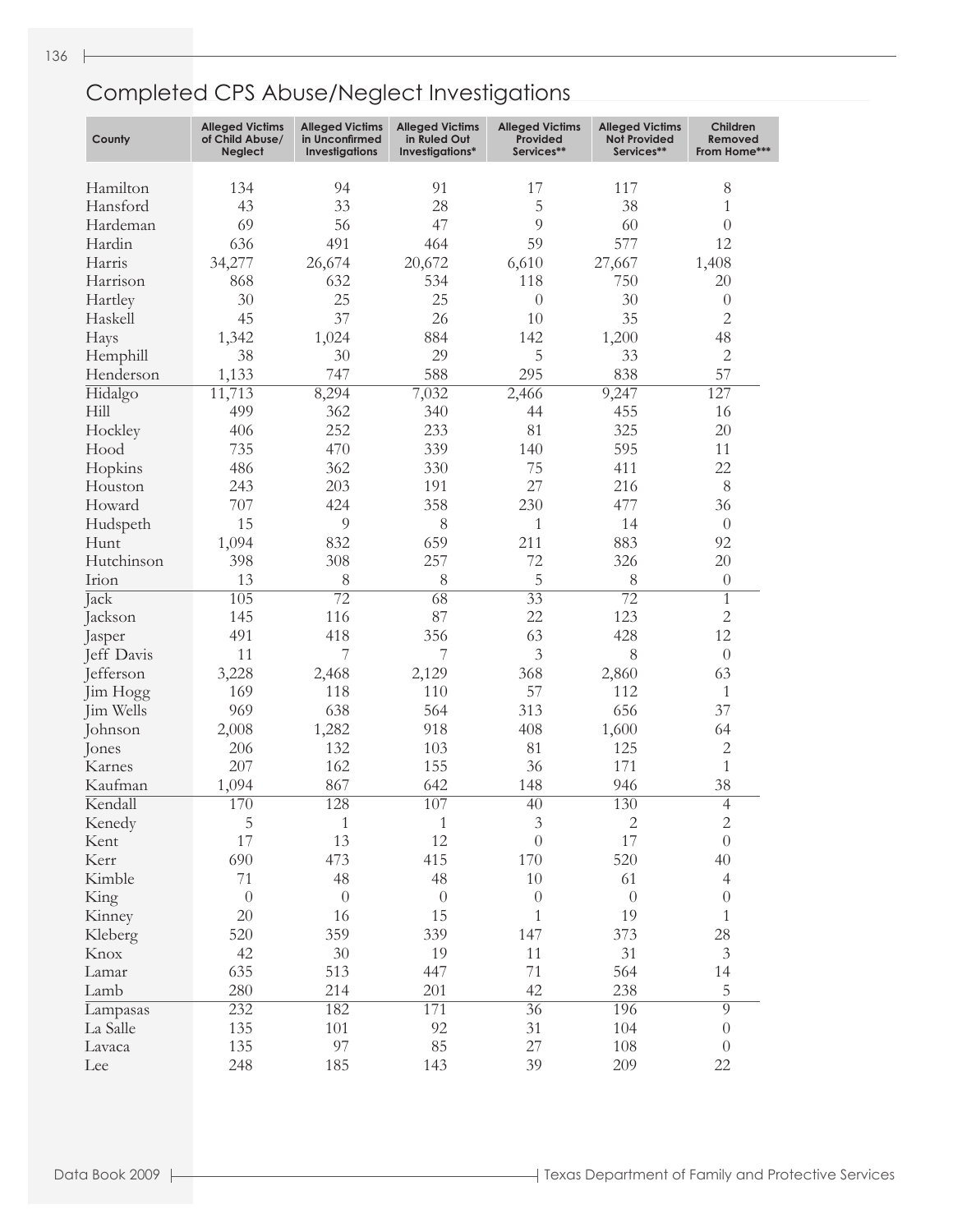| County        | <b>Alleged Victims</b><br>of Child Abuse/<br>Neglect | <b>Alleged Victims</b><br>in Unconfirmed<br><b>Investigations</b> | <b>Alleged Victims</b><br>in Ruled Out<br>Investigations* | <b>Alleged Victims</b><br>Provided<br>Services** | <b>Alleged Victims</b><br><b>Not Provided</b><br>Services** | Children<br>Removed<br>From Home*** |  |
|---------------|------------------------------------------------------|-------------------------------------------------------------------|-----------------------------------------------------------|--------------------------------------------------|-------------------------------------------------------------|-------------------------------------|--|
| Leon          | 229                                                  | 152                                                               | 127                                                       | 41                                               | 188                                                         | 3                                   |  |
| Liberty       | 964                                                  | 756                                                               | 686                                                       | 145                                              | 819                                                         | 40                                  |  |
| Limestone     | 326                                                  | 249                                                               | 235                                                       | 29                                               | 297                                                         | 15                                  |  |
| Lipscomb      | 44                                                   | 41                                                                | 36                                                        | $\overline{2}$                                   | 42                                                          | $\theta$                            |  |
| Live Oak      | 180                                                  | 114                                                               | 93                                                        | 74                                               | 106                                                         | 1                                   |  |
| Llano         | 230                                                  | 179                                                               | 162                                                       | 25                                               | 205                                                         | 10                                  |  |
| Loving        | $\overline{0}$                                       | $\overline{0}$                                                    | $\theta$                                                  | $\theta$                                         | $\theta$                                                    | $\theta$                            |  |
| Lubbock       | 4,292                                                | 2,701                                                             | 2,297                                                     | 993                                              | 3,299                                                       | 159                                 |  |
| Lynn          | 69                                                   | 50                                                                | 43                                                        | 11                                               | 58                                                          | $\theta$                            |  |
| Madison       | 172                                                  | 87                                                                | 74                                                        | 34                                               | 138                                                         | 13                                  |  |
| Marion        | 149                                                  | 127                                                               | 96                                                        | 21                                               | 128                                                         | 7                                   |  |
| Martin        | 38                                                   | 27                                                                | 27                                                        | 10                                               | 28                                                          | $\theta$                            |  |
| Mason         | $\overline{53}$                                      | $\overline{32}$                                                   | $\overline{30}$                                           | 16                                               | $\overline{37}$                                             | $\overline{4}$                      |  |
| Matagorda     | 364                                                  | 280                                                               | 229                                                       | 77                                               | 287                                                         | 7                                   |  |
| Maverick      | 298                                                  | 249                                                               | 242                                                       | 27                                               | 271                                                         | 7                                   |  |
| McCulloch     | 170                                                  | 137                                                               | 130                                                       | 24                                               | 146                                                         | $\mathbf{1}$                        |  |
| McLennan      | 3,446                                                | 2,772                                                             | 2,510                                                     | 345                                              | 3,101                                                       | 81                                  |  |
| McMullen      | 10                                                   | 9                                                                 | 4                                                         | 1                                                | 9                                                           | $\theta$                            |  |
| Medina        | 612                                                  | 438                                                               | 383                                                       | 163                                              | 449                                                         | 34                                  |  |
| Menard        | 37                                                   | 11                                                                | 11                                                        | 15                                               | 22                                                          | $\overline{4}$                      |  |
| Midland       | 1,653                                                | 1,254                                                             | 1,077                                                     | 221                                              | 1,432                                                       | 30                                  |  |
| Milam         | 364                                                  | 259                                                               | 215                                                       | 49                                               | 315                                                         | $8\,$                               |  |
| Mills         | 39                                                   | 32                                                                | 31                                                        | $\overline{2}$                                   | 37                                                          | $\theta$                            |  |
| Mitchell      | 142                                                  | 106                                                               | $\overline{72}$                                           | 40                                               | 102                                                         | $\overline{0}$                      |  |
| Montague      | 356                                                  | 266                                                               | 235                                                       | 67                                               | 289                                                         | 12                                  |  |
| Montgomery    | 4,133                                                | 3,008                                                             | 2,365                                                     | 1,107                                            | 3,026                                                       | 273                                 |  |
| Moore         | 393                                                  | 280                                                               | 267                                                       | 85                                               | 308                                                         | 1                                   |  |
| Morris        | 195                                                  | 111                                                               | 88                                                        | 62                                               | 133                                                         | 17                                  |  |
| Motley        | 9                                                    | 9                                                                 | 9                                                         | $\theta$                                         | 9                                                           | $\theta$                            |  |
| Nacogdoches   | 701                                                  | 521                                                               | 463                                                       | 130                                              | 571                                                         | 62                                  |  |
| Navarro       | 552                                                  | 472                                                               | 381                                                       | 67                                               | 485                                                         | 21                                  |  |
| Newton        | 138                                                  | 121                                                               | 94                                                        | 6                                                | 132                                                         | $\overline{4}$                      |  |
| Nolan         | 344                                                  | 253                                                               | 211                                                       | 100                                              | 244                                                         | $\overline{4}$                      |  |
| <b>Nueces</b> | 6,751                                                | 4,917                                                             | 4,241                                                     | 1,635                                            | 5,116                                                       | 236                                 |  |
| Ochiltree     | 114                                                  | $\overline{103}$                                                  | 96                                                        | 7                                                | 107                                                         | $\overline{4}$                      |  |
| Oldham        | $30\,$                                               | 28                                                                | $27\,$                                                    | $\sqrt{2}$                                       | $28\,$                                                      | $\sqrt{2}$                          |  |
| Orange        | 1,299                                                | 967                                                               | 720                                                       | 119                                              | 1,180                                                       | 29                                  |  |
| Palo Pinto    | 610                                                  | 439                                                               | 333                                                       | 154                                              | 456                                                         | 14                                  |  |
| Panola        | 262                                                  | 191                                                               | 168                                                       | 34                                               | 228                                                         | $8\,$                               |  |
| Parker        | 1,497                                                | 1,198                                                             | 1,002                                                     | 202                                              | 1,295                                                       | 15                                  |  |
| Parmer        | 66                                                   | 43                                                                | 38                                                        | 12                                               | 54                                                          | 12                                  |  |
| Pecos         | 198                                                  | 129                                                               | 107                                                       | 53                                               | 145                                                         | 12                                  |  |
| Polk          | 700                                                  | 527                                                               | 427                                                       | 91                                               | 609                                                         | $32\,$                              |  |
| Potter        | 2,922                                                | 1,746                                                             | 1,403                                                     | 762                                              | 2,160                                                       | $50\,$                              |  |
| Presidio      | 39                                                   | 31                                                                | 30                                                        | 8                                                | 31                                                          | $\theta$                            |  |
| Rains         | 134                                                  | 101                                                               | 83                                                        | 28                                               | 106                                                         | $\overline{3}$                      |  |
| Randall       | 1,324                                                | 842                                                               | 680                                                       | 332                                              | 992                                                         | 144                                 |  |
| Reagan        | 52                                                   | 41                                                                | 38                                                        | 12                                               | 40                                                          | 5                                   |  |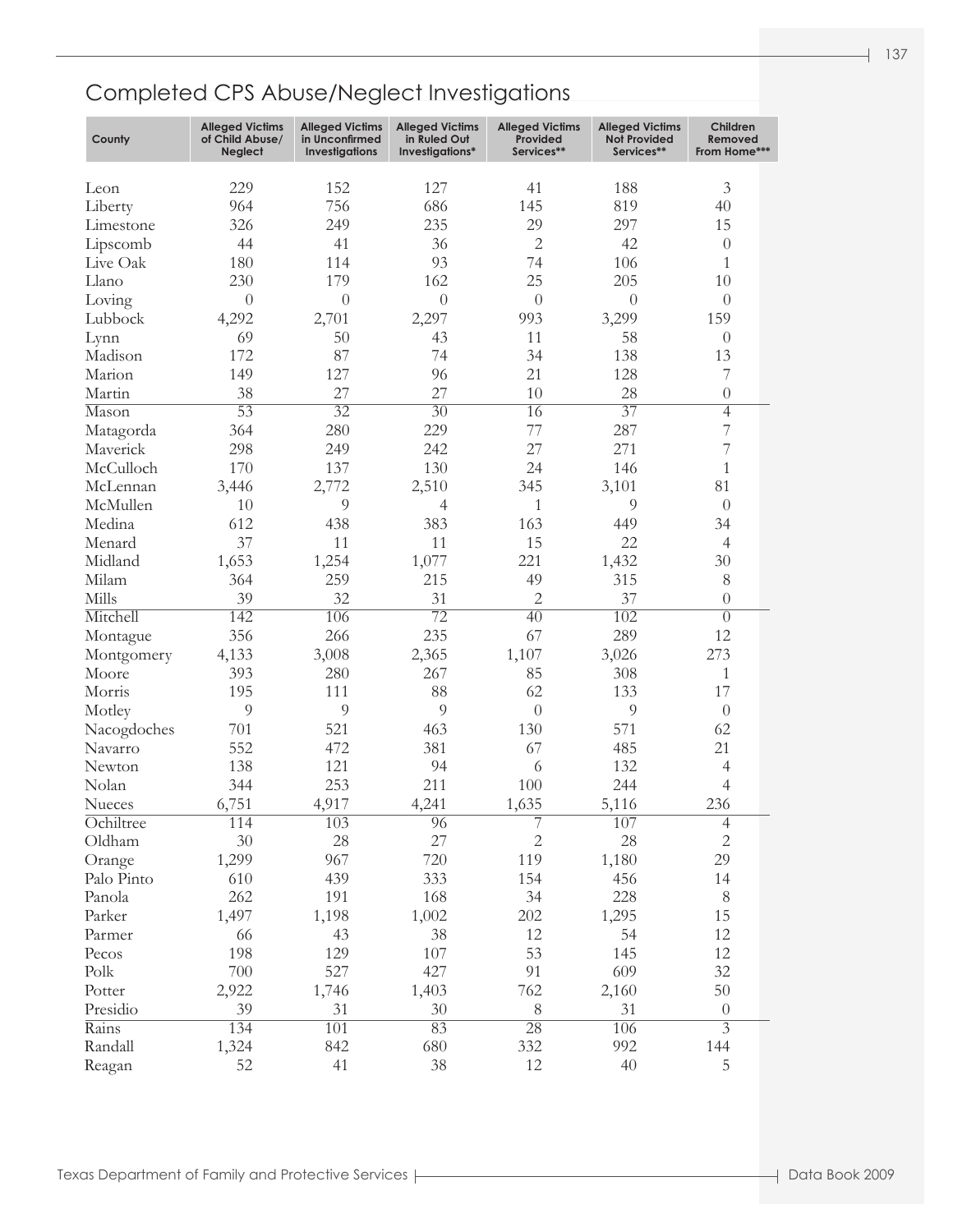| County        | <b>Alleged Victims</b><br>of Child Abuse/<br>Neglect | <b>Alleged Victims</b><br>in Unconfirmed<br><b>Investigations</b> | <b>Alleged Victims</b><br>in Ruled Out<br>Investigations* | <b>Alleged Victims</b><br>Provided<br>Services** | <b>Alleged Victims</b><br><b>Not Provided</b><br>Services** | Children<br>Removed<br>From Home*** |
|---------------|------------------------------------------------------|-------------------------------------------------------------------|-----------------------------------------------------------|--------------------------------------------------|-------------------------------------------------------------|-------------------------------------|
| Real          | 33                                                   | 26                                                                | 24                                                        | $\overline{9}$                                   | 24                                                          | $\theta$                            |
| Red River     | 165                                                  | 113                                                               | 84                                                        | 38                                               | 127                                                         | 10                                  |
| Reeves        | 172                                                  | 97                                                                | 87                                                        | 53                                               | 119                                                         | 8                                   |
| Refugio       | 112                                                  | 69                                                                | 57                                                        | 43                                               | 69                                                          | $\theta$                            |
| Roberts       | 5                                                    | 3                                                                 | 3                                                         | $\mathbf{2}$                                     | 3                                                           | $\theta$                            |
| Robertson     | 173                                                  | 145                                                               | 134                                                       | 15                                               | 158                                                         | $\theta$                            |
| Rockwall      | 446                                                  | 365                                                               | 242                                                       | 59                                               | 387                                                         | 11                                  |
| Runnels       | 140                                                  | 91                                                                | 89                                                        | 37                                               | 103                                                         | 8                                   |
| Rusk          | 597                                                  | 429                                                               | 396                                                       | 77                                               | 520                                                         | 19                                  |
| Sabine        | 115                                                  | 105                                                               | 81                                                        | 5                                                | 110                                                         | $\theta$                            |
| San Augustine | 73                                                   | 56                                                                | 46                                                        | $\overline{9}$                                   | 64                                                          | $\mathbf{1}$                        |
| San Jacinto   | 390                                                  | 296                                                               | 244                                                       | 54                                               | 336                                                         | 23                                  |
| San Patricio  | 1,492                                                | 960                                                               | 796                                                       | 545                                              | 947                                                         | 18                                  |
| San Saba      | 58                                                   | $\overline{33}$                                                   | $\overline{32}$                                           | 16                                               | $\overline{42}$                                             | $\overline{0}$                      |
| Schleicher    | 218                                                  | 90                                                                | 43                                                        | 182                                              | 36                                                          | $\mathbf{1}$                        |
| Scurry        | 300                                                  | 211                                                               | 169                                                       | 87                                               | 213                                                         | $\overline{4}$                      |
| Shackelford   | 66                                                   | 45                                                                | 42                                                        | 18                                               | 48                                                          | $\overline{0}$                      |
| Shelby        | 354                                                  | 289                                                               | 256                                                       | 33                                               | 321                                                         | 12                                  |
| Sherman       | 28                                                   | 21                                                                | 20                                                        | $\theta$                                         | 28                                                          | 1                                   |
| Smith         | 2,237                                                | 1,672                                                             | 1,452                                                     | 307                                              | 1,930                                                       | 98                                  |
| Somervell     | 83                                                   | 55                                                                | 40                                                        | 15                                               | 68                                                          | $\theta$                            |
| Starr         | 670                                                  | 406                                                               | 369                                                       | 248                                              | 422                                                         | 18                                  |
| Stephens      | 168                                                  | 130                                                               | 122                                                       | 29                                               | 139                                                         | 13                                  |
| Sterling      | 18                                                   | 18                                                                | 18                                                        | $\theta$                                         | 18                                                          | $\theta$                            |
| Stonewall     | $\overline{7}$                                       | $\overline{4}$                                                    | $\overline{3}$                                            | $\overline{4}$                                   | $\overline{3}$                                              | $\overline{0}$                      |
| Sutton        | 56                                                   | 42                                                                | 42                                                        | 14                                               | 42                                                          | $\overline{c}$                      |
| Swisher       | 122                                                  | 103                                                               | 100                                                       | 7                                                | 115                                                         | $\theta$                            |
| Tarrant       | 21,238                                               | 14,529                                                            | 9,723                                                     | 4,228                                            | 17,010                                                      | 450                                 |
| Taylor        | 2,392                                                | 1,624                                                             | 1,445                                                     | 619                                              | 1,773                                                       | 64                                  |
| Terrell       | 4                                                    | $\overline{c}$                                                    | $\overline{c}$                                            | $\theta$                                         | $\overline{4}$                                              | $\theta$                            |
| Terry         | 196                                                  | 124                                                               | 111                                                       | 48                                               | 148                                                         | $\overline{9}$                      |
| Throckmorton  | 22                                                   | 18                                                                | 15                                                        | 5                                                | 17                                                          | $\theta$                            |
| Titus         | 416                                                  | 252                                                               | 218                                                       | 113                                              | 303                                                         | 47                                  |
| Tom Green     | 1,738                                                | 1,174                                                             | 1,035                                                     | 447                                              | 1,291                                                       | 79                                  |
| Travis        | 10,786                                               | 8,708                                                             | 7,681                                                     | 1,084                                            | 9,702                                                       | 228                                 |
| Trinity       | 246                                                  | 185                                                               | 169                                                       | $\overline{31}$                                  | $\overline{215}$                                            | $\overline{12}$                     |
| Tyler         | 304                                                  | 253                                                               | 229                                                       | 12                                               | 292                                                         | $\overline{4}$                      |
| Upshur        | 603                                                  | 449                                                               | 360                                                       | 123                                              | 480                                                         | 33                                  |
| Upton         | 63                                                   | 40                                                                | 33                                                        | 22                                               | 41                                                          | $\boldsymbol{0}$                    |
| Uvalde        | 270                                                  | 209                                                               | 202                                                       | 58                                               | 212                                                         | 12                                  |
| Val Verde     | 407                                                  | 331                                                               | 303                                                       | 66                                               | 341                                                         | 17                                  |
| Van Zandt     | 673                                                  | 434                                                               | 361                                                       | 148                                              | 525                                                         | 42                                  |
| Victoria      | 1,356                                                | 1,051                                                             | 855                                                       | 245                                              | 1,111                                                       | $28\,$                              |
| Walker        | 418                                                  | 287                                                               | 229                                                       | 94                                               | 324                                                         | 19                                  |
| Waller        | 343                                                  | 265                                                               | 218                                                       | 90                                               | 253                                                         | 15                                  |
| Ward          | 202                                                  | 128                                                               | 101                                                       | 62                                               | 140                                                         | $\overline{4}$                      |
| Washington    | 259                                                  | 200                                                               | 171                                                       | 33                                               | 226                                                         | $\mathfrak{Z}$                      |
| Webb          | 3,404                                                | 2,498                                                             | 2,205                                                     | 1,083                                            | 2,321                                                       | 46                                  |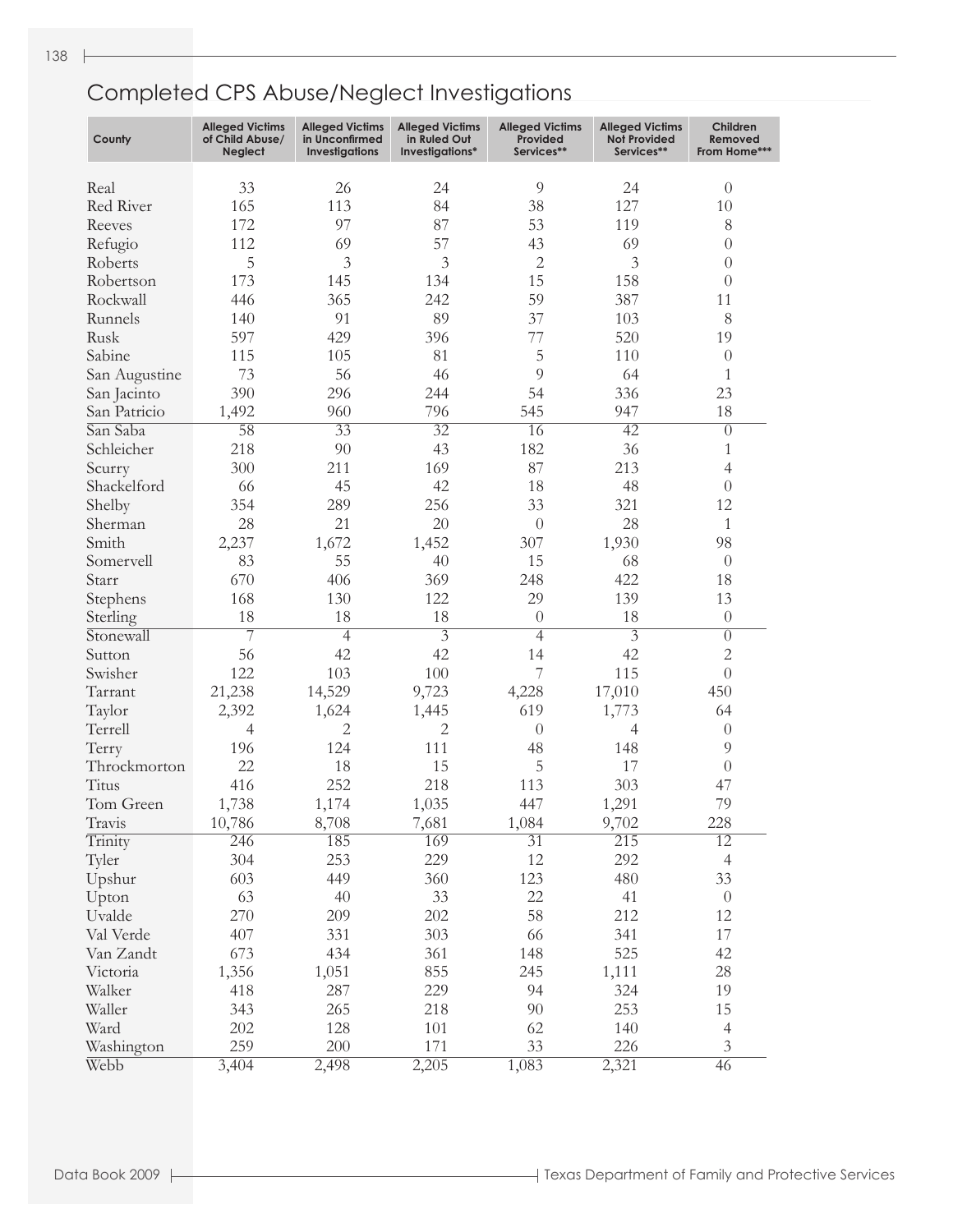| County       | <b>Alleged Victims</b><br>of Child Abuse/<br><b>Neglect</b> | <b>Alleged Victims</b><br>in Unconfirmed<br><b>Investigations</b> | <b>Alleged Victims</b><br>in Ruled Out<br>Investigations* | <b>Alleged Victims</b><br>Provided<br>Services** | <b>Alleged Victims</b><br><b>Not Provided</b><br>Services** | Children<br>Removed<br>From Home*** |
|--------------|-------------------------------------------------------------|-------------------------------------------------------------------|-----------------------------------------------------------|--------------------------------------------------|-------------------------------------------------------------|-------------------------------------|
|              |                                                             |                                                                   |                                                           |                                                  |                                                             |                                     |
| Wharton      | 361                                                         | 262                                                               | 207                                                       | 92                                               | 269                                                         | 5                                   |
| Wheeler      | 56                                                          | 46                                                                | 37                                                        | 12                                               | 44                                                          | $\left( \right)$                    |
| Wichita      | 2,154                                                       | 1,476                                                             | 1,304                                                     | 550                                              | 1,604                                                       | 80                                  |
| Wilbarger    | 284                                                         | 205                                                               | 173                                                       | 64                                               | 220                                                         | $\left( \right)$                    |
| Willacy      | 424                                                         | 265                                                               | 213                                                       | 118                                              | 306                                                         | 6                                   |
| Williamson   | 2,903                                                       | 2,066                                                             | 1,789                                                     | 479                                              | 2,424                                                       | 134                                 |
| Wilson       | 328                                                         | 247                                                               | 212                                                       | 51                                               | 277                                                         | 6                                   |
| Winkler      | 89                                                          | 61                                                                | 49                                                        | 26                                               | 63                                                          | 6                                   |
| Wise         | 722                                                         | 539                                                               | 408                                                       | 184                                              | 538                                                         |                                     |
| Wood         | 438                                                         | 278                                                               | 225                                                       | 110                                              | 328                                                         | 47                                  |
| Yoakum       | 68                                                          | 47                                                                | 47                                                        |                                                  | 61                                                          | 6                                   |
| Young        | 315                                                         | 222                                                               | 195                                                       | 90                                               | 225                                                         | 8                                   |
| Zapata       | 270                                                         | 170                                                               | 144                                                       | 110                                              | 160                                                         |                                     |
| Zavala       | 159                                                         | 108                                                               | 97                                                        | 28                                               | 131                                                         | 4                                   |
| Unknown      |                                                             | $\Omega$                                                          | $\Omega$                                                  | 4                                                | 3                                                           |                                     |
| Out Of State | 36                                                          | 22                                                                | 8                                                         | 1                                                | 35                                                          | $\theta$                            |
| State Total  | 283,922                                                     | 207,055                                                           | 168,713                                                   | 57,302                                           | 226,620                                                     | 9,037                               |

*\* Subcategory of Unconfirmed investigations*

*\*\* Only includes children who received post-investigation services*

*\*\*\* Children removed from home as a result of a completed investigation, a subset of total children entering substitute care.*

*This table addresses Texas Family code §261.004 subsections (b) (2) and (4) (B through F) respectively.*

*Note: See "CPS Children in Care During the Fiscal Year 2009" p. 150-155, for total removals.*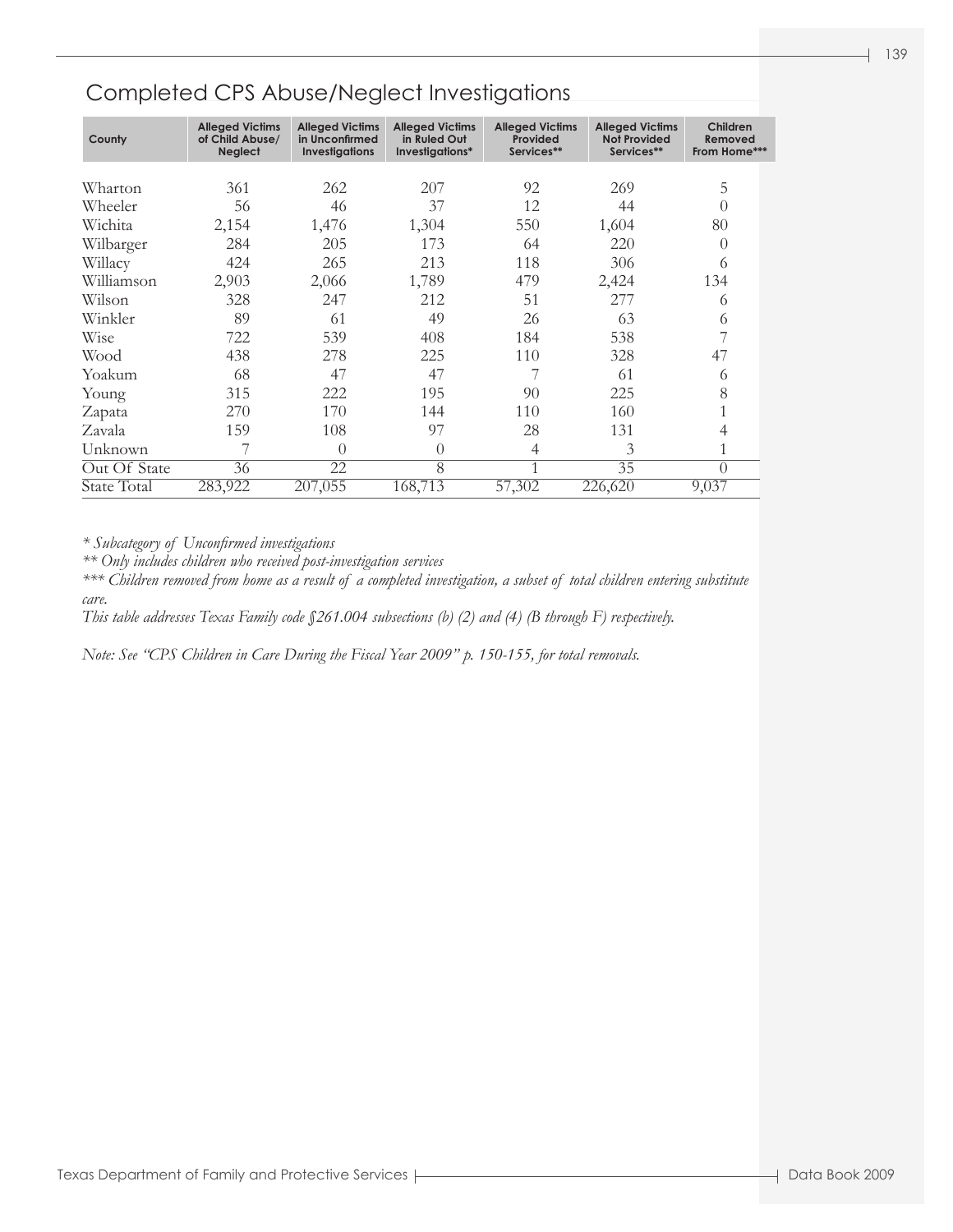| 11,504<br>228<br>19.8<br>459<br>133<br>$29.0\%$<br>Anderson<br>19.8<br>99<br>35<br>3,837<br>76<br>35.4%<br>Andrews<br>137<br>82<br>Angelina<br>22,648<br>6.0<br>630<br>13.0%<br>167<br>285<br>97<br>5,038<br>33.1<br>$34.0\%$<br>Aransas<br>2.7<br>42<br>5<br>Archer<br>2,202<br>11.9%<br>6<br>537<br>$\theta$<br>0.0<br>6<br>$\theta$<br>$0.0\%$<br>Armstrong<br>13,399<br>13.5<br>23.8%<br>181<br>390<br>93<br>Atascosa<br>42<br>134<br>29<br>Austin<br>6,760<br>6.2<br>21.6%<br>18<br>8.2<br>50<br>12<br>Bailey<br>$24.0\%$<br>2,182<br>57<br>13.3<br>30<br>26.3%<br>4,277<br>114<br>Bandera<br>22,312<br>213<br>9.5<br>586<br>134<br>22.9%<br>Bastrop<br>11<br>788<br>14.0<br>34<br>7<br>20.6%<br>Baylor<br>$\overline{312}$<br>37.8%<br><b>Bee</b><br>$\overline{216}$<br>28.2<br>118<br>7,647<br>850<br>11.5<br>554<br>Bell<br>73,969<br>3,077<br>18.0%<br>13.6<br>421,591<br>5,727<br>13,964<br>3,285<br>$23.5\%$<br>Bexar<br>Blanco<br>2,215<br>16<br>7.2<br>50<br>9<br>18.0%<br>Borden<br>0.0<br>118<br>$\theta$<br>$\overline{0}$<br>$0.0\%$<br>$\overline{0}$<br>4,175<br>28<br>21.2%<br>40<br>9.6<br>132<br><b>Bosque</b><br>291<br>13.6<br>847<br>170<br>21,419<br>$20.1\%$<br>Bowie<br>698<br>8.8<br>438<br>26.3%<br>1,667<br>Brazoria<br>79,132<br>237<br>36,515<br>398<br>10.9<br>971<br>24.4%<br><b>Brazos</b><br>21<br>57<br>10<br>1,990<br>10.6<br>17.5%<br><b>Brewster</b><br>$\overline{5}$<br>$\overline{8}$<br>$12.5\%$<br>421<br>11.9<br><b>Briscoe</b><br>1<br>2,528<br>75<br>29.7<br>32<br>$31.1\%$<br><b>Brooks</b><br>103<br>26.1<br>143<br>9,391<br>245<br>477<br>$30.0\%$<br><b>Brown</b><br>59<br>13.0<br>129<br>34<br>Burleson<br>4,548<br>26.4%<br>136<br>305<br>82<br>9,260<br>14.7<br>26.9%<br>Burnet<br>144<br>13.9<br>395<br>88<br>Caldwell<br>10,356<br>22.3%<br>43<br>153<br>28<br>Calhoun<br>5,937<br>7.2<br>18.3%<br>22<br>37<br>86<br>Callahan<br>11.9<br>25.6%<br>3,101<br>132,382<br>2,205<br>16.7<br>1,143<br>31.3%<br>Cameron<br>3,652<br>71<br>21.1<br>42<br>38.2%<br>110<br>3,362<br>Camp<br>19<br>12.8<br>12<br>48<br>$25.0\%$<br>1,485<br>Carson<br>$14.3\%$<br>6,624<br>62<br>265<br>38<br>Cass<br>9.4<br>33<br>48<br>15<br>31.3%<br>2,649<br>12.5<br>Castro<br>63<br>8,654<br>7.3<br>165<br>34<br>20.6%<br>Chambers<br>12,774<br>170<br>13.3<br>466<br>80<br>17.2%<br>Cherokee<br>8<br>1,759<br>11<br>6.3<br>58<br>13.8%<br>Childress<br>19<br>2,377<br>31<br>13.0<br>68<br>27.9%<br>Clay<br>$\sqrt{2}$<br>5<br>4.7<br>16<br>$12.5\%$<br>Cochran<br>1,072<br>5<br>7<br>23<br>Coke<br>798<br>8.8<br>21.7%<br>85<br>97<br>2,160<br>39.4<br>46<br>47.4%<br>Coleman<br>5.9<br>Collin<br>205,478<br>1,220<br>2,713<br>710<br>26.2%<br>$22.2\%$<br>Collingsworth<br>685<br>10<br>8<br>14.6<br>36<br>96<br>$\overline{20}$<br>20.8%<br>Colorado<br>5,261<br>$\overline{24}$<br>4.6<br>325<br>591<br>178<br>14.1<br>$30.1\%$<br>Comal<br>23,058<br>Comanche<br>32<br>9.7<br>101<br>19<br>$18.8\%$<br>3,288<br>15<br>27<br>Concho<br>525<br>28.6<br>10<br>37.0% | County | Child<br>Population | Confirmed<br><b>Victims of Child</b><br>Abuse/Neglect | Confirmed<br><b>Victims of Child</b><br>Abuse/Neglect<br>per 1,000<br>Children | <b>Total CPS</b><br>Completed<br>Investigations | Confirmed<br><b>CPS</b><br><b>Investigations</b> | Percent<br><b>Investigations</b><br>Confirmed |
|------------------------------------------------------------------------------------------------------------------------------------------------------------------------------------------------------------------------------------------------------------------------------------------------------------------------------------------------------------------------------------------------------------------------------------------------------------------------------------------------------------------------------------------------------------------------------------------------------------------------------------------------------------------------------------------------------------------------------------------------------------------------------------------------------------------------------------------------------------------------------------------------------------------------------------------------------------------------------------------------------------------------------------------------------------------------------------------------------------------------------------------------------------------------------------------------------------------------------------------------------------------------------------------------------------------------------------------------------------------------------------------------------------------------------------------------------------------------------------------------------------------------------------------------------------------------------------------------------------------------------------------------------------------------------------------------------------------------------------------------------------------------------------------------------------------------------------------------------------------------------------------------------------------------------------------------------------------------------------------------------------------------------------------------------------------------------------------------------------------------------------------------------------------------------------------------------------------------------------------------------------------------------------------------------------------------------------------------------------------------------------------------------------------------------------------------------------------------------------------------------------------------------------------------------------------------------------------------------------------------------------------------------------------------------------------------------------------------------------------------------------------------------------------------------------------------------------------------------------------------------------------------------------------------------------------------------------------------------------------------------------|--------|---------------------|-------------------------------------------------------|--------------------------------------------------------------------------------|-------------------------------------------------|--------------------------------------------------|-----------------------------------------------|
|                                                                                                                                                                                                                                                                                                                                                                                                                                                                                                                                                                                                                                                                                                                                                                                                                                                                                                                                                                                                                                                                                                                                                                                                                                                                                                                                                                                                                                                                                                                                                                                                                                                                                                                                                                                                                                                                                                                                                                                                                                                                                                                                                                                                                                                                                                                                                                                                                                                                                                                                                                                                                                                                                                                                                                                                                                                                                                                                                                                                            |        |                     |                                                       |                                                                                |                                                 |                                                  |                                               |
|                                                                                                                                                                                                                                                                                                                                                                                                                                                                                                                                                                                                                                                                                                                                                                                                                                                                                                                                                                                                                                                                                                                                                                                                                                                                                                                                                                                                                                                                                                                                                                                                                                                                                                                                                                                                                                                                                                                                                                                                                                                                                                                                                                                                                                                                                                                                                                                                                                                                                                                                                                                                                                                                                                                                                                                                                                                                                                                                                                                                            |        |                     |                                                       |                                                                                |                                                 |                                                  |                                               |
|                                                                                                                                                                                                                                                                                                                                                                                                                                                                                                                                                                                                                                                                                                                                                                                                                                                                                                                                                                                                                                                                                                                                                                                                                                                                                                                                                                                                                                                                                                                                                                                                                                                                                                                                                                                                                                                                                                                                                                                                                                                                                                                                                                                                                                                                                                                                                                                                                                                                                                                                                                                                                                                                                                                                                                                                                                                                                                                                                                                                            |        |                     |                                                       |                                                                                |                                                 |                                                  |                                               |
|                                                                                                                                                                                                                                                                                                                                                                                                                                                                                                                                                                                                                                                                                                                                                                                                                                                                                                                                                                                                                                                                                                                                                                                                                                                                                                                                                                                                                                                                                                                                                                                                                                                                                                                                                                                                                                                                                                                                                                                                                                                                                                                                                                                                                                                                                                                                                                                                                                                                                                                                                                                                                                                                                                                                                                                                                                                                                                                                                                                                            |        |                     |                                                       |                                                                                |                                                 |                                                  |                                               |
|                                                                                                                                                                                                                                                                                                                                                                                                                                                                                                                                                                                                                                                                                                                                                                                                                                                                                                                                                                                                                                                                                                                                                                                                                                                                                                                                                                                                                                                                                                                                                                                                                                                                                                                                                                                                                                                                                                                                                                                                                                                                                                                                                                                                                                                                                                                                                                                                                                                                                                                                                                                                                                                                                                                                                                                                                                                                                                                                                                                                            |        |                     |                                                       |                                                                                |                                                 |                                                  |                                               |
|                                                                                                                                                                                                                                                                                                                                                                                                                                                                                                                                                                                                                                                                                                                                                                                                                                                                                                                                                                                                                                                                                                                                                                                                                                                                                                                                                                                                                                                                                                                                                                                                                                                                                                                                                                                                                                                                                                                                                                                                                                                                                                                                                                                                                                                                                                                                                                                                                                                                                                                                                                                                                                                                                                                                                                                                                                                                                                                                                                                                            |        |                     |                                                       |                                                                                |                                                 |                                                  |                                               |
|                                                                                                                                                                                                                                                                                                                                                                                                                                                                                                                                                                                                                                                                                                                                                                                                                                                                                                                                                                                                                                                                                                                                                                                                                                                                                                                                                                                                                                                                                                                                                                                                                                                                                                                                                                                                                                                                                                                                                                                                                                                                                                                                                                                                                                                                                                                                                                                                                                                                                                                                                                                                                                                                                                                                                                                                                                                                                                                                                                                                            |        |                     |                                                       |                                                                                |                                                 |                                                  |                                               |
|                                                                                                                                                                                                                                                                                                                                                                                                                                                                                                                                                                                                                                                                                                                                                                                                                                                                                                                                                                                                                                                                                                                                                                                                                                                                                                                                                                                                                                                                                                                                                                                                                                                                                                                                                                                                                                                                                                                                                                                                                                                                                                                                                                                                                                                                                                                                                                                                                                                                                                                                                                                                                                                                                                                                                                                                                                                                                                                                                                                                            |        |                     |                                                       |                                                                                |                                                 |                                                  |                                               |
|                                                                                                                                                                                                                                                                                                                                                                                                                                                                                                                                                                                                                                                                                                                                                                                                                                                                                                                                                                                                                                                                                                                                                                                                                                                                                                                                                                                                                                                                                                                                                                                                                                                                                                                                                                                                                                                                                                                                                                                                                                                                                                                                                                                                                                                                                                                                                                                                                                                                                                                                                                                                                                                                                                                                                                                                                                                                                                                                                                                                            |        |                     |                                                       |                                                                                |                                                 |                                                  |                                               |
|                                                                                                                                                                                                                                                                                                                                                                                                                                                                                                                                                                                                                                                                                                                                                                                                                                                                                                                                                                                                                                                                                                                                                                                                                                                                                                                                                                                                                                                                                                                                                                                                                                                                                                                                                                                                                                                                                                                                                                                                                                                                                                                                                                                                                                                                                                                                                                                                                                                                                                                                                                                                                                                                                                                                                                                                                                                                                                                                                                                                            |        |                     |                                                       |                                                                                |                                                 |                                                  |                                               |
|                                                                                                                                                                                                                                                                                                                                                                                                                                                                                                                                                                                                                                                                                                                                                                                                                                                                                                                                                                                                                                                                                                                                                                                                                                                                                                                                                                                                                                                                                                                                                                                                                                                                                                                                                                                                                                                                                                                                                                                                                                                                                                                                                                                                                                                                                                                                                                                                                                                                                                                                                                                                                                                                                                                                                                                                                                                                                                                                                                                                            |        |                     |                                                       |                                                                                |                                                 |                                                  |                                               |
|                                                                                                                                                                                                                                                                                                                                                                                                                                                                                                                                                                                                                                                                                                                                                                                                                                                                                                                                                                                                                                                                                                                                                                                                                                                                                                                                                                                                                                                                                                                                                                                                                                                                                                                                                                                                                                                                                                                                                                                                                                                                                                                                                                                                                                                                                                                                                                                                                                                                                                                                                                                                                                                                                                                                                                                                                                                                                                                                                                                                            |        |                     |                                                       |                                                                                |                                                 |                                                  |                                               |
|                                                                                                                                                                                                                                                                                                                                                                                                                                                                                                                                                                                                                                                                                                                                                                                                                                                                                                                                                                                                                                                                                                                                                                                                                                                                                                                                                                                                                                                                                                                                                                                                                                                                                                                                                                                                                                                                                                                                                                                                                                                                                                                                                                                                                                                                                                                                                                                                                                                                                                                                                                                                                                                                                                                                                                                                                                                                                                                                                                                                            |        |                     |                                                       |                                                                                |                                                 |                                                  |                                               |
|                                                                                                                                                                                                                                                                                                                                                                                                                                                                                                                                                                                                                                                                                                                                                                                                                                                                                                                                                                                                                                                                                                                                                                                                                                                                                                                                                                                                                                                                                                                                                                                                                                                                                                                                                                                                                                                                                                                                                                                                                                                                                                                                                                                                                                                                                                                                                                                                                                                                                                                                                                                                                                                                                                                                                                                                                                                                                                                                                                                                            |        |                     |                                                       |                                                                                |                                                 |                                                  |                                               |
|                                                                                                                                                                                                                                                                                                                                                                                                                                                                                                                                                                                                                                                                                                                                                                                                                                                                                                                                                                                                                                                                                                                                                                                                                                                                                                                                                                                                                                                                                                                                                                                                                                                                                                                                                                                                                                                                                                                                                                                                                                                                                                                                                                                                                                                                                                                                                                                                                                                                                                                                                                                                                                                                                                                                                                                                                                                                                                                                                                                                            |        |                     |                                                       |                                                                                |                                                 |                                                  |                                               |
|                                                                                                                                                                                                                                                                                                                                                                                                                                                                                                                                                                                                                                                                                                                                                                                                                                                                                                                                                                                                                                                                                                                                                                                                                                                                                                                                                                                                                                                                                                                                                                                                                                                                                                                                                                                                                                                                                                                                                                                                                                                                                                                                                                                                                                                                                                                                                                                                                                                                                                                                                                                                                                                                                                                                                                                                                                                                                                                                                                                                            |        |                     |                                                       |                                                                                |                                                 |                                                  |                                               |
|                                                                                                                                                                                                                                                                                                                                                                                                                                                                                                                                                                                                                                                                                                                                                                                                                                                                                                                                                                                                                                                                                                                                                                                                                                                                                                                                                                                                                                                                                                                                                                                                                                                                                                                                                                                                                                                                                                                                                                                                                                                                                                                                                                                                                                                                                                                                                                                                                                                                                                                                                                                                                                                                                                                                                                                                                                                                                                                                                                                                            |        |                     |                                                       |                                                                                |                                                 |                                                  |                                               |
|                                                                                                                                                                                                                                                                                                                                                                                                                                                                                                                                                                                                                                                                                                                                                                                                                                                                                                                                                                                                                                                                                                                                                                                                                                                                                                                                                                                                                                                                                                                                                                                                                                                                                                                                                                                                                                                                                                                                                                                                                                                                                                                                                                                                                                                                                                                                                                                                                                                                                                                                                                                                                                                                                                                                                                                                                                                                                                                                                                                                            |        |                     |                                                       |                                                                                |                                                 |                                                  |                                               |
|                                                                                                                                                                                                                                                                                                                                                                                                                                                                                                                                                                                                                                                                                                                                                                                                                                                                                                                                                                                                                                                                                                                                                                                                                                                                                                                                                                                                                                                                                                                                                                                                                                                                                                                                                                                                                                                                                                                                                                                                                                                                                                                                                                                                                                                                                                                                                                                                                                                                                                                                                                                                                                                                                                                                                                                                                                                                                                                                                                                                            |        |                     |                                                       |                                                                                |                                                 |                                                  |                                               |
|                                                                                                                                                                                                                                                                                                                                                                                                                                                                                                                                                                                                                                                                                                                                                                                                                                                                                                                                                                                                                                                                                                                                                                                                                                                                                                                                                                                                                                                                                                                                                                                                                                                                                                                                                                                                                                                                                                                                                                                                                                                                                                                                                                                                                                                                                                                                                                                                                                                                                                                                                                                                                                                                                                                                                                                                                                                                                                                                                                                                            |        |                     |                                                       |                                                                                |                                                 |                                                  |                                               |
|                                                                                                                                                                                                                                                                                                                                                                                                                                                                                                                                                                                                                                                                                                                                                                                                                                                                                                                                                                                                                                                                                                                                                                                                                                                                                                                                                                                                                                                                                                                                                                                                                                                                                                                                                                                                                                                                                                                                                                                                                                                                                                                                                                                                                                                                                                                                                                                                                                                                                                                                                                                                                                                                                                                                                                                                                                                                                                                                                                                                            |        |                     |                                                       |                                                                                |                                                 |                                                  |                                               |
|                                                                                                                                                                                                                                                                                                                                                                                                                                                                                                                                                                                                                                                                                                                                                                                                                                                                                                                                                                                                                                                                                                                                                                                                                                                                                                                                                                                                                                                                                                                                                                                                                                                                                                                                                                                                                                                                                                                                                                                                                                                                                                                                                                                                                                                                                                                                                                                                                                                                                                                                                                                                                                                                                                                                                                                                                                                                                                                                                                                                            |        |                     |                                                       |                                                                                |                                                 |                                                  |                                               |
|                                                                                                                                                                                                                                                                                                                                                                                                                                                                                                                                                                                                                                                                                                                                                                                                                                                                                                                                                                                                                                                                                                                                                                                                                                                                                                                                                                                                                                                                                                                                                                                                                                                                                                                                                                                                                                                                                                                                                                                                                                                                                                                                                                                                                                                                                                                                                                                                                                                                                                                                                                                                                                                                                                                                                                                                                                                                                                                                                                                                            |        |                     |                                                       |                                                                                |                                                 |                                                  |                                               |
|                                                                                                                                                                                                                                                                                                                                                                                                                                                                                                                                                                                                                                                                                                                                                                                                                                                                                                                                                                                                                                                                                                                                                                                                                                                                                                                                                                                                                                                                                                                                                                                                                                                                                                                                                                                                                                                                                                                                                                                                                                                                                                                                                                                                                                                                                                                                                                                                                                                                                                                                                                                                                                                                                                                                                                                                                                                                                                                                                                                                            |        |                     |                                                       |                                                                                |                                                 |                                                  |                                               |
|                                                                                                                                                                                                                                                                                                                                                                                                                                                                                                                                                                                                                                                                                                                                                                                                                                                                                                                                                                                                                                                                                                                                                                                                                                                                                                                                                                                                                                                                                                                                                                                                                                                                                                                                                                                                                                                                                                                                                                                                                                                                                                                                                                                                                                                                                                                                                                                                                                                                                                                                                                                                                                                                                                                                                                                                                                                                                                                                                                                                            |        |                     |                                                       |                                                                                |                                                 |                                                  |                                               |
|                                                                                                                                                                                                                                                                                                                                                                                                                                                                                                                                                                                                                                                                                                                                                                                                                                                                                                                                                                                                                                                                                                                                                                                                                                                                                                                                                                                                                                                                                                                                                                                                                                                                                                                                                                                                                                                                                                                                                                                                                                                                                                                                                                                                                                                                                                                                                                                                                                                                                                                                                                                                                                                                                                                                                                                                                                                                                                                                                                                                            |        |                     |                                                       |                                                                                |                                                 |                                                  |                                               |
|                                                                                                                                                                                                                                                                                                                                                                                                                                                                                                                                                                                                                                                                                                                                                                                                                                                                                                                                                                                                                                                                                                                                                                                                                                                                                                                                                                                                                                                                                                                                                                                                                                                                                                                                                                                                                                                                                                                                                                                                                                                                                                                                                                                                                                                                                                                                                                                                                                                                                                                                                                                                                                                                                                                                                                                                                                                                                                                                                                                                            |        |                     |                                                       |                                                                                |                                                 |                                                  |                                               |
|                                                                                                                                                                                                                                                                                                                                                                                                                                                                                                                                                                                                                                                                                                                                                                                                                                                                                                                                                                                                                                                                                                                                                                                                                                                                                                                                                                                                                                                                                                                                                                                                                                                                                                                                                                                                                                                                                                                                                                                                                                                                                                                                                                                                                                                                                                                                                                                                                                                                                                                                                                                                                                                                                                                                                                                                                                                                                                                                                                                                            |        |                     |                                                       |                                                                                |                                                 |                                                  |                                               |
|                                                                                                                                                                                                                                                                                                                                                                                                                                                                                                                                                                                                                                                                                                                                                                                                                                                                                                                                                                                                                                                                                                                                                                                                                                                                                                                                                                                                                                                                                                                                                                                                                                                                                                                                                                                                                                                                                                                                                                                                                                                                                                                                                                                                                                                                                                                                                                                                                                                                                                                                                                                                                                                                                                                                                                                                                                                                                                                                                                                                            |        |                     |                                                       |                                                                                |                                                 |                                                  |                                               |
|                                                                                                                                                                                                                                                                                                                                                                                                                                                                                                                                                                                                                                                                                                                                                                                                                                                                                                                                                                                                                                                                                                                                                                                                                                                                                                                                                                                                                                                                                                                                                                                                                                                                                                                                                                                                                                                                                                                                                                                                                                                                                                                                                                                                                                                                                                                                                                                                                                                                                                                                                                                                                                                                                                                                                                                                                                                                                                                                                                                                            |        |                     |                                                       |                                                                                |                                                 |                                                  |                                               |
|                                                                                                                                                                                                                                                                                                                                                                                                                                                                                                                                                                                                                                                                                                                                                                                                                                                                                                                                                                                                                                                                                                                                                                                                                                                                                                                                                                                                                                                                                                                                                                                                                                                                                                                                                                                                                                                                                                                                                                                                                                                                                                                                                                                                                                                                                                                                                                                                                                                                                                                                                                                                                                                                                                                                                                                                                                                                                                                                                                                                            |        |                     |                                                       |                                                                                |                                                 |                                                  |                                               |
|                                                                                                                                                                                                                                                                                                                                                                                                                                                                                                                                                                                                                                                                                                                                                                                                                                                                                                                                                                                                                                                                                                                                                                                                                                                                                                                                                                                                                                                                                                                                                                                                                                                                                                                                                                                                                                                                                                                                                                                                                                                                                                                                                                                                                                                                                                                                                                                                                                                                                                                                                                                                                                                                                                                                                                                                                                                                                                                                                                                                            |        |                     |                                                       |                                                                                |                                                 |                                                  |                                               |
|                                                                                                                                                                                                                                                                                                                                                                                                                                                                                                                                                                                                                                                                                                                                                                                                                                                                                                                                                                                                                                                                                                                                                                                                                                                                                                                                                                                                                                                                                                                                                                                                                                                                                                                                                                                                                                                                                                                                                                                                                                                                                                                                                                                                                                                                                                                                                                                                                                                                                                                                                                                                                                                                                                                                                                                                                                                                                                                                                                                                            |        |                     |                                                       |                                                                                |                                                 |                                                  |                                               |
|                                                                                                                                                                                                                                                                                                                                                                                                                                                                                                                                                                                                                                                                                                                                                                                                                                                                                                                                                                                                                                                                                                                                                                                                                                                                                                                                                                                                                                                                                                                                                                                                                                                                                                                                                                                                                                                                                                                                                                                                                                                                                                                                                                                                                                                                                                                                                                                                                                                                                                                                                                                                                                                                                                                                                                                                                                                                                                                                                                                                            |        |                     |                                                       |                                                                                |                                                 |                                                  |                                               |
|                                                                                                                                                                                                                                                                                                                                                                                                                                                                                                                                                                                                                                                                                                                                                                                                                                                                                                                                                                                                                                                                                                                                                                                                                                                                                                                                                                                                                                                                                                                                                                                                                                                                                                                                                                                                                                                                                                                                                                                                                                                                                                                                                                                                                                                                                                                                                                                                                                                                                                                                                                                                                                                                                                                                                                                                                                                                                                                                                                                                            |        |                     |                                                       |                                                                                |                                                 |                                                  |                                               |
|                                                                                                                                                                                                                                                                                                                                                                                                                                                                                                                                                                                                                                                                                                                                                                                                                                                                                                                                                                                                                                                                                                                                                                                                                                                                                                                                                                                                                                                                                                                                                                                                                                                                                                                                                                                                                                                                                                                                                                                                                                                                                                                                                                                                                                                                                                                                                                                                                                                                                                                                                                                                                                                                                                                                                                                                                                                                                                                                                                                                            |        |                     |                                                       |                                                                                |                                                 |                                                  |                                               |
|                                                                                                                                                                                                                                                                                                                                                                                                                                                                                                                                                                                                                                                                                                                                                                                                                                                                                                                                                                                                                                                                                                                                                                                                                                                                                                                                                                                                                                                                                                                                                                                                                                                                                                                                                                                                                                                                                                                                                                                                                                                                                                                                                                                                                                                                                                                                                                                                                                                                                                                                                                                                                                                                                                                                                                                                                                                                                                                                                                                                            |        |                     |                                                       |                                                                                |                                                 |                                                  |                                               |
|                                                                                                                                                                                                                                                                                                                                                                                                                                                                                                                                                                                                                                                                                                                                                                                                                                                                                                                                                                                                                                                                                                                                                                                                                                                                                                                                                                                                                                                                                                                                                                                                                                                                                                                                                                                                                                                                                                                                                                                                                                                                                                                                                                                                                                                                                                                                                                                                                                                                                                                                                                                                                                                                                                                                                                                                                                                                                                                                                                                                            |        |                     |                                                       |                                                                                |                                                 |                                                  |                                               |
|                                                                                                                                                                                                                                                                                                                                                                                                                                                                                                                                                                                                                                                                                                                                                                                                                                                                                                                                                                                                                                                                                                                                                                                                                                                                                                                                                                                                                                                                                                                                                                                                                                                                                                                                                                                                                                                                                                                                                                                                                                                                                                                                                                                                                                                                                                                                                                                                                                                                                                                                                                                                                                                                                                                                                                                                                                                                                                                                                                                                            |        |                     |                                                       |                                                                                |                                                 |                                                  |                                               |
|                                                                                                                                                                                                                                                                                                                                                                                                                                                                                                                                                                                                                                                                                                                                                                                                                                                                                                                                                                                                                                                                                                                                                                                                                                                                                                                                                                                                                                                                                                                                                                                                                                                                                                                                                                                                                                                                                                                                                                                                                                                                                                                                                                                                                                                                                                                                                                                                                                                                                                                                                                                                                                                                                                                                                                                                                                                                                                                                                                                                            |        |                     |                                                       |                                                                                |                                                 |                                                  |                                               |
|                                                                                                                                                                                                                                                                                                                                                                                                                                                                                                                                                                                                                                                                                                                                                                                                                                                                                                                                                                                                                                                                                                                                                                                                                                                                                                                                                                                                                                                                                                                                                                                                                                                                                                                                                                                                                                                                                                                                                                                                                                                                                                                                                                                                                                                                                                                                                                                                                                                                                                                                                                                                                                                                                                                                                                                                                                                                                                                                                                                                            |        |                     |                                                       |                                                                                |                                                 |                                                  |                                               |
|                                                                                                                                                                                                                                                                                                                                                                                                                                                                                                                                                                                                                                                                                                                                                                                                                                                                                                                                                                                                                                                                                                                                                                                                                                                                                                                                                                                                                                                                                                                                                                                                                                                                                                                                                                                                                                                                                                                                                                                                                                                                                                                                                                                                                                                                                                                                                                                                                                                                                                                                                                                                                                                                                                                                                                                                                                                                                                                                                                                                            |        |                     |                                                       |                                                                                |                                                 |                                                  |                                               |
|                                                                                                                                                                                                                                                                                                                                                                                                                                                                                                                                                                                                                                                                                                                                                                                                                                                                                                                                                                                                                                                                                                                                                                                                                                                                                                                                                                                                                                                                                                                                                                                                                                                                                                                                                                                                                                                                                                                                                                                                                                                                                                                                                                                                                                                                                                                                                                                                                                                                                                                                                                                                                                                                                                                                                                                                                                                                                                                                                                                                            |        |                     |                                                       |                                                                                |                                                 |                                                  |                                               |
|                                                                                                                                                                                                                                                                                                                                                                                                                                                                                                                                                                                                                                                                                                                                                                                                                                                                                                                                                                                                                                                                                                                                                                                                                                                                                                                                                                                                                                                                                                                                                                                                                                                                                                                                                                                                                                                                                                                                                                                                                                                                                                                                                                                                                                                                                                                                                                                                                                                                                                                                                                                                                                                                                                                                                                                                                                                                                                                                                                                                            |        |                     |                                                       |                                                                                |                                                 |                                                  |                                               |
|                                                                                                                                                                                                                                                                                                                                                                                                                                                                                                                                                                                                                                                                                                                                                                                                                                                                                                                                                                                                                                                                                                                                                                                                                                                                                                                                                                                                                                                                                                                                                                                                                                                                                                                                                                                                                                                                                                                                                                                                                                                                                                                                                                                                                                                                                                                                                                                                                                                                                                                                                                                                                                                                                                                                                                                                                                                                                                                                                                                                            |        |                     |                                                       |                                                                                |                                                 |                                                  |                                               |
|                                                                                                                                                                                                                                                                                                                                                                                                                                                                                                                                                                                                                                                                                                                                                                                                                                                                                                                                                                                                                                                                                                                                                                                                                                                                                                                                                                                                                                                                                                                                                                                                                                                                                                                                                                                                                                                                                                                                                                                                                                                                                                                                                                                                                                                                                                                                                                                                                                                                                                                                                                                                                                                                                                                                                                                                                                                                                                                                                                                                            |        |                     |                                                       |                                                                                |                                                 |                                                  |                                               |
|                                                                                                                                                                                                                                                                                                                                                                                                                                                                                                                                                                                                                                                                                                                                                                                                                                                                                                                                                                                                                                                                                                                                                                                                                                                                                                                                                                                                                                                                                                                                                                                                                                                                                                                                                                                                                                                                                                                                                                                                                                                                                                                                                                                                                                                                                                                                                                                                                                                                                                                                                                                                                                                                                                                                                                                                                                                                                                                                                                                                            |        |                     |                                                       |                                                                                |                                                 |                                                  |                                               |
|                                                                                                                                                                                                                                                                                                                                                                                                                                                                                                                                                                                                                                                                                                                                                                                                                                                                                                                                                                                                                                                                                                                                                                                                                                                                                                                                                                                                                                                                                                                                                                                                                                                                                                                                                                                                                                                                                                                                                                                                                                                                                                                                                                                                                                                                                                                                                                                                                                                                                                                                                                                                                                                                                                                                                                                                                                                                                                                                                                                                            |        |                     |                                                       |                                                                                |                                                 |                                                  |                                               |
|                                                                                                                                                                                                                                                                                                                                                                                                                                                                                                                                                                                                                                                                                                                                                                                                                                                                                                                                                                                                                                                                                                                                                                                                                                                                                                                                                                                                                                                                                                                                                                                                                                                                                                                                                                                                                                                                                                                                                                                                                                                                                                                                                                                                                                                                                                                                                                                                                                                                                                                                                                                                                                                                                                                                                                                                                                                                                                                                                                                                            |        |                     |                                                       |                                                                                |                                                 |                                                  |                                               |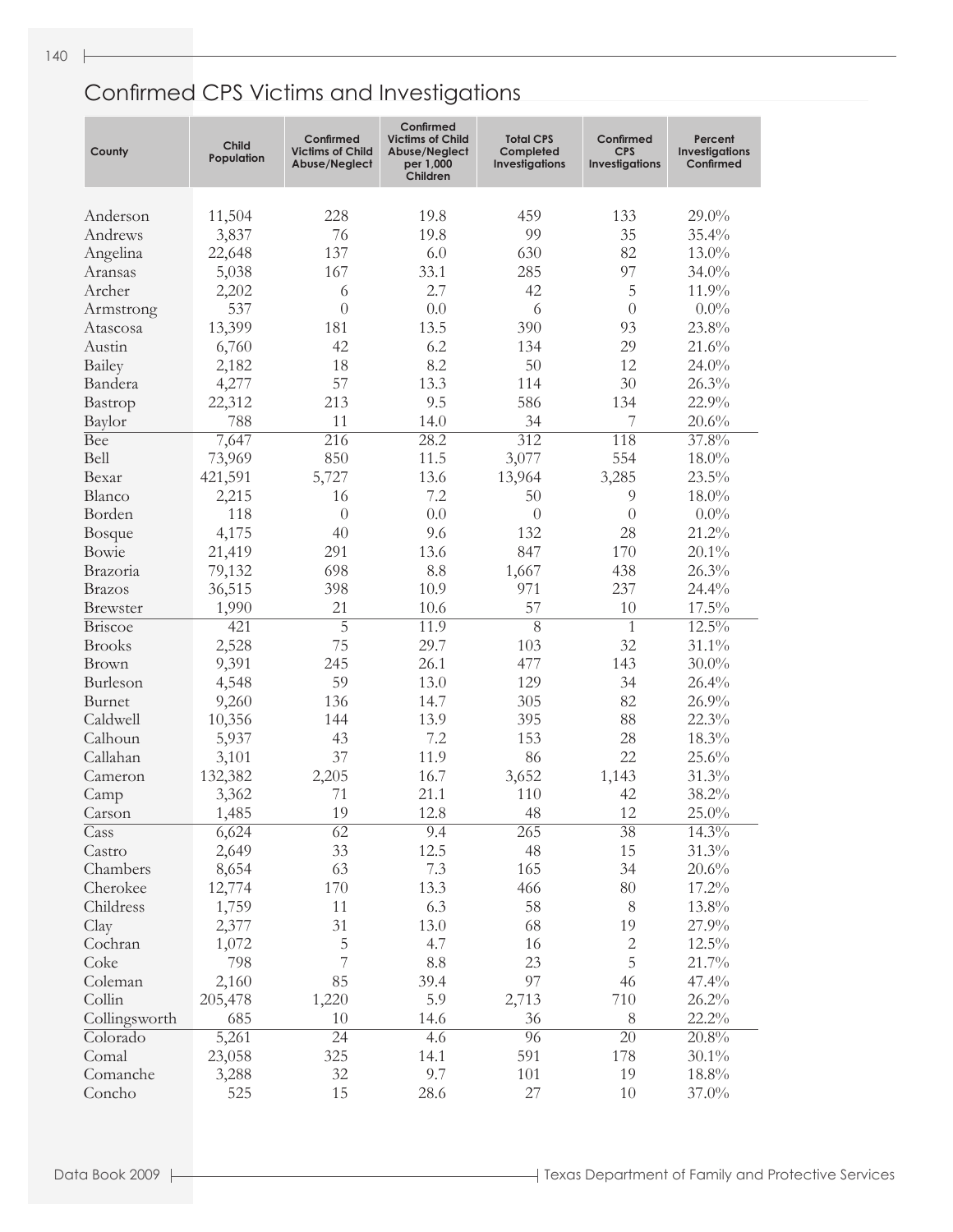| County     | <b>Child</b><br>Population | Confirmed<br><b>Victims of Child</b><br>Abuse/Neglect | Confirmed<br><b>Victims of Child</b><br>Abuse/Neglect<br>per 1,000<br>Children | <b>Total CPS</b><br>Completed<br><b>Investigations</b> | Confirmed<br><b>CPS</b><br><b>Investigations</b> | Percent<br>Investigations<br>Confirmed |
|------------|----------------------------|-------------------------------------------------------|--------------------------------------------------------------------------------|--------------------------------------------------------|--------------------------------------------------|----------------------------------------|
| Cooke      | 9,833                      | 105                                                   | 10.7                                                                           | 319                                                    | 67                                               | 21.0%                                  |
| Coryell    | 17,576                     | 225                                                   | 12.8                                                                           | 689                                                    | 136                                              | 19.7%                                  |
| Cottle     | 396                        | 1                                                     | 2.5                                                                            | 6                                                      | 1                                                | 16.7%                                  |
| Crane      | 1,119                      | $\overline{4}$                                        | 3.6                                                                            | 26                                                     | $\overline{4}$                                   | 15.4%                                  |
| Crockett   | 1,048                      | 12                                                    | 11.5                                                                           | 29                                                     | 9                                                | 31.0%                                  |
| Crosby     | 2,116                      | 99                                                    | 46.8                                                                           | 88                                                     | 37                                               | 42.0%                                  |
| Culberson  | 832                        | 5                                                     | 6.0                                                                            | 27                                                     | $\overline{4}$                                   | 14.8%                                  |
| Dallam     | 1,890                      | 19                                                    | 10.1                                                                           | 78                                                     | 11                                               | 14.1%                                  |
| Dallas     | 658,483                    | 5,862                                                 | 8.9                                                                            | 13,560                                                 | 3,558                                            | 26.2%                                  |
| Dawson     | 3,875                      | 77                                                    | 19.9                                                                           | 118                                                    | 42                                               | 35.6%                                  |
| Deaf Smith | 6,487                      | 42                                                    | 6.5                                                                            | 170                                                    | 23                                               | 13.5%                                  |
| Delta      | 1,136                      | $\overline{4}$                                        | 3.5                                                                            | 31                                                     | 3                                                | $9.7\%$                                |
| Denton     | 173,876                    | 858                                                   | 4.9                                                                            | 2,877                                                  | 542                                              | 18.8%                                  |
| De Witt    | 4,646                      | $\overline{32}$                                       | 6.9                                                                            | 125                                                    | $\overline{24}$                                  | $19.2\%$                               |
| Dickens    | 448                        | 39                                                    | 87.1                                                                           | 38                                                     | 17                                               | 44.7%                                  |
| Dimmit     | 3,177                      | 57                                                    | 17.9                                                                           | 108                                                    | 27                                               | 25.0%                                  |
| Donley     | 741                        | 7                                                     | 9.4                                                                            | 24                                                     | 5                                                | 20.8%                                  |
| Duval      | 3,830                      | 82                                                    | 21.4                                                                           | 142                                                    | 41                                               | 28.9%                                  |
| Eastland   | 4,226                      | 88                                                    | 20.8                                                                           | 156                                                    | 42                                               | 26.9%                                  |
| Ector      | 37,839                     | 642                                                   | 17.0                                                                           | 1,469                                                  | 362                                              | 24.6%                                  |
| Edwards    | 462                        | $\overline{0}$                                        | 0.0                                                                            | $\mathbf{2}$                                           | $\theta$                                         | $0.0\%$                                |
| Ellis      | 40,909                     | 330                                                   | 8.1                                                                            | 817                                                    | 191                                              | 23.4%                                  |
| El Paso    | 224,462                    | 2,204                                                 | 9.8                                                                            | 4,342                                                  | 1,245                                            | 28.7%                                  |
| Erath      | 8,770                      | 125                                                   | 14.3                                                                           | 211                                                    | 68                                               | $32.2\%$                               |
| Falls      | 4,535                      | 26                                                    | 5.7                                                                            | 129                                                    | 22                                               | 17.1%                                  |
| Fannin     | 8,187                      | 47                                                    | 5.7                                                                            | 232                                                    | 29                                               | 12.5%                                  |
| Fayette    | 5,273                      | 95                                                    | 18.0                                                                           | 131                                                    | 46                                               | 35.1%                                  |
| Fisher     | 847                        | 15                                                    | 17.7                                                                           | 29                                                     | 8                                                | 27.6%                                  |
| Floyd      | 2,337                      | 31                                                    | 13.3                                                                           | 52                                                     | 18                                               | 34.6%                                  |
| Foard      | 336                        | 7                                                     | 20.8                                                                           | 9                                                      | $\overline{4}$                                   | 44.4%                                  |
| Fort Bend  | 135,413                    | 479                                                   | 3.5                                                                            | 1,695                                                  | 317                                              | 18.7%                                  |
| Franklin   | 2,194                      | 35                                                    | 16.0                                                                           | 69                                                     | 20                                               | $29.0\%$                               |
| Freestone  | 4,704                      | 62                                                    | 13.2                                                                           | 139                                                    | 36                                               | 25.9%                                  |
| Frio       | 4,800                      | 69                                                    | 14.4                                                                           | 196                                                    | 36                                               | 18.4%                                  |
| Gaines     | 4,889                      | 64                                                    | 13.1                                                                           | $\overline{93}$                                        | $\overline{36}$                                  | 38.7%                                  |
| Galveston  | 71,099                     | 653                                                   | 9.2                                                                            | 2,090                                                  | 411                                              | 19.7%                                  |
| Garza      | 1,267                      | 38                                                    | 30.0                                                                           | 56                                                     | 22                                               | 39.3%                                  |
| Gillespie  | 4,535                      | 39                                                    | 8.6                                                                            | 110                                                    | 27                                               | 24.5%                                  |
| Glasscock  | 381                        | $\theta$                                              | 0.0                                                                            | 1                                                      | $\theta$                                         | $0.0\%$                                |
| Goliad     | 1,670                      | 5                                                     | 3.0                                                                            | 55                                                     | 5                                                | $9.1\%$                                |
| Gonzales   | 5,308                      | 25                                                    | 4.7                                                                            | 147                                                    | 15                                               | $10.2\%$                               |
| Gray       | 5,101                      | 85                                                    | 16.7                                                                           | 253                                                    | 55                                               | 21.7%                                  |
| Grayson    | 28,321                     | 285                                                   | 10.1                                                                           | 1,042                                                  | 190                                              | 18.2%                                  |
| Gregg      | 30,598                     | 435                                                   | 14.2                                                                           | 1,144                                                  | 247                                              | 21.6%                                  |
| Grimes     | 6,033                      | 120                                                   | 19.9                                                                           | 182                                                    | 65                                               | 35.7%                                  |
| Guadalupe  | 29,951                     | 348                                                   | 11.6                                                                           | 858                                                    | 196                                              | 22.8%                                  |
| Hale       | 11,057                     | 202                                                   | 18.3                                                                           | 329                                                    | 96                                               | 29.2%                                  |
| Hall       | 999                        | 8                                                     | $8.0\,$                                                                        | 22                                                     | $\overline{4}$                                   | 18.2%                                  |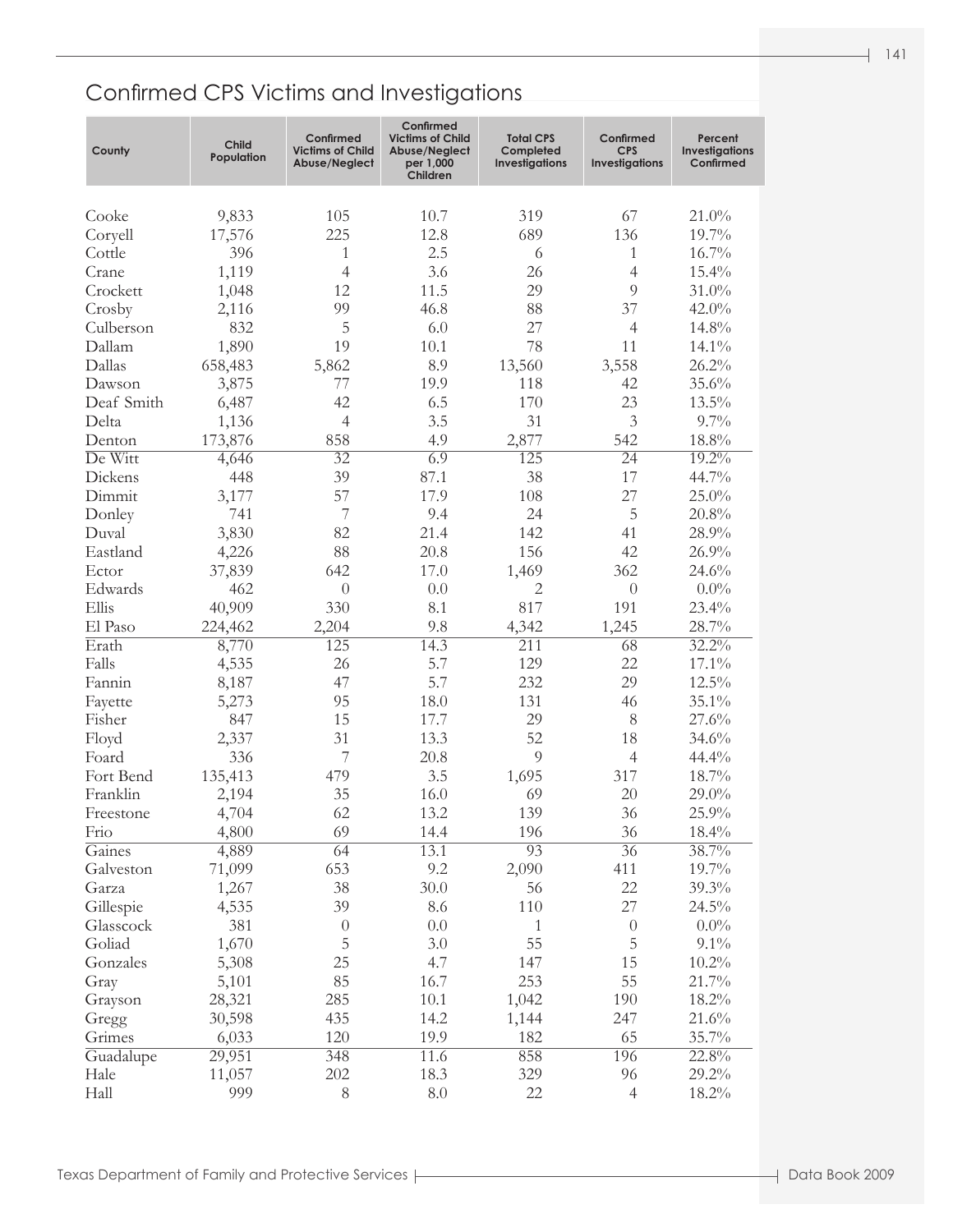| County           | <b>Child</b><br>Population | Confirmed<br><b>Victims of Child</b><br>Abuse/Neglect | Confirmed<br><b>Victims of Child</b><br>Abuse/Neglect<br>per 1,000<br>Children | <b>Total CPS</b><br>Completed<br><b>Investigations</b> | Confirmed<br><b>CPS</b><br><b>Investigations</b> | Percent<br><b>Investigations</b><br>Confirmedw |
|------------------|----------------------------|-------------------------------------------------------|--------------------------------------------------------------------------------|--------------------------------------------------------|--------------------------------------------------|------------------------------------------------|
| Hamilton         | 1,792                      | 35                                                    | 19.5                                                                           | 75                                                     | 21                                               | 28.0%                                          |
| Hansford         | 1,585                      | 8                                                     | 5.0                                                                            | 26                                                     | 5                                                | 19.2%                                          |
| Hardeman         | 1,045                      | 13                                                    | 12.4                                                                           | 39                                                     | 10                                               | 25.6%                                          |
| Hardin           | 12,905                     | 129                                                   | 10.0                                                                           | 387                                                    | 84                                               | 21.7%                                          |
| Harris           | 1,070,831                  | 6,671                                                 | 6.2                                                                            | 20,671                                                 | 4,223                                            | 20.4%                                          |
| Harrison         | 15,271                     | 213                                                   | 13.9                                                                           | 519                                                    | 126                                              | 24.3%                                          |
| Hartley          | 1,208                      | 5                                                     | 4.1                                                                            | 19                                                     | $\mathbf{2}$                                     | $10.5\%$                                       |
| Haskell          | 1,329                      | 8                                                     | 6.0                                                                            | 25                                                     | $\overline{4}$                                   | $16.0\%$                                       |
| Hays             | 34,046                     | 283                                                   | 8.3                                                                            | 802                                                    | 182                                              | 22.7%                                          |
| Hemphill         | 807                        | 7                                                     | 8.7                                                                            | 19                                                     | 5                                                | 26.3%                                          |
| Henderson        | 18,783                     | 354                                                   | 18.8                                                                           | 674                                                    | 210                                              | 31.2%                                          |
| Hidalgo          | 252,901                    | 2,956                                                 | 11.7                                                                           | 6,285                                                  | 1,522                                            | 24.2%                                          |
| Hill             | 9,088                      | 118                                                   | 13.0                                                                           | 287                                                    | 65                                               | 22.6%                                          |
| Hockley          | 6,615                      | 137                                                   | 20.7                                                                           | 214                                                    | 69                                               | 32.2%                                          |
| Hood             | 10,261                     | 233                                                   | 22.7                                                                           | 423                                                    | 137                                              | 32.4%                                          |
| Hopkins          | 8,683                      | 108                                                   | 12.4                                                                           | 293                                                    | 65                                               | 22.2%                                          |
| Houston          | 4,929                      | 38                                                    | 7.7                                                                            | 145                                                    | 23                                               | 15.9%                                          |
| Howard           | 7,837                      | 256                                                   | 32.7                                                                           | 372                                                    | 132                                              | 35.5%                                          |
| Hudspeth         | 1,001                      | 6                                                     | 6.0                                                                            | 11                                                     | $\overline{4}$                                   | 36.4%                                          |
| Hunt             | 21,521                     | 238                                                   | 11.1                                                                           | 631                                                    | 136                                              | 21.6%                                          |
| Hutchinson       | 5,889                      | 85                                                    | 14.4                                                                           | 230                                                    | 47                                               | 20.4%                                          |
| Irion            | 295                        | $\overline{2}$                                        | 6.8                                                                            | 6                                                      | $\mathbf{1}$                                     | 16.7%                                          |
| Jack             | 1,958                      | 33                                                    | 16.9                                                                           | 64                                                     | 16                                               | $25.0\%$                                       |
| Jackson          | 3,745                      | 25                                                    | 6.7                                                                            | 81                                                     | 16                                               | 19.8%                                          |
| Jasper           | 9,023                      | 61                                                    | 6.8                                                                            | 297                                                    | 40                                               | 13.5%                                          |
| Jeff Davis       | 385                        | $\overline{4}$                                        | 10.4                                                                           | 6                                                      | $\mathfrak{Z}$                                   | $50.0\%$                                       |
| <b>Jefferson</b> | 63,079                     | 661                                                   | 10.5                                                                           | 1,932                                                  | 437                                              | 22.6%                                          |
| Jim Hogg         | 1,509                      | 48                                                    | 31.8                                                                           | 83                                                     | 24                                               | 28.9%                                          |
| Jim Wells        | 12,305                     | 293                                                   | 23.8                                                                           | 517                                                    | 154                                              | 29.8%                                          |
| Johnson          | 43,440                     | 659                                                   | 15.2                                                                           | 1,176                                                  | 377                                              | 32.1%                                          |
| Jones            | 4,545                      | 63                                                    | 13.9                                                                           | 117                                                    | 33                                               | 28.2%                                          |
| Karnes           | 3,280                      | 39                                                    | 11.9                                                                           | 109                                                    | 22                                               | 20.2%                                          |
| Kaufman          | 26,189                     | 194                                                   | 7.4                                                                            | 654                                                    | 123                                              | 18.8%                                          |
| Kendall          | 7,169                      | 39                                                    | 5.4                                                                            | 96                                                     | 18                                               | $18.8\%$                                       |
|                  | 115                        | $\overline{4}$                                        | 34.8                                                                           |                                                        | $\sqrt{3}$                                       | 75.0%                                          |
| Kenedy           | 118                        | $\overline{3}$                                        | 25.4                                                                           | $\overline{4}$<br>$8\,$                                | $\mathbf{1}$                                     | 12.5%                                          |
| Kent<br>Kerr     | 9,542                      | 189                                                   | 19.8                                                                           | 413                                                    | 118                                              |                                                |
| Kimble           | 992                        |                                                       |                                                                                |                                                        |                                                  | 28.6%                                          |
|                  |                            | $\overline{20}$                                       | $\overline{20.2}$                                                              | 43                                                     | 13                                               | $30.2\%$                                       |
| King             | 74                         | $\theta$                                              | $0.0\,$                                                                        | $\boldsymbol{0}$                                       | $\boldsymbol{0}$                                 | $0.0\%$                                        |
| Kinney           | 787                        | $\overline{4}$                                        | 5.1                                                                            | 13                                                     | $\mathfrak{Z}$                                   | 23.1%                                          |
| Kleberg          | 8,875                      | 151                                                   | 17.0                                                                           | 290                                                    | 79                                               | 27.2%                                          |
| Knox             | 987                        | 9                                                     | 9.1                                                                            | 25                                                     | $\boldsymbol{7}$                                 | $28.0\%$                                       |
| Lamar            | 12,565                     | 105                                                   | 8.4                                                                            | 387                                                    | 69                                               | 17.8%                                          |
| Lamb             | 4,296                      | 60                                                    | 14.0                                                                           | 143                                                    | 27                                               | 18.9%                                          |
| Lampasas         | 5,535                      | 44                                                    | 7.9                                                                            | 146                                                    | $30\,$                                           | 20.5%                                          |
| La Salle         | 1,875                      | 31                                                    | 16.5                                                                           | $70\,$                                                 | 16                                               | 22.9%                                          |
| Lavaca           | 4,316                      | 36                                                    | 8.3                                                                            | 86                                                     | 22                                               | 25.6%                                          |
| Lee              | 4,333                      | 58                                                    | 13.4                                                                           | 147                                                    | 33                                               | 22.4%                                          |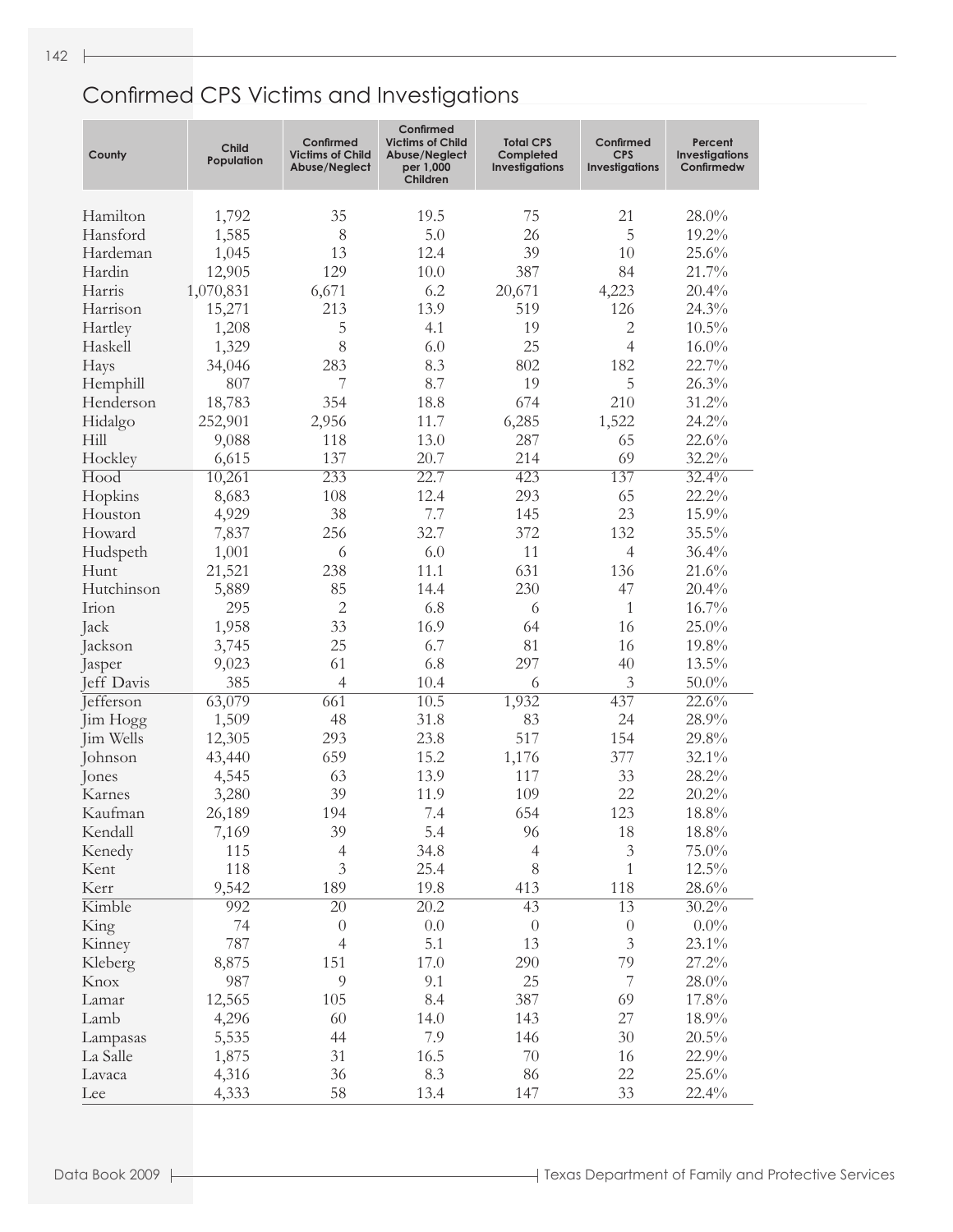| County                 | <b>Child</b><br>Population | Confirmed<br><b>Victims of Child</b><br>Abuse/Neglect | Confirmed<br><b>Victims of Child</b><br>Abuse/Neglect<br>per 1,000<br>Children | <b>Total CPS</b><br>Completed<br><b>Investigations</b> | Confirmed<br><b>CPS</b><br>Investigations | Percent<br><b>Investigations</b><br>Confirmed |
|------------------------|----------------------------|-------------------------------------------------------|--------------------------------------------------------------------------------|--------------------------------------------------------|-------------------------------------------|-----------------------------------------------|
| Leon                   | 3,515                      | 75                                                    | 21.3                                                                           | 128                                                    | 39                                        | 30.5%                                         |
| Liberty                | 21,344                     | 197                                                   | 9.2                                                                            | 575                                                    | 120                                       | 20.9%                                         |
| Limestone              | 5,618                      | 66                                                    | 11.7                                                                           | 191                                                    | 44                                        | 23.0%                                         |
| Lipscomb               | 692                        | 3                                                     | 4.3                                                                            | 22                                                     | $\mathfrak{Z}$                            | 13.6%                                         |
| Live Oak               | 2,381                      | 65                                                    | 27.3                                                                           | 106                                                    | 39                                        | 36.8%                                         |
| Llano                  | 3,234                      | 51                                                    | 15.8                                                                           | 140                                                    | 34                                        | 24.3%                                         |
| Loving                 | 3                          | $\overline{0}$                                        | $0.0\,$                                                                        | $\theta$                                               | $\theta$                                  | $0.0\%$                                       |
| Lubbock                | 63,936                     | 1,453                                                 | 22.7                                                                           | 2,299                                                  | 755                                       | 32.8%                                         |
| Lynn                   | 1,737                      | 19                                                    | 10.9                                                                           | 39                                                     | $\overline{9}$                            | 23.1%                                         |
| Madison                | 2,920                      | 78                                                    | 26.7                                                                           | 85                                                     | 27                                        | $31.8\%$                                      |
| Marion                 | 2,238                      | 19                                                    | 8.5                                                                            | 90                                                     | 14                                        | 15.6%                                         |
| Martin                 | 1,576                      | 11                                                    | 7.0                                                                            | 18                                                     | 6                                         | 33.3%                                         |
| Mason                  | 744                        | 20                                                    | 26.9                                                                           | 37                                                     | 13                                        | 35.1%                                         |
| Matagorda              | 10,609                     | 73                                                    | 6.9                                                                            | 222                                                    | 44                                        | 19.8%                                         |
| Maverick               | 18,632                     | 39                                                    | 2.1                                                                            | 170                                                    | 24                                        | 14.1%                                         |
| McCulloch              | 1,980                      | $\overline{25}$                                       | 12.6                                                                           | 107                                                    | $\overline{20}$                           | 18.7%                                         |
| McLennan               | 57,387                     | 575                                                   | $10.0\,$                                                                       | 2,058                                                  | 376                                       | 18.3%                                         |
| McMullen               | 126                        | $\mathbf{1}$                                          | 7.9                                                                            | 8                                                      | $\mathbf{1}$                              | $12.5\%$                                      |
| Medina                 | 11,742                     | 146                                                   | 12.4                                                                           | 362                                                    | 92                                        | 25.4%                                         |
| Menard                 | 505                        | 22                                                    | 43.6                                                                           | 19                                                     | 11                                        | 57.9%                                         |
| Midland                | 34,237                     | 362                                                   | 10.6                                                                           | 993                                                    | 226                                       | 22.8%                                         |
| Milam                  |                            | 91                                                    | 13.3                                                                           | 197                                                    | 57                                        |                                               |
| Mills                  | 6,854                      |                                                       | 5.4                                                                            |                                                        |                                           | 28.9%                                         |
|                        | 1,114                      | 6<br>32                                               |                                                                                | 28                                                     | 5<br>19                                   | 17.9%                                         |
| Mitchell               | 1,759                      | 81                                                    | 18.2<br>18.2                                                                   | 83<br>206                                              | 52                                        | 22.9%<br>25.2%                                |
| Montague               | 4,444                      |                                                       | 8.9                                                                            |                                                        |                                           |                                               |
| Montgomery<br>Moore    | 114,616                    | 1,019<br>100                                          | 15.4                                                                           | 2,424<br>214                                           | 604<br>48                                 | 24.9%<br>22.4%                                |
| Morris                 | 6,486                      | $\overline{78}$                                       | 25.6                                                                           | 119                                                    | 44                                        | $37.0\%$                                      |
|                        | 3,049<br>260               | $\theta$                                              | 0.0                                                                            | 5                                                      | $\boldsymbol{0}$                          | $0.0\%$                                       |
| Motley                 |                            | 164                                                   |                                                                                | 407                                                    |                                           | 24.1%                                         |
| Nacogdoches<br>Navarro | 14,978                     | 73                                                    | 10.9<br>5.4                                                                    |                                                        | 98<br>45                                  |                                               |
| Newton                 | 13,547                     | 16                                                    | 4.7                                                                            | 327<br>85                                              | 11                                        | 13.8%<br>12.9%                                |
| Nolan                  | 3,407                      | 78                                                    | 19.4                                                                           | 203                                                    | 50                                        | 24.6%                                         |
|                        | 4,026                      |                                                       |                                                                                |                                                        | 946                                       |                                               |
| Nueces<br>Ochiltree    | 87,371                     | 1,648<br>10                                           | 18.9                                                                           | 3,930<br>74                                            | $\overline{9}$                            | 24.1%                                         |
|                        | 2,931                      | $\overline{2}$                                        | 3.4                                                                            |                                                        | $\mathbf{2}$                              | 12.2%                                         |
| Oldham                 | 497                        |                                                       | 4.0                                                                            | 18                                                     |                                           | $11.1\%$                                      |
| Orange                 | 20,806                     | 292                                                   | 14.0                                                                           | 813                                                    | 199                                       | 24.5%                                         |
| Palo Pinto             | 6,965                      | 158                                                   | 22.7                                                                           | 348                                                    | 86                                        | 24.7%                                         |
| Panola                 | 5,361                      | 67                                                    | 12.5                                                                           | 156                                                    | $\overline{37}$                           | 23.7%                                         |
| Parker                 | 27,526                     | 252                                                   | 9.2                                                                            | 871                                                    | 156                                       | 17.9%                                         |
| Parmer                 | 3,044                      | 22                                                    | 7.2                                                                            | 36                                                     | $\overline{9}$                            | 25.0%                                         |
| Pecos                  | 4,375                      | 62                                                    | 14.2                                                                           | 109                                                    | 35                                        | 32.1%                                         |
| Polk                   | 10,250                     | 157                                                   | 15.3                                                                           | 420                                                    | 105                                       | 25.0%                                         |
| Potter                 | 35,029                     | 1,064                                                 | 30.4                                                                           | 1,663                                                  | 594                                       | 35.7%                                         |
| Presidio               | 2,677                      | 6                                                     | 2.2                                                                            | 23                                                     | $\overline{4}$                            | 17.4%                                         |
| Rains                  | 2,242                      | 29                                                    | 12.9                                                                           | 73                                                     | 14                                        | 19.2%                                         |
| Randall                | 25,338                     | 453                                                   | 17.9                                                                           | 799                                                    | 262                                       | 32.8%                                         |
| Reagan                 | 1,001                      | 11                                                    | 11.0                                                                           | 33                                                     | $8\,$                                     | 24.2%                                         |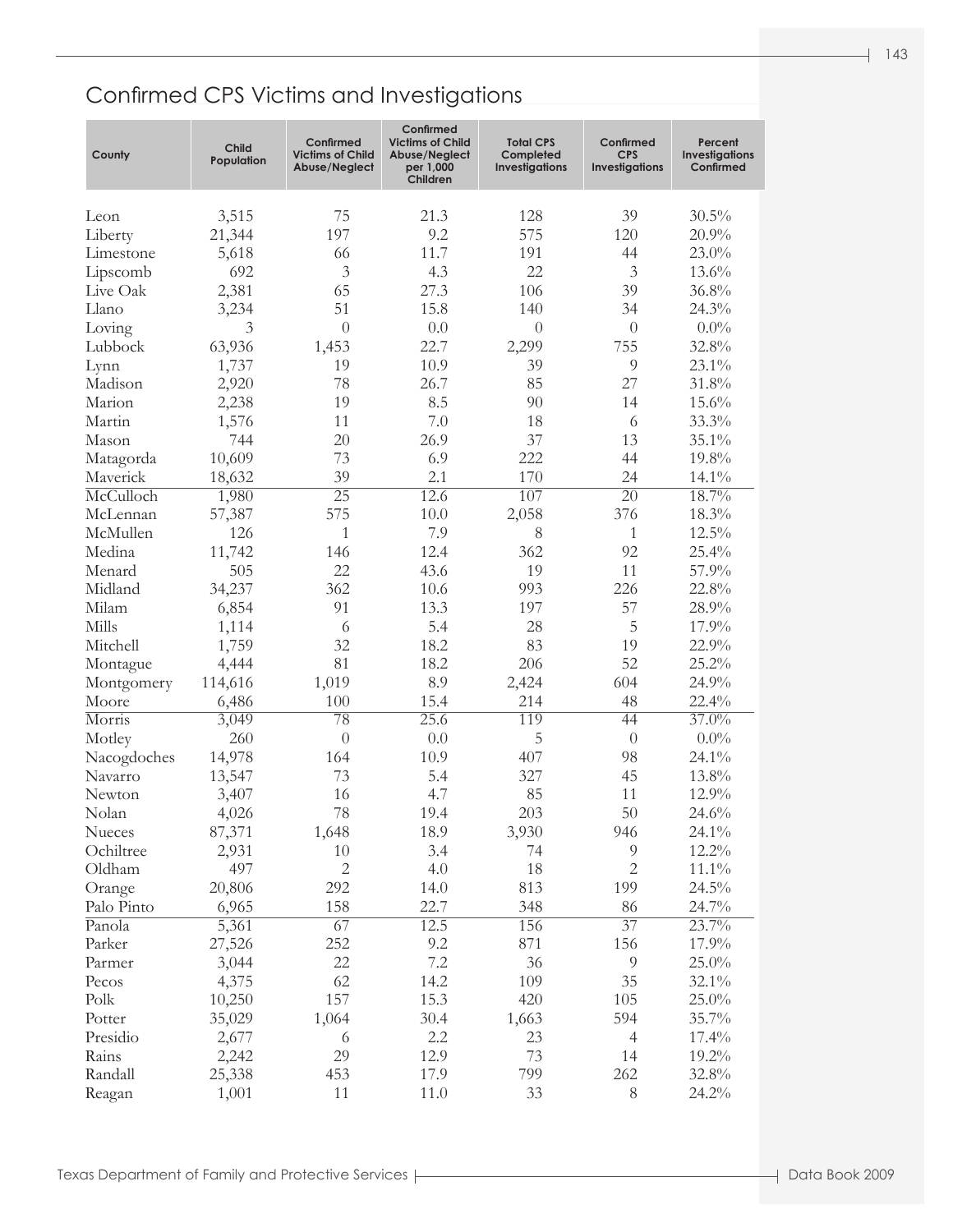| County        | <b>Child</b><br>Population | Confirmed<br><b>Victims of Child</b><br>Abuse/Neglect | Confirmed<br><b>Victims of Child</b><br>Abuse/Neglect<br>per 1,000<br>Children | <b>Total CPS</b><br>Completed<br><b>Investigations</b> | Confirmed<br><b>CPS</b><br><b>Investigations</b> | Percent<br><b>Investigations</b><br>Confirmed |
|---------------|----------------------------|-------------------------------------------------------|--------------------------------------------------------------------------------|--------------------------------------------------------|--------------------------------------------------|-----------------------------------------------|
| Real          | 591                        | 7                                                     | 11.8                                                                           | 19                                                     | 3                                                | 15.8%                                         |
| Red River     | 3,364                      | 45                                                    | 13.4                                                                           | 90                                                     | 25                                               | 27.8%                                         |
| Reeves        | 3,361                      | $\overline{74}$                                       | 22.0                                                                           | 97                                                     | $\overline{40}$                                  | $41.2\%$                                      |
| Refugio       | 2,034                      | 41                                                    | 20.2                                                                           | 58                                                     | 21                                               | 36.2%                                         |
| Roberts       | 175                        | $\overline{2}$                                        | 11.4                                                                           | $\mathfrak{Z}$                                         | 1                                                | 33.3%                                         |
| Robertson     | 4,456                      | 24                                                    | 5.4                                                                            | 107                                                    | 14                                               | 13.1%                                         |
| Rockwall      | 20,102                     | 73                                                    | 3.6                                                                            | 278                                                    | 45                                               | 16.2%                                         |
| Runnels       | 2,847                      | 43                                                    | 15.1                                                                           | 76                                                     | 23                                               | 30.3%                                         |
| Rusk          | 11,716                     | 148                                                   | 12.6                                                                           | 358                                                    | 98                                               | 27.4%                                         |
| Sabine        | 2,050                      | $\overline{9}$                                        | 4.4                                                                            | 75                                                     | 6                                                | $8.0\%$                                       |
| San Augustine | 2,079                      | 11                                                    | 5.3                                                                            | 41                                                     | 8                                                | $19.5\%$                                      |
| San Jacinto   | 5,484                      | 86                                                    | 15.7                                                                           | 224                                                    | 48                                               | 21.4%                                         |
| San Patricio  | 21,629                     | 489                                                   | 22.6                                                                           | 826                                                    | 260                                              | $31.5\%$                                      |
| San Saba      | 1,386                      | 24                                                    | 17.3                                                                           | 37                                                     | 15                                               | $40.5\%$                                      |
| Schleicher    | 740                        | 118                                                   | 159.5                                                                          | 65                                                     | 30                                               | 46.2%                                         |
| Scurry        | 4,025                      | 68                                                    | 16.9                                                                           | 168                                                    | 46                                               | 27.4%                                         |
| Shackelford   | 800                        | 16                                                    | $\overline{20.0}$                                                              | $\overline{33}$                                        | $\overline{5}$                                   | $15.2\%$                                      |
| Shelby        | 6,937                      | 47                                                    | 6.8                                                                            | 191                                                    | 34                                               | 17.8%                                         |
| Sherman       | 809                        | 6                                                     | 7.4                                                                            | 10                                                     | $\mathbf{2}$                                     | $20.0\%$                                      |
| Smith         | 51,094                     | 517                                                   | 10.1                                                                           | 1,363                                                  | 331                                              | 24.3%                                         |
| Somervell     | 2,124                      | 26                                                    | 12.2                                                                           | 52                                                     | 17                                               | 32.7%                                         |
| Starr         | 23,950                     | 245                                                   | 10.2                                                                           | 377                                                    | 142                                              | 37.7%                                         |
| Stephens      | 2,396                      | 38                                                    | 15.9                                                                           | 92                                                     | 19                                               | 20.7%                                         |
| Sterling      | 296                        | $\theta$                                              | 0.0                                                                            | 7                                                      | $\theta$                                         | $0.0\%$                                       |
| Stonewall     | 338                        | $\overline{2}$                                        | 5.9                                                                            | $\overline{4}$                                         | $\mathbf{1}$                                     | $25.0\%$                                      |
| Sutton        | 1,135                      | 11                                                    | 9.7                                                                            | 36                                                     | 6                                                | 16.7%                                         |
| Swisher       | 2,354                      | 14                                                    | 5.9                                                                            | 61                                                     | 11                                               | 18.0%                                         |
| Tarrant       | 474,768                    | 6,030                                                 | 12.7                                                                           | 12,476                                                 | 3,545                                            | 28.4%                                         |
| Taylor        | 33,995                     | 679                                                   | 20.0                                                                           | 1,348                                                  | 392                                              | 29.1%                                         |
| Terrell       | 178                        | $\mathbf{2}$                                          | 11.2                                                                           | 3                                                      | $\mathbf{2}$                                     | 66.7%                                         |
| Terry         | 3,623                      | 70                                                    | 19.3                                                                           | 115                                                    | 41                                               | 35.7%                                         |
| Throckmorton  | 383                        | 3                                                     | 7.8                                                                            | 14                                                     | $\overline{2}$                                   | 14.3%                                         |
| Titus         | 9,387                      | 152                                                   | 16.2                                                                           | 239                                                    | 86                                               | 36.0%                                         |
| Tom Green     | 25,926                     | 516                                                   | 19.9                                                                           | 1,085                                                  | 326                                              | $30.0\%$                                      |
| Travis        | 218,088                    | 1,777                                                 | 8.1                                                                            | 6,341                                                  | 1,117                                            | 17.6%                                         |
| Trinity       | 3,115                      | 58                                                    | 18.6                                                                           | 144                                                    | 33                                               | 22.9%                                         |
| Tyler         | 4,714                      | 41                                                    | 8.7                                                                            | 176                                                    | 31                                               | 17.6%                                         |
| Upshur        | 9,084                      | 143                                                   | 15.7                                                                           | 343                                                    | 74                                               | 21.6%                                         |
| Upton         | 871                        | $\overline{23}$                                       | 26.4                                                                           | $\overline{38}$                                        | $\overline{13}$                                  | $34.2\%$                                      |
| Uvalde        | 8,709                      | 58                                                    | 6.7                                                                            | 162                                                    | 31                                               | 19.1%                                         |
| Val Verde     | 15,177                     | 67                                                    | 4.4                                                                            | 207                                                    | 34                                               | 16.4%                                         |
| Van Zandt     | 12,527                     | 213                                                   | 17.0                                                                           | 399                                                    | 123                                              | $30.8\%$                                      |
| Victoria      | 24,213                     | 265                                                   | 10.9                                                                           | 765                                                    | 160                                              | 20.9%                                         |
| Walker        | 11,422                     | 118                                                   | 10.3                                                                           | 254                                                    | $70\,$                                           | 27.6%                                         |
| Waller        | 10,416                     | 69                                                    | 6.6                                                                            | 196                                                    | 45                                               | $23.0\%$                                      |
| Ward          | 2,928                      | 65                                                    | 22.2                                                                           | 123                                                    | 42                                               | 34.1%                                         |
| Washington    | 7,365                      | 53                                                    | 7.2                                                                            | 160                                                    | 36                                               | 22.5%                                         |
| Webb          | 89,801                     | 791                                                   | 8.8                                                                            | 1,867                                                  | 427                                              | 22.9%                                         |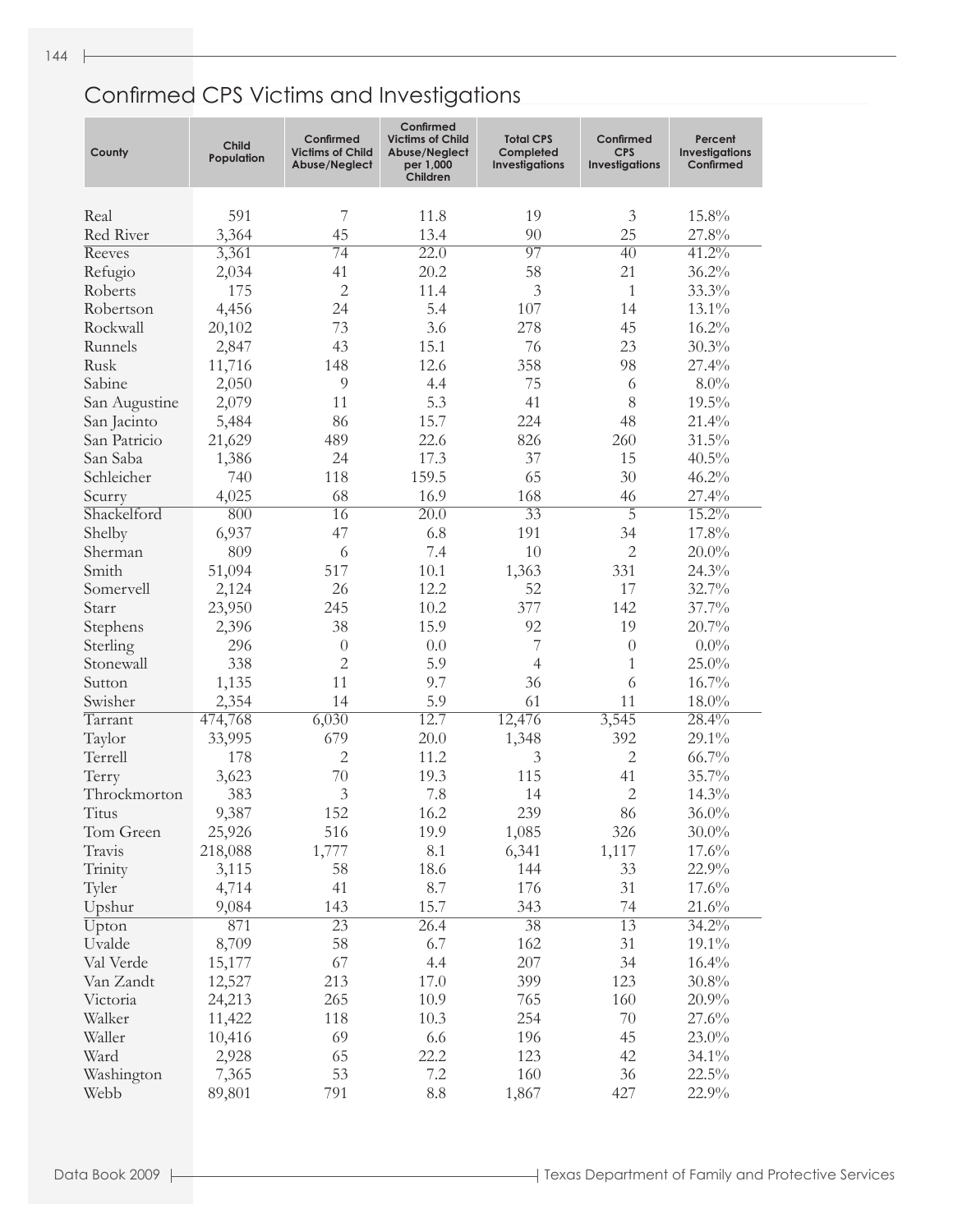| County       | Child<br>Population | Confirmed<br><b>Victims of Child</b><br>Abuse/Neglect | Confirmed<br><b>Victims of Child</b><br>Abuse/Neglect<br>per 1,000<br>Children | <b>Total CPS</b><br>Completed<br><b>Investigations</b> | Confirmed<br><b>CPS</b><br><b>Investigations</b> | Percent<br><b>Investigations</b><br>Confirmed |
|--------------|---------------------|-------------------------------------------------------|--------------------------------------------------------------------------------|--------------------------------------------------------|--------------------------------------------------|-----------------------------------------------|
| Wharton      | 11,437              | 79                                                    | 6.9                                                                            | 216                                                    | 49                                               | $22.7\%$                                      |
| Wheeler      | 1,095               | 9                                                     | 8.2                                                                            | 29                                                     | 5                                                | $17.2\%$                                      |
| Wichita      | 31,130              | 619                                                   | 19.9                                                                           | 1,293                                                  | 382                                              | $29.5\%$                                      |
| Wilbarger    | 3,645               | 75                                                    | 20.6                                                                           | 161                                                    | 42                                               | 26.1%                                         |
| Willacy      | 6,641               | 144                                                   | 21.7                                                                           | 199                                                    | 64                                               | $32.2\%$                                      |
| Williamson   | 102,401             | 743                                                   | 7.3                                                                            | 1,848                                                  | 471                                              | $25.5\%$                                      |
| Wilson       | 11,127              | 68                                                    | 6.1                                                                            | 191                                                    | 41                                               | $21.5\%$                                      |
| Winkler      | 1,962               | 28                                                    | 14.3                                                                           | 55                                                     | 14                                               | 25.5%                                         |
| <b>Wise</b>  | 15,671              | 167                                                   | 10.7                                                                           | 437                                                    | 98                                               | 22.4%                                         |
| Wood         | 7,941               | 150                                                   | 18.9                                                                           | 265                                                    | 88                                               | $33.2\%$                                      |
| Yoakum       | 2,299               | 18                                                    | 7.8                                                                            | 39                                                     | 7                                                | 17.9%                                         |
| Young        | 4,257               | 78                                                    | 18.3                                                                           | 192                                                    | 52                                               | 27.1%                                         |
| Zapata       | 4,807               | 87                                                    | 18.1                                                                           | 150                                                    | 52                                               | $34.7\%$                                      |
| Zavala       | 3,867               | 40                                                    | 10.3                                                                           | 84                                                     | 23                                               | $27.4\%$                                      |
| Unknown      | $\theta$            | 6                                                     | 0.0                                                                            | 3                                                      | 3                                                | $100.0\%$                                     |
| Out of State | $\overline{0}$      | 14                                                    | 0.0                                                                            | 29                                                     | 12                                               | 41.4%                                         |
| State Total  | 6,510,210           | 68,326                                                | 10.5                                                                           | 165,444                                                | 40,126                                           | 24.3%                                         |

*This table addresses Texas Family Code \$261.004, Subsection (b) (4) (A).*

Ī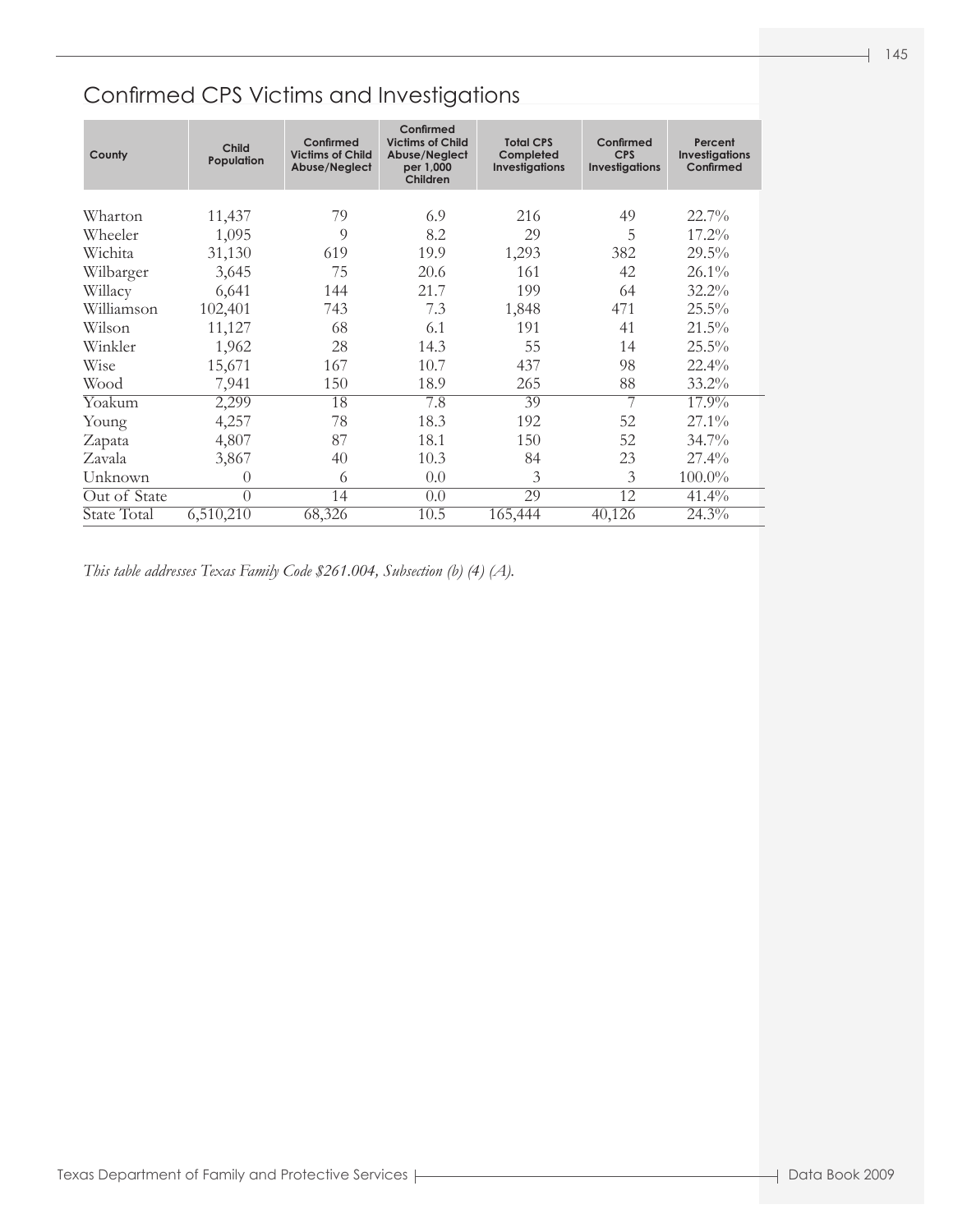Five Year Outcome for Children Returned Home from Substitute Care or Served in Family Based Safety Services in FY 2004

| County                     | <b>Total Children Served</b><br>In Fiscal Year 2004 | <b>Subsequently Confirmed</b><br><b>Victims In Fiscal Years</b><br>2004-2009 | County               | <b>Total Children Served</b><br>In Fiscal Year 2004 | <b>Subsequently Confirmed</b><br><b>Victims In Fiscal Years</b><br>2004 - 2009 |
|----------------------------|-----------------------------------------------------|------------------------------------------------------------------------------|----------------------|-----------------------------------------------------|--------------------------------------------------------------------------------|
| Anderson                   | 63                                                  | 16                                                                           | Concho               | 8                                                   | 5                                                                              |
| Andrews                    | 28                                                  | 12                                                                           | Cooke                | 48                                                  | 13                                                                             |
| Angelina                   | 62                                                  | 12                                                                           | Coryell              | 90                                                  | 18                                                                             |
| Aransas                    | 39                                                  | 7                                                                            | Cottle               |                                                     | 5                                                                              |
| Archer                     | 1                                                   | $\overline{0}$                                                               | Crane                | 5                                                   | $\overline{3}$                                                                 |
| Armstrong                  | $\theta$                                            | $\overline{0}$                                                               | Crockett             | 1                                                   | $\theta$                                                                       |
| Atascosa                   | 95                                                  | 18                                                                           | Crosby               | 9                                                   | 3                                                                              |
| Austin                     | 20                                                  | 5                                                                            | Culberson            | 14                                                  | $\overline{0}$                                                                 |
| Bailey                     | 34                                                  | 10                                                                           | Dallam               | 35                                                  | 7                                                                              |
|                            | 17                                                  | $\mathbf{2}$                                                                 | Dallas               | 2834                                                | 510                                                                            |
| Bandera                    |                                                     |                                                                              |                      | 30                                                  |                                                                                |
| Bastrop                    | 66                                                  | 6<br>$\overline{5}$                                                          | Dawson<br>Deaf Smith |                                                     | 7<br>$\overline{5}$                                                            |
| Baylor                     | $\overline{11}$                                     |                                                                              |                      | $\overline{12}$                                     |                                                                                |
| Bee                        | 189                                                 | 53                                                                           | Delta                | 3                                                   | $\overline{2}$                                                                 |
| Bell                       | 594                                                 | 129                                                                          | Denton               | 190                                                 | 38                                                                             |
| Bexar                      | 3480                                                | 718                                                                          | De Witt              | 51                                                  | 7                                                                              |
| Blanco                     | 4                                                   | $\theta$                                                                     | Dickens              | $\overline{0}$                                      | $\theta$                                                                       |
| Borden                     | $\theta$                                            | $\theta$                                                                     | Dimmit               | 16                                                  | $\theta$                                                                       |
| <b>Bosque</b>              | 19                                                  | 5                                                                            | Donley               | 10                                                  | 3                                                                              |
| Bowie                      | 143                                                 | 16                                                                           | Duval                | 40                                                  | 13                                                                             |
| Brazoria                   | 313                                                 | 50                                                                           | Eastland             | 16                                                  | $\overline{4}$                                                                 |
| <b>Brazos</b>              | 216                                                 | 36                                                                           | Ector                | 217                                                 | 70                                                                             |
| <b>Brewster</b>            | $\overline{21}$                                     | $\overline{12}$                                                              | Edwards              | $\overline{0}$                                      | $\theta$                                                                       |
| Briscoe                    | $\theta$                                            | $\theta$                                                                     | Ellis                | 95                                                  | 26                                                                             |
| <b>Brooks</b>              | 61                                                  | 17                                                                           | El Paso              | 1044                                                | 142                                                                            |
| Brown                      | 94                                                  | 38                                                                           | Erath                | 28                                                  | 6                                                                              |
| Burleson                   | 25                                                  | 7                                                                            | Falls                | 20                                                  | 1                                                                              |
| Burnet                     | 100                                                 | 22                                                                           | Fannin               | 25                                                  | 9                                                                              |
| Caldwell                   | 61                                                  | 14                                                                           | Fayette              | 21                                                  | 3                                                                              |
| Calhoun                    | 21                                                  | 7                                                                            | Fisher               | 11                                                  | 5                                                                              |
| Callahan                   | 42                                                  | 8                                                                            | Floyd                | 12                                                  | $\overline{2}$                                                                 |
| Cameron                    | 1066                                                | 256                                                                          | Foard                | 5                                                   | $\overline{4}$                                                                 |
| Camp                       | $\overline{21}$                                     | 6                                                                            | Fort Bend            | 265                                                 | $\overline{22}$                                                                |
| Carson                     | 5                                                   | $\overline{0}$                                                               | Franklin             | 6                                                   | $\theta$                                                                       |
| Cass                       | 67                                                  | 12                                                                           | Freestone            | 12                                                  | $\theta$                                                                       |
| Castro                     | 31                                                  | $\ensuremath{\mathfrak{Z}}$                                                  | Frio                 | 32                                                  | 1                                                                              |
| Chambers                   | 31                                                  | 11                                                                           | Gaines               | 13                                                  | 5                                                                              |
| Cherokee                   | 89                                                  | 14                                                                           | Galveston            | 648                                                 | 99                                                                             |
| Childress                  | $\overline{4}$                                      | $\theta$                                                                     | Garza                | 18                                                  | $\mathfrak{Z}$                                                                 |
| Clay                       | 13                                                  | $\overline{4}$                                                               | Gillespie            | 15                                                  | $\mathbf{1}$                                                                   |
| Cochran                    | $\boldsymbol{0}$                                    | $\boldsymbol{0}$                                                             | Glasscock            | $\theta$                                            | $\overline{0}$                                                                 |
| Coke                       | 5                                                   | $\theta$                                                                     | Goliad               | 10                                                  | $\mathbf{1}$                                                                   |
| Coleman                    | 19                                                  | 6                                                                            | Gonzales             | 55                                                  | 14                                                                             |
| $\overline{\text{Collin}}$ | 376                                                 | 74                                                                           | Gray                 | 42                                                  | $\overline{4}$                                                                 |
| Collingsworth              | 11                                                  | $\mathbf{1}$                                                                 | Grayson              | 136                                                 | 31                                                                             |
| Colorado                   | 26                                                  | $10\,$                                                                       | Gregg                | 243                                                 | 45                                                                             |
| Comal                      | 123                                                 | 16                                                                           | Grimes               | 34                                                  | 6                                                                              |
| Comanche                   | 40                                                  | 14                                                                           | Guadalupe            | 164                                                 | 40                                                                             |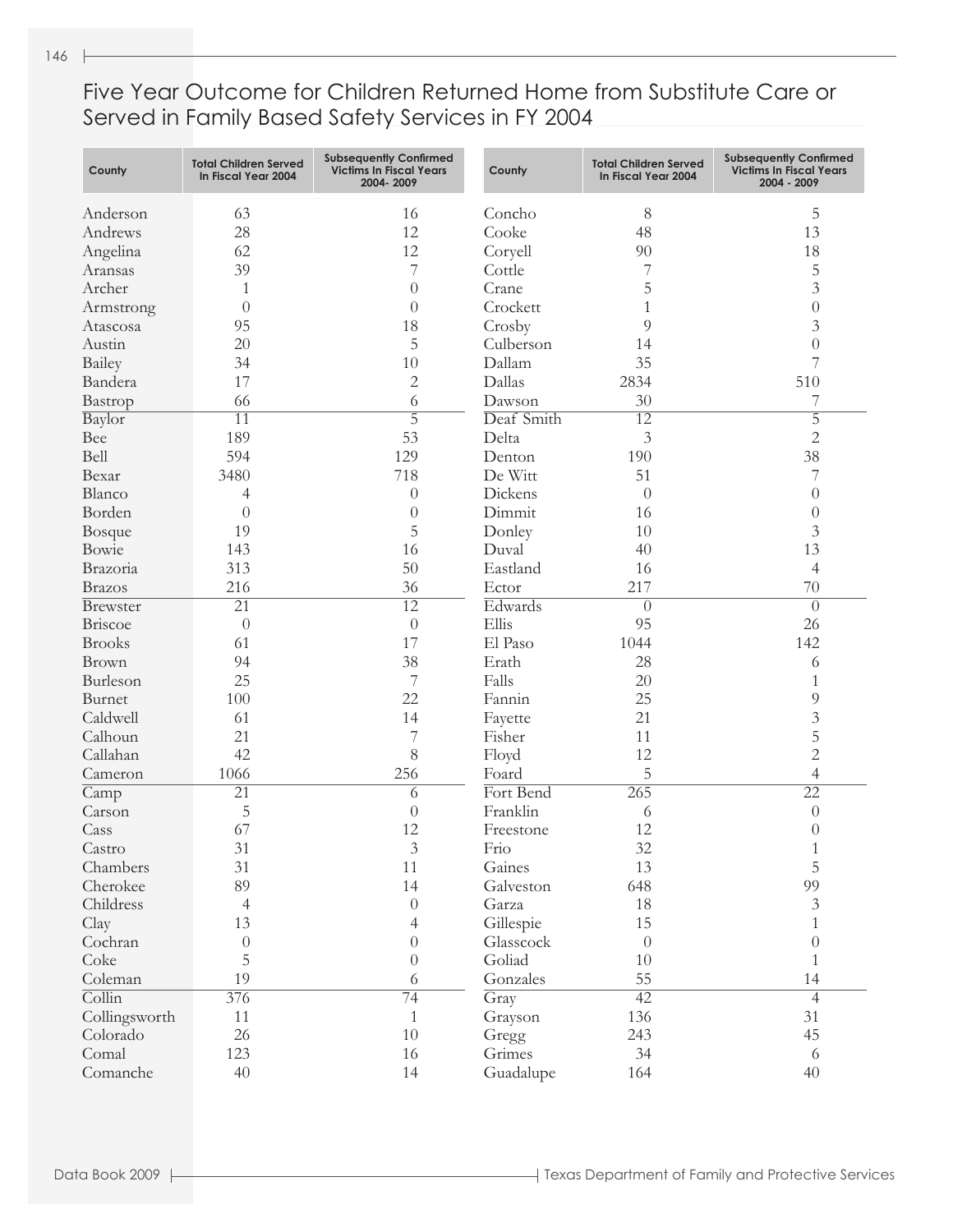#### Five Year Outcome for Children Returned Home from Substitute Care or Served in Family Based Safety Services in FY 2004

| County     | <b>Total Children Served</b><br>In Fiscal Year 2004 | <b>Subsequently Confirmed</b><br><b>Victims In Fiscal Years</b><br>2004 - 2009 | County      | <b>Total Children Served</b><br>In Fiscal Year 2004 | <b>Subsequently Confirmed</b><br><b>Victims In Fiscal Years</b><br>2004 - 2009 |
|------------|-----------------------------------------------------|--------------------------------------------------------------------------------|-------------|-----------------------------------------------------|--------------------------------------------------------------------------------|
| Hale       | 107                                                 | 22                                                                             | La Salle    | 0                                                   | $\theta$                                                                       |
| Hall       | $\overline{4}$                                      | $\theta$                                                                       | Lavaca      | 8                                                   | 1                                                                              |
| Hamilton   | 12                                                  | $\mathbf{2}$                                                                   | Lee         | 28                                                  | 4                                                                              |
| Hansford   | 3                                                   | $\overline{0}$                                                                 | Leon        | 25                                                  | 10                                                                             |
| Hardeman   | 3                                                   | $\theta$                                                                       | Liberty     | 172                                                 | 31                                                                             |
| Hardin     | 46                                                  | 8                                                                              | Limestone   | 23                                                  | 3                                                                              |
| Harris     | 5066                                                | 560                                                                            | Lipscomb    | $\theta$                                            | $\theta$                                                                       |
| Harrison   | 72                                                  | 6                                                                              | Live Oak    | 56                                                  | 9                                                                              |
| Hartley    | 9                                                   | $\overline{0}$                                                                 | Llano       | 41                                                  | $\overline{c}$                                                                 |
| Haskell    | 15                                                  | $\overline{2}$                                                                 | Loving      | $\theta$                                            | $\overline{0}$                                                                 |
| Hays       | 133                                                 | 26                                                                             | Lubbock     | 388                                                 | 96                                                                             |
| Hemphill   | 1                                                   | $\mathbf{1}$                                                                   | Lynn        | 6                                                   | $\overline{0}$                                                                 |
| Henderson  | 112                                                 | 33                                                                             | Madison     | 10                                                  | 4                                                                              |
| Hidalgo    | 1303                                                | 248                                                                            | Marion      | 7                                                   | 1                                                                              |
| Hill       | 38                                                  | 8                                                                              | Martin      | 8                                                   | $\theta$                                                                       |
| Hockley    | 36                                                  | $\mathbf{2}$                                                                   | Mason       | 12                                                  | 4                                                                              |
| Hood       | 107                                                 | 31                                                                             | Matagorda   | 70                                                  | $\,$ $\,$                                                                      |
| Hopkins    | 36                                                  | 9                                                                              | Maverick    | 36                                                  | $\overline{c}$                                                                 |
| Houston    | 27                                                  | $\overline{0}$                                                                 | McCulloch   | 12                                                  | $\overline{2}$                                                                 |
| Howard     | 154                                                 | 33                                                                             | McLennan    | 310                                                 | 51                                                                             |
| Hudspeth   | 8                                                   | $\theta$                                                                       | McMullen    | $\theta$                                            | $\theta$                                                                       |
| Hunt       | 85                                                  | $\overline{18}$                                                                | Medina      | $\overline{73}$                                     | $\overline{17}$                                                                |
| Hutchinson | 15                                                  | 3                                                                              | Menard      | 3                                                   | $\overline{0}$                                                                 |
| Irion      | $\theta$                                            | $\overline{0}$                                                                 | Midland     | 158                                                 | 37                                                                             |
| Jack       | 23                                                  | 11                                                                             | Milam       | 31                                                  | 9                                                                              |
| Jackson    | 18                                                  | 5                                                                              | Mills       | 24                                                  | $\overline{2}$                                                                 |
| Jasper     | 59                                                  | 9                                                                              | Mitchell    | 17                                                  | 8                                                                              |
| Jeff Davis | $\theta$                                            | $\overline{0}$                                                                 | Montague    | 77                                                  | 34                                                                             |
| Jefferson  | 336                                                 | 68                                                                             | Montgomery  | 436                                                 | 79                                                                             |
| Jim Hogg   | 30                                                  | 9                                                                              | Moore       | 59                                                  | 8                                                                              |
| Jim Wells  | 235                                                 | 57                                                                             | Morris      | 23                                                  | $\overline{2}$                                                                 |
| Johnson    | 214                                                 | 39                                                                             | Motley      | $\overline{3}$                                      | $\overline{0}$                                                                 |
| Jones      | 32                                                  | 8                                                                              | Nacogdoches | 88                                                  | 15                                                                             |
| Karnes     | 23                                                  | $\mathbf{1}$                                                                   | Navarro     | 105                                                 | 33                                                                             |
| Kaufman    | 68                                                  | 15                                                                             | Newton      | 18                                                  | $\overline{4}$                                                                 |
| Kendall    | 7                                                   | $\mathbf 5$                                                                    | Nolan       | 95                                                  | 13                                                                             |
| Kenedy     | $\mathbf{1}$                                        | $\theta$                                                                       | Nueces      | 1288                                                | 260                                                                            |
| Kent       | $\overline{4}$                                      | $\boldsymbol{0}$                                                               | Ochiltree   | 12                                                  | $\overline{0}$                                                                 |
| Kerr       | 55                                                  | 6                                                                              | Oldham      | $\boldsymbol{0}$                                    | $\theta$                                                                       |
| Kimble     | 7                                                   | $\theta$                                                                       | Orange      | 187                                                 | 30                                                                             |
| King       | $\theta$                                            | $\theta$                                                                       | Palo Pinto  | 71                                                  | 14                                                                             |
| Kinney     | $\overline{0}$                                      | $\theta$                                                                       | Panola      | 16                                                  | $\mathbf{1}$                                                                   |
| Kleberg    | 120                                                 | $\overline{27}$                                                                | Parker      | $\overline{62}$                                     | $\overline{25}$                                                                |
| Knox       | 16                                                  | $\overline{\mathcal{I}}$                                                       | Parmer      | 13                                                  | $\mathbf 5$                                                                    |
| Lamar      | 99                                                  | 22                                                                             | Pecos       | 14                                                  | $\mathbf{1}$                                                                   |
| Lamb       | 41                                                  | 14                                                                             | Polk        | $72\,$                                              | 16                                                                             |
| Lampasas   | 66                                                  | $11\,$                                                                         | Potter      | 456                                                 | 127                                                                            |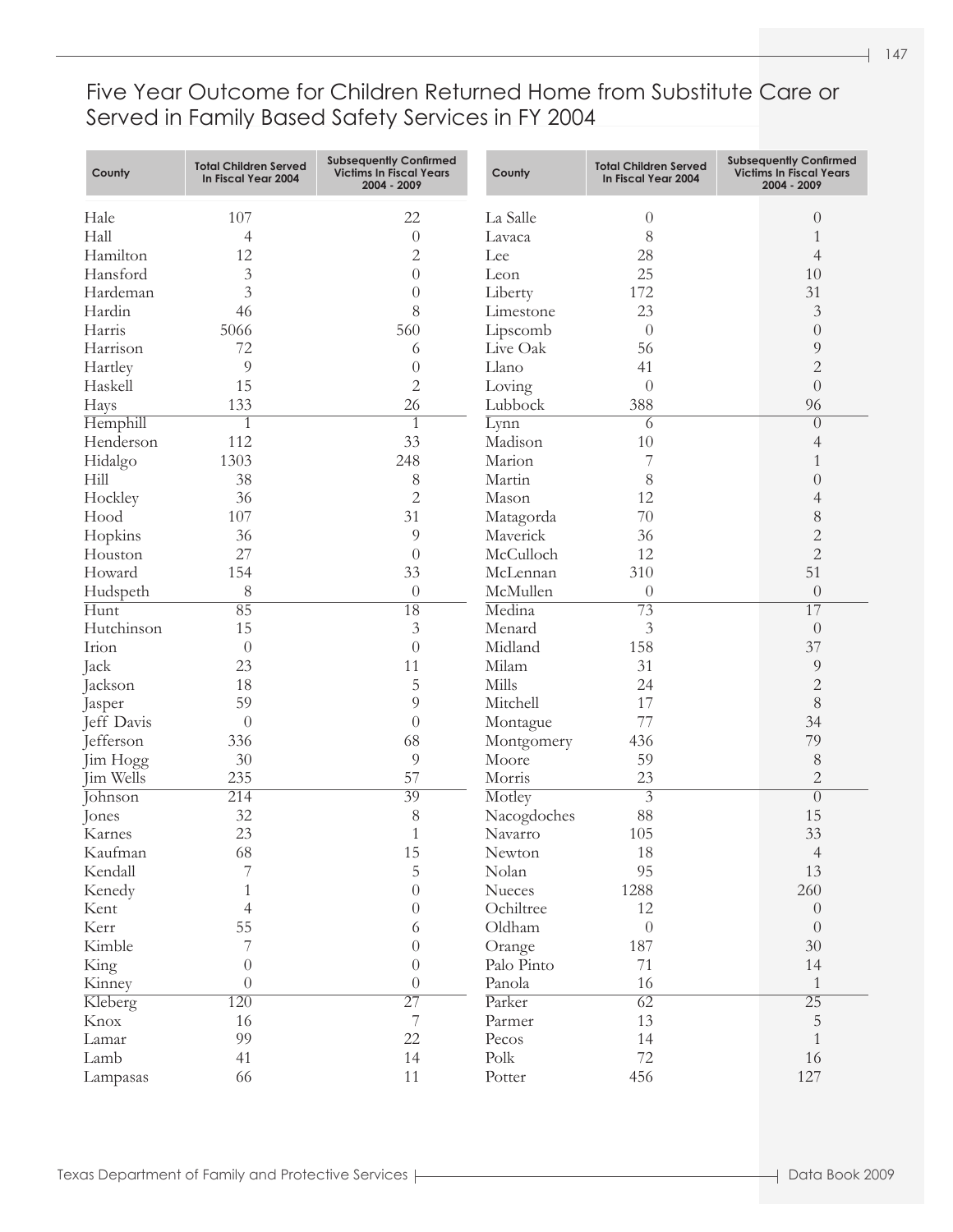Five Year Outcome for Children Returned Home from Substitute Care or Served in Family Based Safety Services in FY 2004

| County        | <b>Total Children Served</b><br>In Fiscal Year 2004 | <b>Subsequently Confirmed</b><br><b>Victims In Fiscal Years</b><br>2004 - 2009 | County       | <b>Total Children Served</b><br>In Fiscal Year 2004 | <b>Subsequently Confirmed</b><br><b>Victims In Fiscal Years</b><br>2004 - 2009 |
|---------------|-----------------------------------------------------|--------------------------------------------------------------------------------|--------------|-----------------------------------------------------|--------------------------------------------------------------------------------|
| Presidio      | 20                                                  | $\mathbf{2}$                                                                   | Throckmorton | 2                                                   | $\theta$                                                                       |
| Rains         | 7                                                   | $\mathbf{1}$                                                                   | Titus        | 57                                                  | 10                                                                             |
| Randall       | 123                                                 | 26                                                                             | Tom Green    | 188                                                 | 39                                                                             |
| Reagan        | 1                                                   | $\theta$                                                                       | Travis       | 823                                                 | 173                                                                            |
| Real          | $\overline{3}$                                      | $\overline{0}$                                                                 | Trinity      | 45                                                  | 8                                                                              |
| Red River     | 18                                                  | 5                                                                              | Tyler        | 25                                                  | 9                                                                              |
| Reeves        | 19                                                  | 5                                                                              | Upshur       | 40                                                  | 9                                                                              |
| Refugio       | 23                                                  | $\overline{4}$                                                                 | Upton        | 5                                                   | $\mathbf{1}$                                                                   |
| Roberts       | $\theta$                                            | $\overline{0}$                                                                 | Uvalde       | 42                                                  | 8                                                                              |
| Robertson     | 38                                                  | 13                                                                             | Val Verde    | 61                                                  | 11                                                                             |
| Rockwall      | 32                                                  | 7                                                                              | Van Zandt    | 81                                                  | 22                                                                             |
| Runnels       | 14                                                  | $\overline{5}$                                                                 | Victoria     | 126                                                 | $\overline{25}$                                                                |
| Rusk          | 47                                                  | $\overline{7}$                                                                 | Walker       | 61                                                  | 14                                                                             |
| Sabine        | 11                                                  | $\mathfrak{Z}$                                                                 | Waller       | 17                                                  | $\overline{3}$                                                                 |
| San Augustine | $\overline{3}$                                      | $\mathbf{1}$                                                                   | Ward         | 8                                                   | $\mathbf{1}$                                                                   |
| San Jacinto   | 49                                                  | $\overline{Q}$                                                                 | Washington   | 22                                                  | $\overline{2}$                                                                 |
| San Patricio  | 266                                                 | 66                                                                             | Webb         | 707                                                 | 125                                                                            |
| San Saba      | 8                                                   | $\overline{0}$                                                                 | Wharton      | 23                                                  | 4                                                                              |
| Schleicher    | 5                                                   | $\mathbf{1}$                                                                   | Wheeler      | 6                                                   | $\overline{0}$                                                                 |
| Scurry        | 37                                                  | 12                                                                             | Wichita      | 286                                                 | 96                                                                             |
| Shackelford   | 5                                                   | $\theta$                                                                       | Wilbarger    | 39                                                  | 5                                                                              |
| Shelby        | $\overline{40}$                                     | $\overline{6}$                                                                 | Willacy      | 86                                                  | $\overline{25}$                                                                |
| Sherman       | $\overline{3}$                                      | $\overline{0}$                                                                 | Williamson   | 204                                                 | 25                                                                             |
| Smith         | 109                                                 | 12                                                                             | Wilson       | 45                                                  | 12                                                                             |
| Somervell     | 17                                                  | 6                                                                              | Winkler      | 13                                                  | 7                                                                              |
| Starr         | 156                                                 | 32                                                                             | Wise         | 75                                                  | 11                                                                             |
| Stephens      | 25                                                  | 10                                                                             | Wood         | 48                                                  | $\overline{3}$                                                                 |
| Sterling      | $\theta$                                            | $\overline{0}$                                                                 | Yoakum       | 10                                                  | 6                                                                              |
| Stonewall     | $\overline{2}$                                      | $\overline{2}$                                                                 | Young        | 33                                                  | 13                                                                             |
| Sutton        | 5                                                   | $\overline{0}$                                                                 | Zapata       | 32                                                  | 8                                                                              |
| Swisher       | 21                                                  | 9                                                                              | Zavala       | 20                                                  | $\mathbf{1}$                                                                   |
| Tarrant       | 1561                                                | 350                                                                            | Unknown      | 3                                                   | $\overline{0}$                                                                 |
| Taylor        | 310                                                 | $\overline{81}$                                                                | State Total  | 34030                                               | 6489                                                                           |
| Terrell       | $\theta$                                            | $\theta$                                                                       |              |                                                     |                                                                                |
| Terry         | 24                                                  | 9                                                                              |              |                                                     |                                                                                |

*This table addresses Texas Family Code §261.004, Subsection (b) (11).*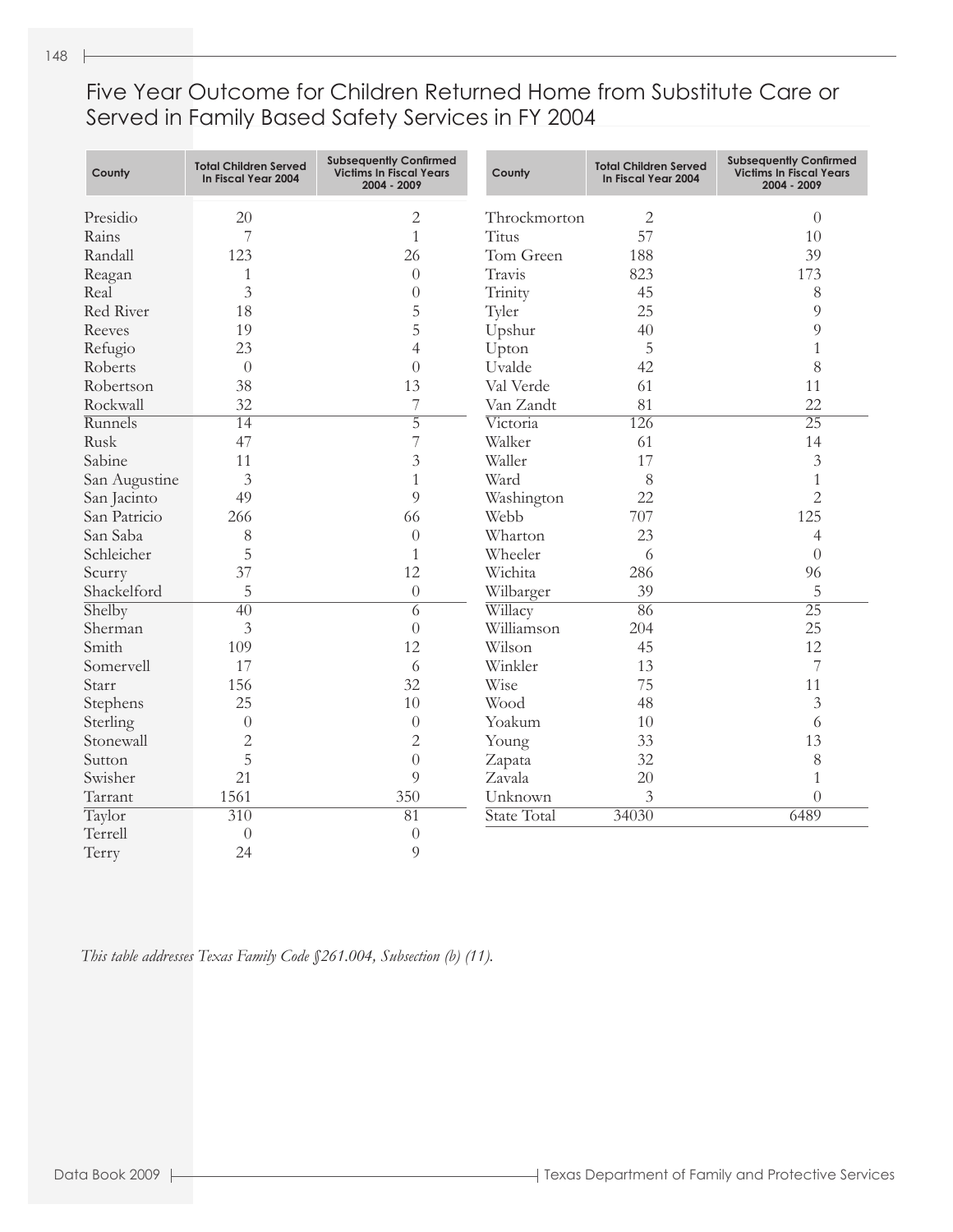#### Child Abuse/Neglect Related Fatalities Fiscal Year 2009

| County                      | <b>Child Abuse/Neglect</b><br><b>Related Fatalities</b> | <b>Child/Abuse Related</b><br><b>Fatalities in Foster Care</b><br>at Time* | County       | <b>Child Abuse/Neglect</b><br><b>Related Fatalities</b> | <b>Child/Abuse Related</b><br><b>Fatalities in Foster Care</b><br>at Time* |
|-----------------------------|---------------------------------------------------------|----------------------------------------------------------------------------|--------------|---------------------------------------------------------|----------------------------------------------------------------------------|
| Andrews                     | $\mathbf{1}$                                            | $\theta$                                                                   | Lee          | $\mathfrak{Z}$                                          | $\boldsymbol{0}$                                                           |
| Angelina                    | $\mathbf{1}$                                            | $\theta$                                                                   | Liberty      | $\mathbf{1}$                                            | $\overline{0}$                                                             |
| Aransas                     | 1                                                       | $\overline{0}$                                                             | Limestone    | $\overline{2}$                                          | $\theta$                                                                   |
| Atascosa                    | $\mathbf{1}$                                            | $\boldsymbol{0}$                                                           | Lubbock      | $\mathbf{1}$                                            | $\theta$                                                                   |
| Bell                        | 10                                                      | $\overline{0}$                                                             | Mason        | 1                                                       | $\overline{0}$                                                             |
| Bexar                       | 13                                                      | $\mathbf{1}$                                                               | Maverick     | 1                                                       | $\overline{0}$                                                             |
| Brazoria                    | $\mathbf{1}$                                            | $\overline{0}$                                                             | Mclennan     | 1                                                       | $\overline{0}$                                                             |
| <b>Brazos</b>               | $\overline{c}$                                          | $\boldsymbol{0}$                                                           | Medina       | $\overline{2}$                                          | $\theta$                                                                   |
| Burleson                    | $\mathbf{1}$                                            | $\theta$                                                                   | Menard       | $\mathbf{1}$                                            | $\overline{0}$                                                             |
| Burnet                      | $\mathbf{1}$                                            | $\theta$                                                                   | Montgomery   | $\overline{2}$                                          | $\overline{0}$                                                             |
| Caldwell                    | $\overline{2}$                                          | $\theta$                                                                   | Nacogdoches  | $\overline{2}$                                          | $\mathbf{1}$                                                               |
| $\overline{\text{Cameron}}$ | $\overline{4}$                                          | $\overline{0}$                                                             | Orange       | $\overline{1}$                                          | $\overline{0}$                                                             |
| Cass                        | $\mathbf{1}$                                            | $\overline{0}$                                                             | Palo Pinto   | $\mathbf{1}$                                            | $\overline{0}$                                                             |
| Cherokee                    | 1                                                       | $\theta$                                                                   | Parker       | $\mathbf{1}$                                            | $\theta$                                                                   |
| Collin                      | 6                                                       | $\overline{0}$                                                             | Potter       | $\overline{4}$                                          | $\overline{0}$                                                             |
| Coryell                     | $\overline{2}$                                          | $\theta$                                                                   | Randall      | $\overline{2}$                                          | $\overline{0}$                                                             |
| Dallas                      | 29                                                      | $\overline{3}$                                                             | Rockwall     | $\mathbf{1}$                                            | $\overline{0}$                                                             |
| Denton                      | 4                                                       | $\overline{0}$                                                             | Rusk         | $\mathbf{1}$                                            | $\theta$                                                                   |
| Ector                       | $\overline{2}$                                          | $\overline{0}$                                                             | San Patricio | $\mathbf{1}$                                            | $\overline{0}$                                                             |
| Ellis                       | $\overline{2}$                                          | $\theta$                                                                   | Scurry       | $\overline{2}$                                          | $\overline{0}$                                                             |
| El Paso                     | 8                                                       | $\mathbf{1}$                                                               | Smith        | $\overline{4}$                                          | $\overline{0}$                                                             |
| Fayette                     | $\mathbf{1}$                                            | $\overline{0}$                                                             | Starr        | $\mathbf{1}$                                            | $\overline{0}$                                                             |
| Fort Bend                   | $\overline{7}$                                          | $\overline{0}$                                                             | Stephens     | $\overline{1}$                                          | $\overline{0}$                                                             |
| Galveston                   | $\overline{2}$                                          | $\overline{0}$                                                             | Tarrant      | 13                                                      | $\overline{0}$                                                             |
| Gregg                       | $\overline{2}$                                          | $\overline{0}$                                                             | Taylor       | $\overline{2}$                                          | $\overline{0}$                                                             |
| Guadalupe                   | $\mathbf{1}$                                            | $\left( \right)$                                                           | Titus        | $\mathbf{1}$                                            | $\theta$                                                                   |
| Hall                        | $\mathbf{1}$                                            | $\theta$                                                                   | Tom Green    | $\overline{2}$                                          | $\overline{0}$                                                             |
| Harris                      | 67                                                      | $\overline{2}$                                                             | Travis       | 5                                                       | $\overline{0}$                                                             |
| Hays                        | $\mathbf{1}$                                            | $\theta$                                                                   | Val Verde    | $\mathbf{1}$                                            | $\overline{0}$                                                             |
| Henderson                   | 2                                                       | $\theta$                                                                   | Victoria     | $\mathbf{1}$                                            | $\theta$                                                                   |
| Hidalgo                     | 10                                                      | $\theta$                                                                   | Ward         | 1                                                       | $\boldsymbol{0}$                                                           |
| Hill                        | $\mathbf{1}$                                            | $\theta$                                                                   | Washington   | $\mathbf{1}$                                            | $\overline{0}$                                                             |
| Hockley                     | $\mathbf{1}$                                            | $\theta$                                                                   | Webb         | 4                                                       | $\overline{0}$                                                             |
| Houston                     | $\mathbf{1}$                                            | $\theta$                                                                   | Wichita      | 3                                                       | $\overline{0}$                                                             |
| Howard                      | $\overline{4}$                                          | $\overline{0}$                                                             | Wilbarger    | $\overline{1}$                                          | $\overline{0}$                                                             |
| Hunt                        | $\mathbf{1}$                                            | $\overline{0}$                                                             | Williamson   | $\overline{7}$                                          | $\overline{0}$                                                             |
| Jefferson                   | 1                                                       | $\theta$                                                                   | Wood         | $\mathbf{1}$                                            | $\overline{0}$                                                             |
| Johnson                     | 1                                                       | $\theta$                                                                   | Zavala       | $\mathbf{1}$                                            | $\overline{0}$                                                             |
| Lamar                       | 1                                                       | $\theta$                                                                   | State Total  | 280                                                     | $\overline{8}$                                                             |
| Lampasas                    | $\mathbf{1}$                                            | $\theta$                                                                   |              |                                                         |                                                                            |

*Note: Child fatalities in foster care may be the result of injuries inflicted prior to the child's entry into foster care and are not necessarily a reflection on the current caretaker.*

*\* This is a subset of Child Abuse/Neglect Related Fatalities*

*This table addresses Texas Family Code §261.004, Subsections (b) (6) and (7).*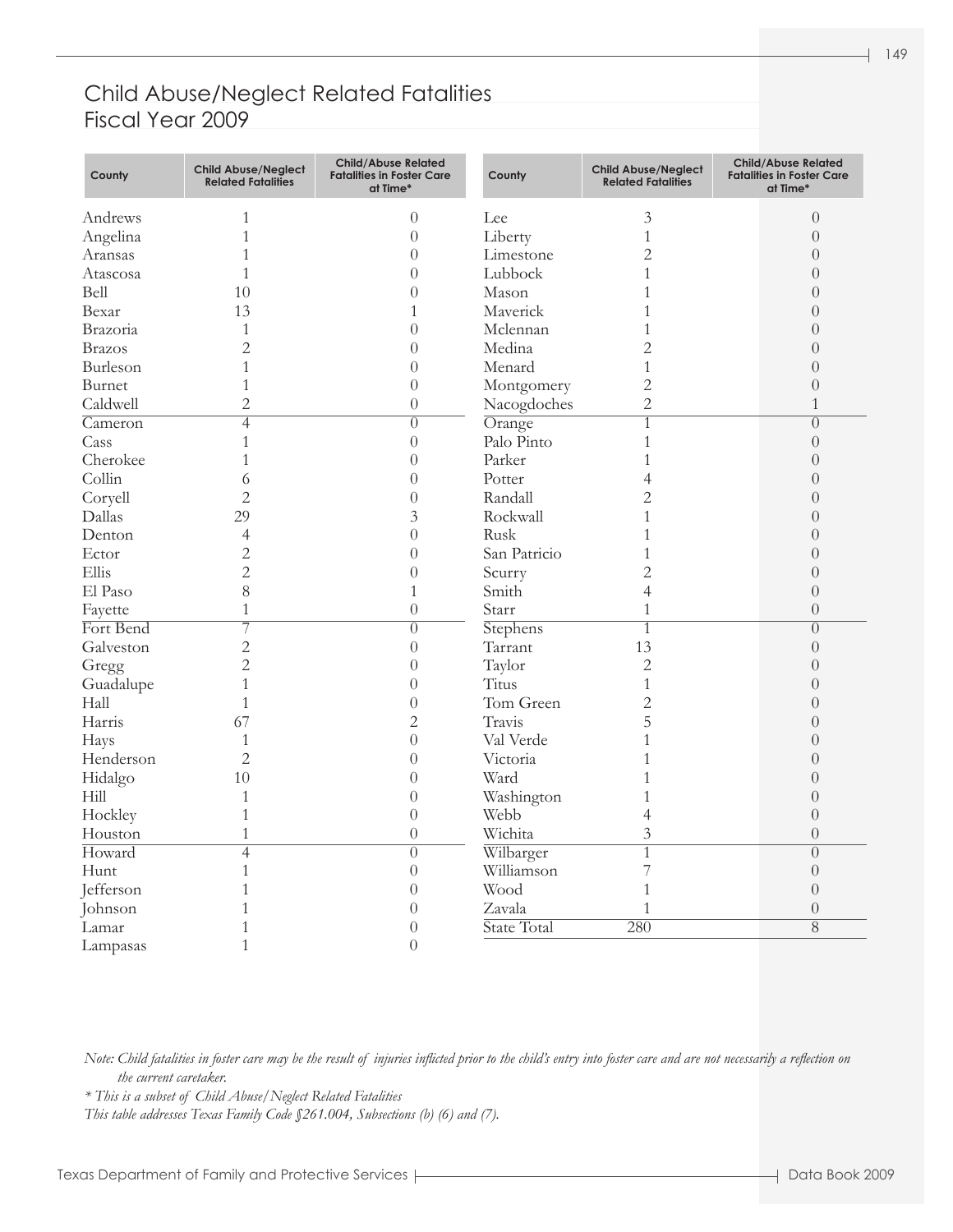| County                  | <b>Child</b><br>Population | Children in<br><b>DFPS Legal</b><br><b>Responsibility</b> | Point of<br>Prevalence** | <b>Children Entering</b><br><b>Substitute Care</b><br>(Total Removals) | Children in<br><b>Substitute Care***</b> | Children in<br><b>Foster Care*</b> |
|-------------------------|----------------------------|-----------------------------------------------------------|--------------------------|------------------------------------------------------------------------|------------------------------------------|------------------------------------|
| Anderson                | 11,504                     | 127                                                       | 11.0                     | 40                                                                     | 125                                      | 99                                 |
| Andrews                 | 3,837                      | 29                                                        | 7.6                      | 14                                                                     | 25                                       | 10                                 |
| Angelina                | 22,648                     | 118                                                       | 5.2                      | 22                                                                     | 113                                      | 86                                 |
| Aransas                 | 5,038                      | 65                                                        | 12.9                     | 27                                                                     | 56                                       | 45                                 |
| Archer                  | 2,202                      | $\overline{2}$                                            | 0.9                      | $\theta$                                                               | $\overline{c}$                           | $\sqrt{2}$                         |
| Armstrong               | 537                        | $\mathbf{1}$                                              | 1.9                      | $\theta$                                                               | $\mathbf{1}$                             | $\theta$                           |
| Atascosa                | 13,399                     | 155                                                       | 11.6                     | 32                                                                     | 150                                      | 82                                 |
| Austin                  | 6,760                      | 29                                                        | 4.3                      | 9                                                                      | 27                                       | 13                                 |
| Bailey                  | 2,182                      | 38                                                        | 17.4                     | 6                                                                      | 36                                       | 30                                 |
| Bandera                 | 4,277                      | 60                                                        | 14.0                     | 9                                                                      | 59                                       | 37                                 |
| Bastrop                 | 22,312                     | 190                                                       | 8.5                      | 75                                                                     | 188                                      | 124                                |
| Baylor                  | 788                        | 10                                                        | 12.7                     | $\mathfrak{Z}$                                                         | 10                                       | 7                                  |
| <b>Bee</b>              |                            | 80                                                        | 10.5                     | $\overline{40}$                                                        | $\overline{81}$                          | 56                                 |
| Bell                    | 7,647                      | 907                                                       |                          |                                                                        | 874                                      |                                    |
|                         | 73,969                     |                                                           | 12.3                     | 346                                                                    |                                          | 533                                |
| Bexar                   | 421,591                    | 4,579                                                     | 10.9                     | 1,278                                                                  | 4,501                                    | 3,246                              |
| Blanco                  | 2,215                      | 7                                                         | 3.2                      | $\theta$                                                               | 7                                        | 5                                  |
| Borden                  | 118                        | $\theta$                                                  | 0.0                      | $\theta$                                                               | $\theta$                                 | $\theta$                           |
| <b>Bosque</b>           | 4,175                      | 18                                                        | 4.3                      | 6                                                                      | 18                                       | 11                                 |
| Bowie                   | 21,419                     | 204                                                       | 9.5                      | 74                                                                     | 202                                      | 128                                |
| Brazoria                | 79,132                     | 364                                                       | 4.6                      | 99                                                                     | 351                                      | 243                                |
| <b>Brazos</b>           | 36,515                     | 241                                                       | 6.6                      | 66                                                                     | 234                                      | 136                                |
| Brewster                | 1,990                      | 10                                                        | 5.0                      | $\boldsymbol{0}$                                                       | 10                                       | $\overline{7}$                     |
| Briscoe                 | 421                        | 6                                                         | 14.3                     | 5                                                                      | 6                                        | $\mathbf{1}$                       |
| <b>Brooks</b>           | 2,528                      | $\overline{42}$                                           | 16.6                     | $\overline{7}$                                                         | 41                                       | $\overline{34}$                    |
| Brown                   | 9,391                      | 175                                                       | 18.6                     | 52                                                                     | 174                                      | 117                                |
| Burleson                | 4,548                      | 42                                                        | 9.2                      | 10                                                                     | 43                                       | 15                                 |
| Burnet                  | 9,260                      | 113                                                       | 12.2                     | 32                                                                     | 114                                      | 72                                 |
| Caldwell                | 10,356                     | 150                                                       | 14.5                     | 34                                                                     | 147                                      | 94                                 |
| Calhoun                 | 5,937                      | 19                                                        | 3.2                      | $\theta$                                                               | 19                                       | 11                                 |
| Callahan                | 3,101                      | 21                                                        | 6.8                      | 8                                                                      | 18                                       | 15                                 |
| Cameron                 | 132,382                    | 552                                                       | 4.2                      | 226                                                                    | 542                                      | 459                                |
| Camp                    | 3,362                      | 60                                                        | 17.8                     | 24                                                                     | 58                                       | 27                                 |
| Carson                  | 1,485                      | 14                                                        | 9.4                      | $\overline{4}$                                                         | 15                                       | $\overline{9}$                     |
| Cass                    | 6,624                      | $\overline{88}$                                           | 13.3                     | $\overline{30}$                                                        | 84                                       | $\overline{38}$                    |
| $\operatorname{Castro}$ | 2,649                      | 14                                                        | 5.3                      | $\,1$                                                                  | 13                                       | $14\,$                             |
| Chambers                | 8,654                      | 39                                                        | 4.5                      | 17                                                                     | 40                                       | 23                                 |
| Cherokee                | 12,774                     | 97                                                        | 7.6                      | 41                                                                     | 87                                       | 63                                 |
| Childress               | 1,759                      | 25                                                        | 14.2                     | $\boldsymbol{0}$                                                       | 22                                       | $17\,$                             |
| Clay                    | 2,377                      | 17                                                        | 7.2                      | $\mathfrak{Z}$                                                         | 18                                       | 15                                 |
| Cochran                 | 1,072                      | $10\,$                                                    | 9.3                      | $\mathbf{1}$                                                           | $\overline{\mathcal{I}}$                 | $\overline{5}$                     |
| Coke                    | 798                        | $\mathbf{1}$                                              | 1.3                      | $\mathbf{1}$                                                           | $\sqrt{2}$                               | $\mathbf{1}$                       |
| Coleman                 | 2,160                      | 49                                                        | 22.7                     | 19                                                                     | 47                                       | 41                                 |
| Collin                  | 205,478                    | 465                                                       | 2.3                      | 113                                                                    | 436                                      | 331                                |
| Collingsworth           | 685                        | $\overline{9}$                                            | 13.1                     | $\overline{4}$                                                         | $\overline{9}$                           | $\sqrt{2}$                         |
| Colorado                | 5,261                      | 19                                                        | $\overline{3.6}$         | $\overline{3}$                                                         | 18                                       | $\overline{15}$                    |
| Comal                   | 23,058                     | 154                                                       | 6.7                      | 75                                                                     | 152                                      | 78                                 |
| Comanche                | 3,288                      | 19                                                        | 5.8                      | $\,1\,$                                                                | 18                                       | $15\,$                             |
| Concho                  | 525                        | $\overline{9}$                                            | 17.1                     | $\mathbf{1}$                                                           | $\overline{9}$                           | $\overline{\mathcal{I}}$           |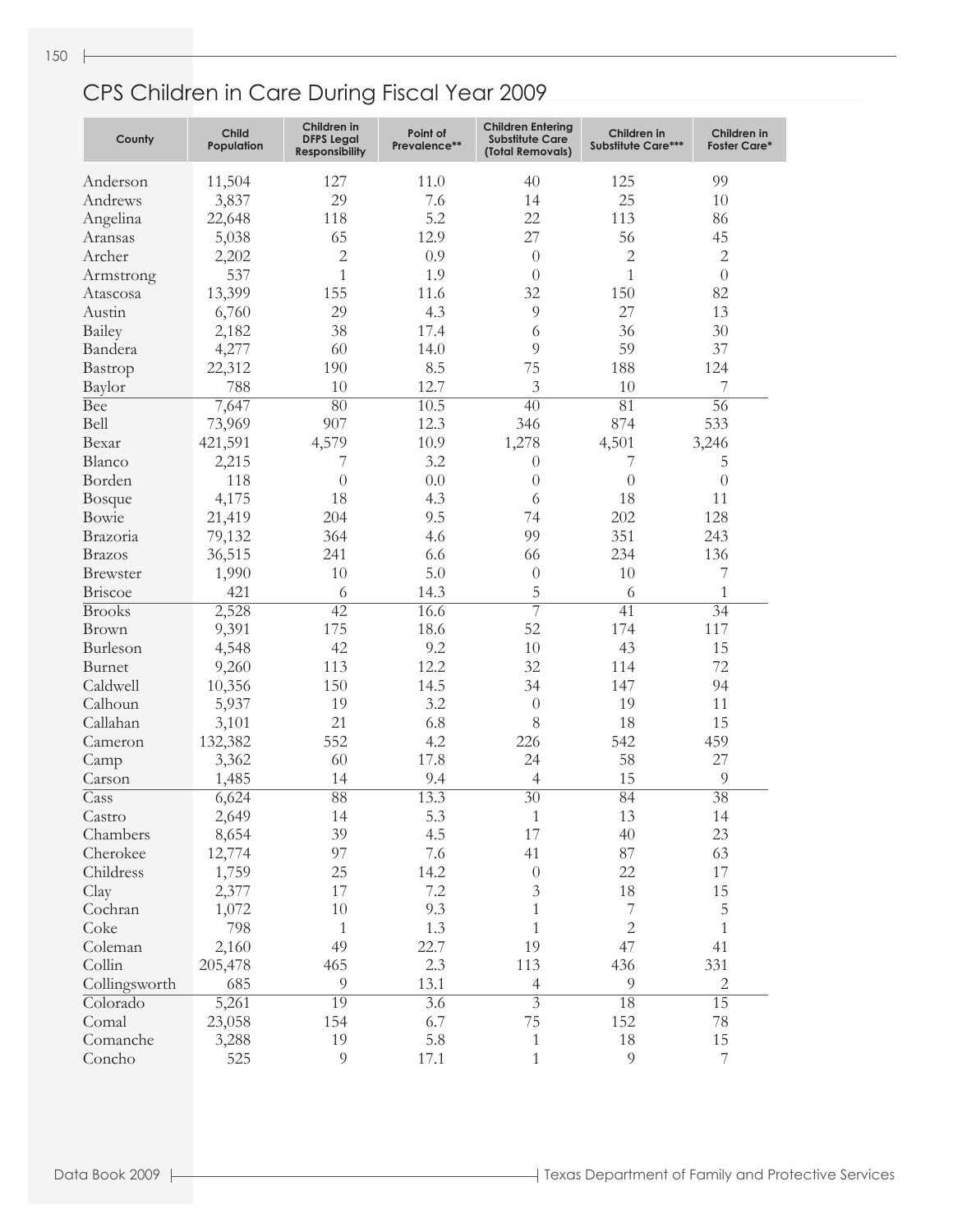| County     | <b>Child</b><br>Population | Children in<br><b>DFPS Legal</b><br><b>Responsibility</b> | Point of<br>Prevalence** | <b>Children Entering</b><br><b>Substitute Care</b><br>(Total Removals) | Children in<br><b>Substitute Care***</b> | Children in<br><b>Foster Care*</b> |
|------------|----------------------------|-----------------------------------------------------------|--------------------------|------------------------------------------------------------------------|------------------------------------------|------------------------------------|
| Cooke      | 9,833                      | 76                                                        | 7.7                      | 22                                                                     | 66                                       | 47                                 |
| Coryell    | 17,576                     | 174                                                       | 9.9                      | 62                                                                     | 160                                      | 96                                 |
| Cottle     | 396                        | $\overline{2}$                                            | 5.1                      | 1                                                                      | $\mathfrak{Z}$                           | $\mathfrak{Z}$                     |
| Crane      | 1,119                      | $\mathbf{1}$                                              | 0.9                      | $\mathbf{1}$                                                           | $\mathbf{1}$                             | $\mathbf{1}$                       |
| Crockett   | 1,048                      | 14                                                        | 13.4                     | $\overline{2}$                                                         | 11                                       | $\overline{9}$                     |
| Crosby     | 2,116                      | 32                                                        | 15.1                     | 19                                                                     | 33                                       | 23                                 |
| Culberson  | 832                        | $\overline{2}$                                            | 2.4                      | $\theta$                                                               | $\mathfrak{Z}$                           | $\mathfrak{Z}$                     |
| Dallam     | 1,890                      | 24                                                        | 12.7                     | 1                                                                      | 22                                       | 13                                 |
| Dallas     | 658,483                    | 2,992                                                     | 4.5                      | 1,019                                                                  | 3,006                                    | 2,041                              |
| Dawson     | 3,875                      | 17                                                        | 4.4                      | 6                                                                      | 17                                       | 10                                 |
| Deaf Smith | 6,487                      | 43                                                        | 6.6                      | 9                                                                      | 44                                       | 35                                 |
| Delta      | 1,136                      | 18                                                        | 15.8                     | 8                                                                      | 18                                       | 16                                 |
| Denton     | 173,876                    | 451                                                       | $\overline{2.6}$         | 122                                                                    | 427                                      | 284                                |
| De Witt    | 4,646                      | 38                                                        | 8.2                      | 5                                                                      | 31                                       | 27                                 |
| Dickens    | 448                        | 5                                                         | 11.2                     | $\overline{2}$                                                         | $\mathbf 5$                              | $\boldsymbol{7}$                   |
| Dimmit     | 3,177                      | 69                                                        | 21.7                     | 12                                                                     | 72                                       | 44                                 |
| Donley     | 741                        | 6                                                         | 8.1                      | $\mathbf{1}$                                                           | $\overline{7}$                           | $\overline{7}$                     |
| Duval      | 3,830                      | 41                                                        | 10.7                     | 8                                                                      | 35                                       | 20                                 |
| Eastland   | 4,226                      | 41                                                        | 9.7                      | 12                                                                     | 36                                       | 27                                 |
| Ector      | 37,839                     | 310                                                       | 8.2                      | 89                                                                     | 301                                      | 207                                |
| Edwards    | 462                        | $\theta$                                                  | 0.0                      | $\overline{0}$                                                         | $\theta$                                 | $\theta$                           |
| Ellis      | 40,909                     | 186                                                       | 4.5                      | 64                                                                     | 181                                      | 116                                |
| El Paso    | 224,462                    | 659                                                       | 2.9                      | 178                                                                    | 644                                      | 516                                |
| Erath      | 8,770                      | $\overline{54}$                                           | $\overline{6.2}$         | 14                                                                     | $\overline{52}$                          | $\overline{36}$                    |
| Falls      | 4,535                      | 12                                                        | 2.6                      | $\overline{2}$                                                         | 12                                       | 10                                 |
| Fannin     | 8,187                      | 71                                                        | 8.7                      | 9                                                                      | 72                                       | 57                                 |
| Fayette    | 5,273                      | 69                                                        | 13.1                     | 28                                                                     | 65                                       | 34                                 |
| Fisher     | 847                        | $\overline{9}$                                            | 10.6                     | $\theta$                                                               | 9                                        | $8\,$                              |
| Floyd      | 2,337                      | 23                                                        | 9.8                      | $\overline{2}$                                                         | 20                                       | 20                                 |
| Foard      | 336                        | $\mathbf{1}$                                              | 3.0                      | $\Omega$                                                               | $\mathbf{1}$                             | $\mathbf{1}$                       |
| Fort Bend  | 135,413                    | 295                                                       | 2.2                      | 128                                                                    | 293                                      | 200                                |
| Franklin   | 2,194                      | 11                                                        | 5.0                      | $\mathfrak{Z}$                                                         | 11                                       | 7                                  |
| Freestone  | 4,704                      | 23                                                        | 4.9                      | 8                                                                      | 25                                       | 21                                 |
| Frio       | 4,800                      | 82                                                        | 17.1                     | 18                                                                     | 82                                       | 42                                 |
| Gaines     | 4,889                      | $\overline{24}$                                           | 4.9                      | $\overline{9}$                                                         | $\overline{22}$                          | $\overline{7}$                     |
| Galveston  | 71,099                     | 377                                                       | 5.3                      | 132                                                                    | 359                                      | 185                                |
| Garza      | 1,267                      | 6                                                         | 4.7                      | $\mathbf{1}$                                                           | 6                                        | 6                                  |
| Gillespie  | 4,535                      | 53                                                        | 11.7                     | 22                                                                     | 54                                       | 22                                 |
| Glasscock  | 381                        | $\theta$                                                  | 0.0                      | $\theta$                                                               | $\theta$                                 | $\theta$                           |
| Goliad     | 1,670                      | $\overline{4}$                                            | 2.4                      | $\overline{0}$                                                         | $\overline{4}$                           | $\overline{4}$                     |
| Gonzales   | 5,308                      | 45                                                        | 8.5                      | $\theta$                                                               | 44                                       | 30                                 |
| Gray       | 5,101                      | 87                                                        | 17.1                     | 27                                                                     | 82                                       | 64                                 |
| Grayson    | 28,321                     | 204                                                       | 7.2                      | 38                                                                     | 190                                      | 141                                |
| Gregg      | 30,598                     | 283                                                       | 9.2                      | 82                                                                     | 286                                      | 227                                |
| Grimes     | 6,033                      | 52                                                        | 8.6                      | 21                                                                     | 52                                       | 37                                 |
| Guadalupe  | 29,951                     | 118                                                       | $\overline{3.9}$         | $\overline{35}$                                                        | 113                                      | $\overline{56}$                    |
| Hale       | 11,057                     | 163                                                       | 14.7                     | 27                                                                     | 152                                      | 113                                |
| Hall       | 999                        | 10                                                        | 10.0                     | $\theta$                                                               | 10                                       | $10\,$                             |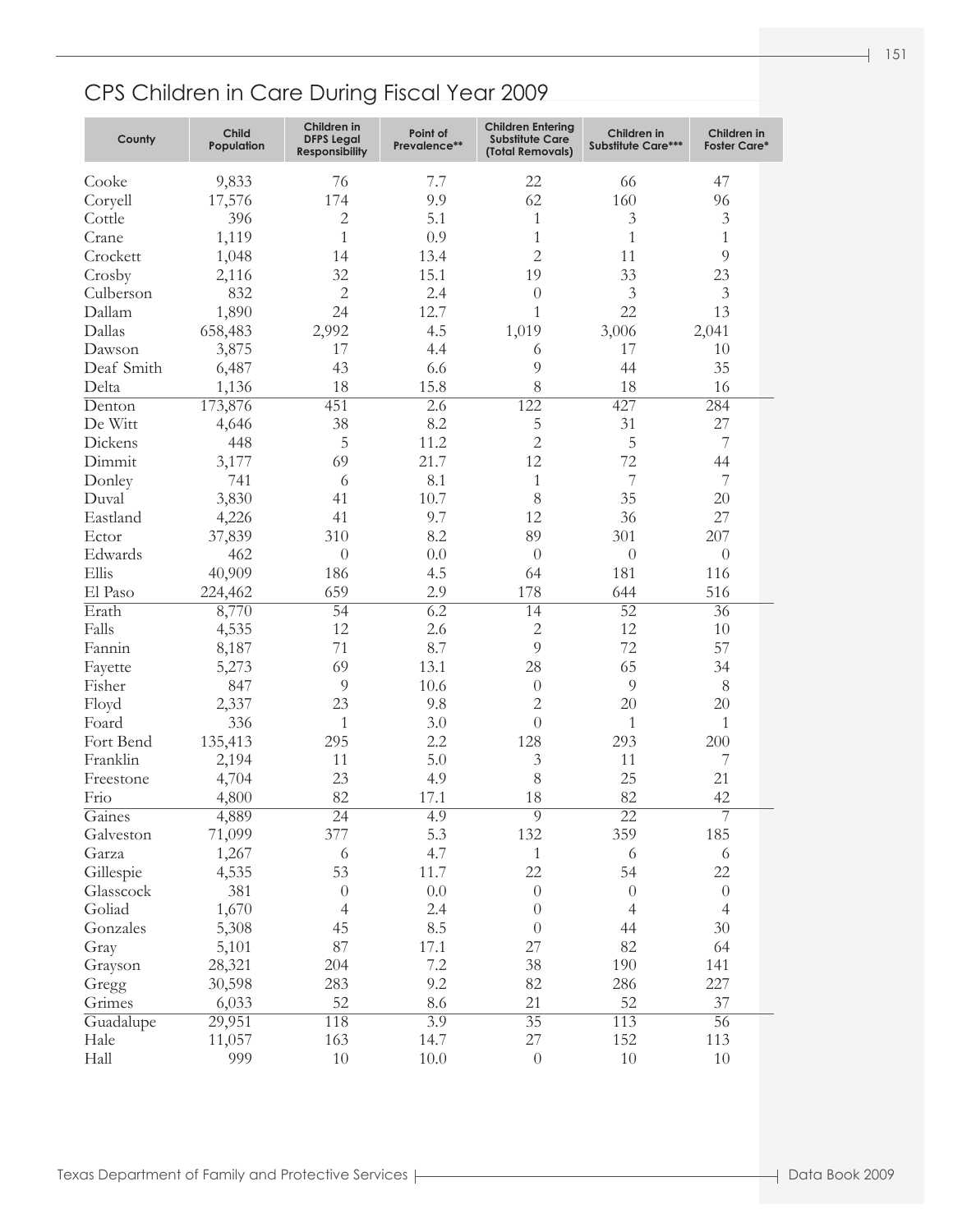| County         | <b>Child</b><br>Population | Children in<br><b>DFPS Legal</b><br><b>Responsibility</b> | Point of<br>Prevalence** | <b>Children Entering</b><br><b>Substitute Care</b><br>(Total Removals) | Children in<br><b>Substitute Care***</b> | Children in<br><b>Foster Care*</b> |
|----------------|----------------------------|-----------------------------------------------------------|--------------------------|------------------------------------------------------------------------|------------------------------------------|------------------------------------|
| Hamilton       | 1,792                      | 19                                                        | 10.6                     | 12                                                                     | 18                                       | 16                                 |
| Hansford       | 1,585                      | 1                                                         | 0.6                      | $\overline{c}$                                                         | 1                                        | 1                                  |
| Hardeman       | 1,045                      | 5                                                         | 4.8                      | $\overline{0}$                                                         | 6                                        | 5                                  |
| Hardin         | 12,905                     | 68                                                        | 5.3                      | 16                                                                     | 66                                       | 50                                 |
| Harris         | 1,070,831                  | 6,944                                                     | 6.5                      | 1,866                                                                  | 6,837                                    | 4,122                              |
| Harrison       | 15,271                     | 104                                                       | 6.8                      | 36                                                                     | 101                                      | 80                                 |
| Hartley        | 1,208                      | $\overline{4}$                                            | 3.3                      | $\theta$                                                               | 5                                        | 1                                  |
| Haskell        | 1,329                      | 5                                                         | 3.8                      | 2                                                                      | 4                                        | 4                                  |
|                | 34,046                     | 154                                                       | 4.5                      | 54                                                                     | 151                                      | 88                                 |
| Hays           |                            | $\overline{2}$                                            | 2.5                      | $\overline{c}$                                                         | 3                                        |                                    |
| Hemphill       | 807                        |                                                           |                          |                                                                        |                                          | 1                                  |
| Henderson      | 18,783                     | 266                                                       | 14.2                     | 96                                                                     | 238                                      | 170                                |
| Hidalgo        | 252,901                    | $\overline{704}$                                          | $\overline{2.8}$         | 225                                                                    | 680                                      | 553                                |
| Hill           | 9,088                      | 63                                                        | 6.9                      | 21                                                                     | 61                                       | 53                                 |
| Hockley        | 6,615                      | 108                                                       | 16.3                     | 16                                                                     | 97                                       | 68                                 |
| Hood           | 10,261                     | 54                                                        | 5.3                      | 12                                                                     | 54                                       | 39                                 |
| Hopkins        | 8,683                      | 86                                                        | 9.9                      | 30                                                                     | 78                                       | 56                                 |
| Houston        | 4,929                      | 31                                                        | 6.3                      | 7                                                                      | 30                                       | 23                                 |
| Howard         | 7,837                      | 118                                                       | 15.1                     | 45                                                                     | 112                                      | 78                                 |
| Hudspeth       | 1,001                      | 3                                                         | 3.0                      | $\theta$                                                               | $\mathfrak{Z}$                           | 3                                  |
| Hunt           | 21,521                     | 239                                                       | 11.1                     | 105                                                                    | 239                                      | 161                                |
| Hutchinson     | 5,889                      | 63                                                        | 10.7                     | 19                                                                     | 62                                       | 49                                 |
| Irion          | 295                        | $\overline{2}$                                            | $\overline{6.8}$         | $\overline{0}$                                                         | 1                                        | $\overline{1}$                     |
| Jack           | 1,958                      | 5                                                         | 2.6                      | 1                                                                      | 5                                        | 7                                  |
| Jackson        | 3,745                      | 24                                                        | 6.4                      | 7                                                                      | 25                                       | 16                                 |
| Jasper         | 9,023                      | 51                                                        | 5.7                      | 17                                                                     | 47                                       | 37                                 |
| Jeff Davis     | 385                        | $\overline{0}$                                            | 0.0                      | $\theta$                                                               | $\overline{0}$                           | $\theta$                           |
| Jefferson      | 63,079                     | 256                                                       | 4.1                      | 71                                                                     | 252                                      | 204                                |
| Jim Hogg       | 1,509                      | 16                                                        | 10.6                     | 3                                                                      | 16                                       | $8\,$                              |
| Jim Wells      | 12,305                     | 141                                                       | 11.5                     | 41                                                                     | 125                                      | 74                                 |
| Johnson        | 43,440                     | 293                                                       | 6.7                      | 110                                                                    | 294                                      | 237                                |
| Jones          | 4,545                      | 17                                                        | 3.7                      | 5                                                                      | 18                                       | 17                                 |
| Karnes         | 3,280                      | 18                                                        | $\overline{5.5}$         | $\mathbf{1}$                                                           | 18                                       | 17                                 |
| Kaufman        | 26,189                     | 144                                                       | 5.5                      | 51                                                                     | 149                                      | 78                                 |
| Kendall        | 7,169                      | 21                                                        | 2.9                      | 4                                                                      | 17                                       | 12                                 |
|                | 115                        | $\overline{2}$                                            | 17.4                     | $\overline{2}$                                                         | $\overline{2}$                           | $\overline{2}$                     |
| Kenedy<br>Kent | 118                        | $\boldsymbol{0}$                                          | 0.0                      | $\boldsymbol{0}$                                                       | $\theta$                                 | $\boldsymbol{0}$                   |
| Kerr           | 9,542                      | 202                                                       | 21.2                     | 58                                                                     | 193                                      | 143                                |
|                | 992                        | 15                                                        | 15.1                     | 7                                                                      | 13                                       |                                    |
| Kimble         |                            |                                                           |                          |                                                                        |                                          | 13                                 |
| King           | 74                         | $\sqrt{a}$                                                | 0.0                      | 0                                                                      | $\theta$                                 | $\boldsymbol{0}$                   |
| Kinney         | 787                        | 1                                                         | 1.3                      | 1                                                                      | 1                                        | 1                                  |
| Kleberg        | 8,875                      | 126                                                       | 14.2                     | 49                                                                     | 120                                      | 87                                 |
| Knox           | 987                        | 7                                                         | 7.1                      | $\mathfrak{Z}$                                                         | 7                                        | $\boldsymbol{7}$                   |
| Lamar          | 12,565                     | 87                                                        | 6.9                      | 27                                                                     | 84                                       | 57                                 |
| Lamb           | 4,296                      | 63                                                        | 14.7                     | 5                                                                      | 67                                       | 55                                 |
| Lampasas       | 5,535                      | $\overline{60}$                                           | 10.8                     | $\overline{12}$                                                        | 59                                       | $\overline{51}$                    |
| La Salle       | 1,875                      | 28                                                        | 14.9                     | $\mathbf{1}$                                                           | 27                                       | 13                                 |
| Lavaca         | 4,316                      | 7                                                         | 1.6                      | $\boldsymbol{0}$                                                       | $\overline{7}$                           | $\sqrt{6}$                         |
| Lee            | 4,333                      | 49                                                        | 11.3                     | 19                                                                     | 48                                       | 28                                 |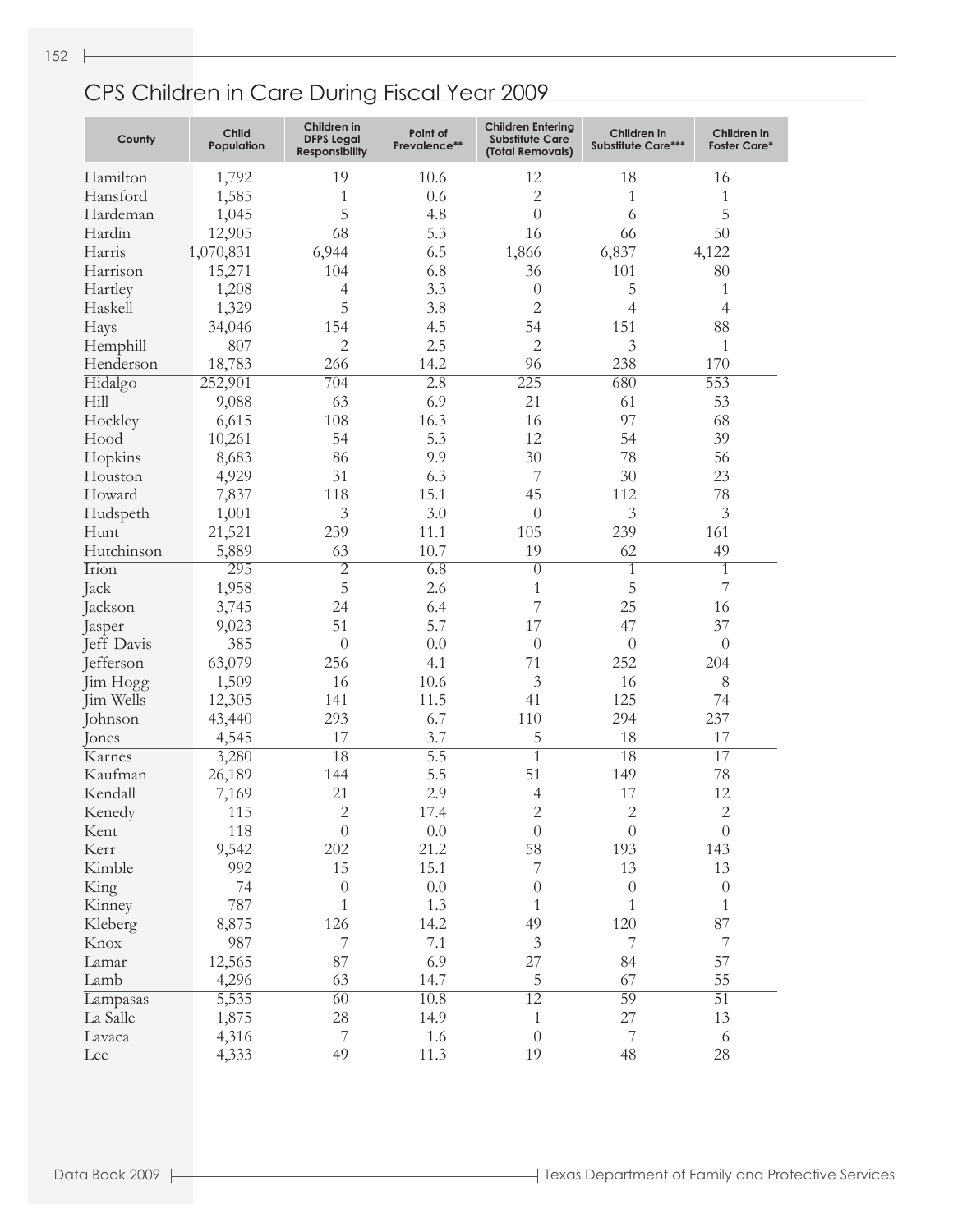| County               | <b>Child</b><br>Population | Children in<br><b>DFPS Legal</b><br><b>Responsibility</b> | Point of<br>Prevalence** | <b>Children Entering</b><br><b>Substitute Care</b><br>(Total Removals) | Children in<br><b>Substitute Care***</b> | Children in<br><b>Foster Care*</b> |  |
|----------------------|----------------------------|-----------------------------------------------------------|--------------------------|------------------------------------------------------------------------|------------------------------------------|------------------------------------|--|
| Leon                 | 3,515                      | 38                                                        | 10.8                     | 3                                                                      | 33                                       | 23                                 |  |
| Liberty              | 21,344                     | 172                                                       | 8.1                      | 49                                                                     | 162                                      | 96                                 |  |
| Limestone            | 5,618                      | 50                                                        | 8.9                      | 20                                                                     | 49                                       | 34                                 |  |
| Lipscomb             | 692                        | $\overline{0}$                                            | 0.0                      | $\theta$                                                               | $\theta$                                 | $\mathbf{1}$                       |  |
| Live Oak             | 2,381                      | 3                                                         | 1.3                      | $\mathbf{2}$                                                           | 3                                        | $\mathfrak{Z}$                     |  |
| Llano                | 3,234                      | 44                                                        | 13.6                     | 10                                                                     | 45                                       | 41                                 |  |
| Loving               | 3                          | $\theta$                                                  | 0.0                      | $\theta$                                                               | $\theta$                                 | $\theta$                           |  |
| Lubbock              | 63,936                     | 955                                                       | 14.9                     | 211                                                                    | 895                                      | 676                                |  |
| Lynn                 | 1,737                      | 4                                                         | 2.3                      | $\theta$                                                               | $\overline{4}$                           | $\overline{4}$                     |  |
| Madison              | 2,920                      | 48                                                        | 16.4                     | 29                                                                     | 49                                       | 40                                 |  |
| Marion               | 2,238                      | 22                                                        | 9.8                      | 8                                                                      | 22                                       | 15                                 |  |
| Martin               | 1,576                      | $\overline{0}$                                            | $\overline{0.0}$         | $\theta$                                                               | $\theta$                                 | $\theta$                           |  |
| Mason                | 744                        | $\overline{9}$                                            | 12.1                     | 4                                                                      | 8                                        | $8\,$                              |  |
| Matagorda            | 10,609                     | 37                                                        | 3.5                      | 11                                                                     | 33                                       | 18                                 |  |
| Maverick             | 18,632                     | 46                                                        | 2.5                      | 5                                                                      | 46                                       | 31                                 |  |
| McCulloch            | 1,980                      | 24                                                        | 12.1                     | 1                                                                      | 20                                       | 14                                 |  |
|                      |                            | 451                                                       | 7.9                      | 97                                                                     | 433                                      | 278                                |  |
| McLennan<br>McMullen | 57,387                     |                                                           | 0.0                      |                                                                        |                                          |                                    |  |
|                      | 126                        | $\overline{0}$                                            |                          | $\theta$                                                               | $\theta$                                 | $\theta$                           |  |
| Medina               | 11,742                     | 161                                                       | 13.7                     | 31                                                                     | 158                                      | 81                                 |  |
| Menard               | 505                        | 7                                                         | 13.9                     | $\overline{4}$                                                         | 7                                        | 7                                  |  |
| Midland              | 34,237                     | 189                                                       | 5.5                      | 34                                                                     | 186                                      | 103                                |  |
| Milam                | 6,854                      | 113                                                       | 16.5                     | $\overline{24}$                                                        | 108                                      | $\overline{51}$                    |  |
| Mills                | 1,114                      | $\overline{4}$                                            | 3.6                      | $\theta$                                                               | $\overline{4}$                           | $\overline{4}$                     |  |
| Mitchell             | 1,759                      | $\mathfrak{Z}$                                            | 1.7                      | $\mathbf{1}$                                                           | 3                                        | $\mathbf{1}$                       |  |
| Montague             | 4,444                      | 42                                                        | 9.5                      | 14                                                                     | 41                                       | 25                                 |  |
| Montgomery           | 114,616                    | 859                                                       | 7.5                      | 317                                                                    | 822                                      | 451                                |  |
| Moore                | 6,486                      | 9                                                         | 1.4                      | 3                                                                      | 10                                       | 7                                  |  |
| Morris               | 3,049                      | 34                                                        | 11.2                     | 19                                                                     | 34                                       | 17                                 |  |
| Motley               | 260                        | $\mathfrak{Z}$                                            | 11.5                     | $\theta$                                                               | 3                                        | $\mathbf{1}$                       |  |
| Nacogdoches          | 14,978                     | 147                                                       | 9.8                      | 64                                                                     | 141                                      | 109                                |  |
| Navarro              | 13,547                     | 161                                                       | 11.9                     | 21                                                                     | 158                                      | 128                                |  |
| Newton               | 3,407                      | 18                                                        | $\overline{5.3}$         | $\overline{0}$                                                         | 17                                       | $\overline{13}$                    |  |
| Nolan                | 4,026                      | 28                                                        | 7.0                      | $\overline{2}$                                                         | 29                                       | 21                                 |  |
| Nueces               | 87,371                     | 775                                                       | 8.9                      | 303                                                                    | 721                                      | 550                                |  |
| Ochiltree            | 2,931                      | 10                                                        | 3.4                      | $\overline{4}$                                                         | 11                                       | 9                                  |  |
| Oldham               | 497                        | $\overline{4}$                                            | 8.0                      | $\mathbf{2}$                                                           | $\overline{4}$                           | $\overline{4}$                     |  |
| Orange               | 20,806                     | 133                                                       | 6.4                      | 39                                                                     | 115                                      | 98                                 |  |
| Palo Pinto           | 6,965                      | 63                                                        | 9.0                      | 12                                                                     | 61                                       | 45                                 |  |
| Panola               | 5,361                      | 26                                                        | 4.8                      | $8\,$                                                                  | 23                                       | 21                                 |  |
| Parker               | 27,526                     | 92                                                        | 3.3                      | 22                                                                     | 87                                       | 69                                 |  |
| Parmer               | 3,044                      | 33                                                        | 10.8                     | $\overline{5}$                                                         | 34                                       | 29                                 |  |
| Pecos                | 4,375                      | 45                                                        | 10.3                     | 13                                                                     | 45                                       | 32                                 |  |
| Polk                 | 10,250                     | 118                                                       | 11.5                     | 33                                                                     | 111                                      | 73                                 |  |
| Potter               | 35,029                     | 294                                                       | 8.4                      | 71                                                                     | 294                                      | 248                                |  |
| Presidio             | 2,677                      | $\overline{5}$                                            | 1.9                      | $\overline{2}$                                                         | $\overline{5}$                           | $\overline{3}$                     |  |
| Rains                | 2,242                      | 22                                                        | 9.8                      | $\,8\,$                                                                | 20                                       | 15                                 |  |
| Randall              | 25,338                     | 403                                                       | 15.9                     | 137                                                                    | 386                                      | 272                                |  |
| Reagan               | 1,001                      | $\overline{9}$                                            | 9.0                      | $\mathbf{1}$                                                           | 9                                        | 6                                  |  |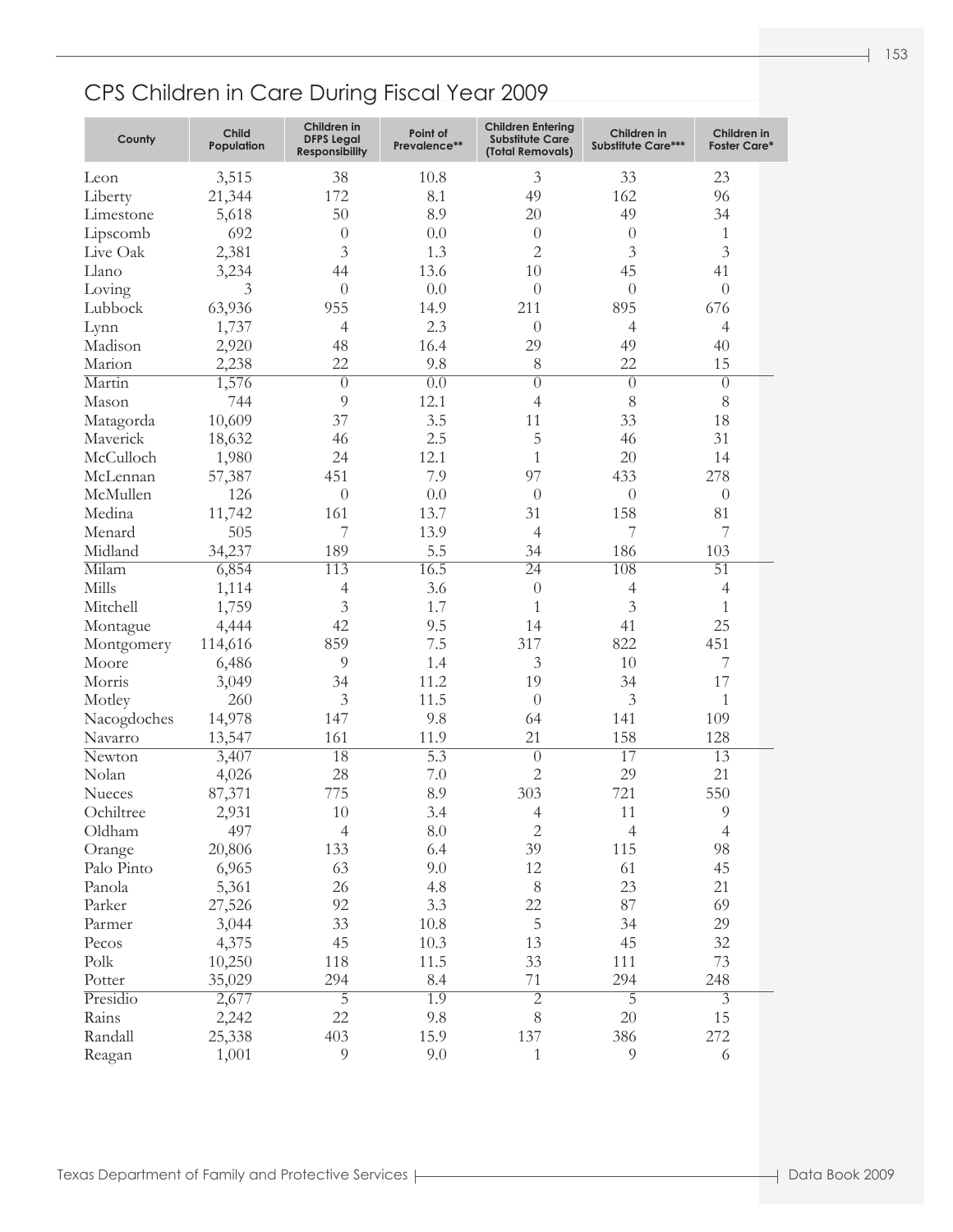| County        | Child<br>Population | Children in<br><b>DFPS Legal</b><br><b>Responsibility</b> | Point of<br>Prevalence** | <b>Children Entering</b><br><b>Substitute Care</b><br>(Total Removals) | Children in<br><b>Substitute Care***</b> | Children in<br><b>Foster Care*</b> |
|---------------|---------------------|-----------------------------------------------------------|--------------------------|------------------------------------------------------------------------|------------------------------------------|------------------------------------|
| Real          | 591                 | 6                                                         | 10.2                     | $\theta$                                                               | 6                                        | 5                                  |
| Red River     | 3,364               | 32                                                        | 9.5                      | 11                                                                     | 31                                       | 17                                 |
| Reeves        | 3,361               | 20                                                        | 6.0                      | 8                                                                      | 19                                       | 6                                  |
| Refugio       | 2,034               | $\overline{c}$                                            | 1.0                      | $\mathbf{2}$                                                           | $\mathbf{2}$                             | $\sqrt{2}$                         |
| Roberts       | 175                 | $\overline{0}$                                            | 0.0                      | $\theta$                                                               | $\theta$                                 | $\overline{0}$                     |
| Robertson     | 4,456               | 30                                                        | 6.7                      | 3                                                                      | 28                                       | 10                                 |
| Rockwall      | 20,102              | 46                                                        | 2.3                      | 15                                                                     | 39                                       | 21                                 |
| Runnels       | 2,847               | 37                                                        | 13.0                     | 10                                                                     | 38                                       | 26                                 |
| Rusk          | 11,716              | 67                                                        | 5.7                      | 28                                                                     | 69                                       | 36                                 |
| Sabine        | 2,050               | 3                                                         | 1.5                      | $\theta$                                                               | $\mathfrak{Z}$                           | $\mathfrak{Z}$                     |
| San Augustine | 2,079               | 4                                                         | 1.9                      | 1                                                                      | $\overline{4}$                           | $\mathbf{1}$                       |
| San Jacinto   | 5,484               | 67                                                        | 12.2                     | 29                                                                     | 63                                       | 49                                 |
| San Patricio  | 21,629              | 79                                                        | 3.7                      | $\overline{24}$                                                        | $\overline{71}$                          | $\overline{54}$                    |
| San Saba      | 1,386               | 18                                                        | 13.0                     | $\theta$                                                               | 18                                       | 15                                 |
|               |                     | 9                                                         | 12.2                     |                                                                        | 5                                        |                                    |
| Schleicher    | 740                 |                                                           |                          | $\theta$                                                               |                                          | 1                                  |
| Scurry        | 4,025               | 23                                                        | 5.7                      | 5                                                                      | 20                                       | 18                                 |
| Shackelford   | 800                 | $\mathbf{2}$                                              | 2.5                      | $\theta$                                                               | $\overline{2}$                           | 1                                  |
| Shelby        | 6,937               | 52                                                        | 7.5                      | 16                                                                     | 51                                       | 36                                 |
| Sherman       | 809                 | 7                                                         | 8.7                      | 1                                                                      | 5                                        | 5                                  |
| Smith         | 51,094              | 330                                                       | 6.5                      | 119                                                                    | 333                                      | 227                                |
| Somervell     | 2,124               | 4                                                         | 1.9                      | $\mathbf{2}$                                                           | 4                                        | $\overline{4}$                     |
| Starr         | 23,950              | 92                                                        | 3.8                      | 35                                                                     | 94                                       | 79                                 |
| Stephens      | 2,396               | 23                                                        | 9.6                      | 12                                                                     | 23                                       | 17                                 |
| Sterling      | 296                 | $\theta$                                                  | 0.0                      | $\theta$                                                               | $\theta$                                 | $\theta$                           |
| Stonewall     | 338                 | $\overline{0}$                                            | $\overline{0.0}$         | $\overline{0}$                                                         | $\overline{0}$                           | $\overline{0}$                     |
| Sutton        | 1,135               | 6                                                         | 5.3                      | $\sqrt{2}$                                                             | 6                                        | $\sqrt{2}$                         |
| Swisher       | 2,354               | 21                                                        | 8.9                      | $\theta$                                                               | 21                                       | 20                                 |
| Tarrant       | 474,768             | 1,966                                                     | 4.1                      | 591                                                                    | 1,892                                    | 1,565                              |
| Taylor        | 33,995              | 238                                                       | 7.0                      | 80                                                                     | 230                                      | 171                                |
| Terrell       | 178                 | 3                                                         | 16.9                     | 3                                                                      | 3                                        | $\boldsymbol{0}$                   |
| Terry         | 3,623               | 41                                                        | 11.3                     | 10                                                                     | 42                                       | $30\,$                             |
| Throckmorton  | 383                 | 1                                                         | 2.6                      | $\theta$                                                               | $\mathbf{2}$                             | $\mathbf{2}$                       |
| Titus         | 9,387               | 110                                                       | 11.7                     | 51                                                                     | 106                                      | 51                                 |
| Tom Green     | 25,926              | 424                                                       | 16.4                     | 97                                                                     | 418                                      | 285                                |
| Travis        | 218,088             | 1,233                                                     | 5.7                      | 369                                                                    | 1,218                                    | 868                                |
| Trinity       | 3,115               | 43                                                        | 13.8                     | 15                                                                     | 43                                       | 32                                 |
| Tyler         | 4,714               | 19                                                        | $\overline{4.0}$         | $\overline{6}$                                                         | 15                                       | 13                                 |
| Upshur        | 9,084               | 101                                                       | 11.1                     | 47                                                                     | 96                                       | 57                                 |
| Upton         | 871                 | 11                                                        | 12.6                     | $\theta$                                                               | 11                                       | 6                                  |
| Uvalde        | 8,709               | 93                                                        | 10.7                     | 17                                                                     | 87                                       | 40                                 |
| Val Verde     | 15,177              | 52                                                        | 3.4                      | $20\,$                                                                 | 50                                       | 33                                 |
| Van Zandt     | 12,527              | 147                                                       | 11.7                     | 69                                                                     | 137                                      | 98                                 |
| Victoria      | 24,213              | 196                                                       | 8.1                      | 30                                                                     | 190                                      | 154                                |
| Walker        | 11,422              | 92                                                        | 8.1                      | 26                                                                     | 92                                       | 55                                 |
| Waller        | 10,416              | 65                                                        | 6.2                      | 30                                                                     | $70\,$                                   | 29                                 |
| Ward          | 2,928               | 15                                                        | 5.1                      | 10                                                                     | 14                                       | 12                                 |
| Washington    | 7,365               | 27                                                        | 3.7                      | $\overline{4}$                                                         | 30                                       | 25                                 |
| Webb          | 89,801              | 507                                                       | 5.6                      | 102                                                                    | 497                                      | 388                                |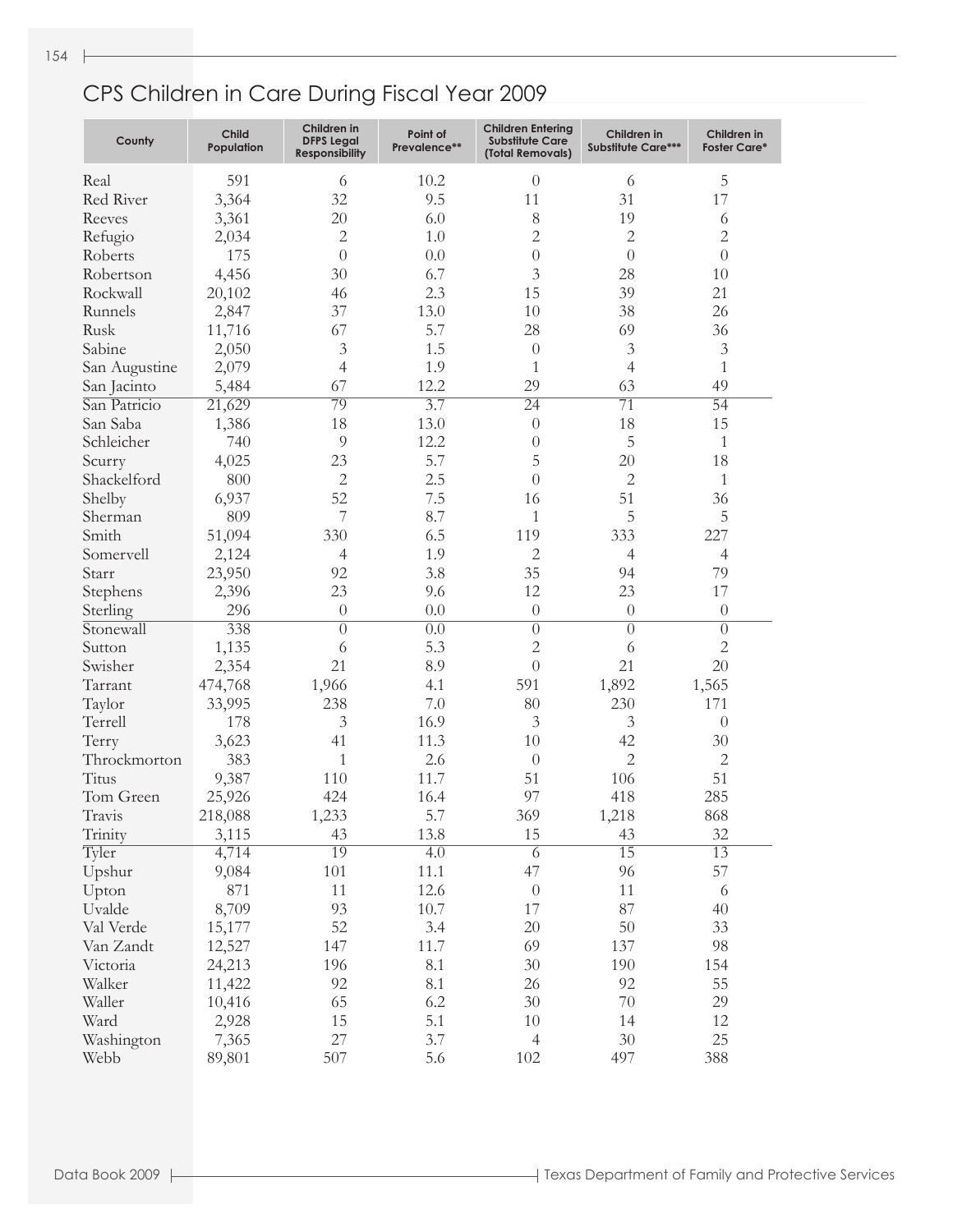#### CPS Children in Care During Fiscal Year 2009

| County       | Child<br>Population | Children in<br><b>DFPS Legal</b><br><b>Responsibility</b> | Point of<br>Prevalence** | <b>Children Entering</b><br><b>Substitute Care</b><br>(Total Removals) | Children in<br><b>Substitute Care***</b> | Children in<br><b>Foster Care*</b> |
|--------------|---------------------|-----------------------------------------------------------|--------------------------|------------------------------------------------------------------------|------------------------------------------|------------------------------------|
| Wharton      | 11,437              | 40                                                        | 3.5                      | 24                                                                     | 37                                       | 2.1                                |
| Wheeler      | 1,095               | 14                                                        | 12.8                     | $\Omega$                                                               | 13                                       | 12                                 |
| Wichita      | 31,130              | 279                                                       | 9.0                      | 71                                                                     | 262                                      | 221                                |
| Wilbarger    | 3,645               | 29                                                        | 8.0                      | $\overline{2}$                                                         | 29                                       | 21                                 |
| Willacy      | 6,641               | 88                                                        | 13.3                     | 15                                                                     | 83                                       | 76                                 |
| Williamson   | 102,401             | 547                                                       | 5.3                      | 179                                                                    | 522                                      | 389                                |
| Wilson       | 11,127              | 14                                                        | 1.3                      | 6                                                                      | 13                                       | 9                                  |
| Winkler      | 1,962               | 16                                                        | 8.2                      | 6                                                                      | 12                                       | 5                                  |
| Wise         | 15,671              | 58                                                        | 3.7                      | 20                                                                     | 53                                       | 42                                 |
| Wood         | 7,941               | 118                                                       | 14.9                     | 44                                                                     | 119                                      | 72                                 |
| Yoakum       | 2,299               | 26                                                        | 11.3                     | $\Omega$                                                               | 26                                       | 18                                 |
| Young        | 4,257               | 31                                                        | 7.3                      |                                                                        | 29                                       | 18                                 |
| Zapata       | 4,807               | $\overline{57}$                                           | 11.9                     | 13                                                                     | 56                                       | 46                                 |
| Zavala       | 3,867               | 50                                                        | 12.9                     | 8                                                                      | 43                                       | 27                                 |
| Unknown      | $\left( \right)$    | $\theta$                                                  | 0.0                      | $\Omega$                                                               | $\Omega$                                 | $\theta$                           |
| Out of State | $\Omega$            | $\theta$                                                  | 0.0                      | $\bigcap$                                                              | $\Omega$                                 | $\theta$                           |
| State Total  | 6,510,210           | 40,840                                                    | 6.3                      | 12,107                                                                 | 39,733                                   | 27,422                             |

*\* Children in foster care is by living arrangement and will not equal children in paid foster care.*

*\*\* Point of Prevalence: Rate of annual number of children in DFPS legal responsibility in Fiscal Year 2009 per 1,000 children in the child population."*

*\*\*\* Substitute care and foster care include children ages 0 to 20. Children age out of DFPS legal responsibility at age 18 but may remain in foster care. Youth ages 18 and over who are in foster care are counted in subtitute care.*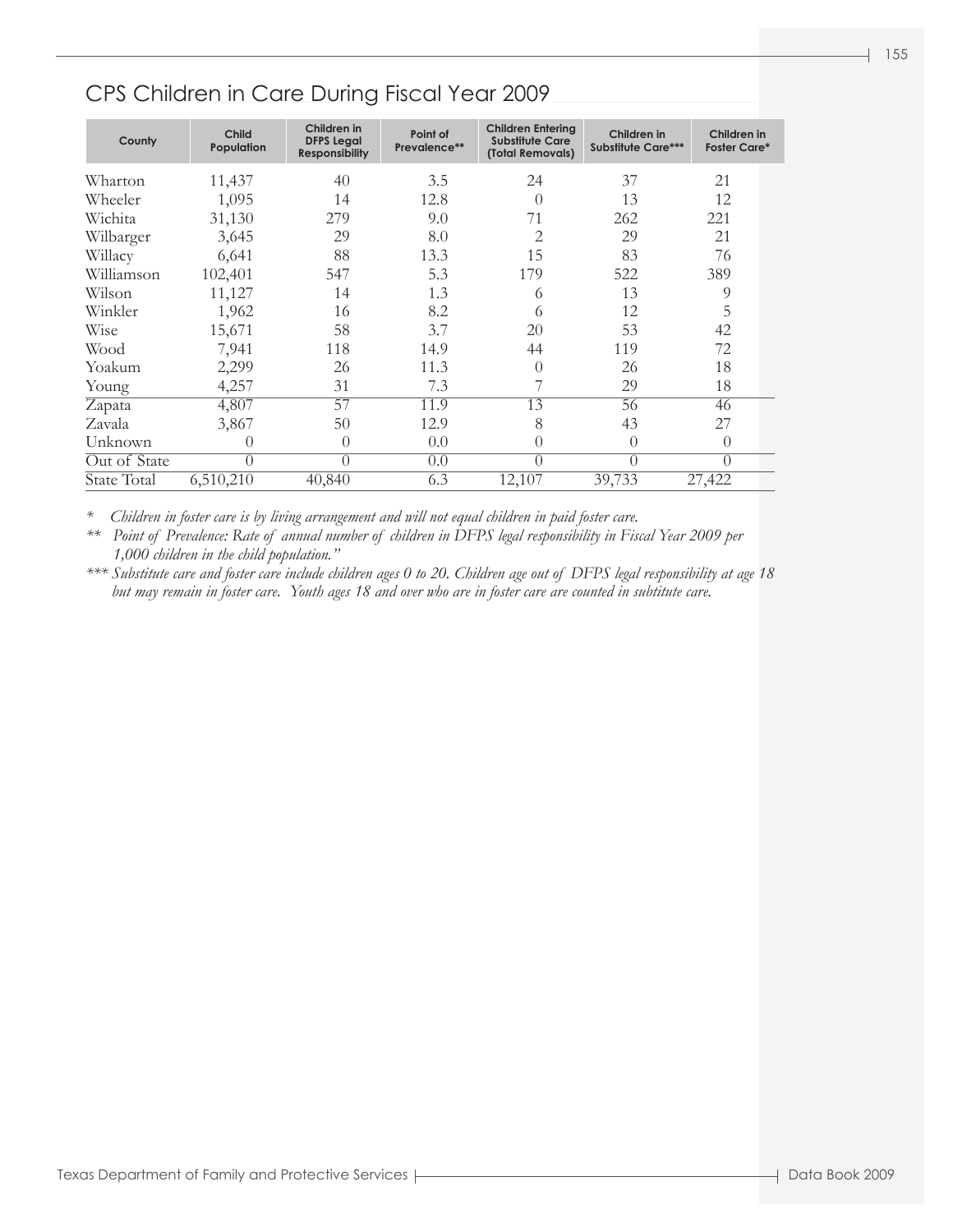| County                     | Unique<br>Children* | Possessory<br><b>CVS</b> | TMC**                    | <b>PMC: Not Free</b><br><b>For Adoption</b> | <b>PMC: Free For</b><br><b>Adoption</b> | <b>Adoption</b><br><b>Finalized</b> | <b>DFPS</b><br><b>Responsibility</b><br>Terminated*** |
|----------------------------|---------------------|--------------------------|--------------------------|---------------------------------------------|-----------------------------------------|-------------------------------------|-------------------------------------------------------|
| Anderson                   | 91                  | $\theta$                 | 40                       | 10                                          | 7                                       | 7                                   | 34                                                    |
| Andrews                    | 23                  | $\overline{0}$           | 14                       | $\overline{0}$                              | $\mathbf{1}$                            | $\mathbf{1}$                        | $8\,$                                                 |
| Angelina                   | 84                  | $\theta$                 | 23                       | 9                                           | 11                                      | 12                                  | 39                                                    |
| Aransas                    | 56                  | $\theta$                 | 30                       | $\theta$                                    | 5                                       | 12                                  | 20                                                    |
| Archer                     | $\overline{2}$      | $\theta$                 | $\theta$                 | $\theta$                                    | $\overline{0}$                          | $\boldsymbol{0}$                    | $\sqrt{2}$                                            |
| Armstrong                  | $\mathbf{1}$        | $\theta$                 | $\theta$                 | $\theta$                                    | $\theta$                                | $\mathbf{1}$                        | $\boldsymbol{0}$                                      |
| Atascosa                   | 123                 | $\theta$                 | 34                       | 8                                           | 25                                      | 33                                  | 33                                                    |
| Austin                     | 27                  | $\theta$                 | 9                        | $\mathbf{1}$                                | 4                                       | 3                                   | 15                                                    |
| Bailey                     | 23                  | $\theta$                 | 7                        | $\overline{c}$                              | 5                                       | $\mathbf{1}$                        | 10                                                    |
| Bandera                    | 51                  | $\overline{0}$           | 9                        | $\overline{2}$                              | 17                                      | 17                                  | 11                                                    |
| Bastrop                    | 156                 | $\theta$                 | 74                       | 3                                           | 26                                      | 33                                  | 46                                                    |
| Baylor                     | $\overline{8}$      | $\overline{0}$           | $\overline{3}$           | $\overline{2}$                              | $\overline{2}$                          | $\overline{0}$                      | $\overline{4}$                                        |
| Bee                        | 63                  | $\theta$                 | 42                       | $\overline{4}$                              | $\mathbf{1}$                            | 7                                   | 15                                                    |
| Bell                       | 770                 | $\overline{c}$           | 365                      | 23                                          | 96                                      | 115                                 | 281                                                   |
| Bexar                      | 3,273               | $\boldsymbol{0}$         | 1,316                    | 140                                         | 681                                     | 762                                 | 823                                                   |
| Blanco                     | 4                   | $\theta$                 | $\theta$                 | 1                                           | $\mathbf{2}$                            | $\boldsymbol{0}$                    | $\mathbf{1}$                                          |
| Borden                     | $\theta$            | $\theta$                 | $\theta$                 | $\theta$                                    | $\theta$                                | $\theta$                            | $\theta$                                              |
| Bosque                     | 11                  | $\theta$                 | 6                        | 3                                           | $\theta$                                | $\overline{3}$                      | $\mathbf{1}$                                          |
| Bowie                      | 158                 | $\theta$                 | 81                       | 11                                          | 18                                      | 13                                  | 80                                                    |
| Brazoria                   | 240                 | $\theta$                 | 99                       | 12                                          | 17                                      | 28                                  | 108                                                   |
| <b>Brazos</b>              | 190                 | $\theta$                 | 68                       | 16                                          | 36                                      | 53                                  | 52                                                    |
| <b>Brewster</b>            | 5                   | $\theta$                 | $\boldsymbol{0}$         | $\overline{0}$                              | $\boldsymbol{0}$                        | 3                                   | $\sqrt{2}$                                            |
| <b>Briscoe</b>             | $\overline{6}$      | $\overline{0}$           | $\overline{5}$           | $\overline{0}$                              | $\overline{0}$                          | $\overline{0}$                      | $\mathbf{1}$                                          |
| <b>Brooks</b>              | 24                  | $\theta$                 | 6                        | $\mathbf{1}$                                | $\mathfrak{Z}$                          | $\boldsymbol{0}$                    | 14                                                    |
| Brown                      | 146                 | $\theta$                 | 52                       | $\mathbf{1}$                                | 31                                      | 46                                  | 28                                                    |
| Burleson                   | 30                  | $\theta$                 | 10                       | $\theta$                                    | $\mathfrak{Z}$                          | 8                                   | 11                                                    |
| Burnet                     | 94                  | $\theta$                 | 32                       | 10                                          | 14                                      | 34                                  | 20                                                    |
| Caldwell                   | 118                 | $\theta$                 | 37                       | $\mathbf{2}$                                | 27                                      | 31                                  | 36                                                    |
| Calhoun                    | 10                  | $\theta$                 | $\theta$                 | $\theta$                                    | $\mathbf{1}$                            | 6                                   | $\mathfrak{Z}$                                        |
| Callahan                   | 13                  | $\theta$                 | 8                        | $\overline{c}$                              | $\mathbf{1}$                            | $\theta$                            | 6                                                     |
| Cameron                    | 442                 | $\theta$                 | 228                      | 54                                          | 30                                      | 32                                  | 138                                                   |
| Camp                       | 53                  | $\theta$                 | 22                       | 7                                           | $\mathbf{1}$                            | $\overline{2}$                      | 26                                                    |
| $\overline{\text{Carson}}$ | $\overline{12}$     | $\theta$                 | $\overline{4}$           | $\overline{0}$                              | $\overline{0}$                          | $\overline{\mathcal{A}}$            | $\overline{4}$                                        |
| Cass                       | 72                  | $\theta$                 | 41                       | 6                                           | 12                                      | $\overline{3}$                      | 36                                                    |
| Castro                     | $\overline{c}$      | 0                        | $\boldsymbol{0}$         | $\boldsymbol{0}$                            | $\theta$                                | $\boldsymbol{0}$                    | $\overline{c}$                                        |
| Chambers                   | 29                  | $\overline{0}$           | 17                       | $\sqrt{2}$                                  | $\mathfrak{Z}$                          | $\overline{3}$                      | $\overline{9}$                                        |
| Cherokee                   | 86                  | $\theta$                 | 41                       | $\overline{0}$                              | 14                                      | 12                                  | 24                                                    |
| Childress                  | 16                  | 0                        | 10                       | $\theta$                                    | 5                                       | $\mathbf{1}$                        | 5                                                     |
| Clay                       | 12                  | $\theta$                 | $\mathfrak{Z}$           | 7                                           | $\theta$                                | $\mathbf{1}$                        | 1                                                     |
| Cochran                    | 8                   | $\theta$                 | $\mathbf{1}$             | 1                                           | 1                                       | $\theta$                            | 6                                                     |
| Coke                       | $\theta$            | $\theta$                 | $\theta$                 | $\theta$                                    | $\boldsymbol{0}$                        | $\theta$                            | $\overline{0}$                                        |
| Coleman                    | 34                  | $\theta$                 | 19                       | 1                                           | 7                                       | $\overline{2}$                      | $10\,$                                                |
| Collin                     | 370                 | $\theta$                 | 115                      | 6                                           | 53                                      | $88\,$                              | 158                                                   |
| Collingsworth              | 7                   | $\boldsymbol{0}$         | $\overline{\mathcal{A}}$ | $\theta$                                    | $\boldsymbol{0}$                        | $\mathfrak{Z}$                      | $\theta$                                              |
| Colorado                   | $\overline{17}$     | $\overline{0}$           | $\overline{4}$           | $\overline{0}$                              | $\overline{4}$                          | $\overline{5}$                      | 7                                                     |
| Comal                      | 122                 | $\theta$                 | 77                       | $\theta$                                    | 13                                      | 23                                  | 21                                                    |
| Comanche                   | $17\,$              | $\theta$                 | $\mathbf{1}$             | 5                                           | $\sqrt{6}$                              | $\mathbf{1}$                        | $\overline{4}$                                        |
| Concho                     | 8                   | $\boldsymbol{0}$         | $\mathbf{1}$             | $\overline{0}$                              | $\boldsymbol{0}$                        | $\overline{2}$                      | 5                                                     |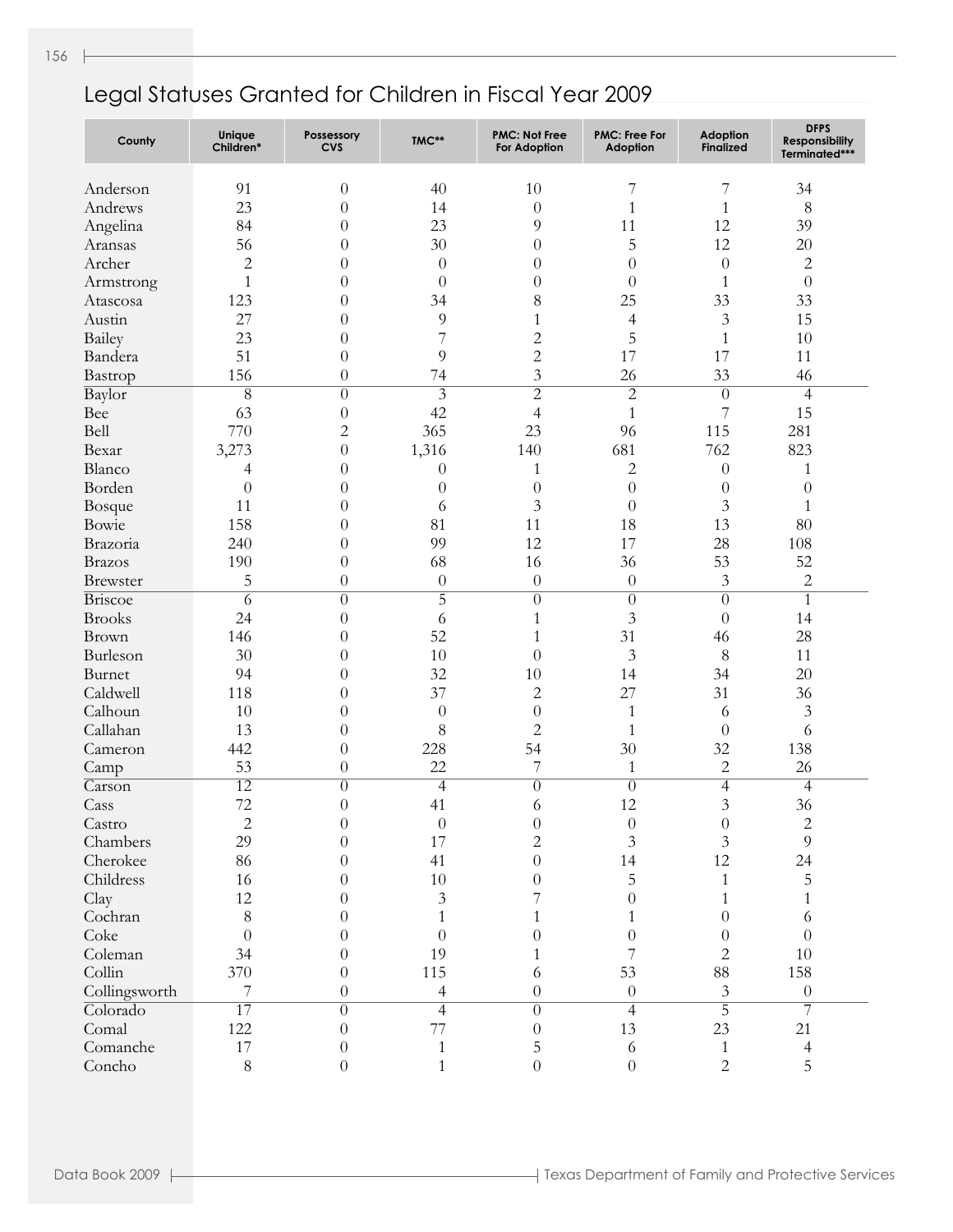| County     | Unique<br>Children* | Possessory<br><b>CVS</b> | TMC**            | <b>PMC: Not Free</b><br>For Adoption | <b>PMC: Free For</b><br>Adoption | <b>Adoption</b><br><b>Finalized</b> | <b>DFPS</b><br><b>Responsibility</b><br>Terminated*** |
|------------|---------------------|--------------------------|------------------|--------------------------------------|----------------------------------|-------------------------------------|-------------------------------------------------------|
| Cooke      | 61                  | $\boldsymbol{0}$         | 22               | $\theta$                             | 5                                | 10                                  | 24                                                    |
| Coryell    | 142                 | $\theta$                 | 68               | $8\,$                                | 19                               | 13                                  | 64                                                    |
| Cottle     | $\sqrt{2}$          | $\overline{0}$           | $\mathbf{1}$     | $\overline{0}$                       | $\boldsymbol{0}$                 | $\theta$                            | $\mathbf{1}$                                          |
| Crane      | $\mathbf{1}$        | $\theta$                 | $\mathbf{1}$     | $\overline{0}$                       | $\mathbf{1}$                     | $\theta$                            | $\theta$                                              |
| Crockett   | 9                   | $\theta$                 | $\overline{c}$   | $\overline{0}$                       | 3                                | $\theta$                            | $\overline{4}$                                        |
| Crosby     | 23                  | $\theta$                 | $20\,$           | $\theta$                             | $\mathbf{1}$                     | $\overline{0}$                      | $\mathfrak{Z}$                                        |
| Culberson  | $\mathbf{2}$        | $\theta$                 | $\boldsymbol{0}$ | $\overline{0}$                       | 3                                | $\theta$                            | $\boldsymbol{0}$                                      |
| Dallam     | 16                  | $\overline{0}$           | $\mathbf{1}$     | $\mathbf{1}$                         | $\boldsymbol{0}$                 | $\overline{4}$                      | 11                                                    |
| Dallas     | 2,250               | 34                       | 1,053            | 82                                   | 270                              | 343                                 | 883                                                   |
| Dawson     | 13                  | $\theta$                 | 7                | $\boldsymbol{0}$                     | 1                                | 5                                   | $\boldsymbol{0}$                                      |
| Deaf Smith | 38                  | $\theta$                 | 10               | $\theta$                             | 7                                | 6                                   | 19                                                    |
| Delta      | $\overline{14}$     | $\overline{0}$           | $\overline{5}$   | $\overline{4}$                       | $\overline{0}$                   | $\overline{0}$                      | $\overline{8}$                                        |
| Denton     | 348                 | $\overline{0}$           | 126              | 6                                    | 57                               | 72                                  | 117                                                   |
| De Witt    | 19                  | $\overline{0}$           | 5                | $\overline{0}$                       | $\mathbf{1}$                     | $\overline{2}$                      | 12                                                    |
| Dickens    | $\overline{4}$      | $\theta$                 | $\overline{c}$   | $\theta$                             | $\overline{c}$                   | $\overline{0}$                      | $\boldsymbol{0}$                                      |
| Dimmit     | 40                  | $\theta$                 | 12               | 4                                    | 14                               | 4                                   | $\sqrt{6}$                                            |
| Donley     | $\mathfrak{Z}$      | $\theta$                 | $\overline{c}$   | 1                                    | $\boldsymbol{0}$                 | $\overline{0}$                      | $\mathbf{1}$                                          |
| Duval      | 35                  | $\theta$                 | 8                | 1                                    | $\overline{4}$                   | $\theta$                            | 23                                                    |
| Eastland   | 30                  | $\theta$                 | 12               | $\overline{0}$                       | 5                                | 5                                   | 10                                                    |
| Ector      | 237                 | $\theta$                 | 92               | 21                                   | 36                               | 39                                  | 70                                                    |
| Edwards    | $\overline{0}$      | $\overline{0}$           | $\boldsymbol{0}$ | $\overline{0}$                       | $\theta$                         | $\boldsymbol{0}$                    | $\boldsymbol{0}$                                      |
| Ellis      | 164                 | $\theta$                 | 68               | 1                                    | 30                               | 23                                  | 65                                                    |
| El Paso    | 467                 | $\overline{0}$           | 182              | $\overline{28}$                      | $\overline{92}$                  | $\overline{56}$                     | 157                                                   |
| Erath      | 42                  | $\theta$                 | 14               | $\boldsymbol{0}$                     | 5                                | 9                                   | 17                                                    |
| Falls      | 6                   | $\theta$                 | $\overline{c}$   | $\overline{0}$                       | $\boldsymbol{0}$                 | $\mathbf{1}$                        | $\overline{4}$                                        |
| Fannin     | 55                  | $\theta$                 | 8                | $\theta$                             | 13                               | 10                                  | 25                                                    |
| Fayette    | 63                  | $\theta$                 | 28               | 3                                    | 14                               | 10                                  | 21                                                    |
| Fisher     | 8                   | $\theta$                 | $\boldsymbol{0}$ | $\overline{3}$                       | $\boldsymbol{0}$                 | 4                                   | $\mathbf{1}$                                          |
| Floyd      | 12                  | $\theta$                 | $\overline{c}$   | 5                                    | $\theta$                         | $\overline{c}$                      | $\overline{4}$                                        |
| Foard      | $\mathbf{1}$        | $\theta$                 | $\overline{0}$   | $\boldsymbol{0}$                     | $\theta$                         | $\mathbf{1}$                        | $\boldsymbol{0}$                                      |
| Fort Bend  | 229                 | $\theta$                 | 130              | 12                                   | 27                               | 26                                  | 55                                                    |
| Franklin   | 11                  | $\theta$                 | $\mathfrak{Z}$   | $\boldsymbol{0}$                     | $\mathfrak{Z}$                   | $\mathfrak{Z}$                      | $\mathfrak{Z}$                                        |
| Freestone  | $\overline{15}$     | $\overline{0}$           | $\overline{7}$   | $\overline{0}$                       | $\overline{1}$                   | $\overline{1}$                      | 6                                                     |
| Frio       | 70                  | $\theta$                 | 19               | $\overline{c}$                       | 19                               | 17                                  | 14                                                    |
| Gaines     | 22                  | 0                        | 9                | 1                                    | 1                                | 1                                   | 14                                                    |
| Galveston  | 306                 | $\theta$                 | 135              | $10\,$                               | 48                               | 36                                  | 124                                                   |
| Garza      | 1                   | $\theta$                 | $\mathbf{1}$     | $\overline{0}$                       | $\boldsymbol{0}$                 | $\overline{0}$                      | $\theta$                                              |
| Gillespie  | 39                  | 0                        | 22               | $\theta$                             | 8                                | 11                                  | 6                                                     |
| Glasscock  | $\boldsymbol{0}$    | $\theta$                 | $\boldsymbol{0}$ | $\theta$                             | $\overline{0}$                   | $\overline{0}$                      | $\boldsymbol{0}$                                      |
| Goliad     | $\overline{2}$      | $\theta$                 | $\boldsymbol{0}$ | $\theta$                             | $\mathbf{1}$                     | 1                                   | 1                                                     |
| Gonzales   | 30                  | $\theta$                 | $\overline{c}$   | $\boldsymbol{0}$                     | 6                                | 16                                  | $8\,$                                                 |
| Gray       | 65                  | 0                        | $30\,$           | 5                                    | 9                                | $8\,$                               | 24                                                    |
| Grayson    | 141                 | $\theta$                 | 38               | $\overline{2}$                       | 35                               | 26                                  | 48                                                    |
| Gregg      | 217                 | $\theta$                 | 82               | 11                                   | 59                               | 27                                  | 56                                                    |
| Grimes     | 46                  | $\boldsymbol{0}$         | 21               | $\mathbf{2}$                         | 12                               | 9                                   | $20\,$                                                |
| Guadalupe  | 79                  | $\overline{0}$           | $\overline{34}$  | $\overline{1}$                       | $\overline{10}$                  | 17                                  | $\overline{25}$                                       |
| Hale       | 121                 | $\theta$                 | 28               | $\overline{4}$                       | 39                               | 15                                  | 45                                                    |
| Hall       | 3                   | $\boldsymbol{0}$         | $\boldsymbol{0}$ | 1                                    | $\boldsymbol{0}$                 | $\boldsymbol{0}$                    | $\overline{2}$                                        |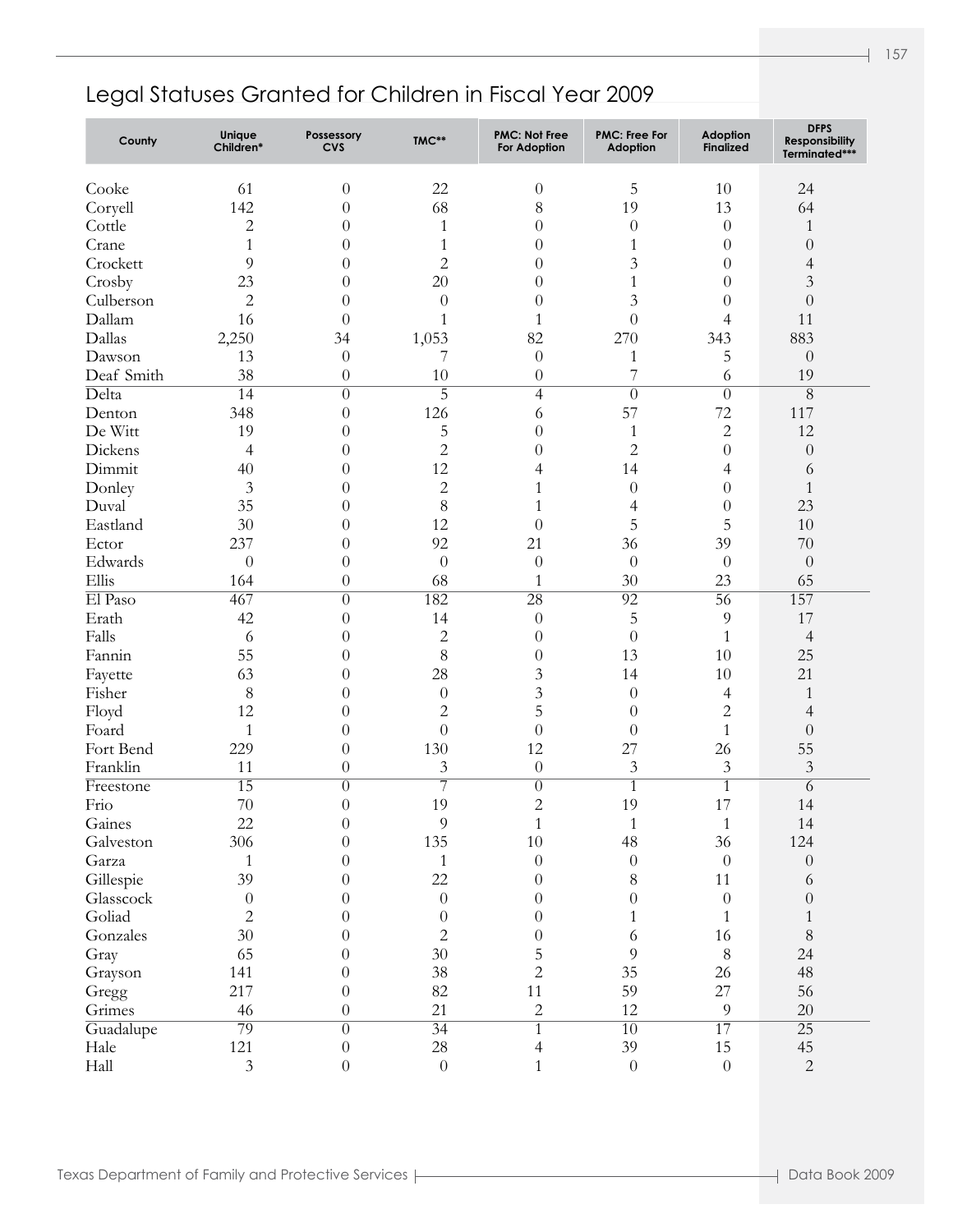| County     | Unique<br>Children*     | Possessory<br><b>CVS</b> | TMC**            | <b>PMC: Not Free</b><br><b>For Adoption</b> | <b>PMC: Free For</b><br>Adoption | <b>Adoption</b><br><b>Finalized</b> | <b>DFPS</b><br><b>Responsibility</b><br>Terminated*** |
|------------|-------------------------|--------------------------|------------------|---------------------------------------------|----------------------------------|-------------------------------------|-------------------------------------------------------|
| Hamilton   | 17                      | $\boldsymbol{0}$         | 12               | $\theta$                                    | 1                                | 1                                   | 3                                                     |
| Hansford   | $\mathbf{1}$            | $\boldsymbol{0}$         | $\mathbf{1}$     | $\theta$                                    | $\theta$                         | $\theta$                            | $\mathbf{1}$                                          |
| Hardeman   | 3                       | $\theta$                 | $\theta$         | $\theta$                                    | $\theta$                         | $\mathbf{1}$                        | $\overline{c}$                                        |
| Hardin     | 55                      | $\theta$                 | 16               | 8                                           | 15                               | 7                                   | 12                                                    |
| Harris     | 4,651                   | 3                        | 1,943            | 219                                         | 911                              | 702                                 | 1,333                                                 |
| Harrison   | 64                      | $\theta$                 | 42               | 3                                           | $\overline{4}$                   | 9                                   | $20\,$                                                |
| Hartley    | $\mathbf{1}$            | $\theta$                 | $\theta$         | $\theta$                                    | $\theta$                         | $\theta$                            | $\mathbf{1}$                                          |
| Haskell    | 5                       | $\overline{0}$           | $\overline{c}$   | $\theta$                                    | $\overline{c}$                   | $\theta$                            | $\mathbf{1}$                                          |
| Hays       | 133                     | $\overline{0}$           | 50               | $\overline{c}$                              | 24                               | 40                                  | 47                                                    |
| Hemphill   | 3                       | $\overline{0}$           | $\overline{c}$   | $\theta$                                    | $\theta$                         | $\theta$                            | $\mathbf{1}$                                          |
| Henderson  | 222                     | $\overline{0}$           | 97               | 6                                           | 39                               | 26                                  | 83                                                    |
| Hidalgo    | 555                     | $\theta$                 | 231              | 61                                          | 2                                | $\theta$                            | 328                                                   |
| Hill       | $\overline{43}$         | $\theta$                 | $\overline{21}$  | $\overline{0}$                              | $\overline{14}$                  | $\overline{\mathfrak{Z}}$           | 10                                                    |
| Hockley    | 55                      | $\theta$                 | 15               | 5                                           | 8                                | $\overline{7}$                      | 22                                                    |
| Hood       | 40                      | $\overline{0}$           | 12               | $\overline{c}$                              | 6                                | 9                                   | 14                                                    |
| Hopkins    | 73                      | $\overline{0}$           | 31               | 6                                           | 8                                | 8                                   | 26                                                    |
| Houston    | 18                      | $\theta$                 | $\overline{7}$   | $\overline{c}$                              | 3                                | $\mathfrak{Z}$                      | $\,8\,$                                               |
| Howard     | 104                     | $\overline{0}$           | 46               | $\overline{2}$                              | 29                               | 7                                   | 34                                                    |
| Hudspeth   | $\theta$                | $\overline{0}$           | $\theta$         | $\theta$                                    | $\theta$                         | $\theta$                            | $\theta$                                              |
| Hunt       | 217                     | $\overline{0}$           | 104              | 5                                           | 39                               | 28                                  | 79                                                    |
| Hutchinson | 51                      | $\theta$                 | 19               | 4                                           | $\mathbf{1}$                     | 6                                   | 22                                                    |
| Irion      | $\mathbf{1}$            | $\overline{0}$           | $\theta$         | $\theta$                                    | $\theta$                         | $\overline{0}$                      | $\mathbf{1}$                                          |
| Jack       | $\mathbf{1}$            | $\overline{0}$           | $\mathbf{1}$     | $\theta$                                    | $\theta$                         | $\boldsymbol{0}$                    | $\theta$                                              |
| Jackson    | 19                      | $\theta$                 | 7                | $\overline{2}$                              | $\overline{9}$                   | 1                                   | $\overline{7}$                                        |
| Jasper     | 38                      | $\theta$                 | 18               | $\overline{\mathcal{L}}$                    | $\,8$                            | $\mathbf{1}$                        | 14                                                    |
| Jeff Davis | $\theta$                | $\overline{0}$           | $\theta$         | $\theta$                                    | $\theta$                         | $\overline{0}$                      | $\theta$                                              |
| Jefferson  | 186                     | $\boldsymbol{0}$         | 73               | 8                                           | 35                               | 37                                  | 49                                                    |
| Jim Hogg   | 11                      | $\boldsymbol{0}$         | $\mathfrak{Z}$   | $\theta$                                    | $\theta$                         | $\theta$                            | $\,8\,$                                               |
| Jim Wells  | 115                     | $\theta$                 | 41               | 13                                          | 3                                | 10                                  | 54                                                    |
| Johnson    | 225                     | $\theta$                 | 110              | 5                                           | 26                               | 26                                  | 66                                                    |
| Jones      | 8                       | $\theta$                 | 6                | $\theta$                                    | $\theta$                         | $\theta$                            | $\overline{c}$                                        |
| Karnes     | 7                       | $\boldsymbol{0}$         | $\overline{4}$   | $\theta$                                    | $\theta$                         | $\mathbf{1}$                        | 5                                                     |
| Kaufman    | 131                     | $\overline{0}$           | 51               | 3                                           | 20                               | 38                                  | 39                                                    |
| Kendall    | 19                      | $\overline{0}$           | $\overline{4}$   | $\theta$                                    | $\mathbf{2}$                     | 8                                   | 7                                                     |
| Kenedy     | $\overline{\mathbf{c}}$ | $\boldsymbol{0}$         | $\overline{c}$   | $\boldsymbol{0}$                            | $\theta$                         | $\boldsymbol{0}$                    | $\mathbf{2}$                                          |
| Kent       | $\overline{0}$          | $\overline{0}$           | $\overline{0}$   | $\theta$                                    | $\overline{0}$                   | $\boldsymbol{0}$                    | $\boldsymbol{0}$                                      |
| Kerr       | 162                     | $\overline{0}$           | 59               | 6                                           | 40                               | 31                                  | $40\,$                                                |
| Kimble     | 13                      | $\overline{0}$           | 7                | $\theta$                                    | $\mathbf{1}$                     | $\boldsymbol{0}$                    | 5                                                     |
| King       | $\theta$                | $\overline{0}$           | $\theta$         | $\theta$                                    | $\theta$                         | $\theta$                            | $\boldsymbol{0}$                                      |
| Kinney     | $\mathbf{1}$            | $\theta$                 | 1                | $\theta$                                    | $\theta$                         | $\overline{0}$                      | $\boldsymbol{0}$                                      |
| Kleberg    | 96                      | $\theta$                 | 49               | 6                                           | 8                                | 14                                  | 34                                                    |
| Knox       | $\overline{4}$          | $\theta$                 | $\mathfrak{Z}$   | $\theta$                                    | $\overline{0}$                   | $\boldsymbol{0}$                    | $\mathbf{1}$                                          |
| Lamar      | 68                      | $\theta$                 | 27               | 4                                           | $\overline{c}$                   | 3                                   | 33                                                    |
| Lamb       | 34                      | $\theta$                 | 6                | $8\,$                                       | 13                               | $\mathbf{1}$                        | $\overline{9}$                                        |
| Lampasas   | 40                      | $\theta$                 | 19               | $\overline{c}$                              | $\boldsymbol{7}$                 | 10                                  | 13                                                    |
| La Salle   | $\overline{22}$         | $\theta$                 | $\mathbf{1}$     | $\overline{0}$                              | $\overline{9}$                   | 6                                   | $\overline{7}$                                        |
| Lavaca     | 5                       | $\boldsymbol{0}$         | $\boldsymbol{0}$ | $\boldsymbol{0}$                            | $\ensuremath{\mathfrak{Z}}$      | $\mathbf{2}$                        | $\boldsymbol{0}$                                      |
| Lee        | 41                      | $\overline{0}$           | 19               | $\overline{0}$                              | 6                                | $\mathbf{1}$                        | $20\,$                                                |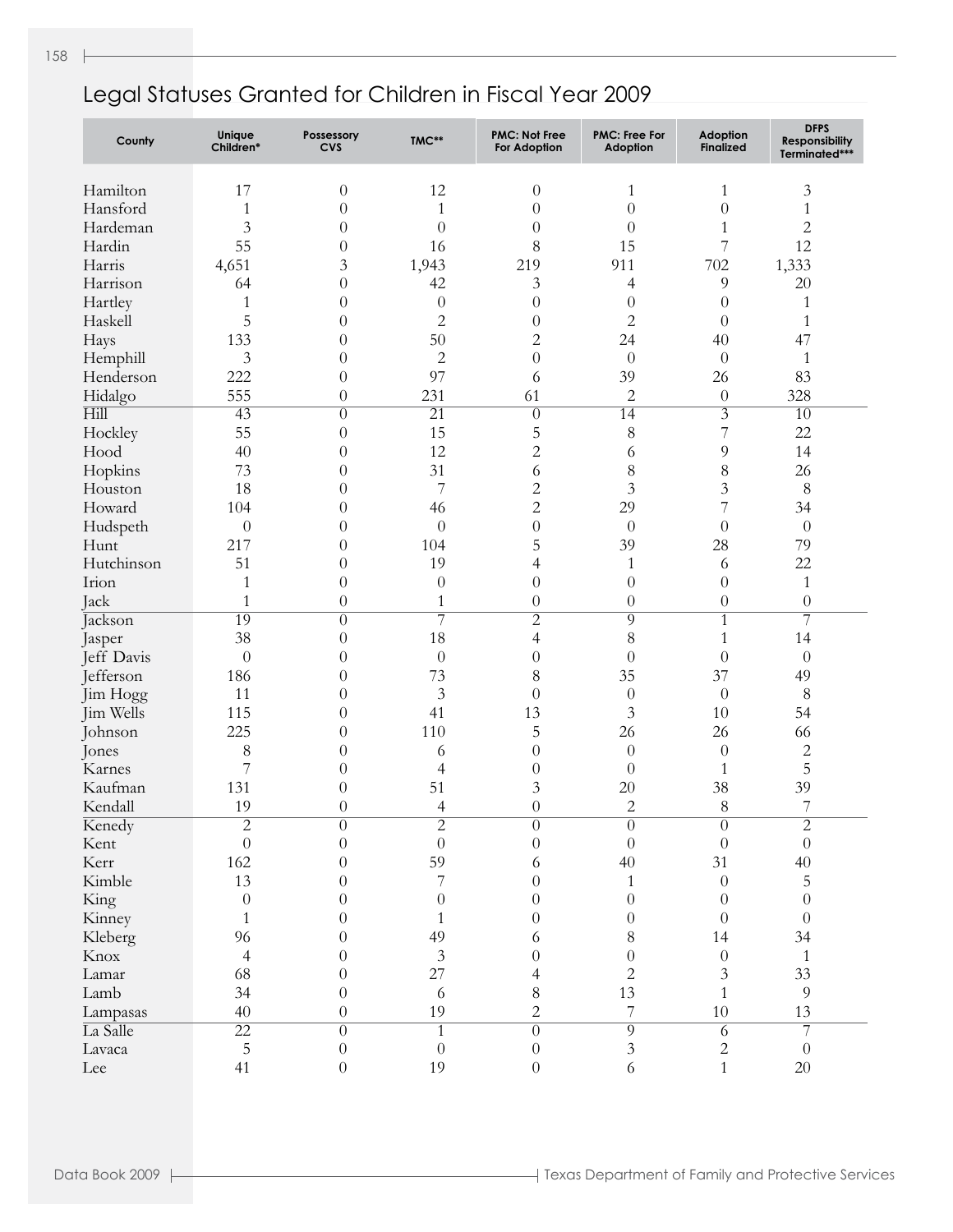| County                | Unique<br>Children* | Possessory<br><b>CVS</b> | TMC**              | <b>PMC: Not Free</b><br><b>For Adoption</b> | <b>PMC: Free For</b><br><b>Adoption</b> | Adoption<br><b>Finalized</b> | <b>DFPS</b><br>Responsibility<br>Terminated*** |
|-----------------------|---------------------|--------------------------|--------------------|---------------------------------------------|-----------------------------------------|------------------------------|------------------------------------------------|
| Leon                  | 20                  | $\theta$                 | $\mathfrak{Z}$     | $\mathbf{2}$                                | 3                                       | $\mathbf{1}$                 | 13                                             |
| Liberty               | 136                 | $\overline{0}$           | 61                 | 5                                           | 18                                      | 5                            | 64                                             |
| Limestone             | 41                  | $\theta$                 | 20                 | $\mathbf{1}$                                | 8                                       | 7                            | 12                                             |
| Lipscomb              | $\theta$            | $\theta$                 | $\theta$           | $\overline{0}$                              | $\theta$                                | $\overline{0}$               | $\boldsymbol{0}$                               |
| Live Oak              | 3                   | $\theta$                 | $\sqrt{2}$         | $\theta$                                    | $\theta$                                | $\overline{0}$               | 1                                              |
| Llano                 | 32                  | $\theta$                 | 10                 | 4                                           | 10                                      | 3                            | 14                                             |
| Loving                | $\boldsymbol{0}$    | $\overline{0}$           | $\theta$           | $\theta$                                    | $\boldsymbol{0}$                        | $\theta$                     | $\boldsymbol{0}$                               |
| Lubbock               | 717                 | $\theta$                 | 258                | 36                                          | 165                                     | 159                          | 197                                            |
| Lynn                  | $\theta$            | $\theta$                 | $\theta$           | $\theta$                                    | $\theta$                                | $\boldsymbol{0}$             | $\boldsymbol{0}$                               |
| Madison               | 43                  | $\overline{0}$           | 29                 | $\boldsymbol{0}$                            | 4                                       | 3                            | 7                                              |
| Marion                | 17                  | $\overline{0}$           | 9                  | $\mathfrak{Z}$                              | $\overline{c}$                          | $\mathbf{2}$                 | $\sqrt{2}$                                     |
| Martin                | $\theta$            | $\boldsymbol{0}$         | $\boldsymbol{0}$   | $\boldsymbol{0}$                            | $\boldsymbol{0}$                        | $\overline{0}$               | $\boldsymbol{0}$                               |
| Mason                 | $\overline{8}$      | $\overline{0}$           | $\overline{4}$     | $\overline{0}$                              | $\overline{0}$                          | $\overline{0}$               | $\overline{7}$                                 |
|                       | 28                  | $\overline{0}$           | 12                 | 1                                           | $\mathfrak{Z}$                          | $\overline{0}$               | 13                                             |
| Matagorda<br>Maverick | 20                  | $\overline{0}$           |                    | $\theta$                                    | $\overline{c}$                          | $\overline{0}$               | 13                                             |
| McCulloch             | 19                  |                          | $\mathbf 5$        |                                             | $\overline{3}$                          |                              |                                                |
|                       | 327                 | $\overline{0}$           | $\mathbf{1}$<br>99 | $\mathbf{1}$<br>12                          | 63                                      | 6<br>73                      | $\,8\,$                                        |
| McLennan              |                     | $\theta$                 |                    |                                             |                                         |                              | 105                                            |
| McMullen              | $\theta$            | $\overline{0}$           | $\boldsymbol{0}$   | $\theta$                                    | $\theta$                                | $\boldsymbol{0}$             | $\theta$                                       |
| Medina                | 107                 | $\theta$                 | 31                 | $\mathbf{1}$                                | 36                                      | 9                            | 34                                             |
| Menard                | 6                   | $\theta$                 | $\overline{4}$     | $\boldsymbol{0}$                            | $\theta$                                | $\overline{0}$               | $\overline{c}$                                 |
| Midland               | 149                 | $\overline{0}$           | 42                 | 14                                          | 18                                      | 25                           | 59                                             |
| Milam                 | 79                  | $\overline{0}$           | 25                 | $\overline{c}$                              | 18                                      | 20                           | 22                                             |
| Mills                 | $\overline{c}$      | $\theta$                 | $\boldsymbol{0}$   | $\boldsymbol{0}$                            | $\mathbf{1}$                            | $\mathbf{1}$                 | $\mathbf{1}$                                   |
| Mitchell              | $\overline{2}$      | $\overline{0}$           | $\overline{1}$     | $\overline{0}$                              | $\overline{0}$                          | $\overline{0}$               | $\mathbf{1}$                                   |
| Montague              | 28                  | $\theta$                 | 14                 | $\mathbf{1}$                                | $\boldsymbol{0}$                        | $\overline{4}$               | 11                                             |
| Montgomery            | 738                 | $\theta$                 | 374                | 34                                          | 140                                     | 101                          | 253                                            |
| Moore                 | 5                   | $\theta$                 | $\mathbf{2}$       | $\theta$                                    | $\theta$                                | $\overline{2}$               | $\mathbf{1}$                                   |
| Morris                | 26                  | $\theta$                 | 19                 | $\theta$                                    | 5                                       | $\overline{0}$               | $\overline{7}$                                 |
| Motley                | $\overline{c}$      | $\theta$                 | $\overline{0}$     | $\theta$                                    | $\theta$                                | $\theta$                     | $\overline{c}$                                 |
| Nacogdoches           | 119                 | $\theta$                 | 66                 | 3                                           | 18                                      | 7                            | 37                                             |
| Navarro               | 106                 | $\theta$                 | 22                 | 7                                           | 29                                      | 30                           | 27                                             |
| Newton                | 7                   | $\theta$                 | $\boldsymbol{0}$   | $\boldsymbol{0}$                            | $\mathbf{1}$                            | $\theta$                     | 6                                              |
| Nolan                 | 19                  | $\theta$                 | $\mathbf 2$        | 3                                           | $\mathfrak{Z}$                          | $\overline{c}$               | 11                                             |
| <b>Nueces</b>         | 582                 | $\theta$                 | 319                | 29                                          | 61                                      | 51                           | 188                                            |
| Ochiltree             | 6                   | 0                        | $\overline{4}$     | 0                                           | 0                                       | $\theta$                     | $\overline{c}$                                 |
| Oldham                | $\overline{3}$      | $\theta$                 | $\overline{c}$     | $\boldsymbol{0}$                            | $\boldsymbol{0}$                        | $\theta$                     | $\mathbf{1}$                                   |
| Orange                | 103                 | $\theta$                 | 39                 | $8\,$                                       | $\overline{7}$                          | 12                           | 44                                             |
| Palo Pinto            | 44                  | $\theta$                 | 13                 | $\boldsymbol{0}$                            | 15                                      | $\mathbf{2}$                 | 15                                             |
| Panola                | 23                  | $\theta$                 | $10\,$             | $\overline{2}$                              | $\overline{2}$                          | $\mathbf{1}$                 | 12                                             |
| Parker                | 67                  | $\theta$                 | 21                 | $\mathbf{1}$                                | 11                                      | 14                           | 26                                             |
| Parmer                | 18                  | $\theta$                 | $\mathbf 5$        | $\overline{0}$                              | $\sqrt{2}$                              | 5                            | $\sqrt{6}$                                     |
| Pecos                 | 26                  | $\theta$                 | 13                 | $\overline{0}$                              | $\mathbf{1}$                            | $\overline{3}$               | 11                                             |
| $\text{Polk}$         | 99                  | $\theta$                 | 34                 | 6                                           | 19                                      | $20\,$                       | 36                                             |
| Potter                | 199                 | $\theta$                 | 87                 | 17                                          | 23                                      | 29                           | $70\,$                                         |
| Presidio              | $\overline{4}$      | $\overline{0}$           | $\sqrt{2}$         | $\boldsymbol{0}$                            | $\boldsymbol{0}$                        | $\theta$                     | $\sqrt{2}$                                     |
| Rains                 | $\overline{16}$     | $\overline{0}$           | $\overline{8}$     | $\overline{0}$                              | $\overline{0}$                          | $\overline{2}$               | $\overline{6}$                                 |
| Randall               | 305                 | $\boldsymbol{0}$         | 156                | 15                                          | 20                                      | 55                           | 84                                             |
| Reagan                | 9                   | $\overline{0}$           | $1\,$              | $\boldsymbol{0}$                            | $\mathbf{1}$                            | $\overline{3}$               | $\overline{4}$                                 |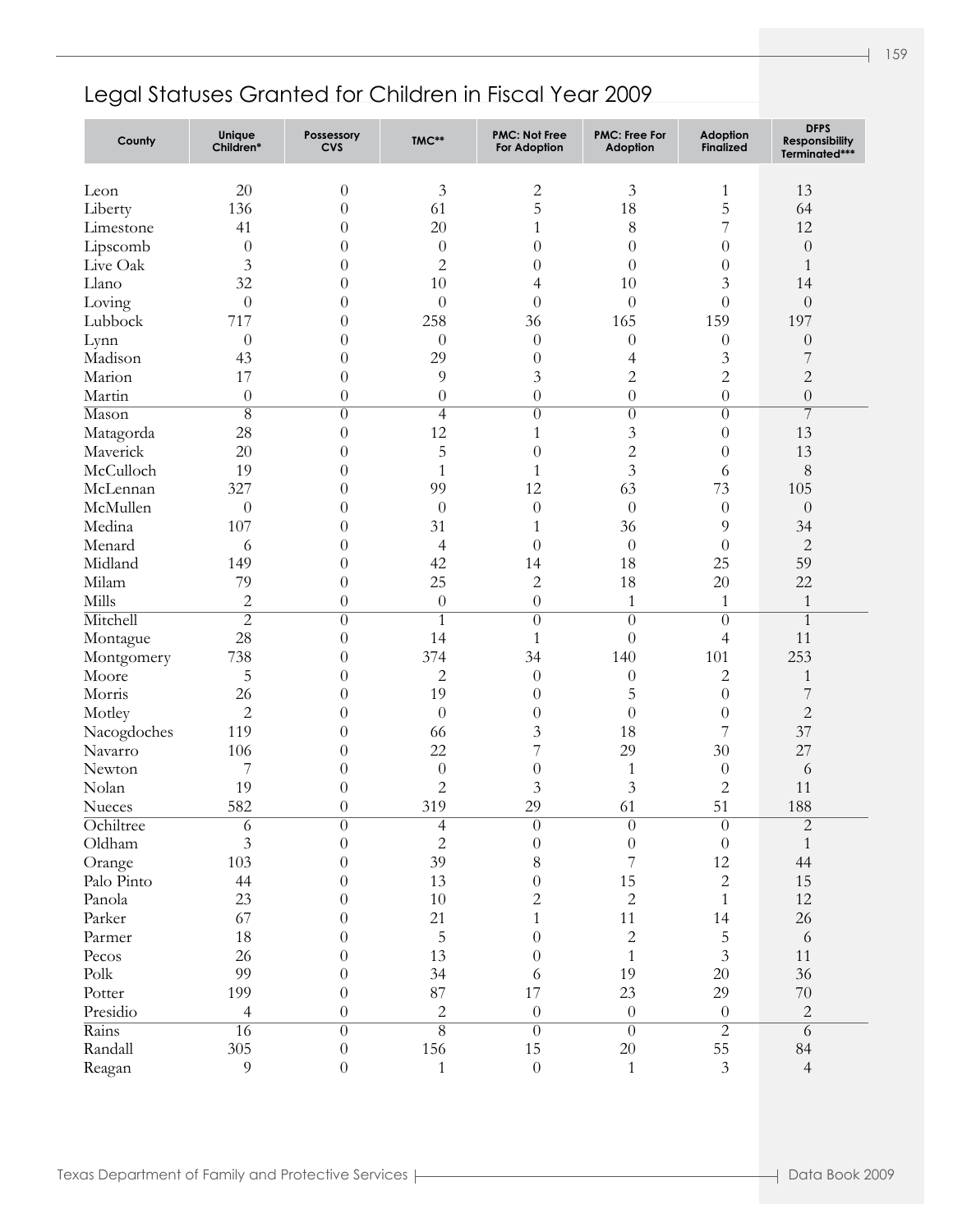| County        | Unique<br>Children*      | Possessory<br><b>CVS</b> | TMC**            | <b>PMC: Not Free</b><br>For Adoption | <b>PMC: Free For</b><br><b>Adoption</b> | Adoption<br><b>Finalized</b> | <b>DFPS</b><br>Responsibility<br>Terminated*** |
|---------------|--------------------------|--------------------------|------------------|--------------------------------------|-----------------------------------------|------------------------------|------------------------------------------------|
|               |                          |                          |                  |                                      |                                         |                              |                                                |
| Real          | 3                        | $\boldsymbol{0}$         | $\theta$         | $\boldsymbol{0}$                     | 1                                       | $\theta$                     | $\overline{c}$                                 |
| Red River     | 19                       | $\boldsymbol{0}$         | 11               | $\boldsymbol{0}$                     | $\overline{0}$                          | $\theta$                     | 13                                             |
| Reeves        | 19                       | $\boldsymbol{0}$         | 8                | 3                                    | 5                                       | $\theta$                     | 6                                              |
| Refugio       | 2                        | $\theta$                 | 2                | $\theta$                             | $\overline{0}$                          | $\theta$                     | $\theta$                                       |
| Roberts       | $\overline{0}$           | $\theta$                 | $\boldsymbol{0}$ | $\theta$                             | $\theta$                                | $\theta$                     | $\boldsymbol{0}$                               |
| Robertson     | 26                       | $\theta$                 | 3                | 3                                    | 7                                       | $\,8\,$                      | 5                                              |
| Rockwall      | 40                       | $\theta$                 | 15               | 3                                    | 4                                       | 3                            | 19                                             |
| Runnels       | 26                       | $\theta$                 | 11               | 4                                    | 3                                       | $\overline{c}$               | 9                                              |
| Rusk          | 52                       | $\theta$                 | 29               | 9                                    | 8                                       | 6                            | 13                                             |
| Sabine        | 3                        | $\theta$                 | $\boldsymbol{0}$ | $\boldsymbol{0}$                     | $\mathbf{1}$                            | $\theta$                     | 2                                              |
| San Augustine | $\overline{4}$           | $\theta$                 | $\overline{1}$   | $\theta$                             | $\overline{0}$                          | $\theta$                     | 4                                              |
| San Jacinto   | 57                       | $\theta$                 | 29               | 3                                    | 5                                       | 7                            | 19                                             |
| San Patricio  | 60                       | $\theta$                 | 23               | $\mathbf{1}$                         | 6                                       | 16                           | 26                                             |
| San Saba      | 9                        | $\theta$                 | $\theta$         | $\theta$                             | $\theta$                                | 7                            | 2                                              |
| Schleicher    | 9                        | $\boldsymbol{0}$         | $\boldsymbol{0}$ | $\theta$                             | 1                                       | $\mathfrak{Z}$               | 5                                              |
| Scurry        | 21                       | $\boldsymbol{0}$         | 5                | $\theta$                             | 5                                       | 6                            | 8                                              |
| Shackelford   | $\overline{2}$           | $\theta$                 | $\mathbf{1}$     | 0                                    | $\overline{0}$                          | $\mathbf{1}$                 | $\boldsymbol{0}$                               |
| Shelby        | 33                       | $\theta$                 | 16               | 4                                    | $\theta$                                | 5                            | 9                                              |
| Sherman       | 4                        | $\theta$                 | $\mathbf{1}$     | $\theta$                             | $\theta$                                | 3                            | $\boldsymbol{0}$                               |
| Smith         | 267                      | $\theta$                 | 127              | 21                                   | 49                                      | 16                           | 90                                             |
| Somervell     | 4                        | $\theta$                 | $\overline{c}$   | $\theta$                             | $\overline{2}$                          | $\theta$                     | $\theta$                                       |
| Starr         | 57                       | $\theta$                 | 37               | 5                                    | $\theta$                                | $\mathbf{1}$                 | 25                                             |
| Stephens      | 20                       | $\theta$                 | 13               | $\theta$                             | $\mathbf{1}$                            | $\mathbf{1}$                 | 6                                              |
| Sterling      | $\theta$                 | $\theta$                 | $\theta$         | $\theta$                             | $\theta$                                | $\theta$                     | $\boldsymbol{0}$                               |
| Stonewall     | $\theta$                 | $\overline{0}$           | $\overline{0}$   | $\theta$                             | $\overline{0}$                          | $\overline{0}$               | $\theta$                                       |
| Sutton        | 6                        | $\theta$                 | 2                | $\theta$                             | $\theta$                                | $\overline{c}$               | $\overline{c}$                                 |
| Swisher       | 3                        | $\theta$                 | $\theta$         | $\mathbf{1}$                         | $\mathbf{1}$                            | $\overline{0}$               | $\mathbf{1}$                                   |
| Tarrant       | 1,471                    | 25                       | 596              | 80                                   | 237                                     | 282                          | 430                                            |
| Taylor        | 186                      | $\theta$                 | 89               | 7                                    | 31                                      | 21                           | 59                                             |
| Terrell       | $\mathfrak{Z}$           | $\theta$                 | $\mathfrak{Z}$   | $\theta$                             | $\boldsymbol{0}$                        | $\theta$                     | $\boldsymbol{0}$                               |
| Terry         | 25                       | $\theta$                 | 10               | $\theta$                             | 4                                       | 5                            | 7                                              |
| Throckmorton  | $\theta$                 | $\theta$                 | $\theta$         | $\theta$                             | $\boldsymbol{0}$                        | $\theta$                     | $\theta$                                       |
| Titus         | 89                       | $\theta$                 | 54               | $\overline{2}$                       | 10                                      | $\mathbf{1}$                 | 30                                             |
| Tom Green     | 259                      | $\overline{0}$           | 96               | 10                                   | 59                                      | 51                           | 52                                             |
| Travis        | 985                      | $\overline{0}$           | 372              | 32                                   | 187                                     | 254                          | 277                                            |
| Trinity       | 27                       | $\boldsymbol{0}$         | 15               | $\boldsymbol{0}$                     | 3                                       | $\mathfrak{Z}$               | 8                                              |
| Tyler         | $\overline{13}$          | $\overline{0}$           | 6                | $\overline{1}$                       | $\overline{1}$                          | $\overline{0}$               | $\overline{6}$                                 |
| Upshur        | 93                       | $\theta$                 | 62               | $\mathfrak{Z}$                       | 11                                      | $\mathfrak{Z}$               | 39                                             |
| Upton         | $\overline{\phantom{a}}$ | $\boldsymbol{0}$         | $\boldsymbol{0}$ | $\overline{2}$                       | $\boldsymbol{0}$                        | $\theta$                     | 5                                              |
| Uvalde        | 52                       | 1                        | 15               | $\boldsymbol{0}$                     | $\overline{7}$                          | 14                           | $17\,$                                         |
| Val Verde     | 32                       | $\theta$                 | 22               | 1                                    | $\mathfrak{Z}$                          | $\mathbf{1}$                 | $\,8\,$                                        |
| Van Zandt     | 128                      | $\theta$                 | 69               | $\mathfrak{Z}$                       | 18                                      | 19                           | 32                                             |
| Victoria      | 136                      | $\theta$                 | 31               | 23                                   | 35                                      | 30                           | 28                                             |
| Walker        | 56                       | $\theta$                 | 31               | $\mathbf{1}$                         | $\overline{4}$                          | $\overline{4}$               | 29                                             |
| Waller        | 57                       | $\theta$                 | $30\,$           | $\overline{\mathcal{A}}$             | 5                                       | 17                           | 6                                              |
| Ward          | 13                       | $\boldsymbol{0}$         | $10\,$           | $\boldsymbol{0}$                     | $\overline{c}$                          | $\boldsymbol{0}$             | $\overline{c}$                                 |
| Washington    | $\overline{15}$          | $\overline{0}$           | $\overline{4}$   | $\overline{1}$                       | $\overline{\overline{3}}$               | $\overline{3}$               | $\overline{5}$                                 |
| Webb          | 338                      | $\boldsymbol{0}$         | 111              | 27                                   | 74                                      | 15                           | 143                                            |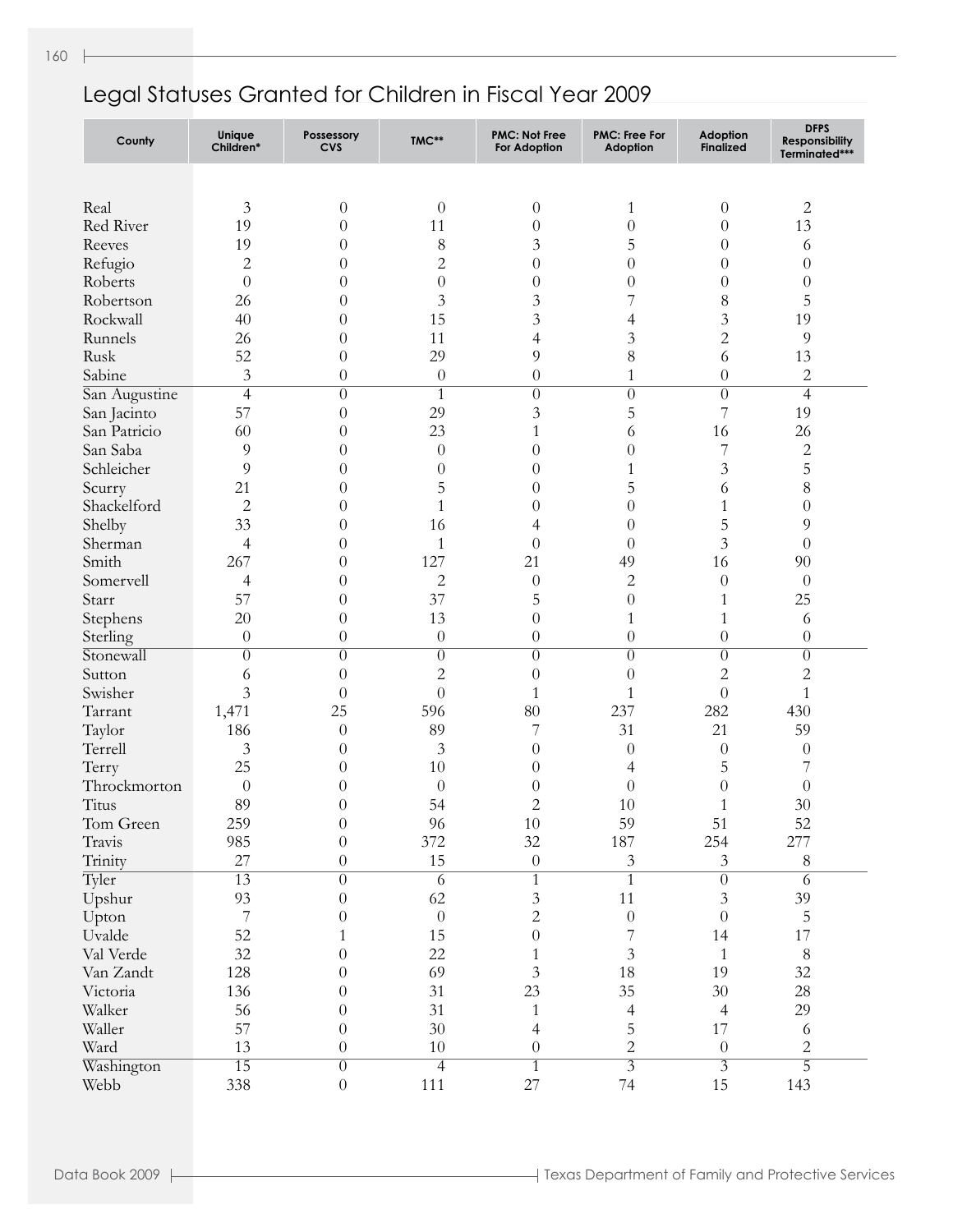| County       | Unique<br>Children* | Possessory<br><b>CVS</b> | TMC**    | <b>PMC: Not Free</b><br><b>For Adoption</b> | <b>PMC: Free For</b><br>Adoption | Adoption<br><b>Finalized</b> | <b>DFPS</b><br><b>Responsibility</b><br>Terminated*** |
|--------------|---------------------|--------------------------|----------|---------------------------------------------|----------------------------------|------------------------------|-------------------------------------------------------|
|              |                     |                          |          |                                             |                                  |                              |                                                       |
| Wharton      | 33                  | $\theta$                 | 24       | $\Omega$                                    | 2                                | 2                            |                                                       |
| Wheeler      | 6                   | $\left($                 |          | 0                                           | 2                                |                              | 3                                                     |
| Wichita      | 207                 | $\Omega$                 | 77       | 15                                          | 24                               | 32                           | 87                                                    |
| Wilbarger    | 23                  | $\left( \right)$         | 2        | 2                                           | 4                                | 9                            | 9                                                     |
| Willacy      | 74                  | $\Omega$                 | 15       | 27                                          | 3                                | $\overline{c}$               | 34                                                    |
| Williamson   | 415                 | 0                        | 182      | 15                                          | 91                               | 38                           | 123                                                   |
| Wilson       | 10                  | $\left($                 | 6        | 0                                           |                                  |                              | 4                                                     |
| Winkler      | 14                  | $\left($                 | 0        | $\left( \right)$                            |                                  |                              |                                                       |
| Wise         | 50                  | $\left($                 | 20       | 3                                           | 3                                | 0                            | 19                                                    |
| Wood         | 105                 | $\theta$                 | 47       | 5                                           | 17                               | 4                            | 40                                                    |
| Yoakum       | 16                  | $\theta$                 | $\Omega$ | 7                                           | 2                                | 5                            | $\overline{2}$                                        |
| Young        | 22                  | $\theta$                 |          |                                             | 0                                |                              | 15                                                    |
| Zapata       | 38                  | $\left($                 | 13       | 0                                           |                                  |                              | 18                                                    |
| Zavala       | 37                  | $\Omega$                 | 8        | 0                                           | O                                |                              | 17                                                    |
| Out of State | 86                  | $\theta$                 | 3        |                                             | 0                                | $()$ ****                    |                                                       |
| State TotaL  | 30,346              | $\overline{65}$          | 12,636   | 1,506                                       | 5,003                            | 4,859                        | 9,896                                                 |
|              |                     |                          |          |                                             |                                  |                              |                                                       |

*\* Counts unique children in county of last legal status event recorded during the fiscal year.*

*\*\* Includes care, custody and control.*

*\*\*\* Includes conservatorship not obtained* 

*\*\*\*\* Out of the 4,859 children adopted during FY09, 364 were placed out of state but were counted by the last legal status county.*

*Note: CVS is conservatorship* 

 *TMC is temporary managing conservatorship* 

 *PMC is permanent managing conservatorship.*

*This table addresses Texas Family Code §261.004, Subsection (b) (12).*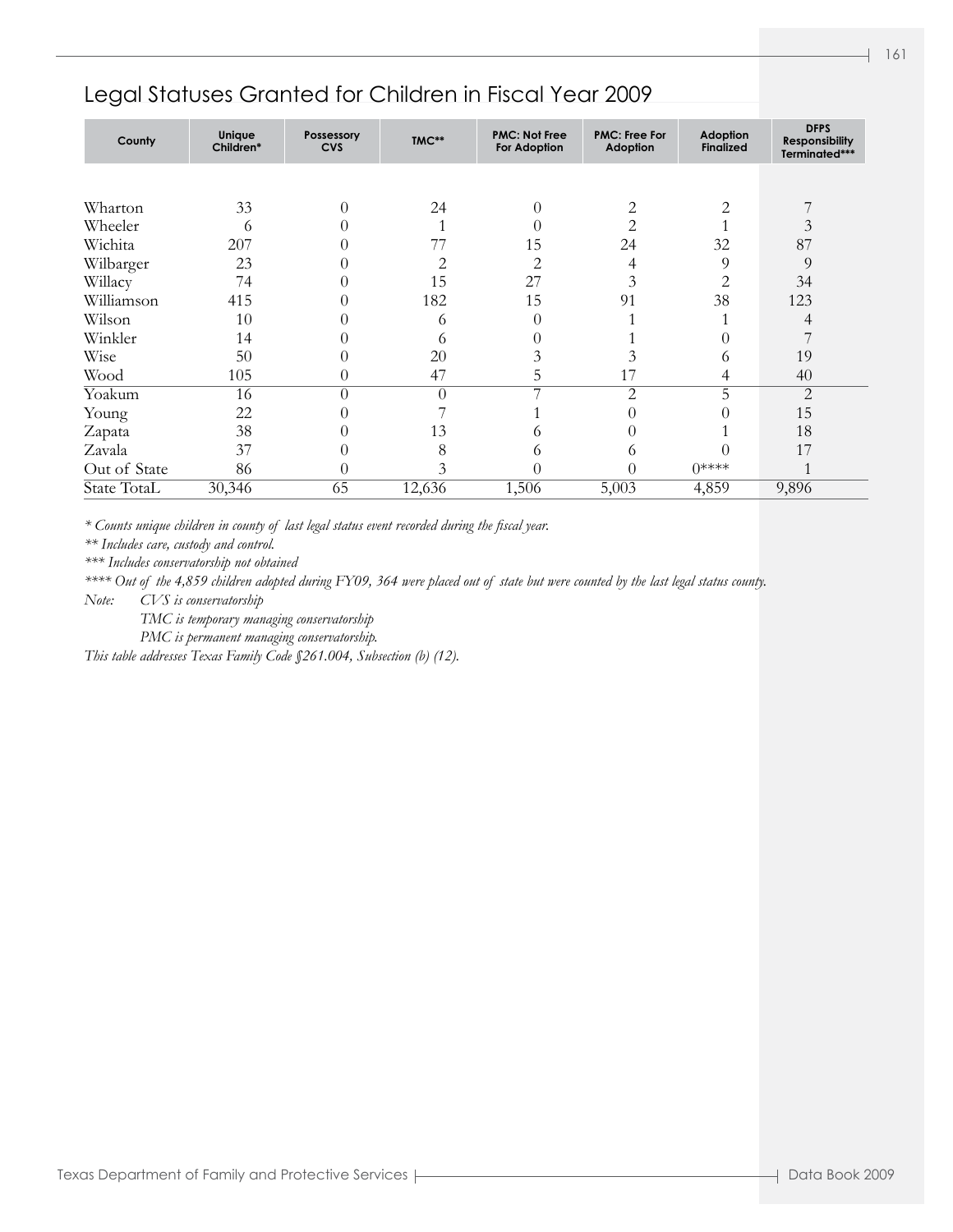## Foster Care Expenditures

| County          | <b>Paid Foster</b><br><b>Care Clients</b> | <b>Foster Care</b><br><b>Expenditures*</b> | County     | <b>Paid Foster</b><br><b>Care Clients</b> | <b>Foster Care</b><br><b>Expenditures*</b> |
|-----------------|-------------------------------------------|--------------------------------------------|------------|-------------------------------------------|--------------------------------------------|
|                 |                                           |                                            |            |                                           |                                            |
| Anderson        | 96                                        | \$1,081,189.13                             | Concho     | $8\,$                                     | \$126,344.96                               |
| Andrews         | 11                                        | 115,817.40                                 | Cooke      | 47                                        | 534,898.39                                 |
| Angelina        | 82                                        | 983,810.87                                 | Coryell    | 97                                        | 1,041,634.92                               |
| Aransas         | 45                                        | 441,599.00                                 | Cottle     | 3                                         | 52,020.43                                  |
| Archer          | $\sqrt{2}$                                | 7,860.28                                   | Crane      | 1                                         | 7,182.40                                   |
| Armstrong       | $\theta$                                  | $\overline{0}$                             | Crockett   | 9                                         | 159,597.71                                 |
| Atascosa        | 82                                        | 1,088,317.12                               | Crosby     | 24                                        | 291,601.86                                 |
| Austin          | 10                                        | 138,785.70                                 | Culberson  | 4                                         | 45,343.25                                  |
| Bailey          | 31                                        | 262,599.33                                 | Dallam     | 13                                        | 164,299.07                                 |
| Bandera         | 37                                        | 458,230.60                                 | Dallas     | 1,957                                     | 26,592,187.41                              |
| Bastrop         | 123                                       | 1,722,562.87                               | Dawson     | 10                                        | 232,239.94                                 |
| Baylor          | 7                                         | 39,478.62                                  | Deaf Smith | 34                                        | 431,041.29                                 |
| Bee             | $\overline{56}$                           | 599,759.67                                 | Delta      | $\overline{16}$                           | 144,912.93                                 |
| Bell            | 516                                       | 5,354,868.19                               | Denton     | 281                                       | 2,989,814.05                               |
| Bexar           | 3,182                                     | 43,066,746.17                              | De Witt    | 26                                        | 567,129.23                                 |
| Blanco          | 5                                         | 82,983.48                                  | Dickens    | 7                                         | 156,274.76                                 |
| Borden          | $\theta$                                  | $\left( \right)$                           | Dimmit     | 44                                        | 532,210.16                                 |
| Bosque          | 10                                        | 98,882.35                                  | Donley     | 7                                         | 134,909.32                                 |
| Bowie           | 130                                       | 1,619,167.61                               | Duval      | 20                                        | 277,553.94                                 |
| Brazoria        | 233                                       | 3,313,002.24                               | Eastland   | 27                                        | 289,787.77                                 |
| <b>Brazos</b>   | 134                                       | 1,708,635.24                               | Ector      | 205                                       | 3,309,194.37                               |
| <b>Brewster</b> | 7                                         | 144,422.11                                 | Edwards    | $\theta$                                  | $\theta$                                   |
| Briscoe         | $\mathbf{1}$                              | 12,086.74                                  | Ellis      | 117                                       | 1,153,943.40                               |
| <b>Brooks</b>   | $\overline{33}$                           | 609,318.32                                 | El Paso    | $\overline{513}$                          | 6,587,386.54                               |
| Brown           | 118                                       | 1,567,866.91                               | Erath      | 35                                        | 494,175.14                                 |
| Burleson        | 15                                        | 215,898.07                                 | Falls      | 10                                        | 243,563.85                                 |
| Burnet          | 65                                        | 899,842.10                                 | Fannin     | 58                                        | 662,985.55                                 |
| Caldwell        | 93                                        | 1,453,678.44                               | Fayette    | 33                                        | 575,724.58                                 |
| Calhoun         | 11                                        | 286,942.42                                 | Fisher     | $8\,$                                     | 68,419.26                                  |
| Callahan        | 15                                        | 179,309.20                                 | Floyd      | 17                                        | 338,105.85                                 |
| Cameron         | 457                                       | 5,101,569.80                               | Foard      | 1                                         | 1,890.91                                   |
| Camp            | 28                                        | 304,833.97                                 | Fort Bend  | 178                                       | 2,044,230.87                               |
| Carson          | $8\,$                                     | 111,351.09                                 | Franklin   | 7                                         | 61,838.47                                  |
| Cass            | 39                                        | 486,283.38                                 | Freestone  | 20                                        | 339,462.83                                 |
| Castro          | 17                                        | 223,543.45                                 | Frio       | 42                                        | 502,509.46                                 |
| Chambers        | $\overline{22}$                           | 256,626.75                                 | Gaines     | 7                                         | 116,388.56                                 |
| Cherokee        | 60                                        | 583,666.51                                 | Galveston  | 181                                       | 1,973,193.29                               |
| Childress       | 17                                        |                                            | Garza      | 6                                         | 97,853.32                                  |
|                 | 15                                        | 271,417.70                                 |            |                                           |                                            |
| Clay            |                                           | 275,796.68                                 | Gillespie  | 22                                        | 210,525.47                                 |
| Cochran         | 6                                         | 84,309.11                                  | Glasscock  | $\theta$                                  | $\theta$                                   |
| Coke            | 1                                         | 38.59                                      | Goliad     | 4                                         | 103,558.70                                 |
| Coleman         | 41                                        | 544,117.54                                 | Gonzales   | 28                                        | 353,889.11                                 |
| Collin          | 325                                       | 4,132,460.34                               | Gray       | 62                                        | 827, 233.57                                |
| Collingsworth   | 3                                         | 23,369.60                                  | Grayson    | 141                                       | 1,793,031.44                               |
| Colorado        | 14                                        | 204,769.30                                 | Gregg      | 221                                       | 3,032,635.30                               |
| Comal           | 77                                        | 818,876.68                                 | Grimes     | 41                                        | 473,505.64                                 |
| Comanche        | 15                                        | \$245,905.29                               | Guadalupe  | 57                                        | \$700,599.11                               |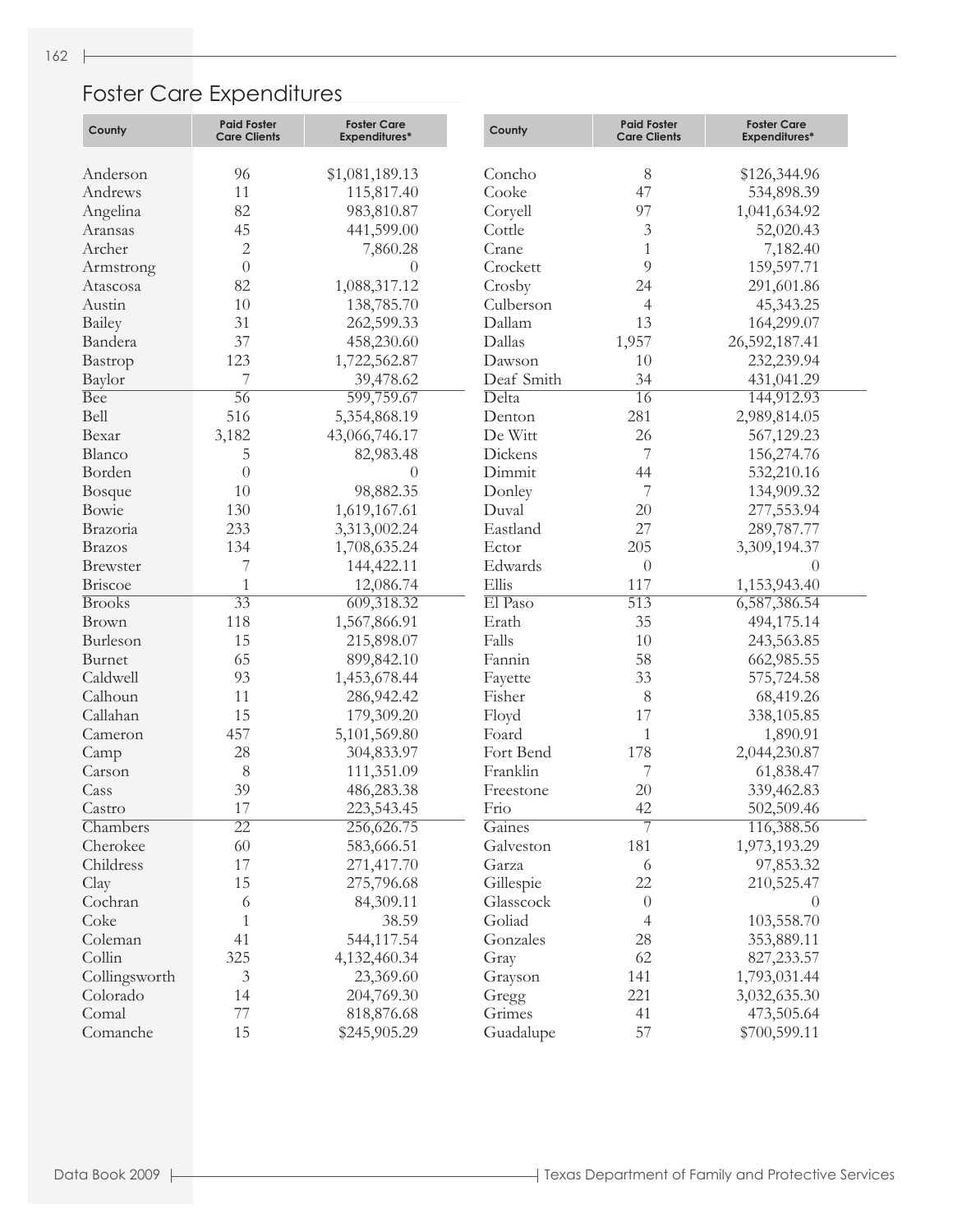## Foster Care Expenditures

| County       | <b>Paid Foster</b><br><b>Care Clients</b> | <b>Foster Care</b><br><b>Expenditures*</b> | County               | <b>Paid Foster</b><br><b>Care Clients</b> | <b>Foster Care</b><br><b>Expenditures*</b> |
|--------------|-------------------------------------------|--------------------------------------------|----------------------|-------------------------------------------|--------------------------------------------|
|              |                                           |                                            |                      |                                           |                                            |
| Hale         | 119                                       | \$1,647,408.06                             | La Salle             | 13                                        | \$105,836.64                               |
| Hall         | 10                                        | 218,491.76                                 | Lavaca               | 6                                         | 89,580.06                                  |
| Hamilton     | 16                                        | 158,086.69                                 | Lee                  | 29                                        | 217,466.50                                 |
| Hansford     | 1                                         | 13,596.95                                  | Leon                 | 22                                        | 346,607.75                                 |
| Hardeman     | 5                                         | 50,775.50                                  | Liberty              | 97                                        | 1,448,137.77                               |
| Hardin       | 48                                        | 727,637.40                                 | Limestone            | 34                                        | 380,545.50                                 |
| Harris       | 3,994                                     | 50,914,926.04                              | Lipscomb             | 1                                         | 14,816.42                                  |
| Harrison     | 79                                        | 1,119,946.17                               | Live Oak             | $\overline{3}$                            | 24,065.62                                  |
| Hartley      | 1                                         | 14,085.35                                  | Llano                | 42                                        | 607,355.80                                 |
| Haskell      | 4                                         | 34,927.77                                  | Loving               | $\theta$                                  | $\Omega$                                   |
| Hays         | 86                                        | 883, 643. 15                               | Lubbock              | 660                                       | 9,095,815.58                               |
| Hemphill     | $\mathbf{1}$                              | 7,116.74                                   | Lynn                 | 7                                         | 123,832.44                                 |
| Henderson    | 161                                       | 1,940,613.03                               | Madison              | $\overline{40}$                           | 351,485.89                                 |
| Hidalgo      | 547                                       | 5,580,821.11                               | Marion               | 15                                        | 206,914.12                                 |
| Hill         | 52                                        | 734,631.73                                 | Martin               | $\theta$                                  | $\theta$                                   |
| Hockley      | 67                                        | 927,958.84                                 | Mason                | 8                                         | 44,547.61                                  |
| Hood         | 40                                        | 552,841.28                                 | Matagorda            | 15                                        | 164,831.87                                 |
| Hopkins      | 56                                        | 734,979.97                                 | Maverick             | 31                                        | 505,932.70                                 |
| Houston      | 23                                        | 343,273.95                                 | McCulloch            | 13                                        | 218,381.82                                 |
| Howard       | 76                                        | 1,085,017.91                               | McLennan             | 274                                       | 3,961,453.53                               |
| Hudspeth     | $\overline{4}$                            | 71,773.89                                  | McMullen             | $\theta$                                  | $\Omega$                                   |
| Hunt         | 153                                       | 1,305,929.01                               | Medina               | 79                                        | 895,631.32                                 |
| Hutchinson   | 48                                        | 594,128.40                                 | Menard               | 7                                         | 127,437.66                                 |
| <b>Irion</b> | 1                                         | 25,630.30                                  | Midland              | 103                                       | 1,658,938.76                               |
| Jack         | 6                                         | 159,615.50                                 | Milam                | 49                                        | 571,049.34                                 |
| Jackson      | 15                                        | 133,312.04                                 | Mills                | 4                                         | 90,027.14                                  |
| Jasper       | 37                                        | 338,459.77                                 | Mitchell             | 1                                         | 1,620.78                                   |
| Jeff Davis   | $\theta$                                  | $\Omega$                                   | Montague             | 22                                        | 308,696.47                                 |
| Jefferson    | 198                                       | 2,048,101.66                               | Montgomery           | 438                                       | 4,832,025.37                               |
| Jim Hogg     | $8\,$                                     | 48,807.69                                  | Moore                | 7                                         | 59,279.69                                  |
| Jim Wells    | 75                                        | 567,136.17                                 | Morris               | 17                                        | 179,522.98                                 |
| Johnson      | 229                                       | 2,902,685.39                               | Motley               | 1                                         | 32,019.98                                  |
| Jones        | 17                                        | 257,118.57                                 | Nacogdoches          | 108                                       | 1,021,511.96                               |
| Karnes       | 19                                        | 343,081.18                                 | Navarro              | 129                                       | 2,129,747.55                               |
| Kaufman      | 76                                        | 938,645.25                                 | Newton               | $11\,$                                    | 165,680.83                                 |
| Kendall      | $\overline{12}$                           | 134,130.31                                 | Nolan                | $\overline{21}$                           | 382,428.72                                 |
| Kenedy       | $\overline{c}$                            | 771.80                                     | Nueces               | 546                                       | 5,555,218.33                               |
| Kent         | $\theta$                                  | $\theta$                                   | Ochiltree            | 9                                         | 207,885.96                                 |
| Kerr         | 141                                       | 1,815,557.47                               | Oldham               | 3                                         | 94,201.69                                  |
| Kimble       | 13                                        | 178,360.89                                 |                      | 99                                        | 1,118,649.28                               |
| King         |                                           | $\theta$                                   | Orange<br>Palo Pinto | 45                                        |                                            |
|              | $\theta$                                  | 1,659.37                                   |                      |                                           | 557,303.59                                 |
| Kinney       | 1                                         |                                            | Panola               | 18                                        | 193,765.58                                 |
| Kleberg      | 84                                        | 667,919.20                                 | Parker               | 66                                        | 967,512.07                                 |
| Knox         | 8                                         | 125,529.76                                 | Parmer               | 28                                        | 405,273.08                                 |
| Lamar        | 51                                        | 575,470.22                                 | Pecos                | 32                                        | 382,235.49                                 |
| Lamb         | 53                                        | 812,530.54                                 | Polk                 | $72\,$                                    | 1,003,217.22                               |
| Lampasas     | 52                                        | \$819,369.15                               | Potter               | 249                                       | \$4,158,926.12                             |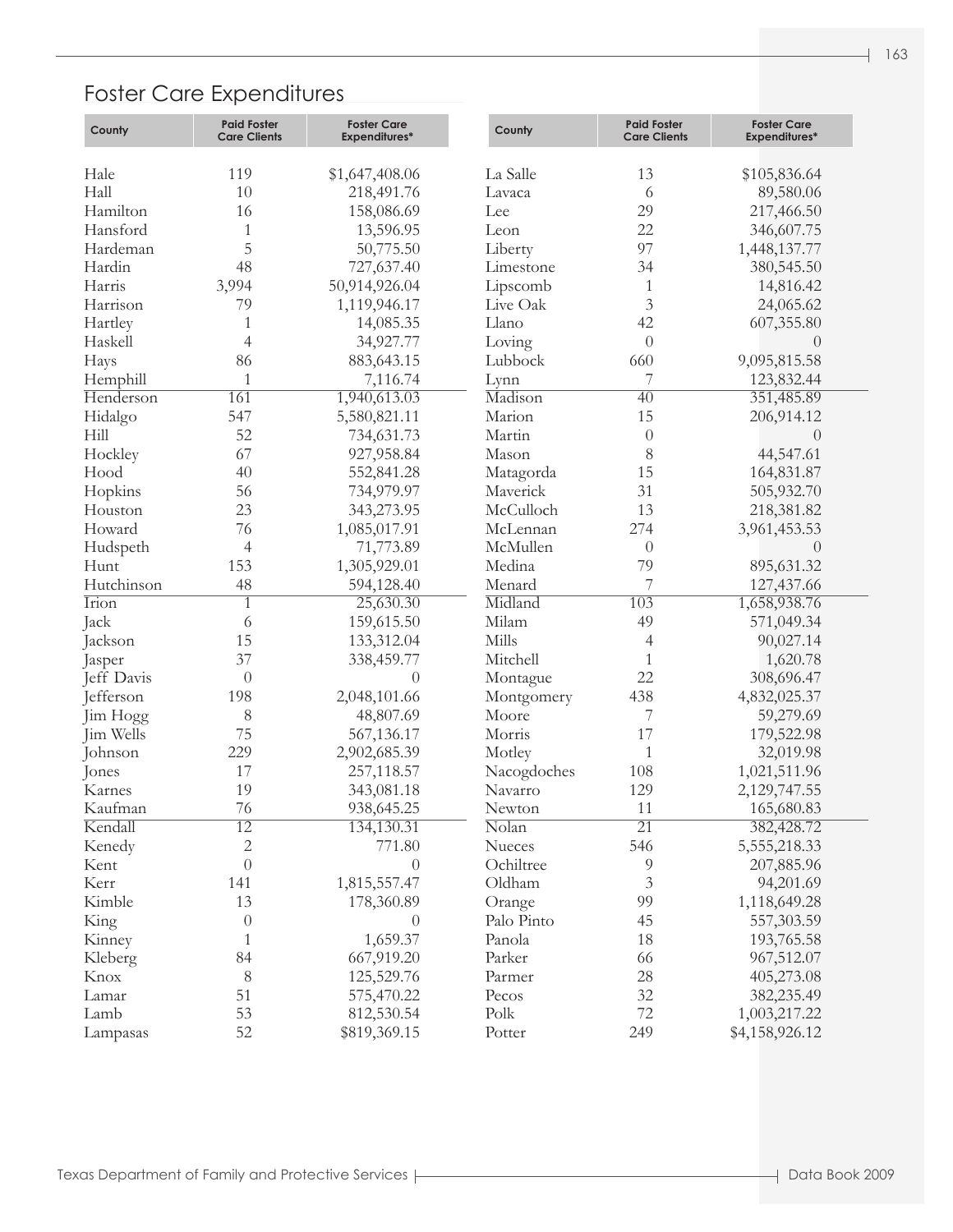## Foster Care Expenditures

| County        | <b>Paid Foster</b><br><b>Care Clients</b> | <b>Foster Care</b><br><b>Expenditures*</b> | County                      | <b>Paid Foster</b><br><b>Care Clients</b> | <b>Foster Care</b><br><b>Expenditures*</b> |
|---------------|-------------------------------------------|--------------------------------------------|-----------------------------|-------------------------------------------|--------------------------------------------|
|               |                                           |                                            |                             |                                           |                                            |
| Presidio      | $\mathfrak{Z}$                            | \$13,276.74                                | Throckmorton                | 1                                         | \$7,825.60                                 |
| Rains         | 13                                        | 240,712.97                                 | Titus                       | 54                                        | 581,084.59                                 |
| Randall       | 268                                       | 3,761,334.88                               | Tom Green                   | 280                                       | 3,784,065.84                               |
| Reagan        | 6                                         | 14,900.25                                  | Travis                      | 843                                       | 11,775,677.99                              |
| Real          | 5                                         | 128,329.73                                 | Trinity                     | 32                                        | \$298,564.62                               |
| Red River     | 17                                        | 230,322.04                                 | Tyler                       | 13                                        | 171,739.27                                 |
| Reeves        | $8\,$                                     | 94,870.07                                  | Upshur                      | 57                                        | 379,539.97                                 |
| Refugio       | $\overline{2}$                            | 2,172.15                                   | Upton                       | 6                                         | 105,460.57                                 |
| Roberts       | $\overline{0}$                            | $\left($                                   | Uvalde                      | 39                                        | 831,269.90                                 |
| Robertson     | 11                                        | 195,767.51                                 | Val Verde                   | 31                                        | 499,372.11                                 |
| Rockwall      | 20                                        | 290,140.46                                 | Van Zandt                   | 93                                        | 723,558.84                                 |
| Runnels       | $\overline{23}$                           | 300, 347.51                                | Victoria                    | 153                                       | 2,203,655.31                               |
| Rusk          | 35                                        | 416,861.67                                 | Walker                      | 57                                        | 809,801.00                                 |
| Sabine        | $\mathfrak{Z}$                            | 60,290.11                                  | Waller                      | 30                                        | 321,515.34                                 |
| San Augustine | $\mathbf{1}$                              | 1,136.32                                   | Ward                        | 13                                        | 137,852.77                                 |
| San Jacinto   | 50                                        | 739,984.29                                 | Washington                  | 24                                        | 283,721.73                                 |
| San Patricio  | 50                                        | 705,190.17                                 | Webb                        | 388                                       | 4,815,257.06                               |
| San Saba      | 14                                        | 328,923.38                                 | Wharton                     | 20                                        | 123,899.38                                 |
| Schleicher    | $\overline{2}$                            | 26,011.02                                  | Wheeler                     | 12                                        | 184,217.46                                 |
| Scurry        | 19                                        | 189,456.76                                 | Wichita                     | 220                                       | 2,828,594.11                               |
| Shackelford   | $\overline{0}$                            | $\theta$                                   | Wilbarger                   | 21                                        | 332,130.07                                 |
| Shelby        | 37                                        | 452,592.86                                 | Willacy                     | 79                                        | 1,039,323.61                               |
| Sherman       | $\overline{2}$                            | 65,655.09                                  | Williamson                  | 377                                       | 4,704,688.43                               |
| Smith         | 223                                       | 2,941,829.76                               | Wilson                      | 10                                        | 127,996.66                                 |
| Somervell     | $\overline{4}$                            | 30,719.98                                  | Winkler                     | 5                                         | 100,599.26                                 |
| Starr         | 80                                        | 929,420.53                                 | Wise                        | 42                                        | 549,590.15                                 |
| Stephens      | 17                                        | 113,999.35                                 | Wood                        | 70                                        | 893,958.82                                 |
| Sterling      | $\theta$                                  | $\Omega$                                   | Yoakum                      | 19                                        | 165,623.61                                 |
| Stonewall     | $\theta$                                  | $\left( \right)$                           | Young                       | 18                                        | 153,721.90                                 |
| Sutton        | $\overline{2}$                            | 7,199.20                                   | Zapata                      | 46                                        | 476,122.47                                 |
| Swisher       | 24                                        | 398,424.34                                 | Zavala                      | 29                                        | 494,783.29                                 |
| Tarrant       | 1,520                                     | 18,840,832.13                              | Unknown                     | 7                                         | 40,482.99                                  |
| Taylor        | 171                                       | 2,255,434.09                               | State Total                 | 26,858                                    | \$343,704,261.73                           |
| Terrell       | $\theta$                                  | $\Omega$                                   |                             |                                           |                                            |
| Terry         | 32                                        | \$359,089.80                               | Unduplicated Total Clients: |                                           | 26,799                                     |

*Data as of 11/7/2009 \* Actual dollars, does not include completion factors, delayed billings or manual payments. Note: 59 clients received foster care in more than one county.*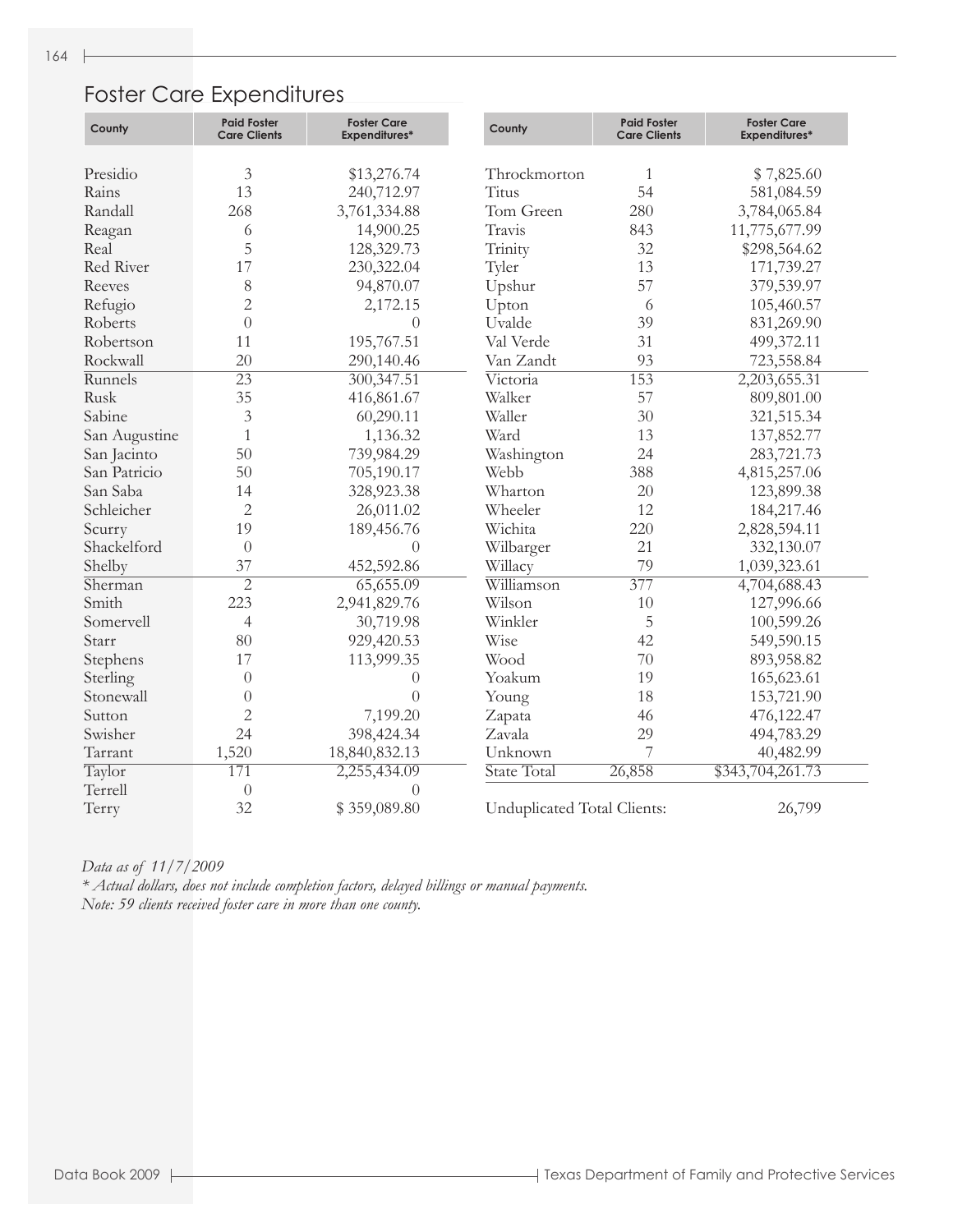## DFPS Foster and Adoptive Homes

| County                     | <b>Foster Homes</b> | Foster/<br><b>Adoptive</b><br>Homes* | <b>Adoptive</b><br>Homes** | County             | <b>Foster Homes</b> | Foster/<br><b>Adoptive</b><br>Homes* | <b>Adoptive</b><br>Homes** |
|----------------------------|---------------------|--------------------------------------|----------------------------|--------------------|---------------------|--------------------------------------|----------------------------|
| Anderson                   | $\theta$            | 3                                    | 4                          | Concho             | $\boldsymbol{0}$    | $\theta$                             | 1                          |
| Andrews                    | 0                   | 1                                    | $\theta$                   | Cooke              | $\theta$            | $\theta$                             | $\overline{c}$             |
| Angelina                   |                     |                                      | 2                          | Coryell            | $\theta$            | 11                                   | 3                          |
| Aransas                    |                     |                                      | $\theta$                   | Cottle             | 0                   | $\theta$                             | 0                          |
| Archer                     |                     | 0                                    | $\theta$                   | Crane              | $\Omega$            | $\left( \right)$                     | $\left( \right)$           |
| Armstrong                  | 0                   | 0                                    | $\theta$                   | Crockett           | $\Omega$            | 0                                    |                            |
| Atascosa                   | 0                   | $\overline{c}$                       | 1                          | Crosby             | $\theta$            | 1                                    |                            |
| Austin                     | 0                   | 1                                    | 3                          | Culberson          | $\theta$            | 0                                    |                            |
| Bailey                     | 0                   | $\overline{c}$                       | $\theta$                   | Dallam             | $\left( \right)$    | $\overline{2}$                       |                            |
| Bandera                    | 0                   | 4                                    | 1                          | Dallas             | 12                  | 109                                  | 58                         |
| Bastrop                    | 1                   | 1                                    | $\overline{7}$             | Dawson             | $\theta$            | $\theta$                             | $\theta$                   |
| Baylor                     | $\theta$            | $\overline{2}$                       | $\theta$                   | Deaf Smith         | $\overline{0}$      | $\overline{3}$                       | $\left( \right)$           |
| Bee                        | $\overline{0}$      | $\overline{0}$                       | 3                          | Delta              | $\overline{0}$      | $\theta$                             | $\left( \right)$           |
| Bell                       | 5                   | 32                                   | 13                         | Denton             | 3                   | 50                                   | 11                         |
| Bexar                      | 14                  | 79                                   | 70                         | De Witt            | $\overline{2}$      | $\theta$                             | 1                          |
| Blanco                     | $\theta$            | $\theta$                             | $\overline{c}$             | Dickens            | $\overline{0}$      | $\left( \right)$                     | $\left( \right)$           |
| Borden                     | 0                   |                                      | $\overline{0}$             | Dimmit             | $\theta$            | 1                                    | $\left( \right)$           |
| Bosque                     | 0                   | $\overline{c}$                       | $\overline{0}$             | Donley             | 0                   | $\theta$                             | $\left( \right)$           |
| Bowie                      | 3                   | 16                                   | 3                          | Duval              | 0                   | $\theta$                             | $\left( \right)$           |
| Brazoria                   | 6                   | 25                                   | 24                         | Eastland           | 1                   | 3                                    | $\left( \right)$           |
| <b>Brazos</b>              | $\overline{c}$      | 3                                    | 11                         | Ector              | $\overline{0}$      | 11                                   |                            |
| <b>Brewster</b>            | $\theta$            | $\overline{0}$                       | $\mathbf{1}$               | Edwards            | 1                   | $\theta$                             | $\theta$                   |
| <b>Briscoe</b>             | $\theta$            | $\left( \right)$                     | $\overline{0}$             | Ellis              | $\mathbf{1}$        | $\overline{11}$                      | 1                          |
| <b>Brooks</b>              | 0                   | $\theta$                             | $\theta$                   | El Paso            | 10                  | 33                                   | 18                         |
| Brown                      | 0                   | 10                                   | $\theta$                   | Erath              | $\overline{0}$      | $\mathfrak{Z}$                       | $\theta$                   |
| Burleson                   | 0                   | $\overline{c}$                       | 2                          | Falls              | 1                   | 1                                    | $\Omega$                   |
| Burnet                     |                     | 1                                    | $\theta$                   | Fannin             | $\overline{c}$      | $\overline{c}$                       | $\left( \right)$           |
| Caldwell                   |                     |                                      | 5                          | Fayette            | $\overline{0}$      | $\overline{2}$                       |                            |
| Calhoun                    | 0                   |                                      | 1                          | Fisher             | $\theta$            | $\theta$                             |                            |
| Callahan                   | $\left( \right)$    | $\overline{c}$                       | 1                          | Floyd              | $\overline{0}$      | $\theta$                             | $\left( \right)$           |
| Cameron                    | 10                  | 9                                    | 6                          | Foard              | $\overline{0}$      | $\theta$                             | $\left( \right)$           |
| Camp                       | $\theta$            | $\overline{c}$                       | $\overline{c}$             | Fort Bend          | 6                   | 32                                   | 31                         |
| $\overline{\text{Carson}}$ |                     |                                      | $\overline{0}$             | Franklin           | $\overline{0}$      | 1                                    | $\overline{0}$             |
| Cass                       | $\theta$            | 8                                    | $\overline{c}$             | Freestone          | $\overline{0}$      | $\overline{0}$                       | $\left( \right)$           |
| Castro                     | 1                   | 11                                   | $\boldsymbol{0}$           | Frio               | $\theta$            | 3                                    |                            |
| Chambers                   | $\theta$            | 5                                    | $\mathbf{1}$               | Gaines             | $\theta$            | $\overline{c}$                       | $\Omega$                   |
| Cherokee                   | 0                   | 4                                    | $\theta$                   | Galveston          | 3                   | 25                                   | 27                         |
| Childress                  |                     |                                      | $\theta$                   | Garza              | 0                   | 1                                    | $\theta$                   |
| Clay                       |                     | 3                                    |                            | Gillespie          | $\theta$            | $\theta$                             | 3                          |
| Cochran                    | $\left( \right)$    | 0                                    | $\theta$                   | Glasscock          | $\theta$            | 0                                    | 0                          |
| Coke                       |                     |                                      | $\theta$                   |                    |                     |                                      |                            |
| Coleman                    | 0<br>$\theta$       | 0<br>$\theta$                        | $\theta$                   | Goliad<br>Gonzales | $\theta$            | 1                                    |                            |
|                            |                     |                                      | $\theta$                   |                    | $\theta$            | $\theta$                             |                            |
| $\overline{\text{Collin}}$ |                     | $\overline{26}$                      | $\overline{15}$            | Gray               | $\mathbf{1}$        |                                      | $\theta$                   |
| Collingsworth              | $\theta$            | $\overline{0}$                       | $\theta$                   | Grayson            | 3                   | 9                                    | $\overline{c}$             |
| Colorado                   | 0                   |                                      | 2                          | Gregg              | 4                   | 6                                    | $\overline{3}$             |
| Comal                      |                     | 10                                   | 3                          | Grimes             | 1                   | $\Omega$                             | $\mathbf{2}$               |
| Comanche                   | $\overline{2}$      | $\mathfrak{Z}$                       | $\boldsymbol{0}$           | Guadalupe          | $\boldsymbol{0}$    | $10\,$                               | $10\,$                     |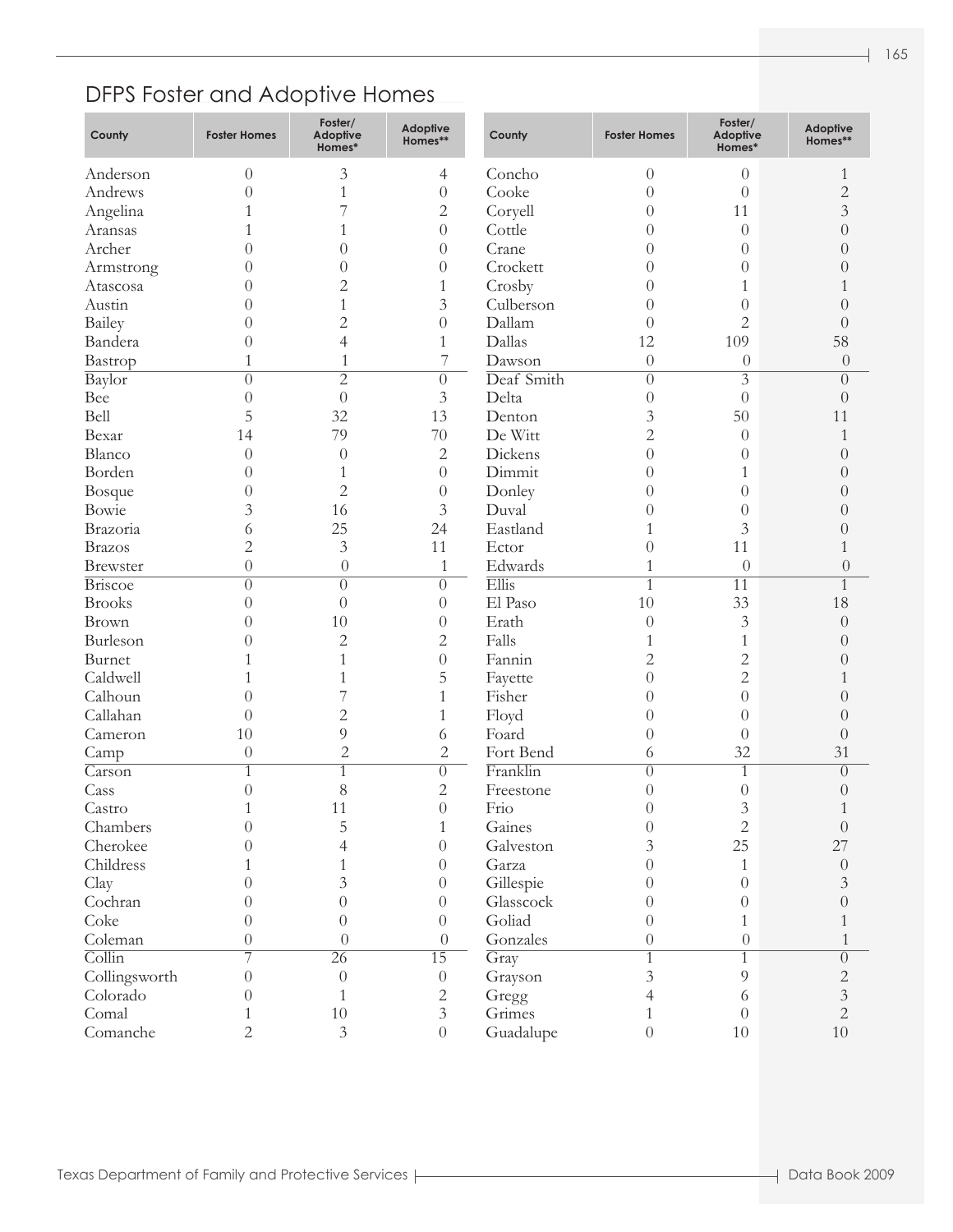## DFPS Foster and Adoptive Homes

| County     | <b>Foster Homes</b> | Foster/<br>Adoptive<br>Homes* | <b>Adoptive</b><br>Homes** | County                | <b>Foster Homes</b> | Foster/<br><b>Adoptive</b><br>Homes* | <b>Adoptive</b><br>Homes** |
|------------|---------------------|-------------------------------|----------------------------|-----------------------|---------------------|--------------------------------------|----------------------------|
| Hale       | $\theta$            | 8                             | 1                          | La Salle              | $\theta$            | 1                                    | $\theta$                   |
| Hall       | $\theta$            | $\overline{0}$                | $\overline{0}$             | Lavaca                | $\overline{0}$      | 3                                    | $\theta$                   |
| Hamilton   | $\overline{0}$      | 1                             | $\theta$                   | Lee                   | $\overline{0}$      | $\theta$                             | 3                          |
| Hansford   | $\overline{0}$      | $\theta$                      | $\theta$                   | Leon                  | $\overline{0}$      | 1                                    | $\mathfrak{Z}$             |
| Hardeman   | $\overline{0}$      |                               | $\overline{0}$             | Liberty               | 4                   | 9                                    | $\overline{3}$             |
| Hardin     | $\theta$            | 4                             | 3                          | Limestone             | $\boldsymbol{0}$    | $\theta$                             | $\theta$                   |
| Harris     | 42                  | 146                           | 199                        | Lipscomb              | $\boldsymbol{0}$    | $\theta$                             | $\Omega$                   |
| Harrison   | 5                   | 5                             | 4                          | Live Oak              | $\boldsymbol{0}$    | $\overline{0}$                       | $\Omega$                   |
| Hartley    | $\overline{0}$      | $\overline{0}$                | $\theta$                   | Llano                 | $\theta$            | 1                                    | $\Omega$                   |
| Haskell    | $\overline{0}$      | $\overline{0}$                | $\theta$                   | Loving                | $\theta$            | $\theta$                             | $\theta$                   |
| Hays       | $\overline{0}$      | 7                             | 11                         | Lubbock               | $\mathfrak{Z}$      | 59                                   |                            |
| Hemphill   | $\overline{0}$      | $\theta$                      | $\theta$                   | Lynn                  | $\overline{0}$      | $\mathbf{1}$                         | $\theta$                   |
| Henderson  | 1                   | 8                             | $\mathfrak{Z}$             | Madison               | $\theta$            | 1                                    | $\overline{2}$             |
| Hidalgo    | 4                   | 14                            | 5                          | Marion                | $\boldsymbol{0}$    | 1                                    | 1                          |
| Hill       | $\overline{0}$      | $\mathbf{1}$                  | $\theta$                   | Martin                | $\overline{0}$      | $\theta$                             | $\Omega$                   |
| Hockley    | $\overline{0}$      | $\overline{2}$                | 2                          | Mason                 | $\theta$            | $\theta$                             | 0                          |
| Hood       | $\overline{0}$      | 1                             | 2                          |                       | $\overline{c}$      | 3                                    | 3                          |
|            | $\overline{0}$      | 3                             | $\overline{0}$             | Matagorda<br>Maverick | $\overline{0}$      | $\overline{2}$                       | 1                          |
| Hopkins    | $\theta$            | $\overline{2}$                |                            | McCulloch             |                     | $\mathbf{1}$                         | 0                          |
| Houston    |                     |                               | 2                          |                       | $\overline{0}$      |                                      |                            |
| Howard     | $\overline{0}$      | $\overline{0}$                | 1                          | McLennan              | 3                   | 20                                   | 6                          |
| Hudspeth   | $\overline{0}$      | $\theta$                      | $\overline{0}$             | McMullen              | $\overline{0}$      | $\theta$                             | 0                          |
| Hunt       | $\theta$            | 12                            | $\theta$                   | Medina                | $\boldsymbol{0}$    | 5                                    | 4                          |
| Hutchinson | 1                   | $\overline{2}$                | $\mathbf{1}$               | Menard                | $\overline{0}$      | $\theta$                             | $\theta$                   |
| Irion      | $\overline{0}$      | $\theta$                      | $\overline{0}$             | Midland               | $\theta$            | 14                                   | 1                          |
| Jack       | $\overline{0}$      | $\overline{c}$                | $\overline{0}$             | Milam                 | $\overline{c}$      | $\theta$                             | 4                          |
| Jackson    | 1                   | 7                             | $\overline{0}$             | Mills                 | $\overline{0}$      | $\theta$                             | 0                          |
| Jasper     | $\overline{c}$      | 4                             | $\overline{c}$             | Mitchell              | $\theta$            | $\theta$                             | 0                          |
| Jeff Davis | $\overline{0}$      | 1                             | 1                          | Montague              | $\theta$            | 5                                    | $\theta$                   |
| Jefferson  | 9                   | 37                            | 17                         | Montgomery            | 3                   | 18                                   | 13                         |
| Jim Hogg   | $\overline{0}$      | $\overline{0}$                | $\theta$                   | Moore                 | $\overline{0}$      | 2                                    | $\theta$                   |
| Jim Wells  | $\theta$            | $\theta$                      | $\overline{0}$             | Morris                | $\boldsymbol{0}$    | $\mathbf{1}$                         | $\left( \right)$           |
| Johnson    | 1                   | 11                            | 10                         | Motley                | $\boldsymbol{0}$    | $\theta$                             | $\left( \right)$           |
| Jones      | 0                   | 3                             | 1                          | Nacogdoches           | 1                   | 6                                    | $\overline{c}$             |
| Karnes     | $\theta$            | $\overline{0}$                | $\overline{0}$             | Navarro               | $\overline{0}$      | $\theta$                             | $\overline{3}$             |
| Kaufman    |                     | 9                             | 3                          | Newton                | $_{0}$              |                                      | 2                          |
| Kendall    | $\theta$            | $\overline{2}$                | $\mathbf{1}$               | Nolan                 | $\theta$            | $\overline{3}$                       | $\theta$                   |
| Kenedy     | $\theta$            | $\theta$                      | $\theta$                   | Nueces                | 5                   | 17                                   | 13                         |
| Kent       | $\theta$            | $\theta$                      | $\theta$                   | Ochiltree             | $\boldsymbol{0}$    | $\boldsymbol{0}$                     | $\theta$                   |
| Kerr       | $\theta$            | 4                             | $\theta$                   | Oldham                | $\boldsymbol{0}$    | $\overline{2}$                       | $\theta$                   |
| Kimble     | $\theta$            | $\theta$                      | $\theta$                   | Orange                | $\overline{2}$      | 14                                   | $\Omega$                   |
| King       | $\theta$            | $\theta$                      | $\theta$                   | Palo Pinto            | $\boldsymbol{0}$    | $\mathbf{1}$                         | $\Omega$                   |
| Kinney     | $\theta$            | $\theta$                      | $\theta$                   | Panola                | $\boldsymbol{0}$    | 1                                    | $\Omega$                   |
| Kleberg    | $\overline{0}$      | $\theta$                      | 3                          | Parker                | $\boldsymbol{0}$    | 4                                    | 3                          |
| Knox       | $\theta$            | $\boldsymbol{0}$              | $\boldsymbol{0}$           | Parmer                | 1                   | 1                                    | 1                          |
| Lamar      | $\mathbf{1}$        | $\overline{\overline{3}}$     | $\overline{0}$             | Pecos                 | $\overline{0}$      | $\overline{0}$                       | $\overline{0}$             |
| Lamb       | $\theta$            | $\sqrt{2}$                    | $\mathbf{1}$               | Polk                  | $\boldsymbol{0}$    | $\mathfrak{Z}$                       | $\overline{c}$             |
| Lampasas   | $\boldsymbol{0}$    | $\overline{2}$                | $\mathbf{1}$               | Potter                | $\boldsymbol{0}$    | 17                                   | 7                          |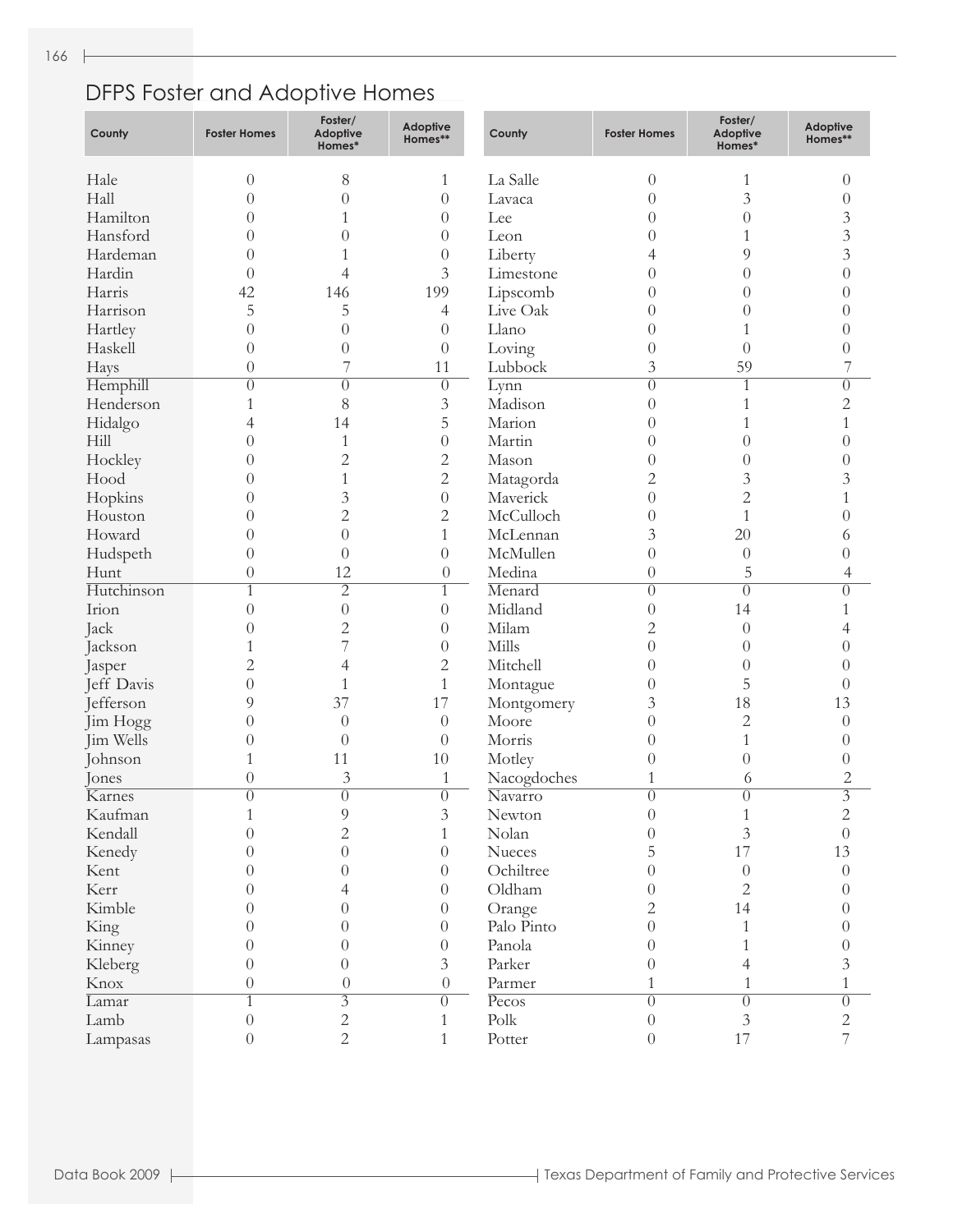#### DFPS Foster and Adoptive Homes

| County        | <b>Foster Homes</b> | Foster/<br><b>Adoptive</b><br>Homes* | Adoptive<br>Homes** | County       | <b>Foster Homes</b> | Foster/<br>Adoptive<br>Homes* | Adoptive<br>Homes** |
|---------------|---------------------|--------------------------------------|---------------------|--------------|---------------------|-------------------------------|---------------------|
| Presidio      | $\theta$            | $\overline{0}$                       | $\boldsymbol{0}$    | Throckmorton | $\overline{0}$      | $\theta$                      | $\overline{0}$      |
| Rains         | $\theta$            | 1                                    | $\overline{c}$      | <b>Titus</b> | $\overline{0}$      | 1                             | $\theta$            |
| Randall       | $\overline{2}$      | 28                                   | 8                   | Tom Green    | 1                   | 10                            | $\overline{0}$      |
| Reagan        | $\theta$            | $\theta$                             | $\overline{0}$      | Travis       | 3                   | 28                            | 40                  |
| Real          | $\overline{0}$      | $\overline{0}$                       | $\theta$            | Trinity      | $\overline{0}$      | $\overline{0}$                | $\mathfrak{Z}$      |
| Red River     | $\Omega$            | $\overline{c}$                       | $\overline{0}$      | Tyler        | $\overline{0}$      | 6                             | 6                   |
| Reeves        | $\Omega$            |                                      | $\theta$            | Upshur       | 1                   | $\overline{2}$                | 5                   |
| Refugio       | $\Omega$            | 1                                    | 1                   | Upton        |                     | 1                             | $\overline{0}$      |
| Roberts       | $\theta$            | $\theta$                             | $\overline{0}$      | Uvalde       | $\overline{0}$      | 1                             | $\overline{2}$      |
| Robertson     | $\Omega$            | $\theta$                             | $\overline{4}$      | Val Verde    | $\overline{0}$      | $\overline{2}$                | 1                   |
| Rockwall      | $\overline{0}$      | 5                                    | 4                   | Van Zandt    | $\overline{0}$      | 10                            | 5                   |
| Runnels       | $\mathbf{1}$        | 1                                    | $\overline{0}$      | Victoria     | 6                   | $\overline{20}$               | $\overline{3}$      |
| Rusk          | $\theta$            | 3                                    | $\mathbf{2}$        | Walker       | $\overline{0}$      | 11                            | $\overline{2}$      |
| Sabine        | $\Omega$            |                                      | $\overline{0}$      | Waller       | $\overline{0}$      | $\overline{0}$                | 9                   |
| San Augustine | $\theta$            | 4                                    | $\overline{0}$      | Ward         | $\overline{0}$      | $\overline{0}$                | $\overline{0}$      |
| San Jacinto   | $\overline{2}$      |                                      | $\theta$            | Washington   | $\overline{c}$      | 1                             | $\overline{2}$      |
| San Patricio  | $\theta$            | 3                                    | 3                   | Webb         | $\overline{c}$      | 8                             | 5                   |
| San Saba      | $\theta$            | $\Omega$                             | $\overline{0}$      | Wharton      | $\mathbf{1}$        | $\overline{4}$                | $\Omega$            |
| Schleicher    | $\theta$            | $\Omega$                             | $\theta$            | Wheeler      | $\overline{0}$      | $\theta$                      | $\theta$            |
| Scurry        | $\theta$            | 3                                    | $\mathbf{1}$        | Wichita      | $\theta$            | 21                            | 6                   |
| Shackelford   | $\theta$            | $\Omega$                             | $\overline{0}$      | Wilbarger    | $\overline{0}$      | $\mathbf{1}$                  | $\theta$            |
| Shelby        | 1                   | $\overline{2}$                       | $\mathbf{1}$        | Willacy      | $\mathbf{1}$        | $\overline{0}$                | $\overline{0}$      |
| Sherman       | $\left( \right)$    | $\overline{1}$                       | $\overline{1}$      | Williamson   | $\overline{1}$      | $\overline{21}$               | $\overline{28}$     |
| Smith         | $\overline{4}$      | 18                                   | $\overline{9}$      | Wilson       | $\overline{0}$      | 5                             | $\overline{0}$      |
| Somervell     | $\theta$            | $\theta$                             | $\overline{0}$      | Winkler      | $\theta$            | $\overline{c}$                | $\left( \right)$    |
| Starr         | 1                   | $\overline{2}$                       | $\mathbf{1}$        | Wise         | $\mathbf{1}$        | $\overline{2}$                |                     |
| Stephens      | $\theta$            | $\mathbf{1}$                         | $\overline{0}$      | Wood         | $\overline{0}$      | $\overline{4}$                | $\overline{2}$      |
| Sterling      | $\overline{0}$      | $\overline{0}$                       | $\theta$            | Yoakum       | $\overline{0}$      | $\overline{2}$                | $\overline{0}$      |
| Stonewall     | $\theta$            | $\theta$                             | $\theta$            | Young        | 1                   | 8                             | $\overline{2}$      |
| Sutton        | 1                   | $\theta$                             | $\theta$            | Zapata       | 1                   | $\overline{0}$                | $\overline{0}$      |
| Swisher       | $\theta$            | $\theta$                             | $\theta$            | Zavala       | $\overline{0}$      | $\overline{2}$                | $\theta$            |
| Tarrant       | 13                  | 87                                   | 34                  | Unknown      | $\overline{0}$      | $\overline{0}$                | $\theta$            |
| Taylor        | $\mathbf{1}$        | 25                                   | $\mathbf{1}$        | Out of State | 3                   | 17                            | 22                  |
| Terrell       | $\overline{0}$      | $\overline{0}$                       | $\overline{0}$      | State Total  | 254                 | 1,527                         | 938                 |
| Terry         | $\overline{0}$      | $\overline{2}$                       | $\overline{0}$      |              |                     |                               |                     |

*\* Includes 37 legal risk homes and 105 kinship homes.*

*\*\* This number does not include homes open only for receipt of adoption subsidy.*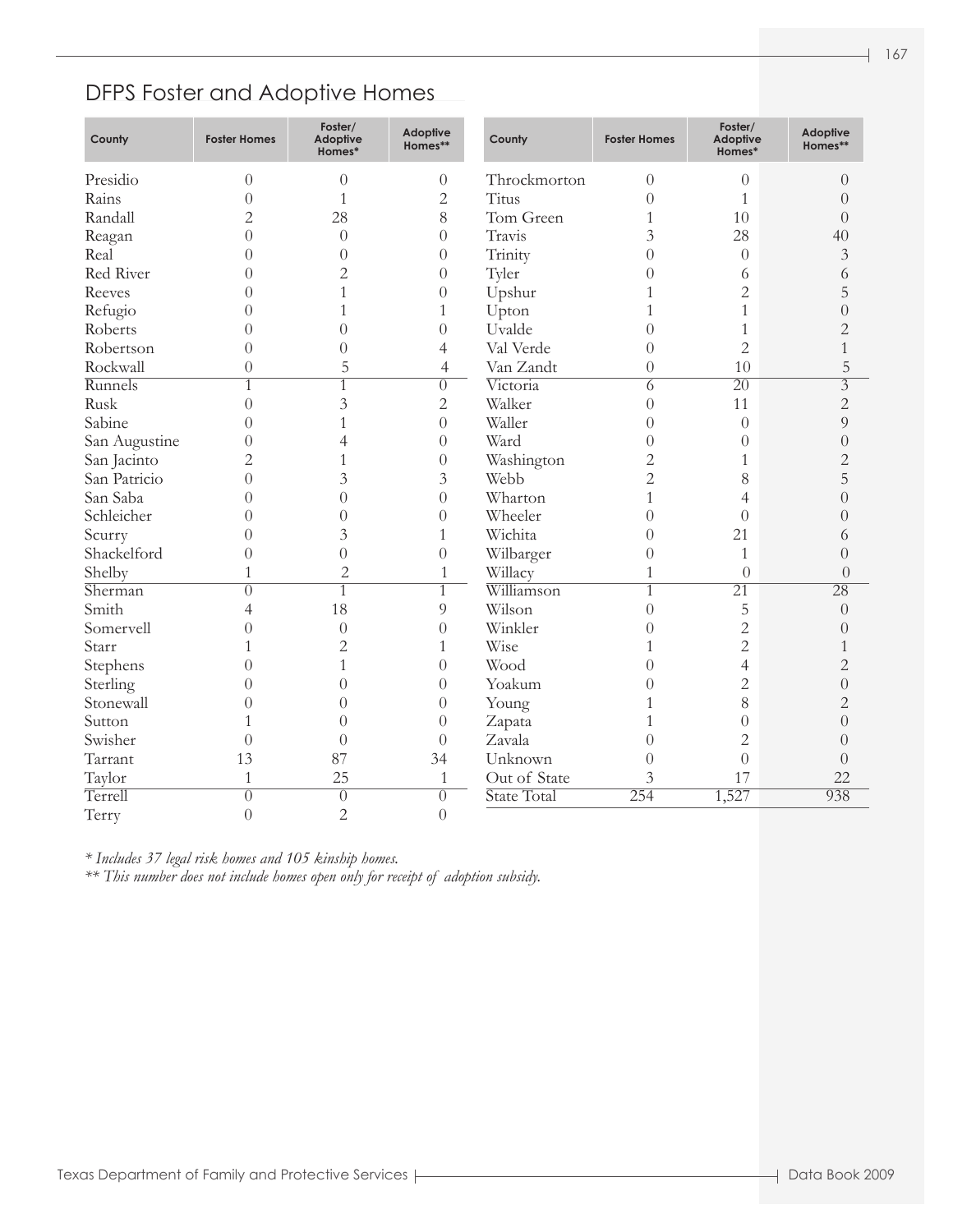### CPS Purchased Services For Children

| County         | Children<br><b>Receiving Sub-</b><br><b>Care Purchased</b><br>Services | <b>Expenditures</b><br>For Sub-Care<br><b>Purchased Services</b> | Children In<br><b>Substitute Care</b> | Children<br>Receiving<br>In-Home<br><b>Purchased</b><br><b>Services</b> | <b>Expenditures</b><br>For In-Home<br><b>Purchased</b><br><b>Services</b> | <b>Children Receiving</b><br><b>In-Home Services</b> |
|----------------|------------------------------------------------------------------------|------------------------------------------------------------------|---------------------------------------|-------------------------------------------------------------------------|---------------------------------------------------------------------------|------------------------------------------------------|
| Anderson       | 58                                                                     | \$51,103.28                                                      | 125                                   | 30                                                                      | \$4,822.71                                                                | 197                                                  |
| Andrews        | 4                                                                      | 3,080.00                                                         | 25                                    | 12                                                                      | 1,636.03                                                                  | 70                                                   |
| Angelina       | 60                                                                     | 55,501.40                                                        | 113                                   | 21                                                                      | 3,651.64                                                                  | 141                                                  |
| Aransas        | 16                                                                     | 29,299.70                                                        | 56                                    | 24                                                                      | 4,492.90                                                                  | 253                                                  |
| Archer         | 4                                                                      | 264.00                                                           | $\mathbf{2}$                          | $\overline{c}$                                                          | 72.96                                                                     | 7                                                    |
| Armstrong      | 1                                                                      | 5,000.00                                                         | 1                                     | $\overline{0}$                                                          | $\overline{0}$                                                            | $\theta$                                             |
| Atascosa       | 15                                                                     | 19,759.71                                                        | 150                                   | 35                                                                      | 4,754.49                                                                  | 229                                                  |
| Austin         | 19                                                                     | 8,132.25                                                         | 27                                    | 3                                                                       | 1,561.35                                                                  | 76                                                   |
| Bailey         | $\theta$                                                               | 0                                                                | 36                                    | $\overline{0}$                                                          | $\theta$                                                                  | 35                                                   |
| Bandera        | 20                                                                     | 14,609.13                                                        | 59                                    | $\overline{0}$                                                          | $\theta$                                                                  | 93                                                   |
| Bastrop        | 25                                                                     | 28,153.80                                                        | 188                                   | 12                                                                      | 3,654.69                                                                  | 153                                                  |
| Baylor         | $\overline{4}$                                                         | 594.00                                                           | $\overline{10}$                       | $\overline{0}$                                                          | $\theta$                                                                  | $\overline{20}$                                      |
| Bee            | 19                                                                     | 25,237.69                                                        | 81                                    | 16                                                                      | 2,766.74                                                                  | 393                                                  |
| Bell           | 178                                                                    | 162,954.69                                                       | 874                                   | 47                                                                      | 9,714.56                                                                  | 1,257                                                |
| Bexar          | 1,817                                                                  | 2,100,349.91                                                     | 4,501                                 | 745                                                                     | 110,679.41                                                                | 10,502                                               |
| Blanco         | 8                                                                      | 2,254.00                                                         | 7                                     | $\theta$                                                                | 0                                                                         | 10                                                   |
| Borden         | $\theta$                                                               | 0                                                                | $\overline{0}$                        | $\theta$                                                                | $\theta$                                                                  | $\Omega$                                             |
| <b>Bosque</b>  | $\theta$                                                               | $\theta$                                                         | 18                                    | 1                                                                       | 112.96                                                                    | 61                                                   |
| Bowie          | 134                                                                    | 91,945.68                                                        | 202                                   | 80                                                                      | 10,891.24                                                                 | 303                                                  |
| Brazoria       | 200                                                                    | 116,965.97                                                       | 351                                   | 95                                                                      | 41,270.98                                                                 | 1,047                                                |
| <b>Brazos</b>  | 62                                                                     | 75,001.11                                                        | 234                                   | 14                                                                      | 4,286.27                                                                  | 416                                                  |
| Brewster       | $\mathbf{1}$                                                           | 300.00                                                           | $\overline{10}$                       | $\overline{4}$                                                          | 630.89                                                                    | $\overline{31}$                                      |
| Briscoe        | 1                                                                      | 54.00                                                            | 6                                     | $\theta$                                                                | $\theta$                                                                  | 3                                                    |
| <b>Brooks</b>  | 21                                                                     | 9,240.14                                                         | 41                                    | 9                                                                       | 1,452.20                                                                  | 135                                                  |
| Brown          | 163                                                                    | 136,751.73                                                       | 174                                   | 15                                                                      | 2,622.36                                                                  | 259                                                  |
| Burleson       | 1                                                                      | 22.75                                                            | 43                                    | 1                                                                       | 22.75                                                                     | 41                                                   |
| Burnet         | 44                                                                     | 12,929.60                                                        | 114                                   | 6                                                                       | 3,576.63                                                                  | 130                                                  |
| Caldwell       | 21                                                                     | 20,390.85                                                        | 147                                   | 6                                                                       | 2,139.98                                                                  | 143                                                  |
| Calhoun        | 7                                                                      | 2,082.98                                                         | 19                                    | 6                                                                       | 1,457.20                                                                  | 82                                                   |
| Callahan       | 7                                                                      | 7,053.35                                                         | 18                                    | $\overline{2}$                                                          | 195.18                                                                    | 72                                                   |
| Cameron        | 241                                                                    | 211,946.78                                                       | 542<br>$\overline{58}$                | 193                                                                     | 12,899.40                                                                 | 3,014                                                |
| Camp<br>Carson | $\overline{23}$<br>1                                                   | 25,850.14<br>65.00                                               | 15                                    | 4<br>3                                                                  | 1,417.23<br>195.00                                                        | 96<br>4                                              |
| Cass           | 23                                                                     | 26,286.05                                                        | 84                                    | 81                                                                      | 8,603.90                                                                  | 118                                                  |
| Castro         | $\theta$                                                               | $\theta$                                                         | 13                                    | $\theta$                                                                | $\Omega$                                                                  | 55                                                   |
| Chambers       | 21                                                                     | 15,085.99                                                        | 40                                    | 4                                                                       | 2,910.18                                                                  | 87                                                   |
| Cherokee       | 39                                                                     | 45,175.41                                                        | 87                                    | $20\,$                                                                  | 3,605.39                                                                  | 238                                                  |
| Childress      | $\overline{c}$                                                         | 650.00                                                           | 22                                    | $\theta$                                                                | $\theta$                                                                  | 33                                                   |
| Clay           | $\theta$                                                               | $\theta$                                                         | 18                                    | 8                                                                       | 408.88                                                                    | 28                                                   |
| Cochran        | 1                                                                      | 15.00                                                            | 7                                     | $\boldsymbol{0}$                                                        | $\theta$                                                                  | 23                                                   |
| Coke           | $\theta$                                                               | $\overline{0}$                                                   | $\sqrt{2}$                            | $\boldsymbol{0}$                                                        | $\overline{0}$                                                            | $\overline{9}$                                       |
| Coleman        | $\overline{13}$                                                        | 9,369.30                                                         | 47                                    | $\overline{4}$                                                          | 136.44                                                                    | 89                                                   |
| Collin         | 309                                                                    | 163,625.36                                                       | 436                                   | 76                                                                      | 21,248.00                                                                 | 1,544                                                |
| Collingsworth  | $\theta$                                                               | $\theta$                                                         | 9                                     | $\mathbf{1}$                                                            | 429.38                                                                    | 31                                                   |
| Colorado       | 10                                                                     | 6,206.53                                                         | 18                                    | $\theta$                                                                | $\theta$                                                                  | 57                                                   |
| Comal          | 23                                                                     | 20,233.22                                                        | 152                                   | 22                                                                      | 9,642.57                                                                  | 402                                                  |
| Comanche       | 13                                                                     | 3,108.36                                                         | 18                                    | $\mathbf{1}$                                                            | 27.00                                                                     | 35                                                   |
| Concho         | $\mathbf{1}$                                                           | \$815.00                                                         | 9                                     | $\boldsymbol{0}$                                                        | \$0                                                                       | 26                                                   |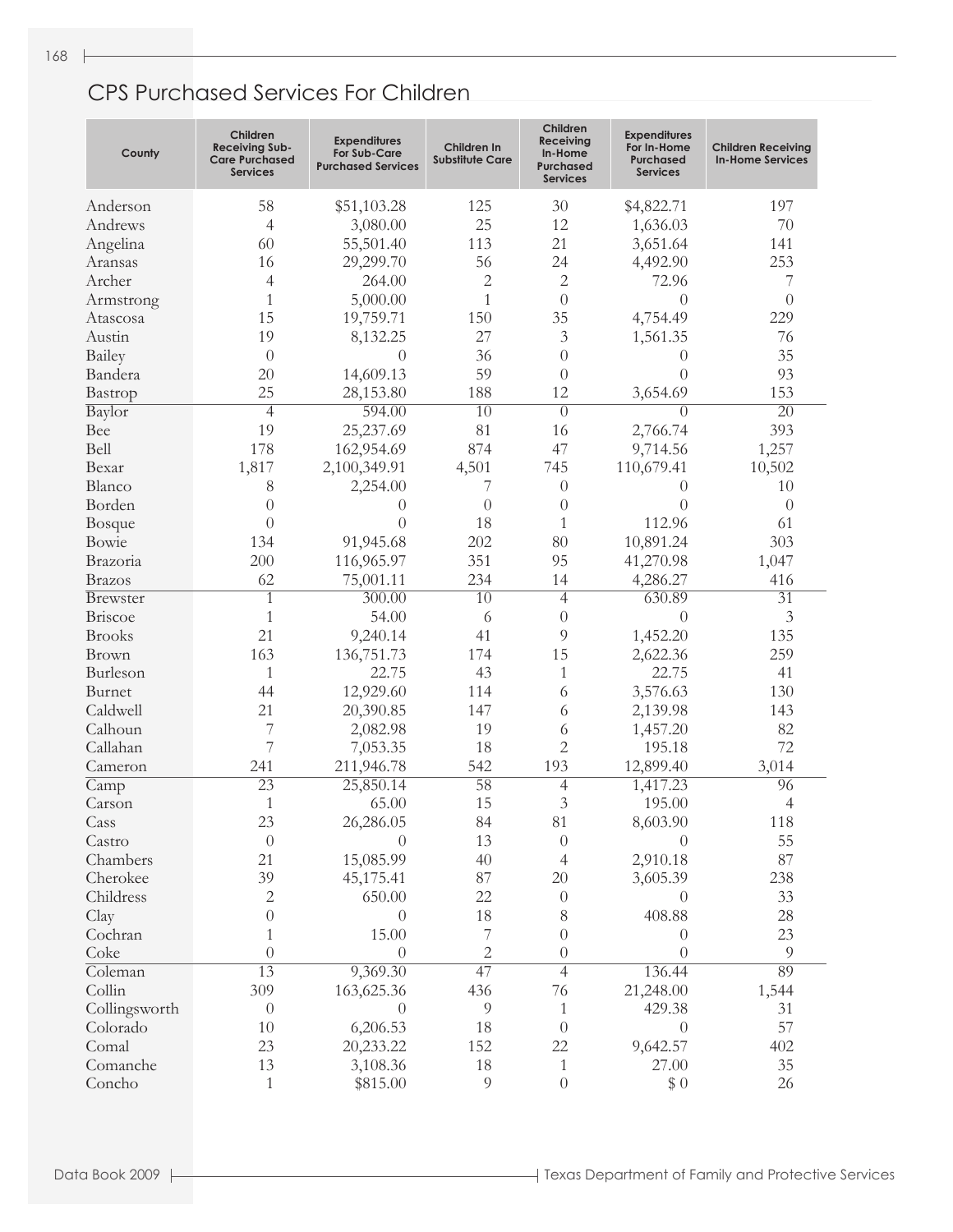### CPS Purchased Services For Children

| County     | Children<br><b>Receiving Sub-</b><br><b>Care Purchased</b><br><b>Services</b> | <b>Expenditures</b><br><b>For Sub-Care</b><br><b>Purchased Services</b> | Children In<br><b>Substitute Care</b> | Children<br>Receiving<br>In-Home<br>Purchased<br><b>Services</b> | <b>Expenditures</b><br>For In-Home<br><b>Purchased</b><br><b>Services</b> | <b>Children Receiving</b><br><b>In-Home Services</b> |
|------------|-------------------------------------------------------------------------------|-------------------------------------------------------------------------|---------------------------------------|------------------------------------------------------------------|---------------------------------------------------------------------------|------------------------------------------------------|
| Cooke      | 42                                                                            | \$21,872.54                                                             | 66                                    | 1                                                                | \$282.75                                                                  | 137                                                  |
| Coryell    | 16                                                                            | 16,279.30                                                               | 160                                   | 6                                                                | 2,048.41                                                                  | 262                                                  |
| Cottle     | 1                                                                             | 2,303.95                                                                | 3                                     | $\Omega$                                                         | $\theta$                                                                  | 2                                                    |
| Crane      | 1                                                                             | 770.00                                                                  | 1                                     | $\Omega$                                                         | $\theta$                                                                  | 17                                                   |
| Crockett   | 1                                                                             | 370.00                                                                  | 11                                    | 1                                                                | 36.48                                                                     | 30                                                   |
| Crosby     | $\theta$                                                                      | $\theta$                                                                | 33                                    | $\Omega$                                                         | $\Omega$                                                                  | 63                                                   |
| Culberson  | $\theta$                                                                      | $\overline{0}$                                                          | 3                                     | $\Omega$                                                         | $\theta$                                                                  | 14                                                   |
| Dallam     | 1                                                                             | 600.00                                                                  | 22                                    | 3                                                                | 1,293.69                                                                  | 41                                                   |
| Dallas     | 1,567                                                                         | 1,193,552.73                                                            | 3,006                                 | 230                                                              | 82,846.17                                                                 | 6,573                                                |
| Dawson     | 10                                                                            | 11,400.00                                                               | 17                                    | 2                                                                | 54.00                                                                     | 77                                                   |
| Deaf Smith | 7                                                                             | 2,712.50                                                                | 44                                    | 5                                                                | 1,322.23                                                                  | 56                                                   |
| Delta      | $\overline{7}$                                                                | 9,313.15                                                                | $\overline{18}$                       | $\overline{0}$                                                   | 0                                                                         | $\overline{13}$                                      |
| Denton     | 318                                                                           | 174,717.98                                                              | 427                                   | 32                                                               | 11,408.95                                                                 | 991                                                  |
| De Witt    | 4                                                                             | 1,152.50                                                                | 31                                    | 6                                                                | 470.40                                                                    | 37                                                   |
| Dickens    | $\theta$                                                                      | $\theta$                                                                | 5                                     | $\theta$                                                         | $\Omega$                                                                  | 21                                                   |
| Dimmit     | 4                                                                             | 1,152.50                                                                | 72                                    | 9                                                                | 580.30                                                                    | 80                                                   |
| Donley     | $\theta$                                                                      | $\theta$                                                                | 7                                     | $\theta$                                                         | $\Omega$                                                                  | 10                                                   |
| Duval      | 20                                                                            | 9,092.06                                                                | 35                                    | 13                                                               | 3,430.87                                                                  | 151                                                  |
| Eastland   | 7                                                                             | 7,224.87                                                                | 36                                    | 3                                                                | 109.44                                                                    | 108                                                  |
| Ector      | 186                                                                           | 177,681.58                                                              | 301                                   | 27                                                               | 5,628.11                                                                  | 729                                                  |
| Edwards    | $\overline{0}$                                                                | 0                                                                       | $\theta$                              | $\theta$                                                         | $\left( \right)$                                                          | 5                                                    |
| Ellis      | 160                                                                           | 84,479.80                                                               | 181                                   | 39                                                               | 27,192.26                                                                 | 364                                                  |
| El Paso    | 302                                                                           | 333,495.59                                                              | 644                                   | 163                                                              | 43,823.93                                                                 | 3,139                                                |
| Erath      | 38                                                                            | 9,791.16                                                                | 52                                    | 14                                                               | 4,947.53                                                                  | 209                                                  |
| Falls      | 1                                                                             | 200.00                                                                  | 12                                    | $\theta$                                                         | $\Omega$                                                                  | 28                                                   |
| Fannin     | 27                                                                            | 21,323.39                                                               | 72                                    | $\theta$                                                         | $\Omega$                                                                  | 99                                                   |
| Fayette    | 6                                                                             | 2,200.00                                                                | 65                                    | 1                                                                | 575.00                                                                    | 89                                                   |
| Fisher     | 3                                                                             | 5,000.00                                                                | 9                                     | $\left( \right)$                                                 | $\theta$                                                                  | 28                                                   |
| Floyd      | $\overline{0}$                                                                | $\theta$                                                                | 20                                    | $\left( \right)$                                                 | $\Omega$                                                                  | 37                                                   |
| Foard      | 1                                                                             | 4,000.00                                                                | 1                                     | $\overline{0}$                                                   | $\Omega$                                                                  | 6                                                    |
| Fort Bend  | 200                                                                           | 115,297.97                                                              | 293                                   | 96                                                               | 36,979.71                                                                 | 962                                                  |
| Franklin   | 7                                                                             | 3,586.58                                                                | 11                                    | 7                                                                | 1,407.94                                                                  | $\overline{56}$                                      |
| Freestone  | 1                                                                             | 400.00                                                                  | 25                                    | 4                                                                | 105.75                                                                    | 42                                                   |
| Frio       | 10                                                                            | 5,855.00                                                                | 82                                    | 14                                                               | 627.50                                                                    | 129                                                  |
| Gaines     | 12                                                                            | 8,025.00                                                                | 22                                    | $\theta$                                                         | $\theta$                                                                  | 67                                                   |
| Galveston  | 133                                                                           | 67,884.00                                                               | 359                                   | 71                                                               | 19,670.84                                                                 | 1,161                                                |
| Garza      | $\theta$                                                                      | $\theta$                                                                | 6                                     | $\theta$                                                         | $\theta$                                                                  | 26                                                   |
| Gillespie  | $\overline{9}$                                                                | 2,900.00                                                                | 54                                    | $\overline{5}$                                                   | 287.93                                                                    | 80                                                   |
| Glasscock  | $\overline{0}$                                                                | $\theta$                                                                | $\theta$                              | $\theta$                                                         | $\theta$                                                                  | $\theta$                                             |
| Goliad     | 4                                                                             | 756.00                                                                  | $\overline{4}$                        | $\mathbf{2}$                                                     | 45.00                                                                     | $\overline{7}$                                       |
| Gonzales   | 7                                                                             | 10,722.50                                                               | 44                                    | 5                                                                | 112.50                                                                    | 42                                                   |
| Gray       | $\overline{14}$                                                               | 21,971.00                                                               | 82                                    | 15                                                               | 3,748.09                                                                  | 149                                                  |
| Grayson    | 88                                                                            | 65,593.52                                                               | 190                                   | 21                                                               | 8,350.85                                                                  | 274                                                  |
| Gregg      | 160                                                                           | 133,391.78                                                              | 286                                   | 50                                                               | 9,399.11                                                                  | 432                                                  |
| Grimes     | 18                                                                            | 12,219.63                                                               | 52                                    | 6                                                                | 983.37                                                                    | 90                                                   |
| Guadalupe  | 28                                                                            | 16,909.49                                                               | 113                                   | 58                                                               | 16,992.55                                                                 | 506                                                  |
| Hale       | 7                                                                             | 12,210.00                                                               | 152                                   | $\,8\,$                                                          | 572.06                                                                    | 260                                                  |
| Hall       | $\mathbf{1}$                                                                  | \$5,000.00                                                              | 10                                    | $\mathbf{1}$                                                     | \$56.55                                                                   | 18                                                   |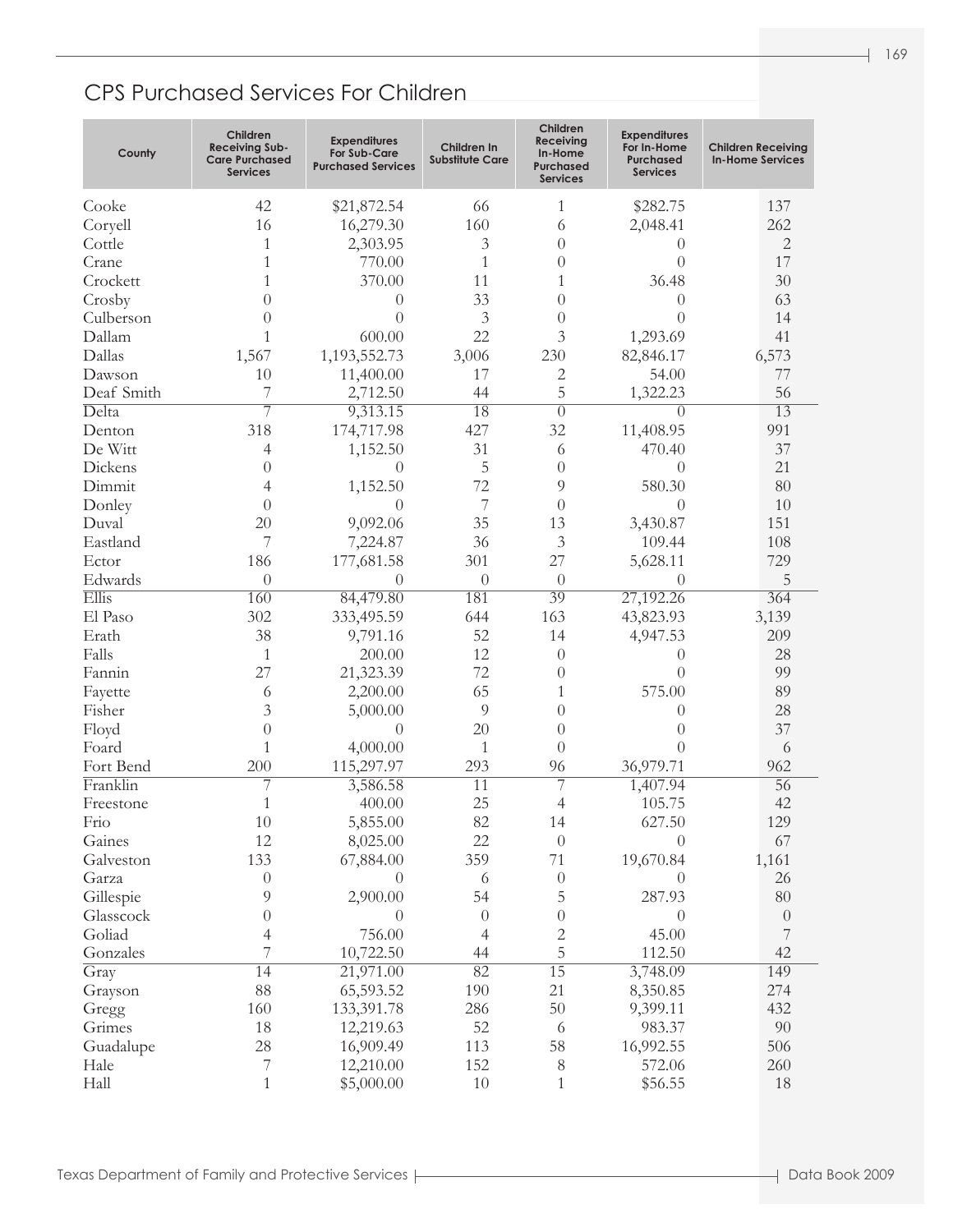170

| County     | Children<br><b>Receiving Sub-</b><br><b>Care Purchased</b><br>Services | <b>Expenditures</b><br>For Sub-Care<br><b>Purchased Services</b> | Children In<br><b>Substitute Care</b> | Children<br><b>Receiving</b><br>In-Home<br>Purchased<br><b>Services</b> | <b>Expenditures</b><br>For In-Home<br><b>Purchased</b><br><b>Services</b> | <b>Children Receiving</b><br><b>In-Home Services</b> |
|------------|------------------------------------------------------------------------|------------------------------------------------------------------|---------------------------------------|-------------------------------------------------------------------------|---------------------------------------------------------------------------|------------------------------------------------------|
| Hamilton   | 3                                                                      | \$5,860.14                                                       | 18                                    | 1                                                                       | \$22.75                                                                   | 38                                                   |
| Hansford   | $\theta$                                                               | 0                                                                | 1                                     | 1                                                                       | 65.00                                                                     | 8                                                    |
| Hardeman   | $\theta$                                                               | $\theta$                                                         | 6                                     | $\theta$                                                                | $\Omega$                                                                  | 14                                                   |
| Hardin     | 23                                                                     | 11,926.71                                                        | 66                                    | 22                                                                      | 1,879.35                                                                  | 101                                                  |
| Harris     | 3,050                                                                  | 2,794,707.10                                                     | 6,837                                 | 438                                                                     | 140,704.23                                                                | 11,807                                               |
| Harrison   | 59                                                                     | 50,349.67                                                        | 101                                   | 27                                                                      | 5,407.83                                                                  | 195                                                  |
| Hartley    | $\theta$                                                               | $\theta$                                                         | 5                                     | $\theta$                                                                | $\theta$                                                                  | $\theta$                                             |
| Haskell    | $\overline{2}$                                                         | 866.28                                                           | 4                                     | 1                                                                       | 36.48                                                                     | 25                                                   |
| Hays       | 32                                                                     | 34,916.47                                                        | 151                                   | 9                                                                       | 5,654.04                                                                  | 217                                                  |
| Hemphill   | 1                                                                      | 487.00                                                           | 3                                     | $\overline{0}$                                                          | $\theta$                                                                  | 5                                                    |
| Henderson  | 123                                                                    | 108,653.20                                                       | 238                                   | 108                                                                     | 25,093.23                                                                 | 544                                                  |
| Hidalgo    | 339                                                                    | 368,970.67                                                       | 680                                   | 375                                                                     | 42,945.95                                                                 | 4,388                                                |
| Hill       | 12                                                                     | 12,000.00                                                        | 61                                    | $\mathbf{2}$                                                            | 135.85                                                                    | 86                                                   |
| Hockley    | 4                                                                      | 1,337.50                                                         | 97                                    | $\theta$                                                                | $\theta$                                                                  | 171                                                  |
| Hood       | 31                                                                     | 22,253.22                                                        | 54                                    | 11                                                                      | 1,989.05                                                                  | 258                                                  |
| Hopkins    | 36                                                                     | 27,854.12                                                        | 78                                    | 33                                                                      | 5,438.00                                                                  | 132                                                  |
| Houston    | 13                                                                     | 12,386.29                                                        | 30                                    | 5                                                                       | 559.68                                                                    | 28                                                   |
| Howard     | 44                                                                     | 29,217.19                                                        | 112                                   | 19                                                                      | 4,806.50                                                                  | 291                                                  |
| Hudspeth   | $\theta$                                                               | $\theta$                                                         | 3                                     | $\theta$                                                                | $\theta$                                                                  | 4                                                    |
| Hunt       | 163                                                                    | 50,465.14                                                        | 239                                   | 11                                                                      | 3,595.18                                                                  | 253                                                  |
| Hutchinson | 10                                                                     | 6,154.50                                                         | 62                                    | 16                                                                      | 3,130.16                                                                  | 106                                                  |
| Irion      | $\overline{0}$                                                         | $\overline{0}$                                                   | 1                                     | $\overline{0}$                                                          | $\theta$                                                                  | $\overline{5}$                                       |
| Jack       | $\overline{c}$                                                         | 1,300.00                                                         | 5                                     | $\mathbf{1}$                                                            | 36.48                                                                     | 48                                                   |
| Jackson    | 4                                                                      | 662.50                                                           | 25                                    | 1                                                                       | 22.50                                                                     | 38                                                   |
| Jasper     | 24                                                                     | 21,309.67                                                        | 47                                    | 10                                                                      | 3,790.72                                                                  | 99                                                   |
| Jeff Davis | $\theta$                                                               | $\theta$                                                         | $\theta$                              | $\theta$                                                                | $\theta$                                                                  | 6                                                    |
| Jefferson  | 302                                                                    | 301,398.52                                                       | 252                                   | 45                                                                      | 22,805.00                                                                 | 564                                                  |
| Jim Hogg   | $\theta$                                                               | 0                                                                | 16                                    | $\overline{4}$                                                          | 1,710.08                                                                  | 115                                                  |
| Jim Wells  | 36                                                                     | 39,987.86                                                        | 125                                   | 42                                                                      | 9,570.44                                                                  | 503                                                  |
| Johnson    | 151                                                                    | 80,232.30                                                        | 294                                   | 20                                                                      | 9,157.69                                                                  | 787                                                  |
| Jones      | 13                                                                     | 3,905.62                                                         | 18                                    | 7                                                                       | 1,592.72                                                                  | 102                                                  |
| Karnes     | $\overline{5}$                                                         | 1,230.00                                                         | 18                                    | $\overline{2}$                                                          | 316.28                                                                    | $\overline{57}$                                      |
| Kaufman    | 93                                                                     | 70,211.54                                                        | 149                                   | 13                                                                      | 3,339.86                                                                  | 220                                                  |
| Kendall    | 8                                                                      | 1,386.55                                                         | 17                                    | $10\,$                                                                  | 1,355.12                                                                  | 41                                                   |
| Kenedy     | $\boldsymbol{0}$                                                       | $\theta$                                                         | 2                                     | $\boldsymbol{0}$                                                        | $\theta$                                                                  | $\sqrt{2}$                                           |
| Kent       | $\theta$                                                               | $\overline{0}$                                                   | $\theta$                              | $\theta$                                                                | $\theta$                                                                  | $\overline{2}$                                       |
| Kerr       | 34                                                                     | 34,367.03                                                        | 193                                   | 37                                                                      | 5,674.47                                                                  | 334                                                  |
| Kimble     | $\theta$                                                               | $\theta$                                                         | 13                                    | $\boldsymbol{0}$                                                        | $\left( \right)$                                                          | 29                                                   |
| King       | $\theta$                                                               | $\boldsymbol{0}$                                                 | $\theta$                              | $\theta$                                                                | $\theta$                                                                  | $\boldsymbol{0}$                                     |
| Kinney     | $\theta$                                                               | $\overline{0}$                                                   | 1                                     | $\theta$                                                                | $\theta$                                                                  | 1                                                    |
| Kleberg    | 31                                                                     | 33,703.24                                                        | 120                                   | 22                                                                      | 6,092.88                                                                  | 343                                                  |
| Knox       | $\overline{1}$                                                         | 550.00                                                           | 7                                     | $\overline{0}$                                                          | $\theta$                                                                  | $\overline{31}$                                      |
| Lamar      | 46                                                                     | 26,496.15                                                        | 84                                    | 25                                                                      | 6,449.14                                                                  | 171                                                  |
| Lamb       | $\mathbf{2}$                                                           | 675.00                                                           | 67                                    | $\mathfrak{Z}$                                                          | 149.07                                                                    | 115                                                  |
| Lampasas   | 13                                                                     | 7,852.27                                                         | 59                                    | 5                                                                       | 1,110.46                                                                  | 75                                                   |
| La Salle   | $\mathfrak{Z}$                                                         | 636.25                                                           | 27                                    | $\boldsymbol{0}$                                                        | $\theta$                                                                  | 49                                                   |
| Lavaca     | 23                                                                     | 8,622.50                                                         | 7                                     | $\sqrt{2}$                                                              | 438.50                                                                    | 38                                                   |
| Lee        | $\mathbf{2}$                                                           | \$1,000.00                                                       | 48                                    | $\overline{2}$                                                          | \$710.85                                                                  | 65                                                   |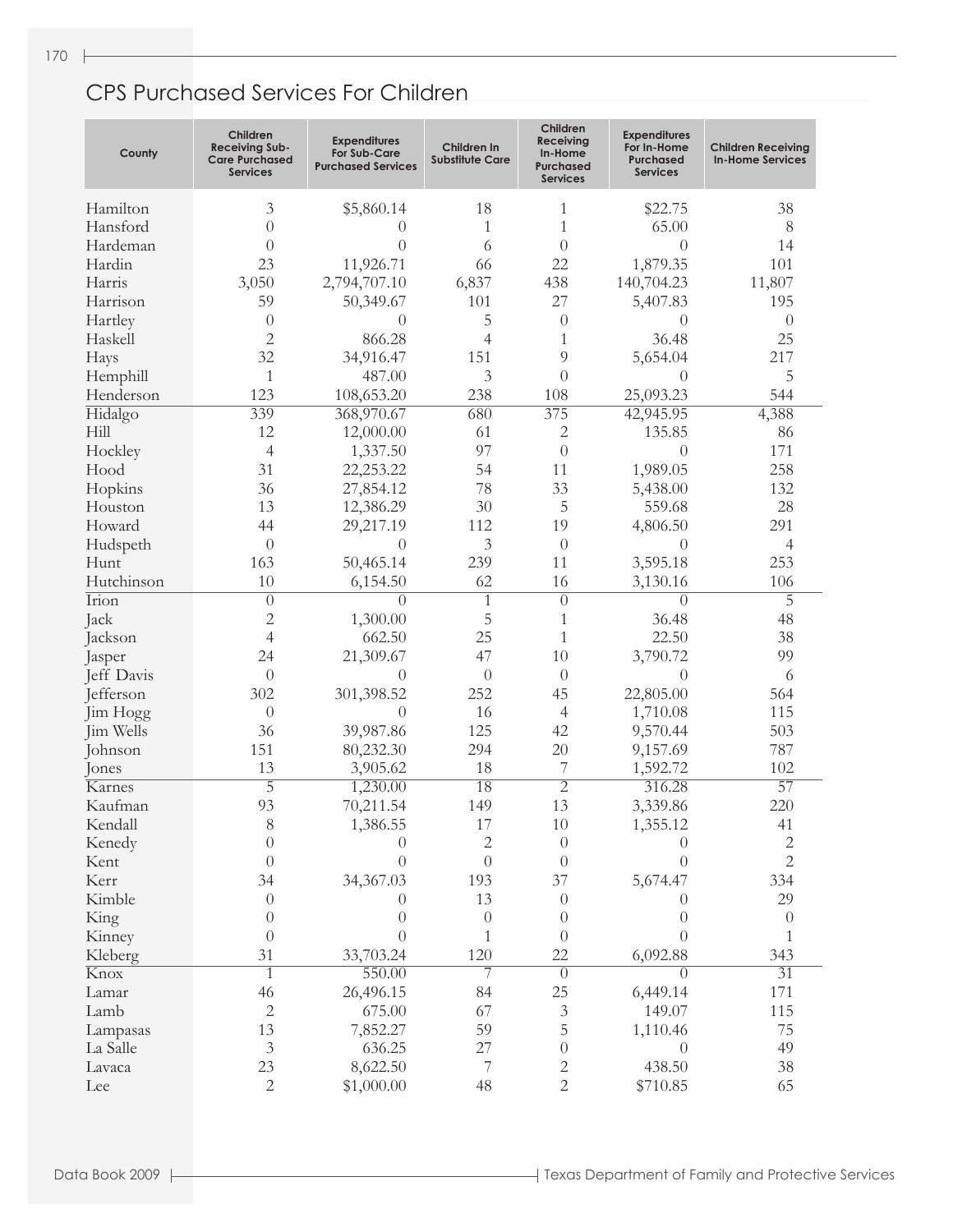### CPS Purchased Services For Children

| County      | Children<br><b>Receiving Sub-</b><br><b>Care Purchased</b><br><b>Services</b> | <b>Expenditures</b><br><b>For Sub-Care</b><br><b>Purchased Services</b> | Children In<br><b>Substitute Care</b> | Children<br>Receiving<br>In-Home<br>Purchased<br><b>Services</b> | <b>Expenditures</b><br>For In-Home<br>Purchased<br><b>Services</b> | <b>Children Receiving</b><br><b>In-Home Services</b> |
|-------------|-------------------------------------------------------------------------------|-------------------------------------------------------------------------|---------------------------------------|------------------------------------------------------------------|--------------------------------------------------------------------|------------------------------------------------------|
| Leon        | 5                                                                             | \$7,512.70                                                              | 33                                    | 4                                                                | \$293.76                                                           | 67                                                   |
| Liberty     | 97                                                                            | 38,804.84                                                               | 162                                   | 9                                                                | 3,665.48                                                           | 235                                                  |
| Limestone   | 9                                                                             | 8,781.40                                                                | 49                                    | 4                                                                | 1,195.50                                                           | 57                                                   |
| Lipscomb    | $\theta$                                                                      | $\theta$                                                                | $\overline{0}$                        | $\overline{0}$                                                   | $\Omega$                                                           | 8                                                    |
| Live Oak    | 1                                                                             | 497.00                                                                  | 3                                     | 7                                                                | 967.80                                                             | 132                                                  |
| Llano       | 7                                                                             | 10,445.50                                                               | 45                                    | 3                                                                | 124.80                                                             | 39                                                   |
| Loving      | $\theta$                                                                      | $\theta$                                                                | $\overline{0}$                        | $\overline{0}$                                                   | $\Omega$                                                           | $\overline{0}$                                       |
| Lubbock     | 306                                                                           | 335,877.21                                                              | 895                                   | 246                                                              | 32,531.67                                                          | 1,725                                                |
| Lynn        | $\theta$                                                                      | $\theta$                                                                | 4                                     | $\theta$                                                         | $\left( \right)$                                                   | 25                                                   |
| Madison     | $\overline{0}$                                                                | $\theta$                                                                | 49                                    | $\overline{2}$                                                   | 79.30                                                              | 52                                                   |
| Marion      | 13                                                                            | 5,326.90                                                                | 22                                    | 7                                                                | 483.00                                                             | 29                                                   |
| Martin      | $\overline{3}$                                                                | 1,552.63                                                                | $\theta$                              | $\overline{1}$                                                   | 780.68                                                             | 14                                                   |
| Mason       | $\mathbf{1}$                                                                  | 770.00                                                                  | 8                                     | $\theta$                                                         | $\Omega$                                                           | 26                                                   |
| Matagorda   | 16                                                                            | 5,415.20                                                                | 33                                    | 29                                                               | 15,762.73                                                          | 178                                                  |
| Maverick    | 1                                                                             | 540.00                                                                  | 46                                    | 1                                                                | 56.55                                                              | 35                                                   |
| McCulloch   | 6                                                                             | 13,685.00                                                               | 20                                    | $\theta$                                                         | $\Omega$                                                           | 64                                                   |
| McLennan    | 166                                                                           | 182,401.77                                                              | 433                                   | 23                                                               | 7,264.08                                                           | 750                                                  |
| McMullen    | 1                                                                             | 905.78                                                                  | $\overline{0}$                        | $\theta$                                                         | $\Omega$                                                           | 3                                                    |
| Medina      | 15                                                                            | 3,910.01                                                                | 158                                   | 26                                                               | 3,695.63                                                           | 279                                                  |
| Menard      | 1                                                                             | 770.00                                                                  | 7                                     | $\theta$                                                         | $\Omega$                                                           | 19                                                   |
| Midland     | 129                                                                           | 130,305.95                                                              | 186                                   | 24                                                               | 4,093.58                                                           | 319                                                  |
| Milam       | 19                                                                            | 22,196.00                                                               | 108                                   | $\overline{2}$                                                   | 45.50                                                              | 123                                                  |
| Mills       | 1                                                                             | 56.55                                                                   | 4                                     | $\mathbf{1}$                                                     | 339.30                                                             | 6                                                    |
| Mitchell    | 1                                                                             | 377.15                                                                  | 3                                     | 1                                                                | 36.48                                                              | 40                                                   |
| Montague    | 7                                                                             | 27,385.66                                                               | 41                                    | 3                                                                | 109.44                                                             | 106                                                  |
| Montgomery  | 184                                                                           | 173,814.86                                                              | 822                                   | 75                                                               | 16,030.88                                                          | 1,660                                                |
| Moore       | $\theta$                                                                      | $\theta$                                                                | 10                                    | 3                                                                | 526.36                                                             | 109                                                  |
| Morris      | 16                                                                            | 10,920.69                                                               | 34                                    | 7                                                                | 1,195.91                                                           | 74                                                   |
| Motley      | $\theta$                                                                      | $\theta$                                                                | 3                                     | $\overline{0}$                                                   | $\Omega$                                                           | $\mathfrak{Z}$                                       |
| Nacogdoches | 40                                                                            | 16,616.50                                                               | 141                                   | 22                                                               | 5,627.24                                                           | 173                                                  |
| Navarro     | 148                                                                           | 54,182.24                                                               | 158                                   | 20                                                               | 10,059.17                                                          | 136                                                  |
| Newton      | 1                                                                             | 565.00                                                                  | 17                                    | $\mathbf{1}$                                                     | 27.00                                                              | 16                                                   |
| Nolan       | 5                                                                             | 5,255.63                                                                | 29                                    | 8                                                                | 1,781.88                                                           | 149                                                  |
| Nueces      | 315                                                                           | 326,754.08                                                              | 721                                   | 214                                                              | 26,338.08                                                          | 3,328                                                |
| Ochiltree   | 1                                                                             | 4,000.00                                                                | 11                                    | $\mathfrak{Z}$                                                   | 632.63                                                             | 11                                                   |
| Oldham      | $\theta$                                                                      | $\theta$                                                                | 4                                     | $\boldsymbol{0}$                                                 | $\overline{0}$                                                     | $\boldsymbol{0}$                                     |
| Orange      | 34                                                                            | 17,853.45                                                               | 115                                   | $\overline{9}$                                                   | 3,526.47                                                           | 236                                                  |
| Palo Pinto  | 58                                                                            | 27,670.14                                                               | 61                                    | 7                                                                | 701.76                                                             | 233                                                  |
| Panola      | 9                                                                             | 5,958.53                                                                | 23                                    | 7                                                                | 2,057.75                                                           | $70\,$                                               |
| Parker      | 49                                                                            | 63,265.74                                                               | 87                                    | 9                                                                | 865.58                                                             | 372                                                  |
| Parmer      | 2                                                                             | 4,300.00                                                                | 34                                    | $\boldsymbol{0}$                                                 | $\overline{0}$                                                     | 22                                                   |
| Pecos       | $\overline{11}$                                                               | 8,046.48                                                                | 45                                    | $\overline{2}$                                                   | 920.21                                                             | 80                                                   |
| Polk        | 33                                                                            | 20,674.89                                                               | 111                                   | 16                                                               | 4,682.80                                                           | 137                                                  |
| Potter      | 312                                                                           | 284,919.04                                                              | 294                                   | 233                                                              | 52,662.10                                                          | 1,240                                                |
| Presidio    | 1                                                                             | 300.00                                                                  | 5                                     | $\theta$                                                         | $\theta$                                                           | 14                                                   |
| Rains       | $\overline{9}$                                                                | 6,581.15                                                                | 20                                    | $\mathbf 5$                                                      | 919.86                                                             | 51                                                   |
| Randall     | 78                                                                            | 44,161.64                                                               | 386                                   | 33                                                               | 5,217.66                                                           | 457                                                  |
| Reagan      | $\mathbf{2}$                                                                  | \$8,000.00                                                              | $\overline{9}$                        | $\boldsymbol{0}$                                                 | \$0                                                                | 32                                                   |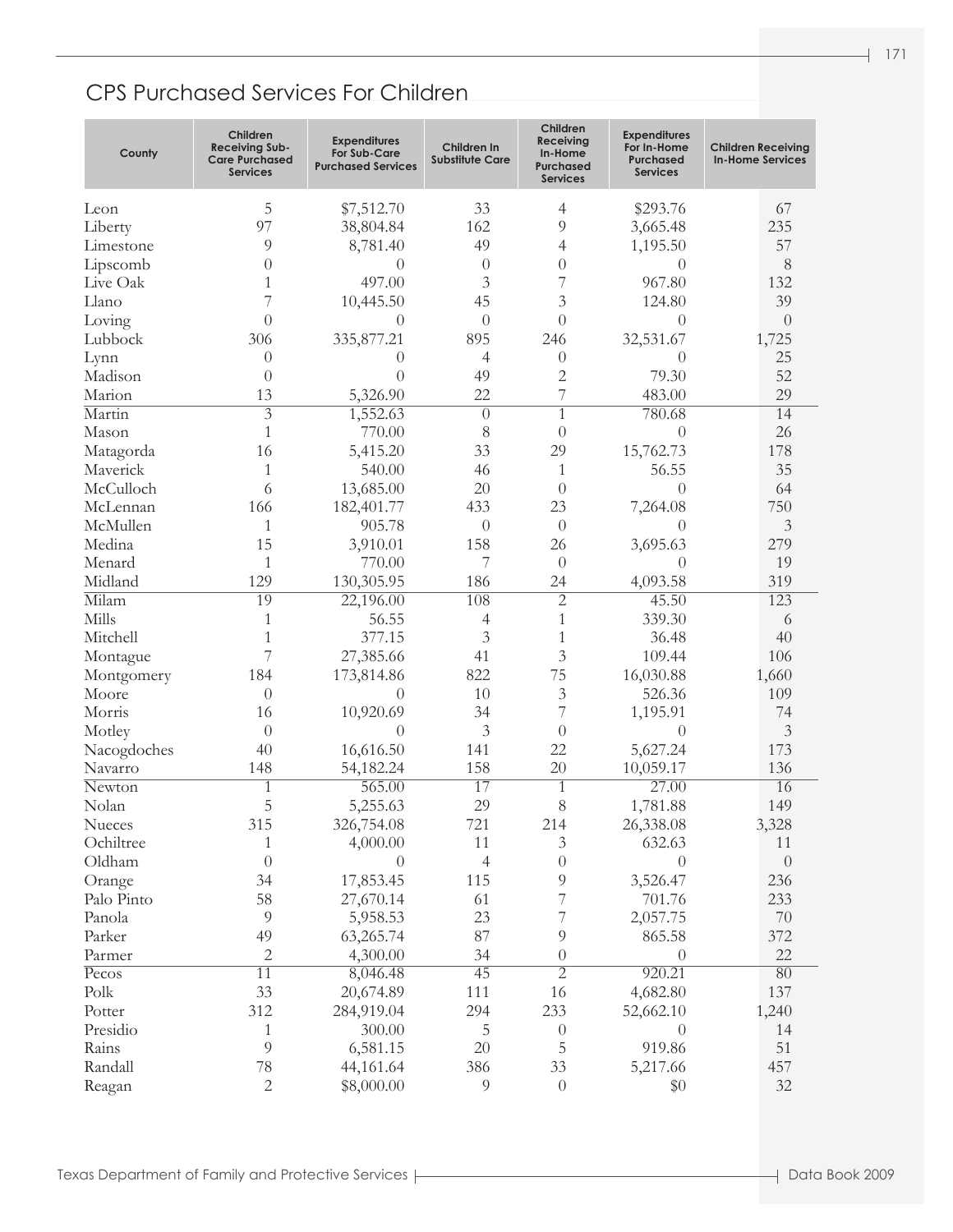| County        | Children<br><b>Receiving Sub-</b><br><b>Care Purchased</b><br><b>Services</b> | <b>Expenditures</b><br>For Sub-Care<br><b>Purchased Services</b> | Children In<br><b>Substitute Care</b> | Children<br><b>Receiving</b><br>In-Home<br>Purchased<br><b>Services</b> | <b>Expenditures</b><br>For In-Home<br><b>Purchased</b><br><b>Services</b> | Children Receivina<br><b>In-Home Services</b> |
|---------------|-------------------------------------------------------------------------------|------------------------------------------------------------------|---------------------------------------|-------------------------------------------------------------------------|---------------------------------------------------------------------------|-----------------------------------------------|
| Real          | $\theta$                                                                      | \$0                                                              | 6                                     | $\theta$                                                                | \$0                                                                       | 13                                            |
| Red River     | 13                                                                            | 4,315.17                                                         | 31                                    | 21                                                                      | 3,315.13                                                                  | 69                                            |
| Reeves        | 10                                                                            | 6,473.14                                                         | 19                                    | 3                                                                       | 546.96                                                                    | 84                                            |
| Refugio       | $\theta$                                                                      | $\theta$                                                         | 2                                     | 4                                                                       | 2,688.38                                                                  | 60                                            |
| Roberts       | $\theta$                                                                      | $\Omega$                                                         | $\theta$                              | $\left( \right)$                                                        | $\theta$                                                                  | 2                                             |
| Robertson     | 12                                                                            | 15,200.00                                                        | 28                                    | 1                                                                       | 22.75                                                                     | 45                                            |
| Rockwall      | 21                                                                            | 15,964.17                                                        | 39                                    | 1                                                                       | 113.10                                                                    | 100                                           |
| Runnels       | 3                                                                             | 1,272.96                                                         | 38                                    | 6                                                                       | 665.49                                                                    | 70                                            |
| Rusk          | 39                                                                            | 25,943.89                                                        | 69                                    | 13                                                                      | 5,916.70                                                                  | 155                                           |
| Sabine        | 3                                                                             | 1,360.00                                                         | 3                                     | $\theta$                                                                | $\Omega$                                                                  | 11                                            |
| San Augustine | 4                                                                             | 999.65                                                           | 4                                     | $\theta$                                                                | $\Omega$                                                                  | 14                                            |
| San Jacinto   | $\overline{15}$                                                               | 11,759.80                                                        | $\overline{63}$                       | $\overline{10}$                                                         | 856.03                                                                    | $\overline{73}$                               |
| San Patricio  | 27                                                                            | 38,261.92                                                        | 71                                    | 91                                                                      | 21,015.29                                                                 | 786                                           |
| San Saba      | 8                                                                             | 9,232.40                                                         | 18                                    | $\theta$                                                                | $\Omega$                                                                  | 36                                            |
| Schleicher    | $\overline{2}$                                                                | 5,000.00                                                         | 5                                     | $\theta$                                                                | $\Omega$                                                                  | 420                                           |
| Scurry        | 8                                                                             | 7,629.00                                                         | 20                                    | 5                                                                       | 669.36                                                                    | 125                                           |
| Shackelford   | 1                                                                             | 5,000.00                                                         | 2                                     | $\overline{0}$                                                          | $\Omega$                                                                  | 19                                            |
| Shelby        | 33                                                                            | 57,319.32                                                        | 51                                    | 7                                                                       | 609.28                                                                    | 39                                            |
| Sherman       | $\theta$                                                                      | $\Omega$                                                         | 5                                     | $\theta$                                                                | $\Omega$                                                                  | 2                                             |
| Smith         | 219                                                                           | 158,247.61                                                       | 333                                   | 18                                                                      | 6,402.11                                                                  | 497                                           |
| Somervell     | 8                                                                             | 16,786.00                                                        | 4                                     | 2                                                                       | 130.00                                                                    | 24                                            |
| Starr         | 19                                                                            | 13,755.21                                                        | 94                                    | 24                                                                      | 905.59                                                                    | 443                                           |
| Stephens      | $\theta$                                                                      | $\overline{0}$                                                   | $\overline{23}$                       | $\overline{2}$                                                          | 72.96                                                                     | 48                                            |
| Sterling      | $\theta$                                                                      | $\theta$                                                         | $\theta$                              | $\left( \right)$                                                        | $\overline{0}$                                                            | 2                                             |
| Stonewall     | 1                                                                             | 426.32                                                           | $\theta$                              | $\theta$                                                                | $\theta$                                                                  | 5                                             |
| Sutton        | $\theta$                                                                      | $\overline{0}$                                                   | 6                                     | $\theta$                                                                | $\Omega$                                                                  | 33                                            |
| Swisher       | $\theta$                                                                      | $\theta$                                                         | 21                                    | $\theta$                                                                | $\Omega$                                                                  | 30                                            |
| Tarrant       | 903                                                                           | 797,321.00                                                       | 1,892                                 | 213                                                                     | 62,375.71                                                                 | 7,002                                         |
| Taylor        | 222                                                                           | 243,734.53                                                       | 230                                   | 49                                                                      | 5,147.10                                                                  | 743                                           |
| Terrell       | $\theta$                                                                      | $\overline{0}$                                                   | 3                                     | $\theta$                                                                | $\overline{0}$                                                            | $\theta$                                      |
| Terry         | 3                                                                             | 65.00                                                            | 42                                    | 1                                                                       | 35.00                                                                     | 66                                            |
| Throckmorton  | $\theta$                                                                      | $\left( \right)$                                                 | $\overline{c}$                        | $\theta$                                                                | $\Omega$                                                                  | 5                                             |
| <b>Titus</b>  | 39                                                                            | 29,681.39                                                        | 106                                   | 128                                                                     | 16,125.84                                                                 | 179                                           |
| Tom Green     | 230                                                                           | 282,275.60                                                       | 418                                   | 50                                                                      | 9,926.51                                                                  | 850                                           |
| Travis        | 869                                                                           | 1,381,571.08                                                     | 1,218                                 | 143                                                                     | 45,075.09                                                                 | 1,958                                         |
| Trinity       | 13                                                                            | 7,434.33                                                         | 43                                    | $\mathbf{1}$                                                            | 27.00                                                                     | 37                                            |
| Tyler         | 20                                                                            | 10,934.08                                                        | 15                                    | $\mathbf{1}$                                                            | 237.21                                                                    | 32                                            |
| Upshur        | 57                                                                            | 36,396.59                                                        | 96                                    | 45                                                                      | 4,726.67                                                                  | 190                                           |
| Upton         | $\mathbf{1}$                                                                  | 1,140.00                                                         | 11                                    | $\overline{4}$                                                          | 1,897.68                                                                  | 22                                            |
| Uvalde        | $8\,$                                                                         | 11,783.02                                                        | 87                                    | 25                                                                      | 3,047.84                                                                  | 84                                            |
| Val Verde     | $\overline{7}$                                                                | 5,212.50                                                         | 50                                    | $\overline{4}$                                                          | 90.00                                                                     | 89                                            |
| Van Zandt     | 62                                                                            | 77,203.28                                                        | 137                                   | 22                                                                      | 5,917.34                                                                  | 225                                           |
| Victoria      | 36                                                                            | 31,157.08                                                        | 190                                   | 52                                                                      | 10,173.64                                                                 | 390                                           |
| Walker        | $\overline{10}$                                                               | 7,017.76                                                         | $\overline{92}$                       | $\overline{2}$                                                          | 72.96                                                                     | 135                                           |
| Waller        | 41                                                                            | 24,112.90                                                        | 70                                    | 10                                                                      | 5,488.20                                                                  | 130                                           |
| Ward          | 11                                                                            | 5,447.33                                                         | 14                                    | 10                                                                      | 2,234.61                                                                  | 94                                            |
| Washington    | 9                                                                             | 5,742.00                                                         | 30                                    | $\theta$                                                                | $\theta$                                                                  | 92                                            |
| Webb          | 203                                                                           | \$100,138.00                                                     | 497                                   | 172                                                                     | \$21,300.39                                                               | 1,907                                         |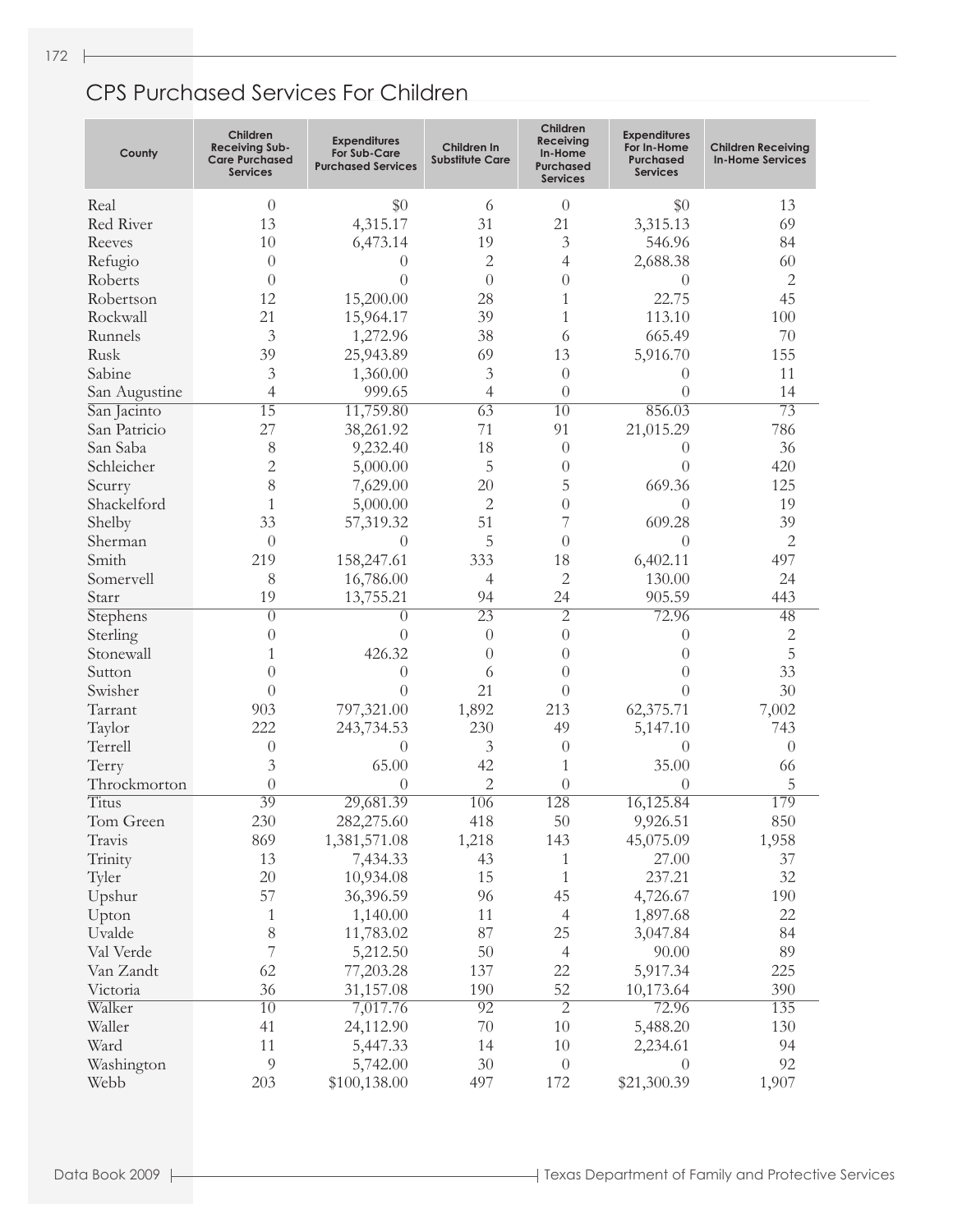#### CPS Purchased Services For Children

| County      | Children<br>Receiving Sub-<br><b>Care Purchased</b><br><b>Services</b> | <b>Expenditures</b><br><b>For Sub-Care</b><br><b>Purchased Services</b> | Children In<br><b>Substitute Care</b> | Children<br>Receiving<br>In-Home<br><b>Purchased</b><br><b>Services</b> | <b>Expenditures</b><br>For In-Home<br><b>Purchased</b><br><b>Services</b> | <b>Children Receiving</b><br><b>In-Home Services</b> |
|-------------|------------------------------------------------------------------------|-------------------------------------------------------------------------|---------------------------------------|-------------------------------------------------------------------------|---------------------------------------------------------------------------|------------------------------------------------------|
| Wharton     | 22                                                                     | \$9,451.75                                                              | 37                                    | 12                                                                      | \$4,275.23                                                                | 165                                                  |
| Wheeler     | 3                                                                      | 1,800.00                                                                | 13                                    | $\Omega$                                                                |                                                                           | 18                                                   |
| Wichita     | 85                                                                     | 89,560.92                                                               | 262                                   | 26                                                                      | 1,385.26                                                                  | 817                                                  |
| Wilbarger   | 6                                                                      | 5,002.40                                                                | 29                                    | 6                                                                       | 297.47                                                                    | 99                                                   |
| Willacy     | 8                                                                      | 6,710.30                                                                | 83                                    | 10                                                                      | 797.98                                                                    | 225                                                  |
| Williamson  | 109                                                                    | 130,179.49                                                              | 522                                   | 74                                                                      | 23,839.11                                                                 | 766                                                  |
| Wilson      | $\left( \right)$                                                       |                                                                         | 13                                    |                                                                         | 22.50                                                                     | 75                                                   |
| Winkler     | 4                                                                      | 3,080.00                                                                | 12                                    | $\theta$                                                                | $\left( \right)$                                                          | 38                                                   |
| Wise        | 50                                                                     | 17,441.61                                                               | 53                                    | 3                                                                       | 632.56                                                                    | 278                                                  |
| Wood        | 49                                                                     | 35,588.69                                                               | 119                                   | 18                                                                      | 2,705.20                                                                  | 141                                                  |
| Yoakum      | $\theta$                                                               | $\left( \right)$                                                        | 26                                    | $\theta$                                                                | $\left( \right)$                                                          | 28                                                   |
| Young       | 11                                                                     | 3,933.75                                                                | 29                                    | $\overline{5}$                                                          | 395.19                                                                    | 114                                                  |
| Zapata      | 24                                                                     | 3,196.03                                                                | 56                                    | 9                                                                       | 1,118.33                                                                  | 228                                                  |
| Zavala      | 5                                                                      | 1,814.00                                                                | 43                                    | 2                                                                       | 45.00                                                                     | 46                                                   |
| Unknown     |                                                                        | 0                                                                       | $\left( \right)$                      | $\left( \right)$                                                        | $\left( \right)$                                                          | $\left( \right)$                                     |
| State Total | 17,476                                                                 | \$15,897,234.35                                                         | 39,733                                | 6,224                                                                   | \$1,357,805.67                                                            | 95,683                                               |

*This table addresses Texas Family Code S261.004, Subsection (B) (5).*

Ī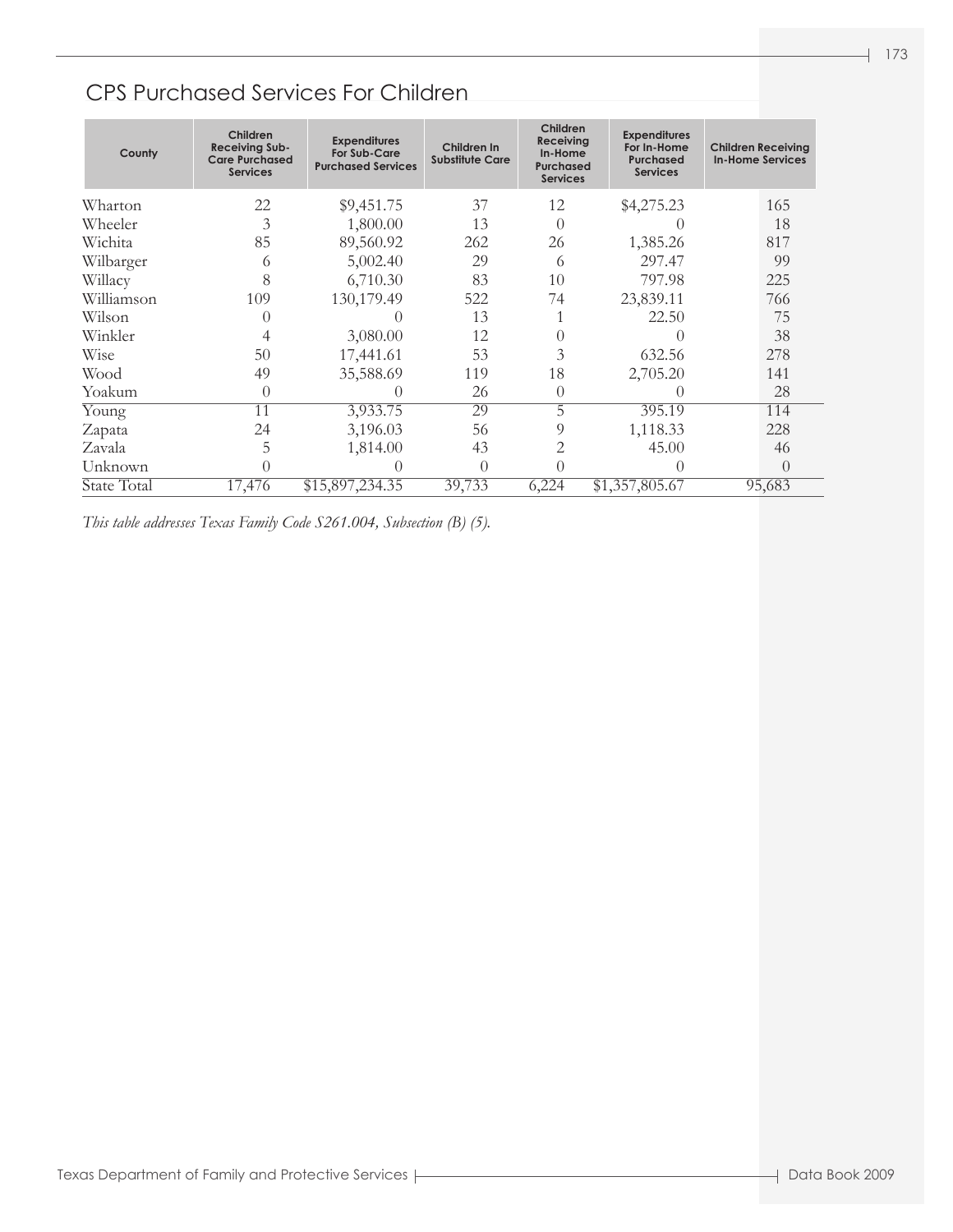| County                           | <b>Total</b> | <b>African American</b> | Anglo         | <b>Hispanic</b> | <b>Native</b><br>American | Other               |
|----------------------------------|--------------|-------------------------|---------------|-----------------|---------------------------|---------------------|
| Anderson                         | 11,504       | 2,346                   | 6,998         | 2,036           | $\theta$                  | 124                 |
| Andrews                          | 3,837        | 61                      | 1,504         | 2,229           | 8                         | 35                  |
| Angelina                         | 22,648       | 3,427                   | 12,341        | 6,618           | 16                        | 246                 |
| Aransas                          | 5,038        | 98                      | 2,802         | 1,877           | 12                        | 249                 |
| Archer                           | 2,202        | 8                       | 1,984         | 201             | 1                         | 8                   |
| Armstrong                        | 537          | $\overline{2}$          | 484           | 50              | $\theta$                  | $\mathbf{1}$        |
| Atascosa                         | 13,399       | 33                      | 3,906         | 9,407           | 5                         | 48                  |
| Austin                           | 6,760        | 835                     | 3,724         | 2,146           | 6                         | 49                  |
| Bailey                           | 2,182        | 24                      | 704           | 1,450           | $\theta$                  | $\overline{4}$      |
| Bandera                          | 4,277        | 26                      | 3,335         | 885             | 7                         | 24                  |
| Bastrop                          | 22,312       | 2,191                   | 11,435        | 8,550           | 11                        | 125                 |
| Baylor                           | 788          | $\overline{31}$         | 633           | 116             | $\overline{4}$            | 4                   |
| Bee                              | 7,647        | 175                     | 1,902         | 5,512           | 13                        | 45                  |
| Bell                             | 73,969       | 19,263                  | 32,630        | 18,467          | 203                       | 3,406               |
| Bexar                            | 421,591      | 31,383                  | 98,967        | 280,938         | 499                       | 9,804               |
| Blanco                           |              | 15                      | 1,681         | 514             | 1                         |                     |
| Borden                           | 2,215<br>118 | $\theta$                | 84            | 33              | $\theta$                  | 4<br>$\mathbf 1$    |
|                                  | 4,175        | 103                     | 2,775         | 1,285           | $\mathbf{2}$              | 10                  |
| <b>Bosque</b><br>Bowie           |              |                         |               |                 | 33                        | 230                 |
|                                  | 21,419       | 6,666                   | 13,392        | 1,098           | 167                       |                     |
| Brazoria                         | 79,132       | 6,992                   | 41,412        | 27,872          |                           | 2,689               |
| <b>Brazos</b><br><b>Brewster</b> | 36,515       | 5,706<br>19             | 17,334<br>691 | 11,515          | 75<br>9                   | 1,885<br>21         |
| <b>Briscoe</b>                   | 1,990<br>421 |                         | 263           | 1,250<br>152    | $\theta$                  | $\mathbf{2}$        |
| <b>Brooks</b>                    |              | 4<br>1                  | 125           |                 | $\theta$                  | $\overline{2}$      |
|                                  | 2,528        |                         |               | 2,400           | 9                         | 53                  |
| Brown<br>Burleson                | 9,391        | 384<br>915              | 6,297         | 2,648<br>1,174  | $\overline{2}$            | 23                  |
|                                  | 4,548        | 123                     | 2,434         |                 |                           |                     |
| Burnet                           | 9,260        |                         | 6,349         | 2,723           | 10                        | 55                  |
| Caldwell                         | 10,356       | 1,053                   | 3,782         | 5,439           | $\mathfrak{Z}$            | 79                  |
| Calhoun                          | 5,937        | 121                     | 2,281         | 3,363           | 4                         | 168                 |
| Callahan                         | 3,101        | 17                      | 2,774         | 288             | 5                         | 17                  |
| Cameron                          | 132,382      | 306                     | 8,727         | 122,367         | 50                        | 932                 |
| Camp                             | 3,362        | 560                     | 1,659         | 1,127           | $\overline{2}$            | 14                  |
| Carson                           | 1,485        | 19                      | 1,342         | 120             | 1                         | $\mathfrak{Z}$      |
| Cass                             | 6,624        | 1,761                   | 4,609         | 193             | 15                        | 46                  |
| Castro                           | 2,649        | 72                      | 740           | 1,829           | $\overline{4}$            | $\overline{4}$      |
| Chambers                         | 8,654        | 936                     | 6,050         | 1,577           | 11                        | 80                  |
| Cherokee                         | 12,774       | 2,074                   | 7,009         | 3,622           | 7                         | 62                  |
| Childress                        | 1,759        | 167                     | 1,031         | 556             | 1                         | 4                   |
| Clay                             | 2,377        | 14                      | 2,199         | 138             | 10                        | 16                  |
| Cochran                          | 1,072        | 49                      | 367           | 655             | $\theta$                  | 1                   |
| Coke                             | 798          | $\theta$                | 505           | 288             | 2                         | 3<br>$\overline{5}$ |
| Coleman                          | 2,160        | $\overline{51}$         | 1,612         | 492             | $\overline{0}$            |                     |
| Collin                           | 205,478      | 11,750                  | 140,548       | 34,869          | 671                       | 17,640              |
| Collingsworth                    | 685          | 36                      | 356           | 281             | 6                         | 6                   |
| Colorado                         | 5,261        | 1,018                   | 2,338         | 1,876           | $\mathbf{2}$              | 27                  |
| Comal                            | 23,058       | 355                     | 15,075        | 7,440           | 17                        | 171                 |
| Comanche                         | 3,288        | 4                       | 1,976         | 1,302           | 1                         | 5                   |
| Concho                           | 525          | 1                       | 321           | 202             | $\theta$                  | $\mathbf{1}$        |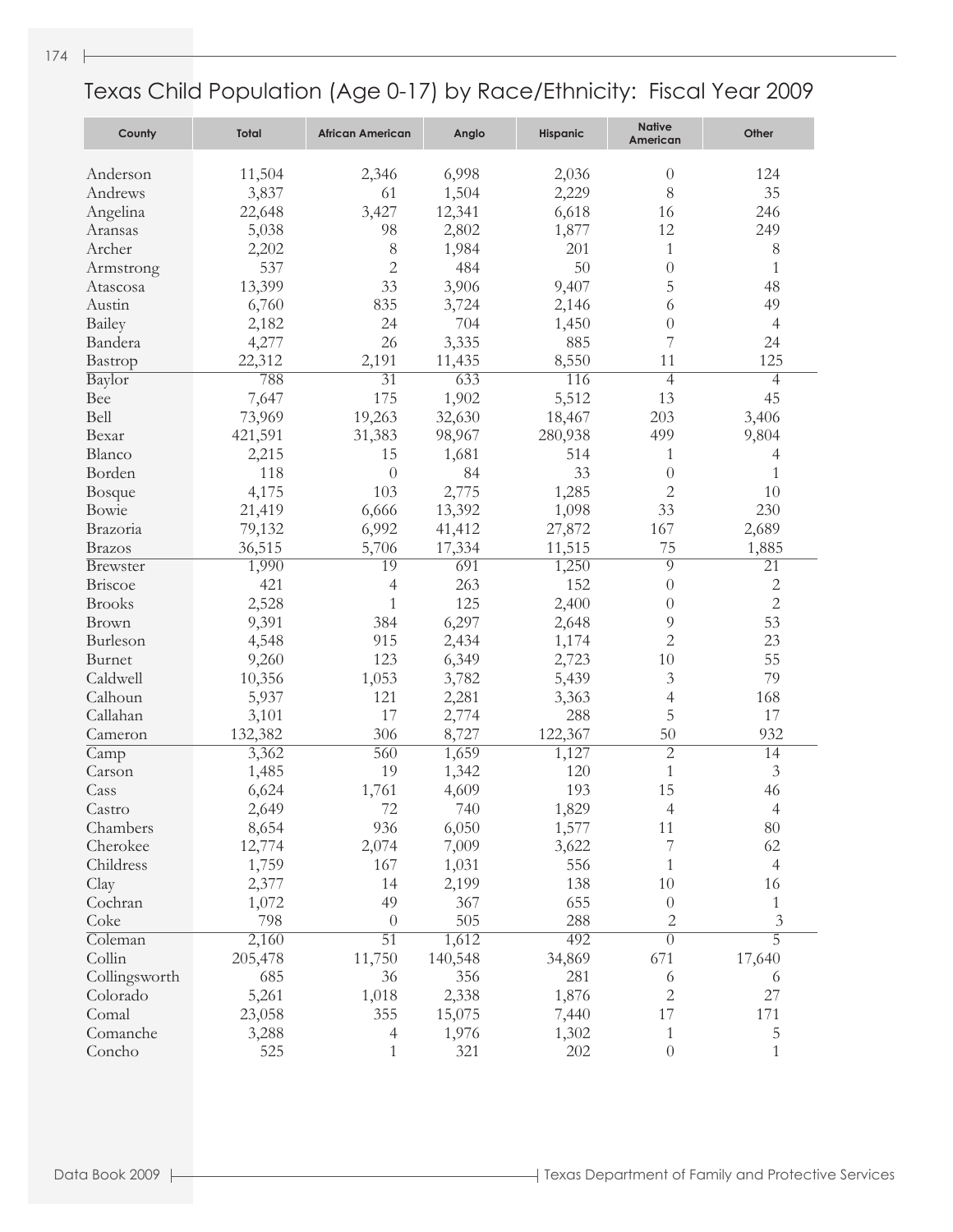| County     | Total   | <b>African American</b> | Anglo   | <b>Hispanic</b> | <b>Native</b><br>American | Other          |
|------------|---------|-------------------------|---------|-----------------|---------------------------|----------------|
| Cooke      | 9,833   | 400                     | 7,147   | 2,165           | 36                        | 85             |
| Coryell    | 17,576  | 3,921                   | 9,609   | 3,317           | 72                        | 657            |
| Cottle     | 396     | 67                      | 173     | 152             | $\theta$                  | 4              |
| Crane      | 1,119   | 28                      | 408     | 680             | $\theta$                  | 3              |
| Crockett   | 1,048   | $\mathbf{2}$            | 297     | 748             | $\theta$                  | $\mathbf{1}$   |
| Crosby     | 2,116   | 72                      | 636     | 1,402           | $\theta$                  | 6              |
| Culberson  | 832     | 7                       | 120     | 702             | $\theta$                  | $\mathfrak{Z}$ |
| Dallam     | 1,890   | 21                      | 1,202   | 660             | 2                         | 5              |
| Dallas     | 658,483 | 133,909                 | 156,282 | 334,896         | 1,776                     | 31,620         |
| Dawson     | 3,875   | 117                     | 1,211   | 2,534           | 1                         | 12             |
| Deaf Smith | 6,487   | 67                      | 1,590   |                 | $\overline{4}$            | 20             |
| Delta      |         | 127                     | 959     | 4,806<br>42     | $\overline{2}$            |                |
|            | 1,136   |                         |         |                 | 632                       | 6<br>9,097     |
| Denton     | 173,876 | 13,113                  | 115,561 | 35,473          |                           |                |
| De Witt    | 4,646   | 571                     | 2,081   | 1,976           | $\theta$                  | 18             |
| Dickens    | 448     | 14                      | 288     | 146             | $\theta$                  | $\theta$       |
| Dimmit     | 3,177   | 22                      | 245     | 2,886           | 3                         | 21             |
| Donley     | 741     | 76                      | 575     | 88              | $\mathbf{1}$              | $\mathbf{1}$   |
| Duval      | 3,830   | 8                       | 289     | 3,518           | 4                         | 11             |
| Eastland   | 4,226   | 73                      | 3,307   | 825             | 5                         | 16             |
| Ector      | 37,839  | 1,950                   | 11,436  | 23,921          | 85                        | 447            |
| Edwards    | 462     | 2                       | 161     | 297             | $\theta$                  | $\overline{c}$ |
| Ellis      | 40,909  | 3,978                   | 23,266  | 13,231          | 87                        | 347            |
| El Paso    | 224,462 | 5,965                   | 19,375  | 195,753         | 396                       | 2,973          |
| Erath      | 8,770   | 82                      | 5,886   | 2,747           | 12                        | 43             |
| Falls      | 4,535   | 1,348                   | 1,842   | 1,332           | $\theta$                  | 13             |
| Fannin     | 8,187   | 501                     | 6,649   | 956             | 27                        | 54             |
| Fayette    | 5,273   | 526                     | 3,171   | 1,557           | 3                         | 16             |
| Fisher     | 847     | 18                      | 549     | 277             | 1                         | $\overline{c}$ |
| Floyd      | 2,337   | 87                      | 716     | 1,527           | 1                         | 6              |
| Foard      | 336     | 19                      | 236     | 78              | $\mathbf{1}$              | $\overline{2}$ |
| Fort Bend  | 135,413 | 31,214                  | 48,197  | 39,120          | 210                       | 16,672         |
| Franklin   | 2,194   | 127                     | 1,528   | 525             | 5                         | 9              |
| Freestone  | 4,704   | 875                     | 2,988   | 809             | 4                         | 28             |
| Frio       | 4,800   | 10                      | 536     | 4,225           | 1                         | 28             |
| Gaines     | 4,889   | 66                      | 2,449   | 2,354           | 3                         | 17             |
| Galveston  | 71,099  | 12,458                  | 34,913  | 21,231          | 197                       | 2,300          |
| Garza      | 1,267   | 66                      | 597     | 595             | $\theta$                  | 9              |
| Gillespie  | 4,535   | 5                       | 2,896   | 1,615           | 1                         | 18             |
| Glasscock  | 381     | $\mathfrak{Z}$          | 223     | 155             | $\theta$                  | $\theta$       |
| Goliad     | 1,670   | 82                      | 652     | 930             | $\theta$                  | 6              |
| Gonzales   | 5,308   | 586                     | 1,758   | 2,936           | 4                         | 24             |
| Gray       | 5,101   | 277                     | 3,488   | 1,258           | 19                        | 59             |
| Grayson    | 28,321  | 2,503                   | 20,464  | 4,587           | 216                       | 551            |
| Gregg      | 30,598  | 7,431                   | 15,542  | 7,168           | 56                        | 401            |
| Grimes     | 6,033   | 1,269                   | 3,214   | 1,523           | $\sqrt{2}$                | 25             |
| Guadalupe  | 29,951  | 1,790                   | 13,582  | 14,199          | 22                        | 358            |
| Hale       | 11,057  | 538                     | 3,163   | 7,296           | 17                        | 43             |
| Hall       | 999     | 88                      | 439     | 467             | $\theta$                  | 5              |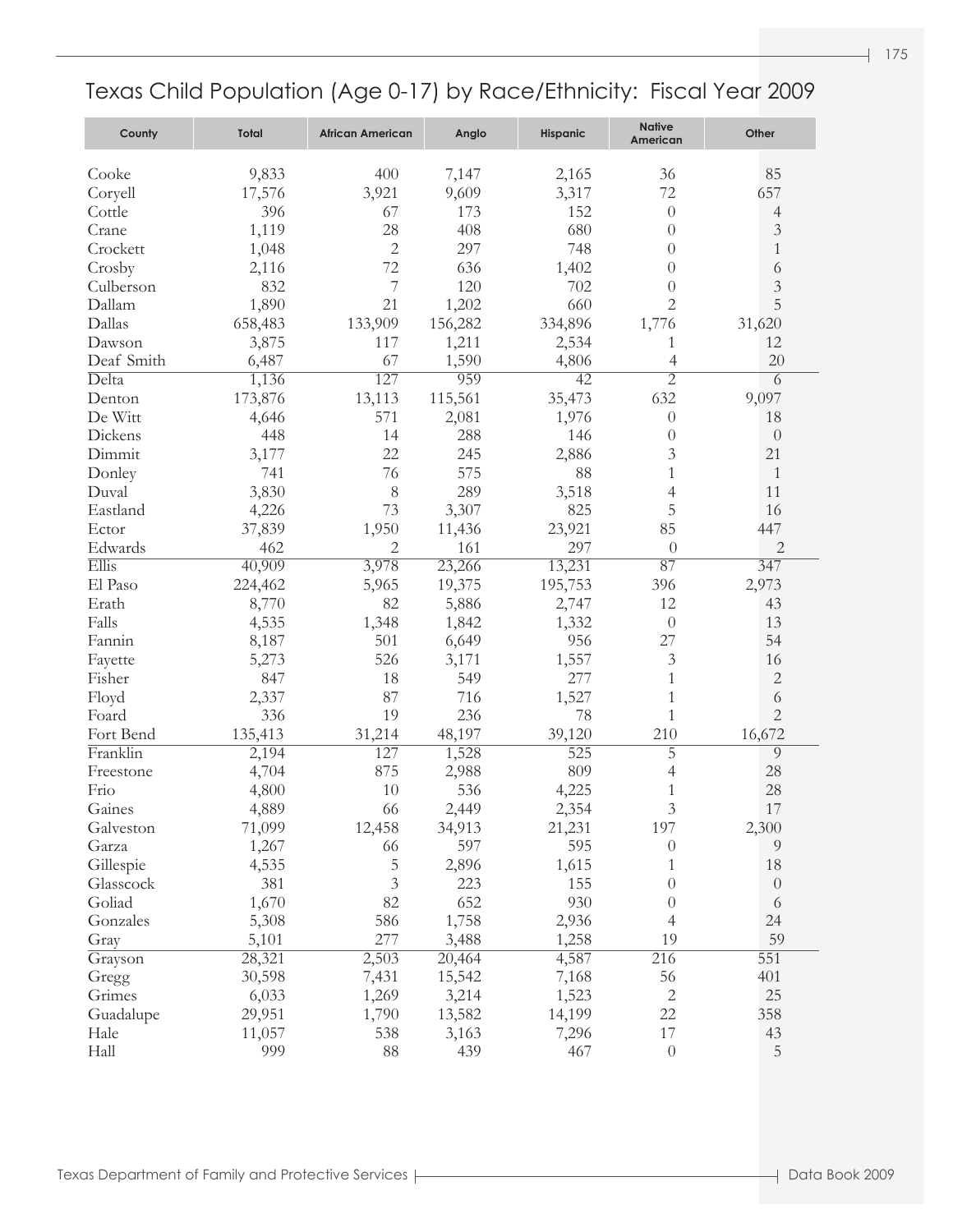| County     | <b>Total</b> | <b>African American</b> | Anglo   | <b>Hispanic</b> | <b>Native</b><br>American | Other            |
|------------|--------------|-------------------------|---------|-----------------|---------------------------|------------------|
| Hamilton   | 1,792        | $\theta$                | 1,502   | 284             | 2                         | 4                |
| Hansford   | 1,585        | 5                       | 722     | 851             | $\mathbf{1}$              | 6                |
| Hardeman   | 1,045        | 44                      | 704     | 285             | 6                         | 6                |
| Hardin     | 12,905       | 1,259                   | 11,015  | 558             | 11                        | 62               |
| Harris     | 1,070,831    | 187,558                 | 265,480 | 555,057         | 1,792                     | 60,944           |
| Harrison   | 15,271       | 3,822                   | 9,019   | 2,327           | 8                         | 95               |
| Hartley    | 1,208        | 5                       | 1,053   | 146             | 1                         | 3                |
| Haskell    | 1,329        | 42                      | 793     | 488             | $\left( \right)$          | 6                |
| Hays       | 34,046       | 1,220                   | 17,105  | 15,337          | 54                        | 330              |
| Hemphill   | 807          | 1                       | 560     | 243             | $\theta$                  | 3                |
| Henderson  | 18,783       | 1,806                   | 13,515  | 3,316           | 30                        | 116              |
| Hidalgo    | 252,901      | 365                     | 11,423  | 238,992         | 143                       | 1,978            |
| Hill       | 9,088        | 872                     | 5,681   | 2,504           | 3                         | 28               |
| Hockley    | 6,615        | 236                     | 2,916   | 3,439           | 5                         | 19               |
| Hood       | 10,261       | 32                      | 8,226   | 1,896           | 32                        | 75               |
| Hopkins    | 8,683        | 806                     | 6,168   | 1,634           | 15                        | 60               |
| Houston    | 4,929        | 1,636                   | 2,619   | 649             | 3                         | 22               |
| Howard     | 7,837        | 348                     | 3,691   | 3,729           | 3                         | 66               |
| Hudspeth   | 1,001        | $\theta$                | 151     | 845             | 5                         | $\theta$         |
| Hunt       | 21,521       | 2,834                   | 13,763  | 4,544           | 78                        | 302              |
| Hutchinson | 5,889        | 227                     | 4,026   | 1,559           | 37                        | 40               |
| Irion      | 295          | $\mathbf{1}$            | 197     | 97              | $\theta$                  | $\theta$         |
| Jack       | 1,958        | $\overline{19}$         | 1,675   | 240             | $\overline{17}$           | $\overline{7}$   |
| Jackson    | 3,745        | 300                     | 2,063   | 1,344           | $\overline{4}$            | 34               |
| Jasper     | 9,023        | 2,039                   | 6,323   | 583             | 11                        | 67               |
| Jeff Davis | 385          | 6                       | 212     | 166             | $\overline{0}$            | $\mathbf{1}$     |
| Jefferson  | 63,079       | 24,482                  | 21,735  | 13,834          | 109                       | 2,919            |
| Jim Hogg   | 1,509        | 3                       | 119     | 1,384           | 1                         | $\overline{c}$   |
| Jim Wells  | 12,305       | 52                      | 2,010   | 10,176          | $\overline{4}$            | 63               |
| Johnson    | 43,440       | 1,288                   | 30,594  | 10,759          | 172                       | 627              |
| Jones      | 4,545        | 282                     | 2,784   | 1,425           | 5                         | 49               |
| Karnes     | 3,280        | 51                      | 1,023   | 2,191           | $\theta$                  | 15               |
| Kaufman    | 26,189       | 2,967                   | 16,433  | 6,569           | 34                        | 186              |
| Kendall    | 7,169        | $\overline{12}$         | 5,199   | 1,923           | $\overline{3}$            | $\overline{32}$  |
| Kenedy     | 115          | $\overline{0}$          | 22      | 92              | $\overline{0}$            | 1                |
| Kent       | 118          | $\theta$                | 111     | 7               | $\boldsymbol{0}$          | $\theta$         |
| Kerr       | 9,542        | 175                     | 5,750   | 3,557           | 5                         | 55               |
| Kimble     | 992          | $\theta$                | 648     | 335             | $\theta$                  | $\overline{9}$   |
| King       | 74           | $\theta$                | 66      | 8               | $\overline{0}$            | $\boldsymbol{0}$ |
| Kinney     | 787          | $\theta$                | 211     | 575             | $\overline{0}$            | 1                |
| Kleberg    | 8,875        | 379                     | 1,799   | 6,551           | 16                        | 130              |
| Knox       | 987          | 103                     | 506     | 376             | $\theta$                  | 2                |
| Lamar      | 12,565       | 2,310                   | 9,284   | 783             | 63                        | 125              |
| Lamb       | 4,296        | 203                     | 1,396   | 2,678           | $\mathfrak{Z}$            | 16               |
| Lampasas   | 5,535        | 214                     | 3,939   | 1,348           | $\overline{2}$            | $\overline{32}$  |
| La Salle   | 1,875        | 14                      | 175     | 1,680           | $\boldsymbol{0}$          | 6                |
| Lavaca     | 4,316        | 428                     | 2,841   | 1,030           | 1                         | 16               |
| Lee        | 4,333        | 520                     | 2,347   | 1,434           | $\overline{4}$            | 28               |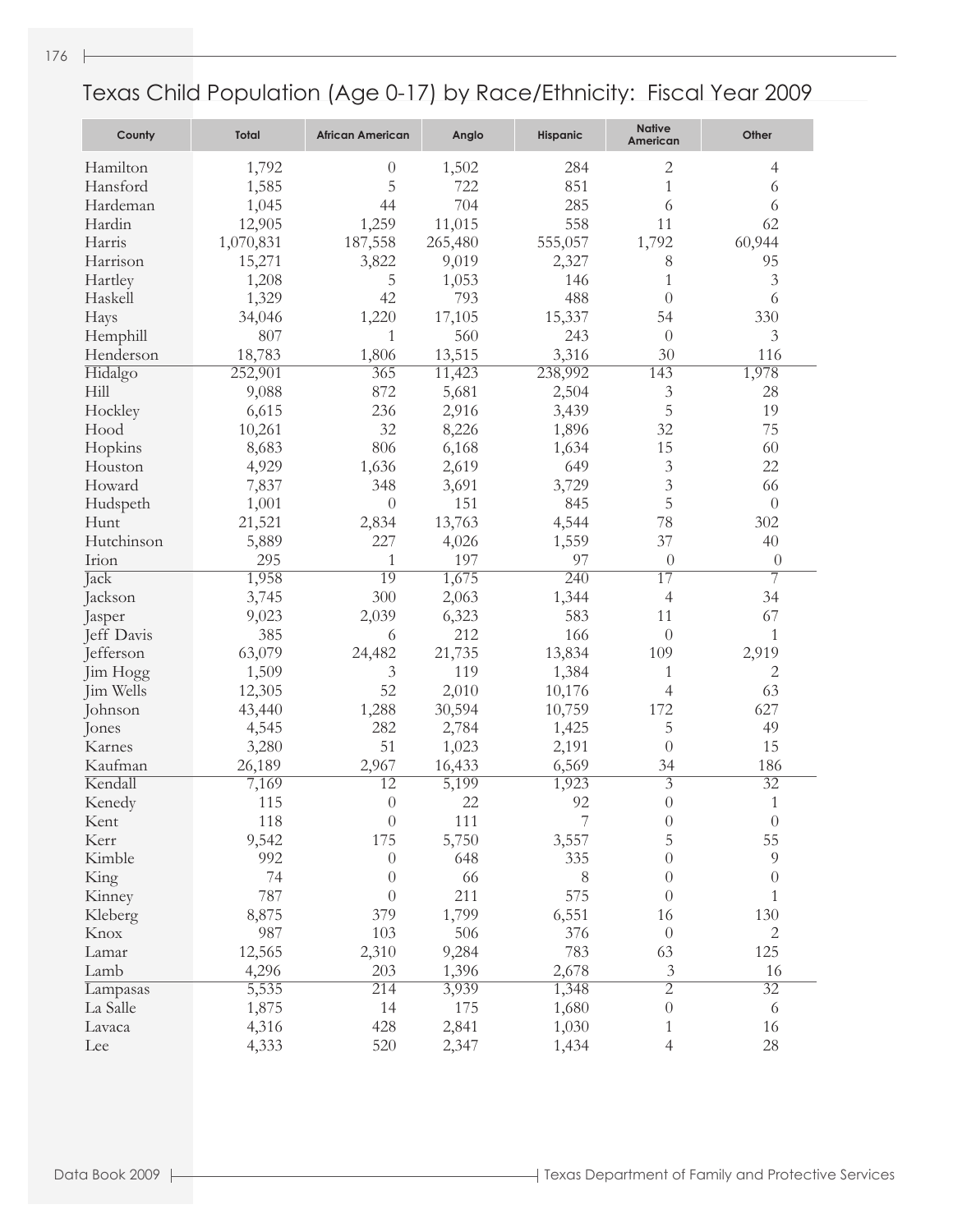| County        | <b>Total</b> | <b>African American</b> | Anglo  | <b>Hispanic</b> | <b>Native</b><br>American | Other          |
|---------------|--------------|-------------------------|--------|-----------------|---------------------------|----------------|
| Leon          | 3,515        | 422                     | 2,521  | 555             | $\overline{2}$            | 15             |
| Liberty       | 21,344       | 2,362                   | 14,244 | 4,575           | 24                        | 139            |
| Limestone     | 5,618        | 1,201                   | 2,978  | 1,417           | 5                         | 17             |
| Lipscomb      | 692          | $\mathbf{2}$            | 399    | 282             | 4                         | 5              |
| Live Oak      | 2,381        | 7                       | 1,122  | 1,250           | $\theta$                  | $\overline{c}$ |
| Llano         | 3,234        | 12                      | 2,788  | 412             | 8                         | 14             |
| Loving        | 3            | $\theta$                | 1      | 2               | $\theta$                  | $\theta$       |
| Lubbock       | 63,936       | 6,349                   | 29,108 | 27,108          | 114                       | 1,257          |
| Lynn          | 1,737        | 55                      | 697    | 974             | 4                         | 7              |
| Madison       | 2,920        | 562                     | 1,720  | 632             | $\mathbf{1}$              | 5              |
| Marion        | 2,238        | 754                     | 1,383  | 71              | 7                         | 23             |
| Martin        | 1,576        | 29                      | 758    | 788             | $\theta$                  | $\mathbf{1}$   |
| Mason         | 744          | $\mathbf{1}$            | 516    | 224             | 1                         | $\mathbf{2}$   |
| Matagorda     | 10,609       | 1,437                   | 3,897  | 4,859           | 29                        | 387            |
| Maverick      | 18,632       | 13                      | 314    | 17,959          | 213                       | 133            |
| McCulloch     | 1,980        | 29                      | 1,176  | 772             | $\theta$                  | $\mathfrak{Z}$ |
| McLennan      | 57,387       | 10,977                  | 26,177 | 19,527          | 75                        | 631            |
| McMullen      | 126          | $\overline{4}$          | 68     | 54              | $\theta$                  | $\theta$       |
| Medina        | 11,742       | 72                      | 4,794  | 6,798           | 9                         | 69             |
| Menard        | 505          | 3                       | 312    | 187             | $\theta$                  | $\mathfrak{Z}$ |
| Midland       | 34,237       | 2,692                   | 14,746 | 16,172          | 65                        | 562            |
| Milam         | 6,854        | 983                     | 3,562  | 2,279           | 3                         | 27             |
| Mills         | 1,114        | 18                      | 855    | 240             | $\theta$                  | $\mathbf{1}$   |
| Mitchell      | 1,759        | 103                     | 829    | 821             | $\Omega$                  | 6              |
| Montague      | 4,444        | 8                       | 3,855  | 532             | 22                        | 27             |
| Montgomery    | 114,616      | 4,775                   | 81,136 | 26,729          | 211                       | 1,765          |
| Moore         | 6,486        | 21                      | 2,545  | 3,860           | 8                         | 52             |
| Morris        | 3,049        | 861                     | 1,955  | 210             | 6                         | 17             |
| Motley        | 260          | 6                       | 202    | 50              | $\theta$                  | $\overline{2}$ |
| Nacogdoches   | 14,978       | 3,006                   | 7,893  | 3,875           | 18                        | 186            |
| Navarro       | 13,547       | 2,308                   | 6,603  | 4,491           | 18                        | 127            |
| Newton        | 3,407        | 938                     | 2,334  | 102             | 9                         | 24             |
| Nolan         | 4,026        | 232                     | 2,161  | 1,620           | $\theta$                  | 13             |
| <b>Nueces</b> | 87,371       | 4,106                   | 20,316 | 61,402          | 96                        | 1,451          |
| Ochiltree     | 2,931        | 5                       | 1,424  | 1,478           | 9                         | 15             |
| Oldham        | 497          | 12                      | 419    | 62              | $\mathbf{1}$              | $\mathfrak{Z}$ |
| Orange        | 20,806       | 2,521                   | 16,432 | 1,366           | 83                        | 404            |
| Palo Pinto    | 6,965        | 231                     | 4,736  | 1,922           | 13                        | 63             |
| Panola        | 5,361        | 1,265                   | 3,719  | 344             | 6                         | 27             |
| Parker        | 27,526       | 303                     | 23,186 | 3,794           | $71\,$                    | 172            |
| Parmer        | 3,044        | 16                      | 1,067  | 1,955           | $\overline{0}$            | 6              |
| Pecos         | 4,375        | 40                      | 1,098  | 3,223           | $\overline{0}$            | 14             |
| Polk          | 10,250       | 1,316                   | 6,981  | 1,648           | 127                       | 178            |
| Potter        | 35,029       | 3,715                   | 14,197 | 15,990          | 94                        | 1,033          |
| Presidio      | 2,677        | $\overline{3}$          | 180    | 2,494           | $\overline{0}$            | $\theta$       |
| Rains         | 2,242        | 49                      | 1,966  | 204             | $\overline{4}$            | 19             |
| Randall       | 25,338       | 659                     | 18,851 | 5,253           | 86                        | 489            |
| Reagan        | 1,001        | 25                      | 298    | 676             | $\boldsymbol{0}$          | $\mathbf{2}$   |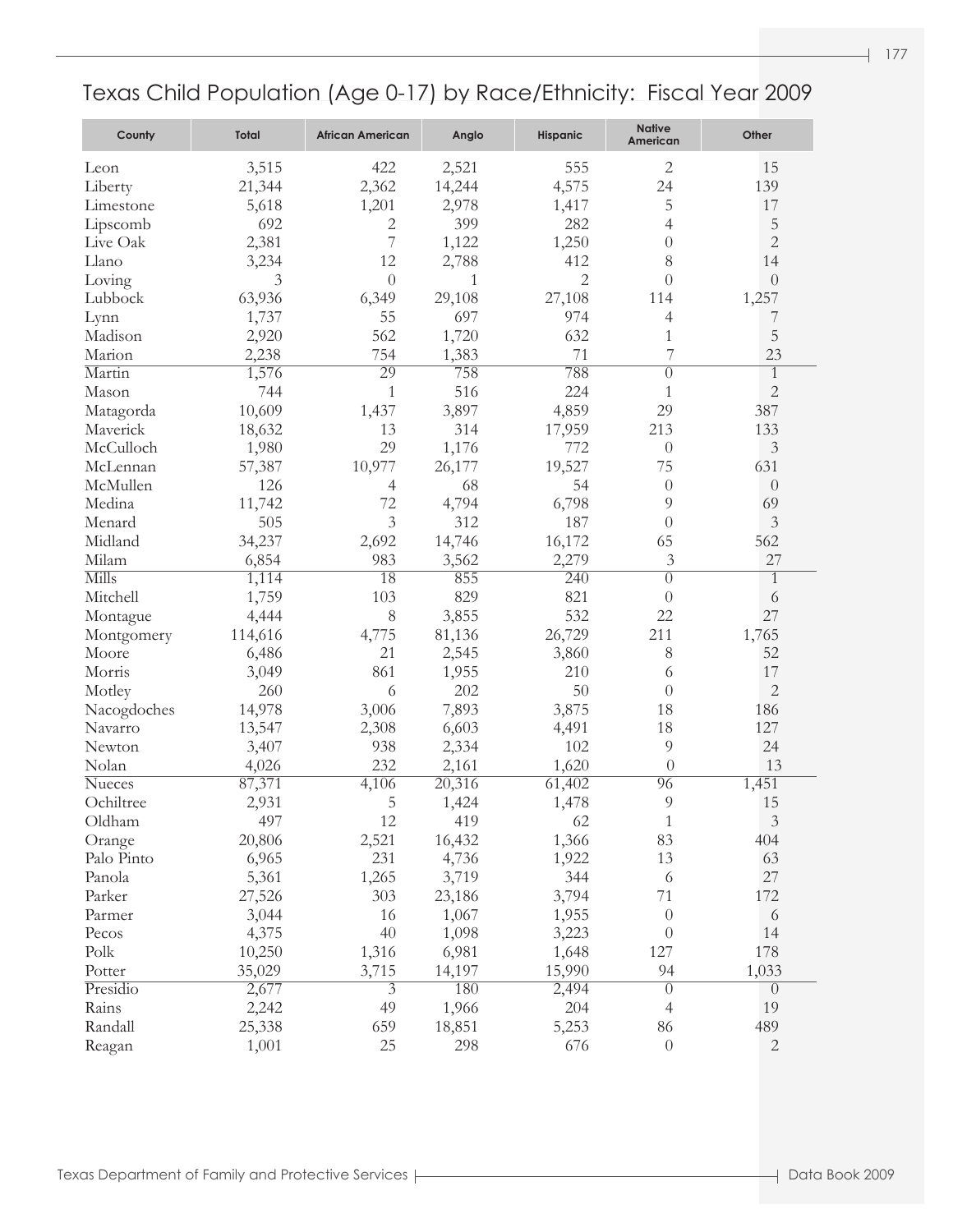| County        | Total   | <b>African American</b> | Anglo        | <b>Hispanic</b> | <b>Native</b><br>American | Other            |
|---------------|---------|-------------------------|--------------|-----------------|---------------------------|------------------|
| Real          | 591     | 4                       | 409          | 175             | $\theta$                  | $\mathfrak{Z}$   |
| Red River     | 3,364   | 686                     | 2,264        | 404             | 3                         | $\overline{7}$   |
| Reeves        | 3,361   | 48                      | 338          | 2,966           | $\theta$                  | 9                |
| Refugio       | 2,034   | 143                     | 676          | 1,196           | 4                         | 15               |
| Roberts       | 175     | 1                       | 166          | 8               | $\theta$                  | $\theta$         |
| Robertson     | 4,456   | 1,311                   | 2,055        | 1,065           | 5                         | 20               |
| Rockwall      | 20,102  | 753                     | 14,968       | 4,106           | 38                        | 237              |
| Runnels       | 2,847   | 32                      | 1,493        | 1,303           | $\mathbf{2}$              | 17               |
| Rusk          | 11,716  | 2,299                   | 7,010        | 2,338           | $\overline{9}$            | 60               |
| Sabine        | 2,050   | 251                     | 1,705        | 87              | $\overline{c}$            | 5                |
| San Augustine | 2,079   | 856                     | 1,091        | 126             | $\overline{0}$            | 6                |
| San Jacinto   | 5,484   | 921                     | 4,157        | 359             | 6                         | 41               |
| San Patricio  | 21,629  | 702                     | 7,433        | 13,274          | 14                        | 206              |
| San Saba      | 1,386   | $\mathfrak{Z}$          | 903          | 476             | $\mathbf{2}$              | $\mathbf{2}$     |
| Schleicher    | 740     | 4                       | 266          | 466             | $\theta$                  | 4                |
| Scurry        | 4,025   | 156                     | 2,158        | 1,699           | 1                         | 11               |
| Shackelford   | 800     | 3                       | 704          | 93              | $\left( \right)$          | $\theta$         |
| Shelby        | 6,937   | 1,603                   | 3,750        | 1,560           | 4                         | 20               |
| Sherman       | 809     | 3                       | 509          | 291             | $\overline{2}$            | $\overline{4}$   |
| Smith         | 51,094  | 10,439                  | 25,610       | 14,252          | 105                       | 688              |
| Somervell     | 2,124   | 11                      | 1,567        | 535             | $\overline{2}$            | $\overline{9}$   |
| Starr         | 23,950  | $\theta$                | 277          | 23,609          | 11                        | 53               |
| Stephens      | 2,396   | 41                      | 1,617        | 736             | 1                         | $\mathbf{1}$     |
| Sterling      | 296     | 1                       | 167          | 128             | $\theta$                  | $\theta$         |
| Stonewall     | 338     | 6                       | 264          | 68              | $\theta$                  | $\theta$         |
| Sutton        | 1,135   | $\overline{2}$          | 412          | 719             | $\theta$                  | $\overline{c}$   |
| Swisher       | 2,354   | 130                     | 1,069        | 1,153           | $\overline{2}$            | $\theta$         |
| Tarrant       | 474,768 | 73,053                  | 204,266      | 169,725         | 1,511                     | 26,213           |
| Taylor        | 33,995  | 3,214                   | 19,955       | 9,781           | 66                        | 979              |
| Terrell       | 178     | $\theta$                | 79           | 94              | $\overline{4}$            | 1                |
| Terry         | 3,623   | 143                     | 1,269        | 2,191           | $\mathbf{1}$              | 19               |
| Throckmorton  | 383     | $\theta$                | 316          | 66              | $\theta$                  | $\mathbf{1}$     |
| Titus         | 9,387   | 924                     | 3,703        | 4,673           | 19                        | 68               |
| Tom Green     | 25,926  | 1,253                   | 11,944       | 12,320          | 44                        | 365              |
| Travis        | 218,088 | 23,360                  | 81,335       | 101,250         | 415                       | 11,728           |
| Trinity       | 3,115   | 602                     | 2,149        | 339             |                           | 21               |
| Tyler         | 4,714   | 619                     | 3,942        | 130             | $\overline{4}$<br>5       | 18               |
|               | 9,084   | 971                     |              | 964             | 15                        | 73               |
| Upshur        | 871     |                         | 7,061<br>330 | 534             | $\sqrt{2}$                | $\boldsymbol{0}$ |
| Upton         | 8,709   | 5<br>19                 |              |                 |                           |                  |
| Uvalde        |         |                         | 1,616        | 7,024           | $\overline{4}$            | 46               |
| Val Verde     | 15,177  | 156                     | 2,217        | 12,670          | 15                        | 119              |
| Van Zandt     | 12,527  | 398                     | 10,347       | 1,690           | 12                        | 80               |
| Victoria      | 24,213  | 1,647                   | 8,666        | 13,631          | $17\,$                    | 252              |
| Walker        | 11,422  | 2,877                   | 6,016        | 2,349           | $\overline{\phantom{a}}$  | 173              |
| Waller        | 10,416  | 2,242                   | 4,419        | 3,692           | $\,$ $\,$                 | 55               |
| Ward          | 2,928   | 130                     | 1,273        | 1,506           | 1                         | 18               |
| Washington    | 7,365   | 1,760                   | 4,062        | 1,400           | $\overline{9}$            | 134              |
| Webb          | 89,801  | 66                      | 2,561        | 86,544          | 77                        | 553              |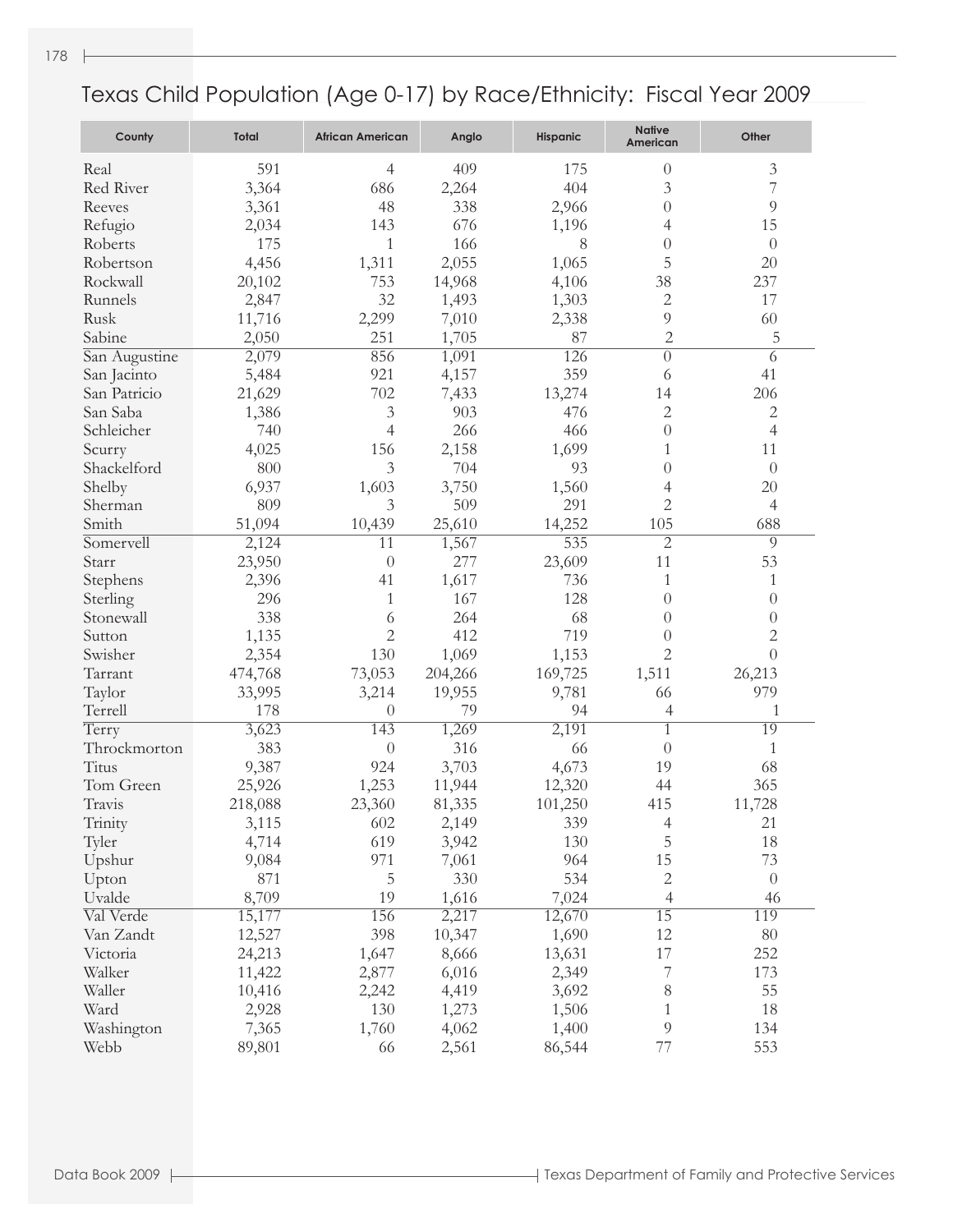| County      | <b>Total</b> | <b>African American</b> | Anglo     | <b>Hispanic</b> | <b>Native</b><br>American | Other          |
|-------------|--------------|-------------------------|-----------|-----------------|---------------------------|----------------|
| Wharton     | 11,437       | 1,884                   | 4,276     | 5,219           | 3                         | 55             |
| Wheeler     | 1,095        | 56                      | 761       | 264             | $^{(1)}$                  | 8              |
| Wichita     | 31,130       | 4,259                   | 19,000    | 6,796           | 121                       | 954            |
| Wilbarger   | 3,645        | 346                     | 2,059     | 1,192           | 12                        | 36             |
| Willacy     | 6,641        | 20                      | 362       | 6,247           | $\Omega$                  | 12             |
| Williamson  | 102,401      | 6,900                   | 64,067    | 27,988          | 169                       | 3,277          |
| Wilson      | 11,127       | 74                      | 5,993     | 5,000           | 6                         | 54             |
| Winkler     | 1,962        | 32                      | 758       | 1,167           |                           | 5              |
| Wise        | 15,671       | 102                     | 12,135    | 3,316           | 24                        | 94             |
| Wood        | 7,941        | 372                     | 6,388     | 1,141           | 9                         | 31             |
| Yoakum      | 2,299        | 17                      | 841       | 1,439           | $\overline{2}$            | $\Omega$       |
| Young       | 4,257        | 59                      | 3,236     | 938             | 6                         | 18             |
| Zapata      | 4,807        | 5                       | 143       | 4,653           | $\theta$                  | 6              |
| Zavala      | 3,867        | 12                      | 188       | 3,665           | 0                         | $\overline{2}$ |
| State Total | 6,510,210    | 769,134                 | 2,432,267 | 3,066,711       | 12,749                    | 229,349        |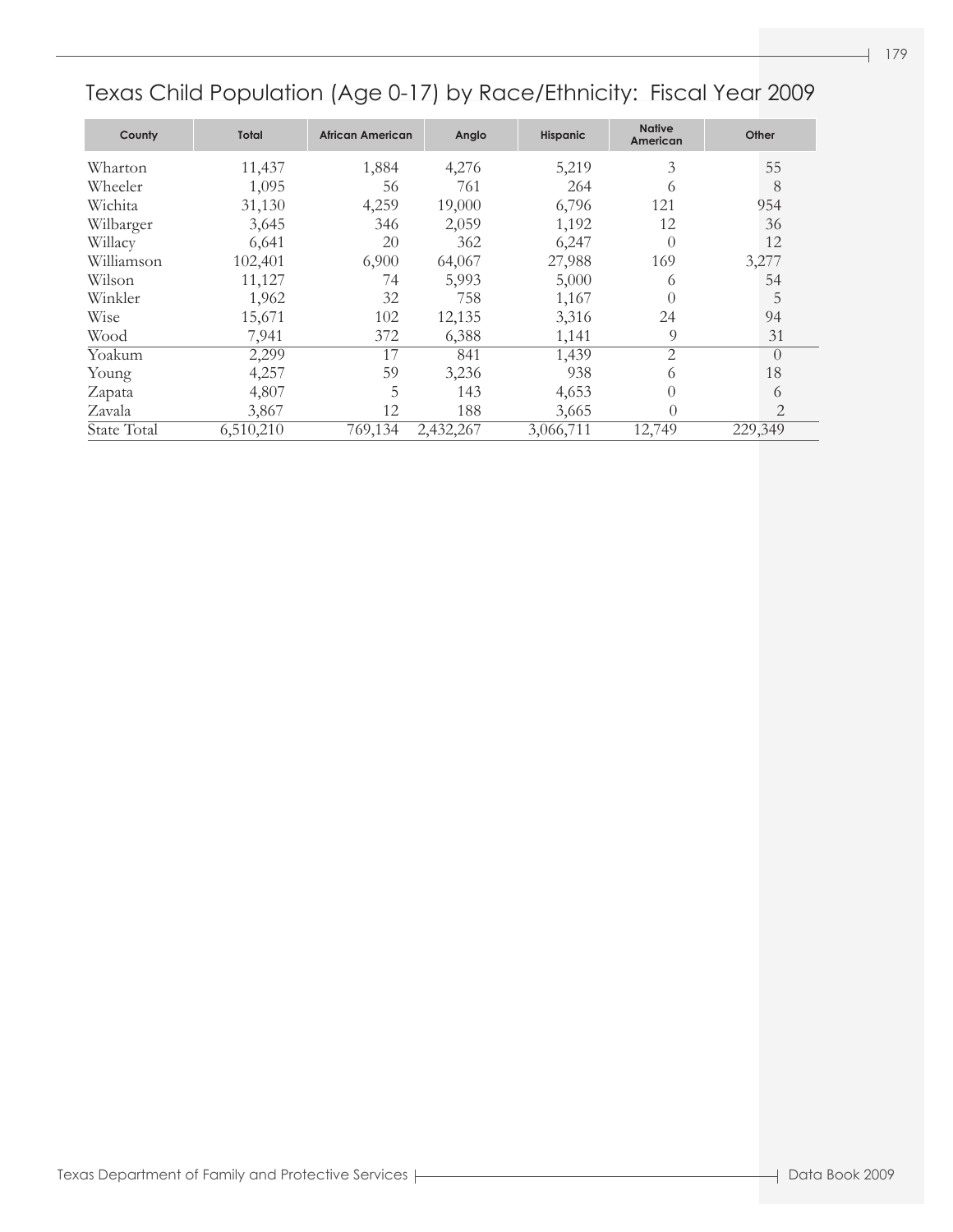| County                  | Total            | <b>African American</b> | Anglo            | Hispanic         | <b>Native</b><br>American | Other                      |
|-------------------------|------------------|-------------------------|------------------|------------------|---------------------------|----------------------------|
|                         |                  |                         |                  |                  |                           |                            |
| Anderson                | 40               | 15                      | 19               | 6                | $\boldsymbol{0}$          | $\boldsymbol{0}$           |
| Andrews                 | 14               | $\mathbf{1}$            | 7                | 5                | $\theta$                  | $\mathbf{1}$               |
| Angelina                | 22               | 6                       | 13               | $\overline{c}$   | $\theta$                  | 1                          |
| Aransas                 | 27               | 4                       | 7                | 15               | $\theta$                  | 1                          |
| Archer                  | $\theta$         | $\theta$                | $\overline{0}$   | $\boldsymbol{0}$ | $\theta$                  | $\overline{0}$             |
| Armstrong               | $\theta$         | $\theta$                | $\theta$         | $\overline{0}$   | $\theta$                  | $\overline{0}$             |
| Atascosa                | 32               | $\theta$                | 11               | 21               | $\theta$                  | $\overline{0}$             |
| Austin                  | 9                | $\overline{2}$          | 5                | $\overline{c}$   | $\theta$                  | $\overline{0}$             |
| Bailey                  | 6                | $\overline{0}$          | $\overline{0}$   | 6                | $\overline{0}$            | $\theta$                   |
| Bandera                 | 9                | $\overline{0}$          | 5                | $\overline{4}$   | $\theta$                  | $\theta$                   |
| Bastrop                 | $\overline{75}$  | 16                      | $\overline{35}$  | $\overline{18}$  | $\overline{0}$            | $\overline{6}$             |
| Baylor                  | 3                | $\mathfrak{Z}$          | $\theta$         | $\theta$         | $\boldsymbol{0}$          | $\sqrt{a}$                 |
| Bee                     | 40               | $\overline{0}$          | 8                | 30               | $\theta$                  | $\overline{2}$             |
| Bell                    | 346              | 130                     | 136              | 67               | 1                         | 12                         |
| Bexar                   | 1,278            | 171                     | 127              | 950              | $\overline{c}$            | 28                         |
| Blanco                  | $\theta$         | $\theta$                | $\boldsymbol{0}$ | $\theta$         | $\overline{0}$            | $\boldsymbol{0}$           |
| Borden                  | $\theta$         | $\theta$                | $\theta$         | $\theta$         | $\theta$                  | $\overline{0}$             |
| Bosque                  | 6                | $\overline{2}$          | $\overline{4}$   | $\overline{0}$   | $\theta$                  | $\theta$                   |
| Bowie                   | 74               | 37                      | 21               | 1                | 5                         | 10                         |
| Brazoria                | 99               | 19                      | 47               | 32               | $\overline{0}$            | $\mathbf{1}$               |
| Brazos                  | 66               | 27                      | 9                | 25               | $\theta$                  | $\overline{5}$             |
| Brewster                | $\overline{0}$   | $\overline{0}$          | $\overline{0}$   | $\overline{0}$   | $\overline{0}$            | $\overline{0}$             |
| Briscoe                 | 5                | $\theta$                | $\theta$         | 5                | $\overline{0}$            | $\theta$                   |
| <b>Brooks</b>           | 7                | 1                       | $\theta$         | 6                | $\theta$                  | $\overline{0}$             |
| Brown                   | 52               | 9                       | 34               | 8                | $\theta$                  | $\mathbf{1}$               |
| Burleson                | 10               | $\mathfrak{Z}$          | $\overline{4}$   | $\mathfrak{Z}$   | $\theta$                  | $\overline{0}$             |
| Burnet                  | 32               | $\overline{2}$          | 18               | 11               | $\theta$                  | 1                          |
| Caldwell                | 34               | 6                       | 12               | 15               | $\theta$                  | 1                          |
| Calhoun                 | $\theta$         | $\overline{0}$          | $\theta$         | $\theta$         | $\theta$                  | $\overline{0}$             |
| Callahan                | $8\,$            | $\overline{2}$          | 6                | $\theta$         | $\theta$                  | $\theta$                   |
| Cameron                 | 226              | $\mathbf{1}$            | 5                | 218              | $\theta$                  | $\overline{2}$             |
|                         | $\overline{24}$  | $\overline{5}$          | $\overline{14}$  | $\overline{4}$   | $\overline{0}$            | $\mathbf{1}$               |
| $\overline{Camp}$       |                  |                         | $\theta$         |                  |                           | $\overline{0}$             |
| Carson                  | 4<br>30          | $\mathfrak{Z}$<br>11    | 17               | 1                | $\theta$                  |                            |
| Cass                    |                  |                         |                  | $\overline{c}$   | $\theta$                  | $\overline{0}$<br>$\Omega$ |
| $\operatorname{Castro}$ | $\boldsymbol{0}$ | $\boldsymbol{0}$        | $\boldsymbol{0}$ | $\boldsymbol{0}$ | $\overline{0}$            |                            |
| Chambers                | 17               | $\overline{0}$          | 13               | $\overline{3}$   | $\overline{0}$            | 1                          |
| Cherokee                | 41               | 6                       | 27               | 6                | $\theta$                  | $\overline{c}$             |
| Childress               | $\theta$         | $\theta$                | $\theta$         | $\theta$         | $\theta$                  | $\overline{0}$             |
| Clay                    | $\mathfrak{Z}$   | $\theta$                | $\mathfrak{Z}$   | $\theta$         | $\theta$                  | $\overline{0}$             |
| Cochran                 | 1                | $\theta$                | $\mathbf{1}$     | $\theta$         | $\theta$                  | $\theta$                   |
| Coke                    | $\mathbf{1}$     | $\theta$                | $\overline{0}$   | 1                | $\overline{0}$            | $\theta$                   |
| Coleman                 | 19               | $\overline{4}$          | $\overline{11}$  | $\overline{4}$   | $\overline{0}$            | $\overline{0}$             |
| Collin                  | 113              | 30                      | 46               | $28\,$           | $\theta$                  | 9                          |
| Collingsworth           | $\overline{4}$   | $\theta$                | $\theta$         | $\mathfrak{Z}$   |                           | $\overline{0}$             |
| Colorado                | $\overline{3}$   | 1                       | 1                | 1                | $\theta$                  | $\overline{0}$             |
| Comal                   | 75               | $\theta$                | 32               | 41               | $\theta$                  | $\sqrt{2}$                 |
| Comanche                | 1                | $\theta$                | $\theta$         | 1                | $\theta$                  | $\overline{0}$             |
| Concho                  | 1                | $\overline{0}$          | $\mathbf{1}$     | $\overline{0}$   | $\overline{0}$            | $\boldsymbol{0}$           |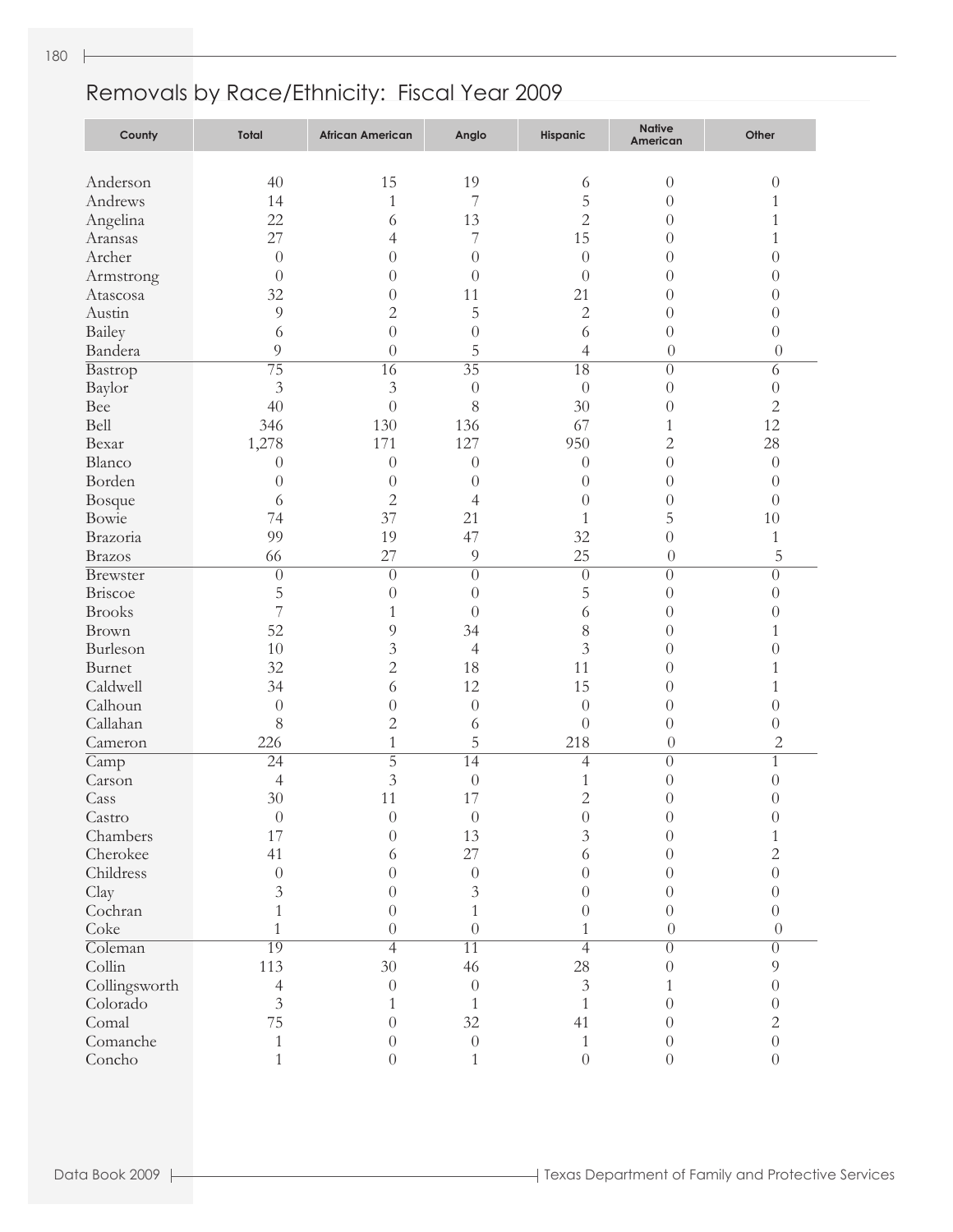| County          | <b>Total</b>     | <b>African American</b> | Anglo                              | <b>Hispanic</b>  | <b>Native</b><br>American | Other                                |
|-----------------|------------------|-------------------------|------------------------------------|------------------|---------------------------|--------------------------------------|
|                 |                  |                         |                                    |                  |                           |                                      |
| Cooke           | 22               | 5                       | 15                                 | 1                | $\theta$                  | $\mathbf{1}$                         |
| Coryell         | 62               | 15                      | 45                                 | 1                | $\theta$                  | $\mathbf{1}$                         |
| Cottle          | $\mathbf{1}$     | $\theta$                | $\theta$                           | 1                | $\theta$                  | $\theta$                             |
| Crane           | $\mathbf{1}$     | 1                       | $\theta$                           | $\theta$         | $\theta$                  | $\theta$                             |
| Crockett        | $\overline{2}$   | $\overline{0}$          | $\theta$                           | $\overline{2}$   | $\theta$                  | $\theta$                             |
| Crosby          | 19               | 4                       | $\overline{c}$                     | 13               | $\theta$                  | $\theta$                             |
| Culberson       | $\overline{0}$   | $\overline{0}$          | $\overline{0}$                     | $\boldsymbol{0}$ | $\theta$                  | $\theta$                             |
| Dallam          | $\mathbf{1}$     | $\overline{0}$          | $\overline{0}$                     | $\theta$         | $\theta$                  | $\mathbf{1}$                         |
| Dallas          | 1,019            | 516                     | 203                                | 273              | 4                         | 23                                   |
| Dawson          | 6                | $\mathbf{1}$            | $\theta$                           | 5                | $\overline{0}$            | $\theta$                             |
| Deaf Smith      | $\overline{9}$   | $\theta$                | $\overline{3}$                     | 6                | $\overline{0}$            | $\overline{0}$                       |
| Delta           | $8\,$            | $\overline{0}$          | 8                                  | $\boldsymbol{0}$ | $\theta$                  | $\boldsymbol{0}$                     |
| Denton          | 122              | 30                      | 59                                 | 26               | 1                         | 6                                    |
| De Witt         | 5                | $\mathbf{2}$            | $\theta$                           | $\mathfrak{Z}$   | $\theta$                  | $\theta$                             |
| Dickens         | $\overline{2}$   | $\overline{0}$          | $\theta$                           | $\overline{2}$   | $\overline{0}$            | $\theta$                             |
| Dimmit          | 12               | $\overline{0}$          | $\theta$                           | 10               | 1                         | $\mathbf{1}$                         |
| Donley          | $\mathbf{1}$     | $\overline{0}$          | 1                                  | $\boldsymbol{0}$ | $\overline{0}$            | $\theta$                             |
| Duval           | 8                | $\theta$                | 1                                  | 7                | $\overline{0}$            | $\theta$                             |
| Eastland        | 12               | $\overline{0}$          | 7                                  | 1                | 4                         | $\boldsymbol{0}$                     |
| Ector           | 89               | 25                      | 31                                 | 31               | $\theta$                  | $\mathbf{2}$                         |
| Edwards         | $\overline{0}$   | $\theta$                | $\theta$                           | $\boldsymbol{0}$ | $\overline{0}$            | $\theta$                             |
| Ellis           | 64               | $\overline{9}$          | $\overline{28}$                    | $\overline{21}$  | $\overline{0}$            | $\overline{6}$                       |
| El Paso         | 178              | 15                      | 28                                 | 131              | $\overline{c}$            | $\overline{c}$                       |
| Erath           | 14               | $\theta$                | $\overline{4}$                     | 10               | $\theta$                  | $\theta$                             |
| Falls           | $\overline{c}$   | $\overline{0}$          | $\overline{c}$                     | $\theta$         | $\overline{0}$            | $\theta$                             |
| Fannin          | 9                | $\mathfrak{Z}$          | 6                                  | $\theta$         | $\overline{0}$            | $\theta$                             |
| Fayette         | 28               | 9                       | 9                                  | 10               | $\theta$                  | $\theta$                             |
| Fisher          | $\theta$         | $\overline{0}$          | $\theta$                           | $\theta$         | $\theta$                  | $\theta$                             |
| Floyd           | $\overline{c}$   | $\overline{0}$          | $\overline{c}$                     | $\theta$         | $\theta$                  | $\theta$                             |
| Foard           | $\overline{0}$   | $\overline{0}$          | $\overline{0}$                     | $\theta$         | $\theta$                  | $\boldsymbol{0}$                     |
| Fort Bend       | 128              | 48                      | 29                                 | 46               | $\overline{0}$            | 5                                    |
| Franklin        | $\overline{3}$   | $\theta$                | $\overline{3}$                     | $\overline{0}$   | $\theta$                  | $\overline{0}$                       |
| Freestone       | 8                | 5                       | $\overline{c}$                     | $\theta$         | $\theta$                  | $\mathbf{1}$                         |
| Frio            | 18               | $\overline{0}$          | $\mathfrak{Z}$                     | 15               | $\theta$                  | $\boldsymbol{0}$                     |
| Gaines          | 9                | $\boldsymbol{0}$        | 5                                  | $\overline{4}$   | $\theta$                  | $\boldsymbol{0}$                     |
| Galveston       | 132              | 42                      | 52                                 | 36               | $\theta$                  | $\sqrt{2}$                           |
| Garza           | $\mathbf{1}$     | $\boldsymbol{0}$        | $\mathbf{1}$                       | $\boldsymbol{0}$ | $\overline{0}$            | $\boldsymbol{0}$                     |
| Gillespie       | 22               | $\overline{0}$          | 12                                 | $10\,$           | $\theta$                  | $\boldsymbol{0}$                     |
| Glasscock       | $\boldsymbol{0}$ | $\theta$                | $\boldsymbol{0}$                   | $\boldsymbol{0}$ | $\theta$                  | $\boldsymbol{0}$                     |
| Goliad          | $\theta$         | $\theta$                | $\boldsymbol{0}$                   | $\boldsymbol{0}$ | $\theta$                  | $\boldsymbol{0}$                     |
| Gonzales        | $\overline{0}$   | $\theta$                | $\theta$                           | $\boldsymbol{0}$ | $\boldsymbol{0}$          | $\theta$                             |
| Gray            | $\overline{27}$  | $\overline{3}$          | $\overline{18}$                    | $\overline{5}$   | $\overline{0}$            | $\overline{1}$                       |
|                 | 38               | 5                       | 28                                 | $\overline{4}$   | $\theta$                  | $\mathbf{1}$                         |
| Grayson         | 82               | 41                      | 32                                 | $8\,$            | $\theta$                  | $\mathbf{1}$                         |
| Gregg<br>Grimes | 21               |                         | $\overline{9}$                     | $\overline{7}$   | $\theta$                  | $\boldsymbol{0}$                     |
|                 | 35               | $\mathbf 5$             |                                    | 26               |                           |                                      |
| Guadalupe       | 27               | $\overline{3}$          | 6                                  | 22               | $\theta$                  | $\boldsymbol{0}$                     |
| Hale<br>Hall    | $\boldsymbol{0}$ | 1<br>$\overline{0}$     | $\overline{4}$<br>$\boldsymbol{0}$ | $\boldsymbol{0}$ | $\theta$<br>$\theta$      | $\boldsymbol{0}$<br>$\boldsymbol{0}$ |
|                 |                  |                         |                                    |                  |                           |                                      |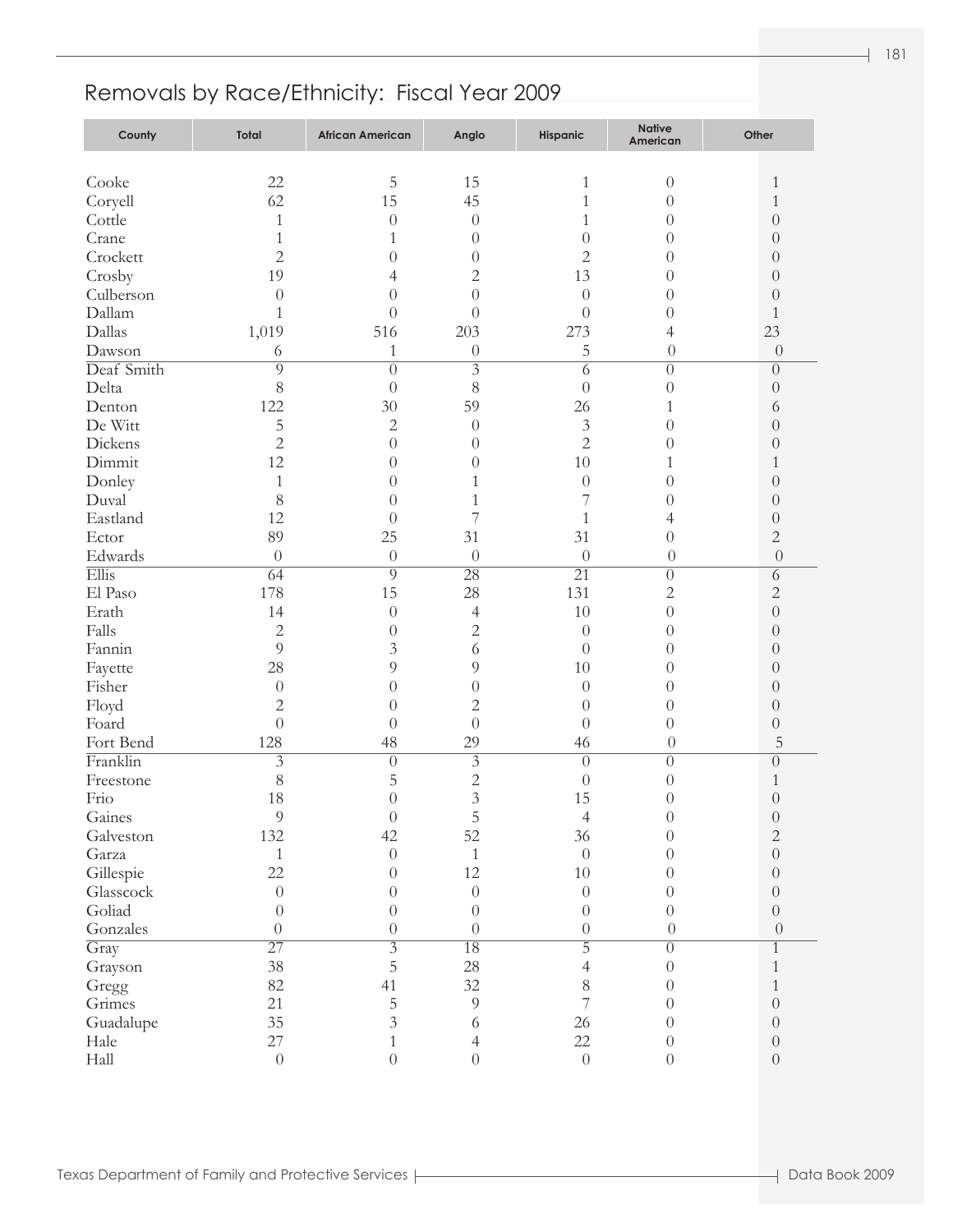| County                    | Total            | <b>African American</b> | Anglo            | Hispanic         | <b>Native</b><br>American | Other            |
|---------------------------|------------------|-------------------------|------------------|------------------|---------------------------|------------------|
| Hamilton                  | 12               | $\theta$                | 12               | $\theta$         | $\overline{0}$            | $\theta$         |
| Hansford                  | $\overline{2}$   | $\overline{0}$          | $\sqrt{2}$       | $\theta$         | $\theta$                  | $\theta$         |
| Hardeman                  | $\overline{0}$   | $\theta$                | $\overline{0}$   | $\theta$         | $\overline{0}$            | $\theta$         |
| Hardin                    | 16               | $\theta$                | 14               | 1                | $\theta$                  | 1                |
| Harris                    | 1,866            | 969                     | 351              | 486              | 3                         | 57               |
| Harrison                  | 36               | 9                       | 25               | $\mathbf{2}$     | $\overline{0}$            | $\theta$         |
| Hartley                   | $\theta$         | $\theta$                | $\theta$         | $\overline{0}$   | $\overline{0}$            | $\theta$         |
| Haskell                   | $\overline{c}$   | $\theta$                | $\overline{2}$   | $\theta$         | $\overline{0}$            | $\theta$         |
| Hays                      | 54               | 18                      | 18               | 16               | $\overline{0}$            | $\overline{c}$   |
| Hemphill                  | $\overline{2}$   | $\theta$                | $\overline{2}$   | $\boldsymbol{0}$ | $\theta$                  | $\boldsymbol{0}$ |
| Henderson                 | 96               | $\overline{9}$          | 75               | 8                | $\theta$                  | $\overline{4}$   |
| Hidalgo                   | 225              | $\overline{5}$          | $\overline{10}$  | $\overline{208}$ | $\overline{0}$            | $\overline{2}$   |
| Hill                      | 21               | $\theta$                | 10               | 11               | $\theta$                  | $\theta$         |
| Hockley                   | 16               | 6                       | 5                | 5                | $\theta$                  | $\theta$         |
| Hood                      | 12               | $\theta$                | 9                | 1                | $\theta$                  | $\overline{c}$   |
| Hopkins                   | 30               | 7                       | 21               | $\theta$         | $\overline{0}$            | $\overline{c}$   |
| Houston                   | 7                | $\theta$                | 7                | $\theta$         | $\overline{0}$            | $\theta$         |
| Howard                    | 45               | 4                       | 8                | 32               | $\overline{0}$            | 1                |
| Hudspeth                  | $\theta$         | $\theta$                | $\theta$         | $\theta$         | $\overline{0}$            | $\theta$         |
| Hunt                      | 105              | 35                      | 58               | 11               | $\overline{0}$            | 1                |
| Hutchinson                | 19               | $\mathbf{1}$            | 12               | 6                | $\theta$                  | $\overline{0}$   |
| $\overline{\text{Irion}}$ | $\overline{0}$   | $\overline{0}$          | $\overline{0}$   | $\overline{0}$   | $\overline{0}$            | $\overline{0}$   |
| Jack                      | 1                | $\theta$                | 1                | $\theta$         | $\theta$                  | $\theta$         |
| Jackson                   | 7                | 1                       | $\overline{2}$   | 4                | $\overline{0}$            | $\theta$         |
| Jasper                    | 17               | 6                       | 10               | $\theta$         | $\overline{0}$            | 1                |
| Jeff Davis                | $\theta$         | $\theta$                | $\theta$         | $\theta$         | $\overline{0}$            | $\theta$         |
| Jefferson                 | 71               | 46                      | 14               | 8                | 1                         | $\overline{c}$   |
| Jim Hogg                  | 3                | $\theta$                | $\mathbf{2}$     | 1                | $\overline{0}$            | $\theta$         |
| Jim Wells                 | 41               | $\theta$                | 8                | 32               | 1                         | $\theta$         |
| Johnson                   | 110              | 15                      | 67               | 20               | 3                         | 5                |
| Jones                     | 5                | $\theta$                | $\mathfrak{Z}$   | 1                | $\theta$                  | $\mathbf 1$      |
| Karnes                    | $\overline{1}$   | $\overline{0}$          | $\mathbf{1}$     | $\overline{0}$   | $\overline{0}$            | $\overline{0}$   |
| Kaufman                   | 51               | 5                       | 42               | $\overline{3}$   | $\theta$                  | 1                |
| Kendall                   | 4                | $\overline{0}$          | $\theta$         | 4                | $\theta$                  | $\theta$         |
| Kenedy                    | $\overline{2}$   | $\overline{0}$          | $\theta$         | $\overline{2}$   | $\theta$                  | $\theta$         |
| Kent                      | $\boldsymbol{0}$ | $\theta$                | $\boldsymbol{0}$ | $\boldsymbol{0}$ | $\left( \right)$          | $\theta$         |
| Kerr                      | 58               | 8                       | 36               | 14               | $\Omega$                  | 0                |
| Kimble                    | 7                | $\Omega$                | $\overline{4}$   | $\mathfrak{Z}$   | $\Omega$                  | 0                |
| King                      | $\theta$         | $\overline{0}$          | $\theta$         | $\overline{0}$   | $\theta$                  | $\theta$         |
| Kinney                    | 1                | $\overline{0}$          | $\theta$         | 1                | $\theta$                  | $\overline{0}$   |
| Kleberg                   | 49               | 1                       | 5                | 43               | $\theta$                  | $\theta$         |
| Knox <sup></sup>          | $\overline{3}$   | $\overline{1}$          | $\overline{0}$   | $\overline{2}$   | $\overline{0}$            | $\overline{0}$   |
| Lamar                     | 27               | $\mathfrak{Z}$          | 15               | $\overline{4}$   | 1                         | 4                |
| Lamb                      | 5                | $\overline{0}$          | $\theta$         | 4                | $\theta$                  | 1                |
| Lampasas                  | 12               | $\theta$                | 4                | 7                | $\Omega$                  | 1                |
| La Salle                  | $\mathbf{1}$     | $\theta$                | $\theta$         | 1                | $\Omega$                  | $\theta$         |
| Lavaca                    | $\overline{0}$   | $\theta$                | $\theta$         | $\boldsymbol{0}$ | $\theta$                  | $\theta$         |
| Lee                       | 19               | 5                       | 13               | 1                | $\theta$                  | $\theta$         |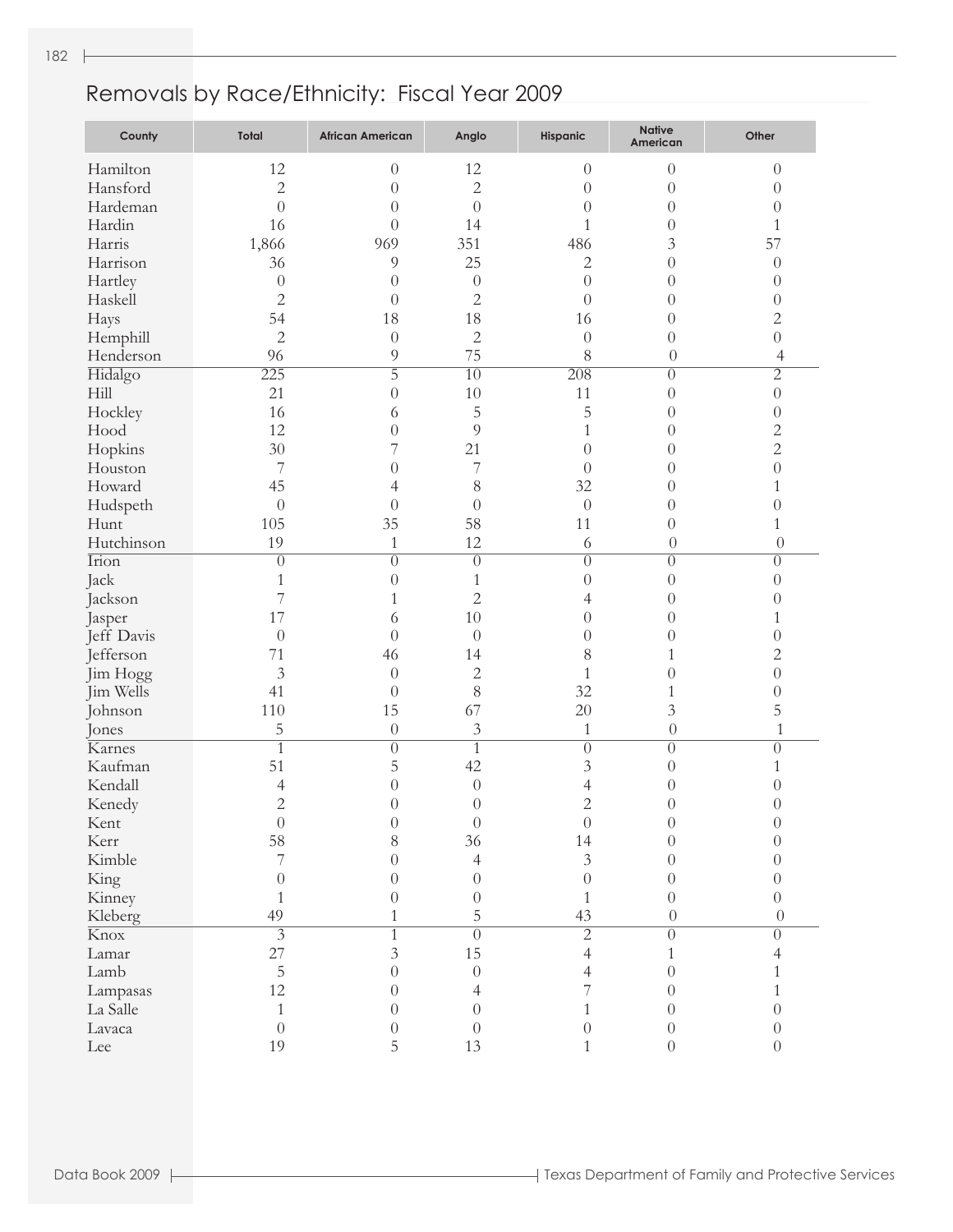| County      | Total           | <b>African American</b> | Anglo            | Hispanic         | <b>Native</b><br>American | Other            |
|-------------|-----------------|-------------------------|------------------|------------------|---------------------------|------------------|
| Leon        | $\mathfrak{Z}$  | $\theta$                | 3                | $\theta$         | $\theta$                  | $\theta$         |
| Liberty     | 49              | 5                       | 39               | 4                | $\theta$                  | $\mathbf{1}$     |
| Limestone   | 20              | 12                      | $\overline{2}$   | 6                | $\overline{0}$            | $\theta$         |
| Lipscomb    | $\theta$        | $\theta$                | $\theta$         | $\boldsymbol{0}$ | $\overline{0}$            | $\theta$         |
| Live Oak    | $\overline{c}$  | $\theta$                | $\theta$         | $\overline{2}$   | $\overline{0}$            | $\theta$         |
| Llano       | 10              | $\overline{0}$          | 5                | 5                | $\overline{0}$            | $\theta$         |
| Loving      | $\overline{0}$  | $\theta$                | $\overline{0}$   | $\overline{0}$   | $\theta$                  | $\theta$         |
| Lubbock     | 211             | 71                      | 52               | 82               | $\theta$                  | 6                |
| Lynn        | $\theta$        | $\theta$                | $\theta$         | $\theta$         | $\boldsymbol{0}$          | $\overline{0}$   |
| Madison     | 29              | 8                       | 9                | 12               | $\overline{0}$            | $\overline{0}$   |
| Marion      | $8\,$           | $\overline{2}$          | 5                | $\boldsymbol{0}$ | $\overline{0}$            | $\mathbf{1}$     |
| Martin      | $\overline{0}$  | $\overline{0}$          | $\overline{0}$   | $\theta$         | $\overline{0}$            | $\theta$         |
| Mason       | $\overline{4}$  | 3                       | 1                | $\boldsymbol{0}$ | $\theta$                  | $\boldsymbol{0}$ |
| Matagorda   | 11              | 3                       | 4                | 1                | $\overline{0}$            | $\mathfrak{Z}$   |
| Maverick    | 5               | $\overline{0}$          | $\theta$         | 1                | 4                         | $\overline{0}$   |
| McCulloch   | 1               | $\overline{0}$          | 1                | $\overline{0}$   | $\theta$                  | $\overline{0}$   |
| McLennan    | 97              | 21                      | 43               | 30               | $\theta$                  | $\mathfrak{Z}$   |
| McMullen    | $\theta$        | $\theta$                | $\theta$         | $\theta$         | $\theta$                  | $\overline{0}$   |
| Medina      | 31              | $\overline{0}$          | 7                | 24               | $\boldsymbol{0}$          | $\overline{0}$   |
| Menard      | $\overline{4}$  | $\overline{0}$          | $\overline{0}$   | 4                | $\overline{0}$            | $\overline{0}$   |
| Midland     | 34              | 8                       | 16               | 9                | $\theta$                  | $\mathbf{1}$     |
| Milam       | $\overline{24}$ | $\overline{11}$         | 9                | 4                | $\overline{0}$            | $\theta$         |
| Mills       | $\overline{0}$  | $\overline{0}$          | $\theta$         | $\theta$         | $\theta$                  | $\theta$         |
| Mitchell    | 1               | 1                       | $\theta$         | $\theta$         | $\theta$                  | $\overline{0}$   |
| Montague    | 14              | $\overline{0}$          | 13               | 1                | $\theta$                  | $\theta$         |
| Montgomery  | 317             | 18                      | 217              | 77               | $\theta$                  | 5                |
| Moore       | 3               | $\theta$                | 1                | 2                | $\theta$                  | $\overline{0}$   |
| Morris      | 19              | 11                      | 8                | $\overline{0}$   | $\theta$                  | $\overline{0}$   |
| Motley      | $\overline{0}$  | $\theta$                | $\overline{0}$   | $\theta$         | $\boldsymbol{0}$          | $\overline{0}$   |
| Nacogdoches | 64              | 20                      | 32               | 12               | $\theta$                  | $\theta$         |
| Navarro     | 21              | $\mathbf 5$             | 16               | $\boldsymbol{0}$ | $\theta$                  | $\theta$         |
| Newton      | $\theta$        | $\overline{0}$          | $\overline{0}$   | $\theta$         | $\overline{0}$            | $\theta$         |
| Nolan       | $\overline{2}$  | $\mathbf{1}$            | $\mathbf{1}$     | $\theta$         | $\theta$                  | $\theta$         |
| Nueces      | 303             | 31                      | 60               | 202              | $\theta$                  | 10               |
| Ochiltree   | 4               | $\overline{0}$          | 4                | $\boldsymbol{0}$ | $\theta$                  | $\theta$         |
| Oldham      | 2               |                         | $\theta$         |                  | $\theta$                  | $\cup$           |
| Orange      | 39              | 1                       | 37               | $\boldsymbol{0}$ | $\theta$                  | 1                |
| Palo Pinto  | 12              | $\overline{0}$          | 8                | 3                | $\theta$                  | 1                |
| Panola      | $8\,$           | 1                       | 6                | 1                | $\theta$                  | $\theta$         |
| Parker      | 22              | $\overline{0}$          | 17               | $\overline{4}$   | $\theta$                  | $\mathbf{1}$     |
| Parmer      | 5               | $\theta$                | $\mathbf{2}$     | 3                | $\theta$                  | $\theta$         |
| Pecos       | $\overline{13}$ | $\overline{0}$          | $\overline{4}$   | $\overline{8}$   | $\overline{0}$            | 1                |
| Polk        | 33              | $\overline{4}$          | 23               | $\mathbf 5$      | $\theta$                  | $\mathbf{1}$     |
| Potter      | 71              | 25                      | 16               | 27               | $\theta$                  | $\mathfrak{Z}$   |
| Presidio    | $\mathbf{2}$    | $\boldsymbol{0}$        | $\theta$         | $\mathbf{2}$     | $\theta$                  | $\boldsymbol{0}$ |
| Rains       | $8\,$           | $\overline{0}$          | $\overline{4}$   | $\overline{4}$   | $\theta$                  | $\boldsymbol{0}$ |
| Randall     | 137             | 15                      | 85               | 30               | $\theta$                  | 7                |
| Reagan      | $\mathbf{1}$    | $\boldsymbol{0}$        | $\boldsymbol{0}$ | $\boldsymbol{0}$ | $\overline{0}$            | $\mathbf{1}$     |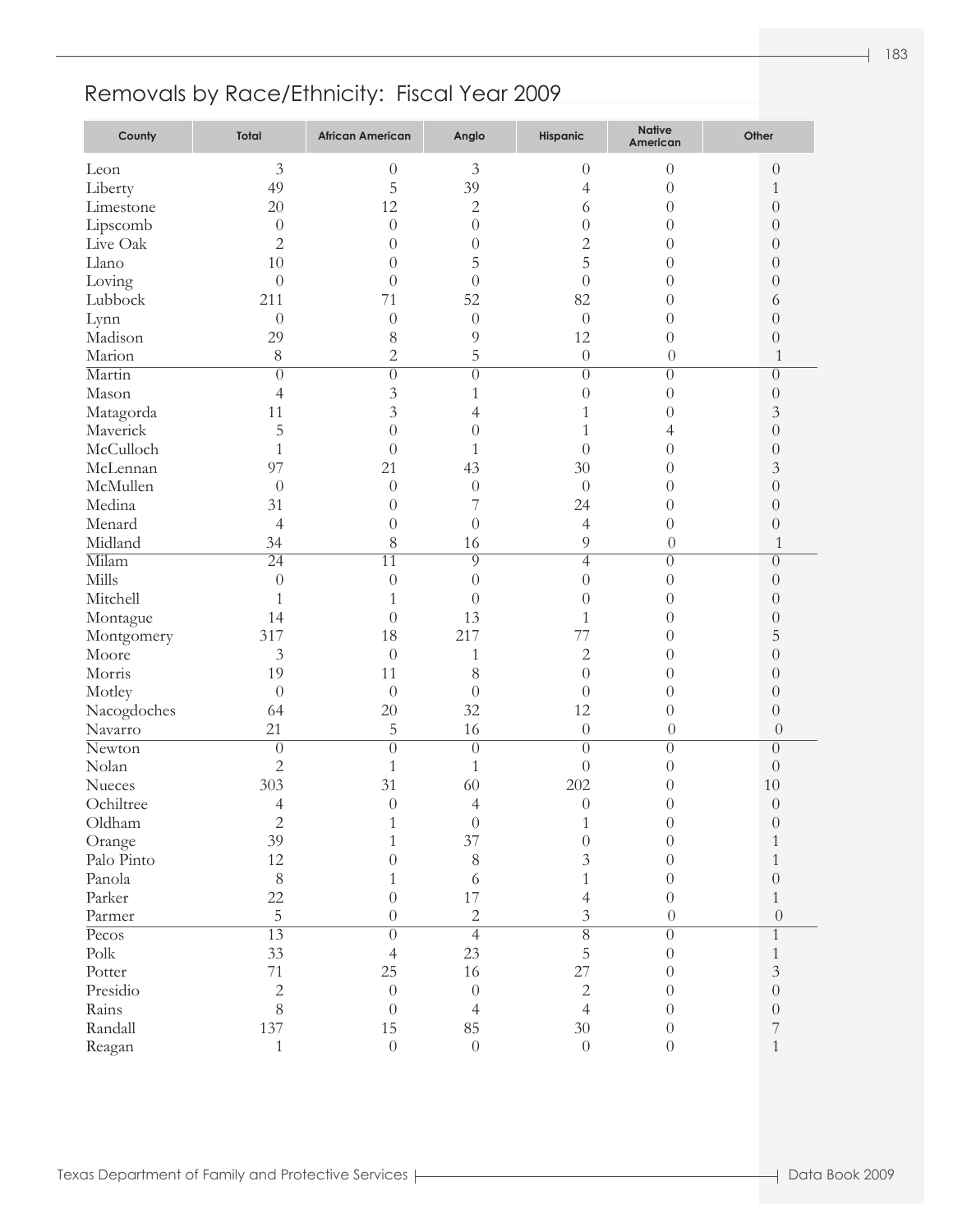| County        | Total            | <b>African American</b> | Anglo            | Hispanic         | <b>Native</b><br>American | Other            |
|---------------|------------------|-------------------------|------------------|------------------|---------------------------|------------------|
| Real          | $\overline{0}$   | $\theta$                | $\theta$         | $\overline{0}$   | $\theta$                  | $\theta$         |
| Red River     | 11               | 4                       | 7                | $\theta$         | $\theta$                  | 0                |
| Reeves        | 8                | 0                       | $\overline{0}$   | 8                | $\theta$                  | 0                |
| Refugio       | $\overline{c}$   | $\theta$                | $\theta$         | $\mathbf{2}$     | $\theta$                  | 0                |
| Roberts       | $\theta$         | $\theta$                | $\left( \right)$ | $\theta$         | $\theta$                  | 0                |
| Robertson     | 3                | 0                       | $\left( \right)$ | 3                | $\theta$                  | $_{()}$          |
| Rockwall      | 15               | 0                       | 11               | 3                | $\overline{0}$            |                  |
| Runnels       | 10               | 1                       | 7                | $\overline{c}$   | $\overline{0}$            | 0                |
| Rusk          | 28               | 5                       | 18               | 5                | $\overline{0}$            | 0                |
| Sabine        | $\boldsymbol{0}$ | $\boldsymbol{0}$        | $\theta$         | $\theta$         | $\theta$                  | $\theta$         |
| San Augustine | $\mathbf{1}$     | 1                       | $\overline{0}$   | $\theta$         | $\theta$                  | $\overline{0}$   |
| San Jacinto   | 29               | 1                       | 19               | 7                | $\theta$                  | $\overline{c}$   |
| San Patricio  | 24               | $\overline{2}$          | 9                | 12               | $\overline{0}$            | $\mathbf{1}$     |
| San Saba      | $\theta$         | $\theta$                | $\theta$         | $\overline{0}$   | $\overline{0}$            | 0                |
| Schleicher    | $\theta$         | $\theta$                | $\theta$         | $\overline{0}$   | $\left( \right)$          | 0                |
| Scurry        | 5                | 3                       | $\theta$         | $\mathbf{2}$     | $\left( \right)$          | $\left( \right)$ |
| Shackelford   | $\theta$         | $\overline{0}$          | $\theta$         | $\overline{0}$   | $\left( \right)$          | $_{0}$           |
| Shelby        | 16               | 7                       |                  | 1                | $\overline{0}$            | 1                |
| Sherman       | $\mathbf{1}$     | $\theta$                | $\mathbf{1}$     | $\overline{0}$   | $\overline{0}$            | 0                |
| Smith         | 119              | 44                      | 63               | 11               | $\theta$                  | 1                |
| Somervell     | $\overline{2}$   | $\Omega$                | $\overline{2}$   | $\overline{0}$   | $\theta$                  | $\theta$         |
| Starr         | 35               | $\theta$                | $\theta$         | 35               | $\theta$                  | 0                |
| Stephens      | 12               | $\theta$                | 5                | 7                | $\overline{0}$            | 0                |
| Sterling      | $\theta$         | $\theta$                | $\theta$         | $\overline{0}$   | $\theta$                  | 0                |
| Stonewall     | $\theta$         | 0                       | $\left( \right)$ | $\theta$         | $\theta$                  | 0                |
| Sutton        | $\overline{c}$   | $\theta$                | $\left( \right)$ | $\mathbf{2}$     | $\theta$                  | 0                |
| Swisher       | $\overline{0}$   | $\theta$                | $\theta$         | $\overline{0}$   | $\overline{0}$            | 0                |
| Tarrant       | 591              | 227                     | 214              | 128              | 3                         | 19               |
| Taylor        | 80               | 29                      | 31               | 20               | $\overline{0}$            | $\overline{0}$   |
| Terrell       | 3                | $\theta$                | $\boldsymbol{0}$ | 3                | $\theta$                  | $\theta$         |
| Terry         | $\overline{10}$  | $\overline{3}$          | $\overline{1}$   | 6                | $\theta$                  | $\overline{0}$   |
| Throckmorton  | $\theta$         | $\theta$                | $\theta$         | $\theta$         | $\theta$                  | $\overline{0}$   |
| Titus         | 51               | 13                      | 17               | 21               | $\left( \right)$          | $\theta$         |
| Tom Green     | 97               | 13                      | 30               | 51               | $\theta$                  | $\mathfrak{Z}$   |
| Travis        | 368              | 132                     | 68               | 154              | $\theta$                  | 14               |
| Trinity       | 15               | 5                       | 10               | $\left( \right)$ | $\theta$                  | 0                |
| Tyler         | 6                | $\mathbf{1}$            | $\overline{5}$   | $\theta$         | $\boldsymbol{0}$          | $\theta$         |
| Upshur        | 47               | 14                      | 29               | $\overline{0}$   | $\overline{2}$            | $\overline{2}$   |
| Upton         | $\boldsymbol{0}$ | $\boldsymbol{0}$        | $\boldsymbol{0}$ | $\overline{0}$   | $\boldsymbol{0}$          | $\boldsymbol{0}$ |
| Uvalde        | 17               | $\boldsymbol{0}$        | $\overline{4}$   | 13               | $\theta$                  | $\theta$         |
| Val Verde     | $\overline{20}$  | $\overline{1}$          | $\overline{2}$   | 17               | $\overline{0}$            | $\overline{0}$   |
| Van Zandt     | 69               | $\overline{3}$          | 59               | $\overline{4}$   | $\boldsymbol{0}$          | $\mathfrak{Z}$   |
| Victoria      | 30               | $\boldsymbol{0}$        | 12               | 18               | $\theta$                  | $\overline{0}$   |
| Walker        | 26               | 15                      | 11               | $\boldsymbol{0}$ | $\theta$                  | $\theta$         |
| Waller        | 30               | $18\,$                  | $\overline{9}$   | $\sqrt{2}$       | $\theta$                  | $\mathbf{1}$     |
| Ward          | 10               | $\mathfrak{Z}$          | 6                | $\mathbf{1}$     | $\theta$                  | $\boldsymbol{0}$ |
| Washington    | $\overline{4}$   | $\overline{2}$          | $\theta$         | $\overline{c}$   | $\boldsymbol{0}$          | $\boldsymbol{0}$ |
| Webb          | 102              | $\overline{0}$          | $\sqrt{2}$       | 98               | $\boldsymbol{0}$          | $\overline{2}$   |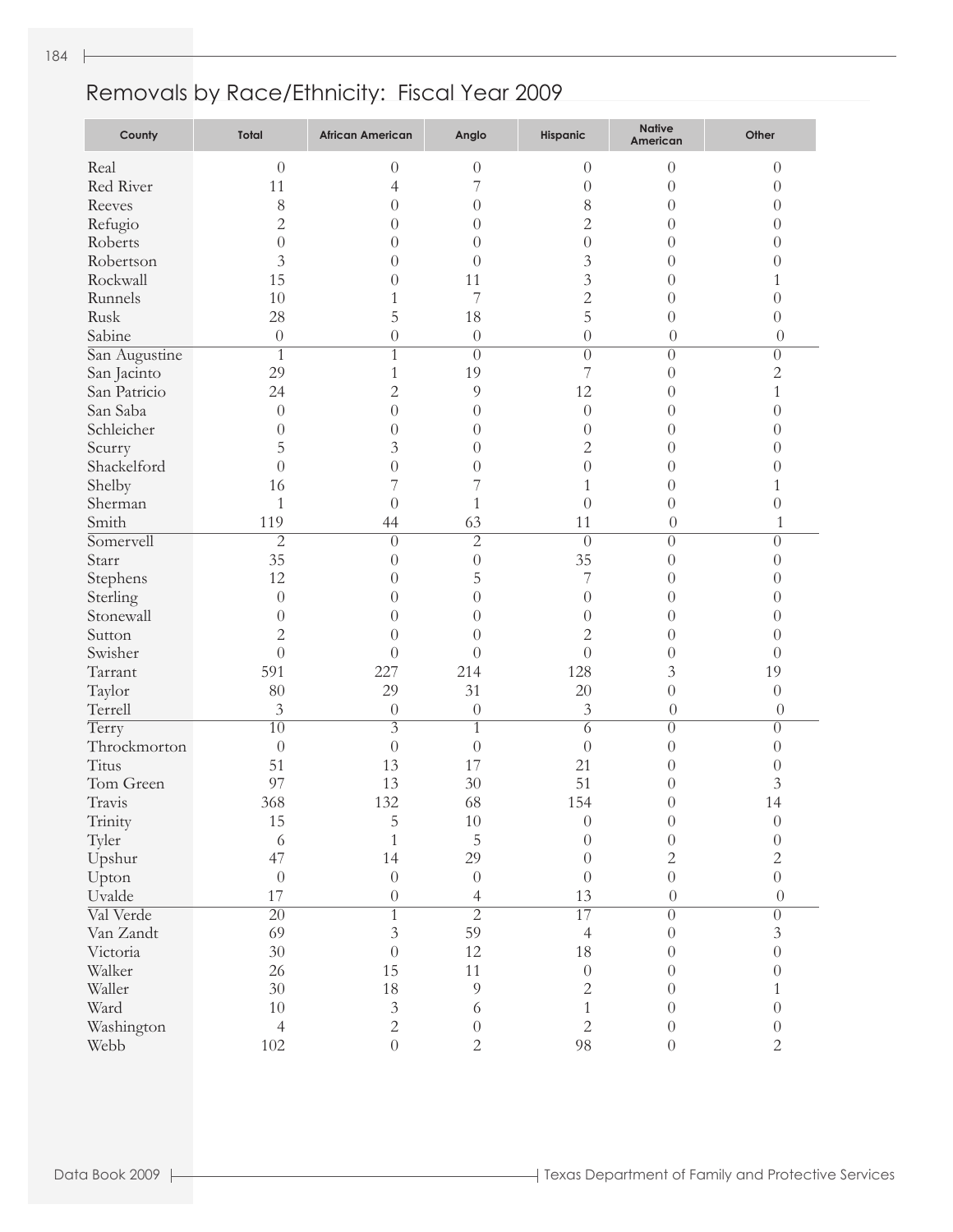| County       | Total  | <b>African American</b> | Anglo | Hispanic | <b>Native</b><br>American | Other     |
|--------------|--------|-------------------------|-------|----------|---------------------------|-----------|
| Wharton      | 24     | 17                      |       | 4        |                           | 3         |
| Wheeler      |        | $\left( \right)$        |       |          |                           |           |
| Wichita      | 71     | 29                      | 27    | 14       |                           |           |
| Wilbarger    |        |                         | っ     |          |                           |           |
| Willacy      | 15     |                         |       | 15       |                           |           |
| Williamson   | 179    | 44                      | 68    | 55       |                           | 12        |
| Wilson       | O      |                         |       |          |                           | $\bigcap$ |
| Winkler      | 6      |                         |       |          |                           |           |
| Wise         | 20     |                         | 16    |          |                           |           |
| Wood         | 44     | 3                       | 40    |          |                           |           |
| Yoakum       |        | 0                       | 0     |          |                           | $\bigcap$ |
| Young        |        |                         |       |          |                           |           |
| Zapata       | 13     |                         |       | 13       |                           |           |
| Zavala       |        |                         |       | 8        |                           |           |
| Unknown      |        |                         |       |          | O                         |           |
| Out of State |        | 0                       |       |          | $\Omega$                  | $\Omega$  |
| State Total  | 12,107 | 3,377                   | 3,795 | 4,554    | 39                        | 342       |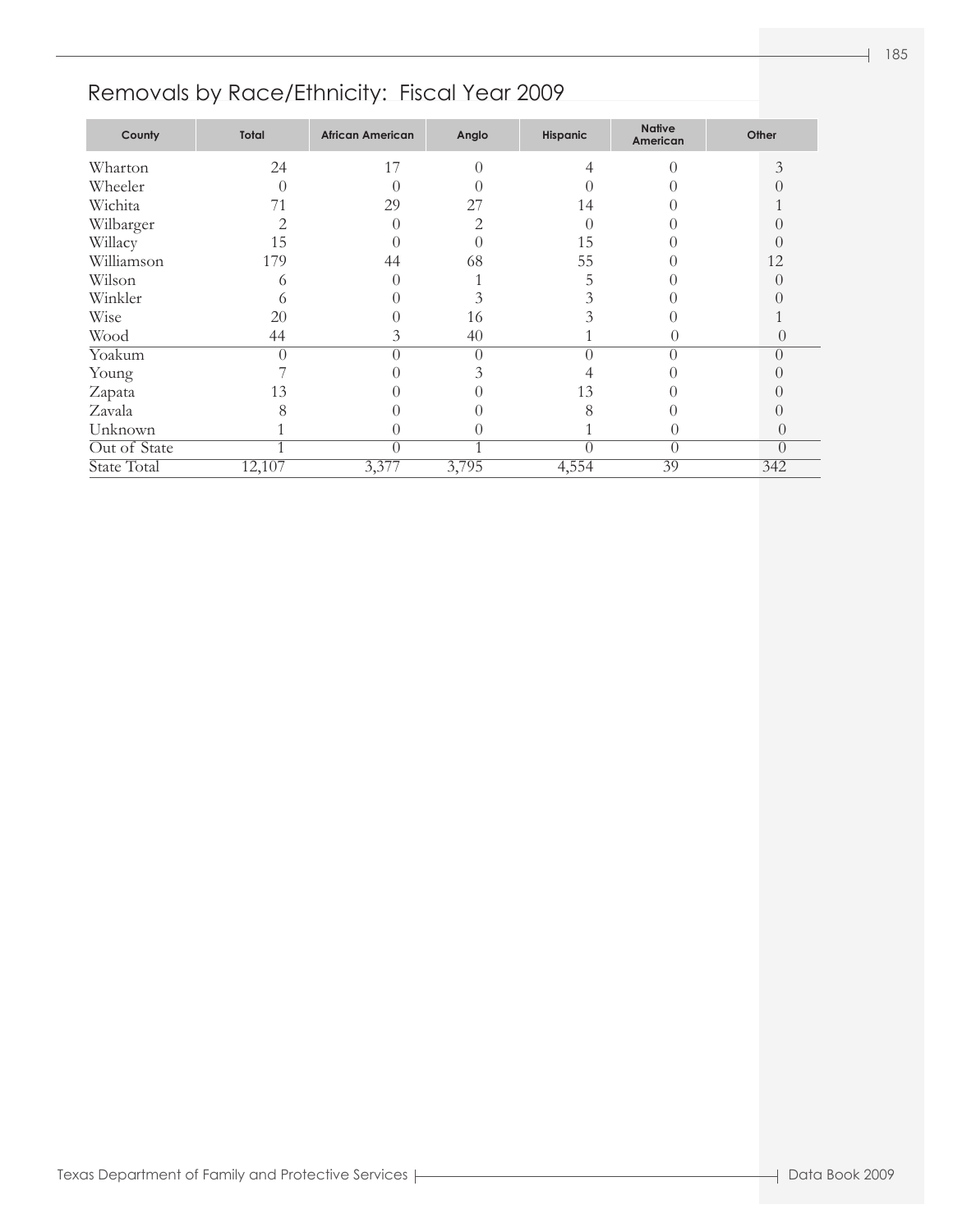| County                     | Total           | <b>African American</b> | Anglo           | Hispanic       | <b>Native</b><br>American | Other          |
|----------------------------|-----------------|-------------------------|-----------------|----------------|---------------------------|----------------|
| Anderson                   | 228             | 61                      | 129             | 29             | $\overline{0}$            | $\overline{9}$ |
| Andrews                    | 76              | $\mathbf{1}$            | 37              | 36             | $\theta$                  | $\overline{c}$ |
| Angelina                   | 137             | 23                      | 79              | 31             | $\theta$                  | $\overline{4}$ |
| Aransas                    | 167             | 13                      | 76              | 72             | $\overline{c}$            | 4              |
| Archer                     | 6               | $\overline{0}$          | 6               | $\overline{0}$ | $\overline{0}$            | $\theta$       |
| Armstrong                  | $\overline{0}$  | $\theta$                | $\overline{0}$  | $\overline{0}$ | $\overline{0}$            | $\theta$       |
| Atascosa                   | 181             | 1                       | 31              | 147            | $\overline{0}$            | $\overline{c}$ |
| Austin                     | 42              | 9                       | 20              | 11             | $\overline{0}$            | $\overline{c}$ |
| <b>Bailey</b>              | 18              | $\overline{0}$          | $\mathbf{2}$    | 15             | $\overline{0}$            | $\mathbf{1}$   |
| Bandera                    | 57              | $\theta$                | 44              | 11             | $\theta$                  | $\overline{c}$ |
| Bastrop                    | 213             | 28                      | 112             | 54             | $\overline{4}$            | 15             |
| Baylor                     | $\overline{11}$ | $\mathbf{1}$            | $\overline{8}$  | $\overline{2}$ | $\overline{0}$            | $\overline{0}$ |
| Bee                        | 216             | 6                       | 30              | 169            | $\theta$                  | 11             |
| Bell                       | 850             | 271                     | 343             | 164            | $\overline{c}$            | 70             |
| Bexar                      | 5,727           | 716                     | 793             | 3,992          | $\overline{3}$            | 223            |
| Blanco                     | 16              | $\theta$                | 12              | 4              | $\theta$                  | $\theta$       |
| Borden                     | $\theta$        | $\overline{0}$          | $\theta$        | $\theta$       | $\overline{0}$            | $\theta$       |
| Bosque                     | 40              | 3                       | 29              | 7              | $\theta$                  | $\mathbf{1}$   |
| Bowie                      | 291             | 143                     | 124             | 7              | 5                         | 12             |
| Brazoria                   | 698             | 110                     | 356             | 209            | $\overline{0}$            | 23             |
| <b>Brazos</b>              | 398             | 142                     | 108             | 136            | $\theta$                  | 12             |
| <b>Brewster</b>            | 21              | $\theta$                | 5               | 16             | $\theta$                  | $\theta$       |
| <b>Briscoe</b>             | $\overline{5}$  | $\overline{0}$          | $\overline{0}$  | $\overline{5}$ | $\overline{0}$            | $\overline{0}$ |
| <b>Brooks</b>              | 75              | 1                       | $\mathbf{1}$    | 73             | $\theta$                  | $\theta$       |
| Brown                      | 245             | 30                      | 165             | 39             | $\theta$                  | 11             |
| Burleson                   | 59              | 9                       | 32              | 16             | $\theta$                  | $\overline{c}$ |
| Burnet                     | 136             | 10                      | 84              | 37             | $\theta$                  | 5              |
| Caldwell                   | 144             | 21                      | 33              | 82             | 1                         | 7              |
| Calhoun                    | 43              | $\overline{0}$          | 19              | 21             | $\theta$                  | $\mathfrak{Z}$ |
| Callahan                   | 37              | $\overline{c}$          | 32              | $\overline{3}$ | $\theta$                  | $\theta$       |
| Cameron                    | 2,205           | 16                      | 53              | 2,109          | 3                         | 24             |
| Camp                       | 71              | 18                      | 40              | 12             | $\theta$                  | $\mathbf{1}$   |
| Carson                     | 19              | $\overline{2}$          | $\overline{15}$ | $\overline{2}$ | $\overline{0}$            | $\theta$       |
| Cass                       | 62              | 23                      | 33              | 6              | $\theta$                  | $\theta$       |
| Castro                     | 33              | 1                       | $\mathbf{1}$    | 31             | $\theta$                  | $\theta$       |
| Chambers                   | 63              | 11                      | 44              | 5              | $\theta$                  | $\mathfrak{Z}$ |
| Cherokee                   | 170             | 48                      | 89              | 26             | $\theta$                  | 7              |
| Childress                  | 11              | $\overline{0}$          | 8               | $\mathfrak{Z}$ | $\Omega$                  | $\theta$       |
| Clay                       | 31              | $\theta$                | 29              | $\overline{2}$ | $\Omega$                  | $\Omega$       |
| Cochran                    | 5               | $\overline{0}$          | $\theta$        | 5              | $\Omega$                  | $\Omega$       |
| Coke                       | 7               | $\overline{0}$          | $\overline{4}$  | $\overline{2}$ | $\theta$                  | 1              |
| Coleman                    | 85              | 7                       | 60              | 15             | $\theta$                  | 3              |
| $\overline{\text{Collin}}$ | 1,220           | 239                     | 621             | 294            | $\overline{4}$            | 62             |
| Collingsworth              | $10\,$          | $\theta$                | 5               | 5              | $\Omega$                  | $\theta$       |
| Colorado                   | 24              | 6                       | 12              | 5              | $\Omega$                  | 1              |
| Comal                      | 325             | 13                      | 134             | 171            | $\Omega$                  | 7              |
| Comanche                   | 32              | $\boldsymbol{0}$        | $20\,$          | 12             | $\theta$                  | $\theta$       |
| Concho                     | 15              | $\theta$                | 12              | $\mathfrak{Z}$ | $\theta$                  | $\theta$       |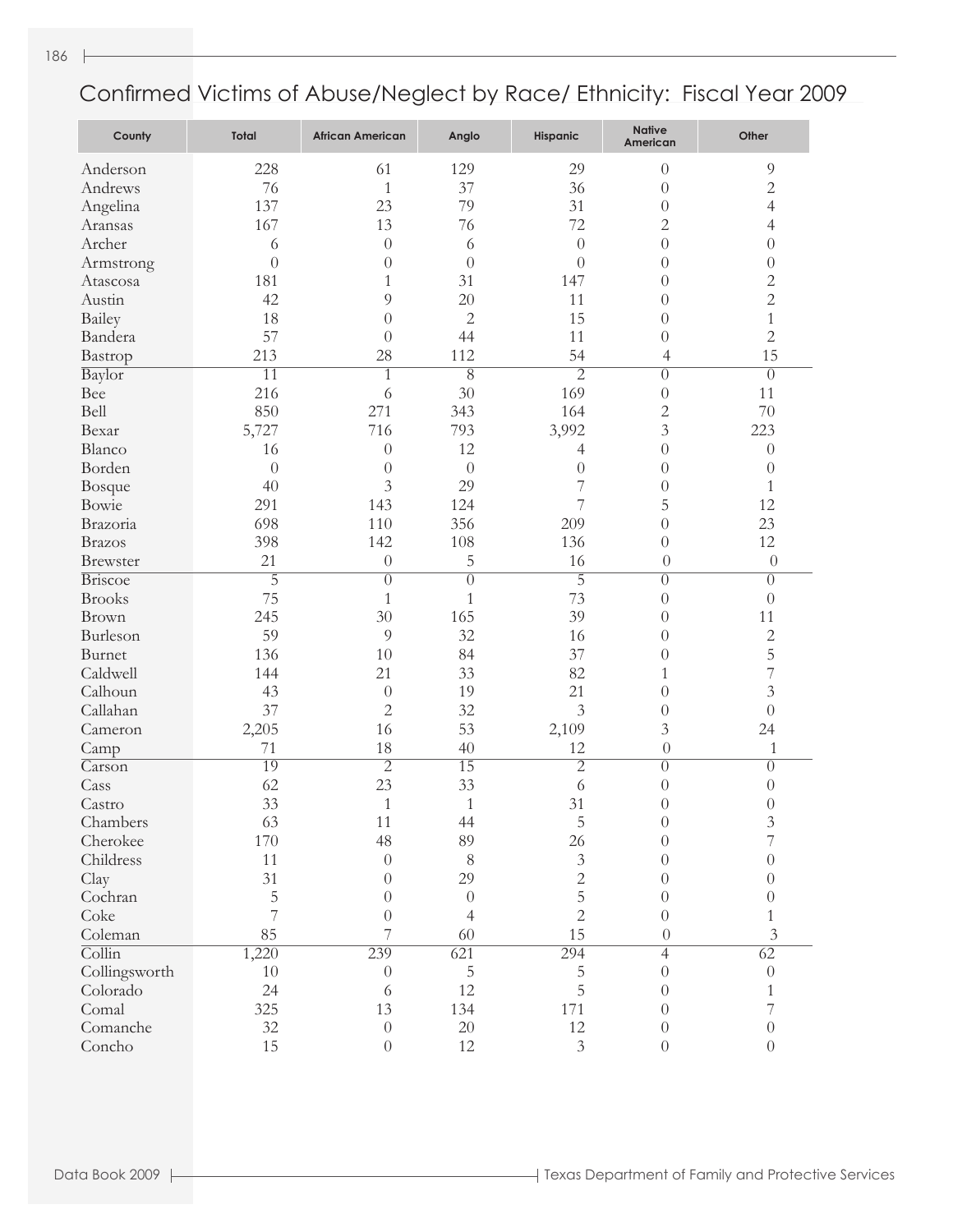| County     | <b>Total</b>     | <b>African American</b> | Anglo            | Hispanic         | <b>Native</b><br>American | Other            |
|------------|------------------|-------------------------|------------------|------------------|---------------------------|------------------|
| Cooke      | 105              | 5                       | 87               | 11               | $\theta$                  | $\overline{2}$   |
| Coryell    | 225              | 41                      | 155              | 19               | 1                         | 9                |
| Cottle     | 1                | $\theta$                | $\theta$         | 1                | $\theta$                  | $\boldsymbol{0}$ |
| Crane      | $\overline{4}$   | 1                       | $\overline{2}$   | $\mathbf{1}$     | $\theta$                  | $\boldsymbol{0}$ |
| Crockett   | 12               | $\theta$                | $\overline{2}$   | 8                | $\theta$                  | $\overline{c}$   |
| Crosby     | 99               | 11                      | 6                | 75               | $\theta$                  | 7                |
| Culberson  | 5                | $\theta$                | $\overline{0}$   | 5                | $\theta$                  | $\theta$         |
| Dallam     | 19               | 1                       | 10               | 7                | $\theta$                  | 1                |
| Dallas     | 5,862            | 2,470                   | 1,092            | 2,073            | 15                        | 212              |
| Dawson     | 77               | 3                       | 17               | 53               | $\theta$                  | $\overline{4}$   |
| Deaf Smith | 42               | $\theta$                | 8                | 34               | $\theta$                  | $\theta$         |
| Delta      | $\overline{4}$   | $\Omega$                | $\overline{3}$   | $\mathbf{1}$     | $\overline{0}$            | $\overline{0}$   |
| Denton     | 858              | 189                     | 418              | 213              | $\overline{c}$            | 36               |
| De Witt    | 32               | 6                       | 13               | 11               | $\theta$                  | $\overline{c}$   |
| Dickens    | 39               | $\overline{2}$          | 10               | 23               | $\theta$                  | 4                |
| Dimmit     | 57               | $\overline{0}$          | 6                | 49               | 1                         | $\mathbf{1}$     |
| Donley     | 7                | 3                       | $\overline{0}$   | $\mathbf{2}$     | $\theta$                  | $\overline{c}$   |
| Duval      | 82               | $\overline{2}$          | 6                | 73               | $\theta$                  | $\mathbf{1}$     |
| Eastland   | 88               | 10                      | 63               | 10               | 4                         | $\mathbf{1}$     |
| Ector      | 642              | 80                      | 212              | 322              | $\theta$                  | 28               |
| Edwards    | $\theta$         | $\theta$                | $\boldsymbol{0}$ | $\boldsymbol{0}$ | $\theta$                  | $\boldsymbol{0}$ |
| Ellis      | 330              | 36                      | 172              | 109              | $\theta$                  | 13               |
| El Paso    | 2,204            | 188                     | 255              | 1,677            | 23                        | $\overline{61}$  |
| Erath      | 125              | $\mathbf{1}$            | 89               | 32               | $\theta$                  | $\mathfrak{Z}$   |
| Falls      | 26               | 13                      | 7                | $\overline{4}$   | $\overline{0}$            | $\overline{2}$   |
| Fannin     | 47               | 11                      | 30               | 6                | $\theta$                  | $\boldsymbol{0}$ |
| Fayette    | 95               | 39                      | 36               | 20               | $\theta$                  | $\theta$         |
| Fisher     | 15               | 4                       | $\mathfrak{Z}$   | 8                | $\overline{0}$            | $\theta$         |
| Floyd      | 31               | $\theta$                | 9                | 18               | $\theta$                  | 4                |
| Foard      | $\overline{7}$   | 1                       | 6                | $\theta$         | $\theta$                  | $\boldsymbol{0}$ |
| Fort Bend  | 479              | 172                     | 105              | 173              | $\overline{0}$            | 29               |
| Franklin   | 35               | $\theta$                | 29               | 6                | $\theta$                  | $\theta$         |
| Freestone  | $\overline{62}$  | 18                      | $\overline{36}$  | 7                | $\overline{0}$            | $\mathbf{1}$     |
| Frio       | 69               | 1                       | $\overline{4}$   | 63               | $\theta$                  | $\mathbf{1}$     |
| Gaines     | 64               | 5                       | 16               | 41               | $\theta$                  | $\overline{2}$   |
| Galveston  | 653              | 195                     | 265              | 158              | $\boldsymbol{0}$          | 35               |
|            | 38               |                         | $8\,$            | 24               | $\theta$                  | $\overline{4}$   |
| Garza      | 39               | $\mathbf{2}$            |                  | 12               |                           |                  |
| Gillespie  |                  | $\mathbf{1}$            | 26               |                  | $\theta$                  | $\boldsymbol{0}$ |
| Glasscock  | $\boldsymbol{0}$ | $\boldsymbol{0}$        | $\boldsymbol{0}$ | $\boldsymbol{0}$ | $\theta$                  | $\boldsymbol{0}$ |
| Goliad     | 5                | $\overline{c}$          | $\theta$         | $\mathfrak{Z}$   | $\theta$                  | $\boldsymbol{0}$ |
| Gonzales   | 25               | $\overline{2}$          | 13               | 10               | $\theta$                  | $\boldsymbol{0}$ |
| Gray       | 85               | 11                      | 57               | 17               | $\theta$                  | $\theta$         |
| Grayson    | 285              | 59                      | 196              | 19               | $\overline{3}$            | $\overline{8}$   |
| Gregg      | 435              | 158                     | 210              | 50               | $\boldsymbol{0}$          | 17               |
| Grimes     | 120              | $20\,$                  | 60               | 40               | $\theta$                  | $\boldsymbol{0}$ |
| Guadalupe  | 348              | 35                      | 103              | 196              | $\theta$                  | 14               |
| Hale       | 202              | $\overline{9}$          | 31               | 158              | $\boldsymbol{0}$          | $\overline{4}$   |
| Hall       | $8\,$            | $\theta$                | $\mathfrak{Z}$   | 5                | $\boldsymbol{0}$          | $\boldsymbol{0}$ |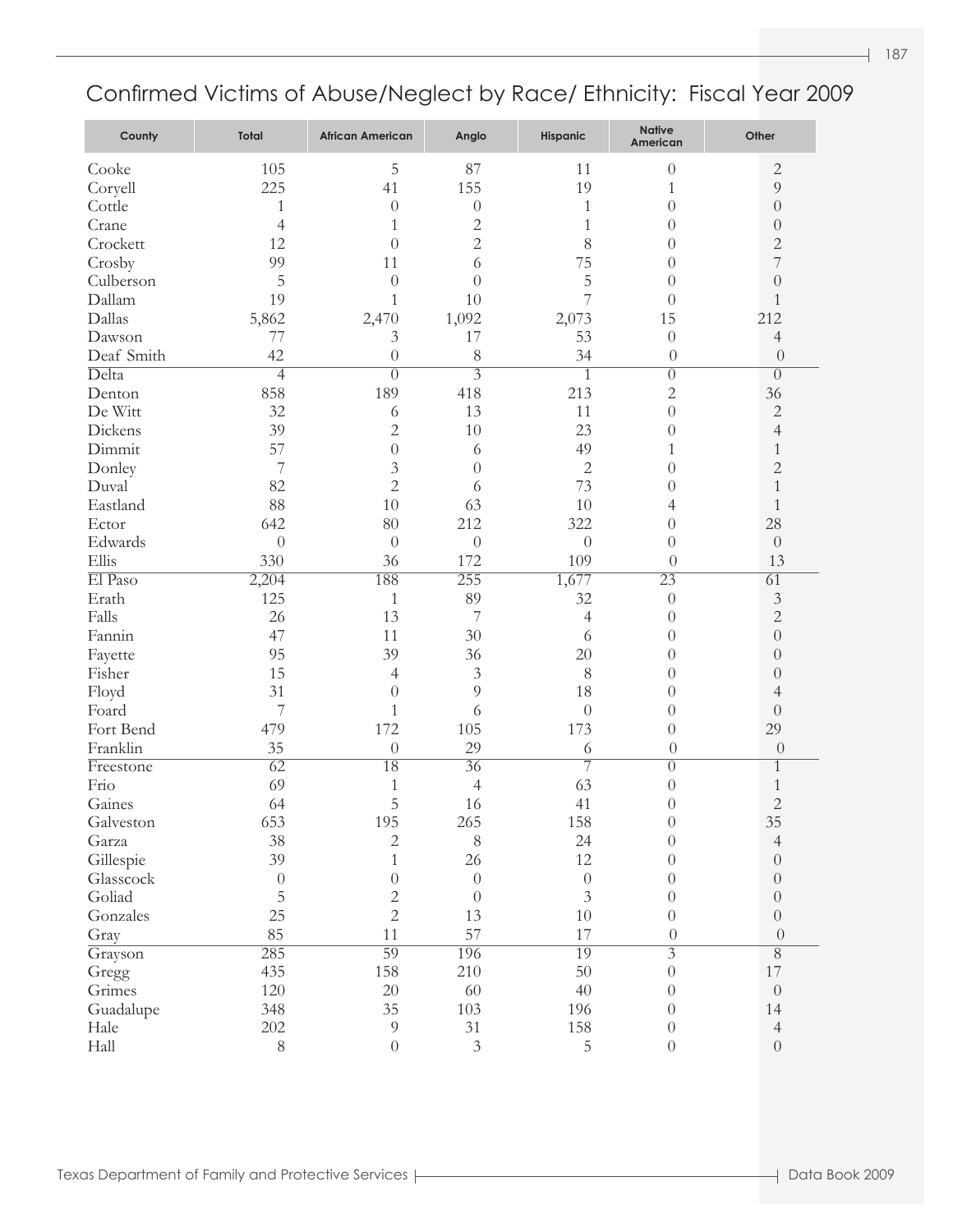| County     | <b>Total</b>     | <b>African American</b> | Anglo            | <b>Hispanic</b>  | <b>Native</b><br>American | Other            |
|------------|------------------|-------------------------|------------------|------------------|---------------------------|------------------|
| Hamilton   | 35               | $\theta$                | 34               | 1                | $\theta$                  | $\theta$         |
| Hansford   | 8                | $\overline{0}$          | 5                | 3                | $\theta$                  | $\theta$         |
| Hardeman   | 13               | 3                       | 5                | 4                | $\overline{0}$            | 1                |
| Hardin     | 129              | 10                      | 111              | 4                | $\overline{0}$            | 4                |
| Harris     | 6,671            | 2,723                   | 1,395            | 2,274            | 11                        | 268              |
| Harrison   | 213              | 54                      | 132              | 22               | $\overline{0}$            | 5                |
| Hartley    | 5                | $\overline{0}$          | $\mathbf{2}$     | $\mathfrak{Z}$   | $\overline{0}$            | $\overline{0}$   |
| Haskell    | 8                | 3                       | $\overline{2}$   | $\overline{3}$   | $\overline{0}$            | $\theta$         |
| Hays       | 283              | 29                      | 87               | 156              | 4                         | 7                |
| Hemphill   | 7                | $\theta$                | 4                | 3                | $\overline{0}$            | $\overline{0}$   |
| Henderson  | 354              | 19                      | 295              | 26               | $\mathbf{1}$              | 13               |
| Hidalgo    | 2,956            | $\overline{25}$         | $\overline{61}$  | 2,799            | $\mathbf{1}$              | $\overline{70}$  |
| Hill       | 118              | 13                      | 81               | 22               | $\theta$                  | $\overline{c}$   |
| Hockley    | 137              | 15                      | 27               | 92               | $\theta$                  | $\mathfrak{Z}$   |
| Hood       | 233              | 6                       | 188              | 29               | 3                         | $\overline{7}$   |
| Hopkins    | 108              | 22                      | 68               | 11               | $\overline{0}$            | $\overline{7}$   |
| Houston    | 38               | 6                       | 26               | $\overline{4}$   | $\overline{0}$            | $\sqrt{2}$       |
| Howard     | 256              | 23                      | 82               | 138              | $\theta$                  | 13               |
| Hudspeth   | 6                | $\theta$                | $\overline{3}$   | 3                | $\theta$                  | $\theta$         |
| Hunt       | 238              | 66                      | 142              | 24               | $\theta$                  | 6                |
| Hutchinson | 85               | 8                       | 61               | 15               | $\overline{0}$            | 1                |
| Irion      | $\overline{2}$   | $\theta$                | $\theta$         | $\overline{2}$   | $\theta$                  | $\theta$         |
| Jack       | $\overline{33}$  | $\overline{2}$          | $\overline{21}$  | $\overline{10}$  | $\overline{0}$            | $\overline{0}$   |
| Jackson    | 25               | 5                       | $\overline{4}$   | 16               | $\theta$                  | $\boldsymbol{0}$ |
| Jasper     | 61               | 21                      | 35               | $\mathfrak{Z}$   | $\theta$                  | $\mathbf 2$      |
| Jeff Davis | $\overline{4}$   | $\theta$                | $\mathbf{1}$     | $\overline{2}$   | $\overline{0}$            | $\mathbf{1}$     |
| Jefferson  | 661              | 357                     | 209              | 77               | 1                         | 17               |
| Jim Hogg   | 48               | $\theta$                | 5                | 42               | $\overline{0}$            | $\mathbf{1}$     |
| Jim Wells  | 293              | 6                       | 31               | 249              | 1                         | 6                |
| Johnson    | 659              | 47                      | 461              | 118              | 4                         | 29               |
| Jones      | 63               | 7                       | 21               | 35               | $\theta$                  | $\theta$         |
| Karnes     | 39               | $\theta$                | 5                | 34               | $\theta$                  | $\theta$         |
| Kaufman    | 194              | 28                      | 129              | 30               | 3                         | 4                |
| Kendall    | 39               | $\boldsymbol{0}$        | 35               | 4                | $\theta$                  | $\theta$         |
| Kenedy     | $\overline{4}$   | $\overline{0}$          | $\overline{0}$   | 4                | $\overline{0}$            | $\overline{0}$   |
| Kent       | $\mathfrak{Z}$   | $\boldsymbol{0}$        | $\mathfrak{Z}$   | $\boldsymbol{0}$ | $\theta$                  | $\theta$         |
| Kerr       | 189              | 22                      | $107\,$          | 57               | $\theta$                  | $\mathfrak{Z}$   |
| Kimble     | 20               | $\boldsymbol{0}$        | 13               | 7                | $\theta$                  | $\overline{0}$   |
| King       | $\boldsymbol{0}$ | $\theta$                | $\boldsymbol{0}$ | $\theta$         | $\theta$                  | $\theta$         |
| Kinney     | $\overline{4}$   | $\boldsymbol{0}$        | $\sqrt{2}$       | 1                | $\theta$                  | 1                |
| Kleberg    | 151              | 7                       | 16               | 119              | $\theta$                  | 9                |
| Knox       | $\overline{9}$   | $\mathbf{1}$            | $\sqrt{2}$       | 6                | $\theta$                  | $\theta$         |
| Lamar      | 105              | 19                      | 75               | 6                | $\sqrt{2}$                | $\mathfrak{Z}$   |
| Lamb       | 60               | $\mathfrak{Z}$          | $\mathfrak{Z}$   | 54               | $\boldsymbol{0}$          | $\theta$         |
| Lampasas   | 44               | 1                       | 24               | 16               | $\theta$                  | $\mathfrak{Z}$   |
| La Salle   | $\overline{31}$  | $\overline{0}$          | $\overline{0}$   | $\overline{31}$  | $\overline{0}$            | $\overline{0}$   |
| Lavaca     | 36               | 7                       | 18               | 9                | $\boldsymbol{0}$          | $\sqrt{2}$       |
| Lee        | 58               | 13                      | 33               | $11\,$           | $\boldsymbol{0}$          | $\mathbf{1}$     |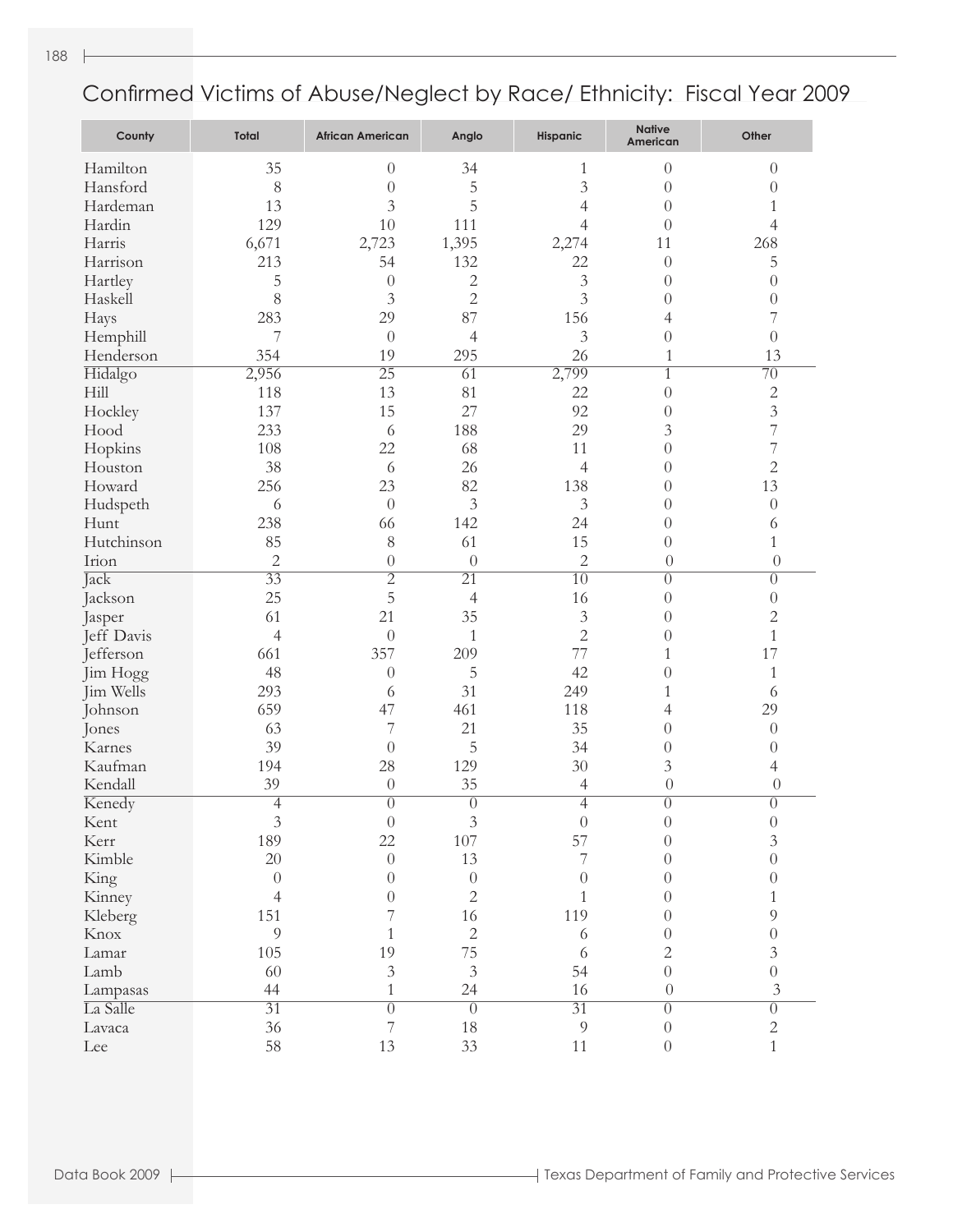| County                | <b>Total</b>     | <b>African American</b> | Anglo            | <b>Hispanic</b>  | <b>Native</b><br>American | Other            |
|-----------------------|------------------|-------------------------|------------------|------------------|---------------------------|------------------|
| Leon                  | 75               | 8                       | 56               | 7                | $\theta$                  | 4                |
| Liberty               | 197              | 30                      | 134              | 31               | $\theta$                  | $\overline{c}$   |
| Limestone             | 66               | 16                      | 34               | 10               | $\theta$                  | $\sqrt{6}$       |
| Lipscomb              | 3                | $\theta$                | $\overline{2}$   | $\mathbf{1}$     | $\theta$                  | $\boldsymbol{0}$ |
| Live Oak              | 65               | $\theta$                | 28               | 37               | $\theta$                  | $\boldsymbol{0}$ |
| Llano                 | 51               | $\mathfrak{Z}$          | 41               | 5                | $\theta$                  | $\overline{c}$   |
| Loving                | $\theta$         | $\boldsymbol{0}$        | $\theta$         | $\overline{0}$   | $\theta$                  | $\boldsymbol{0}$ |
| Lubbock               | 1,453            | 289                     | 361              | 747              | $\theta$                  | 56               |
| Lynn                  | 19               | $\boldsymbol{0}$        | 7                | 12               | $\theta$                  | $\boldsymbol{0}$ |
| Madison               | 78               | 21                      | 22               | 35               | $\theta$                  | $\boldsymbol{0}$ |
| Marion                | 19               | 3                       | 15               | $\boldsymbol{0}$ | $\theta$                  | $\mathbf{1}$     |
| Martin                | $\overline{11}$  | $\overline{1}$          | $\overline{1}$   | $\overline{7}$   | $\overline{0}$            | $\overline{2}$   |
| Mason                 | 20               | 3                       | 7                | 10               | $\theta$                  | $\boldsymbol{0}$ |
| Matagorda             | 73               | 22                      | 18               | 27               | $\theta$                  | 6                |
| Maverick              | 39               | $\mathbf{1}$            | $\theta$         | 36               | $\theta$                  | $\overline{c}$   |
| McCulloch             | 25               | $\mathbf{1}$            | 13               | 10               | $\theta$                  | $\mathbf{1}$     |
| McLennan              | 575              | 181                     | 211              | 168              | $\theta$                  | 15               |
| McMullen              | $\mathbf{1}$     | $\theta$                | $\mathbf{1}$     | $\theta$         | $\theta$                  | $\boldsymbol{0}$ |
| Medina                | 146              | $\theta$                | 34               | 103              | 1                         | 8                |
| Menard                | 22               | $\overline{c}$          | 7                | 13               | $\overline{0}$            | $\boldsymbol{0}$ |
| Midland               | 362              | 47                      | 134              | 155              | $\mathbf{1}$              | 25               |
| Milam                 | 91               | 13                      | 46               | 24               | $\boldsymbol{0}$          | $8\,$            |
| <b>Mills</b>          | $\overline{6}$   | $\overline{0}$          | $\overline{2}$   | $\overline{3}$   | $\overline{0}$            | $\overline{1}$   |
| Mitchell              | 32               | 1                       | 12               | 18               | $\theta$                  | $\,1$            |
| Montague              | 81               | $\boldsymbol{0}$        | 76               | $\overline{2}$   | $\theta$                  | $\mathfrak{Z}$   |
| Montgomery            | 1,019            | 79                      | 699              | 197              | $\theta$                  | 44               |
| Moore                 | 100              | $\theta$                | 44               | 53               | $\theta$                  | $\mathfrak{Z}$   |
| Morris                | 78               | 32                      | 43               | $\mathbf{2}$     | $\theta$                  | $\,1$            |
| Motley                | $\boldsymbol{0}$ | $\theta$                | $\theta$         | $\theta$         | $\theta$                  | $\boldsymbol{0}$ |
| Nacogdoches           | 164              | 42                      | 83               | 34               | $\theta$                  | 5                |
| Navarro               | 73               | 14                      | 47               | 7                | $\theta$                  | 5                |
| Newton                | 16               | $\overline{4}$          | 11               | $\mathbf{1}$     | $\theta$                  | $\boldsymbol{0}$ |
| Nolan                 | 78               | 13                      | 20               | 41               | $\theta$                  | $\overline{4}$   |
| Nueces                | 1,648            | 136                     | 265              | 1,186            | $\mathbf{1}$              | 60               |
| Ochiltree             | $\overline{10}$  | $\overline{0}$          | $\overline{6}$   | $\overline{4}$   | $\overline{0}$            | $\overline{0}$   |
| Oldham                | $\overline{2}$   | $\,1$                   | $\,1\,$          | $\boldsymbol{0}$ | $\boldsymbol{0}$          | $\boldsymbol{0}$ |
| Orange                | 292              | 35                      | 235              | 10               | $\mathbf{1}$              | 11               |
| Palo Pinto            | 158              | 6                       | 117              | 29               | $\theta$                  | 6                |
| Panola                | 67               | 17                      | 48               | $\mathbf{1}$     | $\theta$                  | $\mathbf{1}$     |
| Parker                | 252              | $10\,$                  | 196              | 35               | $\mathbf{1}$              | $10\,$           |
| Parmer                | 22               | $\mathbf{1}$            | $\mathfrak{Z}$   | 18               | $\theta$                  | $\boldsymbol{0}$ |
| Pecos                 | 62               | $\mathbf{1}$            | 12               | 44               | $\theta$                  | 5                |
| $\operatorname{Polk}$ | 157              | 21                      | 119              | 14               | $\mathbf{1}$              | $\overline{2}$   |
| Potter                | 1,064            | 215                     | 414              | 391              | $\mathbf{1}$              | 43               |
| Presidio              | 6                | $\boldsymbol{0}$        | $\boldsymbol{0}$ | 6                | $\boldsymbol{0}$          | $\boldsymbol{0}$ |
| Rains                 | 29               | $\overline{0}$          | $\overline{22}$  | $\overline{6}$   | $\overline{0}$            | $\mathbf{1}$     |
| Randall               | 453              | 49                      | 282              | $107\,$          | $\mathbf{1}$              | $14\,$           |
| Reagan                | 11               | $\mathbf{1}$            | $\mathfrak{Z}$   | $\mathbf 5$      | $\boldsymbol{0}$          | $\overline{2}$   |
|                       |                  |                         |                  |                  |                           |                  |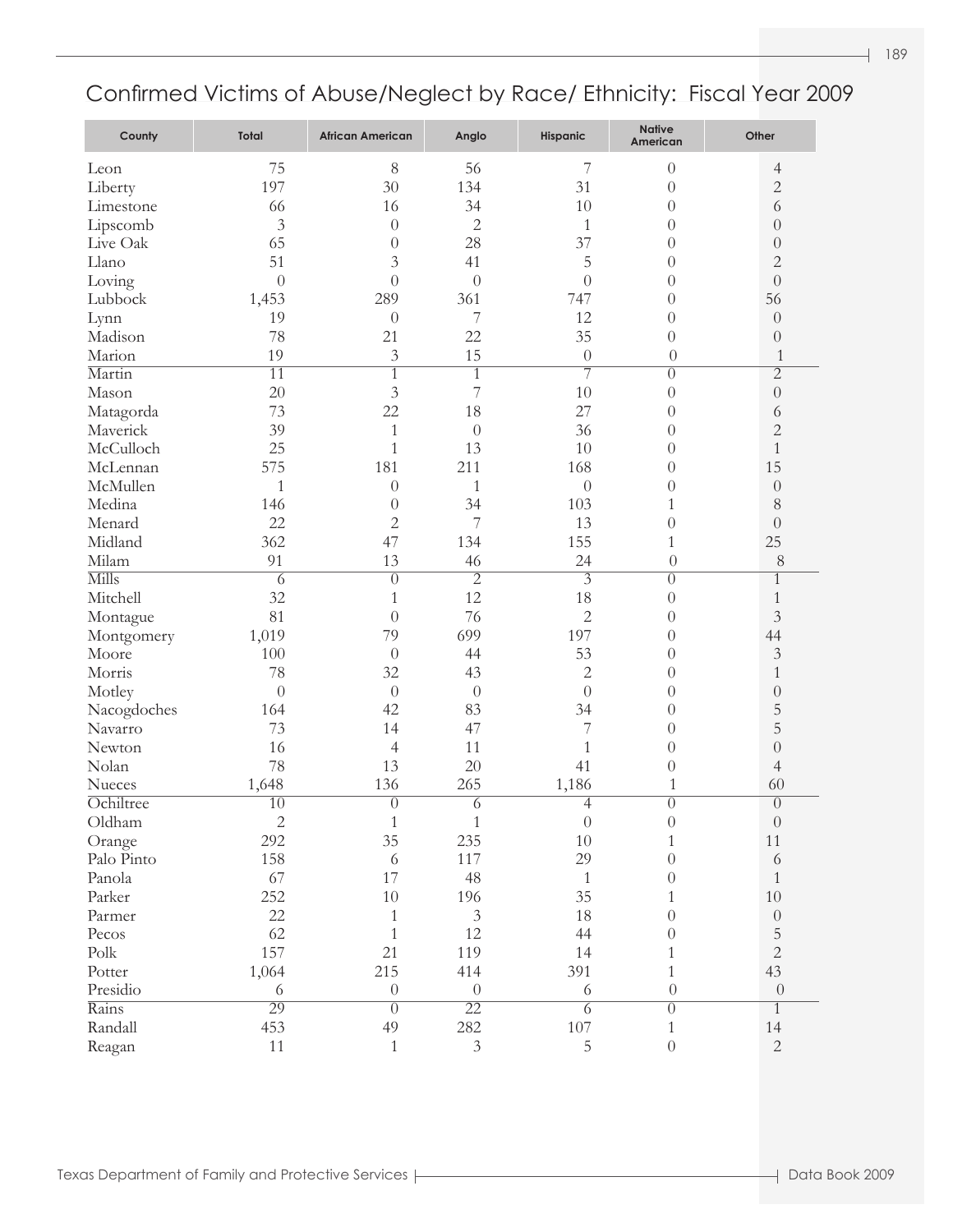| County        | <b>Total</b>     | <b>African American</b> | Anglo            | <b>Hispanic</b> | <b>Native</b><br>American | Other            |
|---------------|------------------|-------------------------|------------------|-----------------|---------------------------|------------------|
| Real          | 7                | $\theta$                | 6                | 1               | $\theta$                  | $\theta$         |
| Red River     | 45               | 20                      | 23               | $\mathbf{1}$    | 1                         | $\boldsymbol{0}$ |
| Reeves        | 74               | 1                       | 14               | 58              | $\theta$                  | 1                |
| Refugio       | 41               | 6                       | 7                | 26              | $\theta$                  | $\overline{c}$   |
| Roberts       | $\overline{c}$   | $\overline{0}$          | $\mathbf{2}$     | $\theta$        | $\theta$                  | $\overline{0}$   |
| Robertson     | 24               | 6                       | 13               | 5               | $\theta$                  | $\boldsymbol{0}$ |
| Rockwall      | 73               | 9                       | 42               | 17              | $\theta$                  | 5                |
| Runnels       | 43               | $\theta$                | 16               | 26              | $\theta$                  | $\mathbf{1}$     |
| Rusk          | 148              | 25                      | 90               | 27              | $\theta$                  | 6                |
| Sabine        | 9                | $\theta$                | 9                | $\theta$        | $\theta$                  | $\theta$         |
| San Augustine | $\overline{11}$  | $\overline{2}$          | 7                | $\mathbf{1}$    | $\theta$                  | $\overline{1}$   |
| San Jacinto   | 86               | 19                      | 59               | 3               | $\overline{0}$            | 5                |
| San Patricio  | 489              | 20                      | 107              | 342             | 1                         | 19               |
| San Saba      | 24               | $\theta$                | 18               | 6               | $\theta$                  | $\theta$         |
| Schleicher    | 118              | 1                       | 96               | 6               | $\theta$                  | 15               |
| Scurry        | 68               | 4                       | 19               | 42              | $\theta$                  | 3                |
| Shackelford   | 16               | 3                       | 7                | 2               | $\theta$                  | $\overline{4}$   |
| Shelby        | 47               | 11                      | 30               | $\overline{c}$  | 1                         | 3                |
| Sherman       | 6                | $\overline{0}$          | $\mathbf{2}$     | $\overline{4}$  | $\overline{0}$            | $\overline{0}$   |
| Smith         | 517              | 160                     | 279              | 57              | $\mathbf{1}$              | 20               |
| Somervell     | 26               | $\theta$                | 14               | 9               | $\mathbf{1}$              | 2                |
| Starr         | $\overline{245}$ | $\theta$                | $\overline{6}$   | 234             | $\theta$                  | $\overline{5}$   |
| Stephens      | 38               | $\theta$                | 27               | 11              | $\theta$                  | $\boldsymbol{0}$ |
| Sterling      | $\theta$         | $\theta$                | $\theta$         | $\theta$        | $\theta$                  | $\boldsymbol{0}$ |
| Stonewall     | 2                | $\theta$                | $\mathbf{2}$     | $\theta$        | $\theta$                  | 0                |
| Sutton        | 11               | $\theta$                | 4                | 7               | $\theta$                  | 0                |
| Swisher       | 14               | 3                       | 5                | 6               | $\theta$                  | $\theta$         |
| Tarrant       | 6,030            | 1,941                   | 1,908            | 1,896           | 8                         | 277              |
| Taylor        | 679              | 106                     | 326              | 222             | $\theta$                  | 25               |
| Terrell       | $\overline{c}$   | $\theta$                | $\boldsymbol{0}$ | 2               | $\theta$                  | $\boldsymbol{0}$ |
| Terry         | 70               | 5                       | 8                | 54              | $\theta$                  | 3                |
| Throckmorton  | $\overline{3}$   | $\overline{0}$          | $\overline{3}$   | $\overline{0}$  | $\theta$                  | $\boldsymbol{0}$ |
| Titus         | 152              | 30                      | 63               | 53              | $\theta$                  | 6                |
| Tom Green     | 516              | 59                      | 165              | 263             | $\theta$                  | 29               |
| Travis        | 1,777            | 493                     | 342              | 898             | $\overline{0}$            | 44               |
| Trinity       | 58               | 8                       | 40               | 5               | 2                         | 3                |
| Tyler         | 41               | 5                       | 36               | $\theta$        | $\boldsymbol{0}$          | $\sqrt{a}$       |
| Upshur        | 143              | 21                      | 103              | $10\,$          | $\mathfrak{Z}$            | 6                |
| Upton         | 23               | $\overline{4}$          | 11               | 7               | $\boldsymbol{0}$          | $\mathbf{1}$     |
| Uvalde        | 58               | $\boldsymbol{0}$        | $\sqrt{6}$       | 49              | $\theta$                  | $\mathfrak{Z}$   |
| Val Verde     | $\overline{67}$  | $\overline{4}$          | $\overline{9}$   | $\overline{54}$ | $\overline{0}$            | $\overline{0}$   |
| Van Zandt     | 213              | 6                       | 185              | 12              | $\boldsymbol{0}$          | $10\,$           |
| Victoria      | 265              | 24                      | 91               | 141             | $\boldsymbol{0}$          | 9                |
| Walker        | 118              | 56                      | 48               | $10\,$          | $\boldsymbol{0}$          | $\overline{4}$   |
| Waller        | 69               | 34                      | 19               | 13              | $\theta$                  | $\overline{3}$   |
| Ward          | 65               | 15                      | 25               |                 | $\theta$                  | $\mathbf{1}$     |
|               |                  |                         |                  | 24              |                           |                  |
| Washington    | 53               | 26                      | 16               | $10\,$          | $\boldsymbol{0}$          | $\mathbf{1}$     |
| Webb          | 791              | $\,1$                   | 17               | 760             | $\boldsymbol{0}$          | 13               |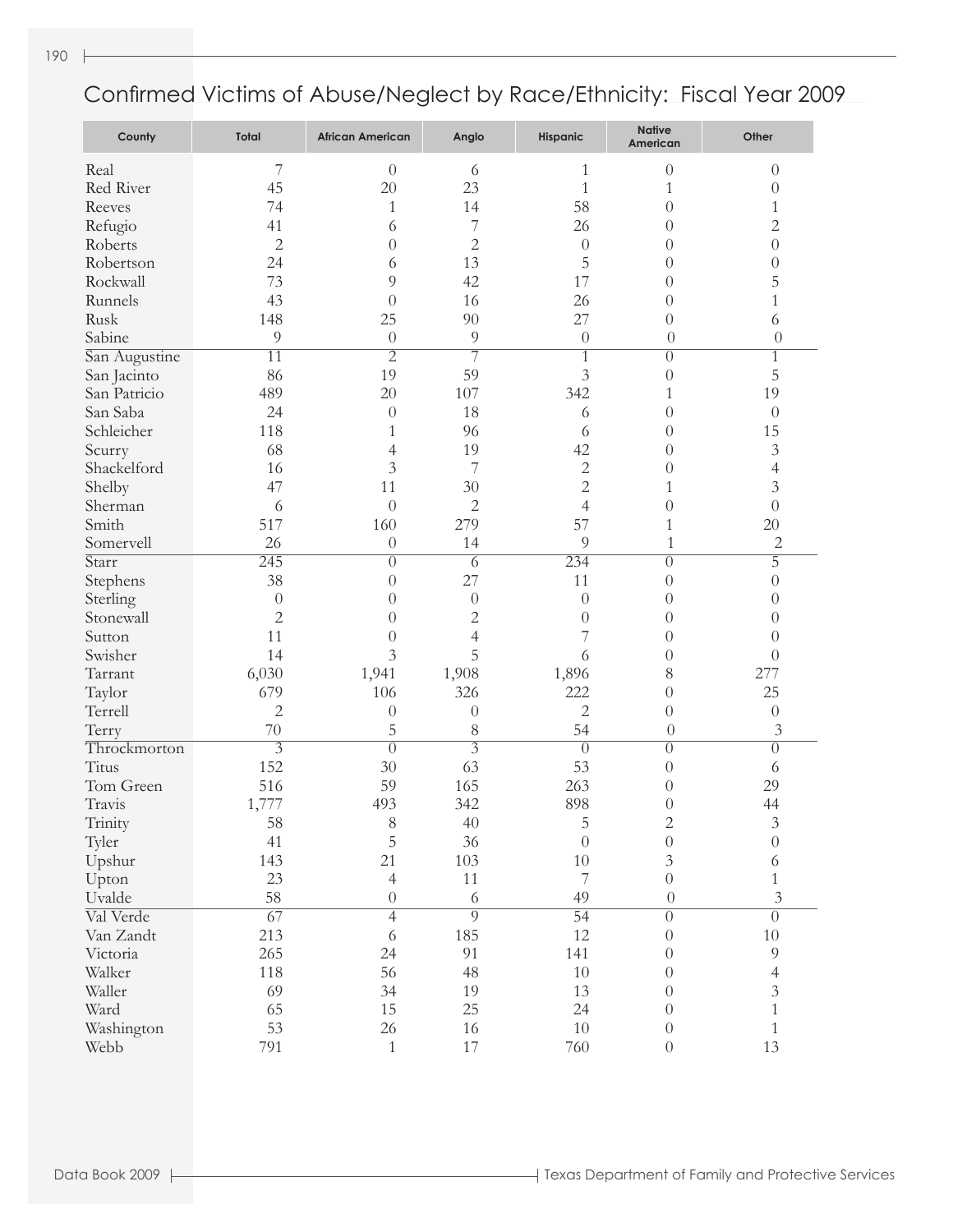### Confirmed Victims of Abuse/Neglect by Race/Ethnicity: Fiscal Year 2009

| County       | Total  | <b>African American</b> | Anglo  | <b>Hispanic</b> | <b>Native</b><br>American | Other          |
|--------------|--------|-------------------------|--------|-----------------|---------------------------|----------------|
| Wharton      | 79     | 13                      | 16     | 44              | $\Omega$                  | 6              |
| Wheeler      | 9      |                         | 8      |                 |                           | 0              |
| Wichita      | 619    | 127                     | 345    | 123             |                           | 24             |
| Wilbarger    | 75     | 15                      | 34     | 22              |                           | 4              |
| Willacy      | 144    | $\bigcap$               |        | 143             |                           | 0              |
| Williamson   | 743    | 98                      | 351    | 248             |                           | 44             |
| Wilson       | 68     |                         | 30     | 35              |                           | $\overline{c}$ |
| Winkler      | 28     | 2                       | 16     | 8               |                           | 2              |
| Wise         | 167    | $\overline{2}$          | 135    | 24              |                           | 6              |
| Wood         | 150    | 13                      | 119    | 14              | $\left( \right)$          | 4              |
| Yoakum       | 18     | $\Omega$                | 6      | 11              | $\Omega$                  | 1              |
| Young        | 78     | 9                       | 50     | 17              |                           | 2              |
| Zapata       | 87     |                         |        | 78              |                           | 5              |
| Zavala       | 40     |                         |        | 36              |                           | 0              |
| Unknown      | 6      | $\left( \right)$        | 3      | 3               | $\left( \right)$          | $\theta$       |
| Out of State | 14     | 1                       | 5      | ⇁               | $\theta$                  | 1              |
| State Total  | 68,326 | 14,092                  | 21,217 | 30,363          | 132                       | 2,522          |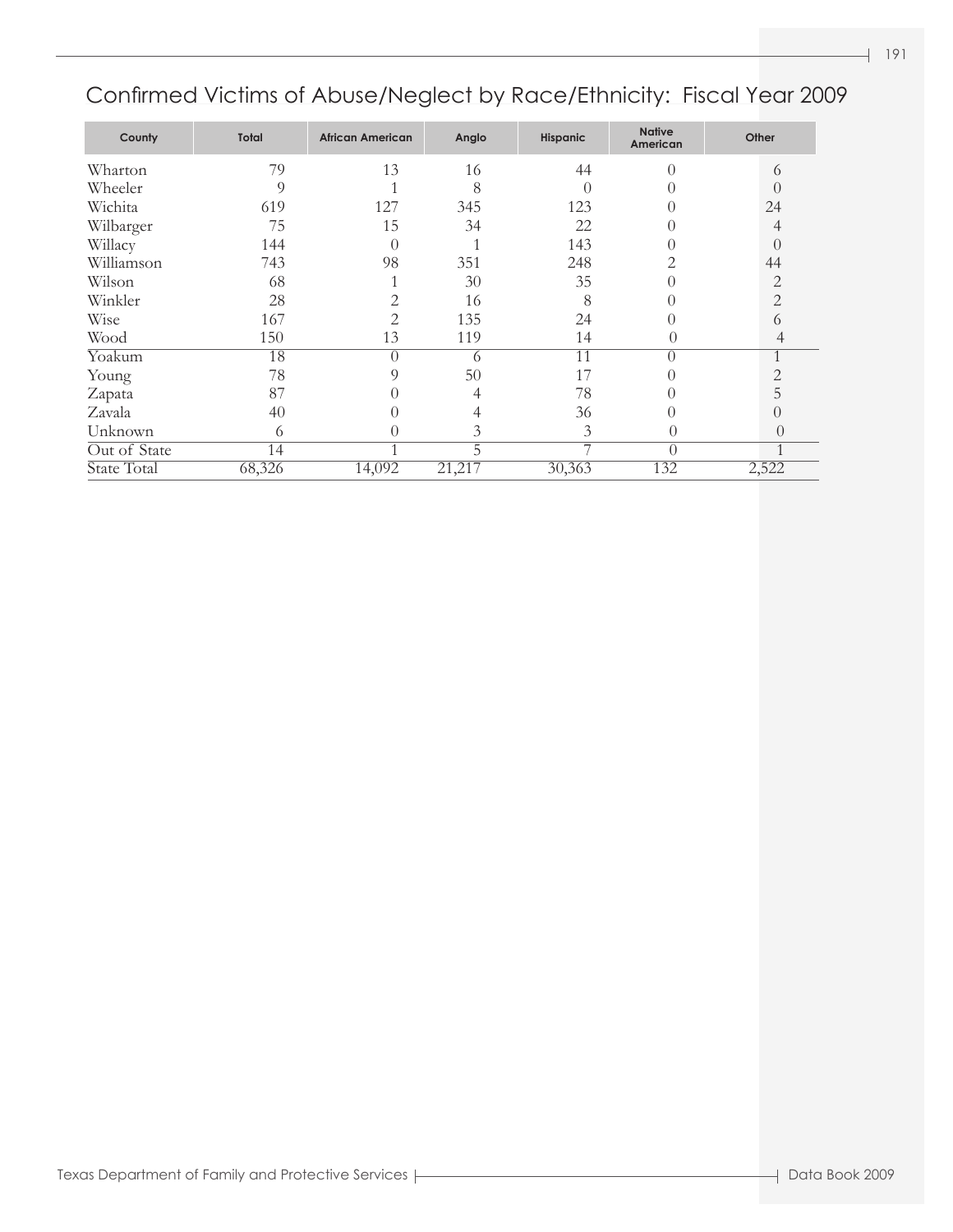| County                     | Total          | <b>African American</b> | Anglo           | Hispanic                    | <b>Native</b><br>American | Other            |
|----------------------------|----------------|-------------------------|-----------------|-----------------------------|---------------------------|------------------|
| Anderson                   | $8\,$          | $\mathfrak{Z}$          | 5               | $\theta$                    | $\overline{0}$            | $\theta$         |
| Andrews                    | $\mathbf{1}$   | $\overline{0}$          | $\overline{0}$  | $\mathbf{1}$                | $\theta$                  | $\theta$         |
| Angelina                   | 14             | $\sqrt{2}$              | 12              | $\overline{0}$              | $\overline{0}$            | $\theta$         |
| Aransas                    | 6              | $\overline{0}$          | 5               | $\mathbf{1}$                | $\overline{0}$            | $\theta$         |
| Archer                     | $\theta$       | $\overline{0}$          | $\theta$        | $\overline{0}$              | $\overline{0}$            | $\theta$         |
| Armstrong                  | $\overline{0}$ | $\overline{0}$          | $\theta$        | $\overline{0}$              | $\overline{0}$            | $\theta$         |
| Atascosa                   | 27             | $\overline{0}$          | 5               | 22                          | $\overline{0}$            | $\theta$         |
| Austin                     | $\mathbf{1}$   | $\mathbf{1}$            | $\theta$        | $\boldsymbol{0}$            | $\overline{0}$            | $\theta$         |
| Bailey                     | $\overline{4}$ | $\theta$                | $\,1\,$         | 3                           | $\overline{0}$            | $\theta$         |
| Bandera                    | 12             | $\overline{0}$          | 8               | $\overline{4}$              | $\overline{0}$            | $\theta$         |
| Bastrop                    | 29             | 3                       | 19              | 6                           | $\boldsymbol{0}$          | $\mathbf{1}$     |
| Baylor                     | $\mathbf{1}$   | $\overline{0}$          | $\mathbf{1}$    | $\overline{0}$              | $\overline{0}$            | $\overline{0}$   |
| Bee                        | $\overline{4}$ | $\overline{0}$          | $\overline{3}$  | $\mathbf{1}$                | $\theta$                  | $\boldsymbol{0}$ |
| Bell                       | 72             | 33                      | 29              | 9                           | $\theta$                  | $\mathbf{1}$     |
| Bexar                      | 904            | 169                     | 92              | 629                         | $\mathbf{1}$              | 13               |
| Blanco                     | $\mathbf{2}$   | $\boldsymbol{0}$        | $\mathbf{1}$    | 1                           | $\overline{0}$            | $\boldsymbol{0}$ |
| Borden                     | $\theta$       | $\boldsymbol{0}$        | $\theta$        | $\overline{0}$              | $\overline{0}$            | $\theta$         |
| Bosque                     | $\overline{0}$ | $\theta$                | $\overline{0}$  | $\theta$                    | $\overline{0}$            | $\theta$         |
| Bowie                      | 28             | 12                      | 10              | $\overline{0}$              | $\overline{0}$            | 6                |
| Brazoria                   | 21             | $8\,$                   | $\,$ $\,$       | 4                           | $\overline{0}$            | $\mathbf{1}$     |
| <b>Brazos</b>              | 31             | 16                      | $\mathfrak{Z}$  | 11                          | $\overline{0}$            | $\mathbf{1}$     |
| <b>Brewster</b>            | 3              | $\boldsymbol{0}$        | $\mathbf{1}$    | $\overline{2}$              | $\boldsymbol{0}$          | $\theta$         |
| <b>Briscoe</b>             | $\overline{0}$ | $\overline{0}$          | $\overline{0}$  | $\overline{0}$              | $\overline{0}$            | $\overline{0}$   |
| <b>Brooks</b>              | 14             | $\boldsymbol{0}$        | $\overline{0}$  | 14                          | $\theta$                  | $\theta$         |
| Brown                      | 23             | $\sqrt{2}$              | 17              | $\overline{3}$              | $\theta$                  | $\mathbf{1}$     |
| Burleson                   | 5              | $\overline{c}$          | $\mathfrak{Z}$  | $\theta$                    | $\overline{0}$            | $\overline{0}$   |
| Burnet                     | 16             | $\overline{0}$          | 11              | $\overline{4}$              | $\overline{0}$            | $\mathbf{1}$     |
| Caldwell                   | 18             | 4                       | 6               | $\,$ $\,$                   | $\overline{0}$            | $\theta$         |
| Calhoun                    | $\overline{7}$ | $\theta$                | 5               | $\overline{c}$              | $\overline{0}$            | $\theta$         |
| Callahan                   | $\mathbf{1}$   | $\boldsymbol{0}$        | $\,1\,$         | $\overline{0}$              | $\overline{0}$            | $\theta$         |
| Cameron                    | 61             | $\sqrt{2}$              | $\mathfrak{Z}$  | 56                          | $\overline{0}$            | $\theta$         |
| Camp                       | $\sqrt{2}$     | $\boldsymbol{0}$        | $\overline{c}$  | $\theta$                    | $\boldsymbol{0}$          | $\theta$         |
| Carson                     | $\overline{0}$ | $\overline{0}$          | $\overline{0}$  | $\overline{0}$              | $\overline{0}$            | $\overline{0}$   |
| Cass                       | 16             | 5                       | 10              | $\theta$                    | $\overline{0}$            | $\mathbf{1}$     |
| Castro                     | $\overline{c}$ | $\overline{0}$          | $\theta$        | $\overline{2}$              | $\theta$                  | $\overline{0}$   |
| Chambers                   | 5              | $\boldsymbol{0}$        | $\mathfrak{Z}$  | $\mathbf{1}$                | $\theta$                  | $\mathbf{1}$     |
| Cherokee                   |                | $\overline{2}$          | $\overline{c}$  | $\mathbf{1}$                | 2                         | $\theta$         |
| Childress                  |                | 4                       | 3               | $\theta$                    | $\theta$                  | 0                |
| Clay                       |                | 1                       | 4               | $\theta$                    | 0                         | 0                |
| Cochran                    |                | 1                       | $\theta$        | $\theta$                    | 0                         | 0                |
| Coke                       |                | 1                       | $\theta$        | $\theta$                    | $\theta$                  | $\theta$         |
| Coleman                    | 8              | $\Omega$                | 6               | $\overline{2}$              | $\theta$                  | $\Omega$         |
| $\overline{\text{Collin}}$ | 76             | $\overline{26}$         | $\overline{35}$ | $\overline{11}$             | $\overline{0}$            | $\overline{4}$   |
| Collingsworth              | $\overline{c}$ | $\sqrt{2}$              | $\theta$        | $\theta$                    | $\theta$                  | $\theta$         |
| Colorado                   | $\overline{3}$ | $\overline{c}$          | $\theta$        | $\mathbf{1}$                | 0                         | 0                |
| Comal                      | 20             | 4                       | 9               | 7                           | $\theta$                  | $\theta$         |
| Comanche                   | 7              | $\theta$                | 4               | $\ensuremath{\mathfrak{Z}}$ | $\theta$                  | $\theta$         |
| Concho                     | $\overline{0}$ | $\overline{0}$          | $\overline{0}$  | $\overline{0}$              | $\overline{0}$            | $\overline{0}$   |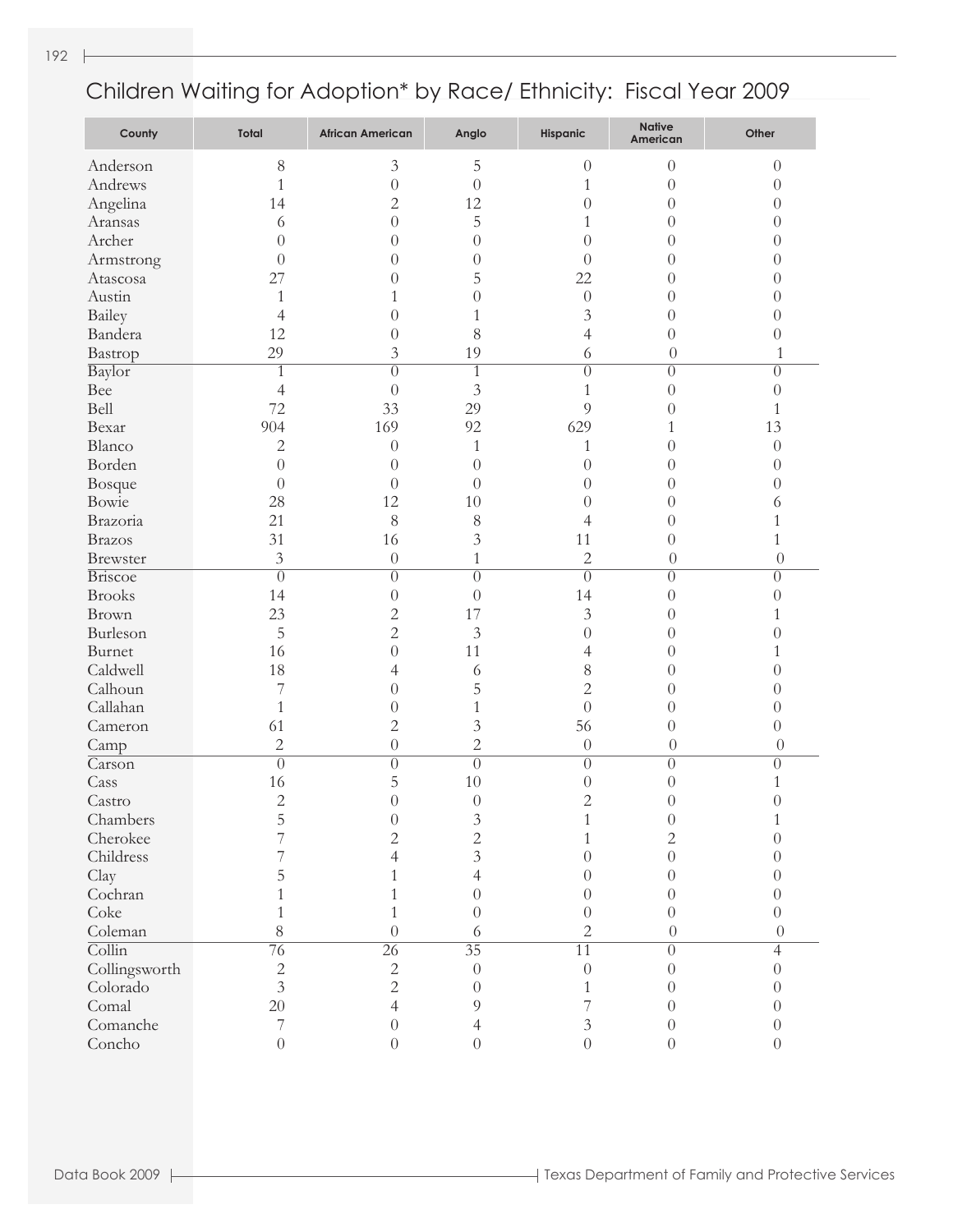| County     | Total          | <b>African American</b> | Anglo                            | Hispanic         | <b>Native</b><br>American | Other                        |
|------------|----------------|-------------------------|----------------------------------|------------------|---------------------------|------------------------------|
| Cooke      | 10             | $\theta$                | 7                                | 1                | $\theta$                  | $\overline{c}$               |
| Coryell    | 12             | 4                       | 4                                | $\theta$         | $\theta$                  | $\overline{4}$               |
| Cottle     | $\theta$       | $\theta$                | $\theta$                         | $\theta$         | 0                         | $\theta$                     |
| Crane      | 1              | 1                       | $\theta$                         | $\theta$         | 0                         | $\theta$                     |
| Crockett   | 3              | $\theta$                | 0                                | 3                | 0                         | $\theta$                     |
| Crosby     | 6              | 0                       |                                  | 5                | 0                         | $\theta$                     |
| Culberson  | $\overline{c}$ | 0                       | $\theta$                         | $\overline{2}$   | 0                         | $\theta$                     |
| Dallam     | 1              | $\theta$                | 1                                | $\overline{0}$   | 0                         | $\theta$                     |
| Dallas     | 443            | 253                     | 90                               | 96               |                           | $\mathfrak{Z}$               |
| Dawson     | $\sqrt{2}$     | $\theta$                | $\theta$                         | $\overline{c}$   | $\theta$                  | $\theta$                     |
| Deaf Smith | 3              | $\theta$                | $\theta$                         | $\overline{3}$   | $\theta$                  | $\theta$                     |
| Delta      | $\overline{0}$ | $\overline{0}$          | $\overline{0}$                   | $\overline{0}$   | $\overline{0}$            | $\overline{0}$               |
| Denton     | 60             | 16                      | 29                               | 13               | 1                         | 1                            |
| De Witt    | 7              | $\sqrt{2}$              | $\theta$                         | 5                | 0                         | $\theta$                     |
| Dickens    | $\overline{c}$ | $\theta$                | $\overline{c}$                   | $\theta$         | 0                         | $\theta$                     |
| Dimmit     | 15             | $\theta$                | $\theta$                         | 15               | 0                         | $\theta$                     |
| Donley     | 3              | $\theta$                | 3                                | $\theta$         | 0                         | $\theta$                     |
| Duval      | 6              | $\theta$                | $\theta$                         | 6                | 0                         | 0                            |
| Eastland   | 7              | $\overline{2}$          | 3                                | $\overline{2}$   | 0                         | 0                            |
| Ector      | 23             | 5                       | 7                                | 10               | 0                         | 1                            |
| Edwards    | $\theta$       | $\overline{0}$          | $\theta$                         | $\theta$         | $\theta$                  | $\theta$                     |
| Ellis      | 20             | 10                      | 6                                | 4                | $\theta$                  | $\theta$                     |
| El Paso    | 110            | 6                       | 12                               | 89               | $\overline{2}$            | 1                            |
| Erath      | 9              | 1                       | $\overline{4}$                   | 1                | $\theta$                  | $\mathfrak{Z}$               |
| Falls      | $\mathbf{1}$   | $\theta$                | $\boldsymbol{0}$                 | 1                | 0                         | $\theta$                     |
| Fannin     | 12             | 9                       | 3                                | 0                | 0                         | $\theta$                     |
| Fayette    | 8              | 5                       | $\overline{c}$                   | 1                | 0                         | $\theta$                     |
| Fisher     | $\overline{0}$ | $\overline{0}$          | $\theta$                         | 0                | 0                         | $\theta$                     |
| Floyd      |                | $\theta$                | $\overline{0}$                   | 1                | 0                         | 0                            |
| Foard      | $\theta$       | $\theta$                | $\theta$                         | $\theta$         | 0                         | 0                            |
| Fort Bend  | 29             | 13                      | 1                                | 14               | $\theta$                  | 1                            |
| Franklin   | $\theta$       | $\boldsymbol{0}$        | $\theta$                         | $\theta$         | $\theta$                  | $\theta$                     |
| Freestone  | $\overline{4}$ | $\overline{3}$          | 1                                | $\theta$         | $\theta$                  | $\theta$                     |
| Frio       | 5              | $\theta$                | $\theta$                         | 4                | $\theta$                  | 1                            |
| Gaines     | 1              | $\theta$                | $\theta$                         | 1                | 0                         | $\theta$                     |
| Galveston  | 47             | 25                      | 12                               | 9                | $\theta$                  |                              |
| Garza      | $\overline{0}$ | $\boldsymbol{0}$        | $\theta$                         | $\theta$         | $\theta$                  | $\boldsymbol{0}$             |
| Gillespie  | 6              | $\boldsymbol{0}$        | $\overline{3}$                   | $\overline{3}$   | $\theta$                  | $\theta$                     |
| Glasscock  | $\overline{0}$ | $\boldsymbol{0}$        | $\theta$                         | $\overline{0}$   | $\theta$                  | $\theta$                     |
| Goliad     | $\overline{0}$ | $\boldsymbol{0}$        | $\theta$                         | $\theta$         | $\theta$                  | $\theta$                     |
| Gonzales   | 16             | 5                       |                                  | 7                |                           |                              |
|            | 6              | $\overline{3}$          | $\overline{4}$<br>$\overline{3}$ | $\theta$         | $\theta$<br>$\theta$      | $\theta$<br>$\boldsymbol{0}$ |
| Gray       |                |                         |                                  |                  |                           |                              |
| Grayson    | 40             | $\overline{9}$          | 17                               | 12               | $\mathbf{1}$              | $\mathbf{1}$                 |
| Gregg      | 71             | $\overline{33}$         | 21                               | 16               | $\overline{0}$            | $\mathbf{1}$                 |
| Grimes     | $8\,$          | $\mathfrak{Z}$          | $\mathfrak{Z}$                   | $\mathbf{1}$     | $\theta$                  | $\mathbf{1}$                 |
| Guadalupe  | 26             | 6                       | 5                                | 15               | $\theta$                  | $\boldsymbol{0}$             |
| Hale       | 48             | 5                       | $\mathfrak{g}$                   | 34               | $\theta$                  | $\boldsymbol{0}$             |
| Hall       | $\overline{2}$ | $\overline{2}$          | $\boldsymbol{0}$                 | $\boldsymbol{0}$ | $\boldsymbol{0}$          | $\theta$                     |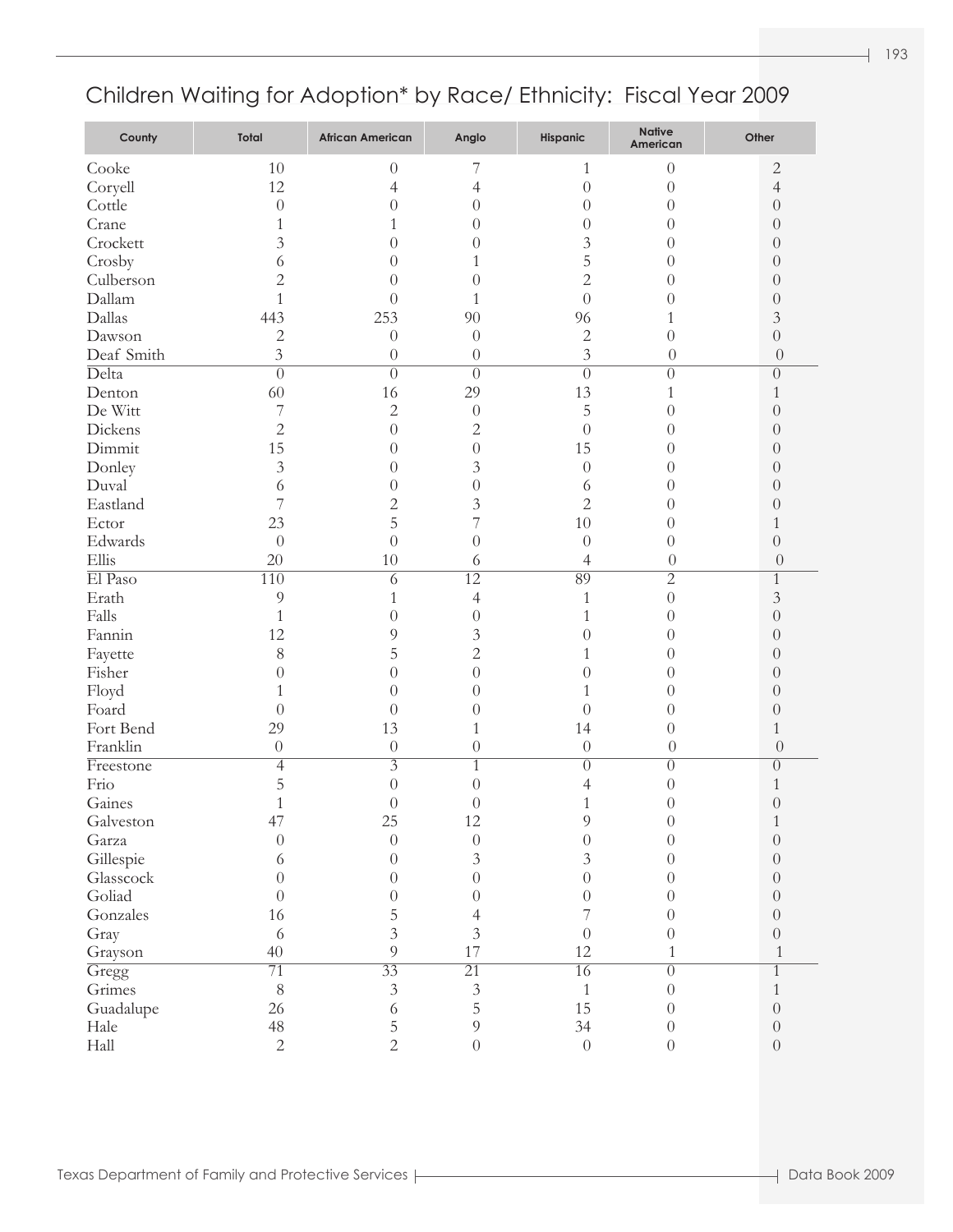| County                   | Total            | <b>African American</b> | Anglo            | Hispanic         | <b>Native</b><br>American | Other            |
|--------------------------|------------------|-------------------------|------------------|------------------|---------------------------|------------------|
| Hamilton                 | 1                | $\theta$                | 1                | $\theta$         | $\overline{0}$            | $\theta$         |
| Hansford                 | $\overline{0}$   | $\theta$                | $\overline{0}$   | $\theta$         | $\overline{0}$            | $\overline{0}$   |
| Hardeman                 | $\overline{0}$   | $\theta$                | $\theta$         | $\theta$         | $\overline{0}$            | $\overline{0}$   |
| Hardin                   | 11               | $\overline{0}$          | 11               | $\theta$         | $\overline{0}$            | $\overline{0}$   |
| Harris                   | 1,471            | 889                     | 201              | 352              | 1                         | 28               |
| Harrison                 | 20               | 7                       | 12               | $\mathbf{1}$     | $\overline{0}$            | $\boldsymbol{0}$ |
| Hartley                  | $\mathfrak{Z}$   | $\overline{0}$          | $\overline{3}$   | $\theta$         | $\overline{0}$            | $\overline{0}$   |
| Haskell                  | $\overline{c}$   | 1                       | $\mathbf{1}$     | $\theta$         | $\overline{0}$            | $\overline{0}$   |
| Hays                     | 17               | 5                       | 4                | 6                | $\overline{0}$            | $\overline{c}$   |
| Hemphill                 | $\theta$         | $\overline{0}$          | $\theta$         | $\theta$         | $\overline{0}$            | $\overline{0}$   |
| Henderson                | 30               | 4                       | 26               | $\theta$         | $\overline{0}$            | $\sqrt{a}$       |
| Hidalgo                  | 22               | $\boldsymbol{0}$        | $\theta$         | 21               | $\theta$                  | $\mathbf{1}$     |
| Hill                     | $\overline{19}$  | $\overline{0}$          | $\overline{15}$  | $\overline{2}$   | $\boldsymbol{0}$          | $\overline{2}$   |
| Hockley                  | 24               | 4                       | 1                | 18               | $\overline{0}$            | $\mathbf{1}$     |
| Hood                     | 7                | 1                       | 6                | $\boldsymbol{0}$ | $\overline{0}$            | $\overline{0}$   |
| Hopkins                  | $\overline{7}$   | 1                       | $\overline{c}$   | $\mathfrak{Z}$   | 1                         | $\overline{0}$   |
| Houston                  | 9                | 5                       | $\overline{3}$   | $\mathbf{1}$     | $\boldsymbol{0}$          | $\overline{0}$   |
| Howard                   | 20               | 1                       | 8                | 10               | $\boldsymbol{0}$          | 1                |
| Hudspeth                 | $\overline{2}$   | $\boldsymbol{0}$        | $\theta$         | $\overline{c}$   | $\overline{0}$            | $\boldsymbol{0}$ |
| Hunt                     | 21               | 5                       | 15               | $\mathbf{1}$     | $\overline{0}$            | $\overline{0}$   |
| Hutchinson               | $\overline{c}$   | $\overline{0}$          | $\overline{c}$   | $\theta$         | $\overline{0}$            | $\overline{0}$   |
| Irion                    | $\overline{0}$   | $\boldsymbol{0}$        | $\boldsymbol{0}$ | $\theta$         | $\theta$                  | $\theta$         |
| Jack                     | $\overline{4}$   | $\overline{0}$          | $\overline{4}$   | $\overline{0}$   | $\overline{0}$            | $\theta$         |
| Jackson                  | 11               | 5                       | $\mathbf{1}$     | 5                | $\overline{0}$            | $\overline{0}$   |
| Jasper                   | 6                | $\overline{0}$          | 5                | $\theta$         | $\overline{0}$            | 1                |
| Jeff Davis               | $\theta$         | $\overline{0}$          | $\overline{0}$   | $\theta$         | $\overline{0}$            | $\boldsymbol{0}$ |
| Jefferson                | 38               | 29                      | 6                | $\mathbf{1}$     | $\overline{0}$            | $\overline{c}$   |
| Jim Hogg                 | $\boldsymbol{0}$ | $\theta$                | $\theta$         | $\theta$         | $\overline{0}$            | $\overline{0}$   |
| Jim Wells                | $\mathfrak{Z}$   | 1                       | $\theta$         | $\overline{c}$   | $\overline{0}$            | $\overline{0}$   |
| Johnson                  | 45               | 4                       | 32               | 9                | $\overline{0}$            | $\overline{0}$   |
| Jones                    | $\sqrt{2}$       | $\boldsymbol{0}$        | $\boldsymbol{0}$ | $\mathbf{1}$     | $\theta$                  | 1                |
| Karnes                   | $\overline{7}$   | $\overline{1}$          | $\overline{0}$   | $\overline{6}$   | $\theta$                  | $\theta$         |
| Kaufman                  | 11               | $\mathfrak{Z}$          | $\,$ $\,$        | $\theta$         | $\overline{0}$            | $\overline{0}$   |
| Kendall                  | 3                | $\overline{0}$          | 1                | 1                | 0                         | 1                |
| Kenedy                   | $\overline{0}$   | $\overline{0}$          | $\overline{0}$   | $\overline{0}$   | $\overline{0}$            | $\overline{0}$   |
| Kent                     | $\boldsymbol{0}$ | $\boldsymbol{0}$        | $\boldsymbol{0}$ | $\boldsymbol{0}$ | $\theta$                  | $\theta$         |
| Kerr                     | 26               | $\overline{3}$          | 12               | 10               | $\Omega$                  | 1                |
| Kimble                   | $\overline{0}$   | $\theta$                | $\overline{0}$   | $\theta$         |                           | $\theta$         |
| King                     | $\overline{0}$   | $\theta$                | $\overline{0}$   | $\theta$         | $\bigcirc$                | $\theta$         |
| Kinney                   | $\overline{0}$   | $\theta$                | $\theta$         | $\overline{0}$   | $\theta$                  | $\overline{0}$   |
| Kleberg                  | 14               | 4                       | 1                | 9                | $\overline{0}$            | $\overline{0}$   |
| $\overline{\text{Knox}}$ | $\overline{2}$   | $\overline{2}$          | $\overline{0}$   | $\overline{0}$   | $\theta$                  | $\Omega$         |
| Lamar                    | $\overline{7}$   | $\overline{c}$          | 4                | $\mathbf{1}$     | $\left( \right)$          | $\theta$         |
| Lamb                     | 15               | 4                       | 3                | 8                | $\Omega$                  | $\theta$         |
| Lampasas                 | 10               | 7                       |                  | $\overline{c}$   | $\bigcirc$                | $\theta$         |
| La Salle                 | $\overline{4}$   | $\theta$                | $\theta$         | $\overline{4}$   | $\bigcirc$                | $\theta$         |
| Lavaca                   | $\mathfrak{Z}$   | 3                       | $\theta$         | $\theta$         | 0                         | $\theta$         |
| Lee                      | 6                | 5                       |                  | $\overline{0}$   | $\overline{0}$            | $\overline{0}$   |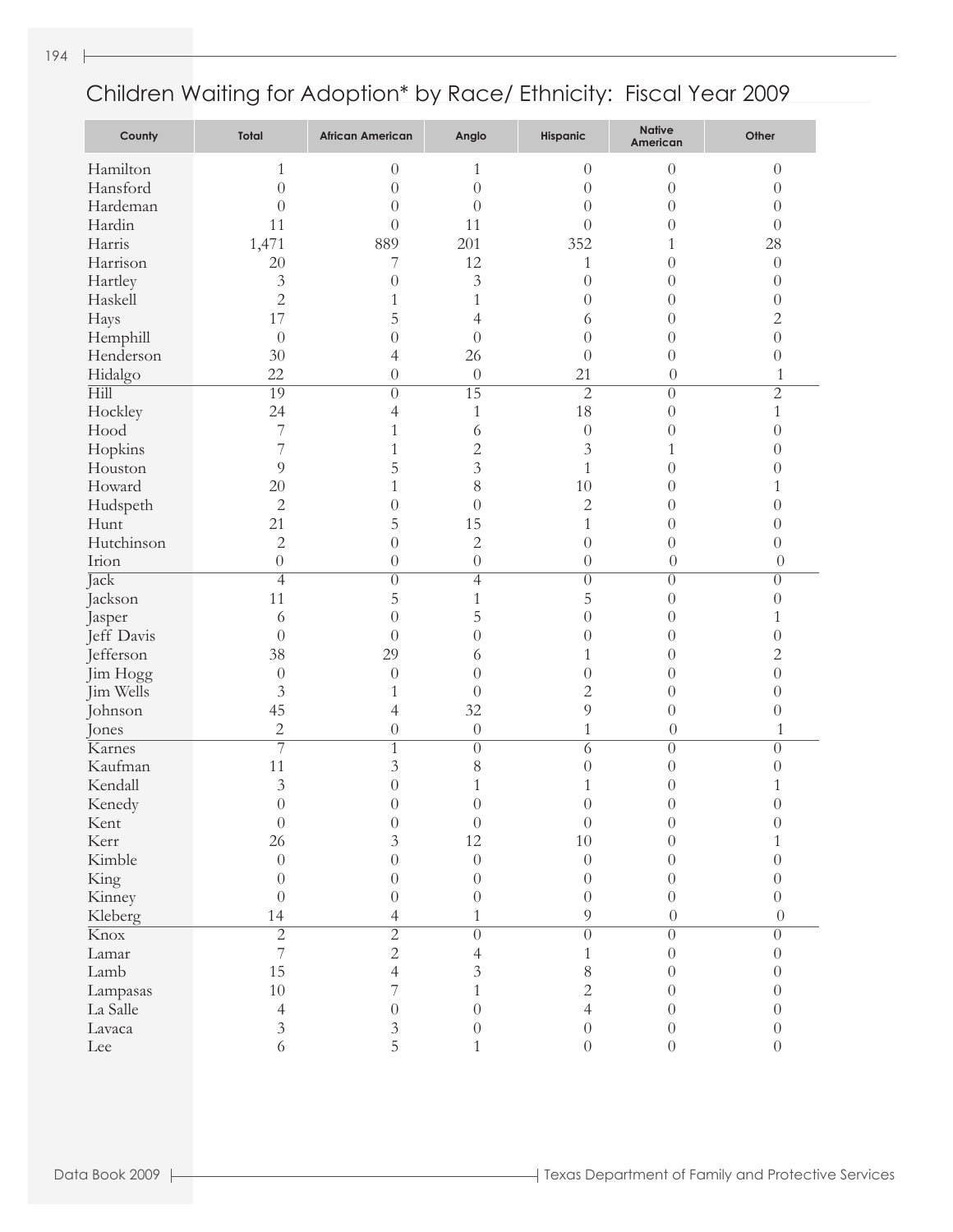| County        | Total            | <b>African American</b> | Anglo            | Hispanic         | <b>Native</b><br>American | Other            |
|---------------|------------------|-------------------------|------------------|------------------|---------------------------|------------------|
| Leon          | 5                | 1                       | $\mathfrak{Z}$   | 1                | $\theta$                  | $\theta$         |
| Liberty       | 25               | 7                       | 16               | $\overline{2}$   | $\theta$                  | $\boldsymbol{0}$ |
| Limestone     | 11               | 1                       | 5                | $\overline{4}$   | $\theta$                  | 1                |
| Lipscomb      | $\theta$         | $\theta$                | $\theta$         | $\theta$         | $\theta$                  | $\theta$         |
| Live Oak      | $\theta$         | 0                       | $\theta$         | $\theta$         | $\theta$                  | $\theta$         |
| Llano         | 3                | $\theta$                | 3                | $\theta$         | $\theta$                  | $\theta$         |
| Loving        | $\overline{0}$   | $\theta$                | $\theta$         | $\theta$         | $\theta$                  | $\theta$         |
| Lubbock       | 181              | 56                      | 31               | 91               | $\theta$                  | 3                |
| Lynn          | $\theta$         | $\theta$                | $\theta$         | $\theta$         | $\theta$                  | $\boldsymbol{0}$ |
| Madison       | $\theta$         | $\theta$                | $\theta$         | $\theta$         | $\theta$                  | $\boldsymbol{0}$ |
| Marion        | $\overline{2}$   | $\theta$                | 1                | $\theta$         | $\theta$                  | $\mathbf{1}$     |
| Martin        | $\boldsymbol{0}$ | $\overline{0}$          | $\theta$         | $\theta$         | $\theta$                  | $\theta$         |
| Mason         | $\overline{0}$   | $\overline{0}$          | $\overline{0}$   | $\overline{0}$   | $\overline{0}$            | $\overline{0}$   |
| Matagorda     | $\overline{0}$   | $\overline{0}$          | $\theta$         | $\theta$         | $\theta$                  | $\boldsymbol{0}$ |
| Maverick      | 5                | $\theta$                | $\theta$         | 4                | $\theta$                  | 1                |
| McCulloch     | $\overline{3}$   | $\theta$                | $\theta$         | $\mathfrak{Z}$   | $\theta$                  | $\theta$         |
| McLennan      | 73               | 26                      | 23               | 22               | $\theta$                  | $\overline{c}$   |
| McMullen      | $\overline{0}$   | $\theta$                | $\boldsymbol{0}$ | $\theta$         | $\theta$                  | $\boldsymbol{0}$ |
| Medina        | 28               | $\theta$                | 7                | 20               | $\theta$                  | 1                |
| Menard        | $\theta$         | $\overline{0}$          | $\theta$         | $\theta$         | $\theta$                  | $\theta$         |
| Midland       | 17               | 5                       | $\overline{4}$   | 8                | $\theta$                  | $\boldsymbol{0}$ |
| Milam         | 25               | 7                       | 10               | 6                | $\boldsymbol{0}$          | $\overline{c}$   |
| Mills         | $\overline{0}$   | $\overline{0}$          | $\overline{0}$   | $\overline{0}$   | $\overline{0}$            | $\overline{0}$   |
| Mitchell      | $\overline{0}$   | $\overline{0}$          | $\theta$         | $\theta$         | $\theta$                  | $\boldsymbol{0}$ |
| Montague      | $\mathbf{1}$     | $\theta$                | 1                | $\theta$         | $\theta$                  | $\theta$         |
| Montgomery    | 158              | 16                      | 105              | 36               | $\theta$                  | 1                |
| Moore         | 4                | $\overline{2}$          | $\overline{c}$   | $\theta$         | $\theta$                  | $\theta$         |
| Morris        | 9                | 7                       | $\overline{c}$   | $\theta$         | $\theta$                  | $\theta$         |
| Motley        | 1                | $\overline{0}$          | $\mathbf{1}$     | $\theta$         | $\theta$                  | $\theta$         |
| Nacogdoches   | 22               | 9                       | 8                | 5                | $\theta$                  | $\boldsymbol{0}$ |
| Navarro       | 40               | 21                      | $\overline{9}$   | 9                | $\theta$                  | 1                |
| Newton        | $\overline{3}$   | $\theta$                | $\overline{3}$   | $\overline{0}$   | $\overline{0}$            | $\theta$         |
| Nolan         | 6                | 3                       | $\theta$         | 3                | $\theta$                  | $\overline{0}$   |
| Nueces        | 93               | 13                      | 19               | 60               | $\theta$                  | 1                |
| Ochiltree     | $\theta$         | $\theta$                | $\theta$         | $\theta$         | $\theta$                  | $\sqrt{a}$       |
| Oldham        |                  | $\theta$                |                  | $\theta$         |                           | $\theta$         |
| Orange        | $8\,$            | $\overline{c}$          | 6                | $\theta$         | $\Omega$                  | $\overline{0}$   |
| Palo Pinto    | 14               | 5                       | 6                | $\mathfrak{Z}$   | $\theta$                  | $\overline{0}$   |
| Panola        | $\sqrt{2}$       | $\theta$                | $\mathbf{1}$     | $\boldsymbol{0}$ | $\theta$                  | 1                |
| Parker        | 15               | 1                       | 13               | $\mathbf{1}$     | $\theta$                  | $\boldsymbol{0}$ |
| Parmer        | 5                | 1                       | $\overline{c}$   | $\overline{2}$   | $\boldsymbol{0}$          | $\overline{0}$   |
| Pecos         | $\overline{5}$   | $\overline{0}$          | $\overline{5}$   | $\overline{0}$   | $\overline{0}$            | $\overline{0}$   |
| $\text{Polk}$ | 16               | $\theta$                | 16               | $\boldsymbol{0}$ | $\theta$                  | $\overline{0}$   |
| Potter        | 26               | 13                      | 7                | 6                | $\theta$                  | $\overline{0}$   |
| Presidio      | $\boldsymbol{0}$ | $\overline{0}$          | $\theta$         | $\overline{0}$   | $\theta$                  | $\overline{0}$   |
| Rains         | $\theta$         | $\theta$                | $\theta$         | $\boldsymbol{0}$ | $\theta$                  | $\overline{0}$   |
| Randall       | 22               | $\mathfrak{Z}$          | 12               | $\overline{7}$   | $\theta$                  | $\boldsymbol{0}$ |
| Reagan        | $\mathbf{1}$     | $\overline{0}$          | $\boldsymbol{0}$ | $\overline{0}$   | $\overline{0}$            | $\mathbf{1}$     |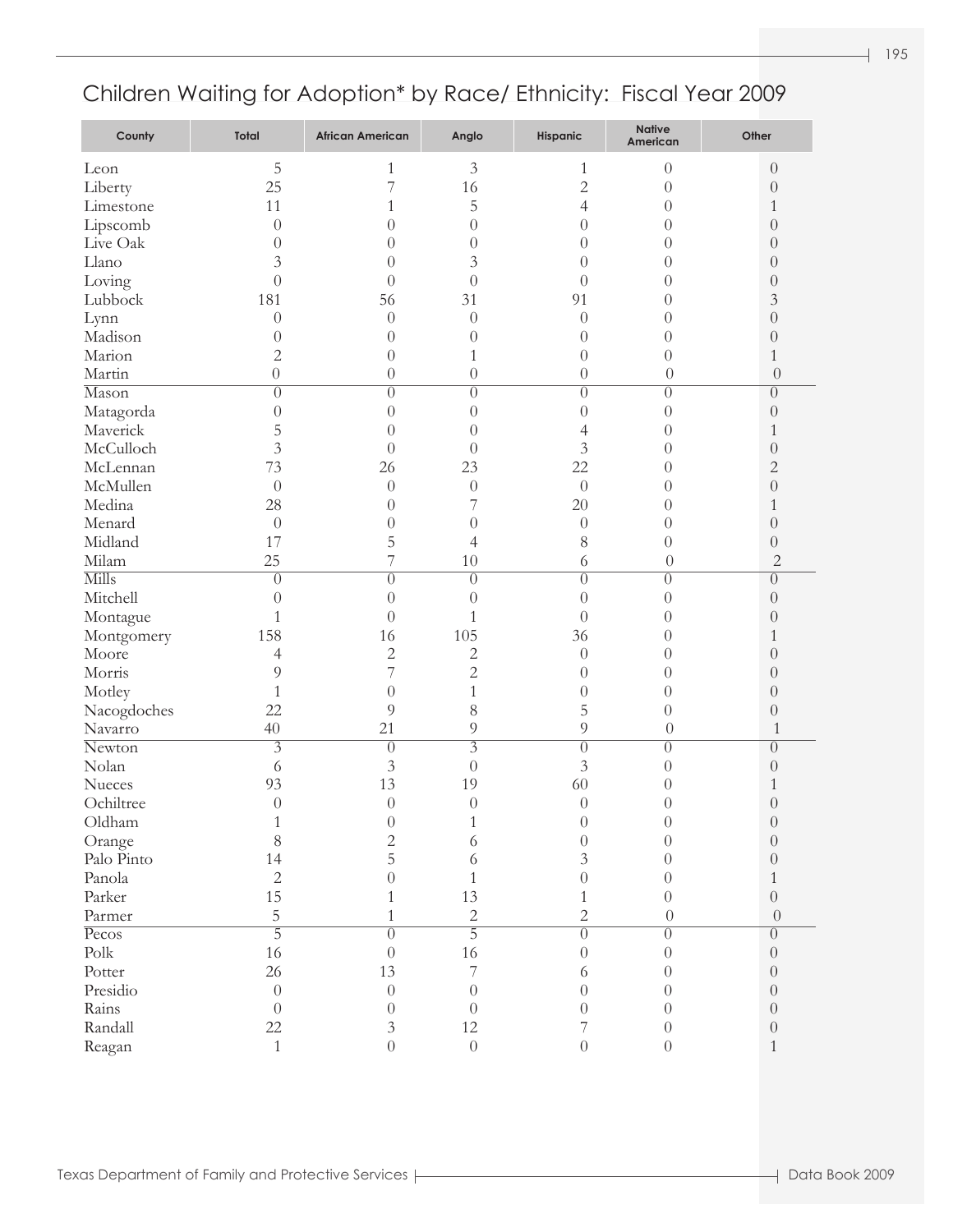| County        | Total            | <b>African American</b> | Anglo            | Hispanic         | <b>Native</b><br>American | Other            |
|---------------|------------------|-------------------------|------------------|------------------|---------------------------|------------------|
| Real          | $\boldsymbol{0}$ | $\theta$                | $\theta$         | $\theta$         | $\boldsymbol{0}$          | $\theta$         |
| Red River     | $\mathbf{1}$     | 1                       | $\overline{0}$   | $\overline{0}$   | $\boldsymbol{0}$          | $\theta$         |
| Reeves        | 5                | $\overline{0}$          | $\mathbf{1}$     | 4                | $\overline{0}$            | $\theta$         |
| Refugio       | $\overline{0}$   | $\theta$                | $\overline{0}$   | $\overline{0}$   | $\overline{0}$            | $\theta$         |
| Roberts       | $\overline{0}$   | $\theta$                | $\overline{0}$   | $\overline{0}$   | $\overline{0}$            | $\theta$         |
| Robertson     | 5                | 4                       | $\overline{0}$   | $\mathbf{1}$     | $\overline{0}$            | $\theta$         |
| Rockwall      | 3                | $\theta$                | 3                | $\overline{0}$   | $\overline{0}$            | $\theta$         |
| Runnels       | $\mathbf 1$      | $\theta$                | $\mathbf{1}$     | $\overline{0}$   | $\boldsymbol{0}$          | $\theta$         |
| Rusk          | 3                | $\theta$                | 3                | $\overline{0}$   | $\boldsymbol{0}$          | $\overline{0}$   |
| Sabine        | 1                | $\theta$                | $\overline{0}$   | $\boldsymbol{0}$ | $\mathbf{1}$              | $\theta$         |
| San Augustine | $\overline{0}$   | $\overline{0}$          | $\overline{0}$   | $\overline{0}$   | $\overline{0}$            | $\theta$         |
| San Jacinto   | 6                | $\mathbf{2}$            | 4                | $\theta$         | $\overline{0}$            | $\theta$         |
| San Patricio  | 9                | $\overline{c}$          | $\mathbf{1}$     | 6                | $\boldsymbol{0}$          | $\theta$         |
| San Saba      | 1                | $\overline{0}$          | 1                | $\theta$         | $\theta$                  | $\theta$         |
| Schleicher    | 1                | $\theta$                | 1                | $\theta$         | $\theta$                  | $\theta$         |
| Scurry        | $\overline{c}$   | 1                       | $\overline{0}$   | 1                | $\theta$                  | $\theta$         |
| Shackelford   | $\overline{0}$   | $\overline{0}$          | $\overline{0}$   | $\theta$         | $\theta$                  | $\theta$         |
| Shelby        | 4                | 1                       | 3                | $\theta$         | $\boldsymbol{0}$          | $\theta$         |
| Sherman       | $\overline{0}$   | $\overline{0}$          | $\theta$         | $\theta$         | $\boldsymbol{0}$          | $\theta$         |
| Smith         | 41               | 15                      | 25               | $\mathbf{1}$     | $\theta$                  | $\theta$         |
| Somervell     | $\overline{2}$   | $\overline{0}$          | $\overline{2}$   | $\overline{0}$   | $\overline{0}$            | $\theta$         |
| Starr         | $\overline{c}$   | $\theta$                | $\overline{0}$   | $\overline{2}$   | $\overline{0}$            | $\theta$         |
| Stephens      | $\overline{c}$   | $\theta$                | $\overline{c}$   | $\overline{0}$   | $\boldsymbol{0}$          | $\theta$         |
| Sterling      | $\overline{0}$   | $\theta$                | $\overline{0}$   | $\theta$         | $\theta$                  | $\theta$         |
| Stonewall     | $\overline{0}$   | $\overline{0}$          | $\overline{0}$   | $\theta$         | $\theta$                  | $\theta$         |
| Sutton        | $\overline{0}$   | $\overline{0}$          | $\overline{0}$   | $\theta$         | $\theta$                  | $\theta$         |
| Swisher       | 12               | 6                       | $\overline{c}$   | 4                | $\theta$                  | $\theta$         |
| Tarrant       | 266              | 113                     | 65               | 82               | $\boldsymbol{0}$          | 6                |
| Taylor        | 31               | 13                      | 10               | 7                | $\boldsymbol{0}$          | $\mathbf 1$      |
| Terrell       | $\boldsymbol{0}$ | $\boldsymbol{0}$        | $\boldsymbol{0}$ | $\theta$         | $\theta$                  | $\theta$         |
| Terry         | $\overline{4}$   | $\overline{0}$          | $\overline{0}$   | $\overline{3}$   | $\overline{0}$            | $\mathbf{1}$     |
| Throckmorton  | $\theta$         | $\theta$                | $\overline{0}$   | $\theta$         | $\overline{0}$            | $\theta$         |
| Titus         | 10               | $\overline{c}$          | 5                | $\mathfrak{Z}$   | $\theta$                  | $\theta$         |
| Tom Green     | 101              | 6                       | 33               | 62               | 0                         | 0                |
| Travis        | 193              | 77                      | 22               | 92               | $\theta$                  | $\overline{c}$   |
| Trinity       | 5                | $\boldsymbol{0}$        | 5                | $\boldsymbol{0}$ | $\boldsymbol{0}$          | $\theta$         |
| Tyler         | $\overline{c}$   | $\overline{0}$          | 1                | $\mathbf{1}$     | $\overline{0}$            | $\theta$         |
| Upshur        | 7                | $\mathbf{1}$            | 6                | $\overline{0}$   | $\theta$                  | $\theta$         |
| Upton         | $\mathbf{1}$     | $\overline{0}$          | $\overline{0}$   | $\mathbf{1}$     | $\overline{0}$            | $\theta$         |
| Uvalde        | 12               | $\mathbf{1}$            | $\overline{2}$   | 9                | $\boldsymbol{0}$          | $\theta$         |
| Val Verde     | $\overline{9}$   | $\theta$                | $\overline{0}$   | $\overline{9}$   | $\theta$                  | $\boldsymbol{0}$ |
| Van Zandt     | 14               | 4                       | $10\,$           | $\theta$         | $\theta$                  | $\theta$         |
| Victoria      | 45               | 4                       | 12               | 29               | $\theta$                  | $\theta$         |
| Walker        | 16               | 5                       | $8\,$            | $\mathfrak{Z}$   | 0                         | $\theta$         |
| Waller        | $\overline{4}$   | 4                       | $\overline{0}$   | $\overline{0}$   | 0                         | $\theta$         |
| Ward          | $\overline{2}$   | $\theta$                | $\mathbf{1}$     | $\mathbf{1}$     | $\theta$                  | $\theta$         |
| Washington    | 10               | 6                       | $\boldsymbol{0}$ | $\overline{4}$   | 0                         | $\boldsymbol{0}$ |
| Webb          | 102              | $\overline{0}$          | $\boldsymbol{0}$ | 101              | $\mathbf{1}$              | $\theta$         |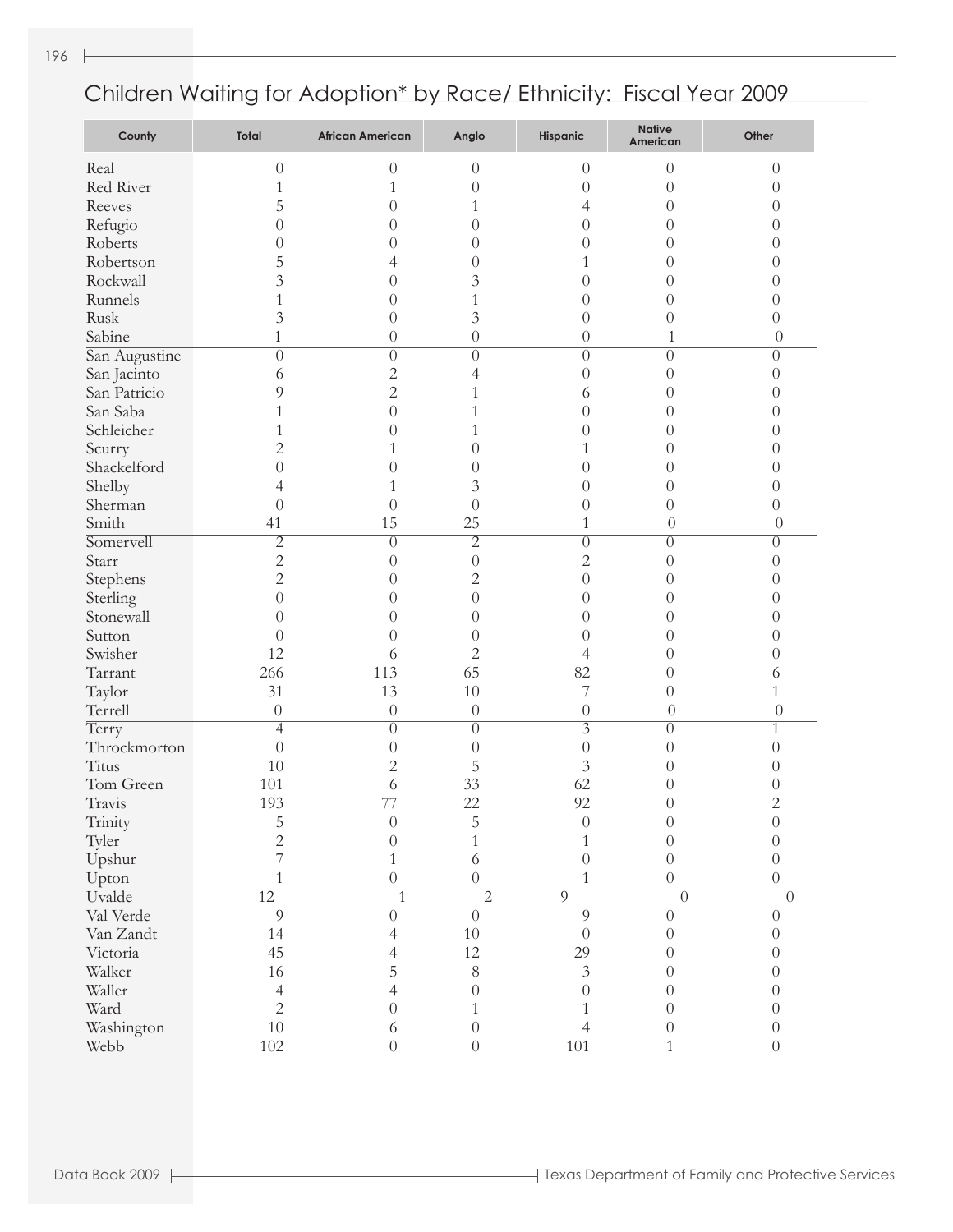| Total<br>County |       | <b>African American</b> | Anglo | Hispanic | <b>Native</b><br>American | Other            |  |
|-----------------|-------|-------------------------|-------|----------|---------------------------|------------------|--|
| Wharton         | 2     |                         |       |          |                           | 0                |  |
| Wheeler         |       |                         |       |          |                           |                  |  |
| Wichita         | 24    |                         | 13    |          |                           |                  |  |
| Wilbarger       |       |                         |       | 3        |                           |                  |  |
| Willacy         |       |                         |       |          |                           |                  |  |
| Williamson      | 88    | 21                      | 30    | 37       |                           |                  |  |
| Wilson          | っ     |                         |       | っ        |                           |                  |  |
| Winkler         |       |                         |       |          |                           |                  |  |
| Wise            |       |                         | 3     |          |                           | $\theta$         |  |
| Wood            | 17    | 3                       | 14    |          |                           | $\left( \right)$ |  |
| Yoakum          |       |                         |       |          |                           |                  |  |
| Young           |       |                         |       |          |                           |                  |  |
| Zapata          |       |                         |       |          |                           |                  |  |
| Zavala          |       |                         |       |          |                           |                  |  |
| Out of State    |       |                         |       |          |                           | $\left($         |  |
| State Total     | 6,386 | 2,221                   | 1,589 | 2,444    | 12                        | 120              |  |

*\* "Waiting for Adoption" means children who are legally free for adoption and not yet in the intended permanent placement.*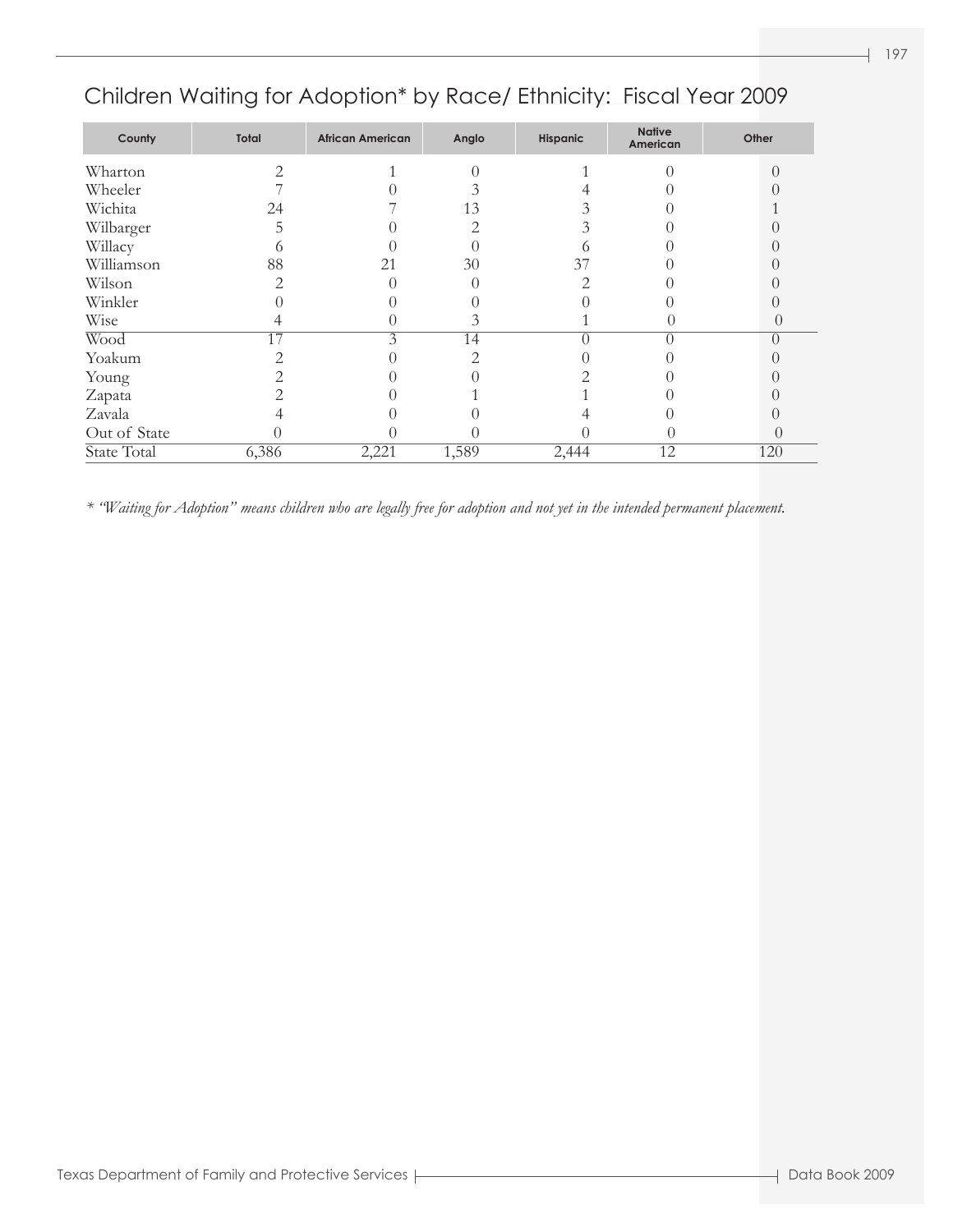| County           | <b>Child Population</b><br>Age 0-13 | <b>Licensed Child</b><br><b>Care Centers</b> | <b>Total Child</b><br><b>Care Centers</b><br>Capacity | Licensed<br><b>Child Care</b><br>Homes | <b>Licensed Child</b><br><b>Care Homes</b><br>Capacity | <b>Listed Family</b><br>Homes | Registered<br><b>Child Care</b><br>Homes |
|------------------|-------------------------------------|----------------------------------------------|-------------------------------------------------------|----------------------------------------|--------------------------------------------------------|-------------------------------|------------------------------------------|
|                  |                                     |                                              |                                                       |                                        |                                                        |                               |                                          |
| Anderson         | 9,065                               | 9                                            | 1,046                                                 | 3                                      | 36                                                     | 27                            | 7                                        |
| Andrews          | 3,048                               | 6                                            | 289                                                   | $\theta$                               | $\theta$                                               | 9                             | $\mathbf{2}$                             |
| Angelina         | 17,695                              | 33                                           | 3,056                                                 | 2                                      | 24                                                     | 13                            | 5                                        |
| Aransas          | 3,705                               | 5                                            | 343                                                   | $\theta$                               | $\theta$                                               | 5                             | $\theta$                                 |
| Archer           | 1,588                               | 5                                            | 248                                                   | 1                                      | 12                                                     | $\overline{c}$                | $\overline{2}$                           |
| Armstrong        | 423                                 | $\theta$                                     | $\theta$                                              | $\theta$                               | $\theta$                                               | 4                             | $\mathbf{1}$                             |
| Atascosa         | 10,083                              | 14                                           | 862                                                   | $\overline{c}$                         | 24                                                     | 15                            | 4                                        |
| Austin           | 5,124                               | 10                                           | 802                                                   | $\mathbf{1}$                           | 12                                                     | 10                            | 6                                        |
| Bailey           | 1,755                               | 3                                            | 158                                                   | $\theta$                               | $\theta$                                               | 4                             | 1                                        |
| Bandera          | 3,103                               | 5                                            | 392                                                   | $\theta$                               | $\theta$                                               | $\mathbf{1}$                  | $\theta$                                 |
| Bastrop          | 16,815                              | 43                                           | 3,009                                                 | 3                                      | 36                                                     | 22                            | 10                                       |
| Baylor           | 590                                 | $\overline{3}$                               | 98                                                    | $\overline{2}$                         | $\overline{24}$                                        | $\mathbf{1}$                  | $\overline{3}$                           |
| Bee              | 6,028                               | 10                                           | 846                                                   | $\theta$                               | $\theta$                                               | 7                             | $\mathbf{2}$                             |
| Bell             | 60,435                              | 160                                          | 14,350                                                | 21                                     | 247                                                    | 105                           | 127                                      |
| Bexar            | 330,603                             | 587                                          | 63,672                                                | 41                                     | 492                                                    | 383                           | 497                                      |
| Blanco           | 1,671                               | 3                                            | 147                                                   | $\theta$                               | $\theta$                                               | 3                             | 1                                        |
| Borden           | 85                                  | 1                                            | 13                                                    | $\theta$                               | $\theta$                                               | $\theta$                      | $\theta$                                 |
| <b>Bosque</b>    | 3,202                               | 5                                            | 214                                                   | $\mathbf{2}$                           | 24                                                     | 4                             | $\mathbf{2}$                             |
| Bowie            | 16,560                              | 44                                           | 4,255                                                 | 3                                      | 36                                                     | 50                            | 11                                       |
| Brazoria         | 60,605                              | 149                                          | 16,489                                                | 16                                     | 192                                                    | 53                            | 73                                       |
| <b>Brazos</b>    | 29,027                              | 66                                           | 6,270                                                 | 13                                     | 153                                                    | 46                            | 36                                       |
| <b>B</b> rewster | 1,571                               | 6                                            | 403                                                   | $\overline{1}$                         | $\overline{12}$                                        | 8                             | $\theta$                                 |
| Briscoe          | 325                                 | $\theta$                                     | $\theta$                                              | $\overline{0}$                         | $\theta$                                               | 1                             | $\overline{0}$                           |
| <b>Brooks</b>    | 1,996                               | 7                                            | 283                                                   | $\mathbf{1}$                           | 12                                                     | $\theta$                      | $\overline{0}$                           |
| Brown            | 7,323                               | 17                                           | 1,165                                                 | $\mathbf{1}$                           | 12                                                     | 8                             | 10                                       |
| Burleson         | 3,562                               | 5                                            | 283                                                   | $\mathbf{1}$                           | 12                                                     | 9                             | 2                                        |
| Burnet           | 7,081                               | 22                                           | 1,610                                                 | 3                                      | 36                                                     | 5                             | $\overline{c}$                           |
| Caldwell         | 8,049                               | 16                                           | 846                                                   | $\mathbf{1}$                           | 12                                                     | 11                            | 1                                        |
| Calhoun          | 4,604                               | 13                                           | 911                                                   | $\mathbf{1}$                           | 12                                                     | $\mathfrak{Z}$                | 1                                        |
| Callahan         | 2,320                               | 4                                            | 125                                                   | $\mathbf{1}$                           | 12                                                     | 8                             | $\overline{2}$                           |
| Cameron          | 105,977                             | 176                                          | 12,714                                                | 28                                     | 333                                                    | 34                            | 36                                       |
| Camp             | 2,554                               | 4                                            | 402                                                   | $\mathbf{1}$                           | $\overline{12}$                                        | 9                             | $\theta$                                 |
| Carson           | 1,125                               | $\overline{0}$                               | $\theta$                                              | $\theta$                               | $\theta$                                               | $\overline{c}$                | $\mathfrak{Z}$                           |
| Cass             |                                     | 10                                           | 678                                                   | 3                                      | 34                                                     | 15                            | $\mathbf{1}$                             |
|                  | 5,041                               |                                              | 55                                                    |                                        | $\boldsymbol{0}$                                       |                               |                                          |
| Castro           | 2,093                               | $\mathbf{1}$                                 |                                                       | $\theta$                               |                                                        | 6                             | $\mathfrak{Z}$<br>7                      |
| Chambers         | 6,216                               | 11                                           | 1,010                                                 | 4                                      | 48                                                     | 6                             |                                          |
| Cherokee         | 9,820                               | 15                                           | 1,081                                                 | 1                                      | 12                                                     | 20                            | $\mathbf{2}$                             |
| Childress        | 1,341                               | 4                                            | 145                                                   | 2                                      | 24                                                     | 8                             | 4                                        |
| Clay             | 1,709                               | 5                                            | 219                                                   | 1                                      | 12                                                     | 1                             | $\mathbf{2}$                             |
| Cochran          | 847                                 | 1                                            | 16                                                    | $\theta$                               | $\theta$                                               | $\theta$                      | 1                                        |
| Coke             | 606                                 | 2                                            | 29                                                    | $\theta$                               | $\theta$                                               | $\theta$                      | $\boldsymbol{0}$                         |
| Coleman          | 1,695                               | 1                                            | $\overline{40}$                                       | $\overline{5}$                         | 60                                                     | $\overline{5}$                | 3                                        |
| Collin           | 153,257                             | 304                                          | 43,488                                                | 82                                     | 960                                                    | 192                           | 241                                      |
| Collingsworth    | 507                                 | 1                                            | 68                                                    | 1                                      | 12                                                     | 2                             | 2                                        |
| Colorado         | 4,108                               | 10                                           | 678                                                   | 1                                      | 12                                                     | 8                             | 7                                        |
| Comal            | 16,959                              | 41                                           | 3,902                                                 | 8                                      | 93                                                     | 22                            | 19                                       |
| Comanche         | 2,529                               | 4                                            | 159                                                   | 6                                      | 72                                                     | 5                             | 1                                        |
| Concho           | 393                                 | $\overline{2}$                               | 85                                                    | $\theta$                               | $\boldsymbol{0}$                                       | $\theta$                      | $\mathbf{1}$                             |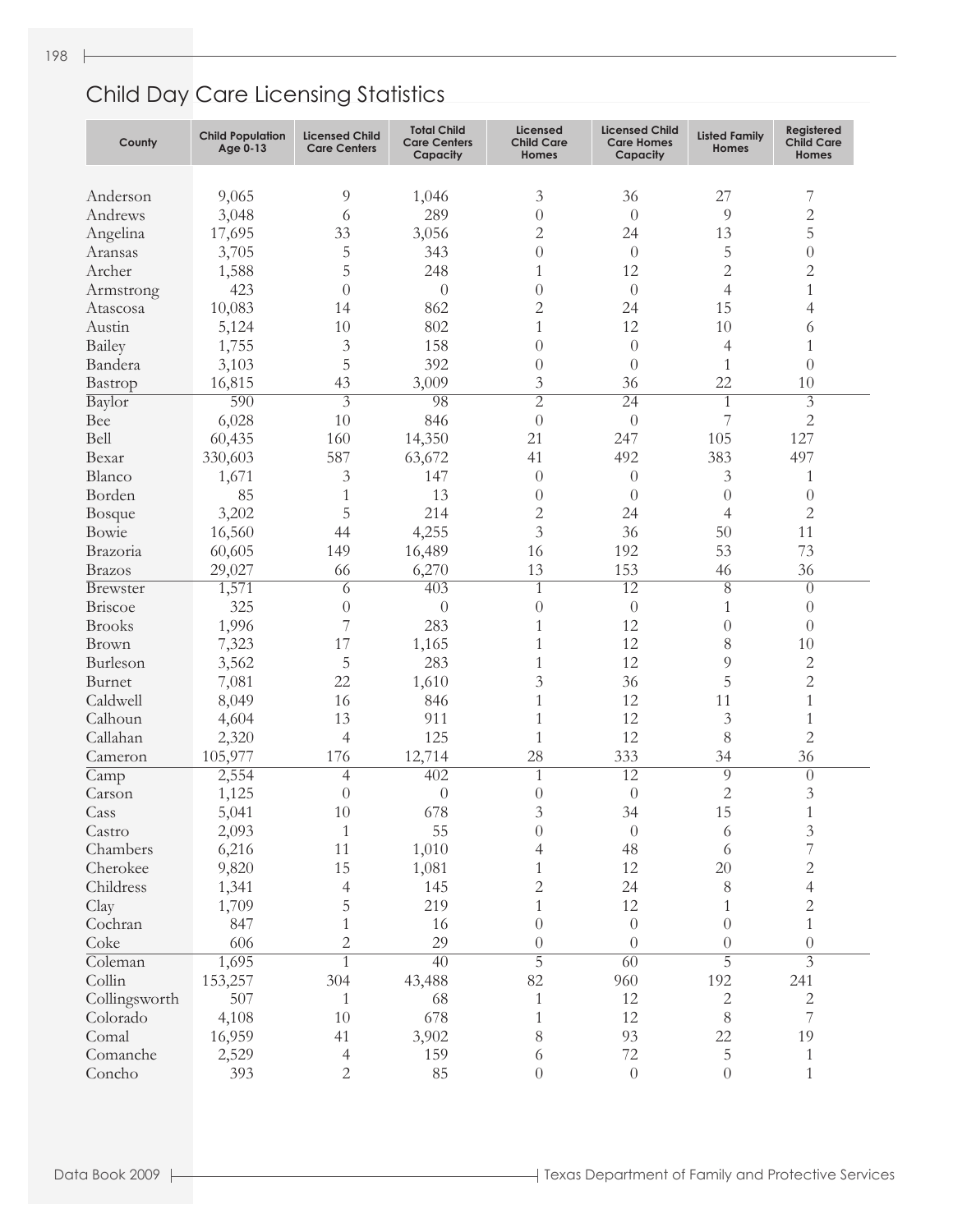| Cooke<br>7,497<br>7<br>503<br>10<br>120<br>10<br>14<br>$\mathbf{2}$<br>12<br>Coryell<br>30<br>2,600<br>24<br>11<br>13,471<br>Cottle<br>298<br>34<br>$\theta$<br>$\theta$<br>$\theta$<br>$\theta$<br>1<br>857<br>$\mathbf{2}$<br>Crane<br>40<br>1<br>$\Omega$<br>$\theta$<br>$\Omega$<br>802<br>$\overline{c}$<br>12<br>Crockett<br>80<br>1<br>1<br>$\Omega$<br>Crosby<br>1,624<br>1<br>1<br>$\theta$<br>$\theta$<br>$\theta$<br>1<br>59<br>Culberson<br>629<br>$\Omega$<br>1<br>$\theta$<br>$\theta$<br>$\Omega$<br>$\overline{2}$<br>Dallam<br>12<br>3<br>228<br>1<br>1,443<br>1<br>Dallas<br>105<br>1,253<br>711<br>769<br>88,475<br>734<br>525,451<br>3<br>11<br>Dawson<br>315<br>48<br>1<br>3,083<br>4<br>20<br>$\overline{2}$<br>Deaf Smith<br>468<br>$\theta$<br>$\theta$<br>5,161<br>6<br>58<br>Delta<br>833<br>1<br>$\theta$<br>$\theta$<br>$\Omega$<br>$\overline{4}$<br>199<br>70<br>192<br>26,525<br>840<br>209<br>Denton<br>134,178<br>De Witt<br>$\overline{2}$<br>24<br>2<br>3,619<br>295<br>1<br>6<br>$\mathbf{2}$<br>Dickens<br>$\theta$<br>1<br>343<br>$\theta$<br>$\theta$<br>$\theta$<br>5<br>Dimmit<br>304<br>$\theta$<br>2,409<br>$\theta$<br>$\theta$<br>6<br>$\overline{2}$<br>$\mathbf{2}$<br>24<br>Donley<br>549<br>$\theta$<br>$\theta$<br>1<br>$\mathbf{2}$<br>$\mathbf{2}$<br>Duval<br>212<br>$\theta$<br>2,993<br>$\theta$<br>6<br>5<br>282<br>12<br>Eastland<br>8<br>1<br>$\mathbf{1}$<br>3,334<br>87<br>132<br>Ector<br>11<br>30,131<br>4,064<br>4<br>44<br>$\overline{c}$<br>Edwards<br>328<br>79<br>$\theta$<br>$\theta$<br>$\theta$<br>$\theta$<br>7<br>$\overline{51}$<br>Ellis<br>52<br>$\overline{35}$<br>5,288<br>84<br>31,039<br>El Paso<br>275<br>153<br>315<br>25,288<br>1,825<br>84<br>179,427 |
|------------------------------------------------------------------------------------------------------------------------------------------------------------------------------------------------------------------------------------------------------------------------------------------------------------------------------------------------------------------------------------------------------------------------------------------------------------------------------------------------------------------------------------------------------------------------------------------------------------------------------------------------------------------------------------------------------------------------------------------------------------------------------------------------------------------------------------------------------------------------------------------------------------------------------------------------------------------------------------------------------------------------------------------------------------------------------------------------------------------------------------------------------------------------------------------------------------------------------------------------------------------------------------------------------------------------------------------------------------------------------------------------------------------------------------------------------------------------------------------------------------------------------------------------------------------------------------------------------------------------------------------------------------------------------------------------------------------------------------------|
|                                                                                                                                                                                                                                                                                                                                                                                                                                                                                                                                                                                                                                                                                                                                                                                                                                                                                                                                                                                                                                                                                                                                                                                                                                                                                                                                                                                                                                                                                                                                                                                                                                                                                                                                          |
|                                                                                                                                                                                                                                                                                                                                                                                                                                                                                                                                                                                                                                                                                                                                                                                                                                                                                                                                                                                                                                                                                                                                                                                                                                                                                                                                                                                                                                                                                                                                                                                                                                                                                                                                          |
|                                                                                                                                                                                                                                                                                                                                                                                                                                                                                                                                                                                                                                                                                                                                                                                                                                                                                                                                                                                                                                                                                                                                                                                                                                                                                                                                                                                                                                                                                                                                                                                                                                                                                                                                          |
|                                                                                                                                                                                                                                                                                                                                                                                                                                                                                                                                                                                                                                                                                                                                                                                                                                                                                                                                                                                                                                                                                                                                                                                                                                                                                                                                                                                                                                                                                                                                                                                                                                                                                                                                          |
|                                                                                                                                                                                                                                                                                                                                                                                                                                                                                                                                                                                                                                                                                                                                                                                                                                                                                                                                                                                                                                                                                                                                                                                                                                                                                                                                                                                                                                                                                                                                                                                                                                                                                                                                          |
|                                                                                                                                                                                                                                                                                                                                                                                                                                                                                                                                                                                                                                                                                                                                                                                                                                                                                                                                                                                                                                                                                                                                                                                                                                                                                                                                                                                                                                                                                                                                                                                                                                                                                                                                          |
|                                                                                                                                                                                                                                                                                                                                                                                                                                                                                                                                                                                                                                                                                                                                                                                                                                                                                                                                                                                                                                                                                                                                                                                                                                                                                                                                                                                                                                                                                                                                                                                                                                                                                                                                          |
|                                                                                                                                                                                                                                                                                                                                                                                                                                                                                                                                                                                                                                                                                                                                                                                                                                                                                                                                                                                                                                                                                                                                                                                                                                                                                                                                                                                                                                                                                                                                                                                                                                                                                                                                          |
|                                                                                                                                                                                                                                                                                                                                                                                                                                                                                                                                                                                                                                                                                                                                                                                                                                                                                                                                                                                                                                                                                                                                                                                                                                                                                                                                                                                                                                                                                                                                                                                                                                                                                                                                          |
|                                                                                                                                                                                                                                                                                                                                                                                                                                                                                                                                                                                                                                                                                                                                                                                                                                                                                                                                                                                                                                                                                                                                                                                                                                                                                                                                                                                                                                                                                                                                                                                                                                                                                                                                          |
|                                                                                                                                                                                                                                                                                                                                                                                                                                                                                                                                                                                                                                                                                                                                                                                                                                                                                                                                                                                                                                                                                                                                                                                                                                                                                                                                                                                                                                                                                                                                                                                                                                                                                                                                          |
|                                                                                                                                                                                                                                                                                                                                                                                                                                                                                                                                                                                                                                                                                                                                                                                                                                                                                                                                                                                                                                                                                                                                                                                                                                                                                                                                                                                                                                                                                                                                                                                                                                                                                                                                          |
|                                                                                                                                                                                                                                                                                                                                                                                                                                                                                                                                                                                                                                                                                                                                                                                                                                                                                                                                                                                                                                                                                                                                                                                                                                                                                                                                                                                                                                                                                                                                                                                                                                                                                                                                          |
|                                                                                                                                                                                                                                                                                                                                                                                                                                                                                                                                                                                                                                                                                                                                                                                                                                                                                                                                                                                                                                                                                                                                                                                                                                                                                                                                                                                                                                                                                                                                                                                                                                                                                                                                          |
|                                                                                                                                                                                                                                                                                                                                                                                                                                                                                                                                                                                                                                                                                                                                                                                                                                                                                                                                                                                                                                                                                                                                                                                                                                                                                                                                                                                                                                                                                                                                                                                                                                                                                                                                          |
|                                                                                                                                                                                                                                                                                                                                                                                                                                                                                                                                                                                                                                                                                                                                                                                                                                                                                                                                                                                                                                                                                                                                                                                                                                                                                                                                                                                                                                                                                                                                                                                                                                                                                                                                          |
|                                                                                                                                                                                                                                                                                                                                                                                                                                                                                                                                                                                                                                                                                                                                                                                                                                                                                                                                                                                                                                                                                                                                                                                                                                                                                                                                                                                                                                                                                                                                                                                                                                                                                                                                          |
|                                                                                                                                                                                                                                                                                                                                                                                                                                                                                                                                                                                                                                                                                                                                                                                                                                                                                                                                                                                                                                                                                                                                                                                                                                                                                                                                                                                                                                                                                                                                                                                                                                                                                                                                          |
|                                                                                                                                                                                                                                                                                                                                                                                                                                                                                                                                                                                                                                                                                                                                                                                                                                                                                                                                                                                                                                                                                                                                                                                                                                                                                                                                                                                                                                                                                                                                                                                                                                                                                                                                          |
|                                                                                                                                                                                                                                                                                                                                                                                                                                                                                                                                                                                                                                                                                                                                                                                                                                                                                                                                                                                                                                                                                                                                                                                                                                                                                                                                                                                                                                                                                                                                                                                                                                                                                                                                          |
|                                                                                                                                                                                                                                                                                                                                                                                                                                                                                                                                                                                                                                                                                                                                                                                                                                                                                                                                                                                                                                                                                                                                                                                                                                                                                                                                                                                                                                                                                                                                                                                                                                                                                                                                          |
|                                                                                                                                                                                                                                                                                                                                                                                                                                                                                                                                                                                                                                                                                                                                                                                                                                                                                                                                                                                                                                                                                                                                                                                                                                                                                                                                                                                                                                                                                                                                                                                                                                                                                                                                          |
|                                                                                                                                                                                                                                                                                                                                                                                                                                                                                                                                                                                                                                                                                                                                                                                                                                                                                                                                                                                                                                                                                                                                                                                                                                                                                                                                                                                                                                                                                                                                                                                                                                                                                                                                          |
|                                                                                                                                                                                                                                                                                                                                                                                                                                                                                                                                                                                                                                                                                                                                                                                                                                                                                                                                                                                                                                                                                                                                                                                                                                                                                                                                                                                                                                                                                                                                                                                                                                                                                                                                          |
| 15<br>Erath<br>72<br>10<br>6,864<br>933<br>24<br>6                                                                                                                                                                                                                                                                                                                                                                                                                                                                                                                                                                                                                                                                                                                                                                                                                                                                                                                                                                                                                                                                                                                                                                                                                                                                                                                                                                                                                                                                                                                                                                                                                                                                                       |
| 12<br>Falls<br>162<br>5<br>3,382<br>4<br>1<br>1                                                                                                                                                                                                                                                                                                                                                                                                                                                                                                                                                                                                                                                                                                                                                                                                                                                                                                                                                                                                                                                                                                                                                                                                                                                                                                                                                                                                                                                                                                                                                                                                                                                                                          |
| 12<br>12<br>Fannin<br>701<br>1<br>6,128<br>$\overline{4}$<br>6                                                                                                                                                                                                                                                                                                                                                                                                                                                                                                                                                                                                                                                                                                                                                                                                                                                                                                                                                                                                                                                                                                                                                                                                                                                                                                                                                                                                                                                                                                                                                                                                                                                                           |
| 72<br>12<br>5<br>9<br>455<br>3,957<br>6<br>Fayette                                                                                                                                                                                                                                                                                                                                                                                                                                                                                                                                                                                                                                                                                                                                                                                                                                                                                                                                                                                                                                                                                                                                                                                                                                                                                                                                                                                                                                                                                                                                                                                                                                                                                       |
| Fisher<br>612<br>60<br>$\theta$<br>$\theta$<br>1<br>$\Omega$<br>1                                                                                                                                                                                                                                                                                                                                                                                                                                                                                                                                                                                                                                                                                                                                                                                                                                                                                                                                                                                                                                                                                                                                                                                                                                                                                                                                                                                                                                                                                                                                                                                                                                                                        |
| $\overline{c}$<br>227<br>$\theta$<br>Floyd<br>1,816<br>$\theta$<br>$\theta$<br>1                                                                                                                                                                                                                                                                                                                                                                                                                                                                                                                                                                                                                                                                                                                                                                                                                                                                                                                                                                                                                                                                                                                                                                                                                                                                                                                                                                                                                                                                                                                                                                                                                                                         |
| 35<br>Foard<br>234<br>1<br>$\theta$<br>$\theta$<br>1<br>$\Omega$                                                                                                                                                                                                                                                                                                                                                                                                                                                                                                                                                                                                                                                                                                                                                                                                                                                                                                                                                                                                                                                                                                                                                                                                                                                                                                                                                                                                                                                                                                                                                                                                                                                                         |
| 222<br>17<br>190<br>105<br>Fort Bend<br>27,402<br>244<br>95,444                                                                                                                                                                                                                                                                                                                                                                                                                                                                                                                                                                                                                                                                                                                                                                                                                                                                                                                                                                                                                                                                                                                                                                                                                                                                                                                                                                                                                                                                                                                                                                                                                                                                          |
| Franklin<br>$\overline{12}$<br>266<br>1<br>1,669<br>4<br>6<br>$\Omega$                                                                                                                                                                                                                                                                                                                                                                                                                                                                                                                                                                                                                                                                                                                                                                                                                                                                                                                                                                                                                                                                                                                                                                                                                                                                                                                                                                                                                                                                                                                                                                                                                                                                   |
| 12<br>515<br>11<br>9<br>Freestone<br>3,652<br>1<br>4                                                                                                                                                                                                                                                                                                                                                                                                                                                                                                                                                                                                                                                                                                                                                                                                                                                                                                                                                                                                                                                                                                                                                                                                                                                                                                                                                                                                                                                                                                                                                                                                                                                                                     |
| 3<br>36<br>15<br>403<br>Frio<br>3,772<br>6                                                                                                                                                                                                                                                                                                                                                                                                                                                                                                                                                                                                                                                                                                                                                                                                                                                                                                                                                                                                                                                                                                                                                                                                                                                                                                                                                                                                                                                                                                                                                                                                                                                                                               |
| Gaines<br>$\mathbf{2}$<br>102<br>$\mathbf{2}$<br>24<br>$\sqrt{2}$<br>3,900<br>$\overline{4}$                                                                                                                                                                                                                                                                                                                                                                                                                                                                                                                                                                                                                                                                                                                                                                                                                                                                                                                                                                                                                                                                                                                                                                                                                                                                                                                                                                                                                                                                                                                                                                                                                                             |
| 127<br>252<br>78<br>14,281<br>21<br>$70\,$<br>54,612<br>Galveston                                                                                                                                                                                                                                                                                                                                                                                                                                                                                                                                                                                                                                                                                                                                                                                                                                                                                                                                                                                                                                                                                                                                                                                                                                                                                                                                                                                                                                                                                                                                                                                                                                                                        |
| $\mathfrak{Z}$<br>955<br>$\overline{c}$<br>80<br>$\theta$<br>$\theta$<br>$\boldsymbol{0}$<br>Garza                                                                                                                                                                                                                                                                                                                                                                                                                                                                                                                                                                                                                                                                                                                                                                                                                                                                                                                                                                                                                                                                                                                                                                                                                                                                                                                                                                                                                                                                                                                                                                                                                                       |
| 7<br>Gillespie<br>3,358<br>11<br>48<br>$\mathbf 5$<br>616<br>4                                                                                                                                                                                                                                                                                                                                                                                                                                                                                                                                                                                                                                                                                                                                                                                                                                                                                                                                                                                                                                                                                                                                                                                                                                                                                                                                                                                                                                                                                                                                                                                                                                                                           |
| 12<br>$\boldsymbol{0}$<br>282<br>$\theta$<br>$\theta$<br>$\theta$<br>Glasscock<br>1                                                                                                                                                                                                                                                                                                                                                                                                                                                                                                                                                                                                                                                                                                                                                                                                                                                                                                                                                                                                                                                                                                                                                                                                                                                                                                                                                                                                                                                                                                                                                                                                                                                      |
| $\overline{c}$<br>3<br>Goliad<br>1,286<br>104<br>$\theta$<br>$\theta$<br>$\theta$                                                                                                                                                                                                                                                                                                                                                                                                                                                                                                                                                                                                                                                                                                                                                                                                                                                                                                                                                                                                                                                                                                                                                                                                                                                                                                                                                                                                                                                                                                                                                                                                                                                        |
| $\overline{7}$<br>9<br>480<br>12<br>Gonzales<br>4,210<br>$\boldsymbol{0}$<br>1                                                                                                                                                                                                                                                                                                                                                                                                                                                                                                                                                                                                                                                                                                                                                                                                                                                                                                                                                                                                                                                                                                                                                                                                                                                                                                                                                                                                                                                                                                                                                                                                                                                           |
| 12<br>845<br>Gray<br>$\overline{0}$<br>3,820<br>$\left\{ 0\right\}$<br>6<br>$\boldsymbol{0}$                                                                                                                                                                                                                                                                                                                                                                                                                                                                                                                                                                                                                                                                                                                                                                                                                                                                                                                                                                                                                                                                                                                                                                                                                                                                                                                                                                                                                                                                                                                                                                                                                                             |
| 7<br>36<br>2,894<br>84<br>44<br>23<br>Grayson<br>22,063                                                                                                                                                                                                                                                                                                                                                                                                                                                                                                                                                                                                                                                                                                                                                                                                                                                                                                                                                                                                                                                                                                                                                                                                                                                                                                                                                                                                                                                                                                                                                                                                                                                                                  |
| 5<br>57<br>52<br>60<br>$22\,$<br>5,611<br>Gregg<br>23,848                                                                                                                                                                                                                                                                                                                                                                                                                                                                                                                                                                                                                                                                                                                                                                                                                                                                                                                                                                                                                                                                                                                                                                                                                                                                                                                                                                                                                                                                                                                                                                                                                                                                                |
| $\,8\,$<br>330<br>11<br>131<br>Grimes<br>4,666<br>$\overline{4}$<br>6                                                                                                                                                                                                                                                                                                                                                                                                                                                                                                                                                                                                                                                                                                                                                                                                                                                                                                                                                                                                                                                                                                                                                                                                                                                                                                                                                                                                                                                                                                                                                                                                                                                                    |
| $\overline{c}$<br>33<br>2,619<br>24<br>36<br>$35\,$<br>22,016<br>Guadalupe                                                                                                                                                                                                                                                                                                                                                                                                                                                                                                                                                                                                                                                                                                                                                                                                                                                                                                                                                                                                                                                                                                                                                                                                                                                                                                                                                                                                                                                                                                                                                                                                                                                               |
| 5<br>60<br>12<br>$\mathbf 5$<br>8<br>730<br>Hale<br>8,792                                                                                                                                                                                                                                                                                                                                                                                                                                                                                                                                                                                                                                                                                                                                                                                                                                                                                                                                                                                                                                                                                                                                                                                                                                                                                                                                                                                                                                                                                                                                                                                                                                                                                |
| Hall<br>37<br>$\boldsymbol{0}$<br>$\boldsymbol{0}$<br>$\mathbf{1}$<br>770<br>$\boldsymbol{0}$<br>1                                                                                                                                                                                                                                                                                                                                                                                                                                                                                                                                                                                                                                                                                                                                                                                                                                                                                                                                                                                                                                                                                                                                                                                                                                                                                                                                                                                                                                                                                                                                                                                                                                       |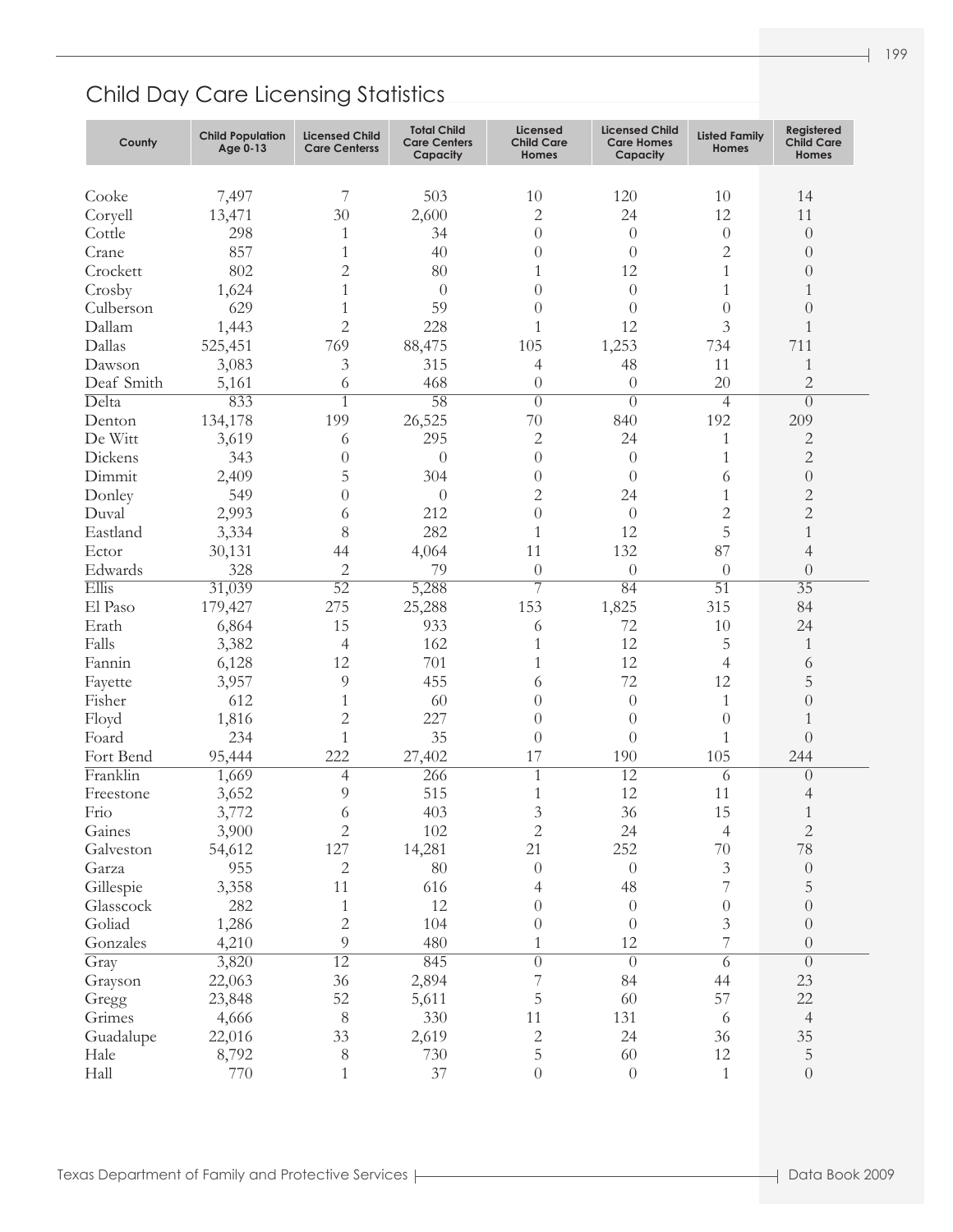| County     | <b>Child Population</b><br>Age 0-13 | <b>Licensed Child</b><br><b>Care Centerss</b> | <b>Total Child</b><br><b>Care Centers</b><br>Capacity | Licensed<br><b>Child Care</b><br>Homes | <b>Licensed Child</b><br><b>Care Homes</b><br>Capacity | <b>Listed Family</b><br>Homes | Registered<br><b>Child Care</b><br>Homes |
|------------|-------------------------------------|-----------------------------------------------|-------------------------------------------------------|----------------------------------------|--------------------------------------------------------|-------------------------------|------------------------------------------|
|            |                                     |                                               |                                                       |                                        |                                                        |                               |                                          |
| Hamilton   | 1,348                               | 3                                             | 131                                                   | $\theta$                               | $\theta$                                               | 6                             | 8                                        |
| Hansford   | 1,230                               | $\overline{c}$                                | 91                                                    | $\theta$                               | $\overline{0}$                                         | 5                             | $\theta$                                 |
| Hardeman   | 820                                 | $\overline{2}$                                | 95                                                    | 5                                      | 60                                                     | 5                             | 1                                        |
| Hardin     | 9,680                               | 15                                            | 1,681                                                 | $\theta$                               | $\theta$                                               | $\overline{2}$                | $\overline{2}$                           |
| Harris     | 850,501                             | 1,548                                         | 170,358                                               | 119                                    | 1,415                                                  | 996                           | 1,816                                    |
| Harrison   | 11,591                              | 18                                            | 1,719                                                 | 5                                      | 60                                                     | 54                            | 7                                        |
| Hartley    | 979                                 | 1                                             | 150                                                   | $\overline{0}$                         | $\overline{0}$                                         | $\theta$                      | 1                                        |
| Haskell    | 1,049                               | $\overline{c}$                                | 105                                                   | $\mathbf{1}$                           | 12                                                     | $\overline{2}$                | 1                                        |
| Hays       | 26,470                              | 75                                            | 5,308                                                 | 9                                      | 108                                                    | 51                            | 30                                       |
| Hemphill   | 634                                 | $\mathbf{1}$                                  | 68                                                    | $\theta$                               | $\theta$                                               | $\mathbf{2}$                  | $\theta$                                 |
| Henderson  | 14,496                              | 15                                            | 1,608                                                 | 4                                      | 48                                                     | 22                            | $\overline{2}$                           |
| Hidalgo    | 198,825                             | 360                                           | 25,493                                                | 118                                    | 1,413                                                  | 205                           | 150                                      |
| Hill       | 7,076                               | $\overline{10}$                               | 479                                                   | $\overline{3}$                         | $\overline{36}$                                        | 9                             | $\overline{5}$                           |
| Hockley    | 5,284                               | 11                                            | 518                                                   | 6                                      | 72                                                     | 11                            | 1                                        |
| Hood       | 7,659                               | 19                                            | 1,584                                                 | 4                                      | 48                                                     | 12                            | 10                                       |
| Hopkins    | 6,702                               | 11                                            | 1,110                                                 | 5                                      | 60                                                     | 14                            | 3                                        |
| Houston    | 3,737                               | $\overline{2}$                                | 146                                                   | 3                                      | 36                                                     | 5                             | 6                                        |
| Howard     | 6,136                               | 14                                            | 1,189                                                 | $\theta$                               | $\theta$                                               | 8                             | 1                                        |
| Hudspeth   | 697                                 | $\mathbf{1}$                                  | 17                                                    | $\theta$                               | $\theta$                                               | $\mathbf{1}$                  | $\theta$                                 |
| Hunt       | 16,740                              | 23                                            | 2,477                                                 | 5                                      | 60                                                     | 31                            | 12                                       |
| Hutchinson |                                     |                                               |                                                       | 3                                      |                                                        |                               |                                          |
|            | 4,613                               | 6                                             | 317                                                   |                                        | 36                                                     | 8                             | 4                                        |
| Irion      | 210                                 | 1                                             | 20                                                    | $\theta$                               | $\theta$                                               | 1                             | 1                                        |
| Jack       | 1,532                               | $\theta$                                      | $\overline{0}$                                        | $\overline{3}$                         | $\overline{36}$                                        | $\overline{1}$                | $\overline{3}$                           |
| Jackson    | 2,971                               | 6                                             | 306                                                   | 5                                      | 60                                                     | 11                            | $\overline{c}$                           |
| Jasper     | 7,022                               | 6                                             | 658                                                   | $\overline{2}$                         | 24                                                     | 8                             | 5                                        |
| Jeff Davis | 287                                 | $\left( \right)$                              | $\theta$                                              | $\theta$                               | $\theta$                                               | $\overline{2}$                | $\mathbf{1}$                             |
| Jefferson  | 48,722                              | 84                                            | 8,310                                                 | 6                                      | 72                                                     | 16                            | 30                                       |
| Jim Hogg   | 1,162                               | 3                                             | 180                                                   | $\overline{0}$                         | $\theta$                                               | 6                             | 2                                        |
| Jim Wells  | 9,616                               | 23                                            | 983                                                   | $\mathbf{1}$                           | 12                                                     | 8                             | $\mathbf{1}$                             |
| Johnson    | 32,578                              | 41                                            | 4,818                                                 | 4                                      | 48                                                     | 31                            | 14                                       |
| Jones      | 3,281                               | 5                                             | 173                                                   | $\mathbf{2}$                           | 24                                                     | 13                            | $\mathbf{2}$                             |
| Karnes     | 2,568                               | 5                                             | 163                                                   | $\mathbf{1}$                           | 12                                                     | 4                             | $\mathbf{1}$                             |
| Kaufman    | 19,363                              | 39                                            | 4,463                                                 | $\overline{5}$                         | $\overline{60}$                                        | $\overline{32}$               | $\overline{22}$                          |
| Kendall    | 5,043                               | 14                                            | 1,186                                                 | 3                                      | 36                                                     | 5                             | 7                                        |
| Kenedy     | 92                                  | $\theta$                                      | $\theta$                                              | $\theta$                               | $\boldsymbol{0}$                                       | $\theta$                      | $\theta$                                 |
| Kent       | 84                                  | $\theta$                                      | $\theta$                                              | $\theta$                               | $\boldsymbol{0}$                                       | $\theta$                      | $\theta$                                 |
| Kerr       | 7,224                               | 17                                            | 1,285                                                 | 3                                      | 36                                                     | 14                            | 10                                       |
| Kimble     | 781                                 | 2                                             | 100                                                   | 1                                      | 12                                                     | 1                             | $\overline{0}$                           |
| King       | 46                                  | $\theta$                                      | $\theta$                                              | $\theta$                               | $\theta$                                               | $\theta$                      | $\theta$                                 |
| Kinney     | 592                                 | 2                                             | 35                                                    | $\theta$                               | $\theta$                                               | $\theta$                      | 1                                        |
| Kleberg    | 7,290                               | 13                                            | 685                                                   | 1                                      | 12                                                     | 15                            | 7                                        |
| Knox       | 758                                 | 3                                             | 94                                                    | $\theta$                               | $\boldsymbol{0}$                                       | $\theta$                      | $\overline{0}$                           |
| Lamar      | 9,774                               | 17                                            | 1,570                                                 | 6                                      | $\overline{70}$                                        | 16                            | 7                                        |
| Lamb       | 3,398                               | 3                                             | 120                                                   | 1                                      | 12                                                     | 6                             | 1                                        |
|            |                                     |                                               | 235                                                   | 5                                      | 60                                                     | 5                             | 9                                        |
| Lampasas   | 4,263                               | 4                                             |                                                       |                                        |                                                        |                               |                                          |
| La Salle   | 1,521                               | 2                                             | 99                                                    | $\theta$                               | $\boldsymbol{0}$                                       | 6                             | $\theta$                                 |
| Lavaca     | 3,317                               | 12                                            | 620                                                   | $10\,$                                 | 118                                                    | 12                            | 6                                        |
| Lee        | 3,301                               | 7                                             | 480                                                   | 5                                      | 60                                                     | 4                             | $\overline{0}$                           |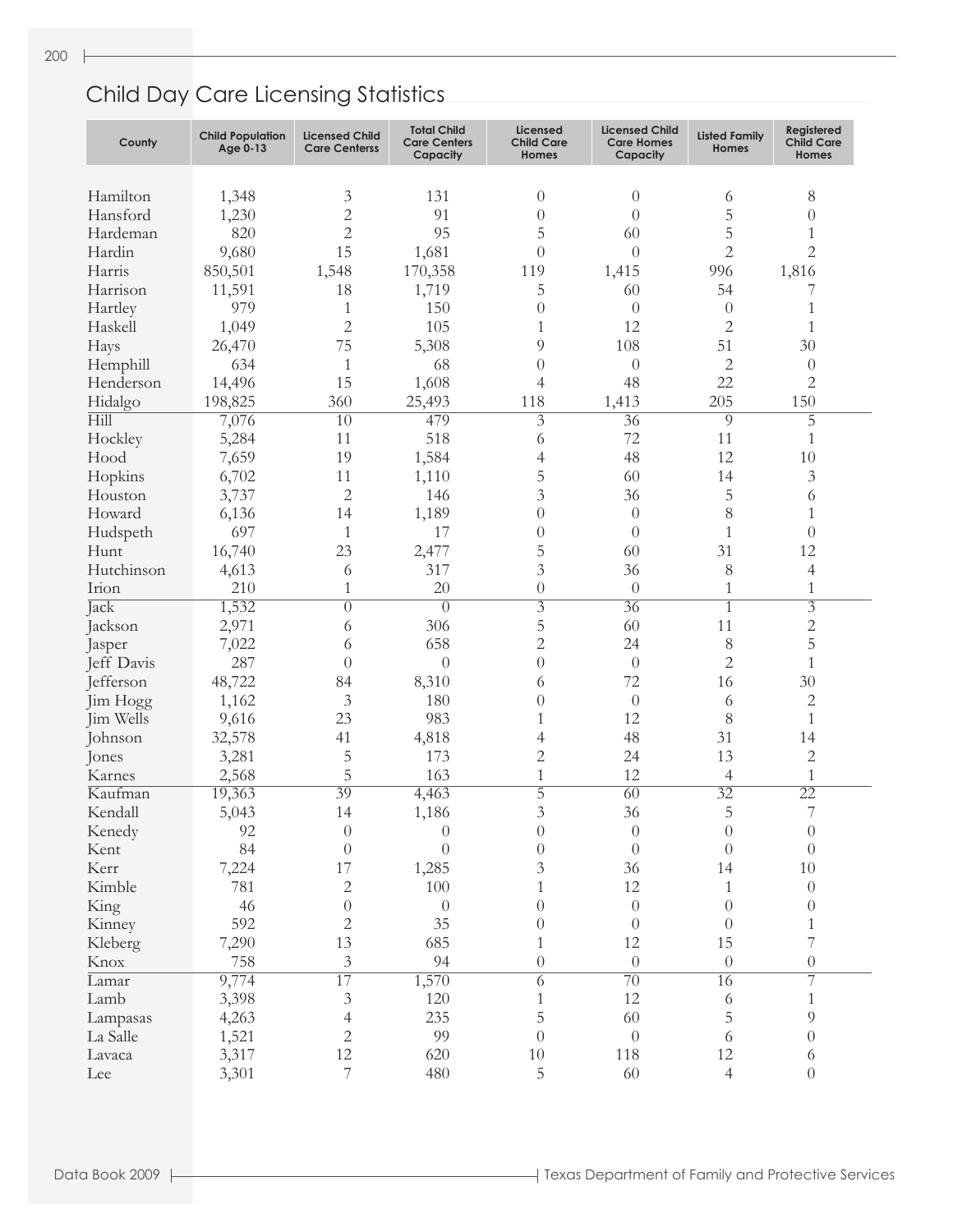| County                   | <b>Child Population</b><br>Age 0-13 | <b>Licensed Child</b><br><b>Care Centerss</b> | <b>Total Child</b><br><b>Care Centers</b><br>Capacity | <b>Licensed</b><br><b>Child Care</b><br>Homes | <b>Licensed Child</b><br><b>Care Homes</b><br>Capacity | <b>Listed Family</b><br>Homes | Registered<br><b>Child Care</b><br>Homes |
|--------------------------|-------------------------------------|-----------------------------------------------|-------------------------------------------------------|-----------------------------------------------|--------------------------------------------------------|-------------------------------|------------------------------------------|
|                          |                                     |                                               |                                                       |                                               |                                                        |                               |                                          |
| Leon                     | 2,689                               | 5                                             | 187                                                   | 3                                             | 36                                                     | 5                             | $\theta$                                 |
| Liberty                  | 15,953                              | 19                                            | 1,367                                                 | $\mathbf{1}$                                  | 12                                                     | 12                            | 5                                        |
| Limestone                | 4,359                               | 9                                             | 743                                                   | $\overline{4}$                                | 48                                                     | 6                             | 6                                        |
| Lipscomb                 | 518                                 | $\theta$                                      | $\theta$                                              | $\theta$                                      | $\theta$                                               | $\theta$                      | $\Omega$                                 |
| Live Oak                 | 1,811                               | 4                                             | 125                                                   | 1                                             | 12                                                     | 1                             | 1                                        |
| Llano                    | 2,439                               | 7                                             | 336                                                   | 1                                             | 12                                                     | $\overline{4}$                | $\Omega$                                 |
| Loving                   | 2                                   | $\theta$                                      | $\theta$                                              | $\overline{0}$                                | $\theta$                                               | $\theta$                      | $\Omega$                                 |
| Lubbock                  | 51,380                              | 123                                           | 11,523                                                | 37                                            | 444                                                    | 89                            | 44                                       |
| Lynn                     | 1,336                               | 1                                             | 25                                                    | 1                                             | 12                                                     | 5                             | $\overline{c}$                           |
| Madison                  | 2,292                               | 6                                             | 215                                                   | $\mathbf{2}$                                  | 24                                                     | 5                             | $\mathbf{2}$                             |
| Marion                   | 1,725                               | 1                                             | 97                                                    | $\mathbf{2}$                                  | 24                                                     | $\overline{4}$                | $\mathbf{1}$                             |
| Martin                   | 1,240                               | $\overline{2}$                                | 86                                                    | $\theta$                                      | $\theta$                                               | $\overline{2}$                | $\overline{0}$                           |
| Mason                    | 578                                 | $\overline{4}$                                | 105                                                   | $\theta$                                      | $\theta$                                               | $\mathbf{1}$                  | $\overline{0}$                           |
| Matagorda                | 8,199                               | 11                                            | 950                                                   | $\theta$                                      | $\theta$                                               | 20                            | 6                                        |
| Maverick                 | 14,312                              | 18                                            | 1,781                                                 | $\theta$                                      | $\theta$                                               | 18                            | 4                                        |
| McCulloch                | 1,553                               | 4                                             | 179                                                   | $\mathfrak{Z}$                                | 36                                                     | 5                             | $\mathbf{1}$                             |
| McLennan                 | 45,360                              | 97                                            | 9,213                                                 | 25                                            | 300                                                    | 65                            | 32                                       |
| McMullen                 | 89                                  | $\theta$                                      | $\theta$                                              | $\theta$                                      | $\theta$                                               | $\Omega$                      | $\theta$                                 |
| Medina                   | 8,670                               | 11                                            | 805                                                   | 1                                             | 12                                                     | 11                            | 13                                       |
| Menard                   | 400                                 | 1                                             | 20                                                    | $\theta$                                      | $\theta$                                               | $\theta$                      | $\theta$                                 |
| Midland                  | 26,829                              | 59                                            | 6,132                                                 | 7                                             | 81                                                     | 39                            | 7                                        |
| Milam                    | 5,252                               | 9                                             | 548                                                   | 7                                             | 84                                                     | 16                            | 1                                        |
| Mills                    | 846                                 | $\Omega$                                      | $\theta$                                              | $\overline{2}$                                | $\overline{24}$                                        | $\overline{3}$                | $\overline{3}$                           |
| Mitchell                 | 1,325                               | 1                                             | 93                                                    | $\theta$                                      | $\theta$                                               | $\overline{2}$                | $\overline{2}$                           |
|                          |                                     | 7                                             | 228                                                   | 3                                             | 36                                                     | 1                             | $\overline{4}$                           |
| Montague                 | 3,459                               |                                               |                                                       |                                               |                                                        |                               |                                          |
| Montgomery               | 84,178                              | 151                                           | 17,442                                                | 19                                            | 225                                                    | 65                            | 38                                       |
| Moore                    | 4,995                               | 5                                             | 303                                                   | 1                                             | 10                                                     | 3                             | 1                                        |
| Morris                   | 2,349                               | 3                                             | 140                                                   | $\mathbf{1}$                                  | 12                                                     | 9                             | 3                                        |
| Motley                   | 190                                 | $\left( \right)$                              | $\theta$                                              | $\theta$                                      | $\theta$                                               | $\Omega$                      | $\theta$                                 |
| Nacogdoches              | 11,445                              | 16                                            | 2,020                                                 | $\mathbf{1}$                                  | 12                                                     | 11                            | 7                                        |
| Navarro                  | 10,460                              | 17                                            | 1,389                                                 | 4                                             | 48                                                     | 17                            | 17                                       |
| Newton                   | 2,567                               | 3                                             | 107                                                   | $\theta$                                      | $\theta$                                               | $\theta$                      | $\theta$                                 |
| Nolan                    | 3,134                               | $\overline{10}$                               | 604                                                   | $\mathbf{1}$                                  | $\overline{12}$                                        | 6                             | $\mathbf{1}$                             |
| <b>Nueces</b>            | 69,780                              | 149                                           | 13,041                                                | 37                                            | 443                                                    | 112                           | 57                                       |
| Ochiltree                | 2,314                               | 5                                             | 335                                                   | 1                                             | 12                                                     | 1                             | $\theta$                                 |
| Oldham                   | 375                                 | $\overline{c}$                                | 95                                                    | $\theta$                                      | $\boldsymbol{0}$                                       | 1                             | $\theta$                                 |
| Orange                   | 15,563                              | 27                                            | 2,397                                                 | 6                                             | 72                                                     | 9                             | 9                                        |
| Palo Pinto               | 5,423                               | 5                                             | 429                                                   | $\mathbf{2}$                                  | 24                                                     | 13                            | $8\,$                                    |
| Panola                   | 4,165                               | 7                                             | 664                                                   | 5                                             | 60                                                     | $\overline{9}$                | 1                                        |
| Parker                   | 19,528                              | 39                                            | 3,710                                                 | $\theta$                                      | $\theta$                                               | 12                            | 12                                       |
| Parmer                   | 2,336                               | 1                                             | $38\,$                                                | $\overline{0}$                                | $\theta$                                               | $\mathbf{2}$                  | $\mathbf{1}$                             |
| Pecos                    | 3,393                               | $\overline{4}$                                | 319                                                   | $\overline{2}$                                | 24                                                     | $\overline{4}$                | $\mathbf{2}$                             |
| $\overline{\text{Poly}}$ | 7,784                               | $\overline{9}$                                | 819                                                   | $\overline{2}$                                | $\overline{24}$                                        | $\overline{5}$                | $\overline{2}$                           |
| Potter                   | 28,362                              | 46                                            | 4,254                                                 | $\theta$                                      | $\boldsymbol{0}$                                       | 83                            | 36                                       |
| Presidio                 | 2,113                               | 1                                             | 19                                                    | 1                                             | 12                                                     | 5                             | $\mathbf{1}$                             |
| Rains                    | 1,658                               | $\mathbf{1}$                                  | 34                                                    | $\boldsymbol{0}$                              | $\boldsymbol{0}$                                       | $\mathbf{1}$                  | $\sqrt{2}$                               |
| Randall                  | 18,934                              | 47                                            | 4,680                                                 | $\mathbf{2}$                                  | 24                                                     | 59                            | 52                                       |
|                          |                                     |                                               |                                                       |                                               |                                                        |                               |                                          |
| Reagan                   | 791                                 | $\mathbf{1}$                                  | 60                                                    | $\sqrt{a}$                                    | $\boldsymbol{0}$                                       | $\boldsymbol{0}$              | $\theta$                                 |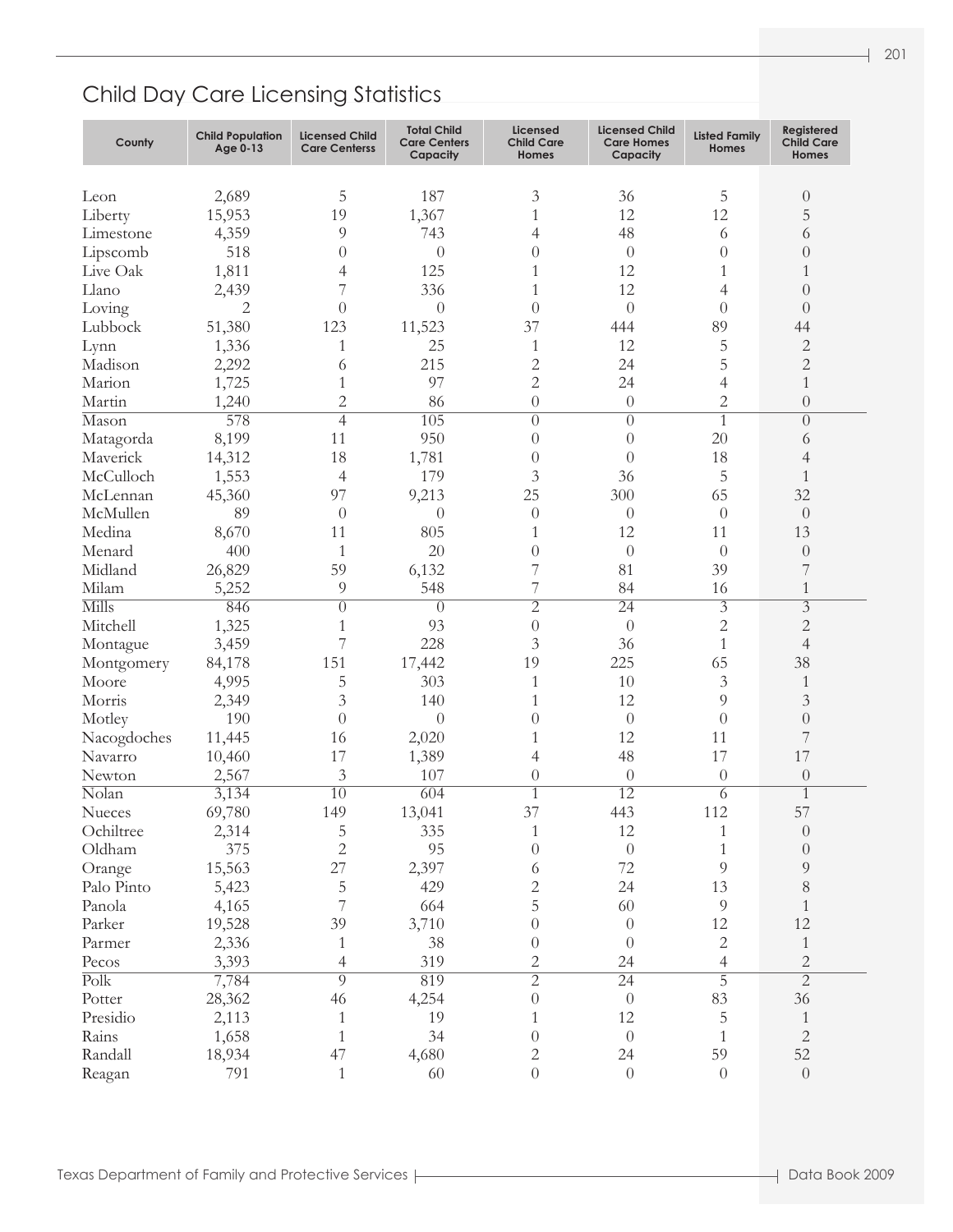| County            | <b>Child Population</b><br>Age 0-13 | <b>Licensed Child</b><br><b>Care Centerss</b> | <b>Total Child</b><br><b>Care Centers</b><br>Capacity | <b>Licensed</b><br><b>Child Care</b><br><b>Homes</b> | <b>Licensed Child</b><br><b>Care Homes</b><br>Capacity | <b>Listed Family</b><br><b>Homes</b> | Registered<br><b>Child Care</b><br>Homes |
|-------------------|-------------------------------------|-----------------------------------------------|-------------------------------------------------------|------------------------------------------------------|--------------------------------------------------------|--------------------------------------|------------------------------------------|
|                   |                                     |                                               |                                                       |                                                      |                                                        |                                      |                                          |
| Real              | 427                                 | 5                                             | 153                                                   | $\theta$                                             | $\theta$                                               | 1                                    | $\theta$                                 |
| Red River         | 2,590                               | $\overline{2}$                                | 155                                                   | 4                                                    | 48                                                     | 11                                   | 1                                        |
| Reeves            | 2,660                               | $\overline{3}$                                | 179                                                   | 3                                                    | 36                                                     | $\theta$                             | $\theta$                                 |
| Refugio           | 1,609                               | $\overline{3}$                                | 119                                                   | $\mathbf{1}$                                         | 12                                                     | 7                                    | 1                                        |
| Roberts           | 140                                 | $\theta$                                      | $\theta$                                              | $\overline{0}$                                       | $\theta$                                               | 1                                    | $\theta$                                 |
| Robertson         | 3,407                               | 4                                             | 321                                                   | 3                                                    | 36                                                     | 4                                    | $\sqrt{2}$                               |
| Rockwall          | 14,172                              | 29                                            | 3,253                                                 | 6                                                    | 72                                                     | 11                                   | $\overline{4}$                           |
| Runnels           | 2,209                               | 5                                             | 175                                                   | 3                                                    | 36                                                     | 6                                    | $\overline{c}$                           |
| Rusk              | 9,041                               | 10                                            | 708                                                   | 6                                                    | 72                                                     | 9                                    | 5                                        |
| Sabine            | 1,585                               | $\overline{2}$                                | 180                                                   | $\overline{0}$                                       | $\theta$                                               | 1                                    | $\theta$                                 |
| San Augustine     | 1,633                               | $\overline{4}$                                | 158                                                   | $\mathbf{1}$                                         | 12                                                     | 1                                    | $\theta$                                 |
| San Jacinto       | 4,052                               | $\mathbf{2}$                                  | 137                                                   | $\overline{0}$                                       | $\theta$                                               | 6                                    | $\theta$                                 |
| San Patricio      | 16,727                              | 31                                            | 2,091                                                 | 3                                                    | 36                                                     | 24                                   | $\mathfrak{Z}$                           |
| San Saba          | 1,077                               | 1                                             | 31                                                    | $\mathbf{1}$                                         | 12                                                     | 2                                    | 3                                        |
| Schleicher        | 591                                 | 1                                             | 20                                                    | 1                                                    | 12                                                     | $\theta$                             | $\overline{0}$                           |
| Scurry            | 3,154                               | 4                                             | 353                                                   | 1                                                    | 12                                                     | $\overline{c}$                       | 1                                        |
| Shackelford       | 621                                 | 1                                             | 51                                                    | $\theta$                                             | $\theta$                                               | $\overline{2}$                       | $\mathbf{1}$                             |
| Shelby            | 5,407                               | 5                                             | 288                                                   | $\overline{0}$                                       | $\theta$                                               | 1                                    | $\mathbf{1}$                             |
| Sherman           | 584                                 | 1                                             | 51                                                    | $\overline{0}$                                       | $\theta$                                               | $\mathbf{1}$                         | $\mathbf{1}$                             |
| Smith             | 39,428                              | 90                                            | 8,451                                                 | 7                                                    | 84                                                     | 58                                   | 13                                       |
| Somervell         | 1,575                               | $\overline{5}$                                | 334                                                   | $\mathbf{1}$                                         | $\theta$                                               | $\overline{3}$                       | $\mathbf{1}$                             |
| Starr             | 18,934                              | 27                                            | 1,533                                                 | 4                                                    | 48                                                     | 14                                   | 8                                        |
| Stephens          | 1,870                               | 4                                             | 254                                                   | 1                                                    | 12                                                     | 8                                    | 1                                        |
| Sterling          | 216                                 | $\theta$                                      | $\theta$                                              | 1                                                    | 12                                                     | 2                                    | $\theta$                                 |
| Stonewall         | 261                                 | 1                                             | 36                                                    | 1                                                    | 12                                                     | $\theta$                             | $\theta$                                 |
| Sutton            | 880                                 | $\overline{2}$                                | 63                                                    | 1                                                    | 12                                                     | $\overline{c}$                       | 1                                        |
| Swisher           | 1,902                               | $\overline{2}$                                | 200                                                   | $\left( \right)$                                     | $\theta$                                               | $\overline{4}$                       | $\overline{2}$                           |
| Tarrant           | 371,772                             | 656                                           | 70,652                                                | 83                                                   | 992                                                    | 444                                  | 820                                      |
|                   |                                     | 56                                            |                                                       |                                                      | 24                                                     |                                      | 51                                       |
| Taylor<br>Terrell | 27,664                              |                                               | 5,360                                                 | 2                                                    |                                                        | 61                                   |                                          |
|                   | 118                                 | $\theta$<br>$\overline{2}$                    | $\theta$                                              | $\theta$                                             | $\theta$                                               | $\theta$<br>$\overline{5}$           | $\theta$<br>$\overline{\mathfrak{Z}}$    |
| Terry             | 2,914                               |                                               | 172                                                   | $\overline{2}$                                       | $\overline{24}$                                        |                                      |                                          |
| Throckmorton      | 289                                 | $\boldsymbol{0}$                              | $\theta$                                              | $\overline{0}$                                       | $\theta$                                               | 1                                    | 1                                        |
| Titus             | 7,329                               | 8                                             | 1,159                                                 | $\overline{0}$                                       | $\overline{0}$                                         | 14                                   | $\overline{c}$                           |
| Tom Green         | 20,567                              | 50                                            | 4,768                                                 | $\overline{4}$                                       | 48                                                     | 49                                   | 27                                       |
| Travis            | 176,564                             | 460                                           | 42,907                                                | 42                                                   | 504                                                    | 242                                  | 194                                      |
| Trinity           | 2,444                               | 5                                             | 339                                                   | $\boldsymbol{0}$                                     | $\theta$                                               | $\theta$                             | $\theta$                                 |
| Tyler             | 3,571                               | 5                                             | 282                                                   | 3                                                    | 36                                                     | $\mathbf{2}$                         | $\theta$                                 |
| Upshur            | 6,894                               | 7                                             | 487                                                   | 3                                                    | 36                                                     | 17                                   | $\theta$                                 |
| Upton             | 675                                 | 1                                             | 20                                                    | $\theta$                                             | $\theta$                                               | $\mathbf{1}$                         | $\theta$                                 |
| Uvalde            | 6,897                               | 16                                            | 1,183                                                 | 2                                                    | 24                                                     | $\overline{7}$                       | 1                                        |
| Val Verde         | 12,012                              | 16                                            | 1,253                                                 | $\overline{2}$                                       | $\overline{24}$                                        | 17                                   | $\overline{5}$                           |
| Van Zandt         | 9,383                               | 14                                            | 1,366                                                 | 4                                                    | 48                                                     | 18                                   | $\sqrt{2}$                               |
| Victoria          | 19,240                              | 43                                            | 3,434                                                 | 25                                                   | 298                                                    | 29                                   | $12\,$                                   |
| Walker            | 8,837                               | 24                                            | 2,264                                                 | $\theta$                                             | $\theta$                                               | 28                                   | $\ensuremath{\mathfrak{Z}}$              |
| Waller            | 7,902                               | 17                                            | 997                                                   | 1                                                    | 12                                                     | 10                                   | 6                                        |
| Ward              | 2,288                               | $\mathfrak{Z}$                                | 198                                                   | 1                                                    | 12                                                     | 6                                    | $\boldsymbol{0}$                         |
| Washington        | 5,704                               | 11                                            | 1,304                                                 | 3                                                    | 36                                                     | 11                                   | 8                                        |
| Webb              | 73,020                              | 90                                            | 6,351                                                 | 34                                                   | 407                                                    | 377                                  | 39                                       |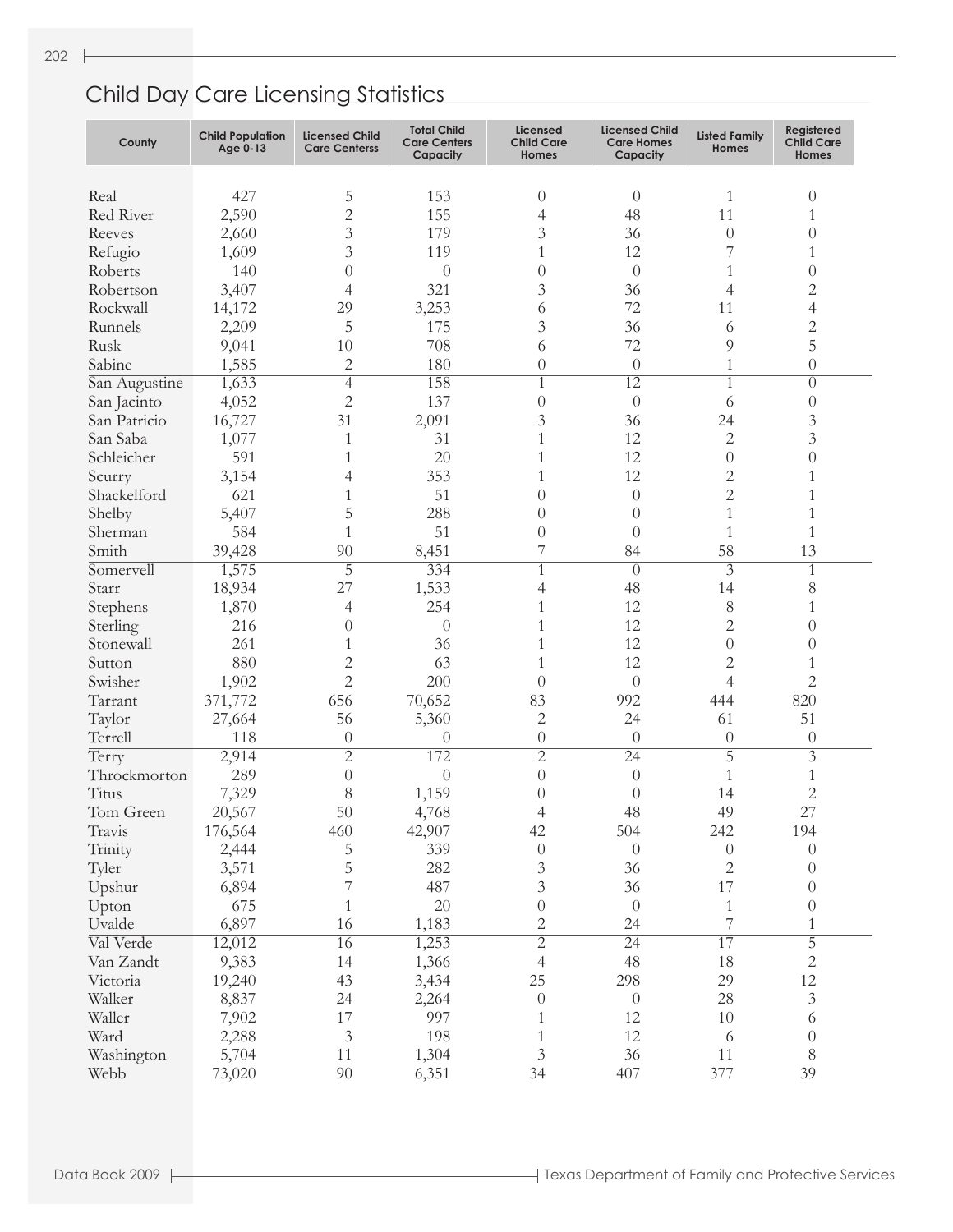| County      | <b>Child Population</b><br>Age 0-13 | <b>Licensed Child</b><br><b>Care Centerss</b> | <b>Total Child</b><br><b>Care Centers</b><br>Capacity | Licensed<br><b>Child Care</b><br><b>Homes</b> | <b>Licensed Child</b><br><b>Care Homes</b><br>Capacity | <b>Listed Family</b><br><b>Homes</b> | Registered<br><b>Child Care</b><br>Homes |
|-------------|-------------------------------------|-----------------------------------------------|-------------------------------------------------------|-----------------------------------------------|--------------------------------------------------------|--------------------------------------|------------------------------------------|
|             |                                     |                                               |                                                       |                                               |                                                        |                                      |                                          |
| Wharton     | 8,789                               | 17                                            | 1,819                                                 | 2                                             | 24                                                     | 37                                   | 4                                        |
| Wheeler     | 831                                 |                                               | 102                                                   |                                               | 12                                                     |                                      | $\left( \right)$                         |
| Wichita     | 24,352                              | 49                                            | 3,819                                                 | 24                                            | 288                                                    | 32                                   | 50                                       |
| Wilbarger   | 2,845                               | 8                                             | 465                                                   | $\overline{2}$                                | 24                                                     | 6                                    | 8                                        |
| Willacy     | 5,246                               | 8                                             | 563                                                   | 3                                             | 36                                                     |                                      | 8                                        |
| Williamson  | 75,897                              | 206                                           | 23,958                                                | 52                                            | 617                                                    | 190                                  | 119                                      |
| Wilson      | 8,072                               | 14                                            | 1,126                                                 |                                               | 12                                                     | 15                                   | 6                                        |
| Winkler     | 1,533                               |                                               | 65                                                    |                                               | 12                                                     | 3                                    | $\overline{2}$                           |
| Wise        | 11,609                              | 25                                            | 1,454                                                 | $\left( \right)$                              | $\theta$                                               | 17                                   | 9                                        |
| Wood        | 6,040                               | 10                                            | 544                                                   | 2                                             | 24                                                     | 12                                   | $\overline{2}$                           |
| Yoakum      | 1,850                               | 2                                             | 68                                                    | 2                                             | 24                                                     | 2                                    |                                          |
| Young       | 3,292                               | 10                                            | 528                                                   | 2                                             | 24                                                     | 5                                    | $\bigcirc$                               |
| Zapata      | 3,714                               | 4                                             | 239                                                   |                                               | $\theta$                                               | 10                                   | $\left( \right)$                         |
| Zavala      | 2,969                               | 10                                            | 585                                                   |                                               | $\theta$                                               | 4                                    | $\left( \right)$                         |
| Unknown     | $\left( \right)$                    | $\Omega$                                      | $\Omega$                                              |                                               | $\theta$                                               | 0                                    |                                          |
| State Total | 5,083,816                           | 9,342                                         | 930,060                                               | $1,61\overline{7}$                            | 19,276                                                 | 7,305                                | 6,700                                    |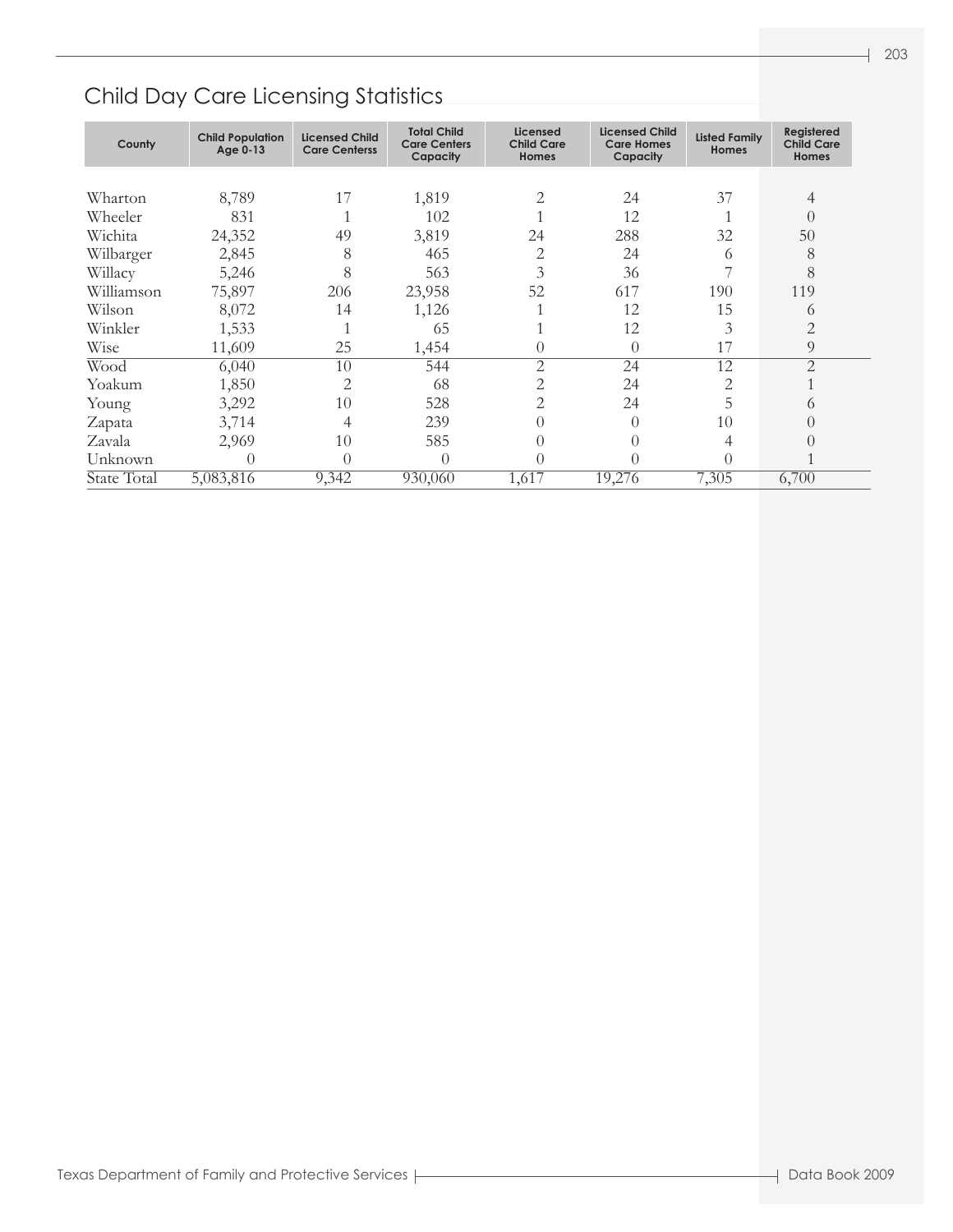- 1

| County                     | <b>Child</b><br>Population<br>Age 0-17 | Child<br>Placing<br><b>Agencies</b><br>(CPA) | Homes<br>Verified by<br><b>CPAs</b> | General<br><b>Residential</b><br><b>Operations</b> | Indepent<br><b>Foster</b> and<br>Group<br><b>Homes</b> | Residential<br><b>Treatment</b><br><b>Centers</b> | <b>Maternity</b><br><b>Homes</b> | Total<br><b>Residential</b> | Total<br><b>Residential</b><br>Capacity |
|----------------------------|----------------------------------------|----------------------------------------------|-------------------------------------|----------------------------------------------------|--------------------------------------------------------|---------------------------------------------------|----------------------------------|-----------------------------|-----------------------------------------|
| Anderson                   | 11,504                                 | $\theta$                                     | 24                                  | 1                                                  | $\theta$                                               | $\theta$                                          | $\theta$                         | 25                          | 133                                     |
| Andrews                    | 3,837                                  | $\theta$                                     | 3                                   | $\overline{0}$                                     | $\overline{0}$                                         | $\theta$                                          | $\theta$                         | 3                           | 11                                      |
| Angelina                   | 22,648                                 | 3                                            | 27                                  | $\left( \right)$                                   | $\overline{0}$                                         | $\theta$                                          | $\theta$                         | 30                          | 88                                      |
| Aransas                    | 5,038                                  | $\theta$                                     | 8                                   | $\theta$                                           | $\theta$                                               | $\overline{0}$                                    | $\theta$                         | 8                           | 33                                      |
| Archer                     | 2,202                                  | $\theta$                                     | $\overline{2}$                      | $\theta$                                           | $\overline{0}$                                         | $\theta$                                          | $\theta$                         | $\overline{2}$              | 16                                      |
| Armstrong                  | 537                                    | $\theta$                                     | $\overline{0}$                      | $\theta$                                           | $\overline{0}$                                         | $\theta$                                          | $\theta$                         | $\theta$                    | $\theta$                                |
| Atascosa                   | 13,399                                 | $\theta$                                     | 25                                  | $\theta$                                           | $\overline{0}$                                         | $\theta$                                          | $\theta$                         | 25                          | 108                                     |
| Austin                     | 6,760                                  | $\theta$                                     | $\overline{9}$                      | $\theta$                                           | $\overline{0}$                                         | $\overline{c}$                                    | $\theta$                         | 11                          | 112                                     |
| Bailey                     | 2,182                                  | $\theta$                                     | 10                                  | $\theta$                                           | $\overline{0}$                                         | $\theta$                                          | $\theta$                         | 10                          | 40                                      |
| Bandera                    |                                        | $\theta$                                     | 17                                  | 1                                                  | $\overline{0}$                                         | $\theta$                                          | $\theta$                         | 18                          | 198                                     |
|                            | 4,277<br>22,312                        | $\theta$                                     | 41                                  | 1                                                  | $\overline{0}$                                         | $\overline{0}$                                    | $\Omega$                         | 42                          | 169                                     |
| Bastrop<br>Baylor          | 788                                    | $\theta$                                     | $\overline{2}$                      | $\overline{0}$                                     | $\overline{0}$                                         | $\overline{0}$                                    | $\theta$                         | $\overline{2}$              | 10                                      |
| Bee                        | 7,647                                  | $\theta$                                     | 16                                  | 1                                                  | $\overline{0}$                                         | $\theta$                                          | $\theta$                         | 17                          | 194                                     |
| Bell                       |                                        | 10                                           | 188                                 | $\overline{2}$                                     |                                                        | 1                                                 | 1                                | 202                         | 775                                     |
| Bexar                      | 73,969                                 | 35                                           | 921                                 | 17                                                 | $\theta$<br>1                                          |                                                   |                                  | 981                         |                                         |
| Blanco                     | 421,591                                |                                              |                                     | $\overline{0}$                                     |                                                        | 6<br>$\theta$                                     | 1<br>$\theta$                    |                             | 3,924<br>24                             |
| Borden                     | 2,215<br>118                           | $\theta$                                     | 8<br>1                              | $\left( \right)$                                   | $\boldsymbol{0}$<br>$\overline{0}$                     | $\theta$                                          | $\theta$                         | 8<br>1                      |                                         |
|                            | 4,175                                  | $\theta$<br>$\overline{0}$                   |                                     | $\left( \right)$                                   | $\overline{0}$                                         |                                                   | $\theta$                         |                             | 2<br>17                                 |
| <b>Bosque</b>              |                                        |                                              | 6<br>25                             |                                                    |                                                        | $\theta$                                          |                                  | 6                           |                                         |
| Bowie                      | 21,419                                 | $\overline{0}$                               | 144                                 | 1                                                  | $\boldsymbol{0}$                                       | $\theta$<br>5                                     | $\theta$                         | 26<br>154                   | 101                                     |
| Brazoria                   | 79,132                                 | $\mathbf{1}$<br>$\overline{2}$               |                                     | 3<br>1                                             | 1                                                      | 1                                                 | $\theta$                         |                             | 805                                     |
| <b>Brazos</b>              | 36,515                                 |                                              | 52                                  |                                                    | $\overline{0}$                                         |                                                   | $\theta$                         | 56                          | 201                                     |
| <b>Brewster</b><br>Briscoe | 1,990                                  | $\theta$                                     | 1                                   | $\theta$<br>$\left( \right)$                       | $\overline{0}$                                         | $\overline{0}$                                    | $\theta$                         | 1                           | $\theta$                                |
|                            | 421                                    | $\overline{0}$                               | $\theta$                            |                                                    | $\sqrt{a}$                                             | $\theta$                                          | $\theta$                         | $\overline{0}$              | $\left( \right)$                        |
| <b>Brooks</b>              | 2,528                                  | $\overline{0}$<br>7                          | $\theta$<br>77                      | $\left( \right)$                                   | $\overline{0}$                                         | $\theta$                                          | $\theta$                         | $\overline{0}$<br>85        | $\theta$                                |
| Brown                      | 9,391                                  |                                              |                                     | 1                                                  | $\overline{0}$                                         | $\theta$                                          | $\theta$                         |                             | 384                                     |
| Burleson                   | 4,548                                  | $\overline{0}$                               | 5                                   | $\left( \right)$                                   | $\overline{0}$                                         | $\theta$                                          | $\theta$                         | 5                           | 9                                       |
| Burnet                     | 9,260                                  | $\overline{0}$                               | 18                                  | $\theta$                                           | $\overline{0}$                                         | $\theta$                                          | $\theta$                         | 18                          | 72                                      |
| Caldwell                   | 10,356                                 | $\overline{0}$                               | 38                                  | $\theta$                                           | $\theta$                                               | 1                                                 | $\theta$                         | 39                          | 308                                     |
| Calhoun                    | 5,937                                  | $\theta$                                     | 14                                  | $\theta$                                           | $\theta$                                               | $\overline{0}$                                    | $\theta$                         | 14<br>9                     | 46                                      |
| Callahan                   | 3,101                                  | $\overline{0}$                               | 9                                   | $\theta$                                           | $\theta$                                               | $\overline{0}$                                    | $\theta$                         |                             | 39                                      |
| Cameron                    | 132,382                                | 6                                            | 158                                 | 5                                                  | $\theta$                                               | $\overline{0}$                                    | $\theta$                         | 169<br>9                    | 1,210                                   |
| Camp                       | 3,362                                  | $\theta$                                     | 9<br>$\overline{2}$                 | $\theta$                                           | $\overline{0}$<br>$\overline{0}$                       | $\overline{0}$<br>$\overline{0}$                  | $\Omega$                         | $\overline{2}$              | 20                                      |
| Carson                     | 1,485                                  | $\overline{0}$                               |                                     | $\theta$<br>$\Omega$                               | $\Omega$                                               | $\Omega$                                          | $\theta$                         |                             | 5                                       |
| Cass                       | 6,624                                  | $\theta$                                     | 10                                  |                                                    |                                                        |                                                   | $\overline{0}$                   | $10\,$                      | 34                                      |
| Castro                     | 2,649                                  | $\theta$                                     | 16                                  | $\theta$                                           | $\theta$                                               | $\overline{0}$                                    | $\theta$                         | 16                          | 63                                      |
| Chambers                   | 8,654                                  | $\theta$                                     | 6<br>27                             | $\theta$                                           | $\theta$                                               | $\theta$                                          | $\Omega$                         | 6                           | 11                                      |
| Cherokee                   | 12,774                                 | $\left( \right)$                             |                                     | $\Omega$<br>$\Omega$                               | $\theta$                                               | $\theta$                                          | 0                                | 27                          | 95                                      |
| Childress                  | 1,759                                  | $\left( \right)$                             | $\sqrt{2}$                          |                                                    | $\theta$                                               | 0                                                 | 0                                | $\overline{2}$              | 6                                       |
| Clay                       | 2,377                                  | $\left( \right)$                             | 11                                  | $\Omega$                                           | $\theta$                                               | 0                                                 | 0                                | 11                          | 43                                      |
| Cochran                    | 1,072                                  | $\left( \right)$                             | $\theta$                            |                                                    | $\theta$                                               | 0                                                 | $\Omega$                         | 1                           | 81                                      |
| Coke                       | 798                                    | $\theta$                                     |                                     | $\theta$                                           | $\theta$                                               | $\overline{0}$                                    | $\theta$                         | 1                           | 3                                       |
| Coleman                    | 2,160                                  | $\theta$                                     | 8                                   | $\Omega$                                           | $\theta$                                               | $\overline{0}$                                    | $\Omega$                         | 8                           | 33                                      |
| Collin                     | 205,478                                | 3                                            | 198                                 | $\overline{c}$                                     | $\theta$                                               | $\theta$                                          | $\Omega$                         | 203                         | 530                                     |
| Collingsworth              | 685                                    | $\theta$                                     | $\theta$                            | $\theta$                                           | $\theta$                                               | $\overline{0}$                                    | $\Omega$                         | $\theta$                    | $\theta$                                |
| Colorado                   | 5,261                                  | $\theta$                                     | 6                                   | $\Omega$                                           | $\theta$                                               | $\left( \right)$                                  | $\Omega$                         | 6                           | 13                                      |
| Comal                      | 23,058                                 | $\theta$                                     | 45                                  | 4                                                  | $\theta$                                               | $\mathbf{1}$                                      | $\Omega$                         | 50                          | 282                                     |
| Comanche                   | 3,288                                  | $\theta$                                     | 11                                  | $\theta$                                           | $\theta$                                               | $\theta$                                          | $\Omega$                         | 11                          | 39                                      |
| Concho                     | 525                                    | $\theta$                                     | $\sqrt{2}$                          | $\overline{0}$                                     | $\boldsymbol{0}$                                       | $\theta$                                          | $\theta$                         | $\overline{2}$              | 4                                       |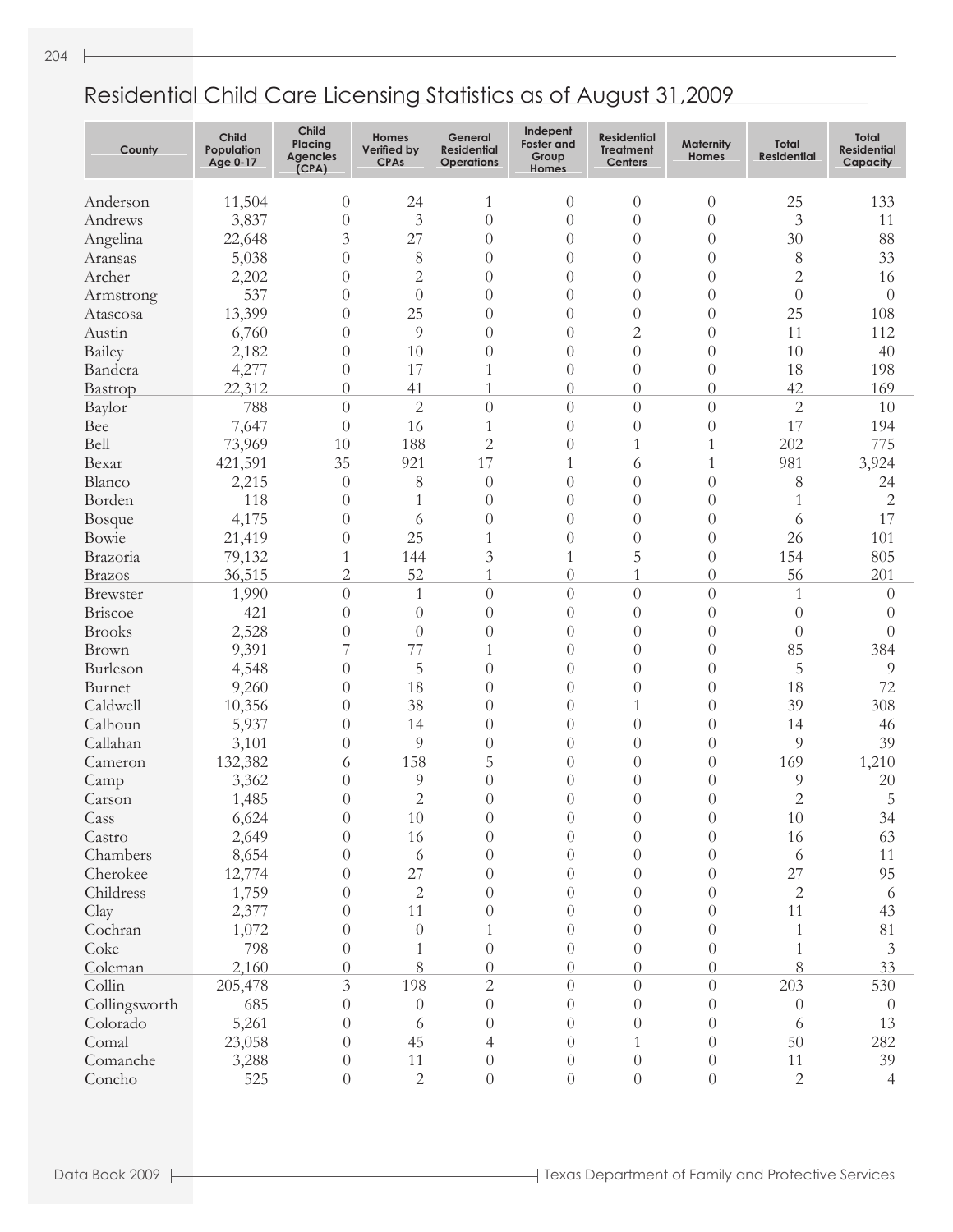| County     | <b>Child</b><br>Population<br>Age 0-17 | <b>Child</b><br>Placing<br><b>Agencies</b><br>(CPA) | <b>Homes</b><br>Verified by<br><b>CPAs</b> | General<br><b>Residential</b><br><b>Operations</b> | Indepent<br>Foster and<br>Group<br><b>Homes</b> | <b>Residential</b><br><b>Treatment</b><br><b>Centers</b> | <b>Maternity</b><br><b>Homes</b> | Total<br><b>Residential</b> | <b>Total</b><br><b>Residential</b><br>Capacity |
|------------|----------------------------------------|-----------------------------------------------------|--------------------------------------------|----------------------------------------------------|-------------------------------------------------|----------------------------------------------------------|----------------------------------|-----------------------------|------------------------------------------------|
| Cooke      | 9,833                                  | $\theta$                                            | $\mathbf{2}$                               | $\theta$                                           | $\theta$                                        | $\theta$                                                 | $\theta$                         | $\mathbf{2}$                | $\theta$                                       |
| Coryell    | 17,576                                 | $\theta$                                            | 41                                         | $\theta$                                           | $\theta$                                        | $\theta$                                                 | $\theta$                         | 41                          | 166                                            |
| Cottle     | 396                                    | $\theta$                                            | $\overline{0}$                             | $\theta$                                           | $\theta$                                        | $\theta$                                                 | $\theta$                         | $\theta$                    | $\theta$                                       |
| Crane      | 1,119                                  | $\theta$                                            | $\overline{0}$                             | $\theta$                                           | $\theta$                                        | $\theta$                                                 | $\theta$                         | $\overline{0}$              | $\theta$                                       |
| Crockett   | 1,048                                  | $\theta$                                            | $\theta$                                   | $\theta$                                           | $\theta$                                        | $\theta$                                                 | $\theta$                         | $\theta$                    | $\theta$                                       |
| Crosby     | 2,116                                  | $\theta$                                            | 3                                          | $\theta$                                           | $\theta$                                        | $\theta$                                                 | $\Omega$                         | 3                           | 6                                              |
| Culberson  | 832                                    | $\theta$                                            | $\theta$                                   | $\theta$                                           | $\theta$                                        | $\theta$                                                 | $\theta$                         | $\overline{0}$              | $\theta$                                       |
| Dallam     | 1,890                                  | $\Omega$                                            | 3                                          | $\theta$                                           | $\theta$                                        | $\theta$                                                 | $\theta$                         | 3                           | 6                                              |
| Dallas     | 658,483                                | 42                                                  | 710                                        | 8                                                  | 1                                               | $\overline{c}$                                           | 1                                | 764                         | 2,695                                          |
| Dawson     | 3,875                                  | $\overline{0}$                                      | 7                                          | $\theta$                                           | $\boldsymbol{0}$                                | $\theta$                                                 | $\theta$                         | 7                           | 35                                             |
| Deaf Smith | 6,487                                  | $\theta$                                            | 6                                          | $\theta$                                           | $\theta$                                        | $\theta$                                                 | $\theta$                         | 6                           | 22                                             |
| Delta      | 1,136                                  | $\theta$                                            | $\overline{4}$                             | $\theta$                                           | $\boldsymbol{0}$                                | $\theta$                                                 | $\theta$                         | $\overline{4}$              | 11                                             |
| Denton     | 173,876                                | $\overline{c}$                                      | 170                                        | 1                                                  | $\boldsymbol{0}$                                | $\mathbf{1}$                                             | 1                                | 175                         | 562                                            |
| De Witt    | 4,646                                  | $\theta$                                            | 13                                         | 1                                                  | $\boldsymbol{0}$                                | $\theta$                                                 | $\theta$                         | 14                          | 93                                             |
| Dickens    | 448                                    | $\overline{0}$                                      | $\theta$                                   | $\theta$                                           | $\boldsymbol{0}$                                | $\theta$                                                 | $\theta$                         | $\theta$                    | $\theta$                                       |
| Dimmit     | 3,177                                  | 0                                                   | $\overline{c}$                             | $\theta$                                           | $\boldsymbol{0}$                                | $\theta$                                                 | $\theta$                         | $\mathbf{2}$                | 10                                             |
| Donley     | 741                                    | $\overline{0}$                                      | $\mathbf{2}$                               | $\theta$                                           | $\boldsymbol{0}$                                | $\theta$                                                 | $\theta$                         | $\mathbf{2}$                | 7                                              |
| Duval      | 3,830                                  | $\theta$                                            | $\mathbf{1}$                               | $\theta$                                           | $\boldsymbol{0}$                                | $\theta$                                                 | $\theta$                         | 1                           | 6                                              |
| Eastland   | 4,226                                  | $\overline{0}$                                      | 15                                         | $\theta$                                           | $\boldsymbol{0}$                                | $\theta$                                                 | $\theta$                         | 15                          | 53                                             |
| Ector      | 37,839                                 | 1                                                   | 32                                         | $\theta$                                           | $\boldsymbol{0}$                                | $\theta$                                                 | $\theta$                         | 33                          | 100                                            |
| Edwards    | 462                                    | $\theta$                                            | $\mathbf{1}$                               | $\Omega$                                           | $\theta$                                        | $\overline{0}$                                           | $\theta$                         | $\overline{1}$              | 2                                              |
| Ellis      | 40,909                                 | 3                                                   | 97                                         | $\overline{c}$                                     | $\theta$                                        | $\theta$                                                 | $\theta$                         | 102                         | 512                                            |
| El Paso    | 224,462                                | 9                                                   | 249                                        | 6                                                  | $\theta$                                        | $\theta$                                                 | $\theta$                         | 264                         | 1,100                                          |
| Erath      | 8,770                                  | 1                                                   | 11                                         | 1                                                  | $\theta$                                        | $\theta$                                                 | $\theta$                         | 13                          | 114                                            |
| Falls      | 4,535                                  | $\theta$                                            | 14                                         | 1                                                  | $\theta$                                        | $\mathbf{1}$                                             | $\theta$                         | 16                          | 155                                            |
| Fannin     | 8,187                                  | $\overline{0}$                                      | 8                                          | $\Omega$                                           | $\theta$                                        | $\boldsymbol{0}$                                         | $\theta$                         | 8                           | 33                                             |
| Fayette    | 5,273                                  | $\overline{0}$                                      | 5                                          | $\Omega$                                           | $\theta$                                        | $\mathbf{1}$                                             | $\theta$                         | 6                           | 27                                             |
| Fisher     | 847                                    | $\overline{0}$                                      | $\overline{0}$                             | $\Omega$                                           | $\theta$                                        | $\boldsymbol{0}$                                         | $\theta$                         | $\theta$                    | $\theta$                                       |
| Floyd      | 2,337                                  | $\overline{0}$                                      | $\mathbf{1}$                               | $\Omega$                                           | $\theta$                                        | $\theta$                                                 | $\theta$                         | $\mathbf{1}$                | 4                                              |
| Foard      | 336                                    | $\theta$                                            | $\theta$                                   | $\Omega$                                           | $\theta$                                        | $\theta$                                                 | $\theta$                         | $\overline{0}$              | $\theta$                                       |
| Fort Bend  | 135,413                                | 2                                                   | 258                                        | $\theta$                                           | 1                                               | 5                                                        | 0                                | 266                         | 1,017                                          |
| Franklin   | 2,194                                  | $\theta$                                            | 1                                          | $\theta$                                           | $\theta$                                        | $\theta$                                                 | $\theta$                         | 1                           | 4                                              |
| Freestone  | 4,704                                  | $\overline{0}$                                      | 5                                          | 1                                                  | $\theta$                                        | $\overline{0}$                                           | $\theta$                         | 6                           | 68                                             |
| Frio       | 4,800                                  | $\Omega$                                            | 15                                         | 0                                                  | $\theta$                                        | $\Omega$                                                 | 0                                | 15                          | 62                                             |
| Gaines     | 4,889                                  | $\theta$                                            | $\mathbf 5$                                | $\theta$                                           | $\theta$                                        | $\theta$                                                 | $\overline{0}$                   | $\overline{5}$              | 12                                             |
| Galveston  | 71,099                                 | 1                                                   | 95                                         | $\mathbf{2}$                                       | $\theta$                                        | $\mathbf{1}$                                             | $\theta$                         | 99                          | 305                                            |
| Garza      | 1,267                                  | $\left( \right)$                                    | 1                                          | $\Omega$                                           | 0                                               | $\overline{0}$                                           | $\Omega$                         | 1                           | 2                                              |
| Gillespie  | 4,535                                  | $\theta$                                            | 9                                          | $\Omega$                                           | 0                                               | $\theta$                                                 | $\Omega$                         | 9                           | 30                                             |
| Glasscock  | 381                                    | $\theta$                                            | $\overline{0}$                             | $\Omega$                                           | 0                                               | $\theta$                                                 | $\Omega$                         | $\overline{0}$              | $\theta$                                       |
| Goliad     | 1,670                                  | $\theta$                                            | 11                                         |                                                    | 0                                               | $\overline{0}$                                           | $\Omega$                         | 12                          | 69                                             |
| Gonzales   | 5,308                                  | $\theta$                                            | $\overline{9}$                             |                                                    | $\theta$                                        | $\mathbf{1}$                                             | $\theta$                         | 11                          | 159                                            |
| Gray       | 5,101                                  | $\theta$                                            | 6                                          |                                                    | $\overline{0}$                                  | $\theta$                                                 | $\theta$                         | 7                           | 32                                             |
| Grayson    | 28,321                                 | $\theta$                                            | 28                                         | 1                                                  | $\theta$                                        | $\theta$                                                 | $\overline{0}$                   | 29                          | 89                                             |
| Gregg      | 30,598                                 | $\overline{c}$                                      | 35                                         | $\Omega$                                           | $\theta$                                        | 1                                                        | $\Omega$                         | 38                          | 113                                            |
| Grimes     | 6,033                                  | $\overline{0}$                                      | $\overline{4}$                             | $\Omega$                                           | $\theta$                                        | $\overline{0}$                                           | $\Omega$                         | $\overline{4}$              | 6                                              |
| Guadalupe  | 29,951                                 | $\overline{0}$                                      | 65                                         | $\theta$                                           | $\theta$                                        | 1                                                        | $\Omega$                         | 66                          | 212                                            |
| Hale       | 11,057                                 | $\theta$                                            | 15                                         | $\theta$                                           | $\boldsymbol{0}$                                | $\boldsymbol{0}$                                         | $\theta$                         | 15                          | 43                                             |
| Hall       | 999                                    | $\overline{0}$                                      | $\boldsymbol{0}$                           | $\theta$                                           | $\boldsymbol{0}$                                | $\boldsymbol{0}$                                         | $\overline{0}$                   | $\boldsymbol{0}$            | $\boldsymbol{0}$                               |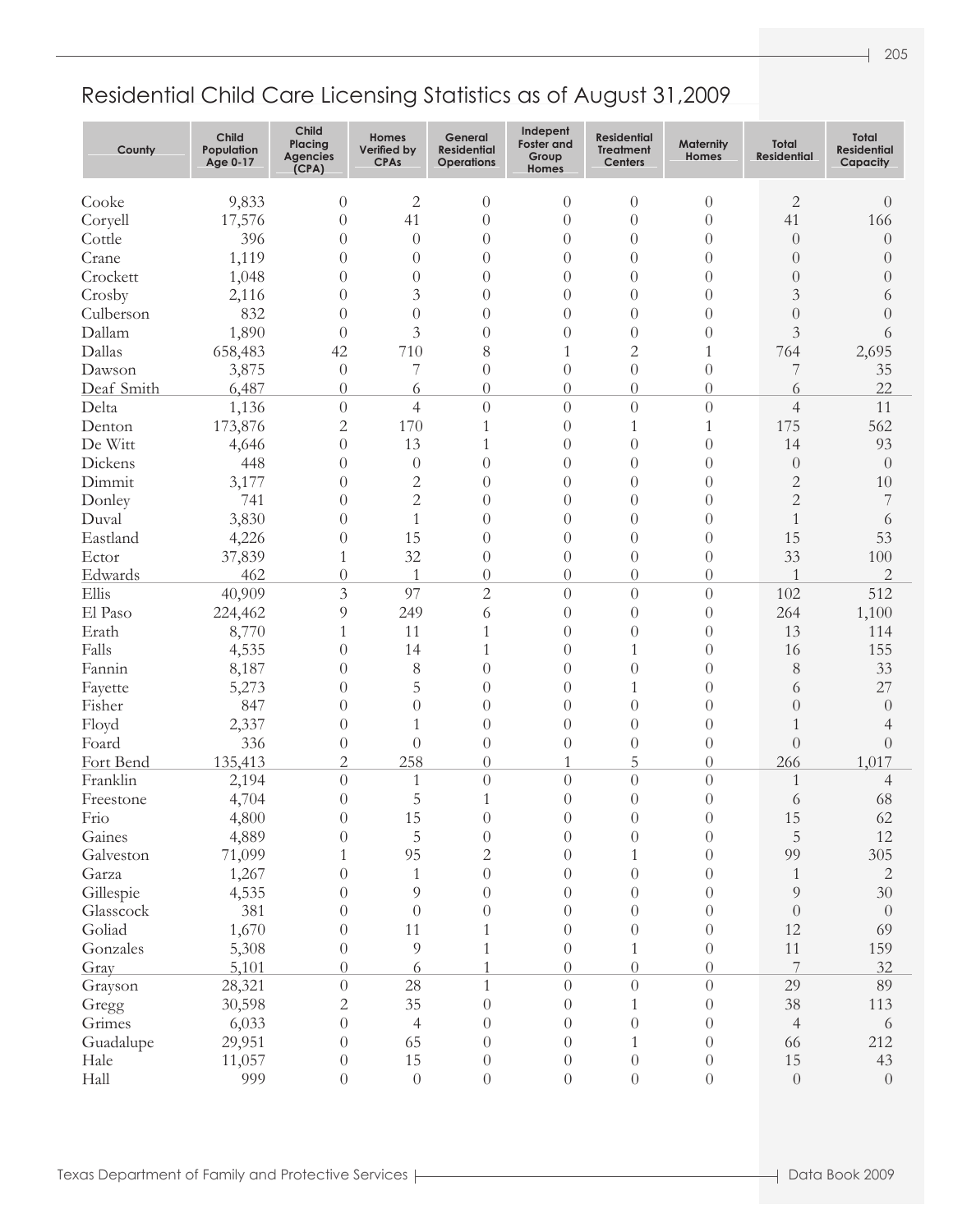- 1

| County     | <b>Child</b><br>Population<br>Age 0-17 | Child<br>Placing<br><b>Agencies</b><br>(CPA) | Homes<br>Verified by<br><b>CPAs</b> | General<br><b>Residential</b><br><b>Operations</b> | Indepent<br><b>Foster and</b><br>Group<br><b>Homes</b> | <b>Residential</b><br><b>Treatment</b><br><b>Centers</b> | <b>Maternity</b><br><b>Homes</b> | <b>Total</b><br><b>Residential</b> | <b>Total</b><br><b>Residential</b><br>Capacity |
|------------|----------------------------------------|----------------------------------------------|-------------------------------------|----------------------------------------------------|--------------------------------------------------------|----------------------------------------------------------|----------------------------------|------------------------------------|------------------------------------------------|
| Hamilton   | 1,792                                  | 1                                            | 6                                   | $\theta$                                           | $\overline{0}$                                         | $\theta$                                                 | $\theta$                         | 7                                  | 27                                             |
| Hansford   | 1,585                                  | $\theta$                                     | $\overline{0}$                      | $\theta$                                           | $\overline{0}$                                         | $\theta$                                                 | $\theta$                         | $\theta$                           | $\theta$                                       |
| Hardeman   | 1,045                                  | $\overline{0}$                               | $\mathbf{1}$                        | $\theta$                                           | $\overline{0}$                                         | $\theta$                                                 | $\theta$                         | 1                                  | 5                                              |
| Hardin     | 12,905                                 | $\theta$                                     | 15                                  | $\theta$                                           | $\overline{0}$                                         | $\overline{0}$                                           | $\theta$                         | 15                                 | 48                                             |
| Harris     | 1,070,831                              | 42                                           | 1,367                               | 12                                                 | 8                                                      | 29                                                       | $\overline{c}$                   | 1,460                              | 5,827                                          |
| Harrison   | 15,271                                 | $\overline{0}$                               | 25                                  | $\overline{c}$                                     | $\overline{0}$                                         | $\mathbf{1}$                                             | $\left( \right)$                 | 28                                 | 175                                            |
| Hartley    | 1,208                                  | $\overline{0}$                               | 1                                   | $\theta$                                           | $\overline{0}$                                         | $\theta$                                                 | $\overline{0}$                   | 1                                  | 6                                              |
| Haskell    | 1,329                                  | $\overline{0}$                               | $\theta$                            | $\theta$                                           | $\overline{0}$                                         | $\theta$                                                 | $\overline{0}$                   | $\Omega$                           | $\Omega$                                       |
| Hays       | 34,046                                 | 1                                            | 81                                  | 1                                                  | $\overline{0}$                                         | $\overline{c}$                                           | $\overline{0}$                   | 85                                 | 509                                            |
| Hemphill   | 807                                    | $\overline{0}$                               | $\mathbf{1}$                        | $\theta$                                           | $\overline{0}$                                         | $\theta$                                                 | $\theta$                         | 1                                  | 3                                              |
| Henderson  | 18,783                                 | 1                                            | 39                                  | $\theta$                                           | $\boldsymbol{0}$                                       | $\theta$                                                 | $\theta$                         | 40                                 | 139                                            |
| Hidalgo    | 252,901                                | 7                                            | 131                                 | 1                                                  | $\boldsymbol{0}$                                       | $\theta$                                                 | $\theta$                         | 139                                | 675                                            |
| Hill       | 9,088                                  | $\overline{0}$                               | $\overline{\mathcal{I}}$            | $\mathbf{1}$                                       | $\boldsymbol{0}$                                       | $\theta$                                                 | $\theta$                         | 8                                  | 100                                            |
| Hockley    | 6,615                                  | $\overline{0}$                               | 12                                  | $\theta$                                           | $\overline{0}$                                         | $\mathbf{1}$                                             | $\theta$                         | 13                                 | 51                                             |
| Hood       | 10,261                                 | $\overline{0}$                               | 13                                  | $\theta$                                           | $\overline{0}$                                         | $\theta$                                                 | $\theta$                         | 13                                 | 31                                             |
| Hopkins    | 8,683                                  | $\overline{c}$                               | $\overline{9}$                      | $\theta$                                           | $\overline{0}$                                         | $\overline{0}$                                           | $\theta$                         | 11                                 | 39                                             |
| Houston    | 4,929                                  | $\overline{0}$                               | 8                                   | $\theta$                                           | $\overline{0}$                                         | $\theta$                                                 | $\theta$                         | 8                                  | 21                                             |
| Howard     | 7,837                                  | $\overline{0}$                               | 5                                   | $\theta$                                           | $\overline{0}$                                         | $\theta$                                                 | $\overline{0}$                   | 5                                  | 11                                             |
| Hudspeth   | 1,001                                  | $\overline{0}$                               | $\theta$                            | $\theta$                                           | $\overline{0}$                                         | $\overline{0}$                                           | $\theta$                         | $\theta$                           | $\overline{0}$                                 |
| Hunt       | 21,521                                 | $\overline{0}$                               | 34                                  | 1                                                  | $\overline{0}$                                         | $\mathbf{1}$                                             | $\theta$                         | 36                                 | 194                                            |
| Hutchinson | 5,889                                  | $\overline{0}$                               | 10                                  | $\theta$                                           | $\overline{0}$                                         | $\overline{0}$                                           | $\overline{0}$                   | 10                                 | 41                                             |
| Irion      | 295                                    | $\overline{0}$                               | $\theta$                            | $\theta$                                           | $\overline{0}$                                         | $\theta$                                                 | $\theta$                         | $\theta$                           | $\theta$                                       |
| Jack       | 1,958                                  | $\overline{0}$                               | $\overline{2}$                      | $\theta$                                           | $\overline{0}$                                         | $\theta$                                                 | $\theta$                         | $\overline{c}$                     | $\overline{5}$                                 |
| Jackson    | 3,745                                  | $\overline{0}$                               | 11                                  | $\theta$                                           | $\overline{0}$                                         | $\theta$                                                 | $\overline{0}$                   | 11                                 | 46                                             |
| Jasper     | 9,023                                  | $\overline{0}$                               | 13                                  | $\theta$                                           | $\overline{0}$                                         | $\overline{0}$                                           | $\overline{0}$                   | 13                                 | 34                                             |
| Jeff Davis | 385                                    | $\overline{0}$                               | $\mathbf{2}$                        | $\theta$                                           | $\overline{0}$                                         | $\mathbf{1}$                                             | $\theta$                         | 3                                  | 87                                             |
| Jefferson  | 63,079                                 | 5                                            | 117                                 | 4                                                  | $\overline{0}$                                         | $\mathbf{1}$                                             | $\overline{0}$                   | 127                                | 553                                            |
| Jim Hogg   | 1,509                                  | $\overline{0}$                               | $\theta$                            | $\theta$                                           | $\overline{0}$                                         | $\overline{0}$                                           | $\overline{0}$                   | $\theta$                           | $\overline{0}$                                 |
| Jim Wells  | 12,305                                 | $\overline{0}$                               | 11                                  | $\theta$                                           | $\overline{0}$                                         | $\theta$                                                 | $\overline{0}$                   | 11                                 | 53                                             |
| Johnson    | 43,440                                 | $\overline{0}$                               | 82                                  | $\theta$                                           | $\theta$                                               | $\theta$                                                 | $\theta$                         | 82                                 | 270                                            |
| Jones      | 4,545                                  | $\overline{0}$                               | 9                                   | $\theta$                                           | $\theta$                                               | $\theta$                                                 | $\overline{0}$                   | 9                                  | 24                                             |
| Karnes     | 3,280                                  | $\overline{0}$                               | $\theta$                            | $\theta$                                           | $\overline{0}$                                         | $\overline{0}$                                           | $\theta$                         | $\theta$                           | $\theta$                                       |
| Kaufman    | 26,189                                 | $\overline{0}$                               | 52                                  | $\mathbf{1}$                                       | $\overline{0}$                                         | $\overline{0}$                                           | $\theta$                         | 53                                 | 196                                            |
| Kendall    | 7,169                                  | $\mathbf{1}$                                 | 31                                  | $\mathbf{1}$                                       | $\boldsymbol{0}$                                       | $\mathbf{1}$                                             | $\boldsymbol{0}$                 | 34                                 | 176                                            |
| Kenedy     | 115                                    | $\sqrt{a}$                                   | $\boldsymbol{0}$                    | $\theta$                                           | $\sqrt{a}$                                             | $\theta$                                                 | $\theta$                         | $\theta$                           | $\boldsymbol{0}$                               |
| Kent       | 118                                    | $\boldsymbol{0}$                             | $\mathbf{1}$                        | $\theta$                                           | $\boldsymbol{0}$                                       | $\theta$                                                 | $\overline{0}$                   | $\mathbf{1}$                       | 12                                             |
| Kerr       | 9,542                                  | $\overline{c}$                               | 23                                  | 3                                                  | $\theta$                                               | $\mathbf{1}$                                             | $\overline{0}$                   | 29                                 | 288                                            |
| Kimble     | 992                                    | $\theta$                                     | $\mathbf{1}$                        | $\theta$                                           | $\theta$                                               | $\theta$                                                 | $\theta$                         | 1                                  | 4                                              |
| King       | 74                                     | $\theta$                                     | $\theta$                            | $\theta$                                           | $\theta$                                               | $\boldsymbol{0}$                                         | $\overline{0}$                   | $\theta$                           | $\overline{0}$                                 |
| Kinney     | 787                                    | $\theta$                                     | $\mathbf{1}$                        | $\theta$                                           | $\boldsymbol{0}$                                       | $\boldsymbol{0}$                                         | $\overline{0}$                   | $\mathbf{1}$                       | $\mathfrak{Z}$                                 |
| Kleberg    | 8,875                                  | $\boldsymbol{0}$                             | 9                                   | $\Omega$                                           | $\boldsymbol{0}$                                       | $\boldsymbol{0}$                                         | $\Omega$                         | $\Omega$                           | 27                                             |
| Knox       | 987                                    | $\boldsymbol{0}$                             | $\theta$                            | $\theta$                                           | $\boldsymbol{0}$                                       | $\boldsymbol{0}$                                         | $\overline{0}$                   | $\theta$                           | $\theta$                                       |
| Lamar      | 12,565                                 | $\theta$                                     | 11                                  | $\theta$                                           | $\boldsymbol{0}$                                       | $\boldsymbol{0}$                                         | $\theta$                         | 11                                 | 36                                             |
| Lamb       | 4,296                                  | $\theta$                                     | $\overline{5}$                      | $\theta$                                           | $\boldsymbol{0}$                                       | $\boldsymbol{0}$                                         | $\theta$                         | 5                                  | $10\,$                                         |
| Lampasas   | 5,535                                  | $\boldsymbol{0}$                             | 20                                  | $\mathbf{1}$                                       | $\boldsymbol{0}$                                       | $\boldsymbol{0}$                                         | $\theta$                         | 21                                 | 122                                            |
| La Salle   | 1,875                                  | $\theta$                                     | $\sqrt{2}$                          | $\theta$                                           | $\boldsymbol{0}$                                       | $\boldsymbol{0}$                                         | $\theta$                         | $\mathbf{2}$                       | 6                                              |
| Lavaca     | 4,316                                  | $\boldsymbol{0}$                             | 5                                   | $\overline{0}$                                     | $\boldsymbol{0}$                                       | $\boldsymbol{0}$                                         | $\boldsymbol{0}$                 | 5                                  | 26                                             |
| Lee        | 4,333                                  | $\boldsymbol{0}$                             | 22                                  | $\overline{0}$                                     | $\boldsymbol{0}$                                       | $\boldsymbol{0}$                                         | $\boldsymbol{0}$                 | 22                                 | 103                                            |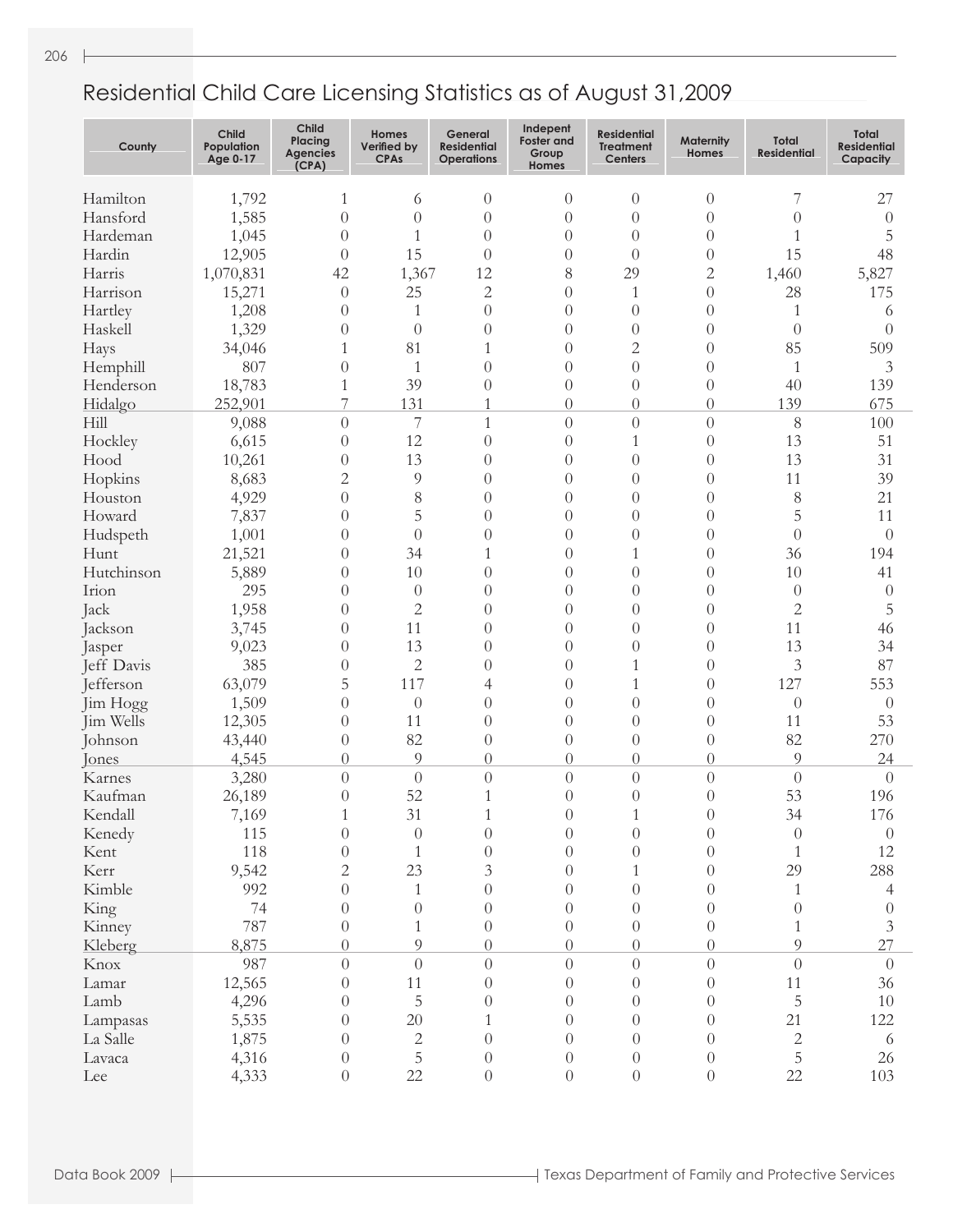| County           | <b>Child</b><br>Population<br>Age 0-17 | <b>Child</b><br>Placing<br><b>Agencies</b><br>(CPA) | Homes<br>Verified by<br><b>CPAs</b> | General<br><b>Residential</b><br><b>Operations</b> | Indepent<br><b>Foster and</b><br>Group<br><b>Homes</b> | <b>Residential</b><br><b>Treatment</b><br><b>Centers</b> | <b>Maternity</b><br><b>Homes</b>   | Total<br><b>Residential</b> | Total<br><b>Residential</b><br>Capacity |
|------------------|----------------------------------------|-----------------------------------------------------|-------------------------------------|----------------------------------------------------|--------------------------------------------------------|----------------------------------------------------------|------------------------------------|-----------------------------|-----------------------------------------|
| Leon             | 3,515                                  | $\theta$                                            | 6                                   | $\theta$                                           | $\theta$                                               | $\theta$                                                 | $\overline{0}$                     | 6                           | $8\,$                                   |
| Liberty          | 21,344                                 | $\theta$                                            | 25                                  | $\overline{0}$                                     | $\overline{0}$                                         | $\theta$                                                 | $\theta$                           | 25                          | 76                                      |
| Limestone        | 5,618                                  | $\theta$                                            | 7                                   | $\theta$                                           | $\overline{0}$                                         | $\theta$                                                 | $\theta$                           | 7                           | 34                                      |
| Lipscomb         | 692                                    | $\theta$                                            | 1                                   | $\theta$                                           | $\overline{0}$                                         | $\theta$                                                 | $\theta$                           | 1                           | 9                                       |
| Live Oak         | 2,381                                  | $\theta$                                            | 6                                   | $\theta$                                           | $\overline{0}$                                         | $\theta$                                                 | $\theta$                           | 6                           | 24                                      |
| Llano            | 3,234                                  | $\theta$                                            | 5                                   | $\theta$                                           | $\overline{0}$                                         | $\theta$                                                 | $\theta$                           | 5                           | 15                                      |
| Loving           | $\mathfrak{Z}$                         | $\theta$                                            | $\theta$                            | $\theta$                                           | $\overline{0}$                                         | $\theta$                                                 | $\theta$                           | $\overline{0}$              | $\theta$                                |
| Lubbock          | 63,936                                 | 8                                                   | 197                                 | 5                                                  | $\overline{0}$                                         | 1                                                        | 1                                  | 212                         | 906                                     |
| Lynn             | 1,737                                  | $\theta$                                            | $\mathbf{1}$                        | $\theta$                                           | $\overline{0}$                                         | $\theta$                                                 | $\theta$                           | 1                           | $\mathbf 2$                             |
| Madison          | 2,920                                  | $\theta$                                            | $\mathfrak{Z}$                      | $\theta$                                           | $\overline{0}$                                         | $\theta$                                                 | $\theta$                           | 3                           | $\mathfrak{Z}$                          |
| Marion           | 2,238                                  | $\theta$                                            | $\overline{2}$                      | $\theta$                                           | $\theta$                                               | $\theta$                                                 | $\theta$                           | $\overline{2}$              | 4                                       |
| Martin           | 1,576                                  | $\theta$                                            | $\theta$                            | $\theta$                                           | $\boldsymbol{0}$                                       | $\theta$                                                 | $\theta$                           | $\overline{0}$              | $\theta$                                |
| Mason            | 744                                    | $\overline{0}$                                      | $\overline{c}$                      | $\overline{0}$                                     | $\theta$                                               | $\theta$                                                 | $\overline{0}$                     | $\overline{c}$              | 5                                       |
| Matagorda        | 10,609                                 | $\theta$                                            | 11                                  | $\theta$                                           | $\theta$                                               | $\overline{0}$                                           | $\theta$                           | 11                          | 31                                      |
| Maverick         | 18,632                                 | $\theta$                                            | 5                                   | $\theta$                                           | $\theta$                                               | $\overline{0}$                                           | $\theta$                           | 5                           | 9                                       |
| McCulloch        | 1,980                                  | $\theta$                                            | 20                                  | $\theta$                                           | $\theta$                                               | $\theta$                                                 | $\theta$                           | 20                          | 108                                     |
| McLennan         | 57,387                                 | 4                                                   | 104                                 | $\mathbf{2}$                                       | 1                                                      | $\mathbf{1}$                                             | $\left( \right)$                   | 112                         | 744                                     |
| McMullen         | 126                                    | $\theta$                                            | $\theta$                            | $\theta$                                           | $\theta$                                               | $\overline{0}$                                           | $\left( \right)$                   | $\theta$                    | $\theta$                                |
| Medina           | 11,742                                 | 1                                                   | 34                                  | $\theta$                                           | $\theta$                                               | $\theta$                                                 | $\theta$                           | 35                          | 125                                     |
| Menard           | 505                                    | $\theta$                                            | $\theta$                            | $\theta$                                           | $\theta$                                               | $\theta$                                                 | $\theta$                           | $\theta$                    | $\overline{0}$                          |
| Midland          | 34,237                                 | 3                                                   | 44                                  |                                                    | $\boldsymbol{0}$                                       | $\overline{0}$                                           | $\theta$                           | 48                          | 187                                     |
| Milam            | 6,854                                  | $\theta$                                            | 9                                   | $\mathbf{1}$                                       | $\theta$                                               | $\theta$                                                 | $\theta$                           | 10                          | 70                                      |
| Mills            | 1,114                                  | $\theta$                                            | 11                                  | $\overline{0}$                                     | $\overline{0}$                                         | 1                                                        | $\overline{0}$                     | 12                          | 165                                     |
| Mitchell         | 1,759                                  | $\theta$                                            | $\mathbf{1}$                        | $\overline{0}$                                     | $\boldsymbol{0}$                                       | $\overline{0}$                                           | $\overline{0}$                     | 1                           | 3                                       |
| Montague         | 4,444                                  | $\boldsymbol{0}$                                    | 5                                   | $\overline{0}$                                     | $\boldsymbol{0}$                                       | $\overline{0}$                                           | $\overline{0}$                     | 5                           | 10                                      |
| Montgomery       | 114,616                                | 7                                                   | 147                                 | 3                                                  | $\boldsymbol{0}$                                       | $\overline{0}$                                           | $\overline{0}$                     | 157                         | 512                                     |
| Moore            | 6,486                                  | $\theta$                                            | $\mathfrak{Z}$                      | $\left( \right)$                                   | $\boldsymbol{0}$                                       | $\overline{0}$                                           | $\theta$                           | 3                           | 7                                       |
| Morris           | 3,049                                  | $\theta$                                            | 3                                   | $\overline{0}$                                     | $\overline{0}$                                         | $\overline{0}$                                           | $\overline{0}$                     | 3                           | 13                                      |
| Motley           | 260                                    | $\theta$                                            | $\theta$                            | $\overline{0}$                                     | $\boldsymbol{0}$                                       | $\overline{0}$                                           | $\overline{0}$                     | $\overline{0}$              | $\theta$                                |
| Nacogdoches      | 14,978                                 | $\theta$                                            | 23                                  | $\overline{0}$                                     | $\boldsymbol{0}$                                       | 1                                                        | $\overline{0}$                     | 24                          | 110                                     |
| Navarro          | 13,547                                 | 3                                                   | 73                                  | $\overline{0}$                                     | $\boldsymbol{0}$                                       | $\overline{2}$                                           | $\overline{0}$                     | 78                          | 338                                     |
| Newton           | 3,407                                  | $\theta$                                            | 6                                   | $\theta$                                           | $\theta$                                               | $\theta$                                                 | $\overline{0}$                     | 6                           | 18                                      |
| Nolan            | 4,026                                  | 0                                                   | 6                                   | $\theta$                                           | $\boldsymbol{0}$                                       | $\overline{0}$                                           | $\theta$                           | 6                           | 14                                      |
| Nueces           | 87,371                                 | $\Omega$                                            | 146                                 | $\mathcal{D}_{\mathcal{L}}$                        | $\Omega$                                               | $\Omega$                                                 |                                    | 158                         | 690                                     |
| Ochiltree        | 2,931                                  | $\theta$                                            | $\mathbf{1}$                        | $\theta$                                           | $\theta$                                               | $\theta$                                                 | $\theta$                           | 1                           | $\mathbf{2}$                            |
| Oldham           | 497                                    | $\theta$                                            | $\mathfrak{Z}$                      | 1                                                  | $\theta$                                               | $\theta$                                                 | $\theta$                           | $\overline{4}$              | 451                                     |
| Orange           | 20,806                                 | $\Omega$                                            | 28                                  | $\left( \right)$                                   | $\theta$                                               | $\theta$                                                 | $\Omega$                           | 28                          | 121                                     |
| Palo Pinto       | 6,965                                  | 0                                                   | 6                                   | $\theta$                                           | $\theta$                                               | $\theta$                                                 | $\Omega$                           | 6                           | 21                                      |
| Panola           | 5,361                                  | 0                                                   | $\mathbf 5$                         | $\left( \right)$                                   | $\theta$                                               | $\theta$                                                 | $\Omega$                           | 5                           | 20                                      |
| Parker           | 27,526                                 | $\theta$                                            | 43                                  |                                                    | $\theta$                                               | $\theta$                                                 | $\theta$                           | 44                          | 200                                     |
| Parmer           | 3,044                                  | $\theta$                                            | 6                                   | $\theta$                                           | $\theta$                                               | $\theta$                                                 | $\Omega$                           | 6                           | 13                                      |
| Pecos            | 4,375                                  | $\theta$                                            | $\theta$                            | $\overline{0}$                                     | $\boldsymbol{0}$                                       | $\boldsymbol{0}$                                         | $\theta$                           | $\theta$                    | $\theta$                                |
| Polk             | 10,250                                 | $\theta$                                            | 15                                  | $\theta$                                           | $\theta$                                               | $\theta$                                                 | $\theta$                           | 15                          | 58                                      |
| Potter           | 35,029                                 | 8                                                   | 64                                  | 2                                                  | $\theta$                                               | $\theta$                                                 | $\theta$                           | 74                          | 270                                     |
| Presidio         | 2,677                                  | $\theta$                                            | $\theta$                            | $\theta$                                           | $\theta$                                               | $\theta$                                                 | $\Omega$                           | $\theta$                    | $\overline{0}$                          |
| Rains<br>Randall | 2,242                                  | $\theta$                                            | 6<br>99                             | $\theta$                                           | $\theta$                                               | $\theta$                                                 | $\theta$                           | 6<br>104                    | 13                                      |
|                  | 25,338                                 | $\overline{c}$<br>$\sqrt{a}$                        | $\,1\,$                             | 3<br>$\boldsymbol{0}$                              | $\theta$                                               | $\theta$                                                 | $\overline{0}$<br>$\boldsymbol{0}$ | $\mathbf{1}$                | 448<br>$\mathbf{2}$                     |
| Reagan           | 1,001                                  |                                                     |                                     |                                                    | $\boldsymbol{0}$                                       | $\boldsymbol{0}$                                         |                                    |                             |                                         |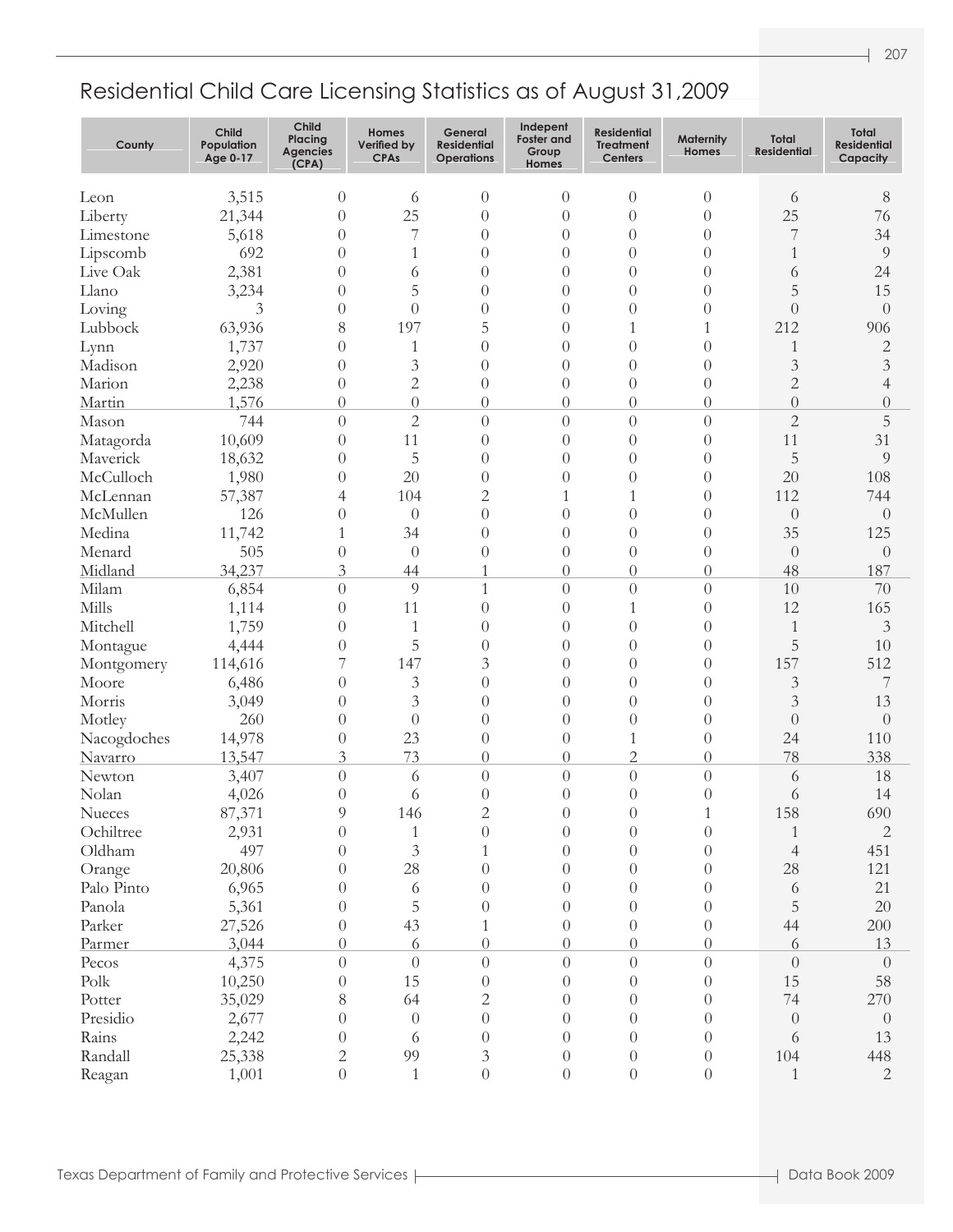| County        | <b>Child</b><br>Population<br>Age 0-17 | Child<br>Placing<br><b>Agencies</b><br>(CPA) | Homes<br>Verified by<br><b>CPAs</b> | General<br><b>Residential</b><br><b>Operations</b> | Indepent<br><b>Foster and</b><br>Group<br>Homes | <b>Residential</b><br><b>Treatment</b><br><b>Centers</b> | <b>Maternity</b><br><b>Homes</b> | Total<br><b>Residential</b> | <b>Total</b><br><b>Residential</b><br>Capacity |
|---------------|----------------------------------------|----------------------------------------------|-------------------------------------|----------------------------------------------------|-------------------------------------------------|----------------------------------------------------------|----------------------------------|-----------------------------|------------------------------------------------|
| Real          | 591                                    | $\theta$                                     | $\mathbf{1}$                        | $\theta$                                           | $\theta$                                        | $\theta$                                                 | $\theta$                         | $\mathbf{1}$                | 3                                              |
| Red River     | 3,364                                  | $\overline{0}$                               | $\overline{c}$                      | $\theta$                                           | $\overline{0}$                                  | $\overline{0}$                                           | $\left($                         | $\overline{c}$              | 6                                              |
| Reeves        | 3,361                                  | $\theta$                                     | $\mathbf{1}$                        | $\theta$                                           | $\overline{0}$                                  | $\overline{0}$                                           | $\theta$                         | 1                           | 3                                              |
| Refugio       | 2,034                                  | $\theta$                                     | $\overline{c}$                      | $\theta$                                           | $\overline{0}$                                  | $\overline{0}$                                           | $\theta$                         | $\overline{2}$              | 5                                              |
| Roberts       | 175                                    | $\theta$                                     | $\overline{0}$                      | $\theta$                                           | $\overline{0}$                                  | $\overline{0}$                                           | $\theta$                         | $\overline{0}$              | 0                                              |
| Robertson     | 4,456                                  | $\theta$                                     | 6                                   | $\theta$                                           | $\overline{0}$                                  | $\overline{0}$                                           | $\theta$                         | 6                           | 5                                              |
| Rockwall      | 20,102                                 | $\theta$                                     | 21                                  | $\theta$                                           | $\overline{0}$                                  | $\overline{0}$                                           | $\theta$                         | 21                          | 49                                             |
| Runnels       | 2,847                                  | $\theta$                                     | 3                                   | $\theta$                                           | $\overline{0}$                                  | $\overline{0}$                                           | $\theta$                         | 3                           | 6                                              |
| Rusk          | 11,716                                 | $\theta$                                     | 16                                  | $\overline{0}$                                     | $\overline{0}$                                  | $\overline{0}$                                           | $\overline{0}$                   | 16                          | 59                                             |
| Sabine        | 2,050                                  | $\theta$                                     | 1                                   | $\overline{0}$                                     | $\theta$                                        | $\theta$                                                 | $\theta$                         | 1                           | 6                                              |
| San Augustine | 2,079                                  | $\theta$                                     | 10                                  | $\overline{0}$                                     | $\overline{0}$                                  | $\theta$                                                 | $\theta$                         | 10                          | 49                                             |
| San Jacinto   | 5,484                                  | $\theta$                                     | $\overline{7}$                      | $\overline{0}$                                     | $\overline{0}$                                  | $\overline{0}$                                           | $\theta$                         | 7                           | 25                                             |
| San Patricio  | 21,629                                 | $\theta$                                     | 25                                  | $\overline{2}$                                     | $\overline{0}$                                  | $\mathbf{1}$                                             | $\theta$                         | 28                          | 217                                            |
| San Saba      | 1,386                                  | 1                                            | 10                                  | $\mathbf{1}$                                       | $\overline{0}$                                  | $\overline{0}$                                           | $\theta$                         | 12                          | 121                                            |
| Schleicher    | 740                                    |                                              |                                     |                                                    |                                                 |                                                          | $\theta$                         |                             |                                                |
|               |                                        | $\theta$                                     | $\theta$                            | $\overline{0}$                                     | $\overline{0}$                                  | $\theta$                                                 |                                  | $\overline{0}$              | $\theta$                                       |
| Scurry        | 4,025                                  | $\theta$                                     | 10                                  | $\overline{0}$                                     | $\overline{0}$                                  | $\theta$                                                 | $\theta$                         | 10                          | 32                                             |
| Shackelford   | 800                                    | $\theta$                                     | 4                                   | $\overline{0}$                                     | $\overline{0}$                                  | $\theta$                                                 | $\theta$                         | $\overline{4}$              | 14                                             |
| Shelby        | 6,937                                  | 1                                            | 26                                  | $\overline{0}$                                     | $\overline{0}$                                  | $\theta$                                                 | $\theta$                         | 27                          | 129                                            |
| Sherman       | 809                                    | $\theta$                                     | 3                                   | $\overline{0}$                                     | $\overline{0}$                                  | $\theta$                                                 | $\left( \right)$                 | 3                           | 6                                              |
| Smith         | 51,094                                 | 9                                            | 126                                 | $\overline{2}$                                     | $\sqrt{a}$                                      | 3                                                        | 1                                | 141                         | 639                                            |
| Somervell     | 2,124                                  | $\overline{0}$                               | $\mathbf{2}$                        | $\overline{0}$                                     | $\overline{0}$                                  | $\theta$                                                 | $\mathbf{1}$                     | 3                           | 12                                             |
| Starr         | 23,950                                 | $\theta$                                     | 9                                   | $\overline{0}$                                     | $\overline{0}$                                  | $\theta$                                                 | $\theta$                         | 9                           | 50                                             |
| Stephens      | 2,396                                  | $\theta$                                     | 5                                   | $\overline{0}$                                     | $\overline{0}$                                  | $\theta$                                                 | $\theta$                         | 5                           | 17                                             |
| Sterling      | 296                                    | $\theta$                                     | 1                                   | $\overline{0}$                                     | $\overline{0}$                                  | $\theta$                                                 | $\theta$                         | 1                           | 4                                              |
| Stonewall     | 338                                    | $\theta$                                     | 1                                   | $\overline{0}$                                     | $\overline{0}$                                  | $\theta$                                                 | $\theta$                         | 1                           | 4                                              |
| Sutton        | 1,135                                  | $\theta$                                     | 1                                   | $\overline{0}$                                     | $\overline{0}$                                  | $\theta$                                                 | $\theta$                         | 1                           | 6                                              |
| Swisher       | 2,354                                  | $\theta$                                     | 5                                   | $\theta$                                           | $\theta$                                        | $\overline{0}$                                           | $\theta$                         | 5                           | 25                                             |
| Tarrant       | 474,768                                | 35                                           | 712                                 | 5                                                  | $\theta$                                        | $\theta$                                                 | 1                                | 753                         | 2,449                                          |
| Taylor        | 33,995                                 | 8                                            | 80                                  | 4                                                  | $\theta$                                        | $\mathbf{1}$                                             | $\theta$                         | 93                          | 393                                            |
| Terrell       | 178                                    | $\theta$                                     | $\theta$                            | $\overline{0}$                                     | $\boldsymbol{0}$                                | $\overline{0}$                                           | $\theta$                         | $\theta$                    | $\theta$                                       |
| Terry         | 3,623                                  | $\theta$                                     | 5                                   | $\theta$                                           | $\overline{0}$                                  | $\theta$                                                 | $\theta$                         | 5                           | 18                                             |
| Throckmorton  | 383                                    | $\theta$                                     | $\theta$                            | $\overline{0}$                                     | $\theta$                                        | $\theta$                                                 | $\left( \right)$                 | 0                           | $\theta$                                       |
| Titus         | 9,387                                  | $\theta$                                     | 3                                   | $\theta$                                           | $\overline{0}$                                  | $\theta$                                                 | $\theta$                         | 3                           | 14                                             |
| Tom Green     | 25,926                                 | 1                                            | 30                                  | 3                                                  | $\boldsymbol{0}$                                | $\boldsymbol{0}$                                         | $\boldsymbol{0}$                 | 34                          | 208                                            |
| Travis        | 218,088                                | 26                                           | 353                                 | $\mathbf 5$                                        | $\mathbf{1}$                                    | 4                                                        | $\theta$                         | 389                         | 1,338                                          |
| Trinity       | 3,115                                  | $\theta$                                     | 6                                   | $\theta$                                           | $\theta$                                        | $\theta$                                                 | $\theta$                         | 6                           | 14                                             |
| Tyler         | 4,714                                  | $\theta$                                     | 18                                  | 1                                                  | $\theta$                                        | $\mathbf{1}$                                             | $\theta$                         | 20                          | 96                                             |
| Upshur        | 9,084                                  | $\theta$                                     | 19                                  | $\theta$                                           | $\theta$                                        | $\theta$                                                 | $\theta$                         | 19                          | 76                                             |
| Upton         | 871                                    | $\theta$                                     | $\overline{c}$                      | $\theta$                                           | $\theta$                                        | $\theta$                                                 | $\theta$                         | $\overline{c}$              | 6                                              |
| Uvalde        | 8,709                                  | $\theta$                                     | 7                                   | $\theta$                                           | $\theta$                                        | $\theta$                                                 | $\Omega$                         | 7                           | 19                                             |
| Val Verde     | 15,177                                 | $\mathbf{1}$                                 | 17                                  | $\theta$                                           | $\theta$                                        | $\theta$                                                 | $\Omega$                         | 18                          | 44                                             |
| Van Zandt     | 12,527                                 | $\theta$                                     | 40                                  | $\theta$                                           | $\theta$                                        | $\boldsymbol{0}$                                         | $\Omega$                         | 40                          | 148                                            |
| Victoria      | 24,213                                 | $\mathfrak{Z}$                               | 44                                  | 1                                                  | $\theta$                                        | $\mathbf{1}$                                             | $\Omega$                         | 49                          | 265                                            |
| Walker        | 11,422                                 | $\theta$                                     | 16                                  | 1                                                  | $\theta$                                        | $\overline{c}$                                           | $\Omega$                         | 19                          | 331                                            |
| Waller        | 10,416                                 | $\theta$                                     | 22                                  | $\overline{0}$                                     | $\theta$                                        | $\theta$                                                 | $\Omega$                         | 22                          | 34                                             |
| Ward          | 2,928                                  | $\theta$                                     | $\boldsymbol{0}$                    | $\theta$                                           | $\theta$                                        | $\boldsymbol{0}$                                         | $\theta$                         | $\theta$                    | $\theta$                                       |
| Washington    | 7,365                                  | $\theta$                                     | 6                                   | 1                                                  | $\theta$                                        | $\boldsymbol{0}$                                         | $\theta$                         | 7                           | 38                                             |
| Webb          | 89,801                                 | 3                                            | 88                                  | $\mathbf{2}$                                       | $\boldsymbol{0}$                                | $\boldsymbol{0}$                                         | $\theta$                         | 93                          | 430                                            |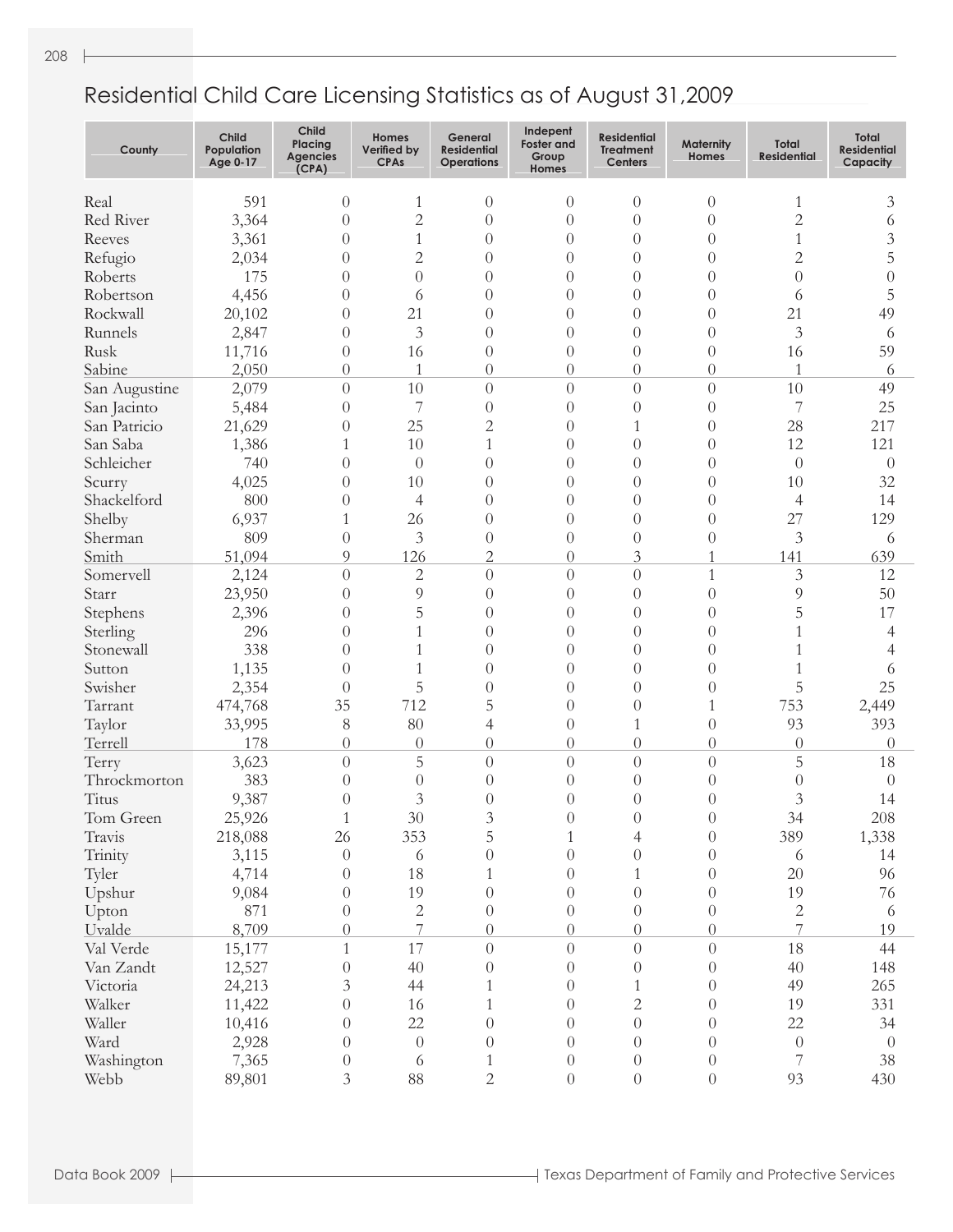| County             | <b>Child</b><br>Population<br>Age 0-17 | Child<br>Placing<br><b>Agencies</b><br>(CPA) | <b>Homes</b><br>Verified by<br><b>CPAs</b> | General<br><b>Residential</b><br><b>Operations</b> | Indepent<br><b>Foster and</b><br>Group<br><b>Homes</b> | <b>Residential</b><br><b>Treatment</b><br><b>Centers</b> | <b>Maternity</b><br><b>Homes</b> | Total<br><b>Residential</b> | <b>Total</b><br><b>Residential</b><br>Capacity |
|--------------------|----------------------------------------|----------------------------------------------|--------------------------------------------|----------------------------------------------------|--------------------------------------------------------|----------------------------------------------------------|----------------------------------|-----------------------------|------------------------------------------------|
| Wharton            | 11,437                                 | $\bigcap$                                    | 12                                         | $\theta$                                           | $\theta$                                               | $\left( \right)$                                         |                                  | 12                          | 39                                             |
| Wheeler            | 1,095                                  |                                              |                                            |                                                    |                                                        |                                                          |                                  |                             |                                                |
|                    |                                        |                                              |                                            |                                                    |                                                        |                                                          |                                  |                             |                                                |
| Wichita            | 31,130                                 |                                              | 40                                         |                                                    |                                                        |                                                          |                                  | 46                          | 140                                            |
| Wilbarger          | 3,645                                  |                                              | 2                                          |                                                    |                                                        |                                                          |                                  | 2                           | 6                                              |
| Willacy            | 6,641                                  |                                              | 3                                          |                                                    |                                                        |                                                          |                                  | 3                           | 11                                             |
| Williamson         | 102,401                                | 5                                            | 264                                        |                                                    |                                                        |                                                          |                                  | 274                         | 1,046                                          |
| Wilson             | 11,127                                 |                                              | 32                                         |                                                    |                                                        |                                                          |                                  | 32                          | 121                                            |
| Winkler            | 1,962                                  |                                              | 2                                          |                                                    |                                                        | $\left( \right)$                                         |                                  | $\overline{2}$              |                                                |
| Wise               | 15,671                                 |                                              | 19                                         |                                                    | 0                                                      | 0                                                        |                                  | 19                          | 45                                             |
| Wood               | 7,941                                  | $\bigcap$                                    | 18                                         |                                                    | $\theta$                                               | 0                                                        |                                  | 19                          | 106                                            |
| Yoakum             | 2,299                                  |                                              | $\overline{2}$                             |                                                    | 0                                                      |                                                          |                                  | $\overline{2}$              | 3                                              |
| Young              | 4,257                                  | $\Omega$                                     | 12                                         |                                                    | 0                                                      |                                                          |                                  | 12                          | 20                                             |
| Zapata             | 4,807                                  |                                              | 3                                          |                                                    |                                                        |                                                          |                                  | 3                           | 18                                             |
| Zavala             | 3,867                                  |                                              | 2                                          |                                                    | 0                                                      | $\left( \right)$                                         |                                  |                             |                                                |
| Out of State       | $\left( \right)$                       |                                              | 43                                         |                                                    | 0                                                      | 0                                                        |                                  | 43                          | 53                                             |
| <b>State Total</b> | 6,510,210                              | 334                                          | 9,761                                      | 150                                                | 14                                                     | 89                                                       | 13                               | 10,361                      | 43,107                                         |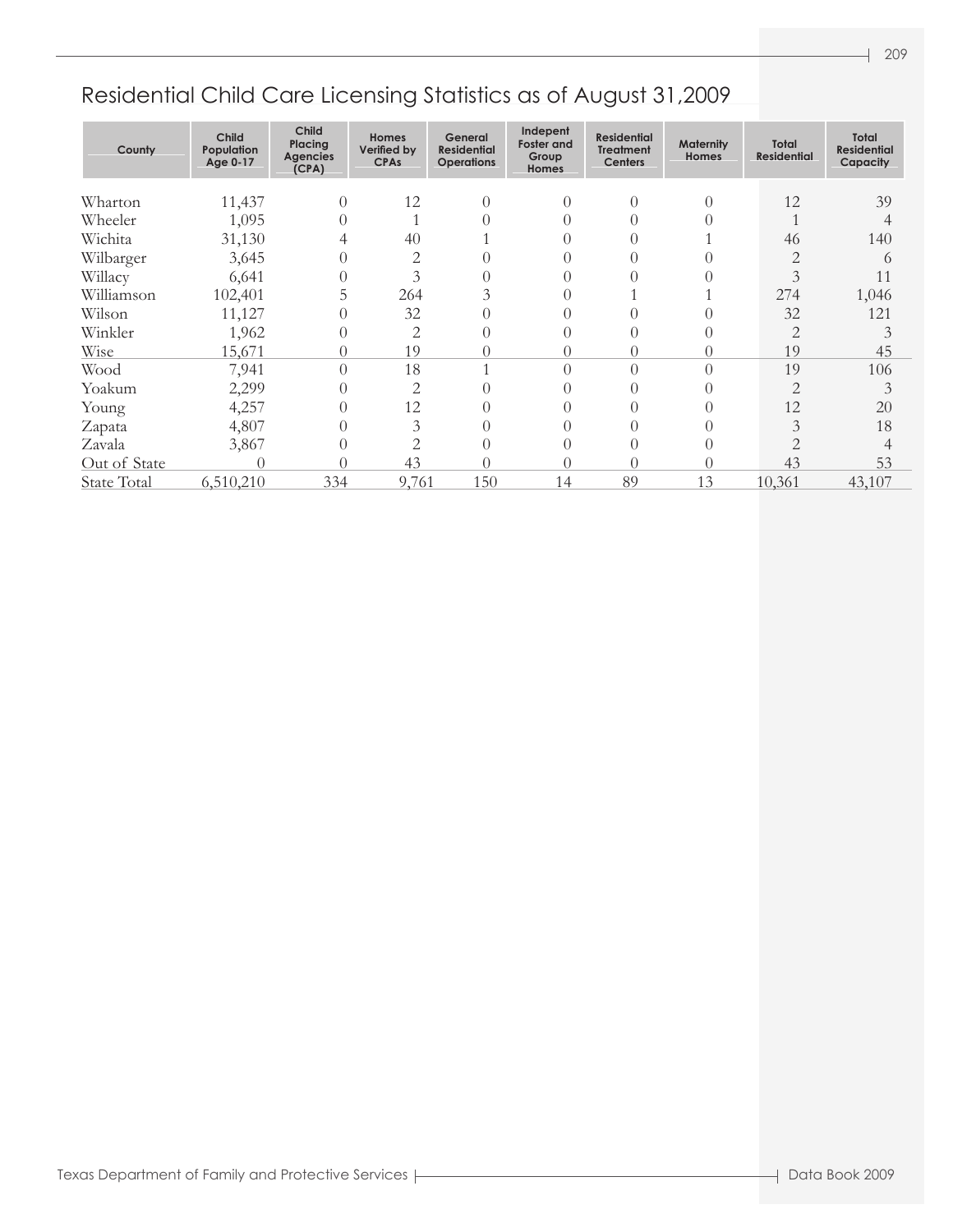#### Youth Served in the Juvenile Delinquency Prevention Programs Fiscal Year 2009

| County          | <b>STAR</b>         | <b>CYD</b>       | <b>SYSN</b>      | <b>YRP</b>           | <b>TOTAL</b>        | County            | <b>STAR</b>    | <b>CYD</b>       | <b>SYSN</b>    | <b>YRP</b>     | <b>TOTAL</b>   |
|-----------------|---------------------|------------------|------------------|----------------------|---------------------|-------------------|----------------|------------------|----------------|----------------|----------------|
| Anderson        | 115                 | $\overline{0}$   | $\theta$         | $\theta$             | 115                 | Concho            | 4              | $\theta$         | $\theta$       | $\theta$       | 4              |
| Andrews         | 8                   | $\theta$         | $\Omega$         | $\theta$             | 8                   | Cooke             | 20             | $\overline{0}$   | 24             | $\theta$       | 44             |
| Angelina        | 127                 | $\theta$         | 14               | $\theta$             | 141                 | Coryell           | 111            | $\overline{0}$   | 34             | $\Omega$       | 145            |
| Aransas         | 95                  | $\theta$         | $\theta$         | $\theta$             | 95                  | Cottle            | 1              | $\overline{0}$   | $\theta$       | $\Omega$       | $\mathbf{1}$   |
| Archer          | 3                   | $\theta$         | $\Omega$         | $\theta$             | 3                   | Crane             | 4              | $\overline{0}$   | $\theta$       | $\Omega$       | $\overline{4}$ |
| Armstrong       | $\mathbf{1}$        | $\theta$         | $\theta$         | $\theta$             | $\mathbf{1}$        | Crockett          | 8              | $\overline{0}$   | 2              | 6              | 16             |
| Atascosa        | 135                 | $\theta$         | $\mathbf{1}$     | $\theta$             | 136                 | Crosby            | 46             | $\overline{0}$   | $\overline{0}$ | $\overline{0}$ | 46             |
| Austin          | 134                 | $\theta$         | 117              | $\theta$             | 251                 | Culberson         | 13             | $\overline{0}$   | 14             | $\Omega$       | 27             |
| <b>Bailey</b>   | 10                  | $\theta$         | $\theta$         | $\theta$             | 10                  | Dallam            | 20             | $\theta$         | 7              | $\theta$       | 27             |
| Bandera         | 78                  | $\theta$         | $\theta$         | $\theta$             | 78                  | Dallas            | 1,183          | 2,114            | 388            | 347            | 4,033          |
| Bastrop         | 179                 | $\theta$         | 86               | $\theta$             | 265                 | Dawson            | 1              | $\theta$         | 16             | $\theta$       | 17             |
| Baylor          | 6                   | $\overline{0}$   | $\theta$         | $\theta$             | 6                   | Deaf Smith        | 125            | $\theta$         | 10             | $\theta$       | 135            |
| Bee             | 79                  | $\theta$         | $\overline{0}$   | $\theta$             | 79                  | Delta             | 17             | $\theta$         | $\theta$       | $\theta$       | 17             |
| Bell            | 511                 | $\overline{0}$   | 129              | $\overline{c}$       | 642                 | Denton            | 640            | $\overline{0}$   | 94             | 83             | 817            |
| Bexar           | 1,672               | 1,068            | 252              | 233                  | 3,225               | De Witt           | 70             | $\overline{0}$   | $\theta$       | $\theta$       | 70             |
| Blanco          | 29                  | $\theta$         | $\theta$         | $\theta$             | 29                  | Dickens           | 6              | $\overline{0}$   | $\theta$       | $\theta$       | 6              |
| Borden          | $\theta$            | $\theta$         | $\theta$         | $\theta$             | $\theta$            | Dimmit            | 5              | $\overline{0}$   | $\theta$       | $\theta$       | 5              |
| Bosque          | 84                  | $\theta$         | $\theta$         | $\theta$             | 84                  | Donley            | 8              | $\overline{0}$   | $\theta$       | $\theta$       | 8              |
| Bowie           | 119                 | $\theta$         | $\theta$         | $\theta$             | 119                 | Duval             | $\overline{2}$ | $\overline{0}$   | $\theta$       | $\theta$       | $\overline{2}$ |
| Brazoria        | 406                 | $\theta$         | 149              | $\theta$             | 555                 | Eastland          | 103            | $\overline{0}$   | $\theta$       | $\theta$       | 103            |
| <b>Brazos</b>   | 413                 | $\theta$         | 53               | $\theta$             | 466                 | Ector             | 131            | $\theta$         | 22             | $\theta$       | 153            |
| <b>Brewster</b> | 14                  | $\theta$         | $\overline{0}$   | $\theta$             | 14                  | Edwards           | 4              | $\overline{0}$   | $\overline{0}$ | $\theta$       | $\overline{4}$ |
| Briscoe         | $\mathbf{1}$        | $\overline{0}$   | $\theta$         | $\theta$             | $\mathbf{1}$        | Ellis             | 110            | $\theta$         | 196            | $\mathbf{2}$   | 308            |
| <b>Brooks</b>   | 21                  | $\theta$         | $\theta$         | $\theta$             | 21                  | El Paso           | 697            | 2,029            | 85             | 97             | 2,908          |
| <b>Brown</b>    | 108                 | $\theta$         | 57               | $\theta$             | 165                 | Erath             | 205            | $\theta$         | $\theta$       | $\theta$       | 205            |
| Burleson        | 37                  | $\theta$         | $\theta$         | $\theta$             | 37                  | Falls             | 12             | $\theta$         | 25             | $\theta$       | 37             |
| Burnet          | 100                 | $\theta$         | 74               | $\theta$             | 174                 | Fannin            | 71             | $\theta$         | $\mathbf{1}$   | $\Omega$       | 72             |
| Caldwell        | 128                 | $\theta$         | 6                | $\theta$             | 134                 |                   | 47             | $\overline{0}$   | 18             | $\Omega$       | 65             |
| Calhoun         | 113                 | $\theta$         | $\theta$         |                      | 113                 | Fayette<br>Fisher | 7              | $\theta$         | $\theta$       | $\Omega$       | $\overline{7}$ |
| Callahan        | 12                  |                  |                  | $\theta$             | 13                  |                   | 25             |                  |                |                | 25             |
|                 |                     | $\theta$         | 1<br>244         | $\theta$             |                     | Floyd             |                | $\overline{0}$   | $\theta$       | $\theta$       | 3              |
| Cameron         | 649                 | 2,175            |                  | $\theta$             | 3,068               | Foard             | 3<br>301       | $\theta$         | $\theta$<br>72 | $\theta$       | 373            |
| Camp            | 5<br>$\overline{2}$ | $\theta$         | $\theta$         | $\theta$             | 5<br>$\overline{2}$ | Fort Bend         |                | $\overline{0}$   |                | $\theta$       |                |
| Carson          |                     | $\theta$         | $\theta$         | $\theta$             |                     | Franklin          | 17             | $\theta$         | 1              | $\theta$       | 18             |
| Cass            | 19                  | $\theta$         | $\theta$         | $\overline{0}$       | 19                  | Freestone         | 42             | $\overline{0}$   | $\theta$       | $\theta$       | 42             |
| Castro          | 37                  | $\theta$         | $\theta$         | $\theta$<br>$\theta$ | 37                  | Frio              | 10             | $\theta$         | $\theta$       | $\theta$       | 10             |
| Chambers        | 30                  | $\theta$         | 1                |                      | 31                  | Gaines            | 3              | $\theta$         | 1              | $\overline{0}$ | $\overline{4}$ |
| Cherokee        | 216                 | $\Omega$         | $\theta$         | $\theta$             | 216                 | Galveston         | 314            | 489              | 56             | $\overline{0}$ | 859            |
| Childress       | 7                   | $\Omega$         | $\theta$         | $\theta$             | 7                   | Garza             | 13             | $\theta$         | $\theta$       | $\overline{0}$ | 13             |
| Clay            | 8                   | $\Omega$         | $\mathbf{2}$     | $\theta$             | 10                  | Gillespie         | 60             | $\theta$         | 26             | $\overline{0}$ | 86             |
| Cochran         | 7                   | $\theta$         | $\theta$         | $\theta$             | 7                   | Glasscock         | $\overline{0}$ | $\theta$         | $\theta$       | $\overline{0}$ | $\overline{0}$ |
| Coke            | $\mathbf{1}$        | $\overline{0}$   | 23               | $\theta$             | 24                  | Goliad            | 36             | $\theta$         | $\theta$       | $\overline{0}$ | 36             |
| Coleman         | 22                  | $\Omega$         | $\theta$         | $\theta$             | 22                  | Gonzales          | 12             | $\theta$         | $\Omega$       | $\overline{0}$ | 12             |
| Collin          | 638                 | $\boldsymbol{0}$ | 293              | 90                   | 1,021               | Gray              | 46             | $\boldsymbol{0}$ | $\theta$       | $\theta$       | 46             |
| Collingsworth   | $\mathbf 5$         | $\overline{0}$   | $\theta$         | $\boldsymbol{0}$     | 5                   | Grayson           | 329            | $\theta$         | 25             | 9              | 363            |
| Colorado        | 72                  | $\theta$         | 35               | $\theta$             | 107                 | Gregg             | 289            | $\theta$         | $\theta$       | $\theta$       | 289            |
| Comal           | 486                 | $\overline{0}$   | $\overline{9}$   | 37                   | 532                 | Grimes            | 134            | $\theta$         | $\theta$       | $\theta$       | 134            |
| Comanche        | 79                  | $\boldsymbol{0}$ | $\boldsymbol{0}$ | $\boldsymbol{0}$     | 79                  | Guadalupe         | 122            | $\boldsymbol{0}$ | 21             | 25             | 168            |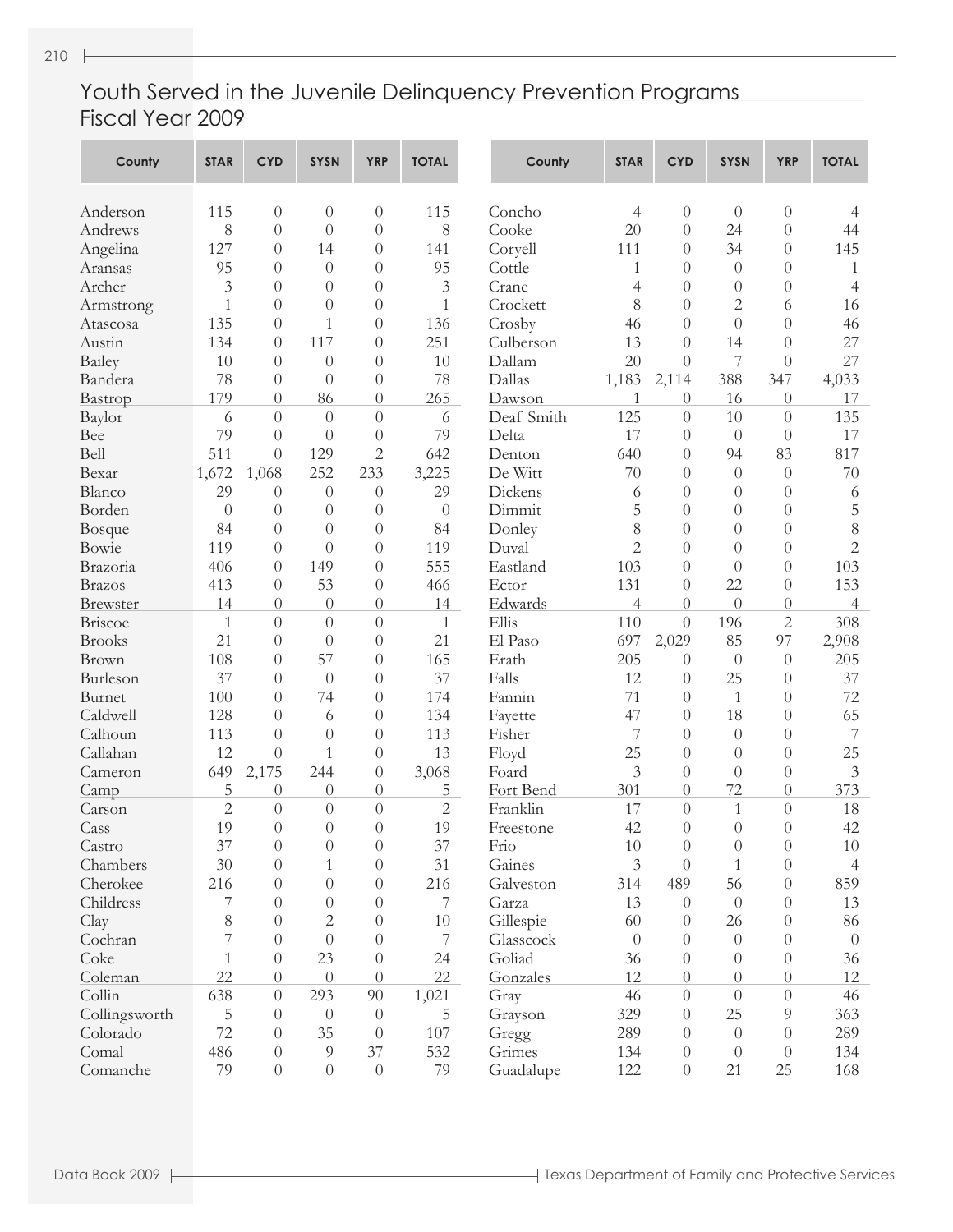#### Youth Served in the Juvenile Delinquency Prevention Programs Fiscal Year 2009

| County               | <b>STAR</b>  | <b>CYD</b>       | <b>SYSN</b>    | <b>YRP</b>       | <b>TOTAL</b> | County      | <b>STAR</b>    | <b>CYD</b>       | <b>SYSN</b>    | <b>YRP</b>       | <b>TOTAL</b>   |
|----------------------|--------------|------------------|----------------|------------------|--------------|-------------|----------------|------------------|----------------|------------------|----------------|
| Hale                 | 57           | $\theta$         | $\theta$       | $\theta$         | 57           | La Salle    | 9              | $\overline{0}$   | $\theta$       | $\theta$         | 9              |
| Hall                 | 11           | $\theta$         | $\overline{0}$ | $\theta$         | 11           | Lavaca      | 62             | $\theta$         | $\theta$       | $\theta$         | 62             |
| Hamilton             | 29           | $\theta$         | $\overline{0}$ | $\theta$         | 29           | Lee         | 9              | $\overline{0}$   | $\Omega$       | $\theta$         | 9              |
| Hansford             | 1            | $\theta$         | 7              | $\theta$         | 8            | Leon        | 25             | $\theta$         | $\Omega$       | $\Omega$         | 25             |
| Hardeman             | 60           | $\theta$         | $\left($       | $\theta$         | 60           | Liberty     | 49             | $\theta$         | $\Omega$       | $\Omega$         | 49             |
| Hardin               | 29           | $\theta$         | $\left($       | $\theta$         | 29           | Limestone   | 53             | $\theta$         | $\Omega$       | $\Omega$         | 53             |
| Harris               | 829          | 3,132            | 476            | $\theta$         | 4,438        | Lipscomb    | $\theta$       | $\theta$         | $\theta$       | $\theta$         | $\theta$       |
| Harrison             | 107          | $\theta$         | 90             | $\theta$         | 197          | Live Oak    | 39             | $\left( \right)$ | 89             | $\theta$         | 128            |
| Hartley              | 13           | $\theta$         | $\theta$       | $\overline{0}$   | 13           | Llano       | 47             | $\theta$         | $\theta$       | $\theta$         | 47             |
| Haskell              | 24           | $\theta$         | $\theta$       | $\theta$         | 24           | Loving      | 1              | $\overline{0}$   | $\theta$       | $\theta$         | 1              |
| Hays                 | 526          | $\overline{0}$   | 123            | $\theta$         | 649          | Lubbock     | 335            | 910              | 152            | $\overline{0}$   | 1,397          |
| Hemphill             | 3            | $\overline{0}$   | $\theta$       | $\theta$         | 3            | Lynn        | 14             | $\overline{0}$   | $\theta$       | $\theta$         | 14             |
| Henderson            | 57           | $\theta$         | 1              | $\overline{0}$   | 58           | Madison     | 36             | $\theta$         | 2              | $\theta$         | 38             |
| Hidalgo              | 475          | 1,367            | 633            | $\theta$         | 2,477        | Marion      | 14             | $\theta$         | $\theta$       | $\theta$         | 14             |
| Hill                 | 55           | $\theta$         | 1              | $\overline{0}$   | 56           | Martin      | 3              | $\overline{0}$   | 1              | $\theta$         | $\overline{4}$ |
| Hockley              | 48           | $\theta$         | $\theta$       | $\overline{0}$   | 48           | Mason       | 10             | $\theta$         | $\theta$       | $\Omega$         | 10             |
| Hood                 | 45           | $\theta$         | 11             | $\overline{0}$   | 56           | Matagorda   | 135            | $\left( \right)$ | 15             | $\Omega$         | 150            |
| Hopkins              | 140          | $\theta$         | 31             | $\overline{0}$   | 171          | Maverick    | 110            | $\theta$         | $\theta$       | $\theta$         | 110            |
| Houston              | 15           | $\theta$         | $\theta$       | $\overline{0}$   | 15           | McCulloch   | 23             | $\theta$         | $\Omega$       | $\theta$         | 23             |
| Howard               | 18           | $\theta$         | $\theta$       | $\overline{0}$   | 18           | McLennan    | 193            | 1,229            | $\theta$       | $\theta$         | 1,422          |
| Hudspeth             | 30           | $\theta$         | $\theta$       | $\theta$         | 30           | McMullen    | 3              | $\theta$         | $\theta$       | $\theta$         | 3              |
| Hunt                 | 210          | $\theta$         | 13             | $\theta$         | 223          | Medina      | 111            | $\overline{0}$   | 1              | $\theta$         | 112            |
| Hutchinson           | 29           | $\theta$         | $\theta$       | $\theta$         | 29           | Menard      | 26             | $\overline{0}$   | $\theta$       | $\theta$         | 26             |
| Irion                | 6            | $\theta$         | $\theta$       | $\overline{0}$   | 6            | Midland     | 142            | $\theta$         | $\theta$       | $\theta$         | 142            |
| Jack                 | 26           | $\overline{0}$   | $\theta$       | $\overline{0}$   | 26           | Milam       | 81             | $\theta$         | $\theta$       | $\theta$         | 81             |
|                      | 76           | $\overline{0}$   | $\theta$       | $\overline{0}$   | 76           | Mills       | 8              | $\theta$         | $\theta$       | $\theta$         | 8              |
| Jackson              | 48           | $\theta$         | $\theta$       | $\overline{0}$   | 48           | Mitchell    | 18             | $\theta$         | $\Omega$       | $\theta$         | 18             |
| Jasper<br>Jeff Davis | $\theta$     | $\overline{0}$   | $\theta$       | $\overline{0}$   | $\theta$     |             |                | $\overline{0}$   | $\theta$       | $\theta$         | 16             |
|                      | 341          | $\overline{0}$   |                |                  |              | Montague    | 16<br>822      | $\overline{0}$   | 15             | $\Omega$         | 837            |
| Jefferson            |              |                  | $\theta$       | $\theta$         | 341          | Montgomery  |                |                  |                |                  | 18             |
| Jim Hogg             | 8            | $\overline{0}$   | $\theta$       | $\theta$         | 8            | Moore       | 18             | $\theta$         | $\theta$       | $\theta$         |                |
| Jim Wells            | 212          | $\theta$         | $\theta$       | $\theta$         | 212          | Morris      | 12             | $\theta$         | $\theta$       | $\theta$         | 12             |
| Johnson              | 40           | $\theta$         | $\overline{2}$ | 3                | 45           | Motley      | $\overline{4}$ | $\overline{0}$   | $\theta$       | $\theta$         | $\overline{4}$ |
| Jones                | 66           | $\theta$         | $\theta$       | $\theta$         | 66           | Nacogdoches | 137            | $\overline{0}$   | 30             | $\theta$         | 167            |
| Karnes               | 13           | $\theta$         | $\overline{0}$ | $\theta$         | 13           | Navarro     | 28             | $\overline{0}$   | 39             | $\overline{0}$   | 67             |
| Kaufman              | 19           | $\overline{0}$   | 1              | $\theta$         | 20           | Newton      | 24             | $\theta$         | $\overline{0}$ | $\overline{0}$   | 24             |
| Kendall              | 75           | $\theta$         | 1              | $\mathbf{1}$     | 77           | Nolan       | 37             | $\theta$         | $\theta$       | $\boldsymbol{0}$ | 37             |
| Kenedy               | $\mathbf{1}$ | $\overline{0}$   | $\theta$       | $\theta$         | 1            | Nueces      | 997            | 1,705            | 106            | 91               | 2,899          |
| Kent                 | 6            | $\overline{0}$   | $\theta$       | $\theta$         | 6            | Ochiltree   | 9              | $\theta$         | $\overline{4}$ | $\theta$         | 13             |
| Kerr                 | 99           | $\Omega$         | 10             | 29               | 138          | Oldham      | 3              | $\theta$         | $\overline{0}$ | $\theta$         | $\mathfrak{Z}$ |
| Kimble               | 39           | $\theta$         | $\theta$       | $\theta$         | 39           | Orange      | 68             | $\theta$         | $\Omega$       | $\theta$         | 68             |
| King                 | $\theta$     | $\overline{0}$   | $\theta$       | $\boldsymbol{0}$ | $\theta$     | Palo Pinto  | 44             | $\theta$         | $\theta$       | $\theta$         | 44             |
| Kinney               | 5            | $\overline{0}$   | $\theta$       | 3                | 8            | Panola      | 84             | $\theta$         | 1              | $\theta$         | 85             |
| Kleberg              | 275          | $\overline{0}$   | 49             | $\boldsymbol{0}$ | 324          | Parker      | 17             | $\theta$         | 1              | 1                | 19             |
| Knox                 | 16           | $\overline{0}$   | $\theta$       | $\theta$         | 16           | Parmer      | 15             | $\theta$         | $\theta$       | $\overline{0}$   | 15             |
| Lamar                | 304          | $\overline{0}$   | 8              | $\theta$         | 312          | Pecos       | 37             | $\theta$         | $\theta$       | $\theta$         | 37             |
| Lamb                 | 32           | $\theta$         | $\theta$       | $\theta$         | 32           | Polk        | 45             | $\theta$         | 14             | $\theta$         | 59             |
| Lampasas             | 111          | $\boldsymbol{0}$ | 14             | $\boldsymbol{0}$ | 125          | Potter      | 158            | 883              | 19             | $\boldsymbol{0}$ | 1,060          |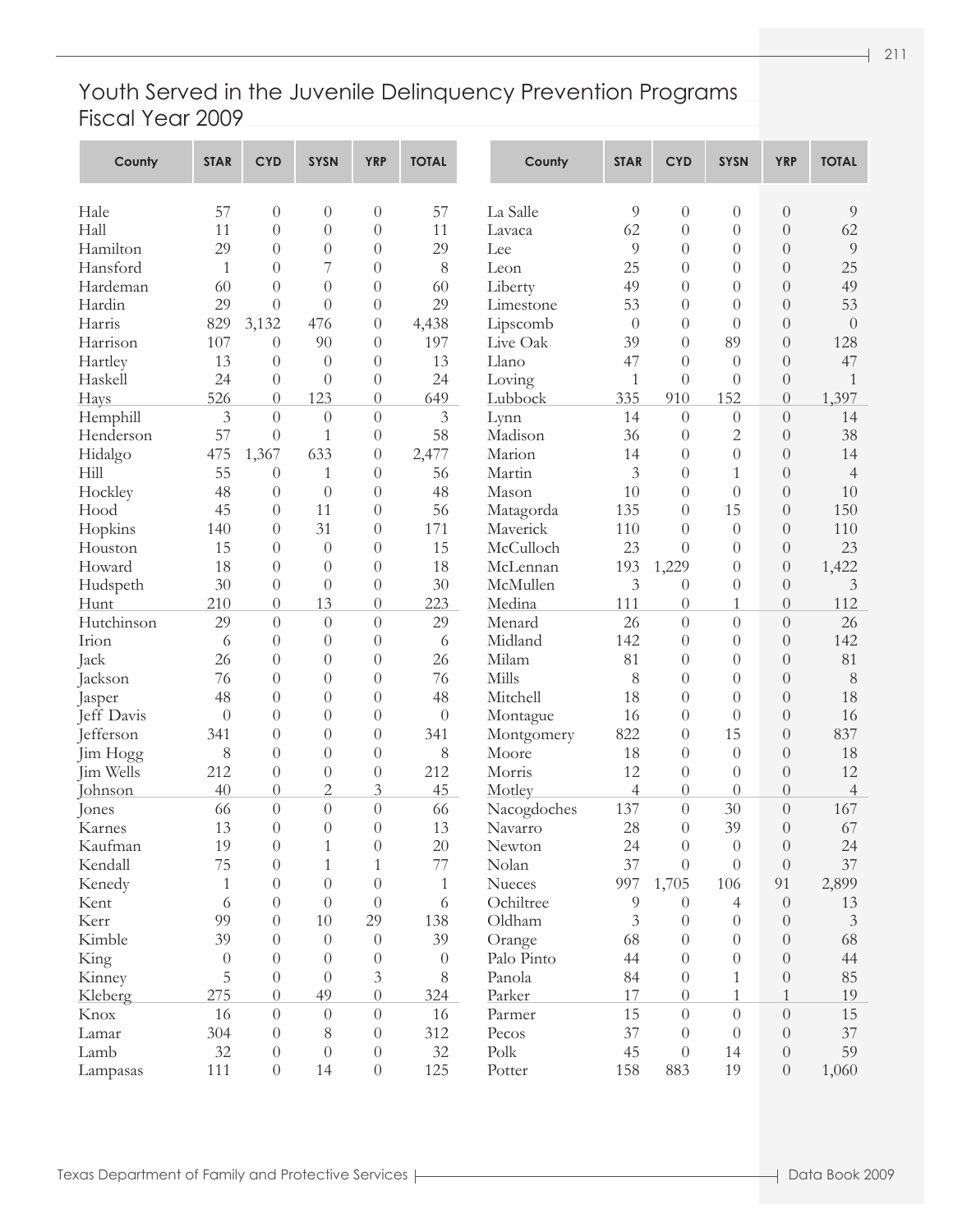#### Youth Served in the Juvenile Delinquency Prevention Programs Fiscal Year 2009

| County        | <b>STAR</b>    | <b>CYD</b>       | <b>SYSN</b>    | <b>YRP</b>       | <b>TOTAL</b>   | County             | <b>STAR</b>    | <b>CYD</b>       | <b>SYSN</b>      | <b>YRP</b>     | <b>TOTAL</b>   |
|---------------|----------------|------------------|----------------|------------------|----------------|--------------------|----------------|------------------|------------------|----------------|----------------|
| Presidio      | 26             | $\theta$         | $\theta$       | $\theta$         | 26             | Throckmorton       | 2              | $\theta$         | 3                | $\overline{0}$ | 5              |
| Rains         | 25             | $\overline{0}$   | $\overline{0}$ | $\overline{0}$   | 25             | Titus              | 19             | $\theta$         | $\theta$         | $\theta$       | 19             |
| Randall       | 89             | $\theta$         | 11             | $\theta$         | 100            | Tom Green          | 372            | $\Omega$         | 144              | $\theta$       | 516            |
| Reagan        | $\overline{c}$ | $\theta$         | $\overline{0}$ | $\overline{0}$   | $\overline{c}$ | Travis             | 799            | 1,433            | 222              | $\overline{0}$ | 2,454          |
| Real          | $\overline{2}$ | $\Omega$         | $\theta$       | $\theta$         | $\overline{2}$ | Trinity            | 7              | $\Omega$         | $\theta$         | $\Omega$       | 7              |
| Red River     | 12             | $\left( \right)$ | $\Omega$       | $\theta$         | 12             | Tyler              | 31             | $\Omega$         | $\left( \right)$ | $\Omega$       | 31             |
| Reeves        | 18             | $\theta$         | $\theta$       | $\overline{0}$   | 18             | Upshur             | 76             | $\theta$         | $\theta$         | $\Omega$       | 76             |
| Refugio       | 41             | $\overline{0}$   | $\overline{0}$ | $\overline{0}$   | 41             | Upton              | 3              | $\theta$         | $\theta$         | $\theta$       | $\mathfrak{Z}$ |
| Roberts       | $\overline{0}$ | $\theta$         | $\Omega$       | $\overline{0}$   | $\theta$       | Uvalde             | 85             | $\theta$         | $\theta$         | $\theta$       | 85             |
| Robertson     | 100            | $\theta$         | $\theta$       | $\overline{0}$   | 100            | Val Verde          | 463            | $\overline{0}$   | $\theta$         | 128            | 591            |
| Rockwall      | 116            | $\theta$         | 195            | 5                | 316            | Van Zandt          | 27             | $\theta$         | $\theta$         | $\overline{0}$ | 27             |
| Runnels       | 20             | $\overline{0}$   | $\theta$       | $\overline{0}$   | 20             | Victoria           | 545            | $\theta$         | $\overline{0}$   | $\overline{0}$ | 545            |
| Rusk          | 62             | $\theta$         | 85             | $\theta$         | 147            | Walker             | 12             | $\theta$         | 28               | $\theta$       | 40             |
| Sabine        | 12             | $\theta$         | $\theta$       | $\theta$         | 12             | Waller             | $\overline{2}$ | $\overline{0}$   | 28               | $\theta$       | 30             |
| San Augustine | 51             | $\theta$         | 34             | $\overline{0}$   | 85             | Ward               | 5              | $\theta$         | $\overline{0}$   | $\overline{0}$ | 5              |
| San Jacinto   | 21             | $\bigcap$        | $\theta$       | $\theta$         | 21             | Washington         | 139            | $\theta$         | 20               | $\Omega$       | 159            |
| San Patricio  | 337            | $\Omega$         | 22             | $\Omega$         | 359            | Webb               | 458            | $\Omega$         | 177              | 49             | 684            |
| San Saba      | 11             | $\theta$         | $\theta$       | $\overline{0}$   | 11             | Wharton            | 222            | $\theta$         | 59               | $\overline{0}$ | 281            |
| Schleicher    | 4              | $\theta$         | $\theta$       | $\overline{0}$   | $\overline{4}$ | Wheeler            | 20             | $\theta$         | $\overline{0}$   | $\theta$       | 20             |
| Scurry        | 42             | $\bigcap$        | $\theta$       | $\theta$         | 42             | Wichita            | 709            | $\left( \right)$ | 225              | $\theta$       | 934            |
| Shackelford   | $\mathbf{1}$   | $\theta$         | $\overline{0}$ | $\theta$         | $\mathbf{1}$   | Wilbarger          | 41             | $\overline{0}$   | 28               | $\theta$       | 69             |
| Shelby        | 66             | $\overline{0}$   | $\overline{3}$ | $\overline{0}$   | 69             | Willacy            | 129            | $\theta$         | $\overline{0}$   | $\overline{0}$ | 129            |
| Sherman       | $\overline{4}$ | $\overline{0}$   | $\mathbf{1}$   | $\overline{0}$   | 5              | Williamson         | 431            | $\theta$         | 30               | $\overline{0}$ | 461            |
| Smith         | 396            | $\theta$         | 107            | $\Omega$         | 503            | Wilson             | 76             | $\Omega$         | 10               | $\mathbf{1}$   | 87             |
| Somervell     | 48             | $\theta$         | $\theta$       | $\Omega$         | 48             | Winkler            | 5              | $\Omega$         | $\theta$         | $\theta$       | 5              |
| Starr         | 60             | $\theta$         | $\overline{0}$ | $\overline{0}$   | 60             | Wise               | 79             | $\overline{0}$   | $\mathbf{1}$     | $\theta$       | 80             |
| Stephens      | 15             | $\overline{0}$   | $\overline{0}$ | $\theta$         | 15             | Wood               | 15             | $\overline{0}$   | $\overline{0}$   | $\bigcap$      | 15             |
| Sterling      | $\mathbf{1}$   | $\theta$         | $\theta$       | $\theta$         | 1              | Yoakum             | 4              | $\left( \right)$ | $\overline{0}$   | $\theta$       | $\overline{4}$ |
| Stonewall     | $\overline{4}$ | $\theta$         | $\overline{0}$ | $\overline{0}$   | $\overline{4}$ | Young              | 32             | $\theta$         | $\theta$         | $\theta$       | 32             |
| Sutton        | 6              | $\overline{0}$   | $\overline{0}$ | $\overline{0}$   | 6              | Zapata             | 77             | $\theta$         | $\theta$         | $\overline{0}$ | 77             |
| Swisher       | 5              | $\overline{0}$   | $\theta$       | $\overline{0}$   | 5              | Zavala             | 92             | $\theta$         | $\theta$         | $\theta$       | 92             |
| Tarrant       | 1,219          | 856              | 290            | 412              | 2,777          | Unknown            | $\theta$       | $\theta$         | $\overline{0}$   | $\theta$       | $\theta$       |
| Taylor        | 350            | $\theta$         | 181            | $\boldsymbol{0}$ | 531            | Out of State       | 5              | $\overline{0}$   | $\overline{0}$   | $\overline{0}$ | 5              |
| Terrell       | $\overline{2}$ | $\overline{0}$   | $\theta$       | $\overline{0}$   | $\overline{c}$ | <b>State Total</b> | 29,406 19,390  |                  | 6,548            | 1,654          | 57,002         |
| Terry         | 48             | $\bigcap$        | $\theta$       | $\bigcap$        | 48             |                    |                |                  |                  |                |                |

*STAR - Services to At-Risk Youth*

*CYD - Community Youth Development - Services are provided in select ZIP codes 75216, 75217, 76106, 76707, 77081, 77506, 77550, 78207, 78415, 78501, 78520, 78744, 79107, 79415 and 79924.*

*SYSN - Statewide Youth Services Network*

*YRP - Youth Resiliency Program*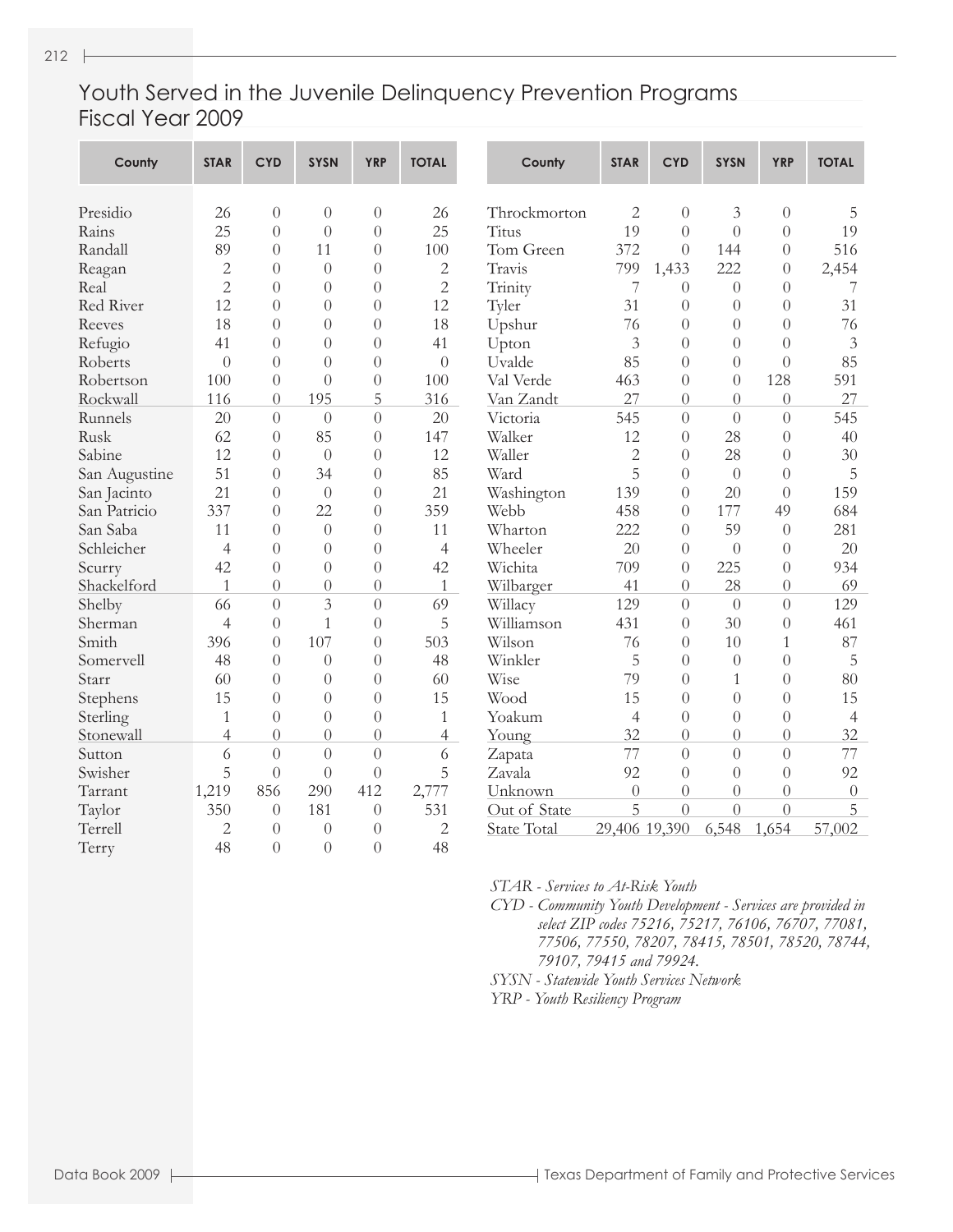#### Families (Primary Caregivers) Served in Child Abuse/Neglect Prevention Programs Fiscal Year 2009

| County         | <b>CBCAP</b>     | <b>FSP</b>           | <b>TFTS</b>            | <b>Total</b>                         | County             | <b>CBCAP</b>                       | <b>FSP</b>           | <b>TFTS</b>          | <b>Total</b>         |
|----------------|------------------|----------------------|------------------------|--------------------------------------|--------------------|------------------------------------|----------------------|----------------------|----------------------|
| Anderson       | 0                | $\boldsymbol{0}$     | $\theta$               | $\theta$                             | Concho             | $\boldsymbol{0}$                   | $\theta$             | $\theta$             | $\theta$             |
| Andrews        | 0                | $\overline{0}$       | $\theta$               | $\theta$                             | Cooke              | $\boldsymbol{0}$                   | $\theta$             | $\theta$             | $\boldsymbol{0}$     |
| Angelina       | 0                | $\boldsymbol{0}$     | $\theta$               | $\theta$                             | Coryell            | 1                                  | $\theta$             | 1                    | $\overline{c}$       |
| Aransas        | 0                | $\boldsymbol{0}$     | $\theta$               | $\boldsymbol{0}$                     | Cottle             | $\boldsymbol{0}$                   | $\theta$             | $\theta$             | $\theta$             |
| Archer         | 0                | $\boldsymbol{0}$     | $\theta$               | $\boldsymbol{0}$                     | Crane              | 1                                  | $\theta$             | $\theta$             | 1                    |
| Armstrong      | 0                | $\overline{0}$       | $\theta$               | $\boldsymbol{0}$                     | Crockett           | $\overline{0}$                     | $\theta$             | $\theta$             | $\theta$             |
| Atascosa       | 0                | 3                    | $\theta$               | 3                                    | Crosby             | $\boldsymbol{0}$                   | $\theta$             | 38                   | 38                   |
| Austin         | 0                | $\overline{0}$       | $\theta$               | $\boldsymbol{0}$                     | Culberson          | $\boldsymbol{0}$                   | $\theta$             | $\theta$             | $\theta$             |
| Bailey         | 0                | $\overline{0}$       | $\theta$               | $\boldsymbol{0}$                     | Dallam             | $\theta$                           | $\overline{0}$       | $\theta$             | $\theta$             |
| Bandera        | 0                | $\overline{0}$       | $\theta$               | $\boldsymbol{0}$                     | Dallas             | 143                                | 407                  | 1                    | 551                  |
| Bastrop        | 1                | $\boldsymbol{0}$     | $\boldsymbol{0}$       | 1                                    | Dawson             | 1                                  | $\theta$             | $\theta$             | 1                    |
| Baylor         | $\theta$         | $\overline{0}$       | $\theta$               | $\theta$                             | Deaf Smith         | $\mathbf{1}$                       | $\theta$             | $\theta$             | $\mathbf{1}$         |
| Bee            | 0                | $\boldsymbol{0}$     | $\theta$               | $\theta$                             | Delta              | $\boldsymbol{0}$                   | $\theta$             | $\theta$             | $\theta$             |
| Bell           | 0                | $\mathbf{1}$         | $\mathbf{1}$           | $\overline{c}$                       | Denton             | $\boldsymbol{0}$                   | $\theta$             | $\theta$             | $\theta$             |
| Bexar          | 0                | 288                  | 787                    | 1,075                                | De Witt            | $\theta$                           | $\theta$             | $\theta$             | $\theta$             |
| Blanco         | 0                | $\theta$             | $\theta$               | $\theta$                             | Dickens            | $\theta$                           | $\theta$             | $\theta$             | $\theta$             |
| Borden         | 0                | $\overline{0}$       | $\theta$               | $\theta$                             | Dimmit             | 21                                 | $\theta$             | $\theta$             | 21                   |
| Bosque         | 0                | $\boldsymbol{0}$     | $\theta$               | $\theta$                             | Donley             | $\theta$                           | $\theta$             | $\theta$             | $\theta$             |
| Bowie          | 0                | $\overline{0}$       | $\theta$               | $\theta$                             | Duval              | $\theta$                           | $\theta$             | $\theta$             | $\theta$             |
| Brazoria       | 0                | $\overline{0}$       | $\theta$               | $\theta$                             | Eastland           | $\boldsymbol{0}$                   | $\theta$             | 17                   | 17                   |
| <b>Brazos</b>  | 0                | $\overline{0}$       | 123                    | 123                                  | Ector              | $\boldsymbol{0}$                   | $\theta$             | $\theta$             | $\theta$             |
| Brewster       | 0                | $\boldsymbol{0}$     | $\theta$               | $\theta$                             | Edwards            | $\boldsymbol{0}$                   | $\theta$             | $\theta$             | $\theta$             |
| <b>Briscoe</b> | $\theta$         | $\boldsymbol{0}$     | $\theta$               | $\theta$                             | Ellis              | $\boldsymbol{0}$                   | $\overline{0}$       | $\theta$             | $\theta$             |
| <b>Brooks</b>  | 0                | $\boldsymbol{0}$     | 3                      | $\mathfrak{Z}$                       | El Paso            | $\boldsymbol{0}$                   | $\theta$             | $\theta$             | $\theta$             |
| Brown          | 0                | $\overline{0}$       | 507                    | 507                                  | Erath              | $\boldsymbol{0}$                   | $\theta$             | 1                    | 1                    |
| Burleson       | 0                | $\boldsymbol{0}$     | 27                     | 27                                   | Falls              | $\boldsymbol{0}$                   | $\theta$             | $\theta$             | $\theta$             |
| Burnet         | 0                | $\boldsymbol{0}$     | $\theta$               | $\theta$                             | Fannin             | $\boldsymbol{0}$                   | $\theta$             | $\theta$             | $\theta$             |
| Caldwell       | 0                | $\overline{0}$       | $\theta$               | $\theta$                             | Fayette            | $\boldsymbol{0}$                   | $\theta$             | $\theta$             | $\theta$             |
| Calhoun        | 0                | $\overline{0}$       | $\theta$               | $\theta$                             | Fisher             | $\boldsymbol{0}$                   | $\theta$             | $\theta$             | $\theta$             |
| Callahan       | 0                | $\theta$             | $\boldsymbol{0}$<br>77 | $\theta$                             | Floyd              | $\boldsymbol{0}$                   | $\theta$             | $\theta$             | $\theta$             |
| Cameron        | 0                | 88                   |                        | 165                                  | Foard<br>Fort Bend | $\boldsymbol{0}$                   | $\theta$             | $\theta$             | $\theta$             |
| Camp<br>Carson | 0<br>0           | $\theta$<br>$\theta$ | $\theta$               | $\theta$                             | Franklin           | $\boldsymbol{0}$                   | $\theta$<br>$\theta$ | $\theta$             | $\theta$             |
| Cass           | 0                | $\overline{0}$       | $\theta$<br>$\theta$   | $\boldsymbol{0}$<br>$\boldsymbol{0}$ | Freestone          | $\boldsymbol{0}$<br>$\overline{0}$ | $\overline{0}$       | $\theta$<br>$\theta$ | $\theta$<br>$\theta$ |
| Castro         | 0                | 0                    | $\theta$               | $\boldsymbol{0}$                     | Frio               | 6                                  | $\theta$             | $\theta$             | 6                    |
| Chambers       | $\overline{0}$   | $\overline{0}$       | $\boldsymbol{0}$       | $\boldsymbol{0}$                     | Gaines             | $\overline{0}$                     | $\theta$             | $\theta$             | $\boldsymbol{0}$     |
| Cherokee       | $\overline{0}$   | $\overline{0}$       | $\overline{0}$         | $\theta$                             | Galveston          | $\overline{0}$                     | $\overline{0}$       | $\theta$             | $\boldsymbol{0}$     |
| Childress      | 0                | $\boldsymbol{0}$     | $\boldsymbol{0}$       | $\theta$                             | Garza              | $\boldsymbol{0}$                   | $\theta$             | $\theta$             | $\boldsymbol{0}$     |
| Clay           | 0                | $\boldsymbol{0}$     | $\theta$               | $\theta$                             | Gillespie          | $\boldsymbol{0}$                   | $\theta$             | $\theta$             | $\boldsymbol{0}$     |
| Cochran        | 0                | $\boldsymbol{0}$     | $\theta$               | $\theta$                             | Glasscock          | $\boldsymbol{0}$                   | $\theta$             | $\theta$             | $\boldsymbol{0}$     |
| Coke           | 3                | $\boldsymbol{0}$     | $\overline{0}$         | 3                                    | Goliad             | $\theta$                           | $\theta$             | $\theta$             | $\boldsymbol{0}$     |
| Coleman        | 1                | $\theta$             | 17                     | 18                                   | Gonzales           | $\theta$                           | $\theta$             | $\theta$             | $\boldsymbol{0}$     |
| Collin         | 23               | $\theta$             | $\mathbf{1}$           | 24                                   | Gray               | $\theta$                           | $\theta$             | $\theta$             | $\boldsymbol{0}$     |
| Collingsworth  | $\overline{0}$   | $\boldsymbol{0}$     | $\theta$               | $\theta$                             | Grayson            | $\boldsymbol{0}$                   | $\theta$             | $\theta$             | $\boldsymbol{0}$     |
| Colorado       | $\theta$         | $\boldsymbol{0}$     | $\theta$               | $\theta$                             | Gregg              | $\boldsymbol{0}$                   | $\theta$             | $\theta$             | $\boldsymbol{0}$     |
| Comal          | $\theta$         | $\boldsymbol{0}$     | $\mathbf{1}$           | 1                                    | Grimes             | $\boldsymbol{0}$                   | $\theta$             | 12                   | 12                   |
| Comanche       | $\boldsymbol{0}$ | $\boldsymbol{0}$     | 38                     | 38                                   | Guadalupe          | $\boldsymbol{0}$                   | $\theta$             | $\mathbf{1}$         | $\mathbf{1}$         |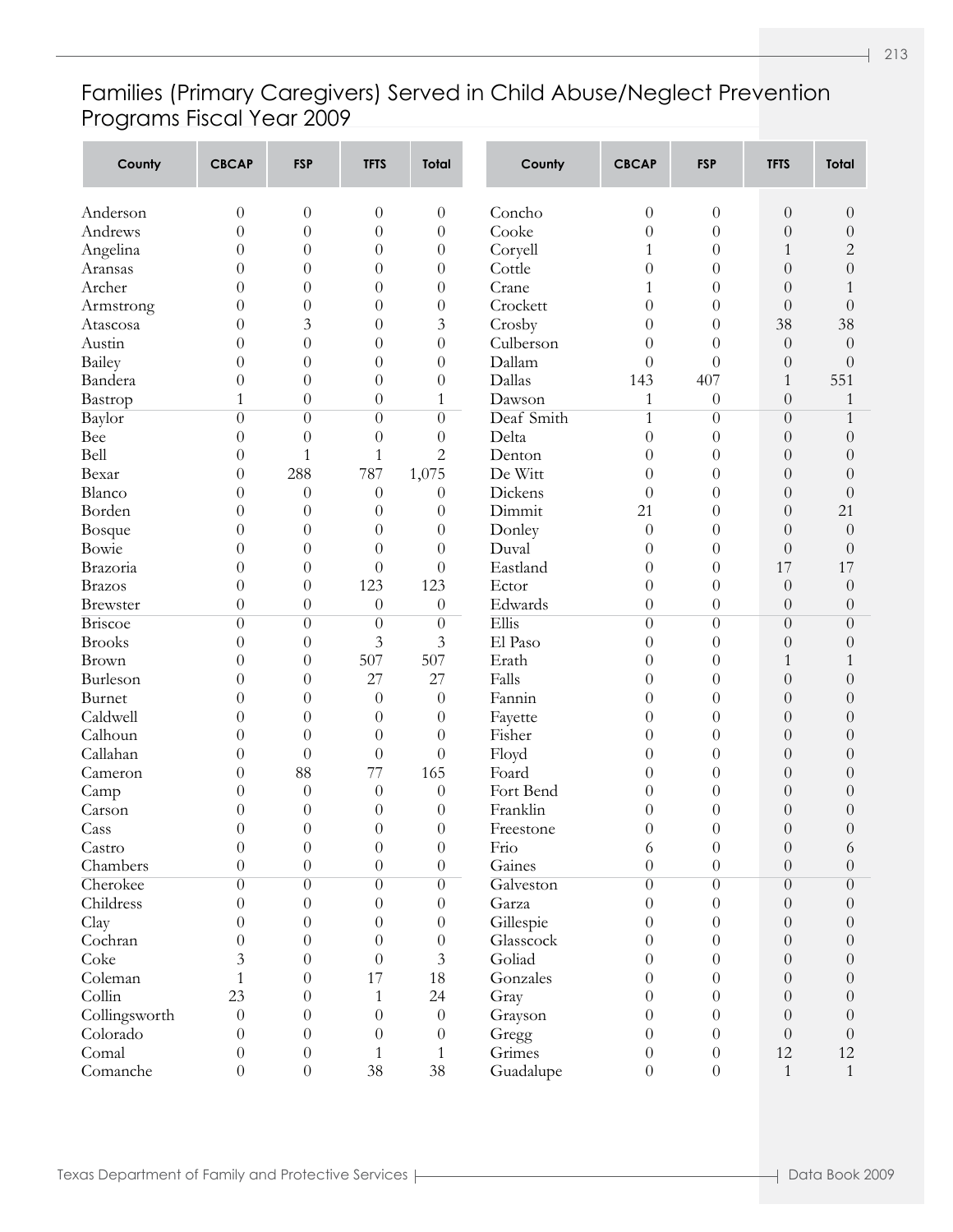#### Families (Primary Caregivers) Served in Child Abuse/Neglect Prevention Programs Fiscal Year 2009

| County               | <b>CBCAP</b>     | <b>FSP</b>       | <b>TFTS</b>      | <b>Total</b>     | County        | <b>CBCAP</b>               | <b>FSP</b>       | <b>TFTS</b>      | <b>Total</b>     |
|----------------------|------------------|------------------|------------------|------------------|---------------|----------------------------|------------------|------------------|------------------|
| Hale                 | $\theta$         | $\theta$         | $\overline{0}$   | $\theta$         | La Salle      | $\boldsymbol{0}$           | $\theta$         | $\theta$         | $\theta$         |
| Hall                 | $\overline{0}$   | $\overline{0}$   | $\overline{0}$   | $\overline{0}$   | Lavaca        | $\overline{0}$             | $\theta$         | $\theta$         | $\theta$         |
| Hamilton             | $\overline{0}$   | $\overline{0}$   | 1                | $\mathbf{1}$     | Lee           | $\overline{0}$             | $\overline{0}$   | $\overline{0}$   | $\theta$         |
| Hansford             | $\overline{0}$   | $\overline{0}$   | $\overline{0}$   | $\boldsymbol{0}$ | Leon          | $\overline{0}$             | $\overline{0}$   | 11               | 11               |
| Hardeman             | 1                | $\overline{0}$   | $\overline{0}$   | $\mathbf{1}$     | Liberty       | $\overline{0}$             | $\overline{0}$   | $\theta$         | $\theta$         |
| Hardin               | $\theta$         | $\overline{0}$   | $\theta$         | $\overline{0}$   | Limestone     | $\overline{0}$             | $\overline{0}$   | $\theta$         | $\theta$         |
| Harris               | $\theta$         | 60               | 256              | 316              | Lipscomb      | $\overline{0}$             | $\overline{0}$   | $\theta$         | $\theta$         |
| Harrison             | $\theta$         | $\boldsymbol{0}$ | $\theta$         | $\boldsymbol{0}$ | Live Oak      | $\overline{0}$             | $\overline{0}$   | $\theta$         | $\overline{0}$   |
| Hartley              | 0                | $\theta$         | $\overline{0}$   | $\boldsymbol{0}$ | Llano         | $\overline{0}$             | $\overline{0}$   | $\theta$         | $\theta$         |
| Haskell              | 1                | $\overline{0}$   | $\theta$         | $\mathbf{1}$     | Loving        | $\overline{0}$             | $\overline{0}$   | $\overline{0}$   | $\overline{0}$   |
| Hays                 | $\overline{0}$   | $\overline{0}$   | $\boldsymbol{0}$ | $\boldsymbol{0}$ | Lubbock       | $\overline{0}$             | $\theta$         | 236              | 236              |
| Hemphill             | $\boldsymbol{0}$ | $\overline{0}$   | $\boldsymbol{0}$ | $\boldsymbol{0}$ | Lynn          | $\boldsymbol{0}$           | $\theta$         | 1                | $\mathbf{1}$     |
| Henderson            | $\theta$         | $\overline{0}$   | $\theta$         | $\overline{0}$   | Madison       | $\overline{0}$             | $\overline{0}$   | 59               | 59               |
| Hidalgo              | $\overline{0}$   | 105              | 138              | 243              | Marion        | $\overline{0}$             | $\overline{0}$   | $\overline{0}$   | $\theta$         |
| Hill                 | 0                | $\boldsymbol{0}$ | $\boldsymbol{0}$ | $\boldsymbol{0}$ | Martin        | $\overline{0}$             | $\overline{0}$   | $\theta$         | $\theta$         |
| Hockley              | 0                | $\boldsymbol{0}$ | 1                | 1                | Mason         | $\overline{0}$             | $\overline{0}$   | $\mathbf{1}$     | 1                |
| Hood                 | 0                | $\overline{0}$   | $\theta$         | $\boldsymbol{0}$ | Matagorda     | $\overline{0}$             | $\overline{0}$   | $\overline{0}$   | $\overline{0}$   |
| Hopkins              | 0                | $\overline{0}$   | $\theta$         | $\boldsymbol{0}$ | Maverick      | 20                         | $\overline{0}$   | $\theta$         | 20               |
| Houston              | 0                | $\overline{0}$   | $\overline{0}$   | $\boldsymbol{0}$ | McCulloch     | $\theta$                   | $\overline{0}$   | 30               | 30               |
| Howard               |                  | $\overline{0}$   | $\overline{0}$   | $\mathbf{1}$     | McLennan      | $\overline{0}$             | $\overline{0}$   | $\theta$         | $\theta$         |
| Hudspeth             | 0                | $\overline{0}$   | $\overline{0}$   | $\boldsymbol{0}$ | McMullen      | $\overline{0}$             | $\overline{0}$   | $\theta$         | $\theta$         |
| Hunt                 | $\theta$         | $\overline{0}$   | $\overline{0}$   | $\boldsymbol{0}$ | Medina        | $\overline{0}$             | $\mathbf{1}$     | $\theta$         | 1                |
| Hutchinson           | $\overline{0}$   | $\overline{0}$   | $\theta$         | $\boldsymbol{0}$ | Menard        | $\overline{0}$             | $\overline{0}$   | $\theta$         | $\theta$         |
| Irion                | 1                | $\overline{0}$   | $\theta$         | $\mathbf{1}$     | Midland       | $\overline{4}$             | $\theta$         | $\overline{0}$   | 4                |
| Jack                 | $\theta$         | $\overline{0}$   | $\theta$         | $\overline{0}$   | Milam         | $\overline{0}$             | $\theta$         | $\overline{0}$   | $\overline{0}$   |
| Jackson              | $\overline{0}$   | $\overline{0}$   | $\theta$         | $\boldsymbol{0}$ | Mills         | $\overline{0}$             | $\theta$         | 21               | 21               |
|                      | $\overline{0}$   | $\overline{0}$   | $\overline{0}$   | $\theta$         | Mitchell      | $\overline{0}$             | $\overline{0}$   | $\theta$         | $\theta$         |
| Jasper<br>Jeff Davis | $\theta$         | $\overline{0}$   | $\theta$         | $\theta$         | Montague      | $\overline{0}$             | $\overline{0}$   | $\theta$         | $\theta$         |
| Jefferson            | 13               | $\overline{0}$   | $\theta$         | 13               | Montgomery    | $\overline{0}$             | $\overline{0}$   | $\theta$         | $\theta$         |
| Jim Hogg             | $\theta$         | $\overline{0}$   | $\theta$         | $\theta$         | Moore         | $\overline{0}$             | $\overline{0}$   | $\theta$         | $\theta$         |
| Jim Wells            | $\overline{0}$   |                  | $\overline{0}$   |                  | Morris        | $\overline{0}$             | $\overline{0}$   | $\theta$         |                  |
|                      |                  | $\boldsymbol{0}$ |                  | $\boldsymbol{0}$ |               |                            |                  |                  | $\theta$         |
| Johnson              | 0                | $\boldsymbol{0}$ | $\overline{0}$   | $\boldsymbol{0}$ | Motley        | $\overline{0}$             | $\overline{0}$   | $\theta$         | $\theta$         |
| Jones                |                  | $\theta$         | $\overline{0}$   | 1                | Nacogdoches   | $\overline{0}$             | $\theta$         | $\theta$         | $\theta$         |
| Karnes               | $\boldsymbol{0}$ | $\overline{0}$   | $\boldsymbol{0}$ | $\boldsymbol{0}$ | Navarro       | $\overline{0}$<br>$\Omega$ | $\theta$         | $\boldsymbol{0}$ | $\overline{0}$   |
| Kaufman              | $\boldsymbol{0}$ | $\boldsymbol{0}$ | $\boldsymbol{0}$ | $\boldsymbol{0}$ | Newton        |                            | $\boldsymbol{0}$ | $\boldsymbol{0}$ | $\theta$         |
| Kendall              | $\boldsymbol{0}$ | $\boldsymbol{0}$ | $\boldsymbol{0}$ | $\boldsymbol{0}$ | Nolan         | $\boldsymbol{0}$           | $\theta$         | $\boldsymbol{0}$ | $\theta$         |
| Kenedy               | $\theta$         | $\overline{0}$   | $\overline{0}$   | $\overline{0}$   | <b>Nueces</b> | $\overline{0}$             | $\overline{0}$   | $\theta$         | $\overline{0}$   |
| Kent                 | $\theta$         | $\overline{0}$   | $\overline{0}$   | $\theta$         | Ochiltree     | $\boldsymbol{0}$           | $\overline{0}$   | $\theta$         | $\overline{0}$   |
| Kerr                 | 0                | $\boldsymbol{0}$ | $\overline{0}$   | $\theta$         | Oldham        | $\theta$                   | $\theta$         | $\theta$         | $\overline{0}$   |
| Kimble               | 1                | $\boldsymbol{0}$ | $\overline{0}$   | 1                | Orange        | $\theta$                   | $\theta$         | $\theta$         | $\overline{0}$   |
| King                 | $\overline{0}$   | $\boldsymbol{0}$ | $\overline{0}$   | $\boldsymbol{0}$ | Palo Pinto    | $\theta$                   | $\theta$         | $\theta$         | $\overline{0}$   |
| Kinney               | $\theta$         | $\boldsymbol{0}$ | $\overline{0}$   | $\overline{0}$   | Panola        | $\theta$                   | $\theta$         | $\theta$         | $\overline{0}$   |
| Kleberg              | $\theta$         | $\boldsymbol{0}$ | $\overline{0}$   | $\theta$         | Parker        | $\theta$                   | $\theta$         | $\theta$         | $\overline{0}$   |
| Knox                 | 1                | $\boldsymbol{0}$ | $\overline{0}$   | 1                | Parmer        | $\theta$                   | $\theta$         | $\theta$         | $\overline{0}$   |
| Lamar                | $\overline{0}$   | $\boldsymbol{0}$ | $\overline{0}$   | $\theta$         | Pecos         | $\boldsymbol{0}$           | $\theta$         | $\theta$         | $\boldsymbol{0}$ |
| Lamb                 | $\theta$         | $\boldsymbol{0}$ | $\boldsymbol{0}$ | $\boldsymbol{0}$ | Polk          | $\boldsymbol{0}$           | $\theta$         | $\theta$         | $\boldsymbol{0}$ |
| Lampasas             | $\overline{0}$   | $\boldsymbol{0}$ | $\boldsymbol{0}$ | $\boldsymbol{0}$ | Potter        | $\boldsymbol{0}$           | $\theta$         | $\boldsymbol{0}$ | $\boldsymbol{0}$ |